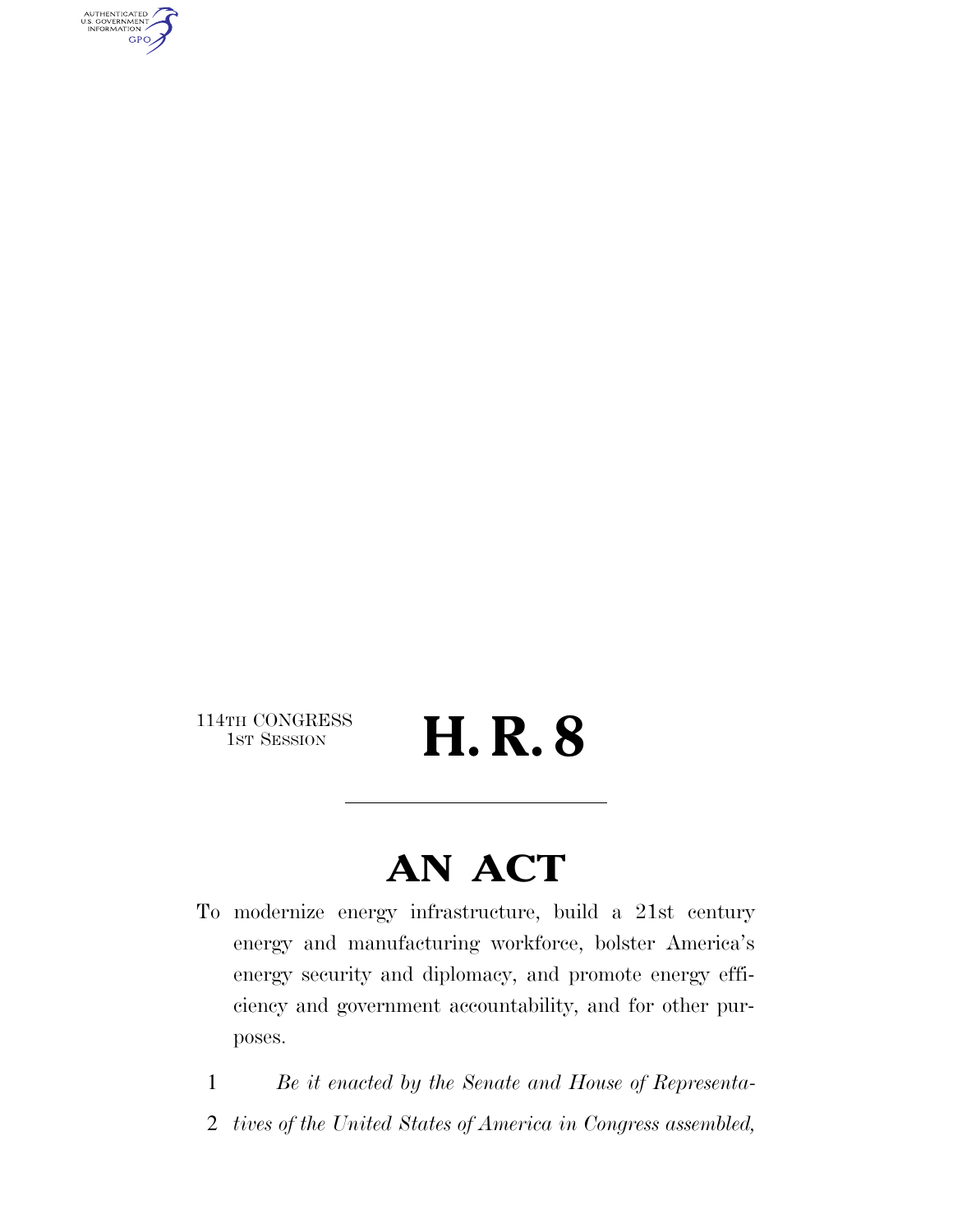#### $\mathfrak{D}$

### 1 **SECTION 1. SHORT TITLE; TABLE OF CONTENTS.**

- 2 (a) SHORT TITLE.—This Act may be cited as the
- 3 ''North American Energy Security and Infrastructure Act
- 4 of 2015''.
- 5 (b) TABLE OF CONTENTS.—The table of contents for

#### 6 this Act is as follows:

Sec. 1. Short title; table of contents.

#### TITLE I—MODERNIZING AND PROTECTING INFRASTRUCTURE

Subtitle A—Energy Delivery, Reliability, and Security

- Sec. 1101. FERC process coordination.
- Sec. 1102. Resolving environmental and grid reliability conflicts.
- Sec. 1103. Emergency preparedness for energy supply disruptions.
- Sec. 1104. Critical electric infrastructure security.
- Sec. 1105. Strategic Transformer Reserve.
- Sec. 1106. Cyber Sense.
- Sec. 1107. State coverage and consideration of PURPA standards for electric utilities.
- Sec. 1108. Reliability analysis for certain rules that affect electric generating facilities.
- Sec. 1109. Increased accountability with respect to carbon capture, utilization, and sequestration projects.
- Sec. 1110. Reliability and performance assurance in Regional Transmission Organizations.
- Sec. 1111. Ethane storage study.
- Sec. 1112. Statement of policy on grid modernization.
- Sec. 1113. Grid resilience report.
- Sec. 1114. GAO report on improving National Response Center.
- Sec. 1115. Designation of National Energy Security Corridors on Federal lands.
- Sec. 1116. Vegetation management, facility inspection, and operation and maintenance on Federal lands containing electric transmission and distribution facilities.

#### Subtitle B—Hydropower Regulatory Modernization

- Sec. 1201. Protection of private property rights in hydropower licensing.
- Sec. 1202. Extension of time for FERC project involving W. Kerr Scott Dam.
- Sec. 1203. Hydropower licensing and process improvements.
- Sec. 1204. Judicial review of delayed Federal authorizations.
- Sec. 1205. Licensing study improvements.
- Sec. 1206. Closed-loop pumped storage projects.
- Sec. 1207. License amendment improvements.
- Sec. 1208. Promoting hydropower development at existing nonpowered dams.

#### TITLE II—ENERGY SECURITY AND DIPLOMACY

Sec. 2001. Sense of Congress.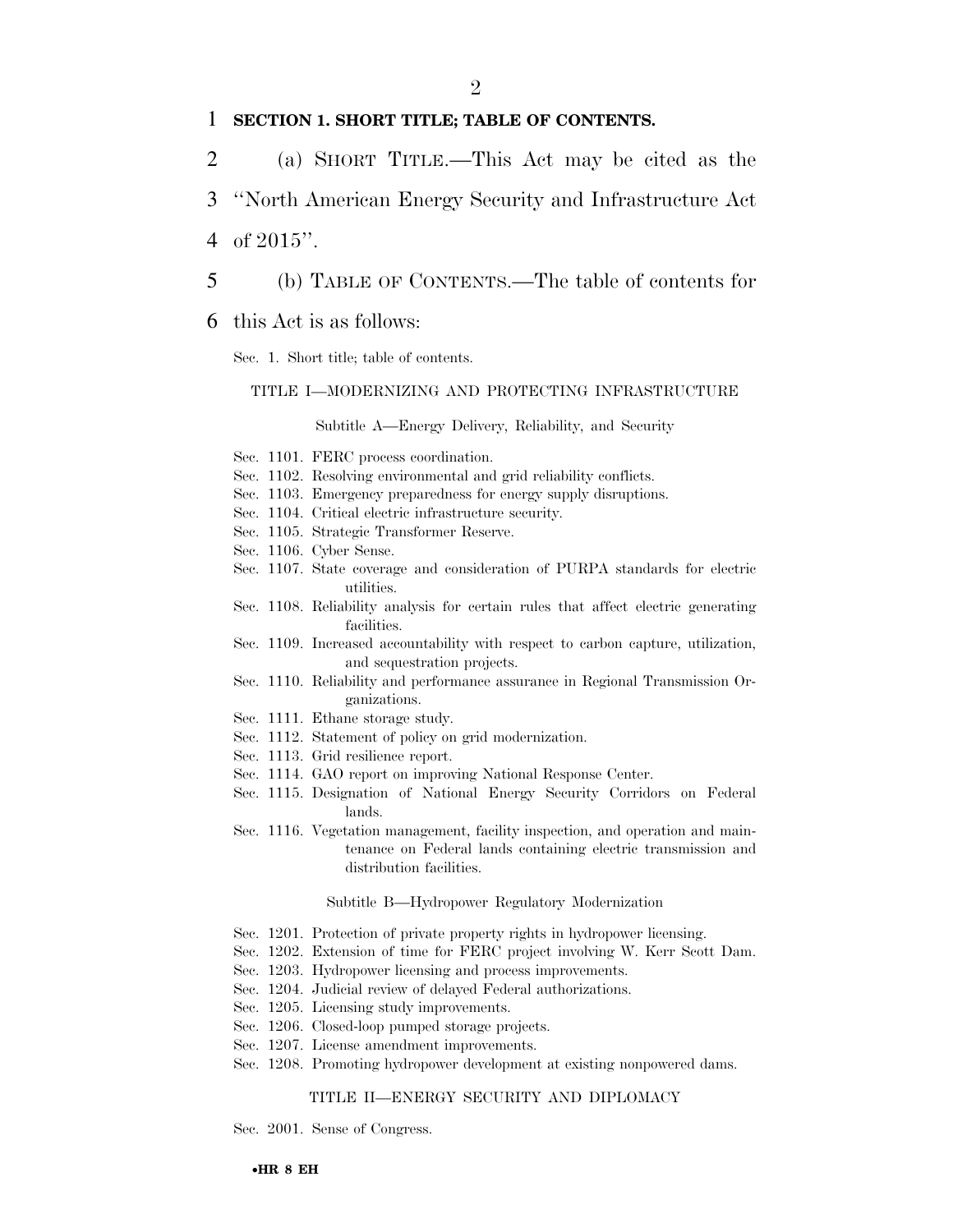- Sec. 2002. Energy security valuation.
- Sec. 2003. North American energy security plan.
- Sec. 2004. Collective energy security.
- Sec. 2005. Authorization to export natural gas.
- Sec. 2006. Environmental review for energy export facilities.
- Sec. 2007. Authorization of cross-border infrastructure projects.
- Sec. 2008. Report on smart meter security concerns.

#### TITLE III—ENERGY EFFICIENCY AND ACCOUNTABILITY

#### Subtitle A—Energy Efficiency

#### CHAPTER 1—FEDERAL AGENCY ENERGY EFFICIENCY

- Sec. 3111. Energy-efficient and energy-saving information technologies.
- Sec. 3112. Energy efficient data centers.
- Sec. 3113. Report on energy and water savings potential from thermal insulation.
- Sec. 3114. Battery storage report.
- Sec. 3115. Federal purchase requirement.
- Sec. 3116. Energy performance requirement for Federal buildings.
- Sec. 3117. Federal building energy efficiency performance standards; certification system and level for Federal buildings.
- Sec. 3118. Operation of battery recharging stations in parking areas used by Federal employees.
- Sec. 3119. Report on Energy Savings and Greenhouse Gas Emissions Reduction from Conversion of Captured Methane to Energy.

#### CHAPTER 2—ENERGY EFFICIENT TECHNOLOGY AND MANUFACTURING

- Sec. 3121. Inclusion of Smart Grid capability on Energy Guide labels.
- Sec. 3122. Voluntary verification programs for air conditioning, furnace, boiler, heat pump, and water heater products.
- Sec. 3123. Facilitating consensus furnace standards.
- Sec. 3124. No warranty for certain certified Energy Star products.
- Sec. 3125. Clarification to effective date for regional standards.
- Sec. 3126. Internet of Things report.
- Sec. 3127. Energy savings from lubricating oil.
- Sec. 3128. Definition of external power supply.
- Sec. 3129. Standards for power supply circuits connected to LEDS or OLEDS.

#### CHAPTER 3—SCHOOL BUILDINGS

Sec. 3131. Coordination of energy retrofitting assistance for schools.

#### CHAPTER 4—BUILDING ENERGY CODES

- Sec. 3141. Greater energy efficiency in building codes.
- Sec. 3142. Voluntary nature of building asset rating program.

#### CHAPTER 5—EPCA TECHNICAL CORRECTIONS AND CLARIFICATIONS

- Sec. 3151. Modifying product definitions.
- Sec. 3152. Clarifying rulemaking procedures.

#### CHAPTER 6—ENERGY AND WATER EFFICIENCY

Sec. 3161. Smart energy and water efficiency pilot program.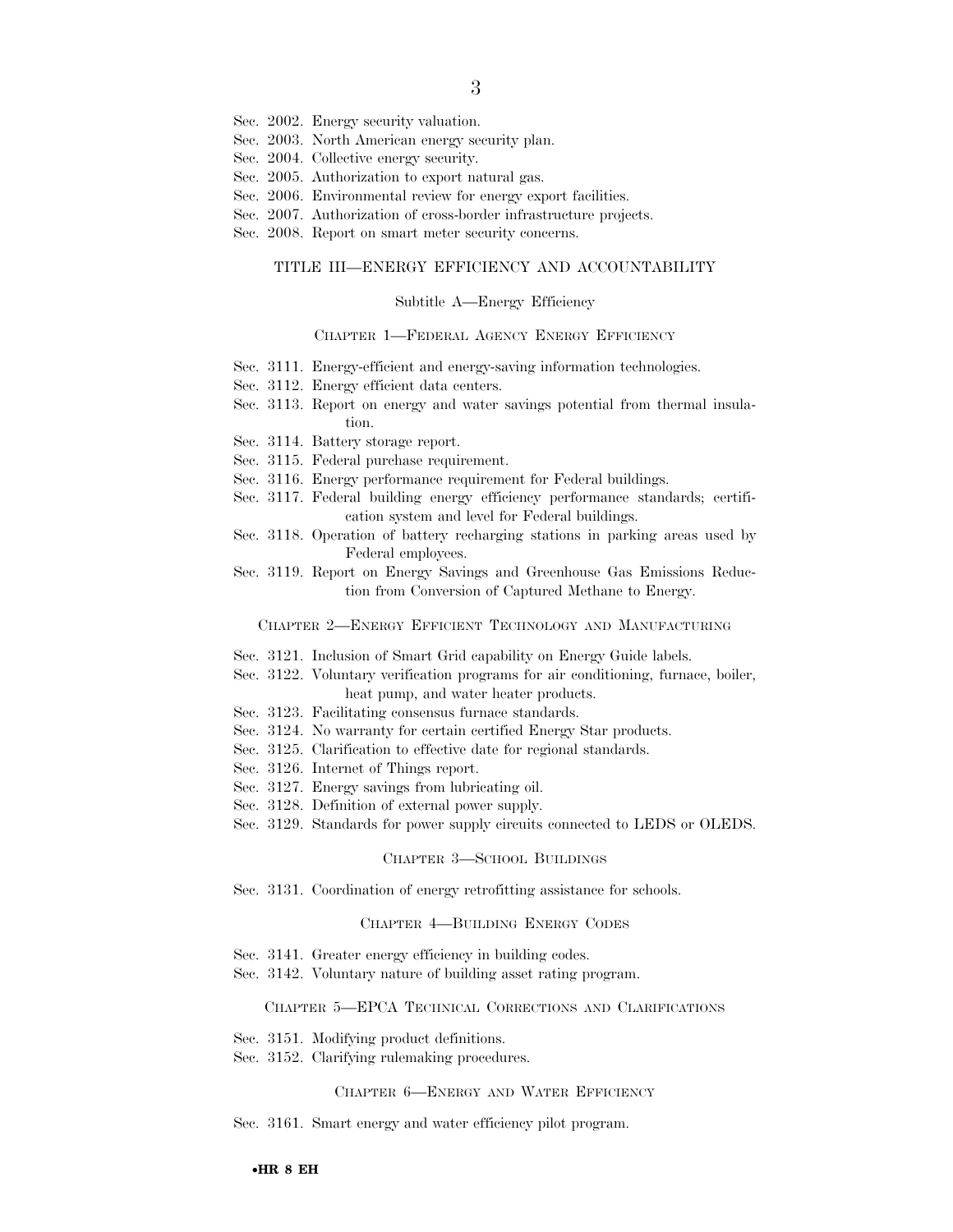Sec. 3162. WaterSense.

#### Subtitle B—Accountability

#### CHAPTER 1—MARKET MANIPULATION, ENFORCEMENT, AND COMPLIANCE

Sec. 3211. FERC Office of Compliance Assistance and Public Participation.

#### CHAPTER 2—MARKET REFORMS

Sec. 3221. GAO study on wholesale electricity markets.

Sec. 3222. Clarification of facility merger authorization.

#### CHAPTER 3—CODE MAINTENANCE

- Sec. 3231. Repeal of off-highway motor vehicles study.
- Sec. 3232. Repeal of methanol study.
- Sec. 3233. Repeal of residential energy efficiency standards study.
- Sec. 3234. Repeal of weatherization study.
- Sec. 3235. Repeal of report to Congress.
- Sec. 3236. Repeal of report by General Services Administration.
- Sec. 3237. Repeal of intergovernmental energy management planning and coordination workshops.
- Sec. 3238. Repeal of Inspector General audit survey and President's Council on Integrity and Efficiency report to Congress.
- Sec. 3239. Repeal of procurement and identification of energy efficient products program.
- Sec. 3240. Repeal of national action plan for demand response.
- Sec. 3241. Repeal of national coal policy study.
- Sec. 3242. Repeal of study on compliance problem of small electric utility systems.
- Sec. 3243. Repeal of study of socioeconomic impacts of increased coal production and other energy development.
- Sec. 3244. Repeal of study of the use of petroleum and natural gas in combustors.
- Sec. 3245. Repeal of submission of reports.
- Sec. 3246. Repeal of electric utility conservation plan.
- Sec. 3247. Technical amendment to Powerplant and Industrial Fuel Use Act of 1978.
- Sec. 3248. Emergency energy conservation repeals.
- Sec. 3249. Repeal of State utility regulatory assistance.
- Sec. 3250. Repeal of survey of energy saving potential.
- Sec. 3251. Repeal of photovoltaic energy program.
- Sec. 3252. Repeal of energy auditor training and certification.

#### CHAPTER 4—AUTHORIZATION

Sec. 3261 Authorization.

#### TITLE IV—CHANGING CRUDE OIL MARKET CONDITIONS

- Sec. 4001. Findings.
- Sec. 4002. Repeal.
- Sec. 4003. National policy on oil export restrictions.
- Sec. 4004. Studies.
- Sec. 4005. Savings clause.
- Sec. 4006. Partnerships with minority serving institutions.
- Sec. 4007. Report.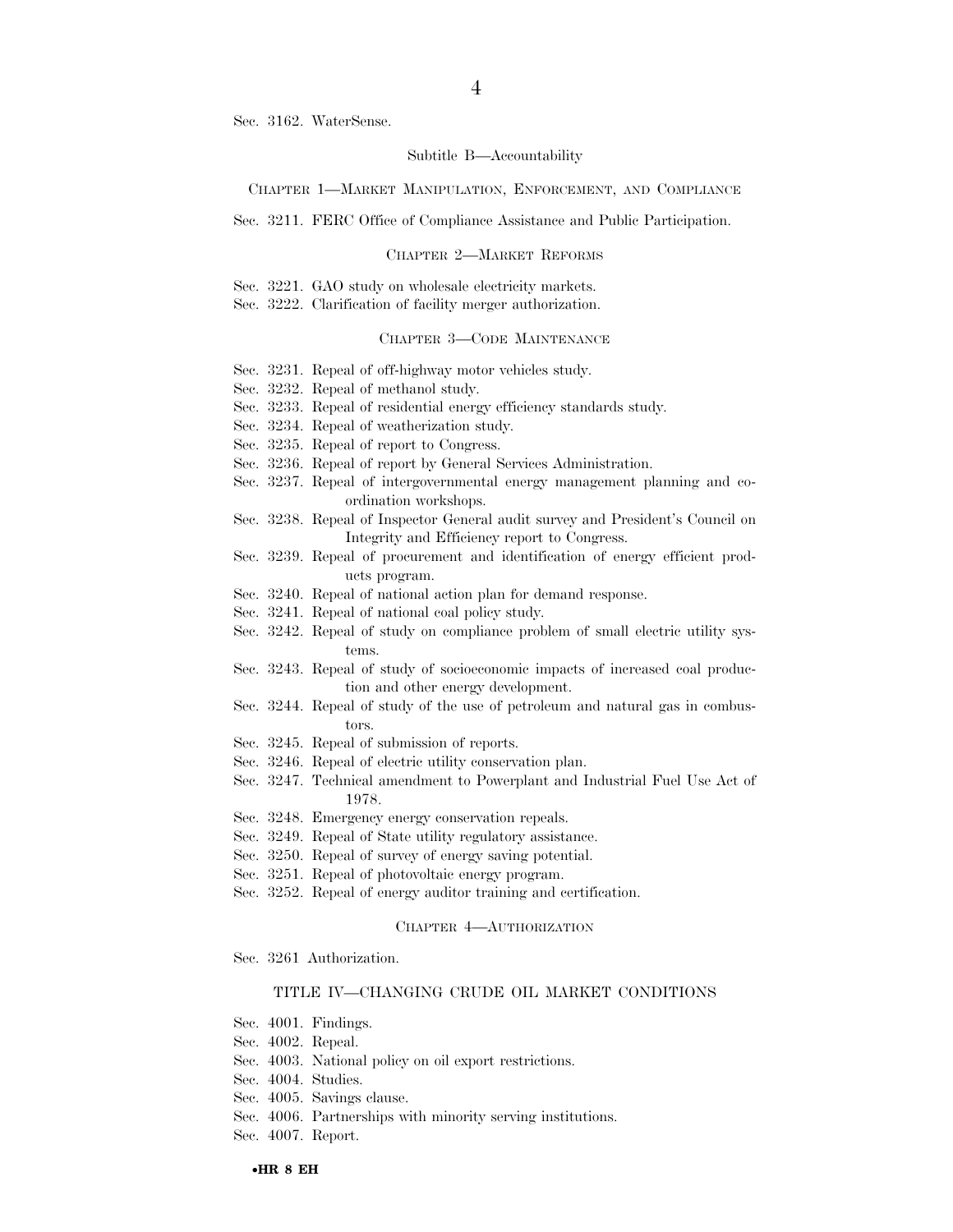Sec. 4008. Report to Congress.

Sec. 4009. Prohibition on exports of crude oil, refined petroleum products, and petrochemical products to the Islamic Republic of Iran.

#### TITLE V—OTHER MATTERS

- Sec. 5001. Assessment of regulatory requirements.
- Sec. 5002. Definitions.
- Sec. 5003. Exclusive venue for certain civil actions relating to covered energy projects.
- Sec. 5004. Timely filing.
- Sec. 5005. Expedition in hearing and determining the action.
- Sec. 5006. Limitation on injunction and prospective relief.
- Sec. 5007. Legal standing.
- Sec. 5008. Study to identify legal and regulatory barriers that delay, prohibit, or impede the export of natural energy resources.
- Sec. 5009. Study of volatility of crude oil.
- Sec. 5010. Smart meter privacy rights.
- Sec. 5011. Youth energy enterprise competition.
- Sec. 5012. Modernization of terms relating to minorities.
- Sec. 5013. Voluntary vegetation management outside rights-of-way.
- Sec. 5014. Repeal of rule for new residential wood heaters.

#### TITLE VI—PROMOTING RENEWABLE ENERGY WITH SHARED SOLAR

Sec. 6001. Short title.

Sec. 6002. Provision of interconnection service and net billing service for community solar facilities.

#### TITLE VII—MARINE HYDROKINETIC

- Sec. 7001. Definition of marine and hydrokinetic renewable energy.
- Sec. 7002. Marine and hydrokinetic renewable energy research and development.
- Sec. 7003. National Marine Renewable Energy Research, Development, and Demonstration Centers.

Sec. 7004. Authorization of appropriations.

# 1 **TITLE I—MODERNIZING AND**

### 2 **PROTECTING INFRASTRUCTURE**

### 3 **Subtitle A—Energy Delivery,**

### 4 **Reliability, and Security**

### 5 **SEC. 1101. FERC PROCESS COORDINATION.**

6 Section 15 of the Natural Gas Act (15 U.S.C. 717n)

7 is amended—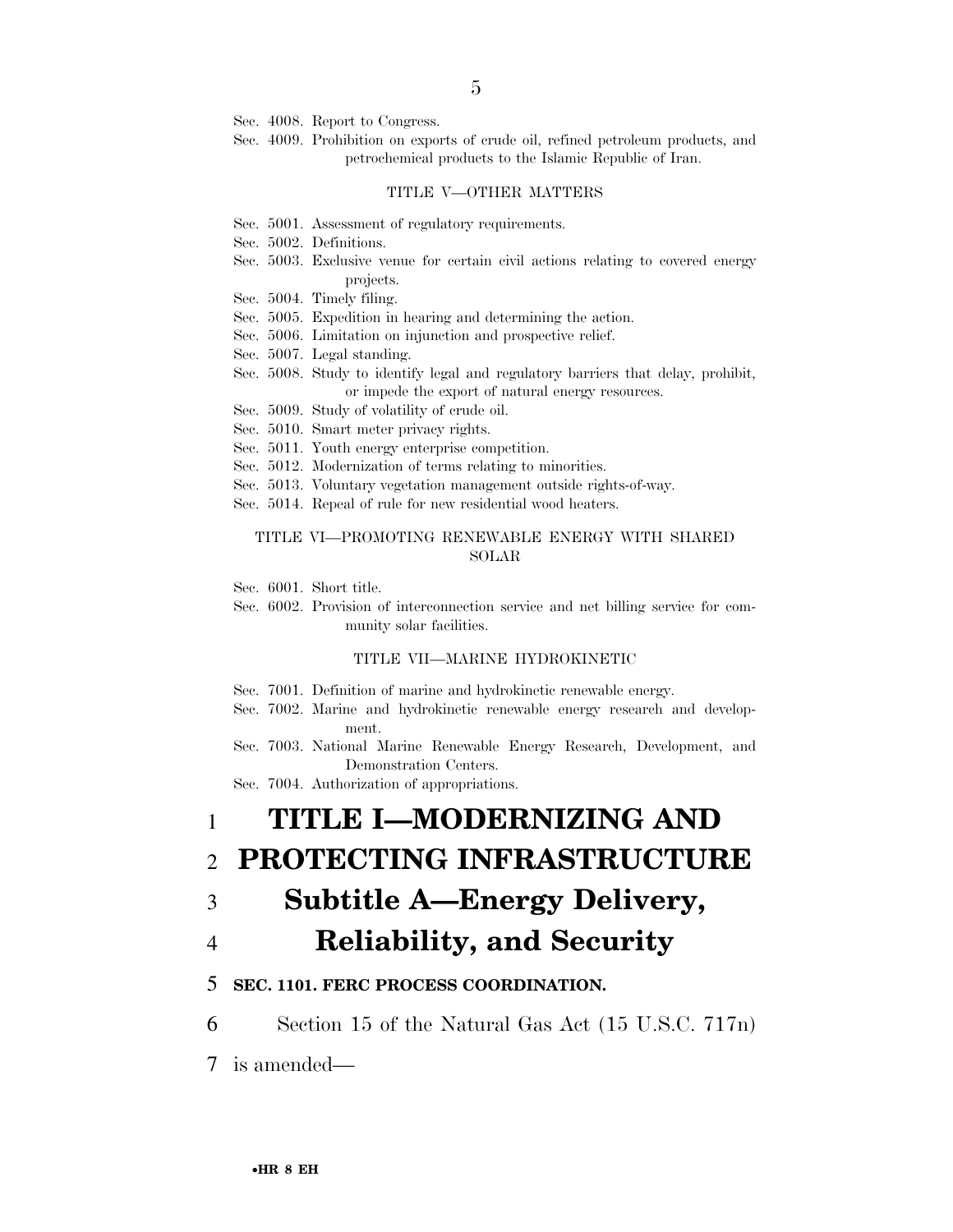| $\mathbf{1}$   | (1) by amending subsection (b)(2) to read as        |
|----------------|-----------------------------------------------------|
| $\overline{2}$ | follows:                                            |
| 3              | $"(2)$ OTHER AGENCIES.—                             |
| $\overline{4}$ | "(A) IN GENERAL.—Each Federal<br>and                |
| 5              | State agency considering an aspect of an appli-     |
| 6              | cation for Federal authorization shall cooperate    |
| 7              | with the Commission and comply with the dead-       |
| 8              | lines established by the Commission.                |
| 9              | "(B) IDENTIFICATION.—The Commission                 |
| 10             | shall identify, as early as practicable after it is |
| 11             | notified by a prospective applicant of a potential  |
| 12             | project requiring Commission authorization,         |
| 13             | any Federal or State agency, local government,      |
| 14             | or Indian tribe that may consider an aspect of      |
| 15             | an application for that Federal authorization.      |
| 16             | "(C) NOTIFICATION.-                                 |
| 17             | "(i) IN GENERAL.—The Commission                     |
| 18             | shall notify any agency identified under            |
| 19             | subparagraph $(B)$ of the opportunity to co-        |
| 20             | operate or participate in the review proc-          |
| 21             | ess.                                                |
| 22             | ``(ii)<br>$DEADLINE. -A$ notification               |
| 23             | issued under clause (i) shall establish a           |
| 24             | deadline by which a response to the notifi-         |
| 25             | cation shall be submitted, which may be             |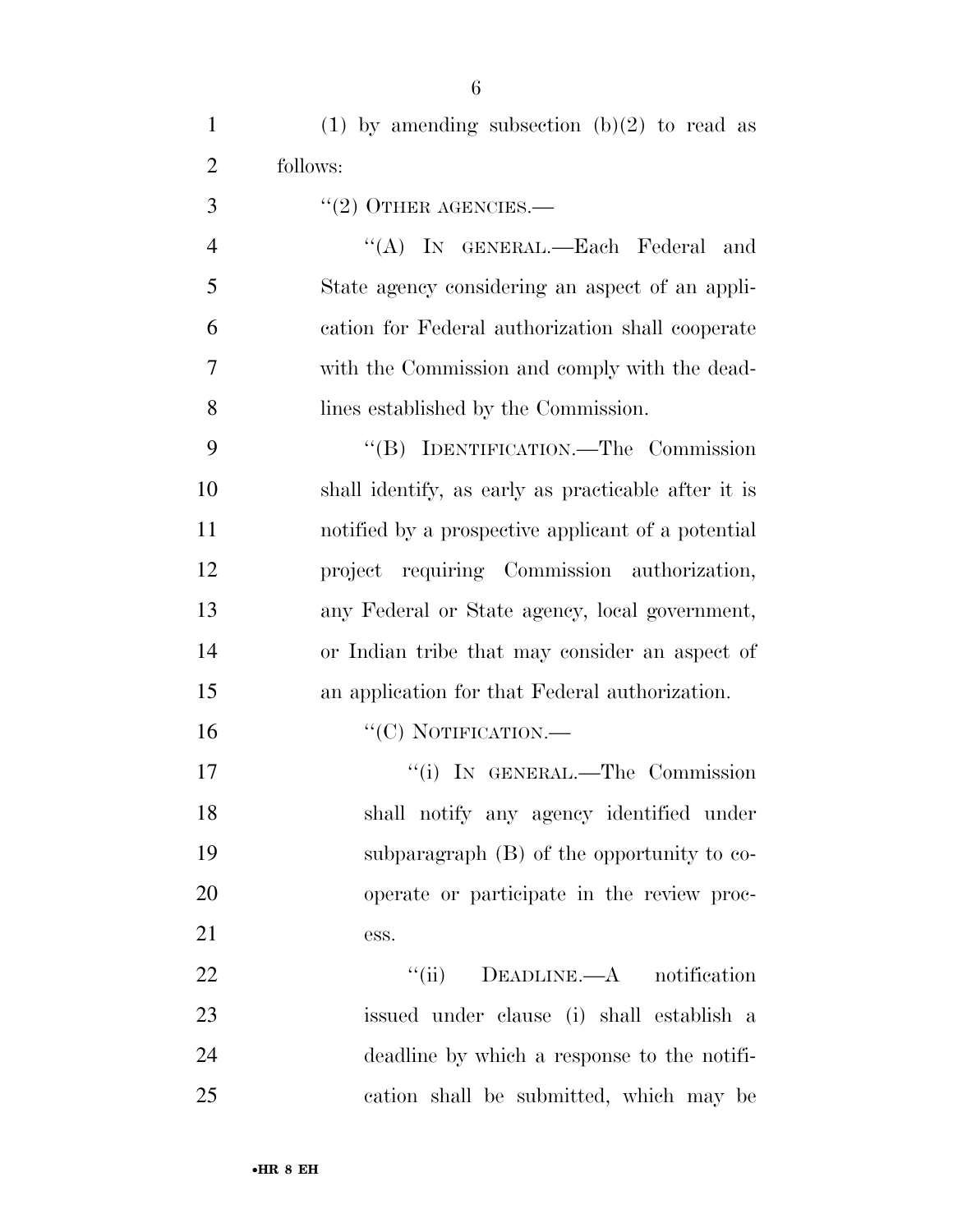| $\mathbf{1}$   | extended by the Commission for good                 |
|----------------|-----------------------------------------------------|
| $\overline{2}$ | cause.";                                            |
| 3              | $(2)$ in subsection $(e)$ —                         |
| $\overline{4}$ | (A) in paragraph $(1)$ —                            |
| 5              | (i) by striking "and" at the end of                 |
| 6              | subparagraph $(A)$ ;                                |
| 7              | (ii) by redesignating subparagraph                  |
| 8              | $(B)$ as subparagraph $(C)$ ; and                   |
| 9              | (iii) by inserting after subparagraph               |
| 10             | (A) the following new subparagraph:                 |
| 11             | "(B) set deadlines for all such Federal au-         |
| 12             | thorizations; and";                                 |
| 13             | $(B)$ by striking paragraph $(2)$ ; and             |
| 14             | (C) by adding at the end the following new          |
| 15             | paragraphs:                                         |
| 16             | "(2) DEADLINE FOR FEDERAL AUTHORIZA-                |
| 17             | TIONS.—A final decision on a Federal authorization  |
| 18             | is due no later than 90 days after the Commission   |
| 19             | issues its final environmental document, unless a   |
| 20             | schedule is otherwise established by Federal law.   |
| 21             | "(3) CONCURRENT REVIEWS.—Each Federal               |
| 22             | and State agency considering an aspect of an appli- |
| 23             | cation for a Federal authorization shall—           |
| 24             | "(A) carry out the obligations of that              |
| 25             | agency under applicable law concurrently, and       |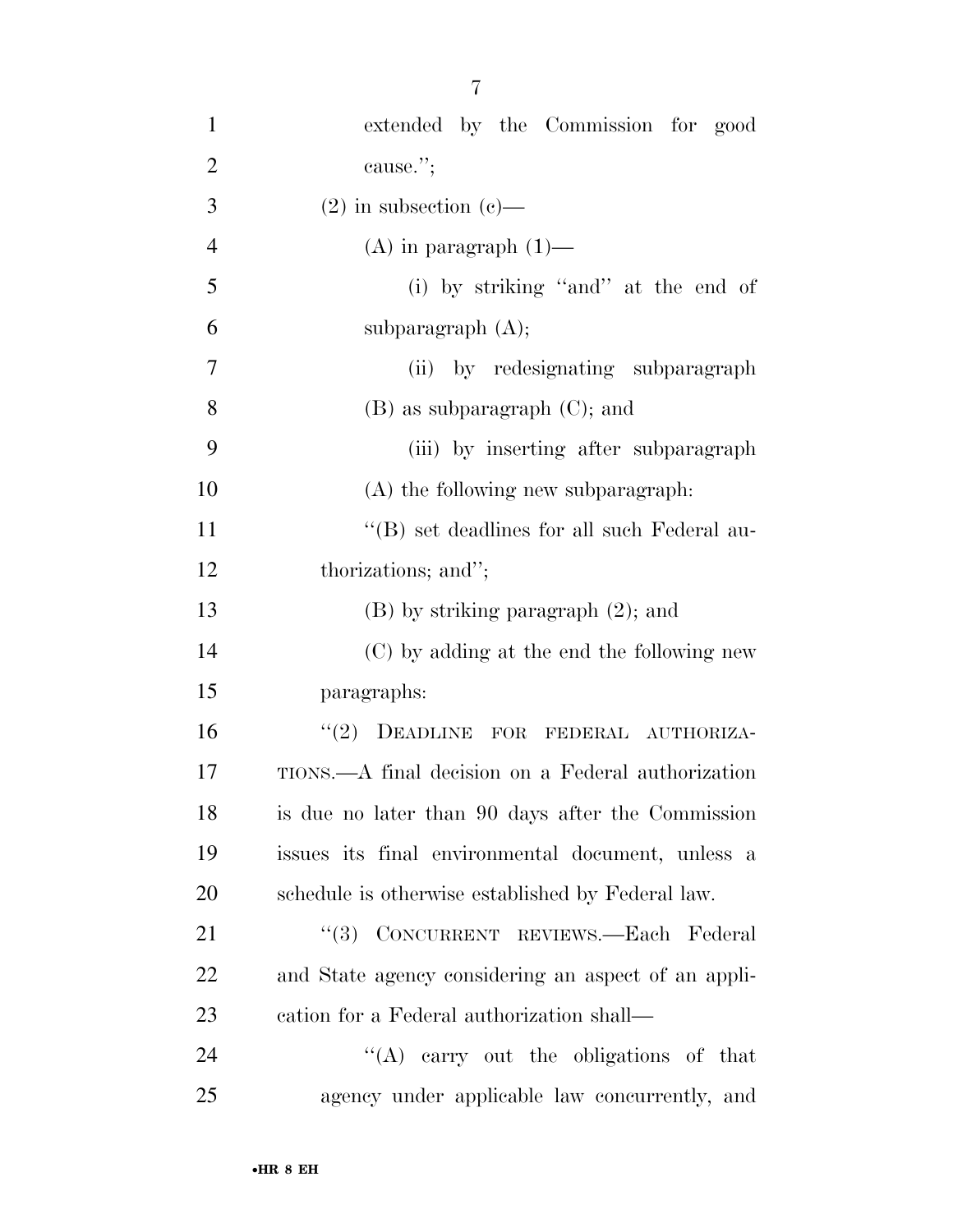| $\mathbf{1}$   | in conjunction, with the review required by the   |
|----------------|---------------------------------------------------|
| $\overline{2}$ | National Environmental Policy Act of 1969 (42     |
| 3              | U.S.C. 4321 et seq.), unless doing so would im-   |
| $\overline{4}$ | pair the ability of the agency to conduct needed  |
| 5              | analysis or otherwise carry out those obliga-     |
| 6              | tions;                                            |
| 7              | "(B) formulate and implement administra-          |
| 8              | tive, policy, and procedural mechanisms to en-    |
| 9              | able the agency to ensure completion of re-       |
| 10             | quired Federal authorizations no later than 90    |
| 11             | days after the Commission issues its final envi-  |
| 12             | ronmental document; and                           |
| 13             | $\cdot$ (C) transmit to the Commission a state-   |
| 14             | ment—                                             |
| 15             | "(i) acknowledging receipt of the                 |
| 16             | schedule established under paragraph (1);         |
| 17             | and                                               |
| 18             | "(ii) setting forth the plan formulated           |
| 19             | under subparagraph $(B)$ of this paragraph.       |
| 20             | $\lq(4)$ ISSUE<br>IDENTIFICATION AND<br>RESOLU-   |
| 21             | $TION$ .                                          |
| 22             | "(A) IDENTIFICATION.—Federal and State            |
| 23             | agencies that may consider an aspect of an ap-    |
| 24             | plication for Federal authorization shall iden-   |
| 25             | tify, as early as possible, any issues of concern |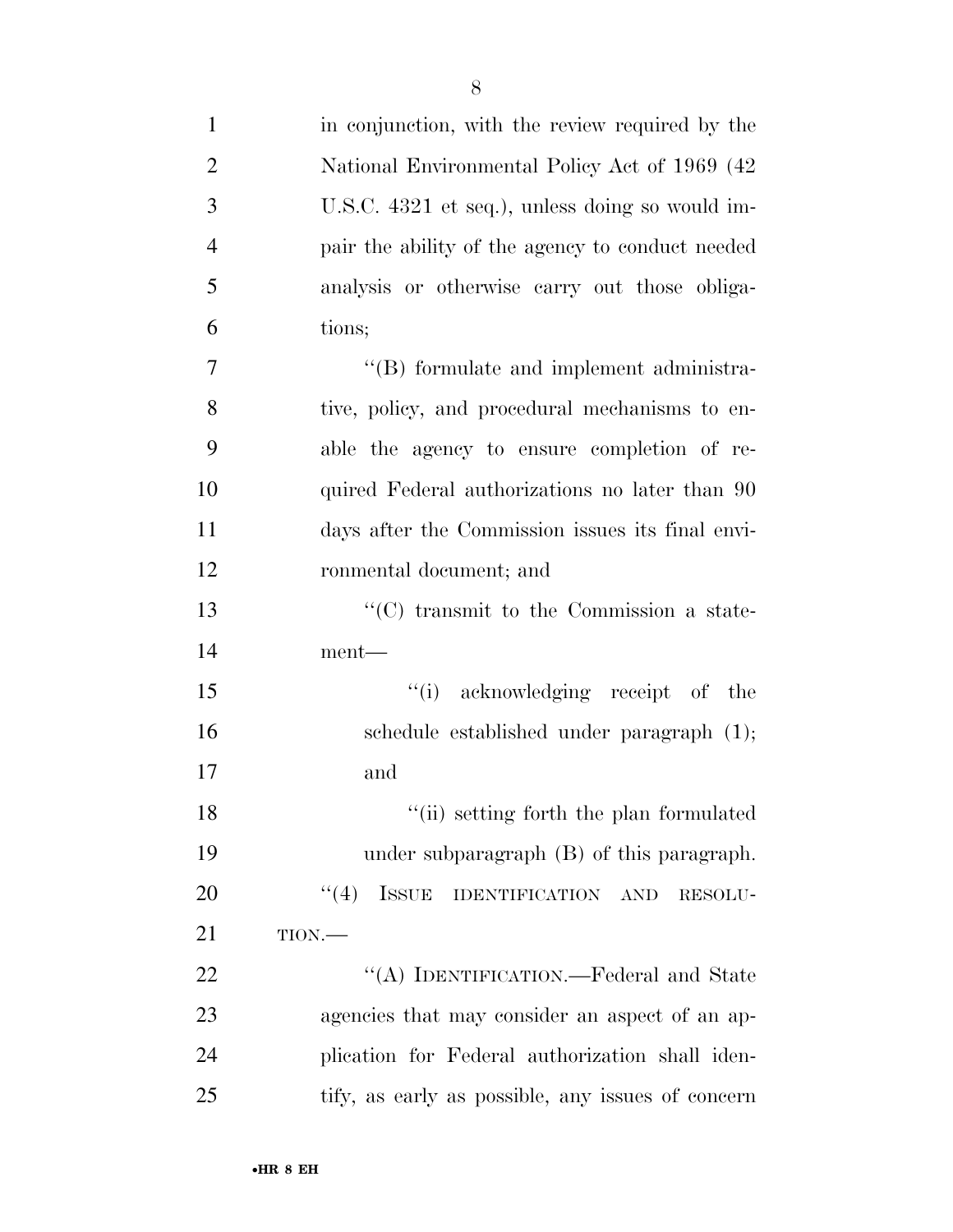| $\mathbf{1}$   | that may delay or prevent an agency from            |
|----------------|-----------------------------------------------------|
| $\overline{2}$ | working with the Commission to resolve such         |
| 3              | issues and granting such authorization.             |
| $\overline{4}$ | "(B) ISSUE RESOLUTION.—The Commis-                  |
| 5              | sion may forward any issue of concern identi-       |
| 6              | fied under subparagraph (A) to the heads of         |
| 7              | the relevant agencies (including, in the case of    |
| 8              | a failure by the State agency, the Federal agen-    |
| 9              | cy overseeing the delegated authority) for reso-    |
| 10             | lution.                                             |
| 11             | " $(5)$ FAILURE TO MEET SCHEDULE.—If a Fed-         |
| 12             | eral or State agency does not complete a proceeding |
| 13             | for an approval that is required for a Federal au-  |
| 14             | thorization in accordance with the schedule estab-  |
| 15             | lished by the Commission under paragraph $(1)$ —    |
| 16             | $\lq\lq$ the applicant may pursue remedies          |
| 17             | under section $19(d)$ ; and                         |
| 18             | "(B) the head of the relevant Federal               |
| 19             | agency (including, in the case of a failure by a    |
| 20             | State agency, the Federal agency overseeing the     |
| 21             | delegated authority) shall notify Congress and      |
| 22             | the Commission of such failure and set forth a      |
| 23             | recommended implementation plan to ensure           |
| 24             | completion of the proceeding for an approval.";     |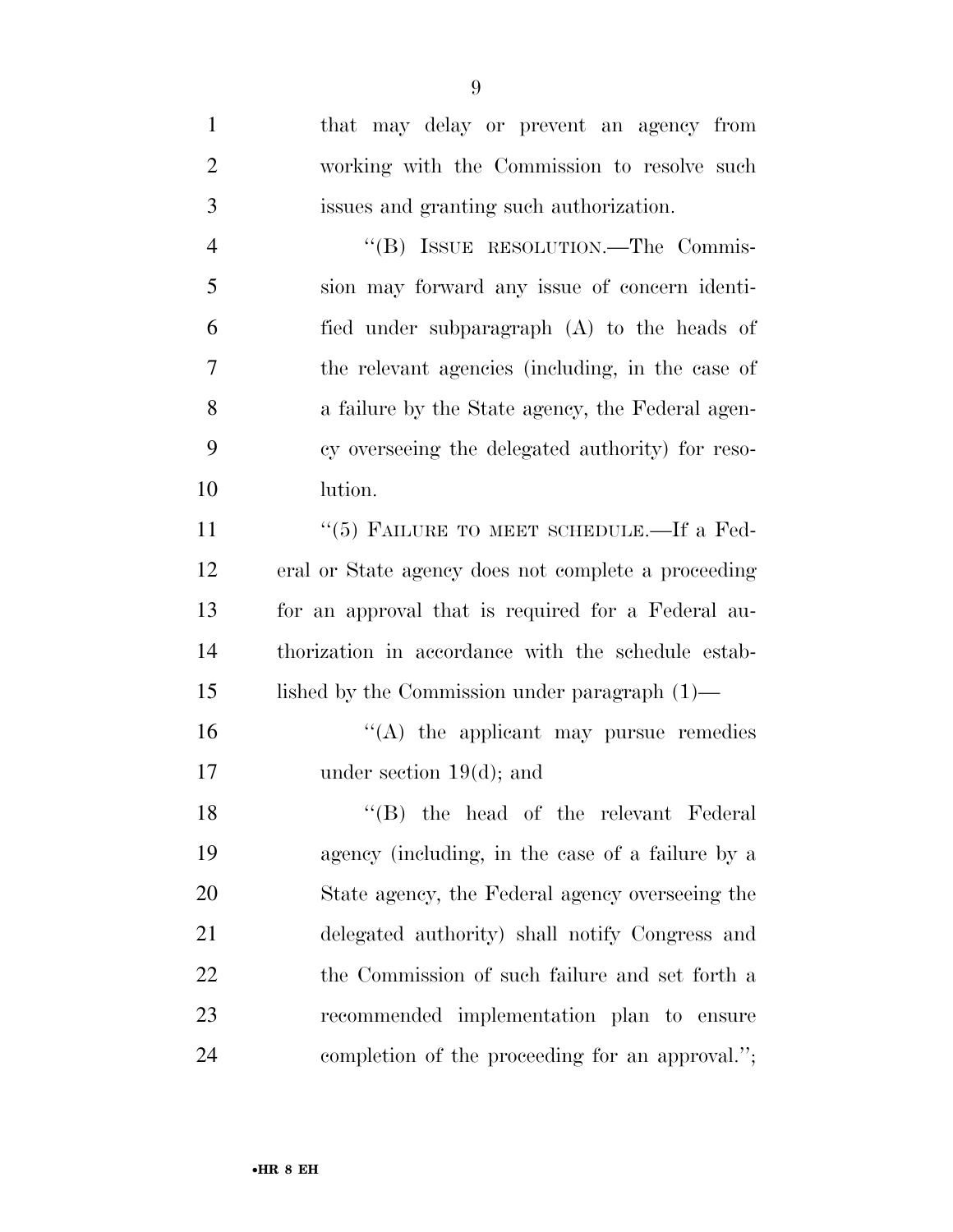(3) by redesignating subsections (d) through (f) as subsections (g) through (i), respectively; and (4) by inserting after subsection (c) the fol-

lowing new subsections:

 ''(d) REMOTE SURVEYS.—If a Federal or State agen- cy considering an aspect of an application for Federal au- thorization requires the applicant to submit environmental data, the agency shall consider any such data gathered by aerial or other remote means that the applicant sub- mits. The agency may grant a conditional approval for Federal authorization, conditioned on the verification of such data by subsequent onsite inspection.

 ''(e) APPLICATION PROCESSING.—The Commission, and Federal and State agencies, may allow an applicant seeking Federal authorization to fund a third-party con-tractor to assist in reviewing the application.

17 "(f) ACCOUNTABILITY, TRANSPARENCY, EFFI- CIENCY.—For applications requiring multiple Federal au- thorizations, the Commission, with input from any Federal or State agency considering an aspect of an application, shall track and make available to the public on the Com- mission's website information related to the actions re- quired to complete permitting, reviews, and other actions required. Such information shall include the following: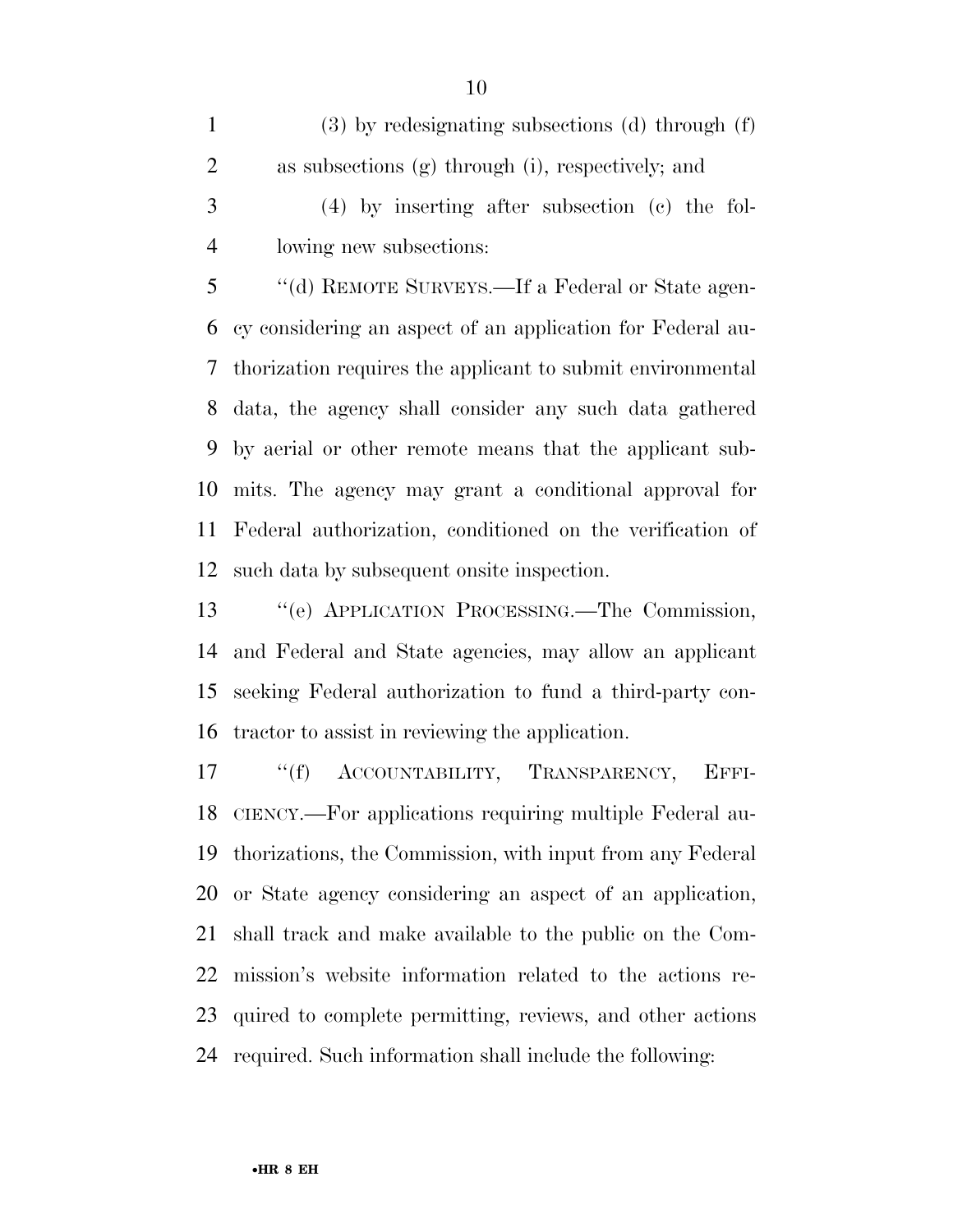| $\mathbf{1}$   | $\lq(1)$ The schedule established by the Commis-              |
|----------------|---------------------------------------------------------------|
| $\overline{2}$ | sion under subsection $(c)(1)$ .                              |
| 3              | $\lq(2)$ A list of all the actions required by each           |
| $\overline{4}$ | applicable agency to complete permitting, reviews,            |
| 5              | and other actions necessary to obtain a final decision        |
| 6              | on the Federal authorization.                                 |
| 7              | "(3) The expected completion date for each                    |
| 8              | such action.                                                  |
| 9              | $\lq(4)$ A point of contact at the agency account-            |
| 10             | able for each such action.                                    |
| 11             | $\cdot\cdot$ (5) In the event that an action is still pending |
| 12             | as of the expected date of completion, a brief expla-         |
| 13             | nation of the reasons for the delay.".                        |
| 14             | SEC. 1102. RESOLVING ENVIRONMENTAL AND GRID RELI-             |
| 15             | <b>ABILITY CONFLICTS.</b>                                     |
| 16             | (a) COMPLIANCE WITH OR VIOLATION OF ENVIRON-                  |
| 17             | MENTAL LAWS WHILE UNDER EMERGENCY ORDER.                      |
| 18             | Section $202(c)$ of the Federal Power Act (16 U.S.C.          |
| 19             | $824a(c)$ is amended—                                         |
| 20             | (1) by inserting " $(1)$ " after " $(e)$ "; and               |
| 21             | $(2)$ by adding at the end the following:                     |
| 22             | $\lq(2)$ With respect to an order issued under this sub-      |
| 23             | section that may result in a conflict with a requirement      |
| 24             | of any Federal, State, or local environmental law or regu-    |
| 25             | lation, the Commission shall ensure that such order re-       |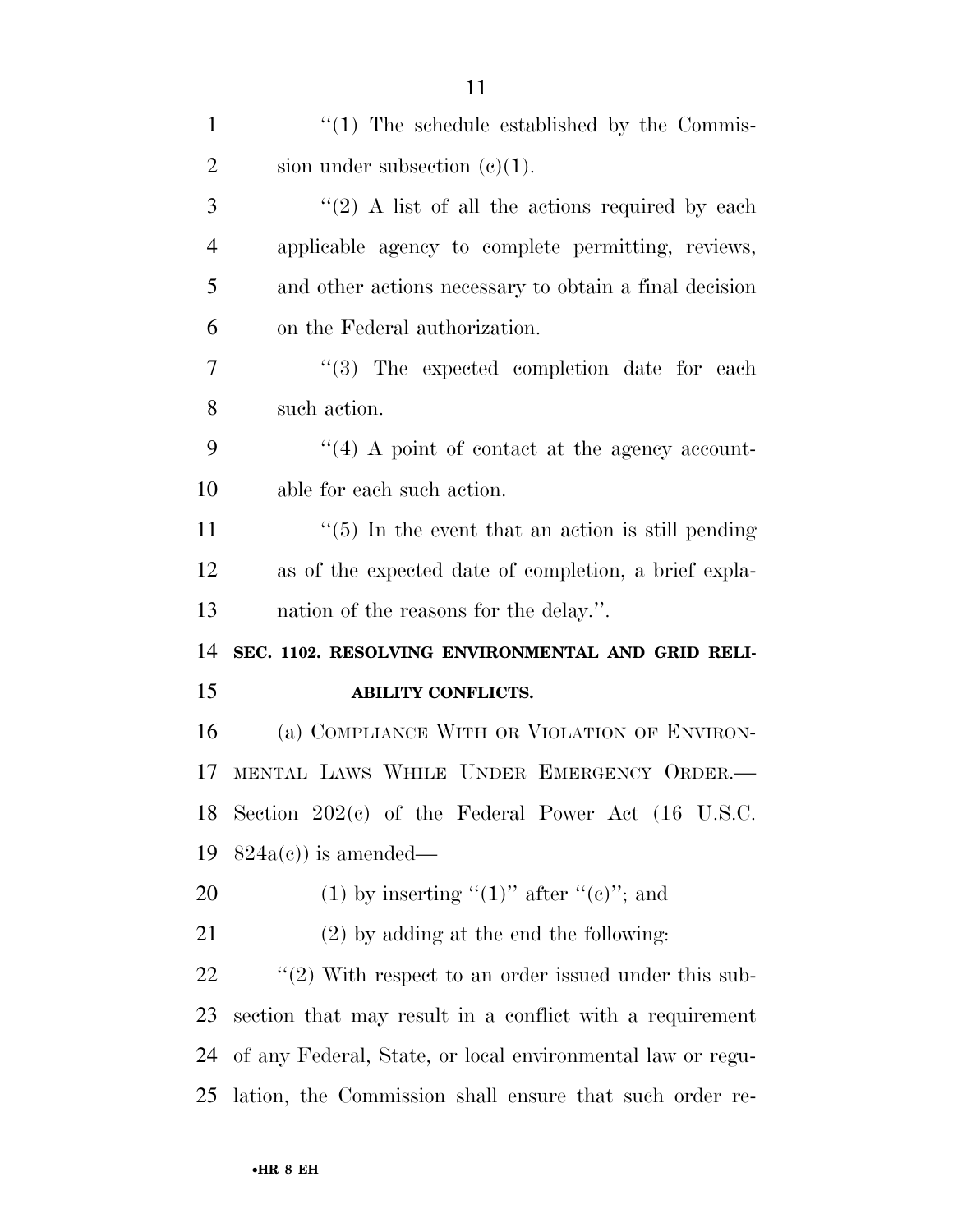quires generation, delivery, interchange, or transmission of electric energy only during hours necessary to meet the emergency and serve the public interest, and, to the max- imum extent practicable, is consistent with any applicable Federal, State, or local environmental law or regulation and minimizes any adverse environmental impacts.

 ''(3) To the extent any omission or action taken by a party, that is necessary to comply with an order issued under this subsection, including any omission or action taken to voluntarily comply with such order, results in noncompliance with, or causes such party to not comply with, any Federal, State, or local environmental law or regulation, such omission or action shall not be considered a violation of such environmental law or regulation, or subject such party to any requirement, civil or criminal liability, or a citizen suit under such environmental law or regulation.

 $\frac{1}{4}(4)$  An order issued under this subsection that may result in a conflict with a requirement of any Federal, State, or local environmental law or regulation shall expire not later than 90 days after it is issued. The Commission may renew or reissue such order pursuant to paragraphs (1) and (2) for subsequent periods, not to exceed 90 days for each period, as the Commission determines necessary to meet the emergency and serve the public interest.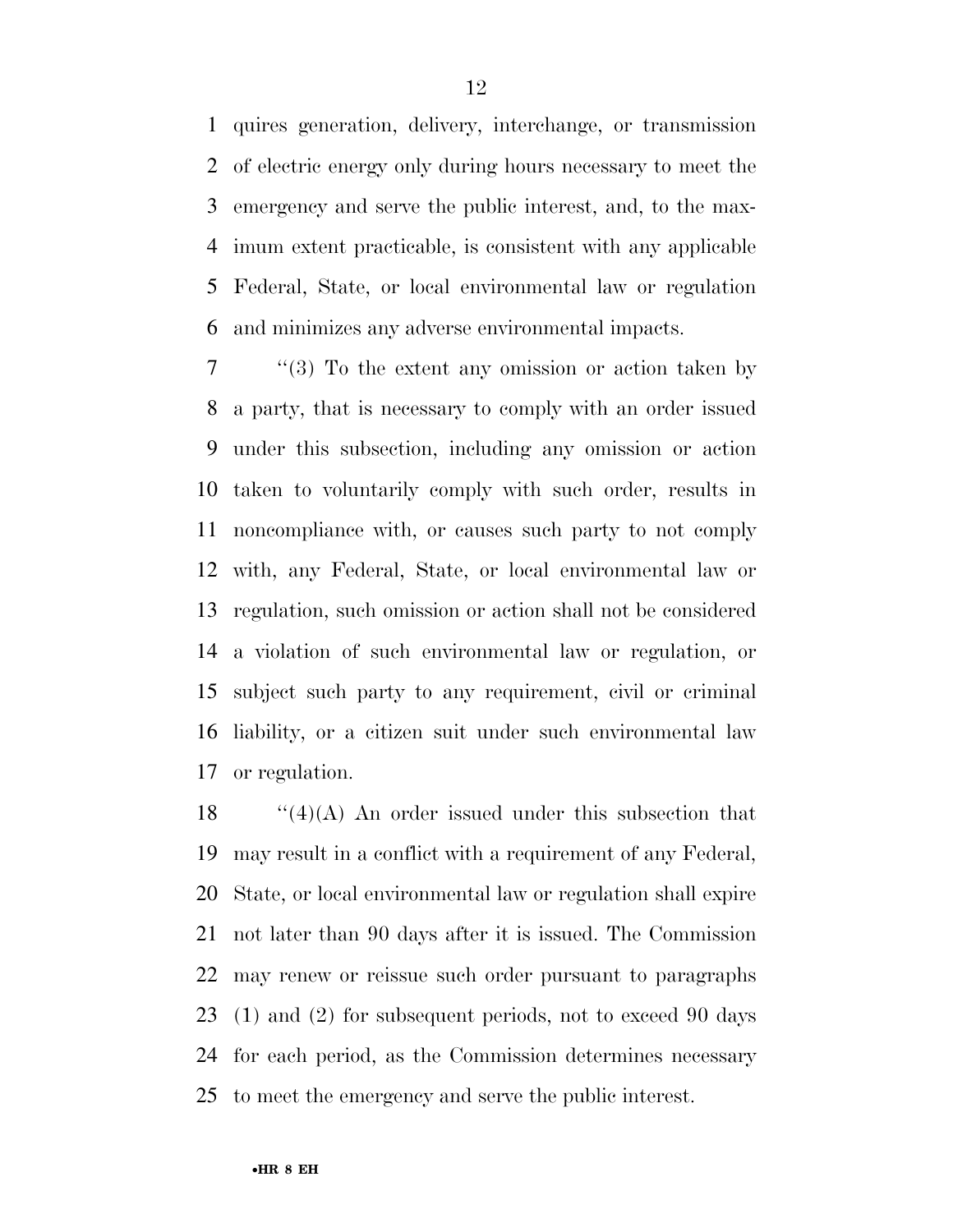1 ''(B) In renewing or reissuing an order under sub- paragraph (A), the Commission shall consult with the pri- mary Federal agency with expertise in the environmental interest protected by such law or regulation, and shall in- clude in any such renewed or reissued order such condi- tions as such Federal agency determines necessary to min- imize any adverse environmental impacts to the extent practicable. The conditions, if any, submitted by such Fed- eral agency shall be made available to the public. The Commission may exclude such a condition from the re- newed or reissued order if it determines that such condi- tion would prevent the order from adequately addressing the emergency necessitating such order and provides in the order, or otherwise makes publicly available, an expla-nation of such determination.

 ''(5) If an order issued under this subsection is subse- quently stayed, modified, or set aside by a court pursuant to section 313 or any other provision of law, any omission or action previously taken by a party that was necessary to comply with the order while the order was in effect, including any omission or action taken to voluntarily com- ply with the order, shall remain subject to paragraph (3).".

 (b) TEMPORARY CONNECTION OR CONSTRUCTION BY MUNICIPALITIES.—Section 202(d) of the Federal Power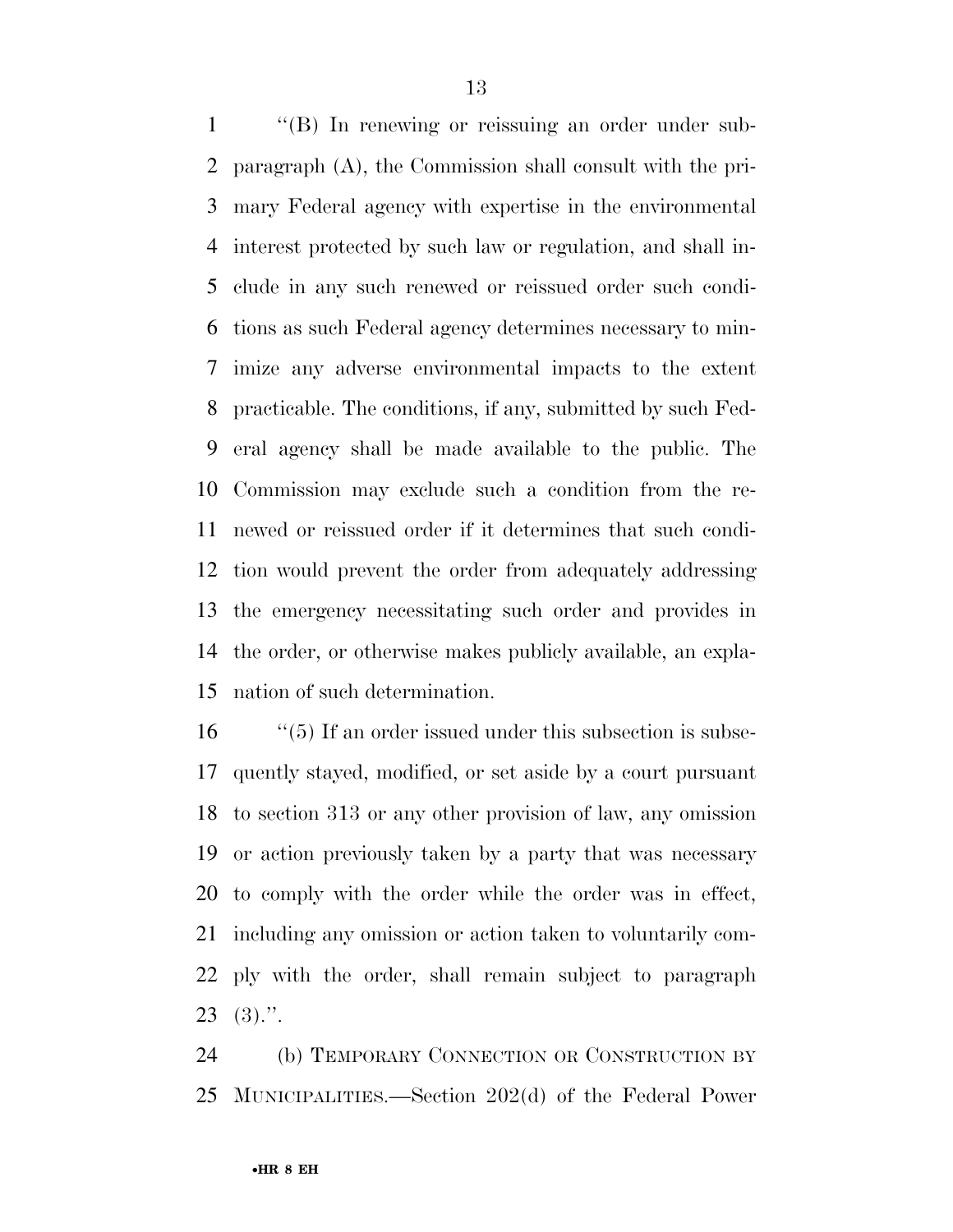Act (16 U.S.C. 824a(d)) is amended by inserting ''or mu- nicipality'' before ''engaged in the transmission or sale of electric energy''.

## **SEC. 1103. EMERGENCY PREPAREDNESS FOR ENERGY SUP-PLY DISRUPTIONS.**

 (a) FINDING.—Congress finds that recent natural disasters have underscored the importance of having resil- ient oil and natural gas infrastructure and energy storage and effective ways for industry and government to commu-nicate to address energy supply disruptions.

 (b) AUTHORIZATION FOR ACTIVITIES TO ENHANCE EMERGENCY PREPAREDNESS FOR NATURAL DISAS- TERS.—The Secretary of Energy shall develop and adopt procedures to—

 (1) improve communication and coordination between the Department of Energy's energy re-sponse team, Federal partners, and industry;

 (2) leverage the Energy Information Adminis- tration's subject matter expertise within the Depart- ment's energy response team to improve supply chain situation assessments;

 (3) establish company liaisons and direct com- munication with the Department's energy response team to improve situation assessments;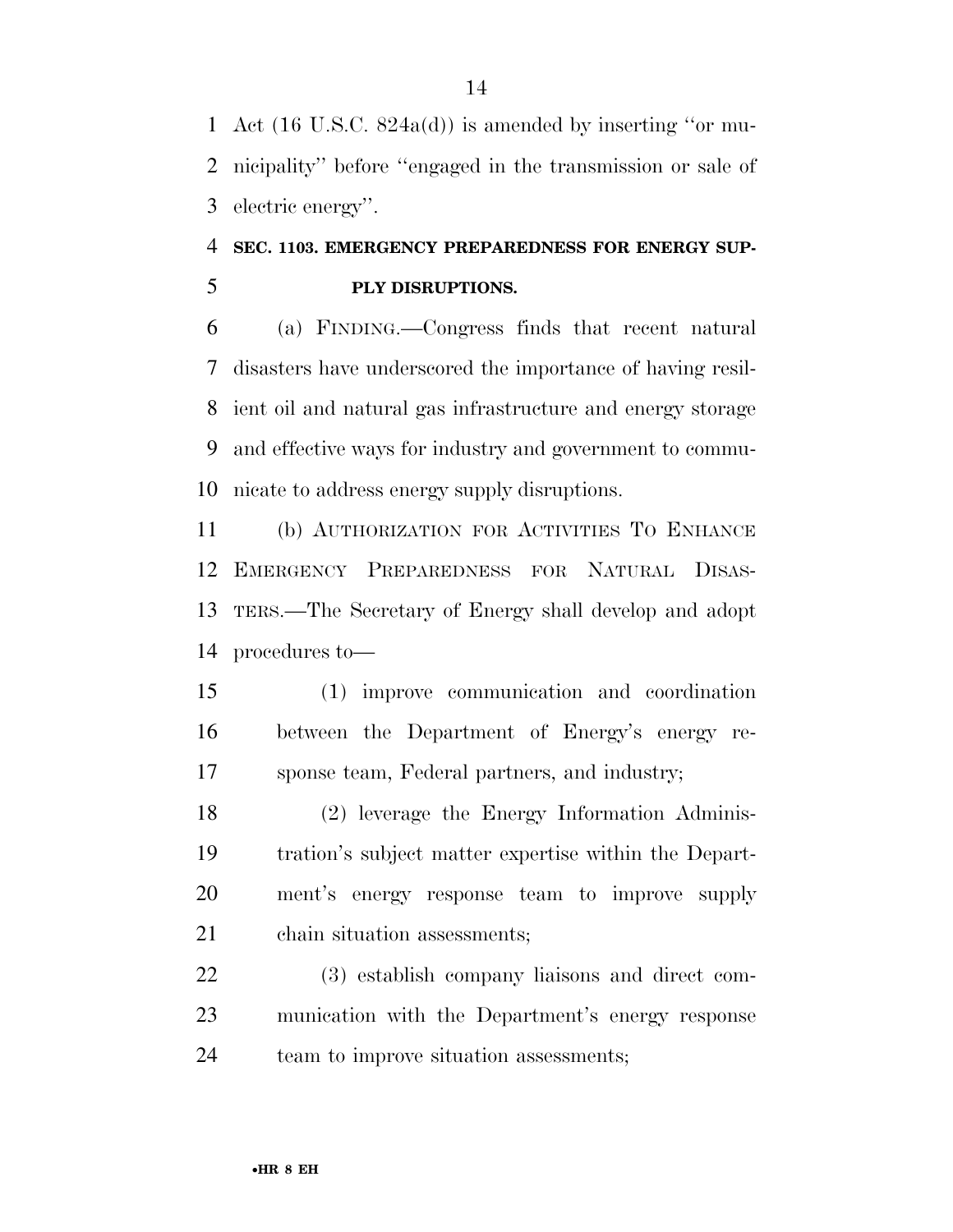(4) streamline and enhance processes for ob- taining temporary regulatory relief to speed up emergency response and recovery; (5) facilitate and increase engagement among States, the oil and natural gas industry, the energy storage industry, and the Department in developing State and local energy assurance plans; (6) establish routine education and training programs for key government emergency response positions with the Department and States; and (7) involve States, the energy storage industry, and the oil and natural gas industry in comprehen- sive drill and exercise programs. (c) COOPERATION.—The activities carried out under subsection (b) shall include collaborative efforts with State and local government officials and the private sector. (d) REPORT.—Not later than 180 days after the date of enactment of this Act, the Secretary of Energy shall submit to Congress a report describing the effectiveness of the activities authorized under this section. **SEC. 1104. CRITICAL ELECTRIC INFRASTRUCTURE SECU- RITY.**  (a) CRITICAL ELECTRIC INFRASTRUCTURE SECU-

RITY.—Part II of the Federal Power Act (16 U.S.C. 824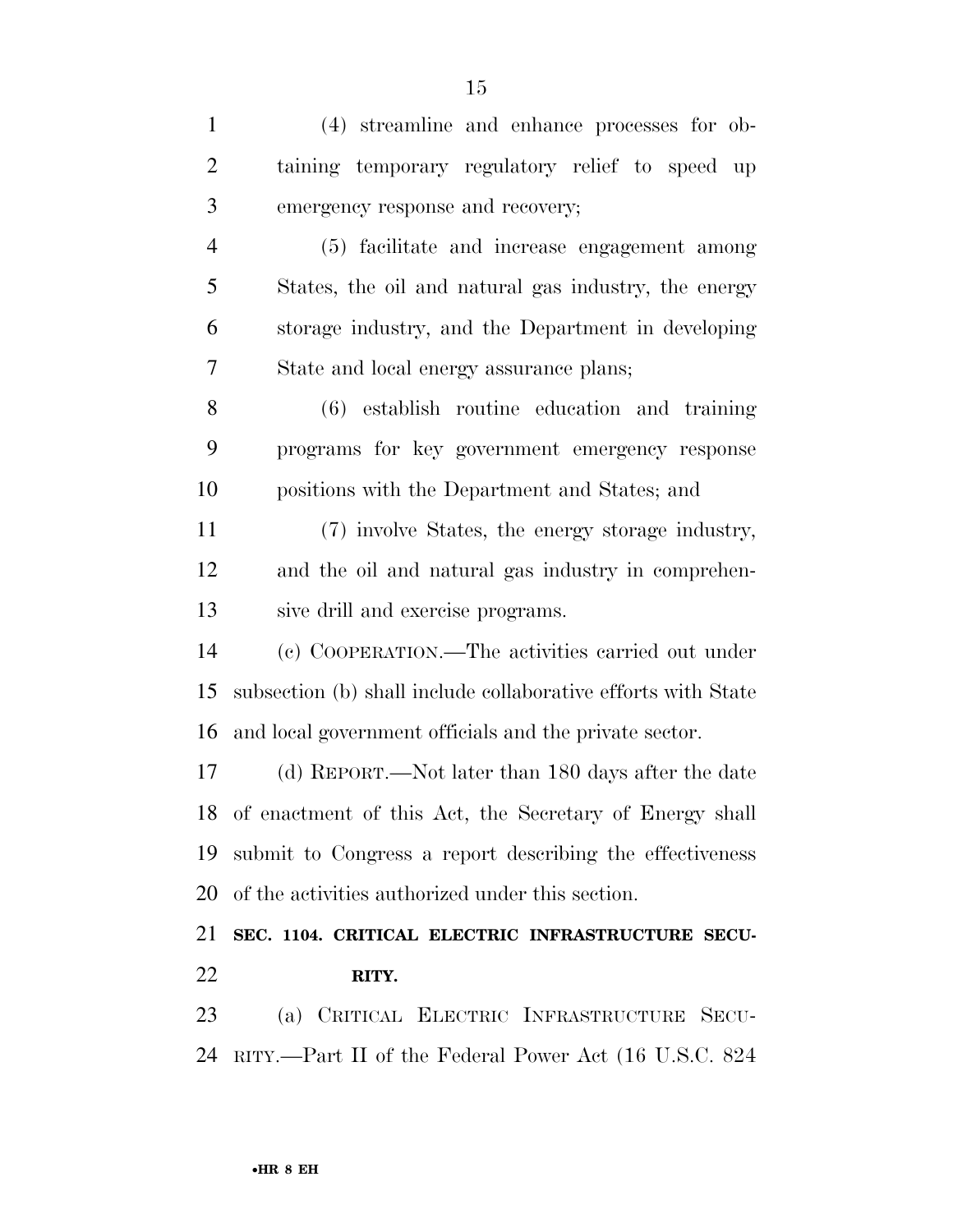et seq.) is amended by adding after section 215 the fol-lowing new section:

# **''SEC. 215A. CRITICAL ELECTRIC INFRASTRUCTURE SECU-RITY.**

''(a) DEFINITIONS.—For purposes of this section:

 ''(1) BULK-POWER SYSTEM; ELECTRIC RELI- ABILITY ORGANIZATION; REGIONAL ENTITY.—The terms 'bulk-power system', 'Electric Reliability Or- ganization', and 'regional entity' have the meanings given such terms in paragraphs (1), (2), and (7) of section 215(a), respectively.

12 "(2) CRITICAL ELECTRIC INFRASTRUCTURE.— The term 'critical electric infrastructure' means a system or asset of the bulk-power system, whether physical or virtual, the incapacity or destruction of which would negatively affect national security, eco- nomic security, public health or safety, or any com-bination of such matters.

 $(3)$  Critical electric infrastructure in- FORMATION.—The term 'critical electric infrastruc- ture information' means information related to crit- ical electric infrastructure, or proposed critical elec- trical infrastructure, generated by or provided to the Commission or other Federal agency, other than classified national security information, that is des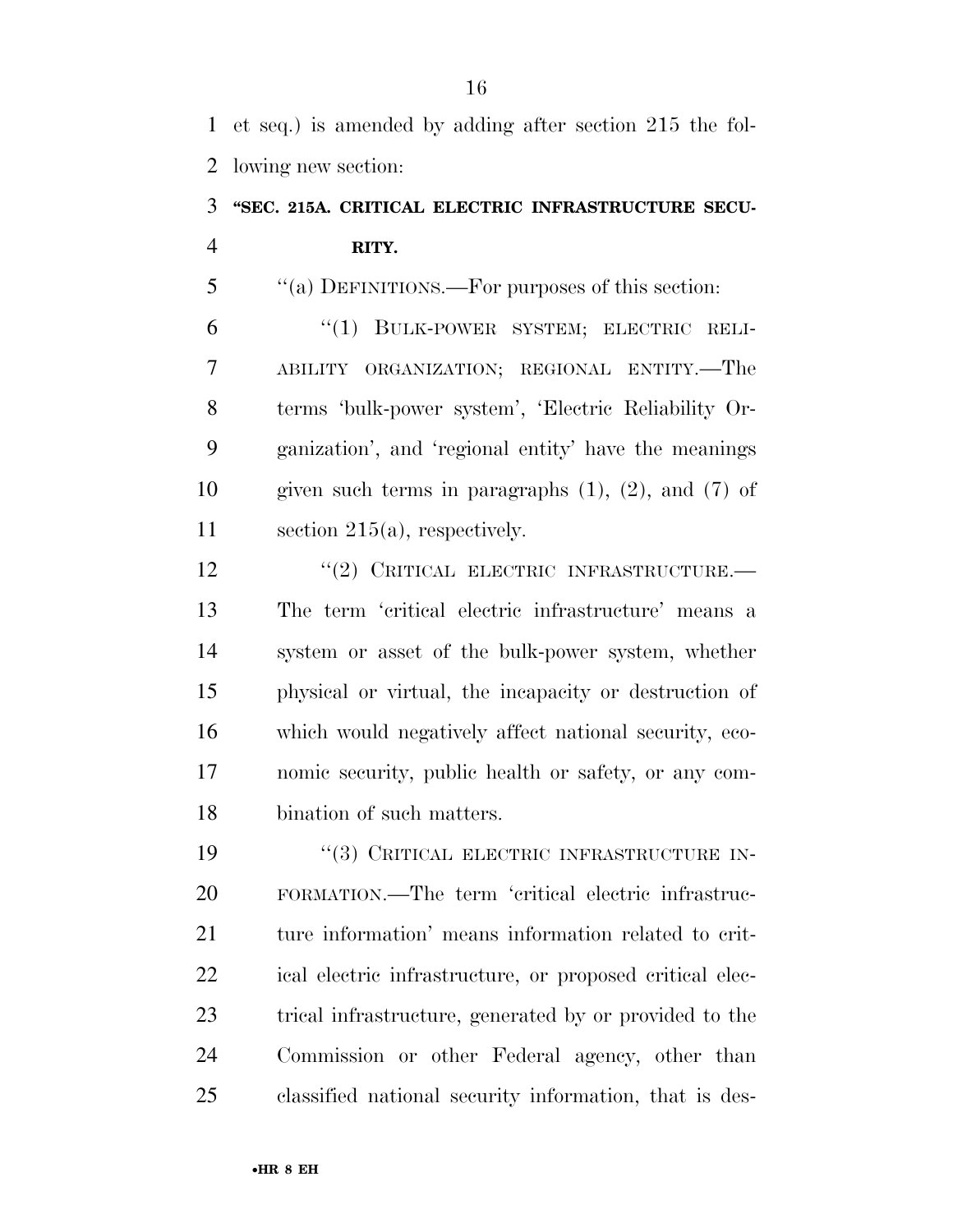ignated as critical electric infrastructure information 2 by the Commission under subsection  $(d)(2)$ . Such term includes information that qualifies as critical energy infrastructure information under the Com-mission's regulations.

 ''(4) DEFENSE CRITICAL ELECTRIC INFRA- STRUCTURE.—The term 'defense critical electric in- frastructure' means any electric infrastructure lo- cated in the United States (including the territories) that serves a facility designated by the Secretary pursuant to subsection (c), but is not owned or oper-ated by the owner or operator of such facility.

13 "(5) ELECTROMAGNETIC PULSE.—The term 'electromagnetic pulse' means 1 or more pulses of electromagnetic energy emitted by a device capable of disabling or disrupting operation of, or destroy- ing, electronic devices or communications networks, including hardware, software, and data, by means of such a pulse.

20 "(6) GEOMAGNETIC STORM.—The term 'geo- magnetic storm' means a temporary disturbance of the Earth's magnetic field resulting from solar activ-ity.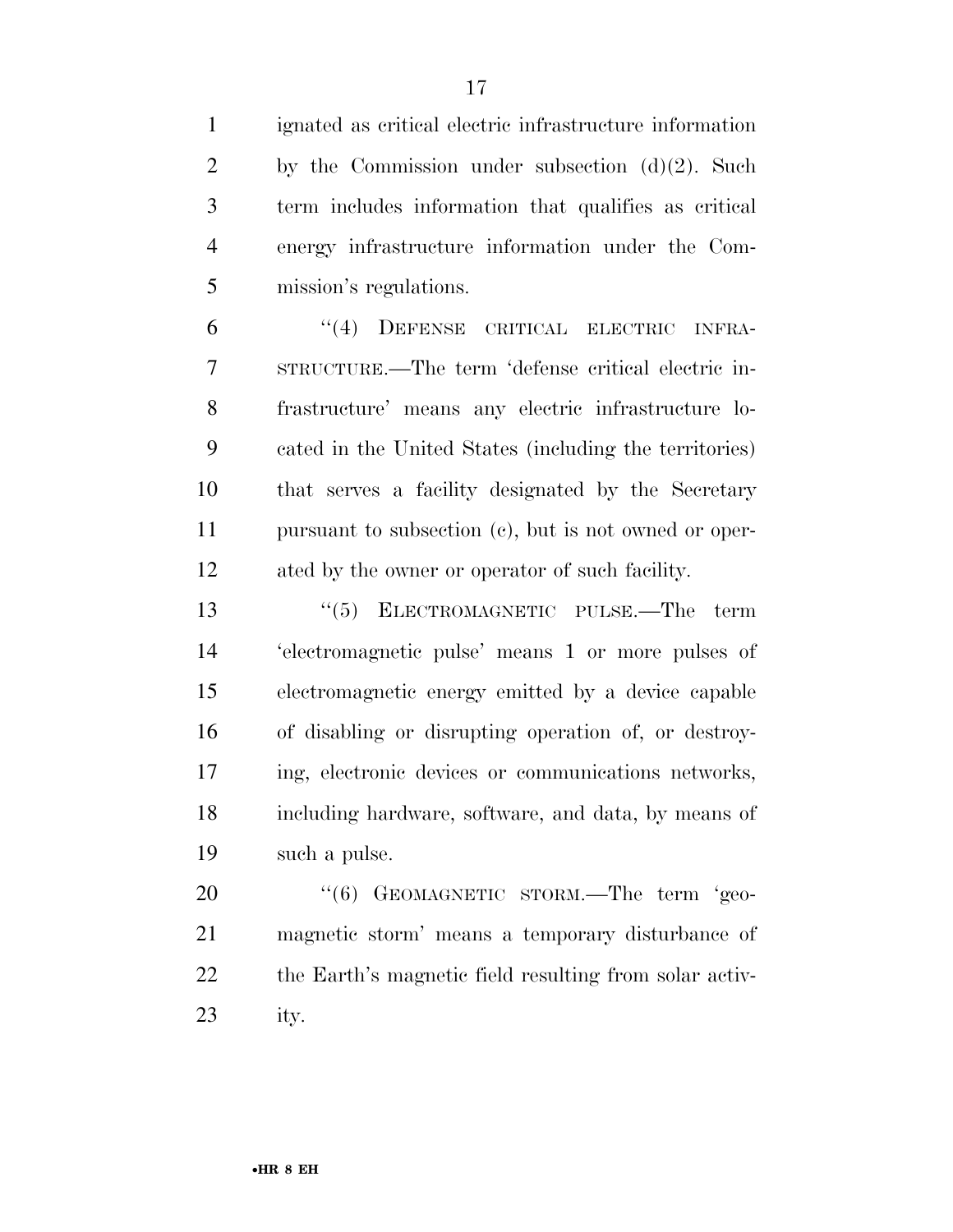1 "(7) GRID SECURITY EMERGENCY.—The term 'grid security emergency' means the occurrence or imminent danger of—

 ''(A)(i) a malicious act using electronic communication or an electromagnetic pulse, or a geomagnetic storm event, that could disrupt the operation of those electronic devices or com- munications networks, including hardware, soft- ware, and data, that are essential to the reli- ability of critical electric infrastructure or of de-fense critical electric infrastructure; and

12 ''(ii) disruption of the operation of such devices or networks, with significant adverse ef- fects on the reliability of critical electric infra- structure or of defense critical electric infra- structure, as a result of such act or event; or  $\mathcal{L}^{\prime\prime}(\mathbf{B})(i)$  a direct physical attack on critical

 electric infrastructure or on defense critical electric infrastructure; and

 $\frac{1}{2}$  (ii) significant adverse effects on the reli- ability of critical electric infrastructure or of de- fense critical electric infrastructure as a result of such physical attack.

24 "(8) GRID SECURITY VULNERABILITY.—The term 'grid security vulnerability' means a weakness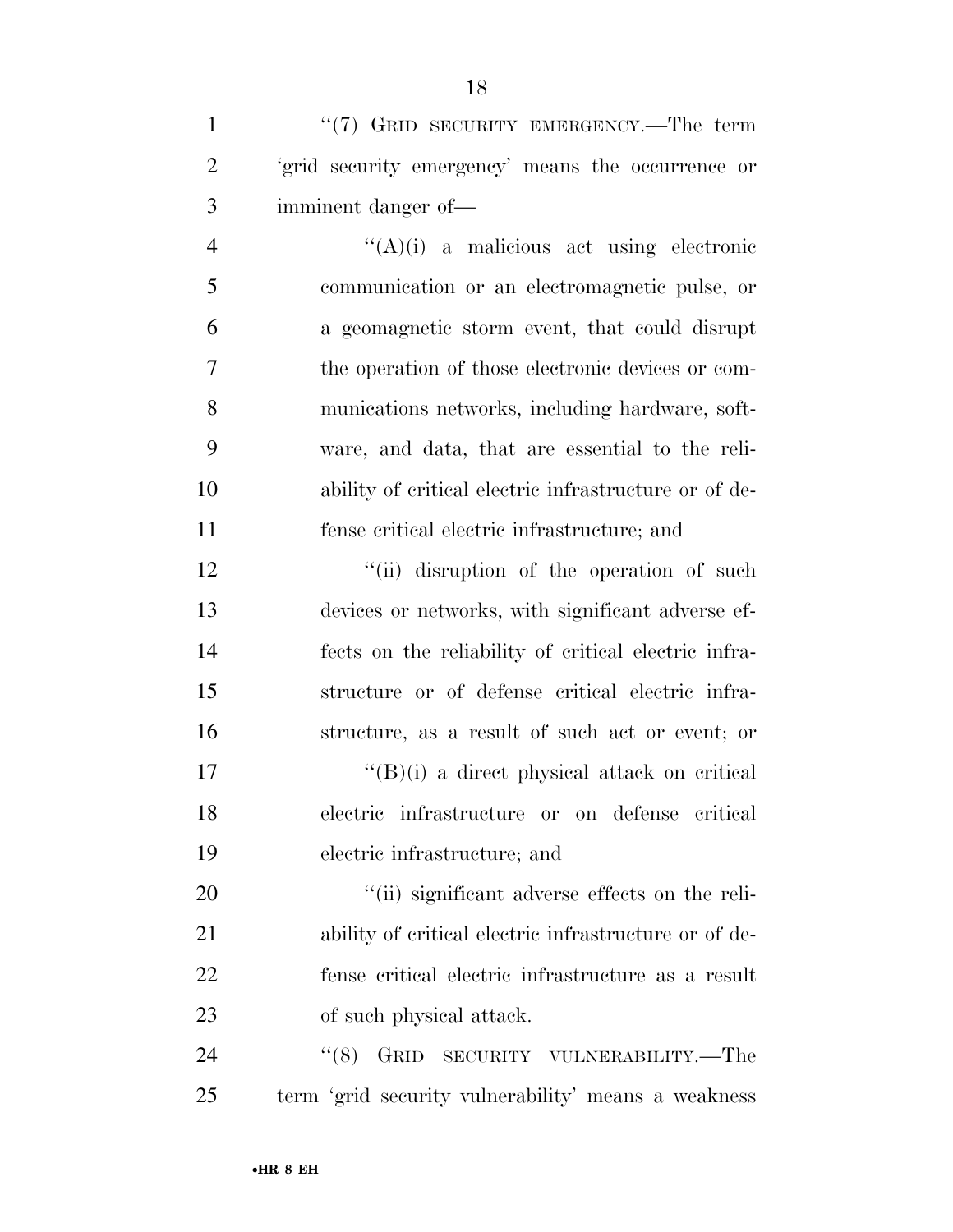that, in the event of a malicious act using an electro- magnetic pulse, would pose a substantial risk of dis- ruption to the operation of those electrical or elec- tronic devices or communications networks, includ- ing hardware, software, and data, that are essential to the reliability of the bulk-power system.

7 "(9) SECRETARY.—The term 'Secretary' means the Secretary of Energy.

 ''(b) AUTHORITY TO ADDRESS GRID SECURITY EMERGENCY.—

11 ''(1) AUTHORITY.—Whenever the President issues and provides to the Secretary a written direc- tive or determination identifying a grid security emergency, the Secretary may, with or without no- tice, hearing, or report, issue such orders for emer- gency measures as are necessary in the judgment of the Secretary to protect or restore the reliability of critical electric infrastructure or of defense critical electric infrastructure during such emergency. As soon as practicable but not later than 180 days after 21 the date of enactment of this section, the Secretary shall, after notice and opportunity for comment, es- tablish rules of procedure that ensure that such au-thority can be exercised expeditiously.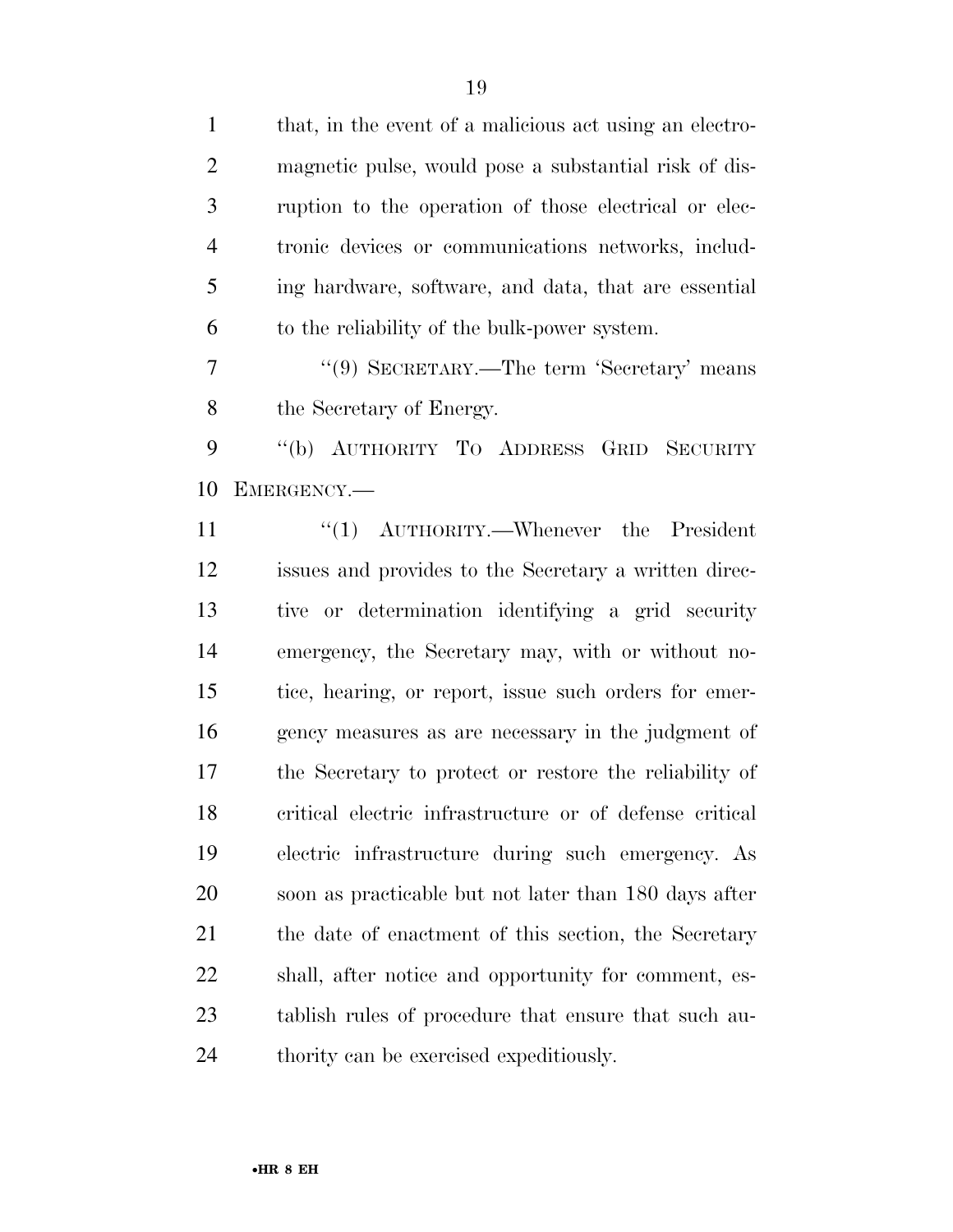1 "(2) NOTIFICATION OF CONGRESS.—Whenever the President issues and provides to the Secretary a written directive or determination under paragraph (1), the President shall promptly notify congres- sional committees of relevant jurisdiction, including the Committee on Energy and Commerce of the House of Representatives and the Committee on En- ergy and Natural Resources of the Senate, of the contents of, and justification for, such directive or determination.

11 "(3) CONSULTATION.—Before issuing an order for emergency measures under paragraph (1), the Secretary shall, to the extent practicable in light of the nature of the grid security emergency and the urgency of the need for action, consult with appro- priate governmental authorities in Canada and Mex- ico, entities described in paragraph (4), the Elec- tricity Sub-sector Coordinating Council, the Commis- sion, and other appropriate Federal agencies regard-ing implementation of such emergency measures.

21 "(4) APPLICATION.—An order for emergency measures under this subsection may apply to— 23 "(A) the Electric Reliability Organization; 24  $\text{``(B) a regional entity; or}$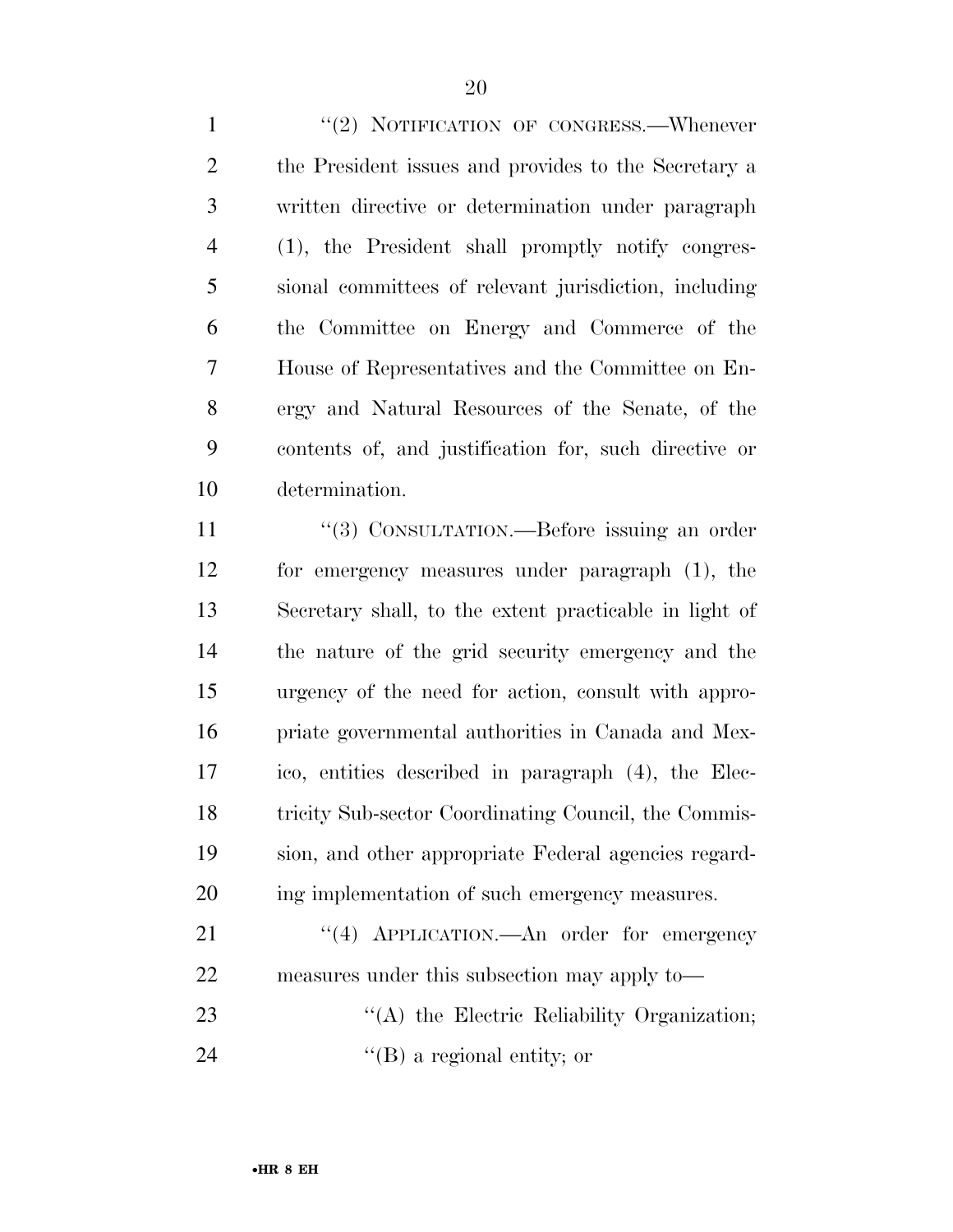$\lq(0)$  any owner, user, or operator of crit- ical electric infrastructure or of defense critical electric infrastructure within the United States.  $(5)$  EXPIRATION AND REISSUANCE.— ''(A) IN GENERAL.—Except as provided in subparagraph (B), an order for emergency measures issued under paragraph (1) shall ex- pire no later than 15 days after its issuance. ''(B) EXTENSIONS.—The Secretary may reissue an order for emergency measures issued under paragraph (1) for subsequent periods, not to exceed 15 days for each such period, pro- vided that the President, for each such period, issues and provides to the Secretary a written directive or determination that the grid security emergency identified under paragraph (1) con- tinues to exist or that the emergency measure continues to be required.

19 "(6) COST RECOVERY.—

20 "(A) CRITICAL ELECTRIC INFRASTRUC- TURE.—If the Commission determines that owners, operators, or users of critical electric infrastructure have incurred substantial costs to comply with an order for emergency measures issued under this subsection and that such costs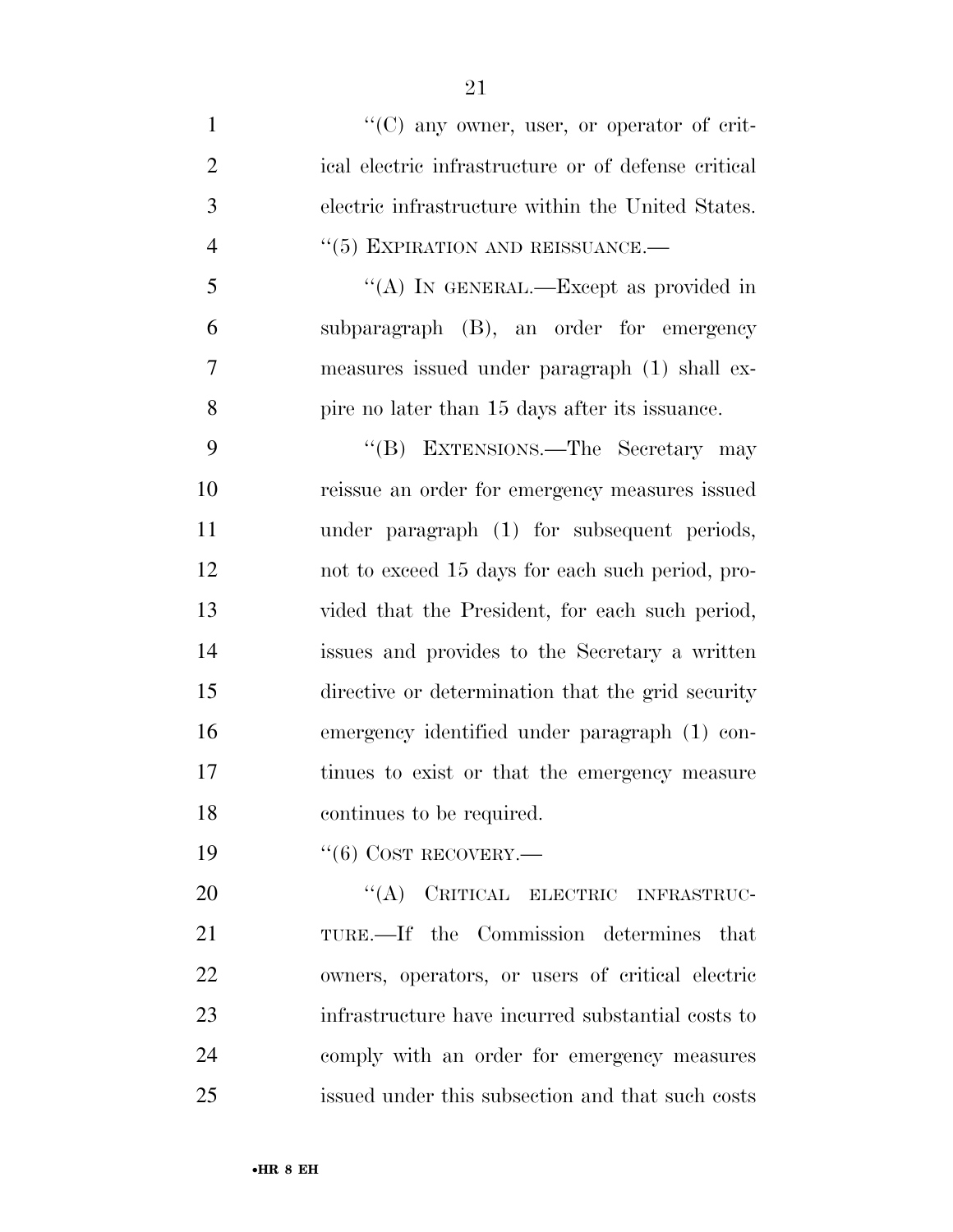were prudently incurred and cannot reasonably be recovered through regulated rates or market prices for the electric energy or services sold by such owners, operators, or users, the Commis- sion shall, consistent with the requirements of section 205, after notice and an opportunity for comment, establish a mechanism that permits such owners, operators, or users to recover such costs.

10 "(B) DEFENSE CRITICAL ELECTRIC INFRA- STRUCTURE.—To the extent the owner or oper- ator of defense critical electric infrastructure is required to take emergency measures pursuant to an order issued under this subsection, the owners or operators of a critical defense facility or facilities designated by the Secretary pursu- ant to subsection (c) that rely upon such infra- structure shall bear the full incremental costs of the measures.

20 "(7) TEMPORARY ACCESS TO CLASSIFIED IN- FORMATION.—The Secretary, and other appropriate Federal agencies, shall, to the extent practicable and consistent with their obligations to protect classified information, provide temporary access to classified information related to a grid security emergency for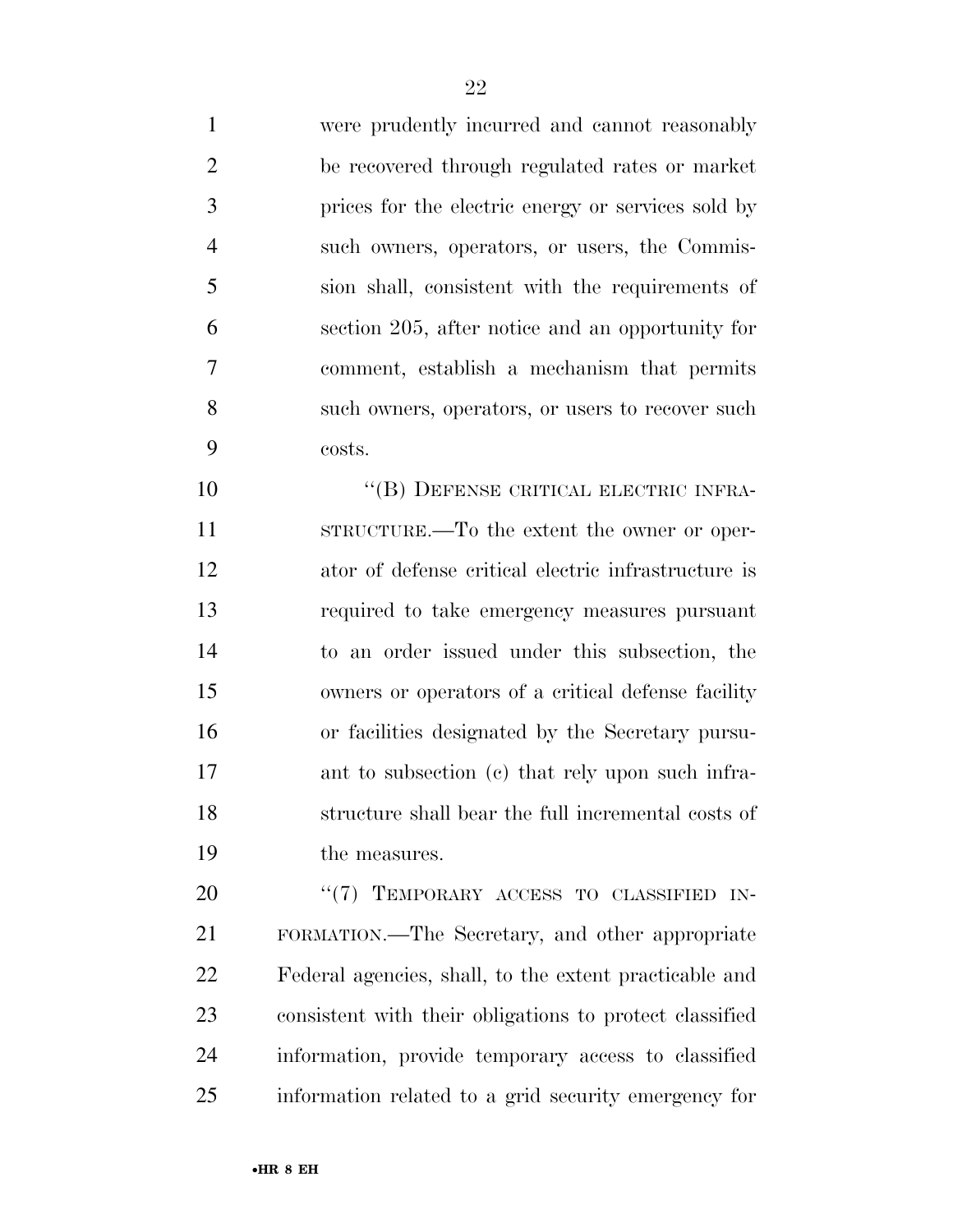which emergency measures are issued under para- graph (1) to key personnel of any entity subject to such emergency measures to enable optimum com- munication between the entity and the Secretary and other appropriate Federal agencies regarding the grid security emergency.

 ''(c) DESIGNATION OF CRITICAL DEFENSE FACILI- TIES.—Not later than 180 days after the date of enact- ment of this section, the Secretary, in consultation with other appropriate Federal agencies and appropriate own- ers, users, or operators of infrastructure that may be de- fense critical electric infrastructure, shall identify and des- ignate facilities located in the United States (including the territories) that are—

15 ''(1) critical to the defense of the United States; and

 $\mathcal{L}^{\prime}(2)$  vulnerable to a disruption of the supply of electric energy provided to such facility by an exter-nal provider.

 The Secretary may, in consultation with appropriate Fed- eral agencies and appropriate owners, users, or operators of defense critical electric infrastructure, periodically re-vise the list of designated facilities as necessary.

24 "(d) PROTECTION AND SHARING OF CRITICAL ELEC-TRIC INFRASTRUCTURE INFORMATION.—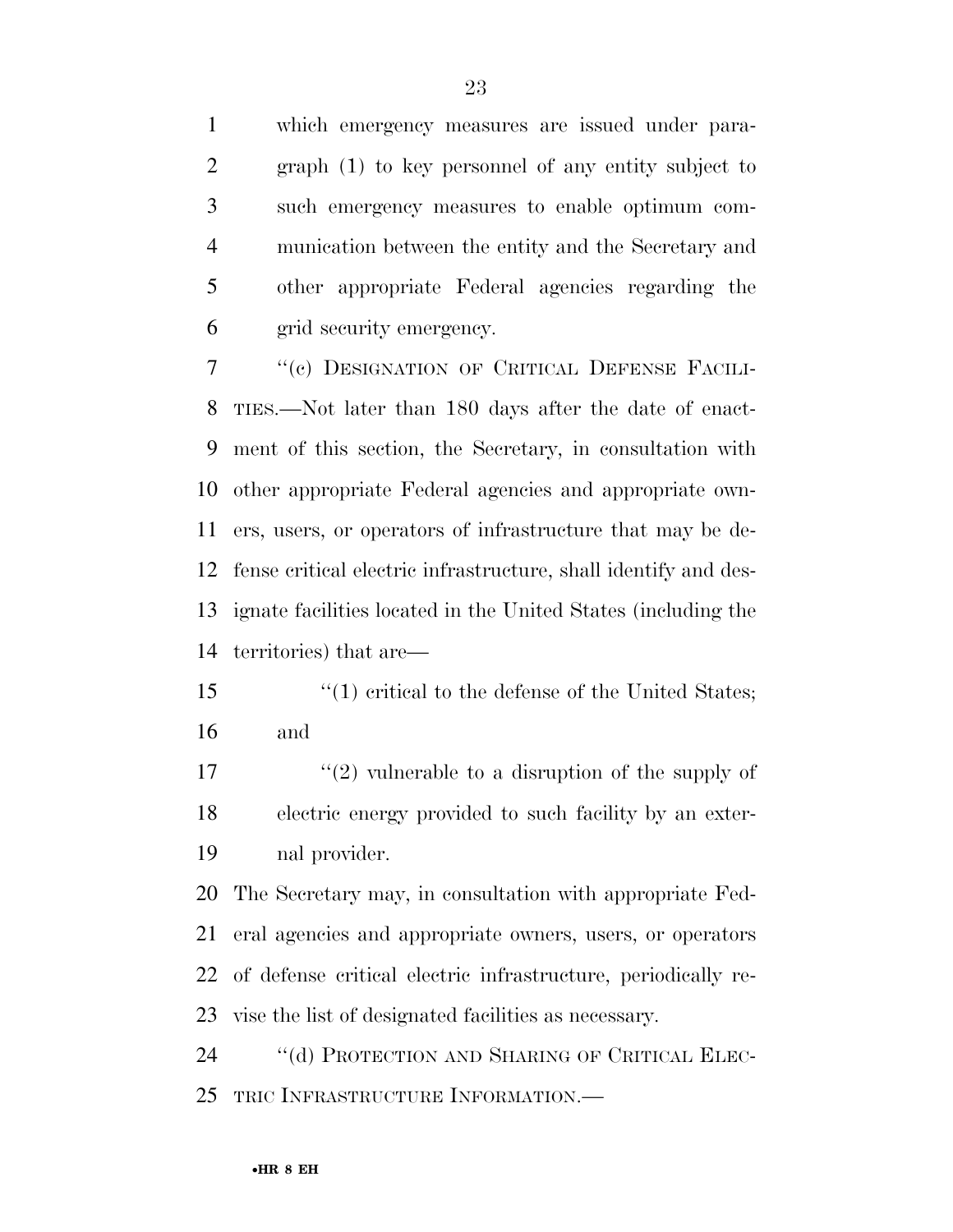| $\mathbf{1}$   | "(1) PROTECTION OF CRITICAL ELECTRIC IN-            |
|----------------|-----------------------------------------------------|
| $\overline{2}$ | FRASTRUCTURE INFORMATION.—Critical electric in-     |
| 3              | frastructure information—                           |
| $\overline{4}$ | $\lq\lq$ shall be exempt from disclosure under      |
| 5              | section $552(b)(3)$ of title 5, United States Code; |
| 6              | and                                                 |
| 7              | "(B) shall not be made available by any             |
| 8              | Federal, State, political subdivision or tribal au- |
| 9              | thority pursuant to any Federal, State, political   |
| 10             | subdivision or tribal law requiring public disclo-  |
| 11             | sure of information or records.                     |
| 12             | "(2) DESIGNATION AND SHARING OF CRITICAL            |
| 13             | ELECTRIC INFRASTRUCTURE INFORMATION.--Not           |
| 14             | later than one year after the date of enactment of  |
| 15             | this section, the Commission, in consultation with  |
| 16             | the Secretary of Energy, shall promulgate such reg- |
| 17             | ulations and issue such orders as necessary to-     |
| 18             | "(A) designate information as critical elec-        |
| 19             | tric infrastructure information;                    |
| 20             | "(B) prohibit the unauthorized disclosure           |
| 21             | of critical electric infrastructure information;    |
| 22             | $\cdot$ (C) ensure there are appropriate sanc-      |
| 23             | tions in place for Commissioners, officers, em-     |
| 24             | ployees, or agents of the Commission who            |
| 25             | knowingly and willfully disclose critical electric  |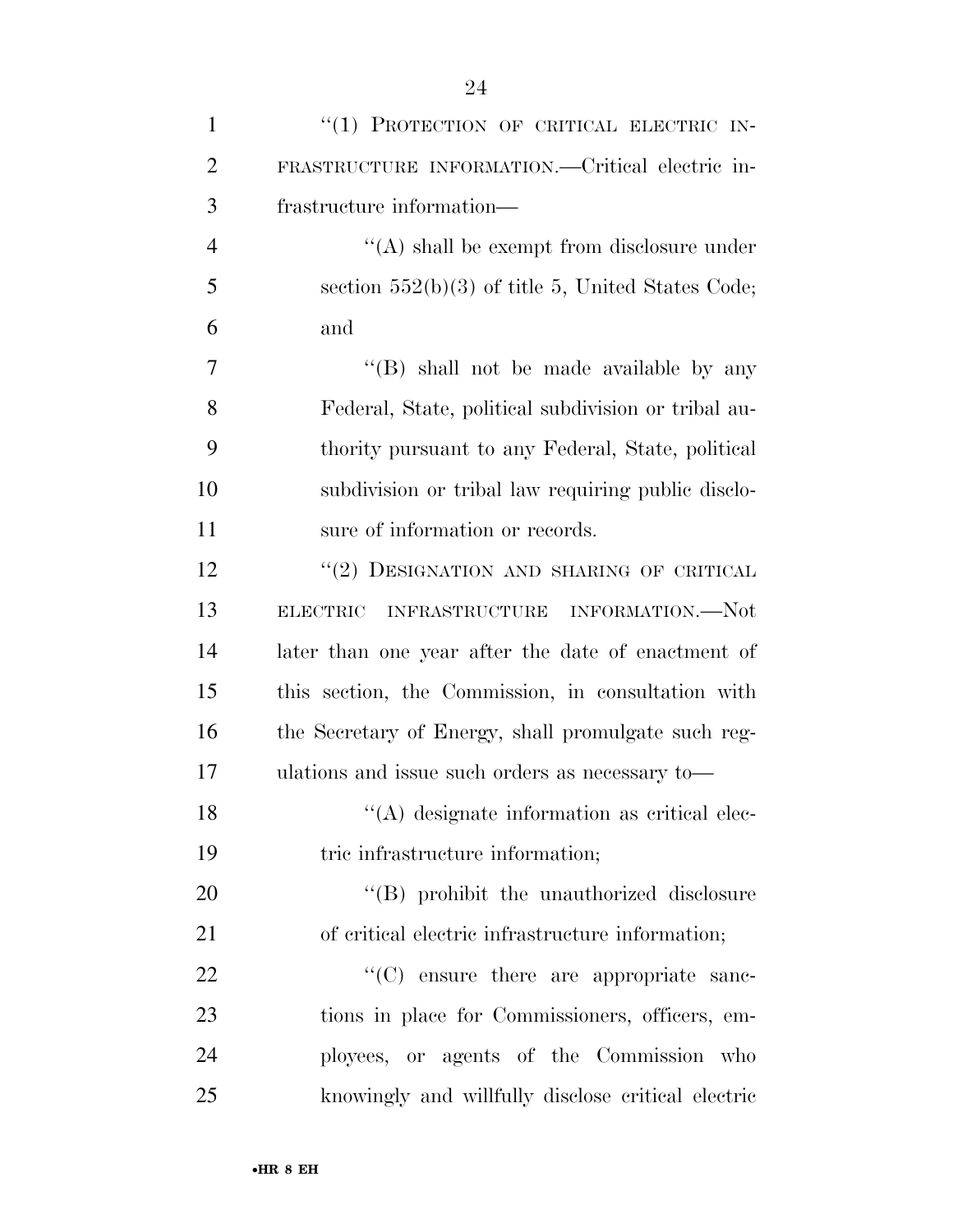| 1              | infrastructure information in a manner that is         |
|----------------|--------------------------------------------------------|
| $\overline{2}$ | not authorized under this section; and                 |
| 3              | "(D) taking into account standards of the              |
| $\overline{4}$ | Electric Reliability Organization, facilitate vol-     |
| 5              | untary sharing of critical electric infrastructure     |
| 6              | information with, between, and by-                     |
| $\overline{7}$ | "(i) Federal, State, political subdivi-                |
| 8              | sion, and tribal authorities;                          |
| 9              | "(ii) the Electric Reliability Organiza-               |
| 10             | tion;                                                  |
| 11             | "(iii) regional entities;                              |
| 12             | "(iv) information sharing and analysis                 |
| 13             | established pursuant to Presi-<br>centers              |
| 14             | dential Decision Directive 63;                         |
| 15             | "(v) owners, operators, and users of                   |
| 16             | critical electric infrastructure in the United         |
| 17             | States; and                                            |
| 18             | "(vi) other entities determined appro-                 |
| 19             | priate by the Commission.                              |
| 20             | "(3) CONSIDERATIONS.—In promulgating regu-             |
| 21             | lations and issuing orders under paragraph $(2)$ , the |
| 22             | Commission shall take into consideration the role of   |
| 23             | State commissions in reviewing the prudence and        |
| 24             | cost of investments, determining the rates and terms   |
| 25             | of conditions for electric services, and ensuring the  |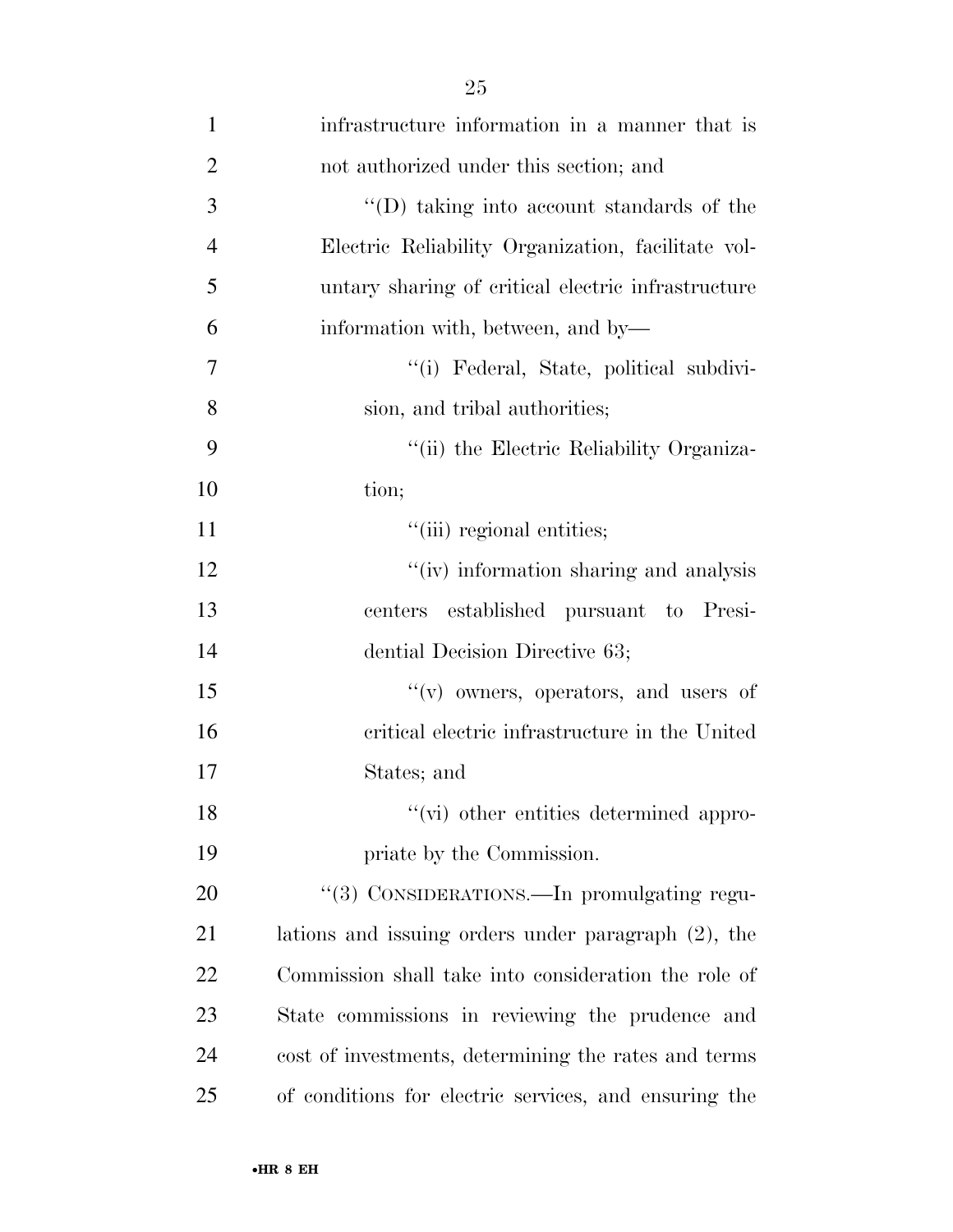safety and reliability of the bulk-power system and distribution facilities within their respective jurisdic-tions.

 ''(4) PROTOCOLS.—The Commission shall, in consultation with Canadian and Mexican authorities, develop protocols for the voluntary sharing of critical electric infrastructure information with Canadian and Mexican authorities and owners, operators, and users of the bulk-power system outside the United States.

11 "(5) NO REQUIRED SHARING OF INFORMA- TION.—Nothing in this section shall require a person or entity in possession of critical electric infrastruc- ture information to share such information with Federal, State, political subdivision, or tribal au-thorities, or any other person or entity.

17 "(6) SUBMISSION OF INFORMATION TO CON- GRESS.—Nothing in this section shall permit or au- thorize the withholding of information from Con- gress, any committee or subcommittee thereof, or 21 the Comptroller General.

22 "(7) DISCLOSURE OF PROTECTED INFORMA- TION.—In implementing this section, the Commis- sion shall segregate critical electric infrastructure in-formation or information that reasonably could be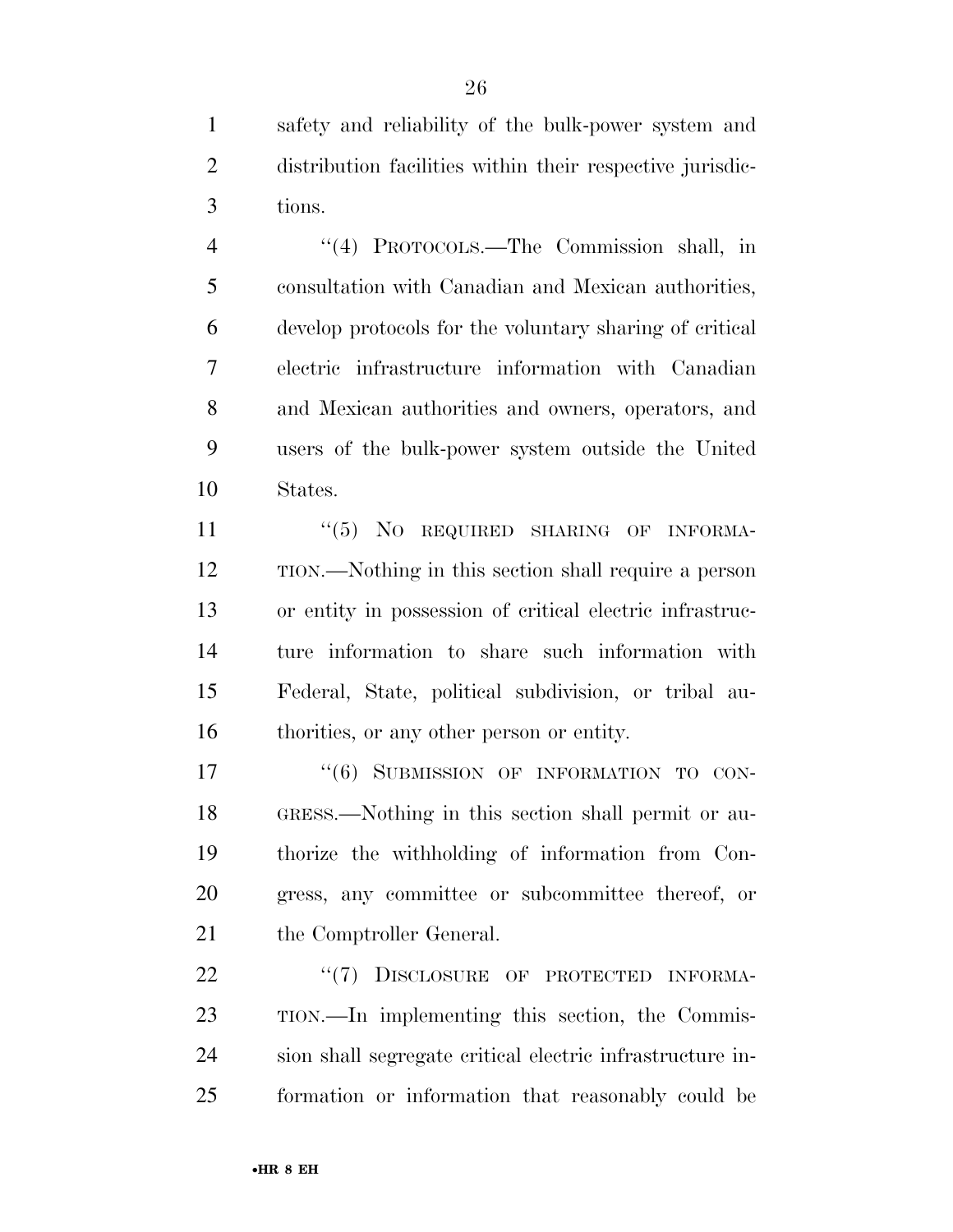expected to lead to the disclosure of the critical elec-2 tric infrastructure information within documents and electronic communications, wherever feasible, to fa- cilitate disclosure of information that is not des- ignated as critical electric infrastructure informa-tion.

 ''(8) DURATION OF DESIGNATION.—Informa- tion may not be designated as critical electric infra- structure information for longer than 5 years, unless specifically re-designated by the Commission.

11 "(9) REMOVAL OF DESIGNATION.—The Com- mission shall remove the designation of critical elec- tric infrastructure information, in whole or in part, from a document or electronic communication if the Commission determines that the unauthorized disclo- sure of such information could no longer be used to impair the security or reliability of the bulk-power system or distribution facilities.

19 "(10) JUDICIAL REVIEW OF DESIGNATIONS.— Notwithstanding section 313(b), any determination by the Commission concerning the designation of critical electric infrastructure information under this subsection shall be subject to review under chapter 7 of title 5, United States Code, except that such re-view shall be brought in the district court of the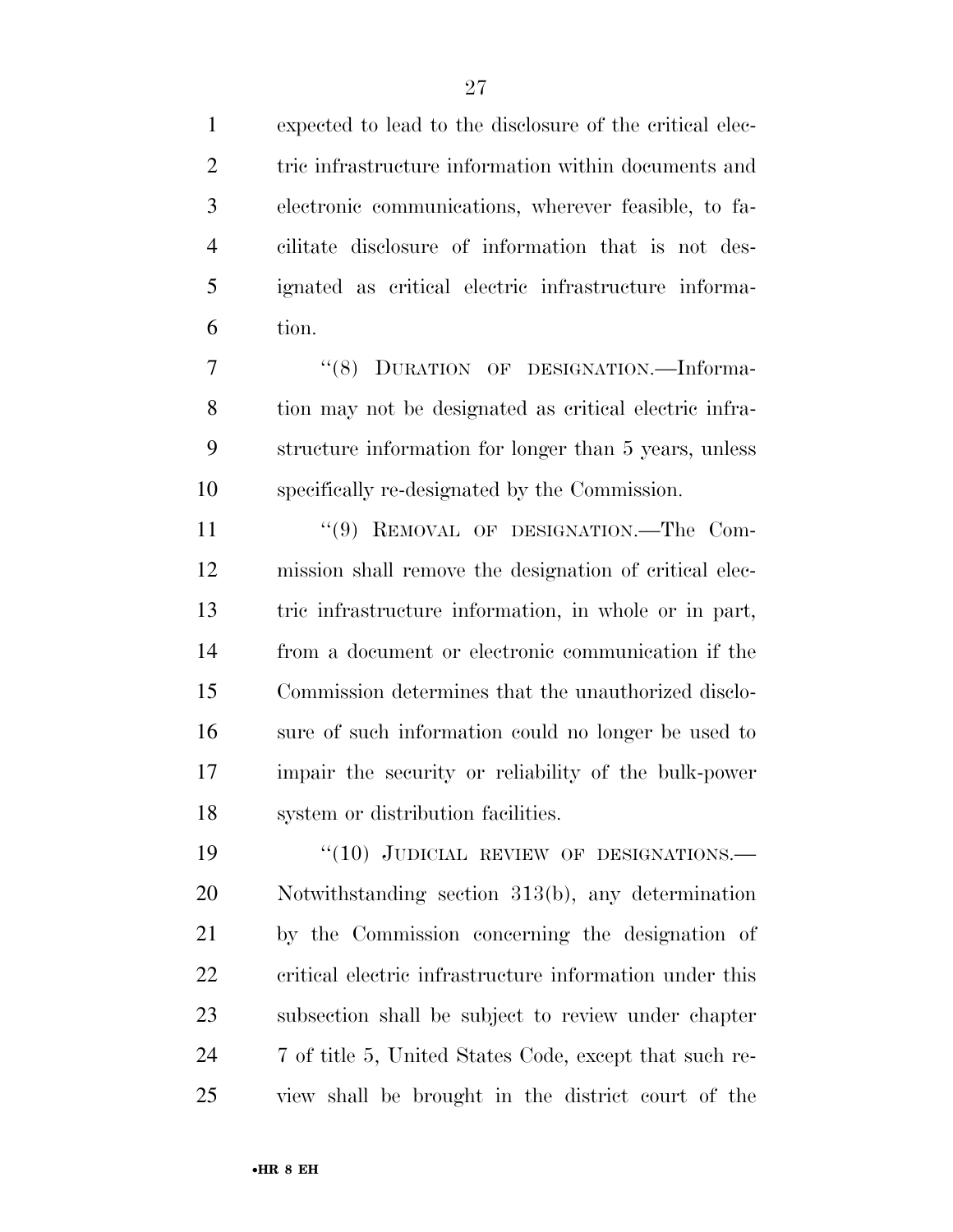| $\mathbf{1}$   | United States in the district in which the complain-    |
|----------------|---------------------------------------------------------|
| $\overline{2}$ | ant resides, or has his principal place of business, or |
| 3              | in the District of Columbia. In such a case the court   |
| $\overline{4}$ | shall examine in camera the contents of documents       |
| 5              | or electronic communications that are the subject of    |
| 6              | the determination under review to determine wheth-      |
| 7              | er such documents or any part thereof were improp-      |
| 8              | erly designated or not designated as critical electric  |
| 9              | infrastructure information.                             |
| 10             | MEASURES TO ADDRESS GRID<br>``(e)<br><b>SECURITY</b>    |
| 11             | VULNERABILITIES.—                                       |
| 12             | $``(1)$ COMMISSION AUTHORITY.—                          |
| 13             | "(A) RELIABILITY STANDARDS.—If the                      |
| 14             | Commission, in consultation with appropriate            |
| 15             | Federal agencies, identifies a grid security vul-       |
| 16             | nerability that the Commission determines has           |
| 17             | not adequately been addressed through a reli-           |
| 18             | ability standard developed and approved under           |
| 19             | section 215, the Commission shall, after notice         |
| 20             | and opportunity for comment and after con-              |
| 21             | sultation with the Secretary, other appropriate         |
| 22             | Federal agencies, and appropriate governmental          |
| 23             | authorities in Canada and Mexico, issue an              |
| 24             | order directing the Electric Reliability Organi-        |
| 25             | zation to submit to the Commission for ap-              |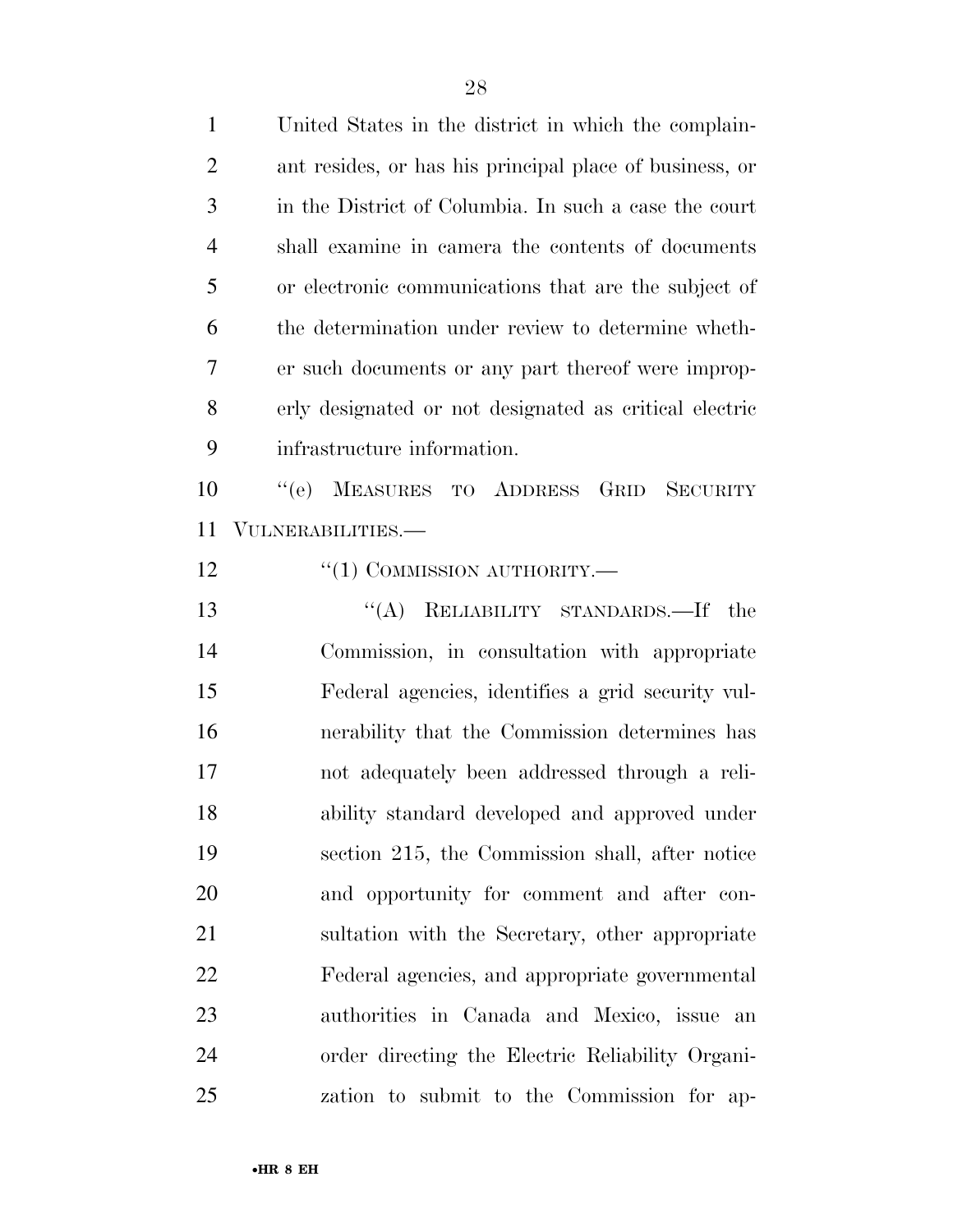proval under section 215, not later than 30 days after the issuance of such order, a reli- ability standard requiring implementation, by any owner, operator, or user of the bulk-power system in the United States, of measures to protect the bulk-power system against such vul- nerability. Any such standard shall include a protection plan, including automated hardware- based solutions. The Commission shall approve a reliability standard submitted pursuant to this subparagraph, unless the Commission de- termines that such reliability standard does not adequately protect against such vulnerability or otherwise does not satisfy the requirements of section 215.

16 "(B) MEASURES TO ADDRESS GRID SECU- RITY VULNERABILITIES.—If the Commission, after notice and opportunity for comment and after consultation with the Secretary, other ap- propriate Federal agencies, and appropriate governmental authorities in Canada and Mex- ico, determines that the reliability standard submitted by the Electric Reliability Organiza- tion to address a grid security vulnerability identified under subparagraph (A) does not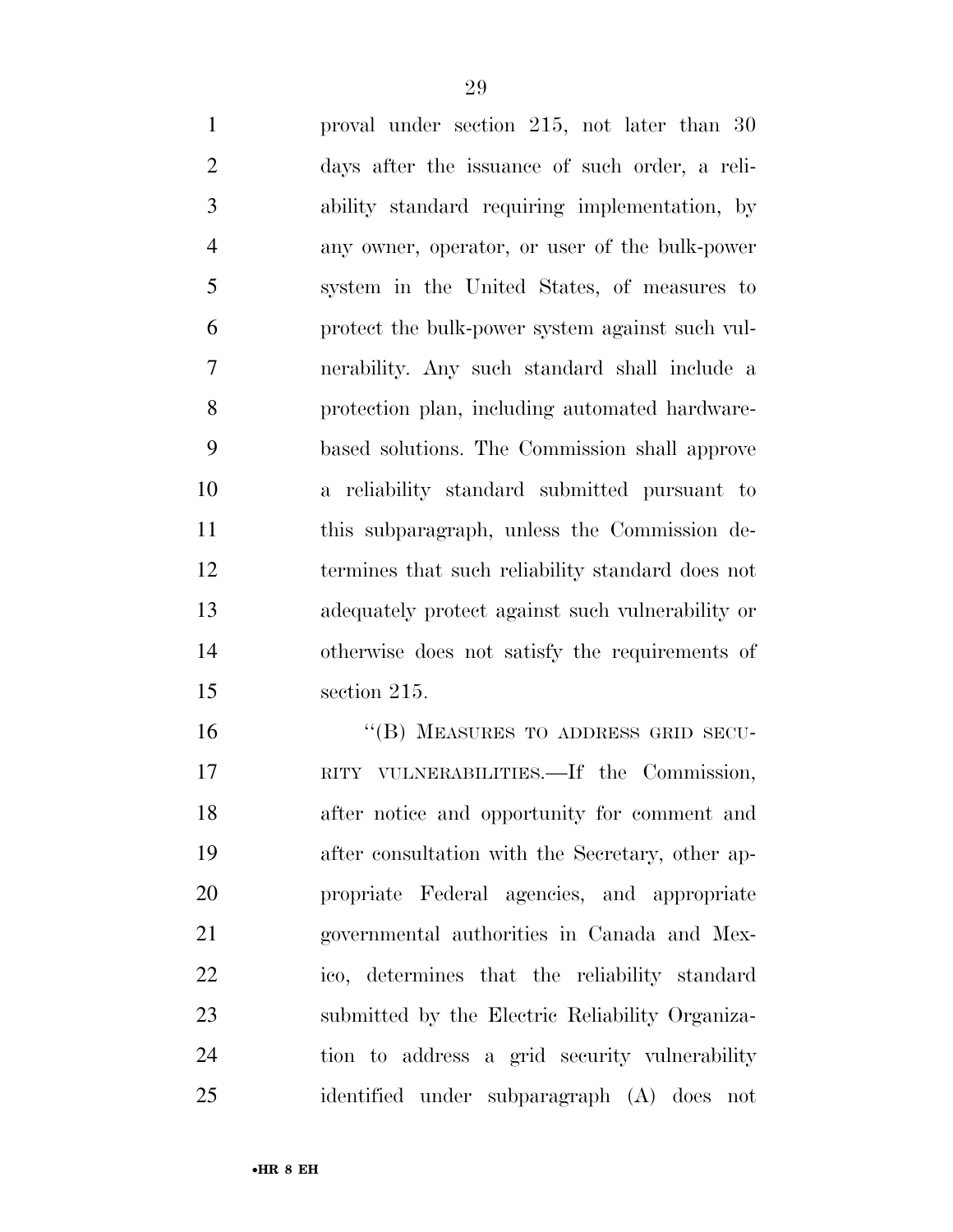adequately protect the bulk-power system against such vulnerability, the Commission shall promulgate a rule or issue an order requiring implementation, by any owner, operator, or user of the bulk-power system in the United States, of measures to protect the bulk-power system against such vulnerability. Any such rule or order shall include a protection plan, including automated hardware-based solutions. Before

 promulgating a rule or issuing an order under this subparagraph, the Commission shall, to the extent practicable in light of the urgency of the need for action to address the grid security vul- nerability, request and consider recommenda- tions from the Electric Reliability Organization regarding such rule or order. The Commission may establish an appropriate deadline for the submission of such recommendations.

 ''(2) RESCISSION.—The Commission shall ap- prove a reliability standard developed under section 215 that addresses a grid security vulnerability that is the subject of a rule or order under paragraph (1)(B), unless the Commission determines that such reliability standard does not adequately protect against such vulnerability or otherwise does not sat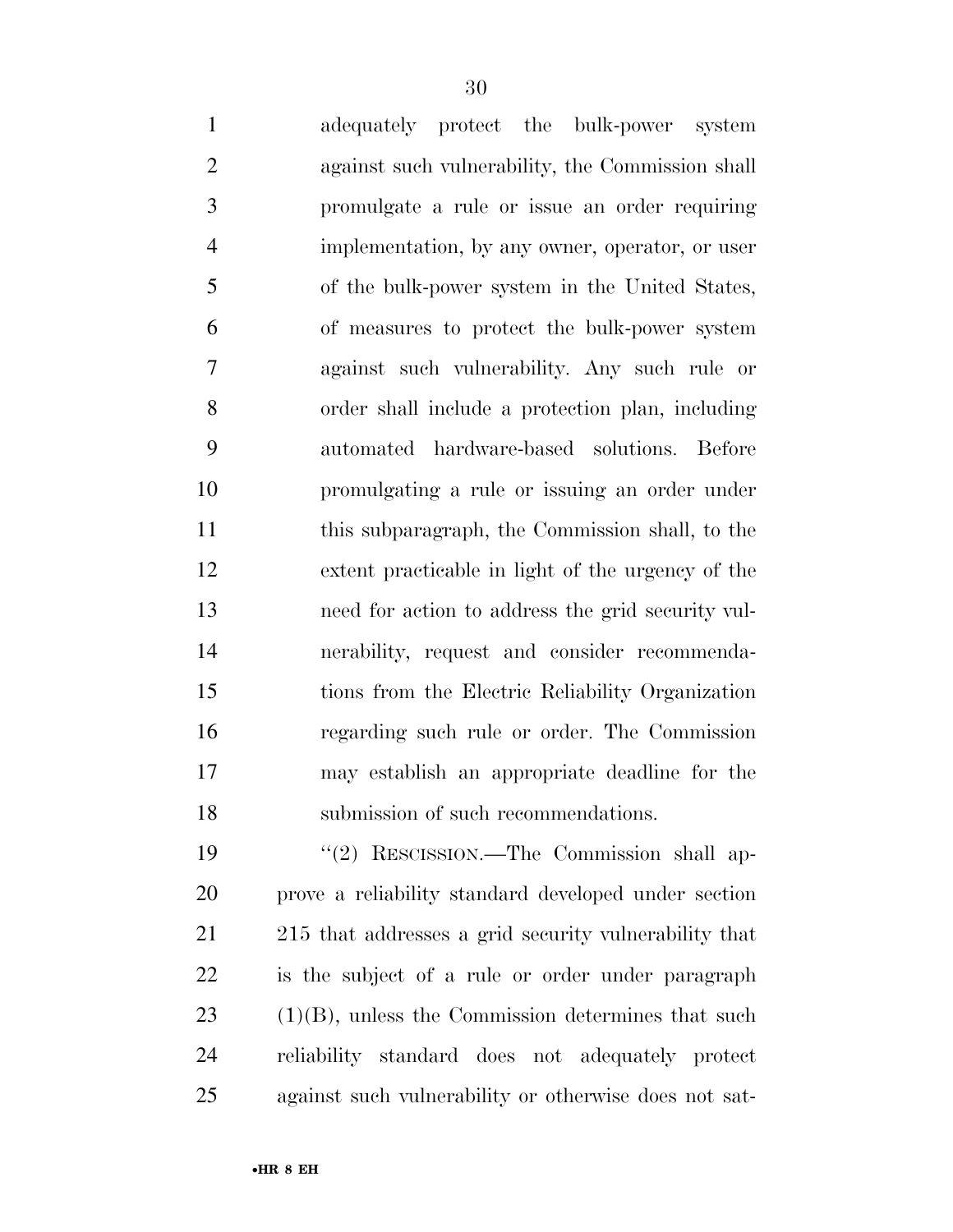isfy the requirements of section 215. Upon such ap- proval, the Commission shall rescind the rule pro- mulgated or order issued under paragraph (1)(B) addressing such vulnerability, effective upon the ef- fective date of the newly approved reliability stand-ard.

7 "(3) GEOMAGNETIC STORMS AND ELECTRO- MAGNETIC PULSE.—Not later than 6 months after the date of enactment of this section, the Commis- sion shall, after notice and an opportunity for com- ment and after consultation with the Secretary and other appropriate Federal agencies, issue an order directing the Electric Reliability Organization to submit to the Commission for approval under section 215, not later than 6 months after the issuance of such order, reliability standards adequate to protect the bulk-power system from any reasonably foresee- able geomagnetic storm or electromagnetic pulse event. The Commission's order shall specify the na- ture and magnitude of the reasonably foreseeable events against which such standards must protect. Such standards shall appropriately balance the risks to the bulk-power system associated with such events, including any regional variation in such risks, the costs of mitigating such risks, and the pri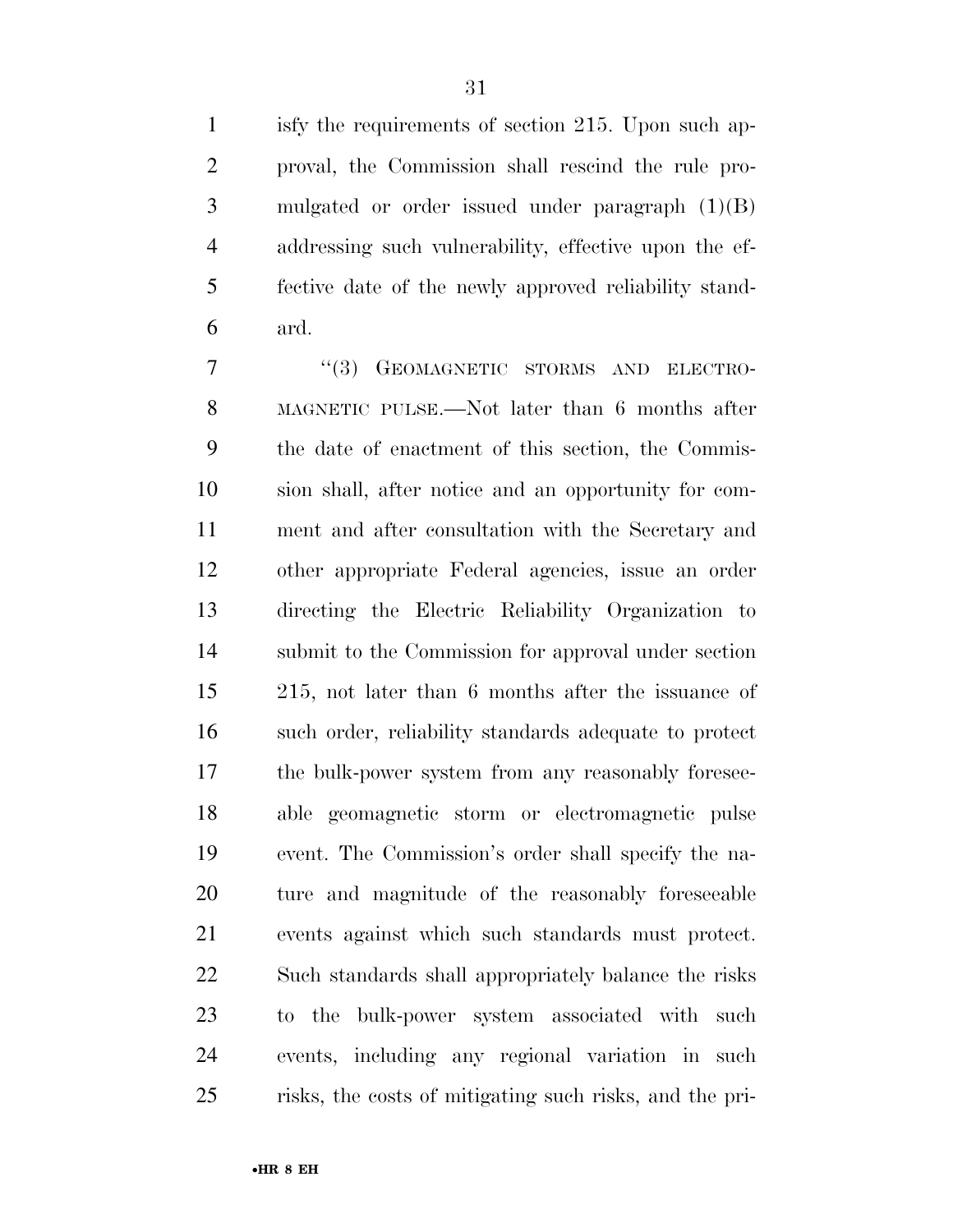orities and timing associated with implementation. If the Commission determines that the reliability standards submitted by the Electric Reliability Or- ganization pursuant to this paragraph are inad- equate, the Commission shall promulgate a rule or issue an order adequate to protect the bulk-power system from geomagnetic storms or electromagnetic 8 pulse as required under paragraph  $(1)(B)$ .

9 "(4) LARGE TRANSFORMER AVAILABILITY. Not later than 1 year after the date of enactment of this section, the Commission shall, after notice and an opportunity for comment and after consulta- tion with the Secretary and other appropriate Fed- eral agencies, issue an order directing the Electric Reliability Organization to submit to the Commis- sion for approval under section 215, not later than 17 1 year after the issuance of such order, reliability standards addressing availability of large trans- formers. Such standards shall require entities that own or operate large transformers to ensure, individ- ually or jointly, adequate availability of large trans- formers to promptly restore the reliable operation of the bulk-power system in the event that any such transformer is destroyed or disabled as a result of a geomagnetic storm event or electromagnetic pulse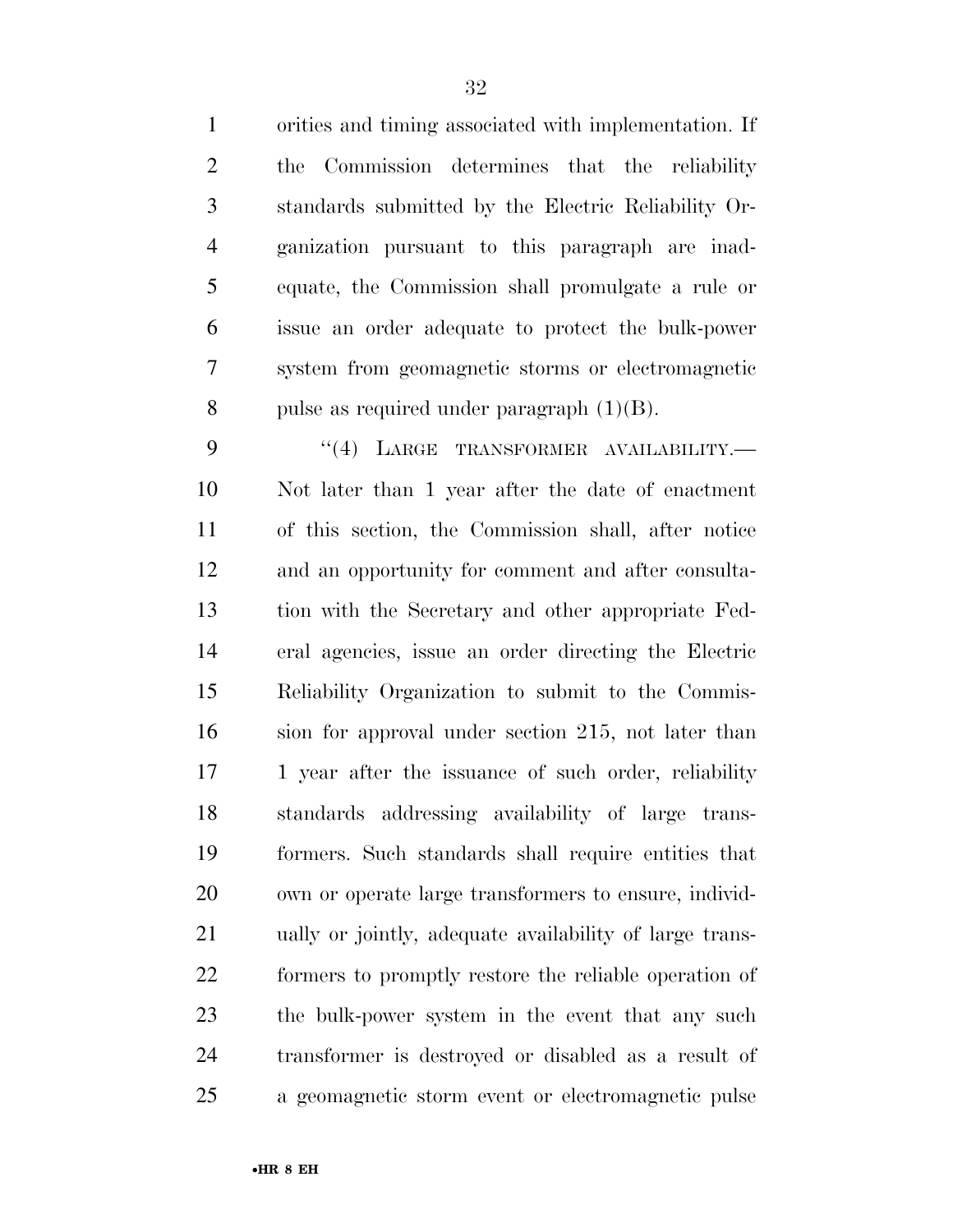| $\mathbf{1}$   | event. The Commission's order shall specify the na-             |
|----------------|-----------------------------------------------------------------|
| $\overline{2}$ | ture and magnitude of the reasonably foreseeable                |
| 3              | events that shall provide the basis for such stand-             |
| $\overline{4}$ | ards. Such standards shall—                                     |
| 5              | $\lq\lq$ provide entities subject to the stand-                 |
| 6              | ards with the option of meeting such standards                  |
| 7              | individually or jointly; and                                    |
| 8              | "(B) appropriately balance the risks asso-                      |
| 9              | ciated with a reasonably foreseeable event, in-                 |
| 10             | cluding any regional variation in such risks, and               |
| 11             | the costs of ensuring adequate availability of                  |
| 12             | spare transformers.                                             |
| 13             | "(5) CERTAIN FEDERAL ENTITIES.—For the                          |
| 14             | 11-year period commencing on the date of enact-                 |
| 15             | ment of this section, the Tennessee Valley Authority            |
| 16             | and the Bonneville Power Administration shall be                |
| 17             | exempt from any requirement under this subsection.              |
| 18             | "(f) SECURITY CLEARANCES.—The Secretary shall                   |
| 19             | facilitate and, to the extent practicable, expedite the acqui-  |
| 20             | sition of adequate security clearances by key personnel of      |
| 21             | any entity subject to the requirements of this section, to      |
| 22             | enable optimum communication with Federal agencies re-          |
| 23             | garding threats to the security of the critical electric infra- |
| 24             | structure. The Secretary, the Commission, and other ap-         |
| 25             | propriate Federal agencies shall, to the extent practicable     |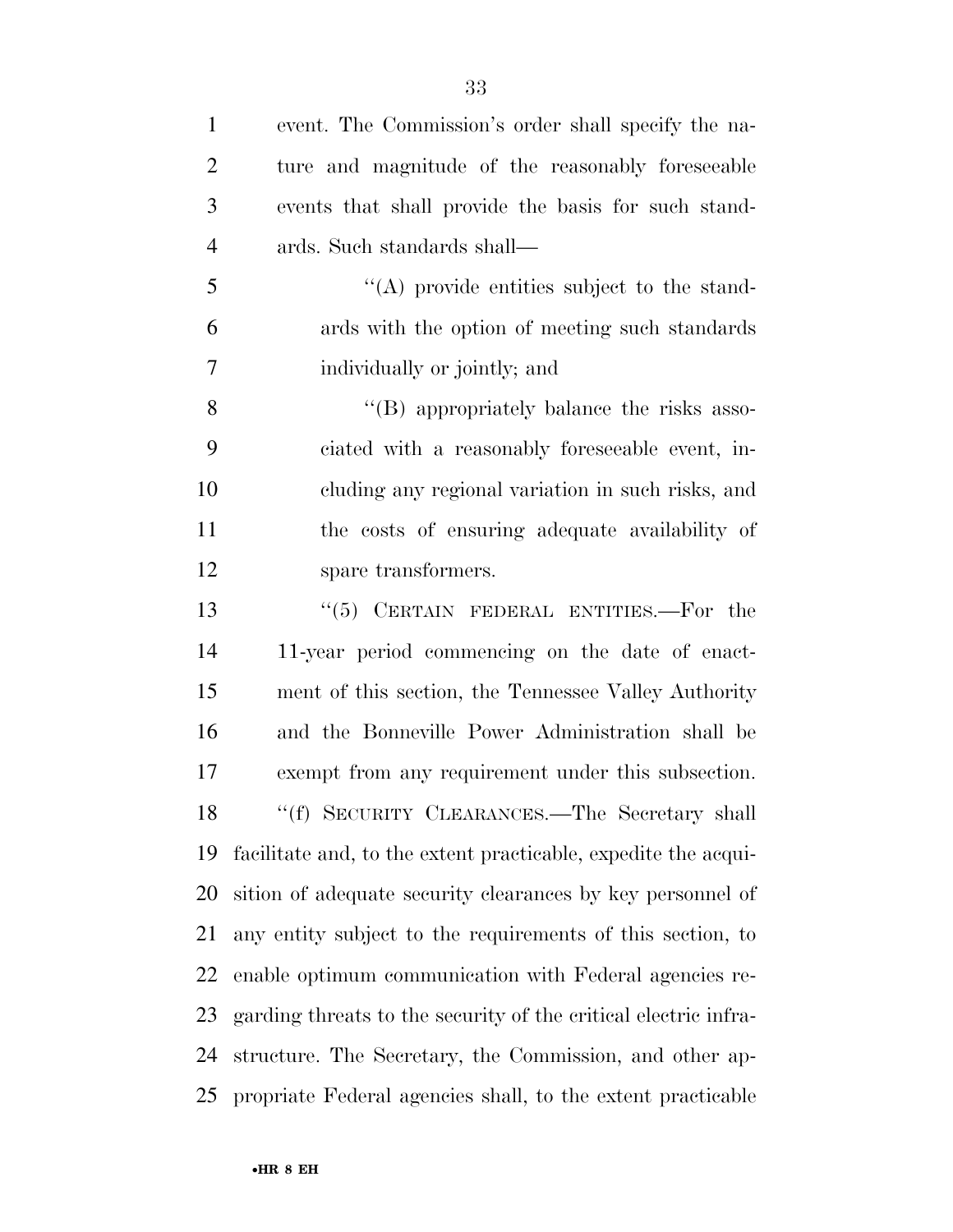and consistent with their obligations to protect classified and critical electric infrastructure information, share time- ly actionable information regarding grid security with ap- propriate key personnel of owners, operators, and users of the critical electric infrastructure.

"(g) CLARIFICATIONS OF LIABILITY.—

7 "(1) COMPLIANCE WITH OR VIOLATION OF THIS ACT.—Except as provided in paragraph (4), to the extent any action or omission taken by an entity that is necessary to comply with an order for emer- gency measures issued under subsection (b)(1), in- cluding any action or omission taken to voluntarily comply with such order, results in noncompliance with, or causes such entity not to comply with any rule, order, regulation, or provision of this Act, in- cluding any reliability standard approved by the Commission pursuant to section 215, such action or omission shall not be considered a violation of such rule, order, regulation, or provision.

 $\text{``(2)}$  RELATION TO SECTION  $202(c)$ . Except as provided in paragraph (4), an action or omission 22 taken by an owner, operator, or user of critical elec- tric infrastructure or of defense critical electric in- frastructure to comply with an order for emergency measures issued under subsection (b)(1) shall be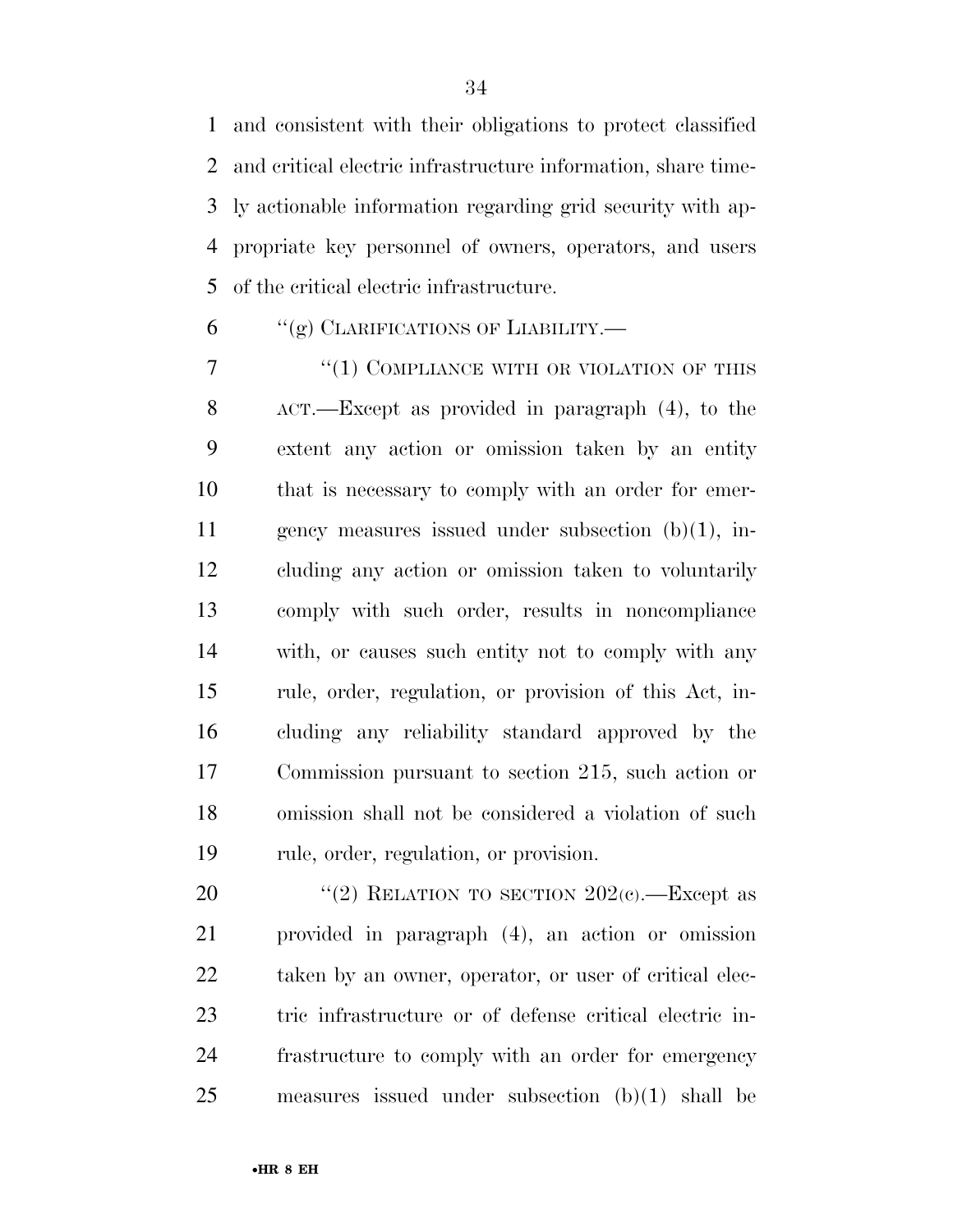treated as an action or omission taken to comply with an order issued under section 202(c) for pur-poses of such section.

4 "(3) SHARING OR RECEIPT OF INFORMATION.— No cause of action shall lie or be maintained in any Federal or State court for the sharing or receipt of information under, and that is conducted in accord-ance with, subsection (d).

9 "(4) RULE OF CONSTRUCTION.—Nothing in this subsection shall be construed to require dis- missal of a cause of action against an entity that, in the course of complying with an order for emer- gency measures issued under subsection (b)(1) by taking an action or omission for which they would be liable but for paragraph (1) or (2), takes such ac-tion or omission in a grossly negligent manner.''.

(b) CONFORMING AMENDMENTS.—

18 (1) JURISDICTION.—Section  $201(b)(2)$  of the Federal Power Act (16 U.S.C. 824(b)(2)) is amend- ed by inserting ''215A,'' after ''215,'' each place it appears.

 (2) PUBLIC UTILITY.—Section 201(e) of the Federal Power Act (16 U.S.C. 824(e)) is amended 24 by inserting  $"215A,"$  after  $"215,"$ .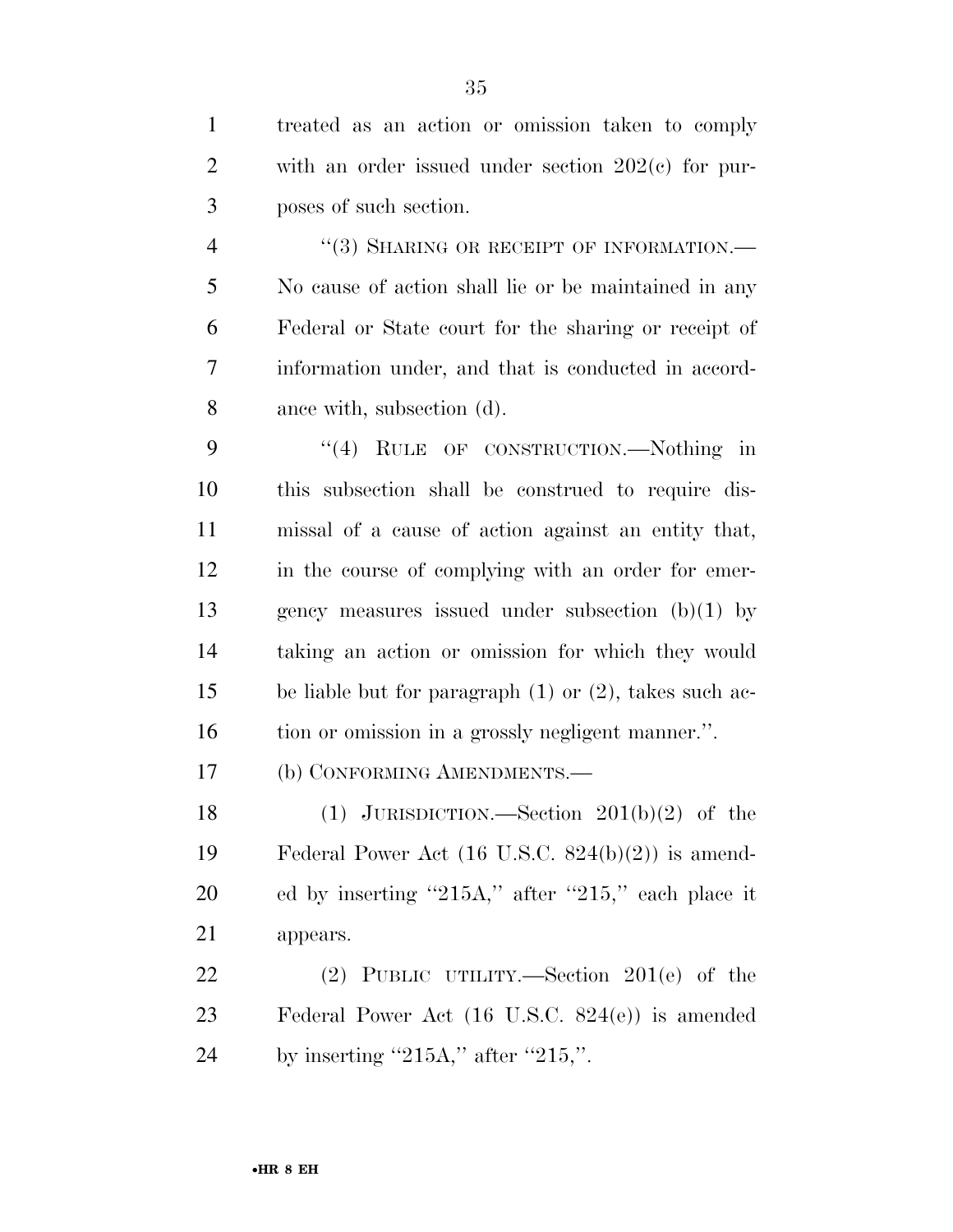### **SEC. 1105. STRATEGIC TRANSFORMER RESERVE.**

 (a) FINDING.—Congress finds that the storage of strategically located spare large power transformers and emergency mobile substations will reduce the vulnerability of the United States to multiple risks facing electric grid reliability, including physical attack, cyber attack, electro- magnetic pulse, geomagnetic disturbances, severe weather, and seismic events.

(b) DEFINITIONS.—In this section:

 (1) BULK-POWER SYSTEM.—The term ''bulk- power system'' has the meaning given such term in section 215(a) of the Federal Power Act (16 U.S.C.  $824o(a)$ ).

 (2) CRITICALLY DAMAGED LARGE POWER TRANSFORMER.—The term ''critically damaged large power transformer'' means a large power trans-former that—

 (A) has sustained extensive damage such that—

20 (i) repair or refurbishment is not eco-nomically viable; or

 (ii) the extensive time to repair or re- furbish the large power transformer would create an extended period of instability in 25 the bulk-power system; and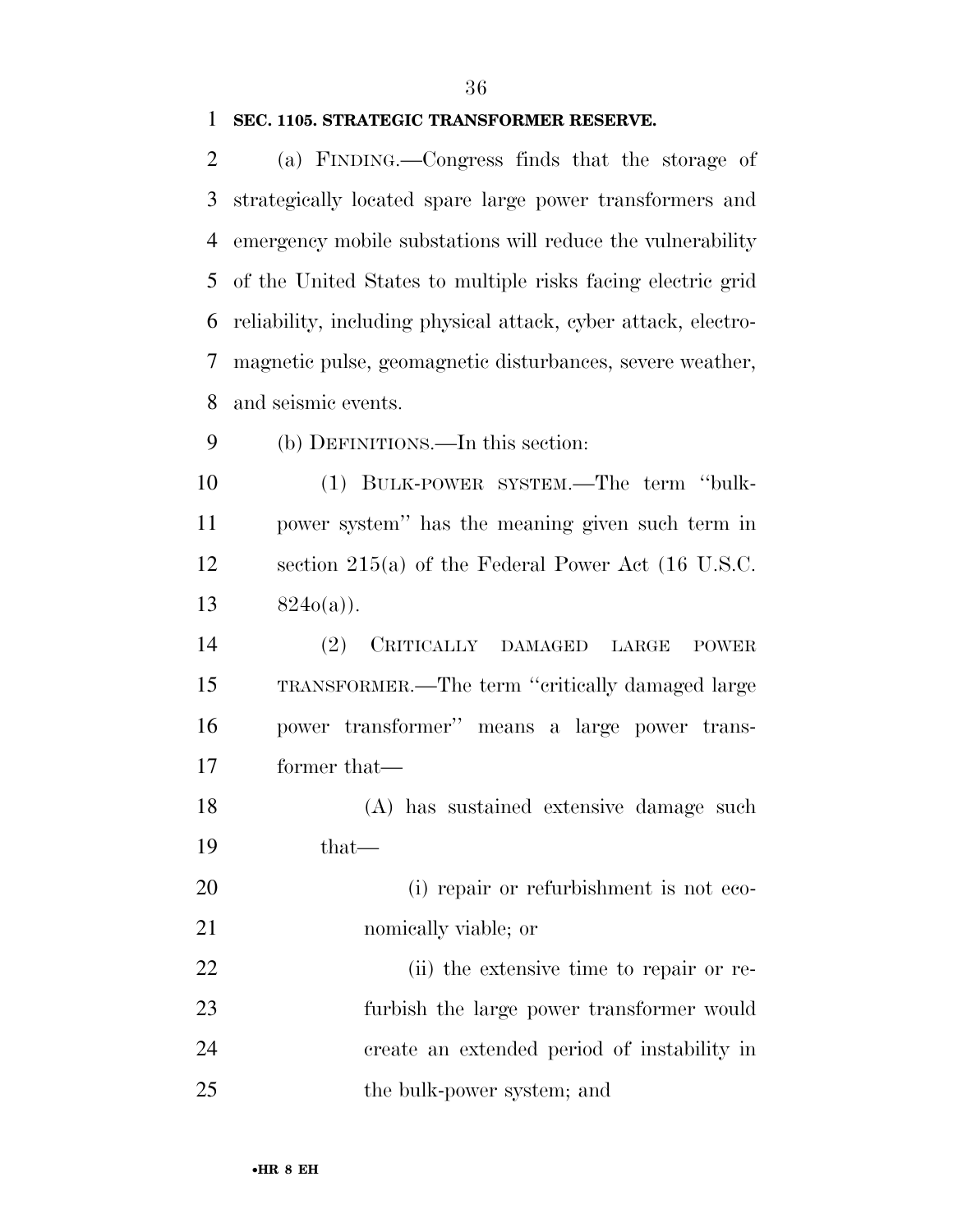| $\mathbf{1}$   | (B) prior to sustaining such damage, was              |
|----------------|-------------------------------------------------------|
| $\overline{2}$ | part of the bulk-power system.                        |
| 3              | (3) CRITICAL ELECTRIC INFRASTRUCTURE.-                |
| $\overline{4}$ | The term "critical electric infrastructure" has the   |
| 5              | meaning given that term in section 215A of the Fed-   |
| 6              | eral Power Act.                                       |
| 7              | (4) ELECTRIC RELIABILITY ORGANIZATION.                |
| 8              | The term "Electric Reliability Organization" has the  |
| 9              | meaning given such term in section $215(a)$ of the    |
| 10             | Federal Power Act $(16$ U.S.C. $824o(a)$ ).           |
| 11             | (5) EMERGENCY MOBILE SUBSTATION.—The                  |
| 12             | term "emergency mobile substation" means a mobile     |
| 13             | substation or mobile transformer that is—             |
| 14             | (A) assembled and permanently mounted                 |
| 15             | on a trailer that is capable of highway travel        |
| 16             | and meets relevant Department of Transpor-            |
| 17             | tation regulations; and                               |
| 18             | (B) intended for express deployment and               |
| 19             | capable of being rapidly placed into service.         |
| 20             | (6) LARGE POWER TRANSFORMER.—The term                 |
| 21             | "large power transformer" means a power trans-        |
| 22             | former with a maximum nameplate rating of 100         |
| 23             | megavolt-amperes or higher, including related crit-   |
| 24             | ical equipment, that is, or is intended to be, a part |
| 25             | of the bulk-power system.                             |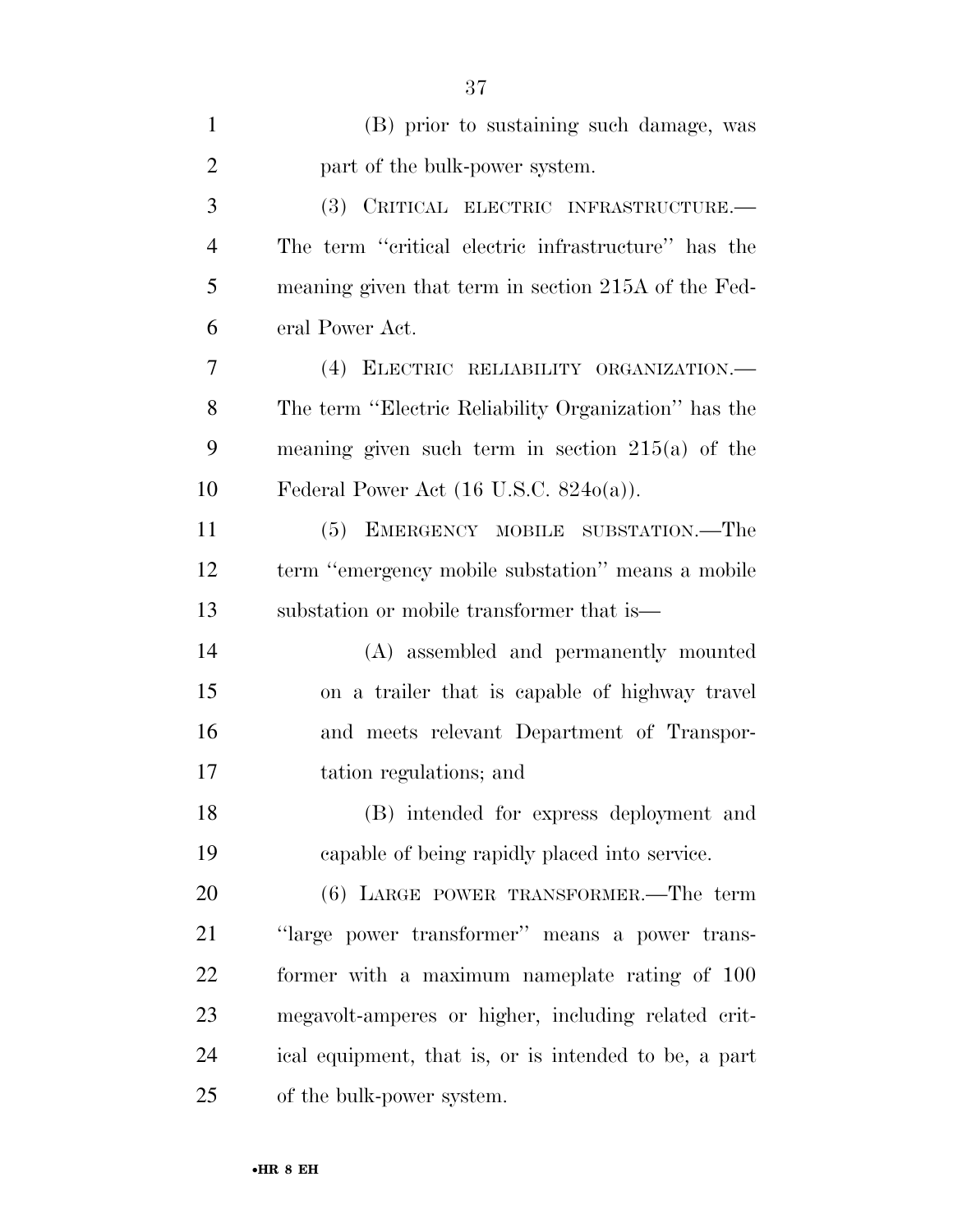(7) SECRETARY.—The term ''Secretary'' means the Secretary of Energy.

 (8) SPARE LARGE POWER TRANSFORMER.—The term ''spare large power transformer'' means a large power transformer that is stored within the Stra- tegic Transformer Reserve to be available to tempo- rarily replace a critically damaged large power trans-former.

(c) STRATEGIC TRANSFORMER RESERVE PLAN.—

 (1) PLAN.—Not later than 1 year after the date of enactment of this Act, the Secretary, acting through the Office of Electricity Delivery and En- ergy Reliability, shall, in consultation with the Fed- eral Energy Regulatory Commission, the Electricity Sub-sector Coordinating Council, the Electric Reli- ability Organization, and owners and operators of critical electric infrastructure and defense and mili- tary installations, prepare and submit to Congress a plan to establish a Strategic Transformer Reserve for the storage, in strategically located facilities, of spare large power transformers and emergency mo- bile substations in sufficient numbers to temporarily replace critically damaged large power transformers and substations that are critical electric infrastruc-ture or serve defense and military installations.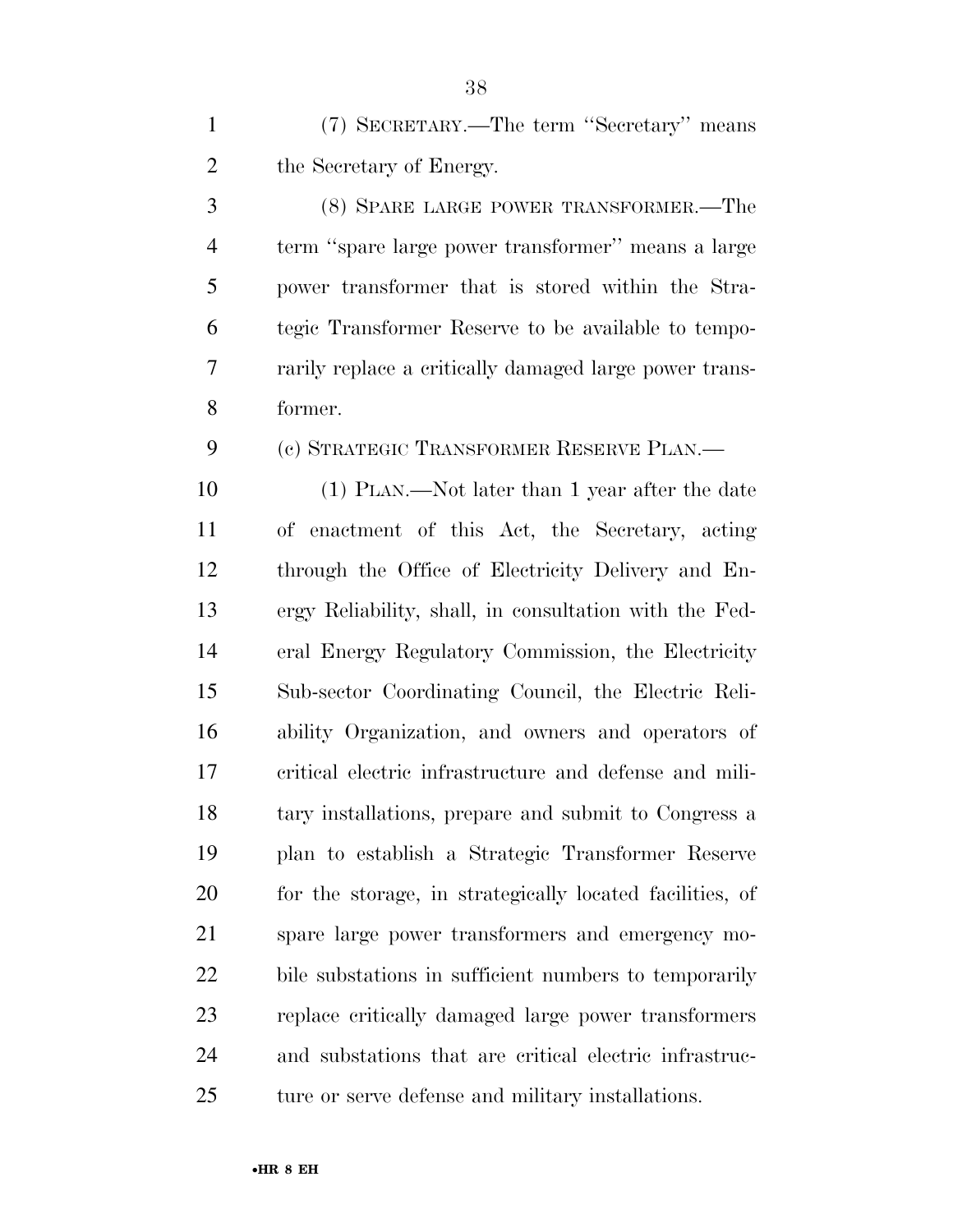| $\mathbf{1}$   | (2) INCLUSIONS.—The Strategic Transformer          |
|----------------|----------------------------------------------------|
| $\overline{2}$ | Reserve plan shall include a description of—       |
| 3              | (A) the appropriate number and type of             |
| $\overline{4}$ | spare large power transformers necessary to        |
| 5              | provide or restore sufficient resiliency to the    |
| 6              | bulk-power system, critical electric infrastruc-   |
| 7              | ture, and defense and military installations to    |
| 8              | mitigate significant impacts to the electric grid  |
| 9              | resulting from—                                    |
| 10             | (i) physical attack;                               |
| 11             | (ii) cyber attack;                                 |
| 12             | (iii) electromagnetic pulse attack;                |
| 13             | (iv) geomagnetic disturbances;                     |
| 14             | (v) severe weather; or                             |
| 15             | (vi) seismic events;                               |
| 16             | (B) other critical electric grid equipment         |
| 17             | for which an inventory of spare equipment, in-     |
| 18             | cluding emergency mobile substations, is nec-      |
| 19             | essary to provide or restore sufficient resiliency |
| 20             | to the bulk-power system, critical electric infra- |
| 21             | structure, and defense and military installa-      |
| 22             | tions;                                             |
| 23             | (C) the degree to which utility sector ac-         |
| 24             | tions or initiatives, including individual utility |

ownership of spare equipment, joint ownership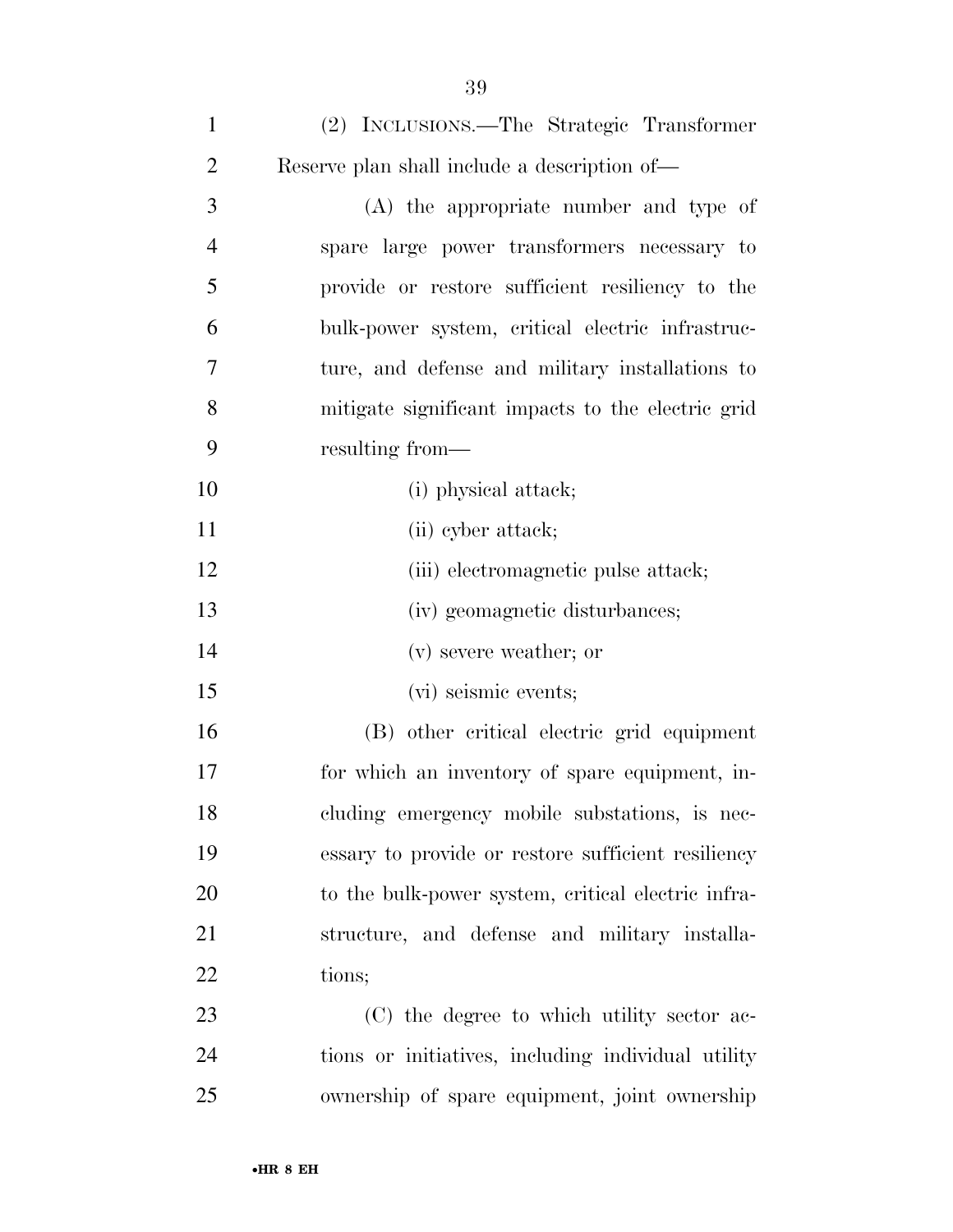| $\mathbf{1}$   | of spare equipment inventory, sharing agree-      |
|----------------|---------------------------------------------------|
| $\overline{2}$ | ments, or other spare equipment reserves or ar-   |
| 3              | rangements, satisfy the needs identified under    |
| $\overline{4}$ | subparagraphs $(A)$ and $(B)$ ;                   |
| 5              | (D) the potential locations for, and feasi-       |
| 6              | bility and appropriate number of, strategic stor- |
| 7              | age locations for reserve equipment, including    |
| 8              | consideration of-                                 |
| 9              | (i) the physical security of such loca-           |
| 10             | tions;                                            |
| 11             | (ii) the protection of the confiden-              |
| 12             | tiality of such locations; and                    |
| 13             | (iii) the proximity of such locations to          |
| 14             | sites of potentially critically damaged large     |
| 15             | power transformers and substations that           |
| 16             | are critical electric infrastructure or serve     |
| 17             | defense and military installations, so as to      |
| 18             | enable efficient delivery of equipment to         |
| 19             | such sites;                                       |
| 20             | (E) the necessary degree of flexibility of        |
| 21             | spare large power transformers to be included     |
| 22             | in the Strategic Transformer Reserve to con-      |
| 23             | form to different substation configurations, in-  |
| 24             | eluding consideration of transformer—             |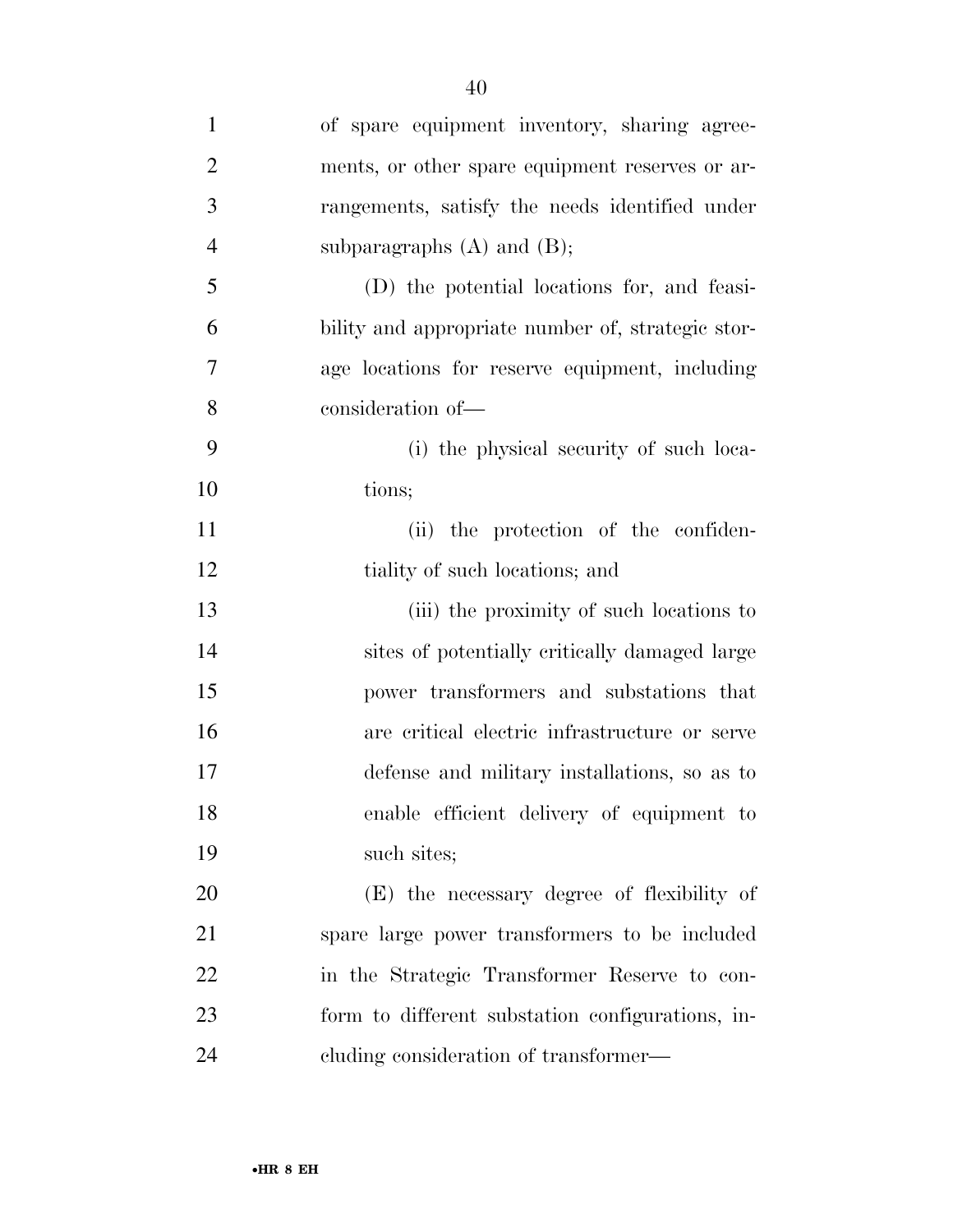(i) power and voltage rating for each winding; (ii) overload requirements; 4 (iii) impedance between windings; (iv) configuration of windings; and (v) tap requirements; (F) an estimate of the direct cost of the Strategic Transformer Reserve, as proposed, in- cluding— 10 (i) the cost of storage facilities; 11 (ii) the cost of the equipment; and (iii) management, maintenance, and operation costs; (G) the funding options available to estab- lish, stock, manage, and maintain the Strategic Transformer Reserve, including consideration of fees on owners and operators of bulk-power sys- tem facilities, critical electric infrastructure, and defense and military installations relying on the Strategic Transformer Reserve, use of Fed- eral appropriations, and public-private cost-22 sharing options; (H) the ease and speed of transportation,

 installation, and energization of spare large power transformers to be included in the Stra-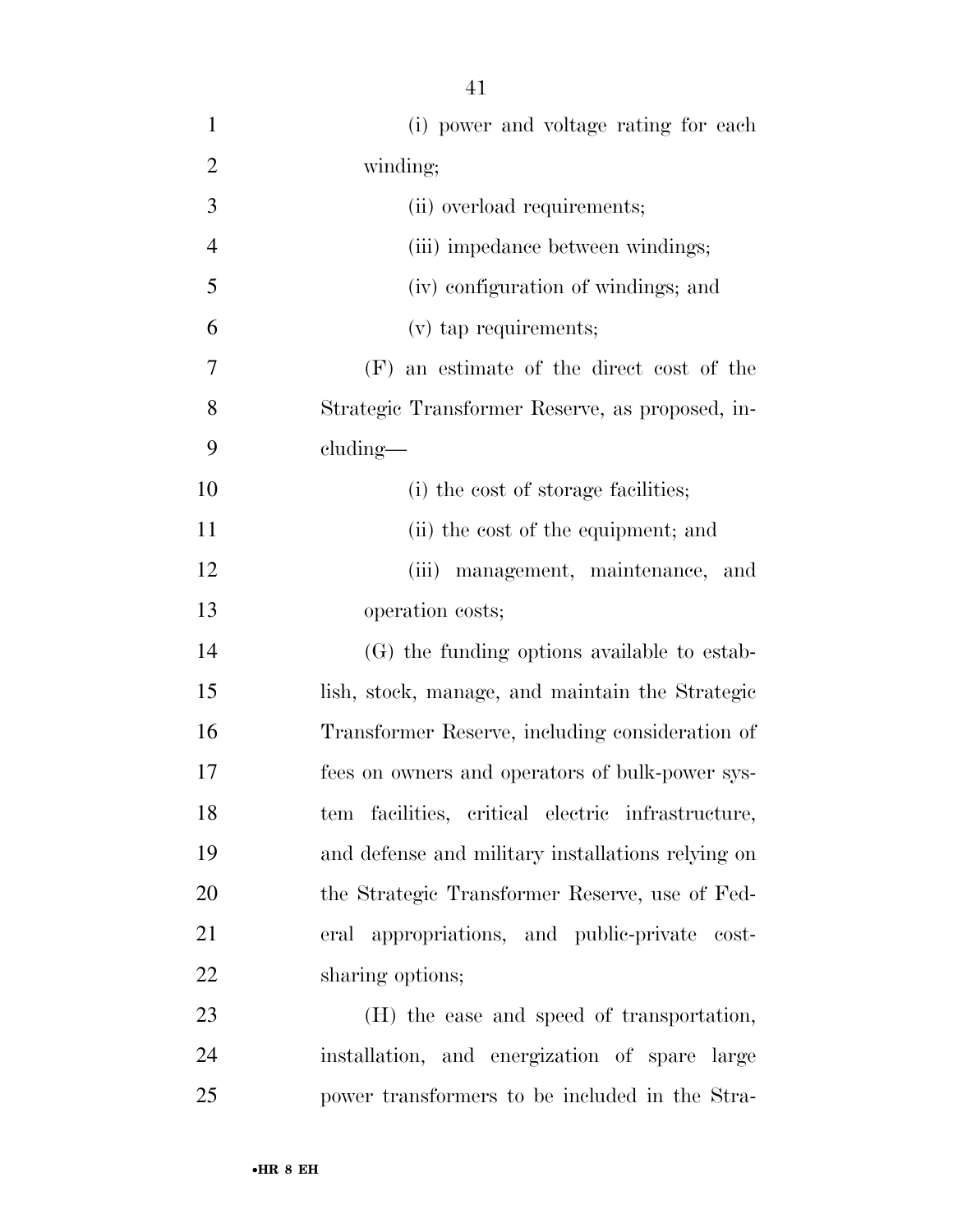| $\mathbf{1}$     | tegic Transformer Reserve, including consider-    |
|------------------|---------------------------------------------------|
| $\overline{2}$   | ation of factors such as—                         |
| 3                | (i) transformer transportation weight;            |
| $\overline{4}$   | (ii) transformer size;                            |
| 5                | (iii) topology of critical substations;           |
| 6                | (iv) availability of appropriate trans-           |
| $\boldsymbol{7}$ | former mounting pads;                             |
| 8                | (v) flexibility of the spare large power          |
| 9                | transformers as described in subparagraph         |
| 10               | $(E)$ ; and                                       |
| 11               | (vi) ability to rapidly transition a              |
| 12               | spare large power transformer from stor-          |
| 13               | age to energization;                              |
| 14               | (I) eligibility criteria for withdrawal of        |
| 15               | equipment from the Strategic Transformer Re-      |
| 16               | serve;                                            |
| $17\,$           | (J) the process by which owners or opera-         |
| 18               | tors of critically damaged large power trans-     |
| 19               | formers or substations that are critical electric |
| 20               | infrastructure or serve defense and military in-  |
| 21               | stallations may apply for a withdrawal from the   |
| 22               | Strategic Transformer Reserve;                    |
| 23               | $(K)$ the process by which equipment with-        |
| 24               | drawn from the Strategic Transformer Reserve      |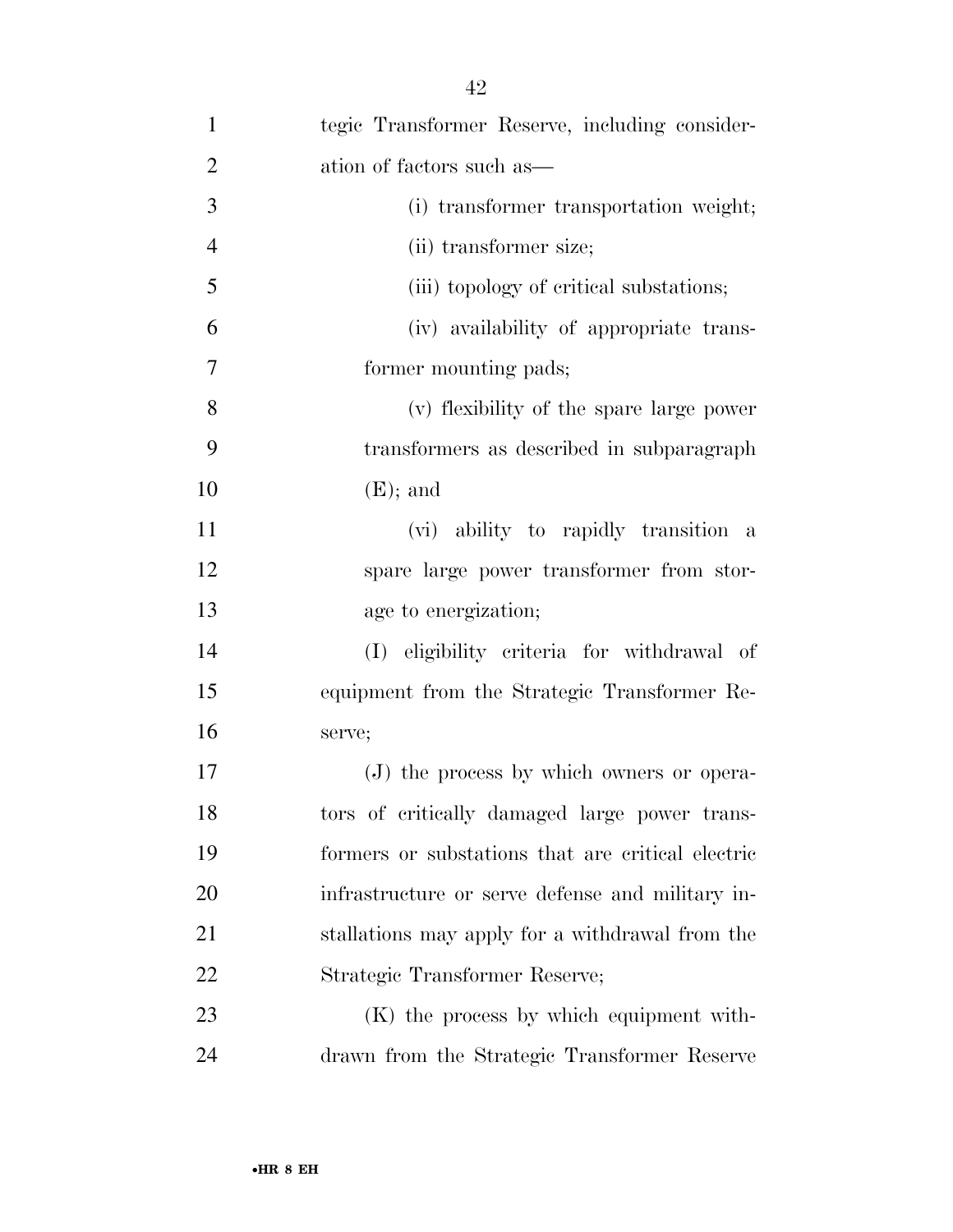| $\mathbf{1}$   | is returned to the Strategic Transformer Re-               |
|----------------|------------------------------------------------------------|
| $\overline{2}$ | serve or is replaced;                                      |
| 3              | (L) possible fees to be paid by users of                   |
| $\overline{4}$ | equipment withdrawn from the Strategic Trans-              |
| 5              | former Reserve;                                            |
| 6              | (M) possible fees to be paid by owners and                 |
| 7              | operators of large power transformers and sub-             |
| 8              | stations that are critical electric infrastructure         |
| 9              | or serve defense and military installations to             |
| 10             | cover operating costs of the Strategic Trans-              |
| 11             | former Reserve;                                            |
| 12             | (N) the domestic and international large                   |
| 13             | power transformer supply chain;                            |
| 14             | (O) the potential reliability, cost, and oper-             |
| 15             | ational benefits of including emergency mobile             |
| 16             | substations in any Strategic Transformer Re-               |
| 17             | serve established under this section; and                  |
| 18             | (P) other considerations for designing, con-               |
| 19             | structing, stocking, funding, and managing the             |
| 20             | Strategic Transformer Reserve.                             |
| 21             | (d) ESTABLISHMENT.—The Secretary may establish             |
| 22             | a Strategic Transformer Reserve in accordance with the     |
| 23             | plan prepared pursuant to subsection (c) after the date    |
| 24             | that is 6 months after the date on which such plan is sub- |
| 25             | mitted to Congress.                                        |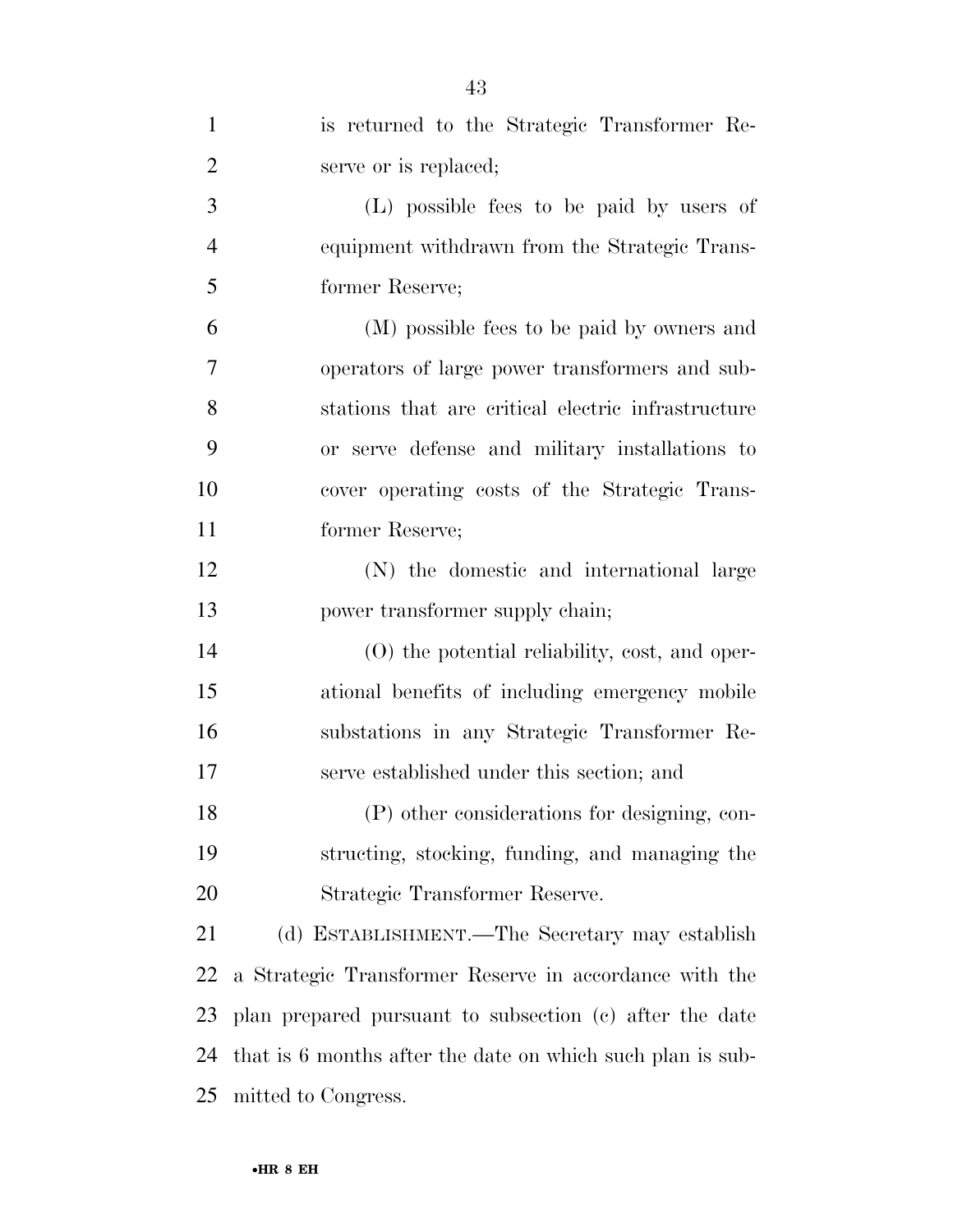(e) DISCLOSURE OF INFORMATION.—Any informa- tion included in the Strategic Transformer Reserve plan, or shared in the preparation and development of such plan, the disclosure of which the agency reasonably fore- sees would cause harm to critical electric infrastructure, shall be deemed to be critical electric infrastructure infor- mation for purposes of section 215A(d) of the Federal Power Act.

#### **SEC. 1106. CYBER SENSE.**

 (a) IN GENERAL.—The Secretary of Energy shall es- tablish a voluntary Cyber Sense program to identify and promote cyber-secure products intended for use in the bulk-power system, as defined in section 215(a) of the Federal Power Act (16 U.S.C. 824o(a)).

 (b) PROGRAM REQUIREMENTS.—In carrying out sub-section (a), the Secretary of Energy shall—

 (1) establish a Cyber Sense testing process to identify products and technologies intended for use in the bulk-power system, including products relat- ing to industrial control systems, such as supervisory control and data acquisition systems;

 (2) for products tested and identified under the Cyber Sense program, establish and maintain cyber- security vulnerability reporting processes and a re-lated database;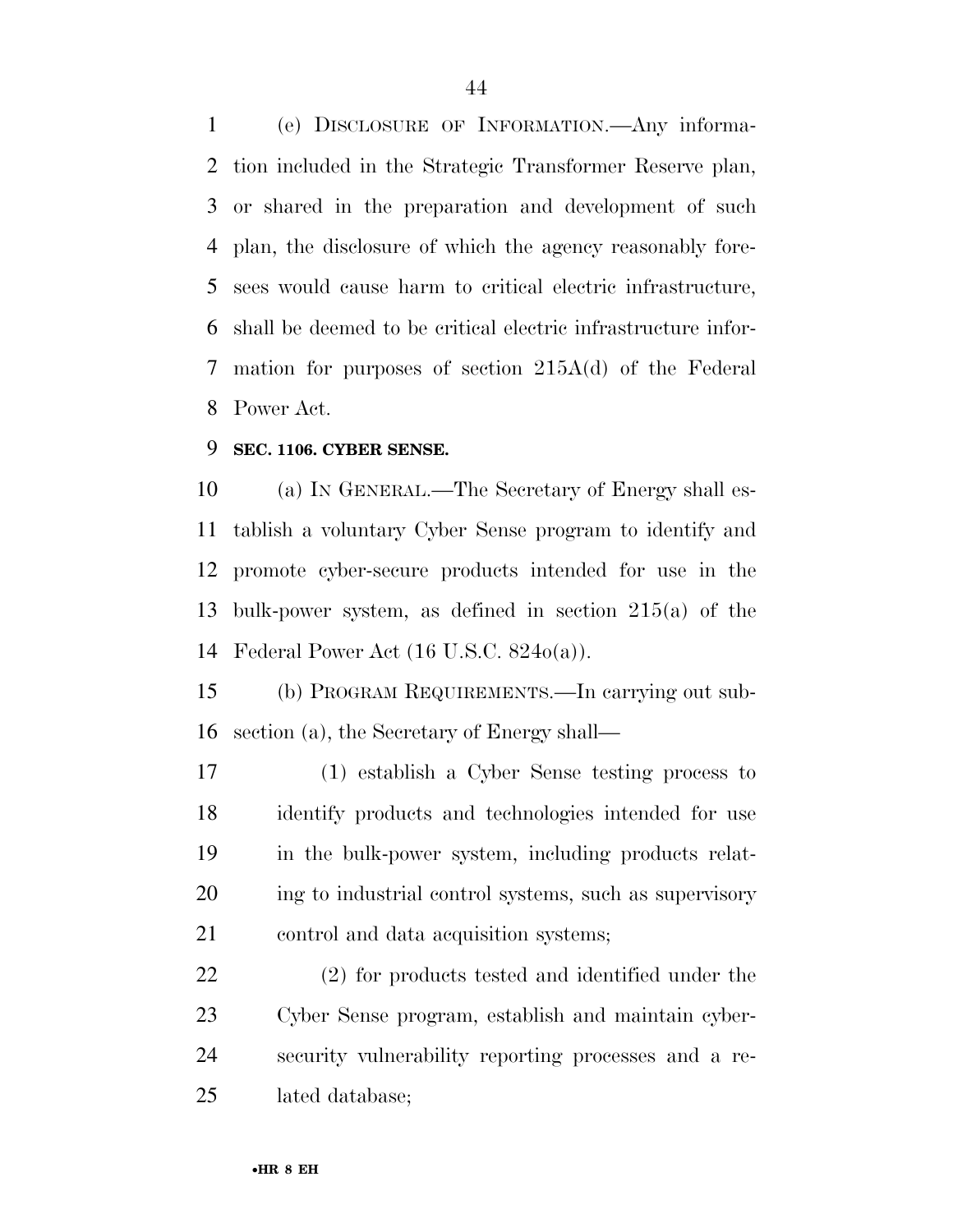(3) promulgate regulations regarding vulner- ability reporting processes for products tested and identified under the Cyber Sense program;

 (4) provide technical assistance to utilities, product manufacturers, and other electric sector stakeholders to develop solutions to mitigate identi- fied vulnerabilities in products tested and identified under the Cyber Sense program;

 (5) biennially review products tested and identi- fied under the Cyber Sense program for vulnerabilities and provide analysis with respect to how such products respond to and mitigate cyber threats;

 (6) develop procurement guidance for utilities for products tested and identified under the Cyber Sense program;

 (7) provide reasonable notice to the public, and solicit comments from the public, prior to estab-lishing or revising the Cyber Sense testing process;

 (8) oversee Cyber Sense testing carried out by third parties; and

 (9) consider incentives to encourage the use in the bulk-power system of products tested and identi-fied under the Cyber Sense program.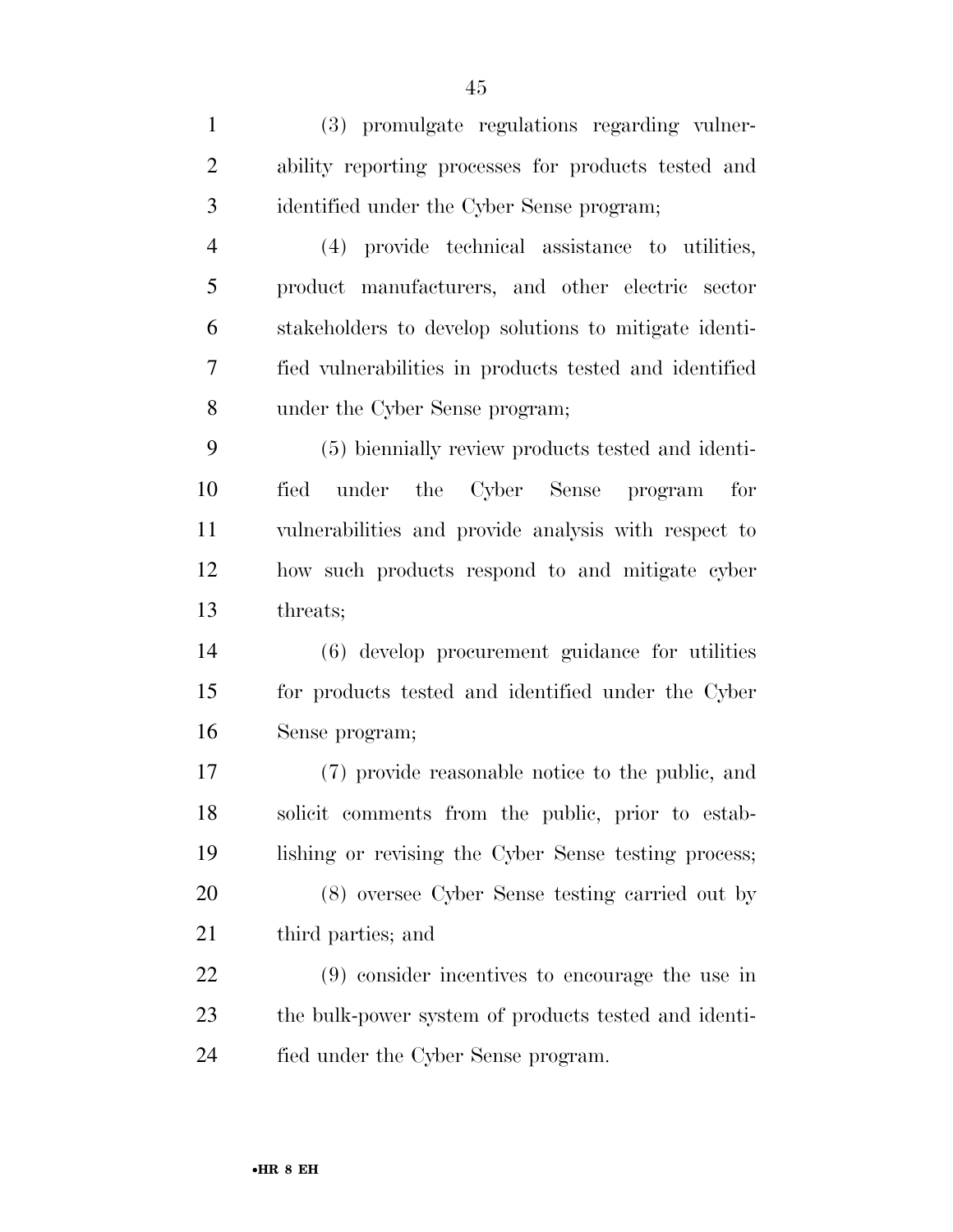(c) DISCLOSURE OF INFORMATION.—Any vulner- ability reported pursuant to regulations promulgated under subsection (b)(3), the disclosure of which the agency reasonably foresees would cause harm to critical electric infrastructure (as defined in section 215A of the Federal Power Act), shall be deemed to be critical electric infra- structure information for purposes of section 215A(d) of the Federal Power Act.

 (d) FEDERAL GOVERNMENT LIABILITY.—Consistent with other voluntary Federal Government certification programs, nothing in this section shall be construed to au- thorize the commencement of an action against the United States Government with respect to the testing and identi-fication of a product under the Cyber Sense program.

 **SEC. 1107. STATE COVERAGE AND CONSIDERATION OF PURPA STANDARDS FOR ELECTRIC UTILI-TIES.** 

 (a) STATE CONSIDERATION OF RESILIENCY AND AD- VANCED ENERGY ANALYTICS TECHNOLOGIES AND RELI-ABLE GENERATION.—

21 (1) CONSIDERATION.—Section 111(d) of the Public Utility Regulatory Policies Act of 1978 (16 U.S.C. 2621(d)) is amended by adding the following at the end: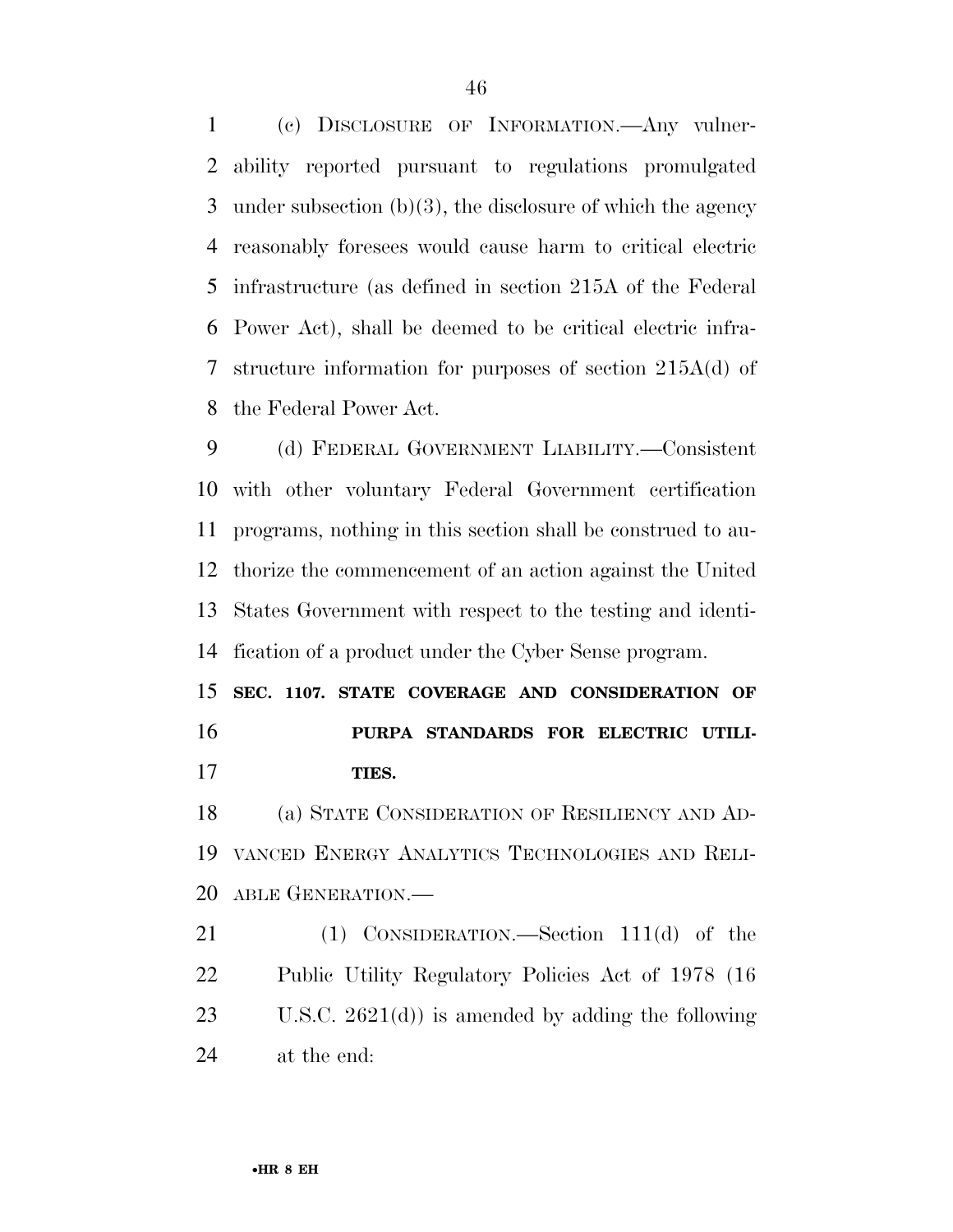1 "(20) IMPROVING THE RESILIENCE OF ELEC-TRIC INFRASTRUCTURE.—

 ''(A) IN GENERAL.—Each electric utility shall develop a plan to use resiliency-related technologies, upgrades, measures, and other ap- proaches designed to improve the resilience of electric infrastructure, mitigate power outages, continue delivery of vital services, and maintain the flow of power to facilities critical to public health, safety, and welfare, to the extent prac- ticable using the most current data, metrics, and frameworks related to current and future threats, including physical and cyber attacks, electromagnetic pulse attacks, geomagnetic dis- turbances, seismic events, and severe weather and other environmental stressors.

 $``$ (B) RESILIENCY-RELATED TECH- NOLOGIES.—For purposes of this paragraph, examples of resiliency-related technologies, up- grades, measures, and other approaches in-clude—

 $\frac{4}{1}$  hardening, or other enhanced pro- tection, of utility poles, wiring, cabling, and other distribution components, facili-25 ties, or structures;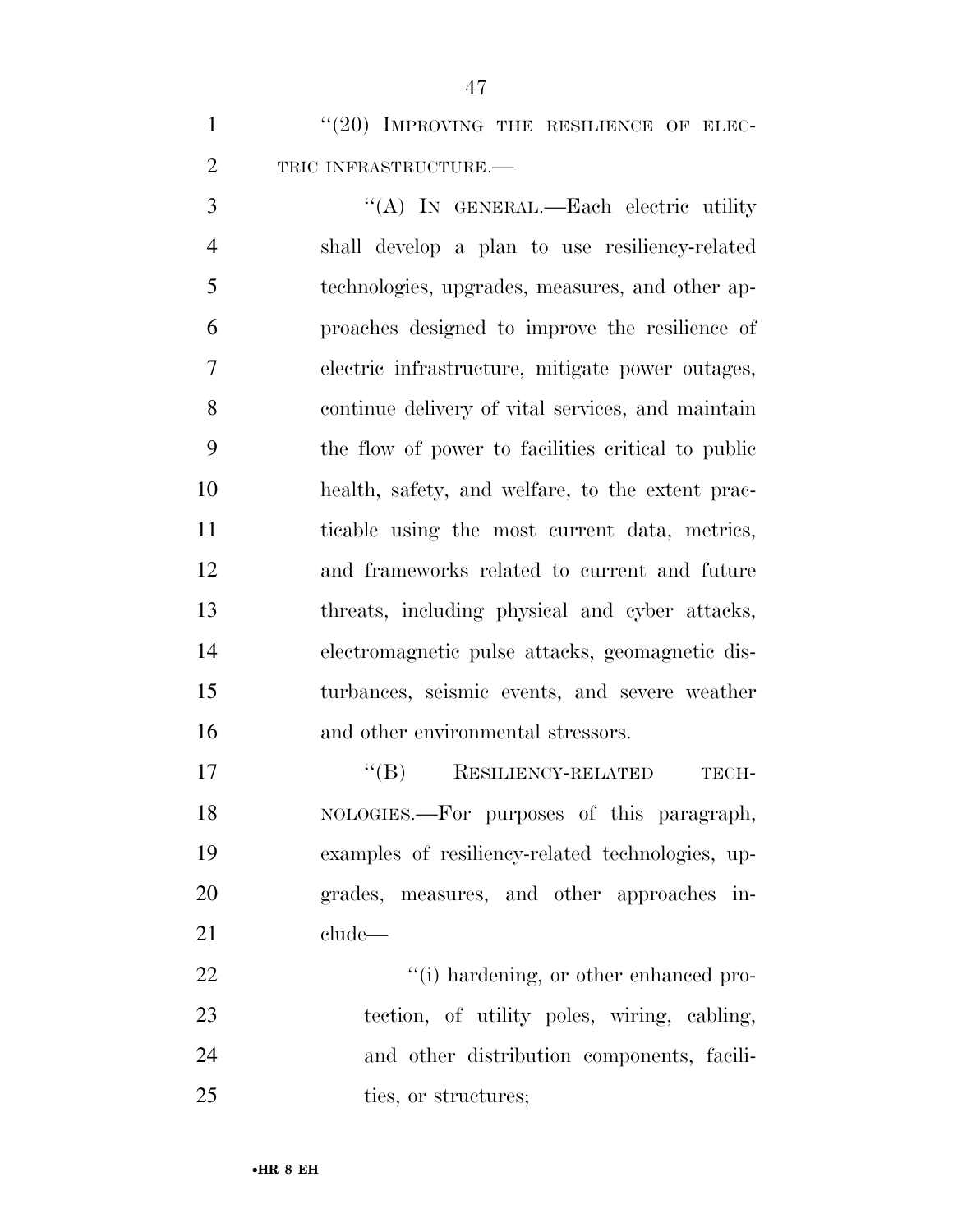| $\mathbf{1}$   | "(ii) advanced grid technologies capa-         |
|----------------|------------------------------------------------|
| $\overline{2}$ | ble of isolating or repairing problems re-     |
| 3              | motely, such as advanced metering infra-       |
| $\overline{4}$ | structure, high-tech sensors, grid moni-       |
| 5              | toring and control systems, and remote re-     |
| 6              | configuration and redundancy systems;          |
| 7              | "(iii) cybersecurity products and com-         |
| 8              | ponents;                                       |
| 9              | "(iv) distributed generation, including        |
| 10             | back-up generation to power critical facili-   |
| 11             | ties and essential services, and related inte- |
| 12             | gration components, such as advanced in-       |
| 13             | verter technology;                             |
| 14             | "(v) microgrid systems, including hy-          |
| 15             | brid microgrid systems for isolated commu-     |
| 16             | nities;                                        |
| 17             | "(vi) combined heat and power;                 |
| 18             | "(vii) waste heat resources;                   |
| 19             | "(viii) non-grid-scale energy storage          |
| 20             | technologies;                                  |
| 21             | "(ix) wiring, cabling, and other dis-          |
| 22             | tribution components, including submers-       |
| 23             | ible distribution components, and enclo-       |
| 24             | sures;                                         |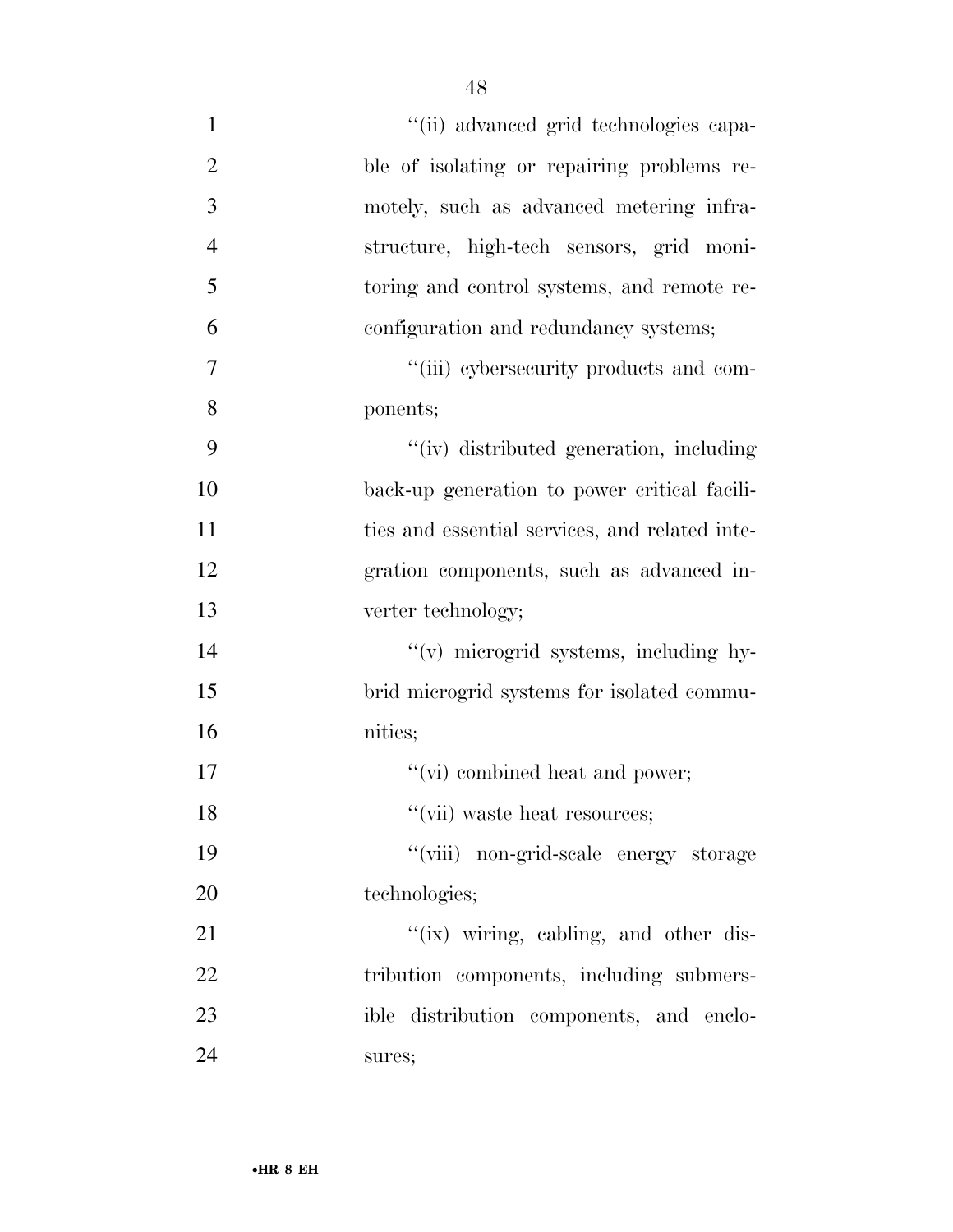| $\mathbf{1}$   | $\lq\lq (x)$ electronically controlled reclosers   |
|----------------|----------------------------------------------------|
| $\overline{2}$ | and similar technologies for power restora-        |
| 3              | tion, including emergency mobile sub-              |
| $\overline{4}$ | stations, as defined in section 1105 of the        |
| 5              | North American Energy Security and In-             |
| 6              | frastructure Act of 2015;                          |
| $\overline{7}$ | "(xi) advanced energy analytics tech-              |
| 8              | nology, such as Internet-based and cloud-          |
| 9              | based computing solutions and subscription         |
| 10             | licensing models;                                  |
| 11             | "(xii) measures that enhance resil-                |
| 12             | ience through planning, preparation, re-           |
| 13             | sponse, and recovery activities;                   |
| 14             | "(xiii) operational capabilities to en-            |
| 15             | hance resilience through rapid response re-        |
| 16             | covery; and                                        |
| 17             | "(xiv) measures to ensure availability             |
| 18             | of key critical components through con-            |
| 19             | tracts, cooperative agreements, stockpiling        |
| 20             | and prepositioning, or other measures.             |
| 21             | "(C) RATE RECOVERY.—Each State regu-               |
| 22             | latory authority (with respect to each electric    |
| 23             | utility for which it has ratemaking authority)     |
| 24             | shall consider authorizing each such electric      |
| 25             | utility to recover any capital, operating expendi- |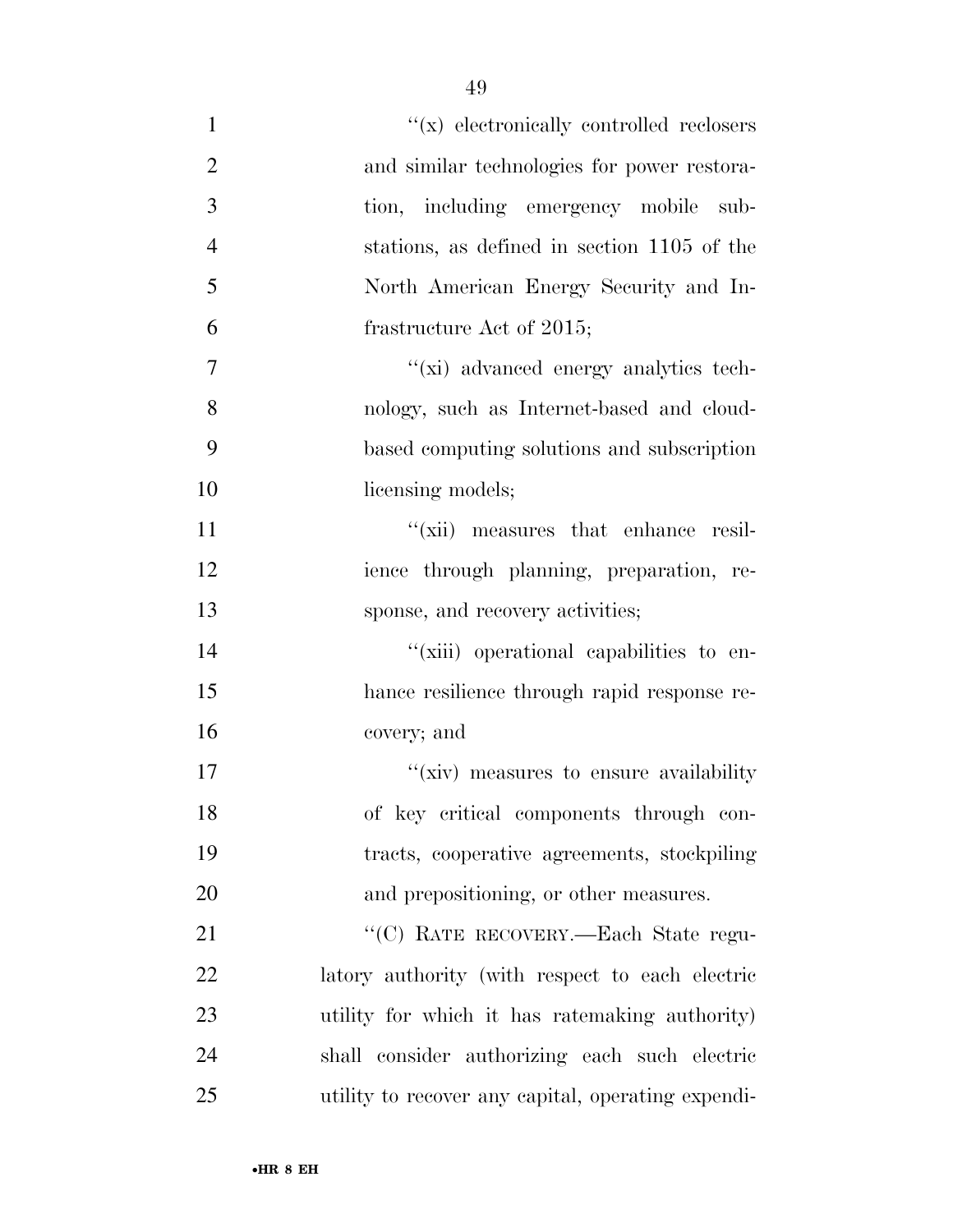| $\mathbf{1}$   | ture, or other costs of the electric utility related |
|----------------|------------------------------------------------------|
| $\overline{2}$ | to the procurement, deployment, or use of resil-     |
| 3              | iency-related technologies, including a reason-      |
| $\overline{4}$ | able rate of return on the capital expenditures      |
| 5              | of the electric utility for the procurement, de-     |
| 6              | ployment, or use of resiliency-related tech-         |
| 7              | nologies.                                            |
| 8              | "(21) PROMOTING INVESTMENTS IN ADVANCED              |
| 9              | ENERGY ANALYTICS TECHNOLOGY.                         |
| 10             | "(A) IN GENERAL.—Each electric utility               |
| 11             | shall develop and implement a plan for deploy-       |
| 12             | ing advanced energy analytics technology.            |
| 13             | "(B) RATE RECOVERY.—Each State regu-                 |
| 14             | latory authority (with respect to each electric      |
| 15             | utility for which it has ratemaking authority)       |
| 16             | shall consider confirming and clarifying, if nec-    |
| 17             | essary, that each such electric utility is author-   |
| 18             | ized to recover the costs of the electric utility    |
| 19             | relating to the procurement, deployment, or use      |
| 20             | of advanced energy analytics technology, includ-     |
| 21             | ing a reasonable rate of return on all such costs    |
| 22             | incurred by the electric utility for the procure-    |
| 23             | ment, deployment, or use of advanced energy          |
| 24             | analytics technology, provided such technology       |
| 25             | is used by the electric utility for purposes of re-  |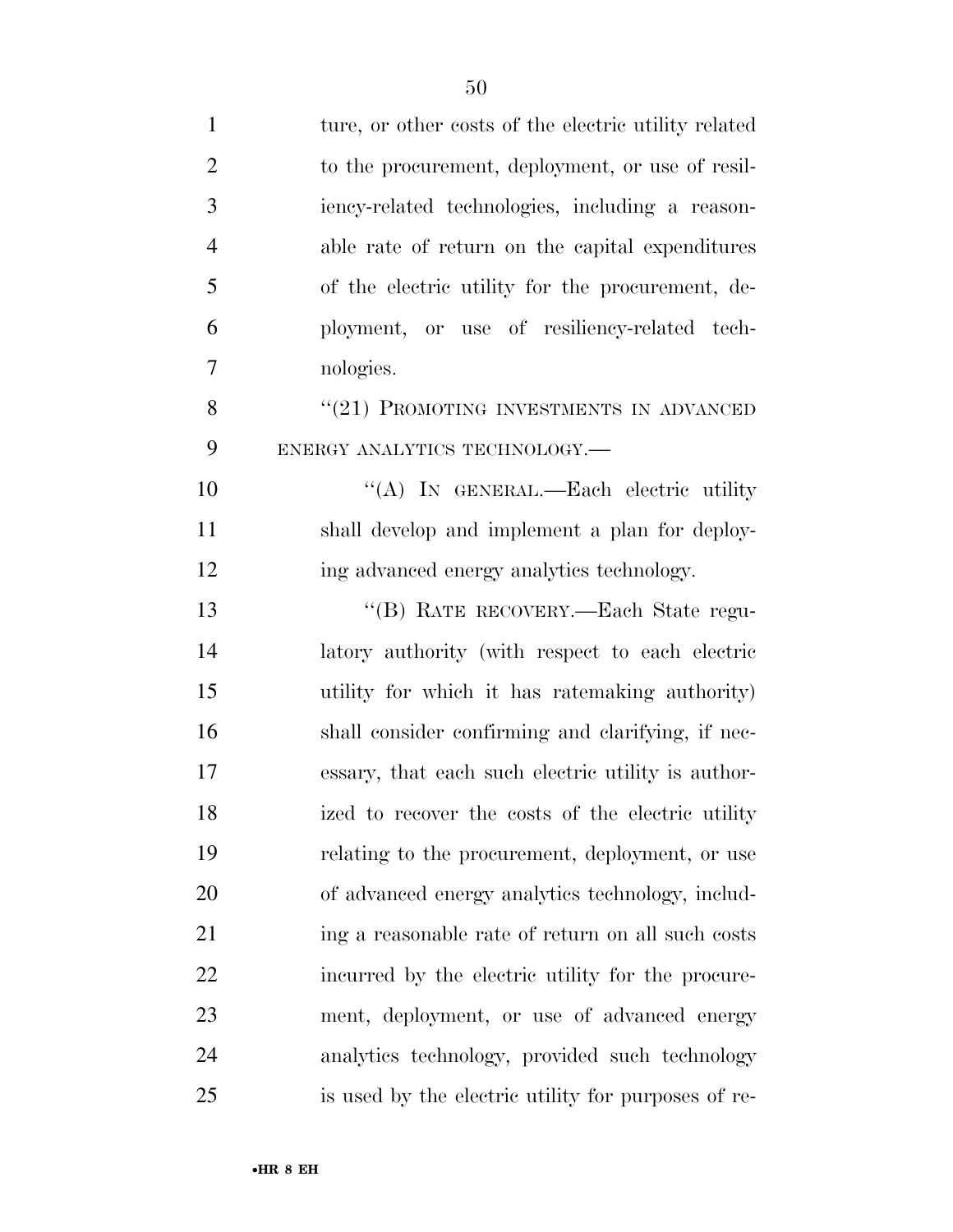alizing operational efficiencies, cost savings, en- hanced energy management and customer en- gagement, improvements in system reliability, safety, and cybersecurity, or other benefits to ratepayers.

 ''(C) ADVANCED ENERGY ANALYTICS TECHNOLOGY.—For purposes of this para- graph, examples of advanced energy analytics technology include Internet-based and cloud- based computing solutions and subscription li- censing models, including software as a service that uses cyber-physical systems to allow the correlation of data aggregated from appropriate data sources and smart grid sensor networks, employs analytics and machine learning, or em- ploys other advanced computing solutions and models.

18 "(22) ASSURING ELECTRIC RELIABILITY WITH RELIABLE GENERATION.—

20 "(A) ASSURANCE OF ELECTRIC RELI- ABILITY.—Each electric utility shall adopt or modify policies to ensure that such electric util- ity incorporates reliable generation into its inte-grated resource plan to assure the availability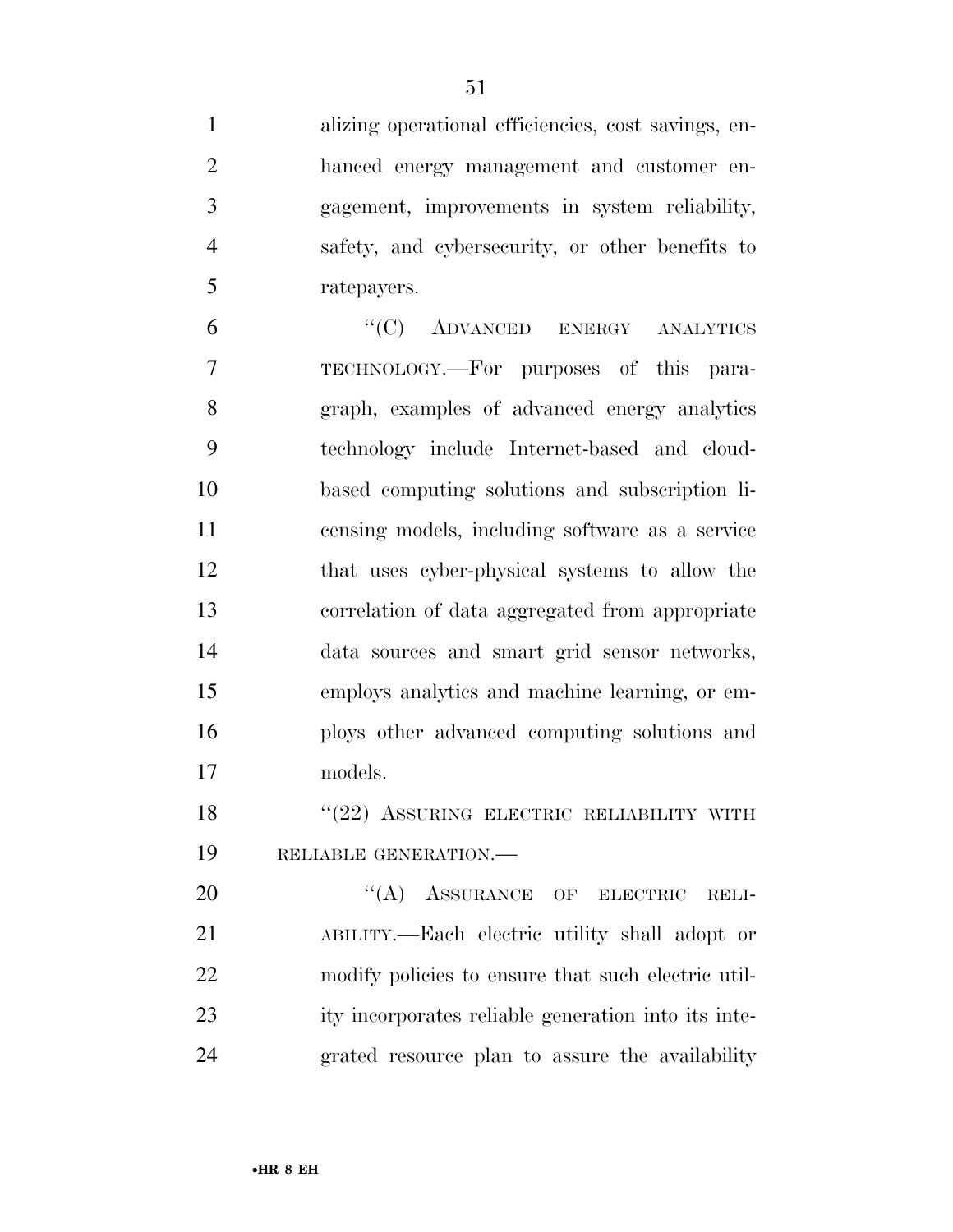| $\mathbf{1}$   | of electric energy over a 10-year planning pe-  |
|----------------|-------------------------------------------------|
| $\overline{2}$ | riod.                                           |
| 3              | "(B) RELIABLE GENERATION.-For pur-              |
| $\overline{4}$ | poses of this paragraph, 'reliable generation'  |
| 5              | means electric generation facilities with reli- |
| 6              | ability attributes that include—                |
| 7              | $``(i)(I)$ possession of adequate fuel on-      |
| 8              | site to enable operation for an extended pe-    |
| 9              | riod of time;                                   |
| 10             | $\lq\lq$ (II) the operational ability to gen-   |
| 11             | erate electric energy from more than one        |
| 12             | source; or                                      |
| 13             | "(III) fuel certainty, through firm             |
| 14             | contractual obligations (which may not be       |
| 15             | required to be for a period longer than one     |
| 16             | year), that ensures adequate fuel supply to     |
| 17             | enable operation, for an extended period of     |
| 18             | time, for the duration of an emergency or       |
| 19             | severe weather conditions;                      |
| 20             | "(ii) operational characteristics that          |
| 21             | enable the generation of electric energy for    |
| 22             | the duration of an emergency or severe          |
| 23             | weather conditions; and                         |
| 24             | "(iii) unless procured through other            |
| 25             | procurement mechanisms, essential reli-         |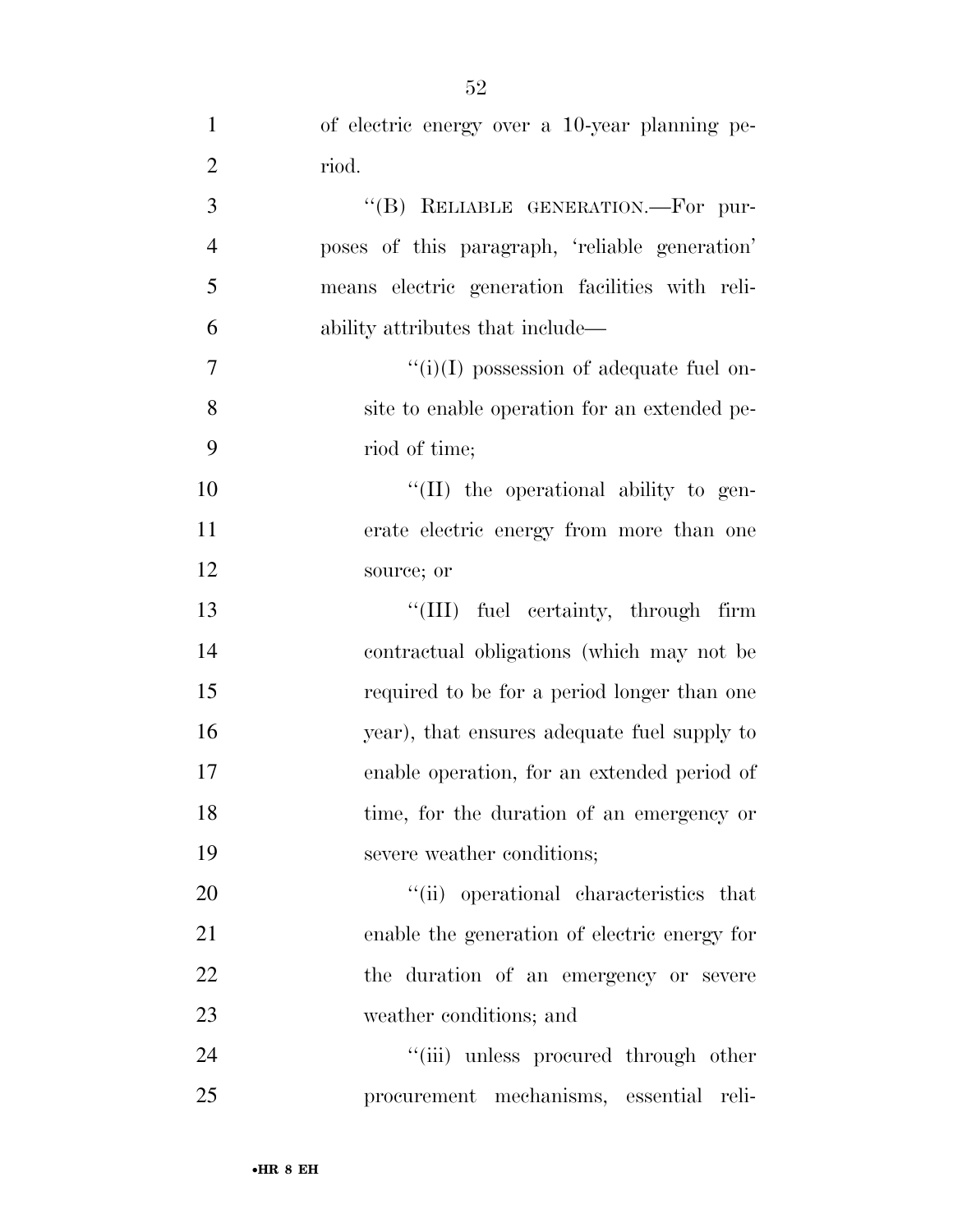| $\mathbf{1}$   | ability services, including frequency sup-       |
|----------------|--------------------------------------------------|
| $\overline{2}$ | port and regulation services.                    |
| 3              | (23)<br>SUBSIDIZATION OF<br><b>CUSTOMER-SIDE</b> |
| $\overline{4}$ | TECHNOLOGY.-                                     |
| 5              | "(A) CONSIDERATION.—To the extent that           |
| 6              | a State regulatory authority may require or      |
| 7              | allow rates charged by any electric utility for  |
| 8              | which it has ratemaking authority to electric    |
| 9              | consumers that do not use a customer-side        |
| 10             | technology to include any cost, fee, or charge   |
| 11             | that directly or indirectly cross-subsidizes the |
| 12             | deployment, construction, maintenance, or oper-  |
| 13             | ation of that customer-side technology, such au- |
| 14             | thority shall evaluate whether subsidizing the   |
| 15             | deployment, construction, maintenance, or oper-  |
| 16             | ation of a customer-side technology would—       |
| 17             | "(i) result in benefits predominately            |
| 18             | enjoyed by only the users of that customer-      |
| 19             | side technology;                                 |
| 20             | "(ii) shift costs of a customer-side             |
| 21             | technology to electricity consumers that do      |
| 22             | not use that customer-side technology, par-      |
| 23             | ticularly where disparate economic or re-        |
| 24             | conditions exist among the elec-<br>source       |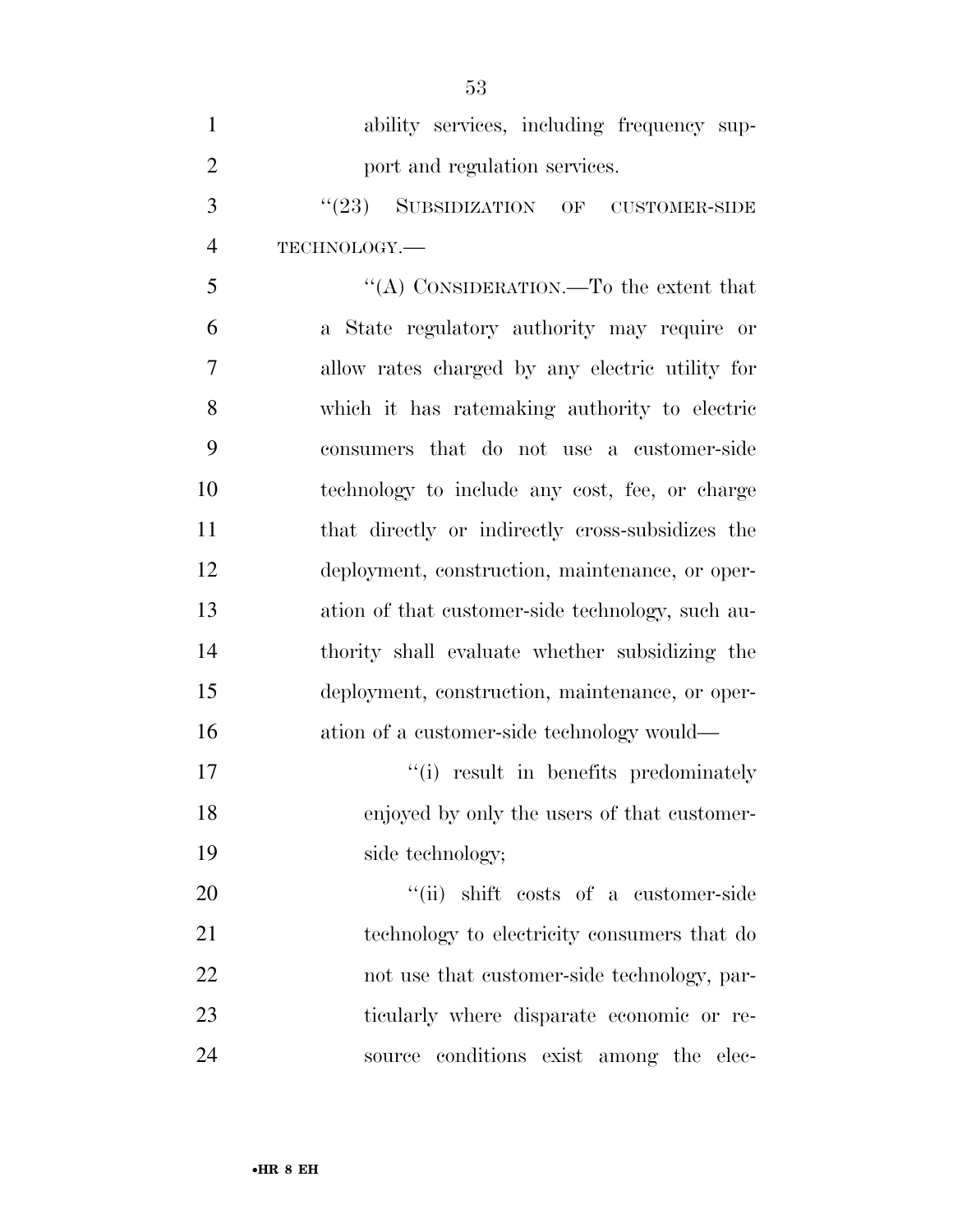| $\mathbf{1}$   | tricity consumers cross-subsidizing the cos-      |
|----------------|---------------------------------------------------|
| $\overline{2}$ | tumer-side technology;                            |
| 3              | "(iii) negatively affect resource utiliza-        |
| $\overline{4}$ | tion, fuel diversity, or grid security;           |
| 5              | "(iv) provide any unfair competitive              |
| 6              | advantage to market the customer-side             |
| $\overline{7}$ | technology; and                                   |
| 8              | $f'(v)$ be necessary to fulfill an obliga-        |
| 9              | tion to serve electric consumers.                 |
| 10             | "(B) PUBLIC NOTICE.-Each State regu-              |
| 11             | latory authority shall make available to the pub- |
| 12             | lic the evaluation completed under subpara-       |
| 13             | graph $(A)$ at least 90 days prior to any pro-    |
| 14             | ceedings in which such authority considers the    |
| 15             | cross-subsidization of a customer-side tech-      |
| 16             | nology.                                           |
| 17             | "(C) CUSTOMER-SIDE TECHNOLOGY.—For                |
| 18             | purposes of this paragraph, the term 'customer-   |
| 19             | side technology' means a device connected to      |
| 20             | the electricity distribution system—              |
| 21             | "(i) at, or on the customer side of, the          |
| 22             | meter; or                                         |
| 23             | "(ii) that, if owned or operated by or            |
| 24             | on behalf of an electric utility, would other-    |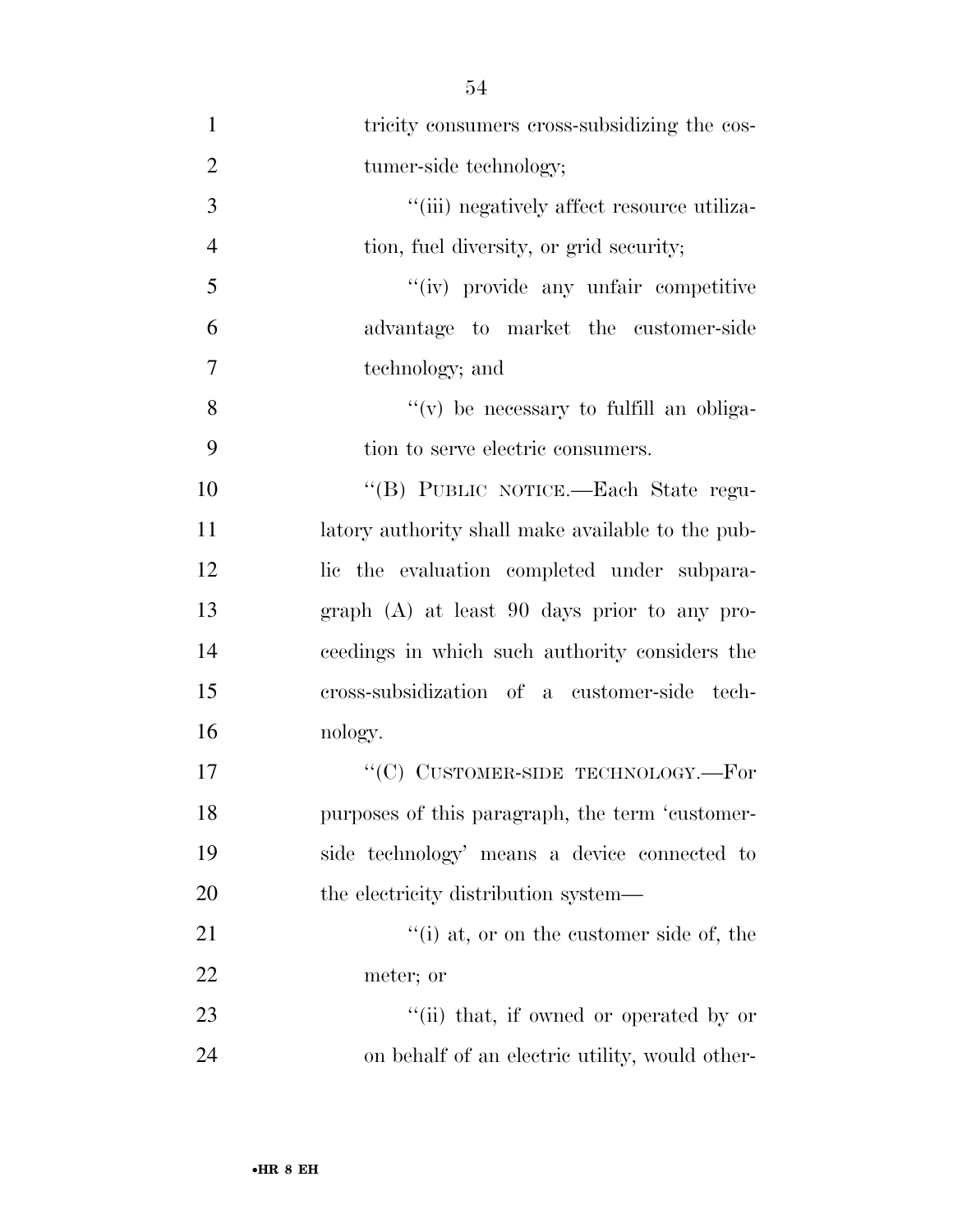| $\mathbf{1}$   | wise be at, or on the customer side of, the               |
|----------------|-----------------------------------------------------------|
| $\overline{2}$ | meter.".                                                  |
| 3              | $(2)$ COMPLIANCE.—                                        |
| $\overline{4}$ | (A) TIME LIMITATIONS.—Section $112(b)$                    |
| 5              | of the Public Utility Regulatory Policies Act of          |
| 6              | 1978 (16 U.S.C. 2622(b)) is amended by add-               |
| 7              | ing at the end the following:                             |
| 8              | " $(7)(A)$ Not later than 1 year after the date of        |
| 9              | enactment of this paragraph, each State regulatory        |
| 10             | authority (with respect to each electric utility for      |
| 11             | which it has ratemaking authority) and each non-          |
| 12             | regulated electric utility, as applicable, shall com-     |
| 13             | mence the consideration referred to in section 111,       |
| 14             | or set a hearing date for consideration, with respect     |
| 15             | to the standards established by paragraphs $(20)$ ,       |
| 16             | $(22)$ , and $(23)$ of section 111(d).                    |
| 17             | "(B) Not later than 2 years after the date of             |
| 18             | the enactment of this paragraph, each State regu-         |
| 19             | latory authority (with respect to each electric utility   |
| 20             | for which it has ratemaking authority) and each           |
| 21             | nonregulated electric utility, as applicable, shall com-  |
| 22             | plete the consideration, and shall make the deter-        |
| 23             | mination, referred to in section 111 with respect to      |
| 24             | each standard established by paragraphs $(20)$ , $(22)$ , |
| 25             | and $(23)$ of section 111(d).                             |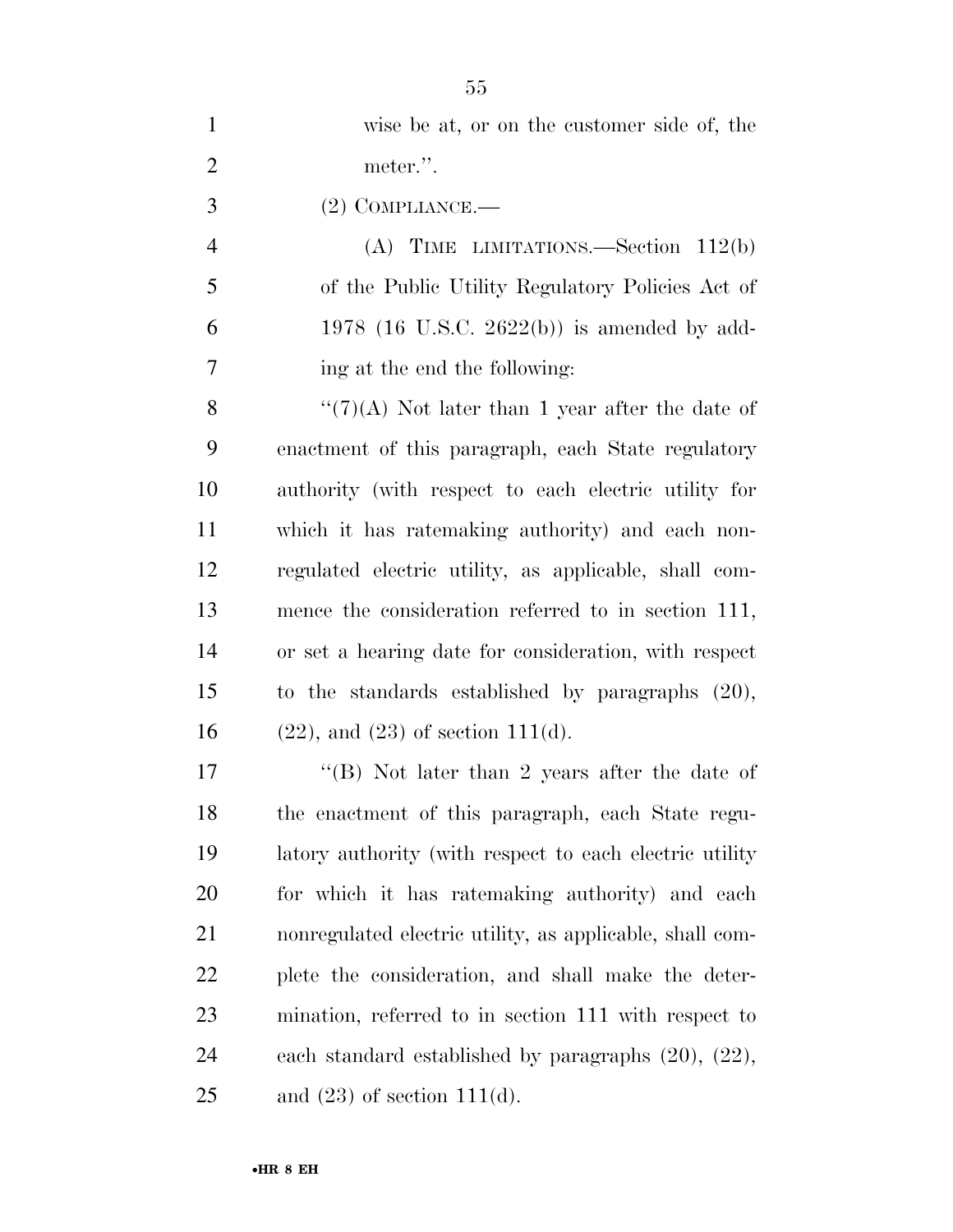| $\mathbf{1}$   | " $(8)(A)$ Not later than 6 months after the date        |
|----------------|----------------------------------------------------------|
| $\overline{2}$ | of enactment of this paragraph, each State regu-         |
| 3              | latory authority (with respect to each electric utility) |
| $\overline{4}$ | for which it has ratemaking authority) and each          |
| 5              | nonregulated electric utility shall commence the con-    |
| 6              | sideration referred to in section 111, or set a hear-    |
| 7              | ing date for consideration, with respect to the stand-   |
| 8              | ard established by paragraph $(21)$ of section 111(d).   |
| 9              | "(B) Not later than 1 year after the date of en-         |
| 10             | actment of this paragraph, each State regulatory au-     |
| 11             | thority (with respect to each electric utility for which |
| 12             | it has ratemaking authority) and each nonregulated       |
| 13             | electric utility shall complete the consideration, and   |
| 14             | shall make the determination, referred to in section     |
| 15             | 111 with respect to the standard established by          |
| 16             | paragraph $(21)$ of section $111(d)$ .".                 |
| $17\,$         | (B) FAILURE TO COMPLY.—Section $112(c)$                  |
| 18             | of the Public Utility Regulatory Policies Act of         |
| 19             | 1978 (16 U.S.C. 2622 $(e)$ ) is amended by add-          |
| <b>20</b>      | ing the following at the end: "In the case of the        |
| 21             | standards established by paragraphs<br>(20)              |
| 22             | through $(23)$ of section 111(d), the reference          |
| 23             | contained in this subsection to the date of en-          |
| 24             | actment of this Act shall be deemed to be a ref-         |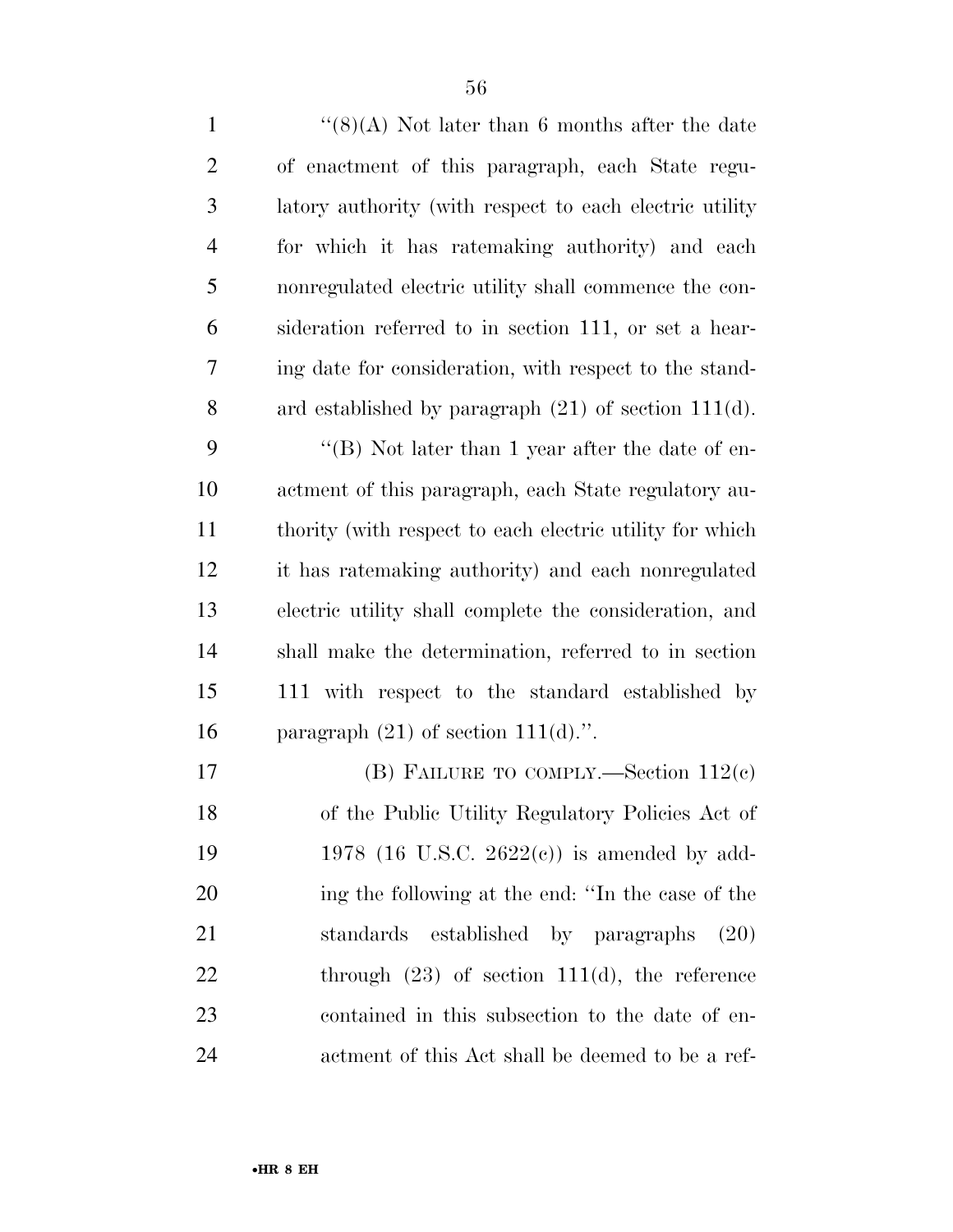erence to the date of enactment of such para-2 graphs.".

 (C) PRIOR STATE ACTIONS.—Section 112 of the Public Utility Regulatory Policies Act of 1978 (16 U.S.C. 2622) is amended by adding at the end the following new subsection:

 ''(g) PRIOR STATE ACTIONS.—Subsections (b) and (c) of this section shall not apply to a standard established by paragraph (20), (21), (22), or (23) of section 111(d) in the case of any electric utility in a State if—

11 ''(1) before the date of enactment of this sub- section, the State has implemented for such utility the standard concerned (or a comparable standard); 14 ''(2) the State regulatory authority for such State or relevant nonregulated electric utility has conducted a proceeding to consider implementation of the standard concerned (or a comparable stand- ard) for such utility during the 3-year period ending on the date of enactment of this subsection; or

 $\frac{1}{20}$  the State legislature has voted on the im- plementation of the standard concerned (or a com- parable standard) for such utility during the 3-year period ending on the date of enactment of this sub-section.''.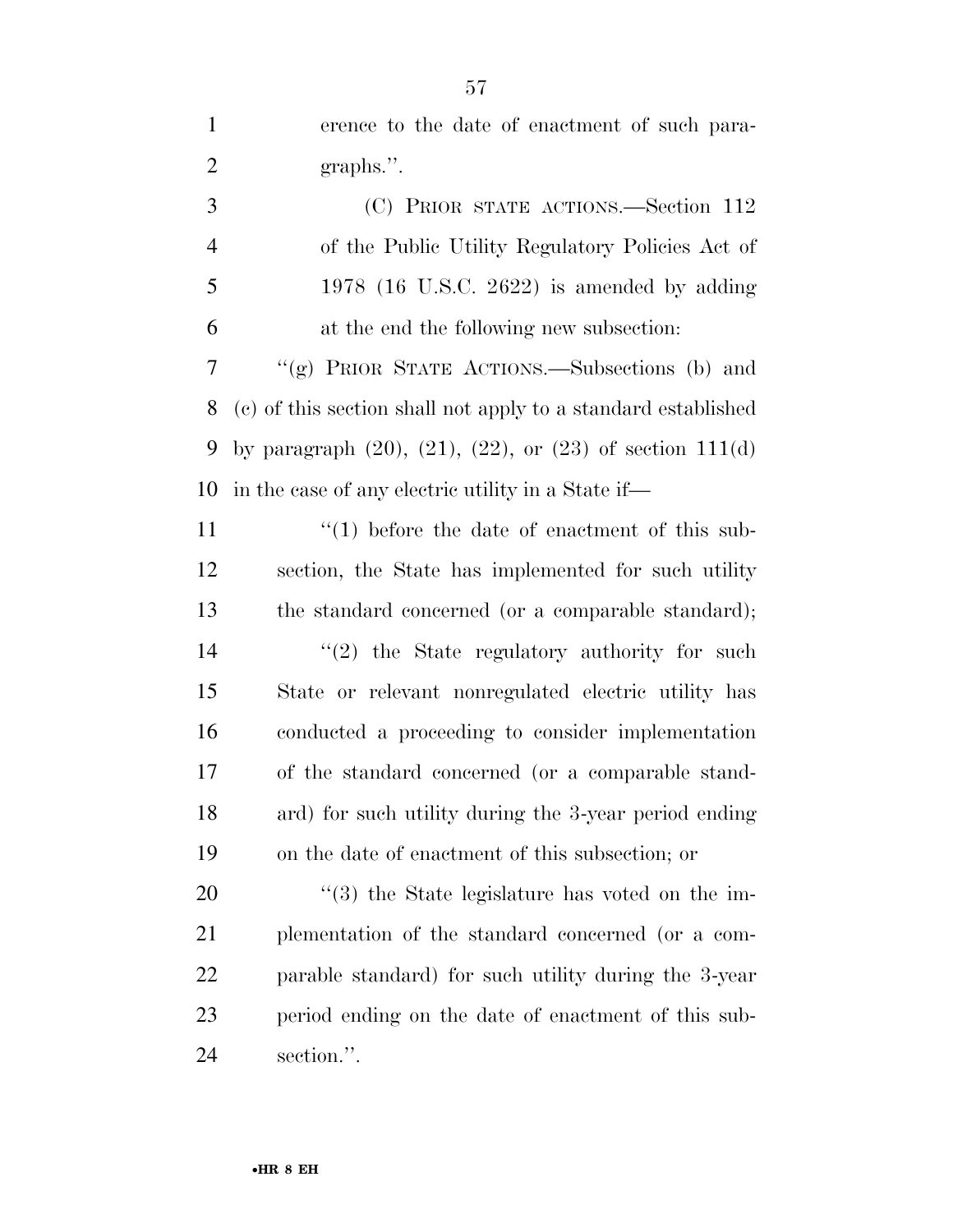(b) COVERAGE FOR COMPETITIVE MARKETS.—Sec- tion 102 of the Public Utility Regulatory Policies Act of 1978 (16 U.S.C. 2612) is amended by adding at the end the following:

 ''(d) COVERAGE FOR COMPETITIVE MARKETS.—The requirements of this title do not apply to the operations of an electric utility, or to proceedings respecting such op- erations, to the extent that such operations or proceedings, or any portion thereof, relate to the competitive sale of retail electric energy that is unbundled or separated from the regulated provision or sale of distribution service.''.

## **SEC. 1108. RELIABILITY ANALYSIS FOR CERTAIN RULES THAT AFFECT ELECTRIC GENERATING FA-CILITIES.**

 (a) APPLICABILITY.—This section shall apply with respect to any proposed or final covered rule issued by a Federal agency for which compliance with the rule may impact an electric utility generating unit or units, includ- ing by resulting in closure or interruption to operations of such a unit or units.

(b) RELIABILITY ANALYSIS.—

 (1) ANALYSIS OF RULES.—The Federal Energy Regulatory Commission, in consultation with the Electric Reliability Organization, shall conduct an independent reliability analysis of a proposed or final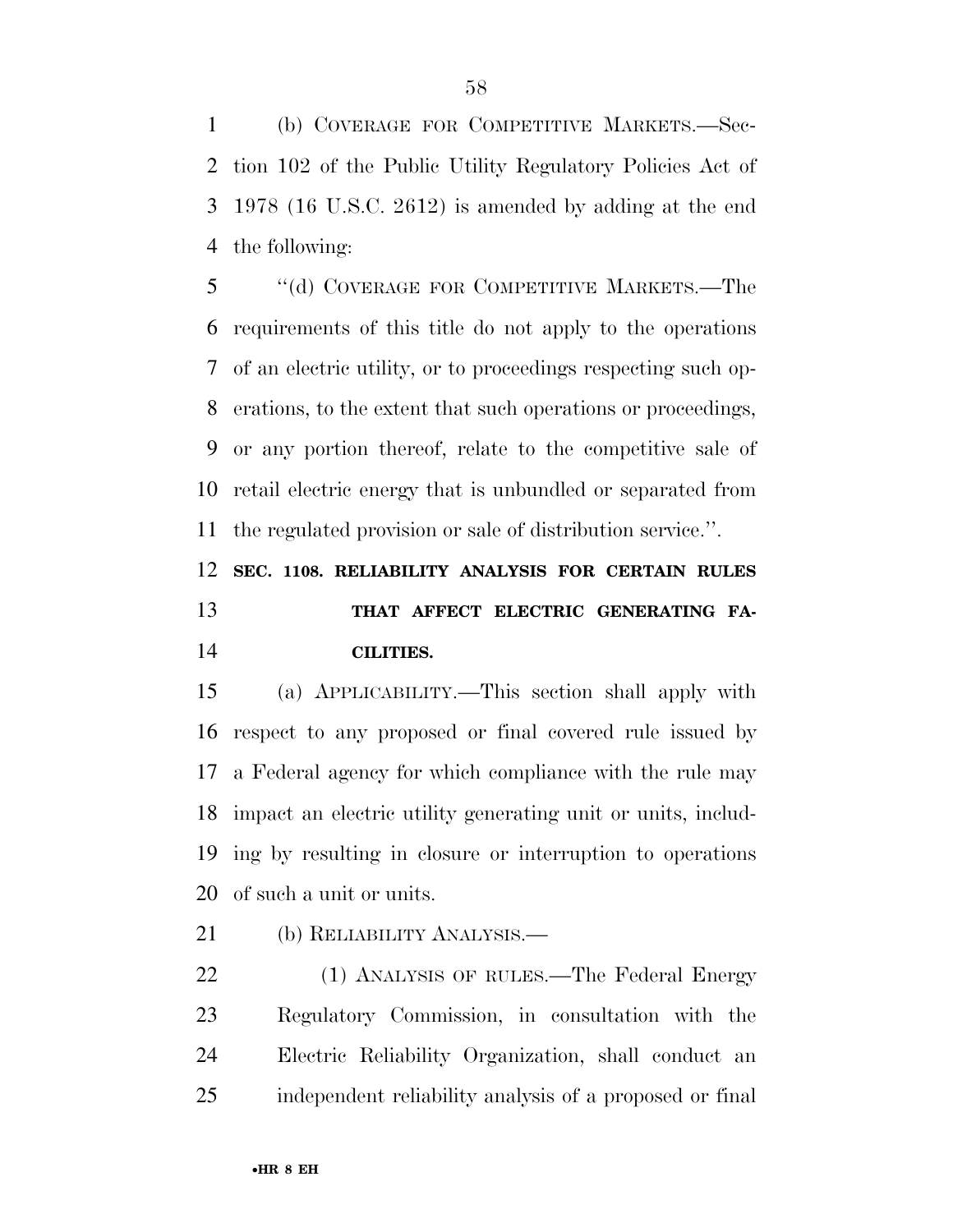| $\mathbf{1}$   | covered rule under this section to evaluate the antici- |
|----------------|---------------------------------------------------------|
| $\overline{2}$ | pated effects of implementation and enforcement of      |
| 3              | the rule on—                                            |
| $\overline{4}$ | (A) electric reliability and resource ade-              |
| 5              | quacy;                                                  |
| 6              | (B) the electricity generation portfolio of             |
| $\tau$         | the United States;                                      |
| 8              | (C) the operation of wholesale electricity              |
| 9              | markets; and                                            |
| 10             | (D) energy delivery and infrastructure, in-             |
| 11             | cluding electric transmission facilities and nat-       |
| 12             | ural gas pipelines.                                     |
| 13             | (2) RELEVANT INFORMATION.-                              |
| 14             | (A) MATERIALS FROM FEDERAL AGEN-                        |
| 15             | CIES.—A Federal agency shall provide to the             |
| 16             | Commission materials and information relevant           |
| 17             | to the analysis required under paragraph (1)            |
| 18             | for a rule, including relevant data, modeling,          |
| 19             | and resource adequacy and reliability assess-           |
| 20             | ments, prepared or relied upon by such agency           |
| 21             | in developing the rule.                                 |
| 22             | (B) ANALYSES FROM OTHER ENTITIES.—                      |
| 23             | The Electric Reliability Organization, regional         |
| 24             | entities, regional transmission organizations,          |
| 25             | independent system operators, and other reli-           |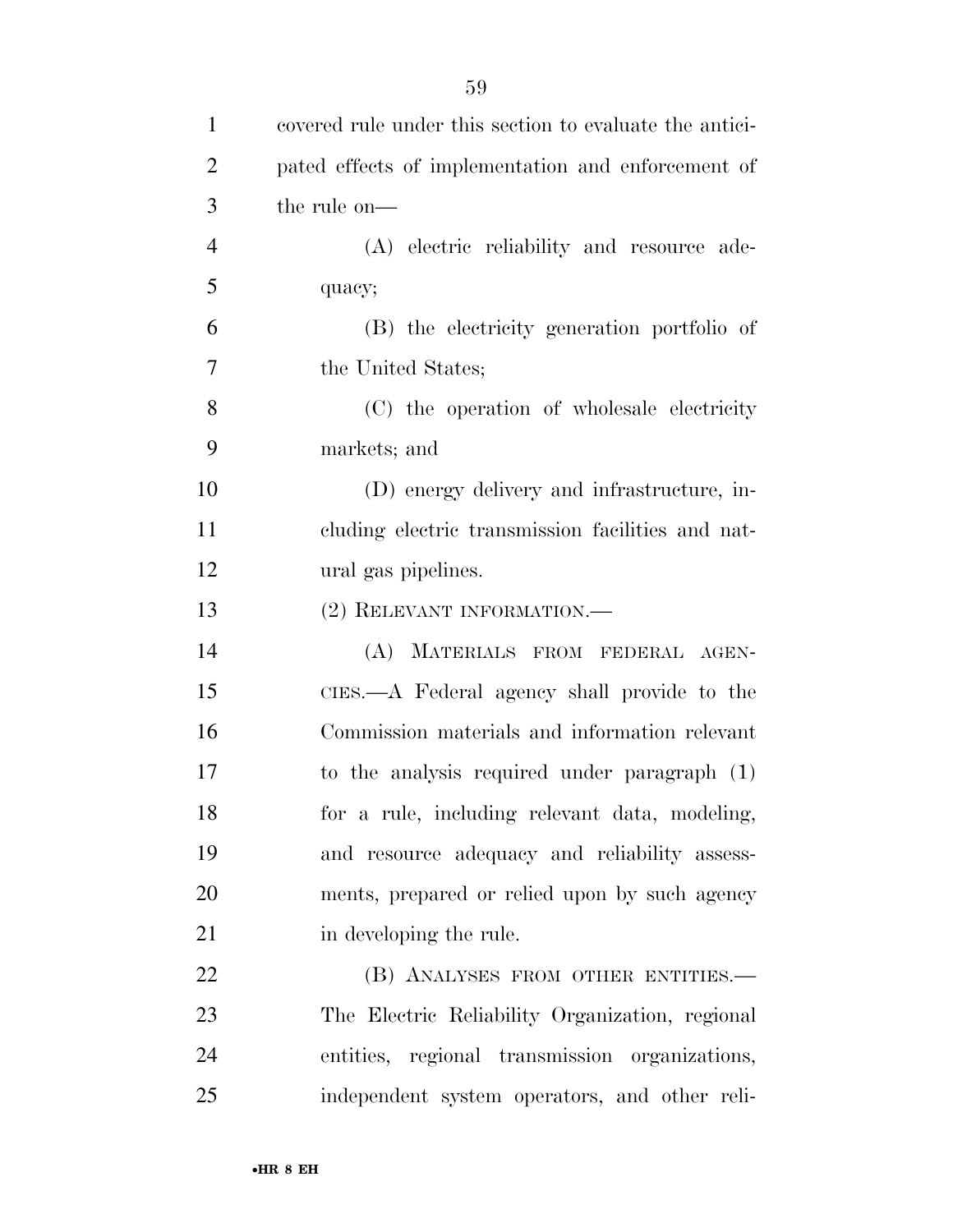ability coordinators and planning authorities shall timely conduct analyses and provide such information as may be reasonably requested by the Commission.

 (3) NOTICE.—A Federal agency shall provide to the Commission notice of the issuance of any pro- posed or final covered rule not later than 15 days after the date of such issuance.

 (c) PROPOSED RULES.—Not later than 150 days after the date of publication in the Federal Register of a proposed rule described in subsection (a), the Federal Energy Regulatory Commission shall make available to the public an analysis of the proposed rule conducted in accordance with subsection (b), and any relevant special assessment or seasonal or long-term reliability assessment completed by the Electric Reliability Organization.

(d) FINAL RULES.—

 (1) INCLUSION.—A final rule described in sub- section (a) shall include, if available at the time of issuance, a copy of the analysis conducted pursuant to subsection (c) of the rule as proposed.

 (2) ANALYSIS.—Not later than 120 days after the date of publication in the Federal Register of a final rule described in subsection (a), the Federal Energy Regulatory Commission shall make available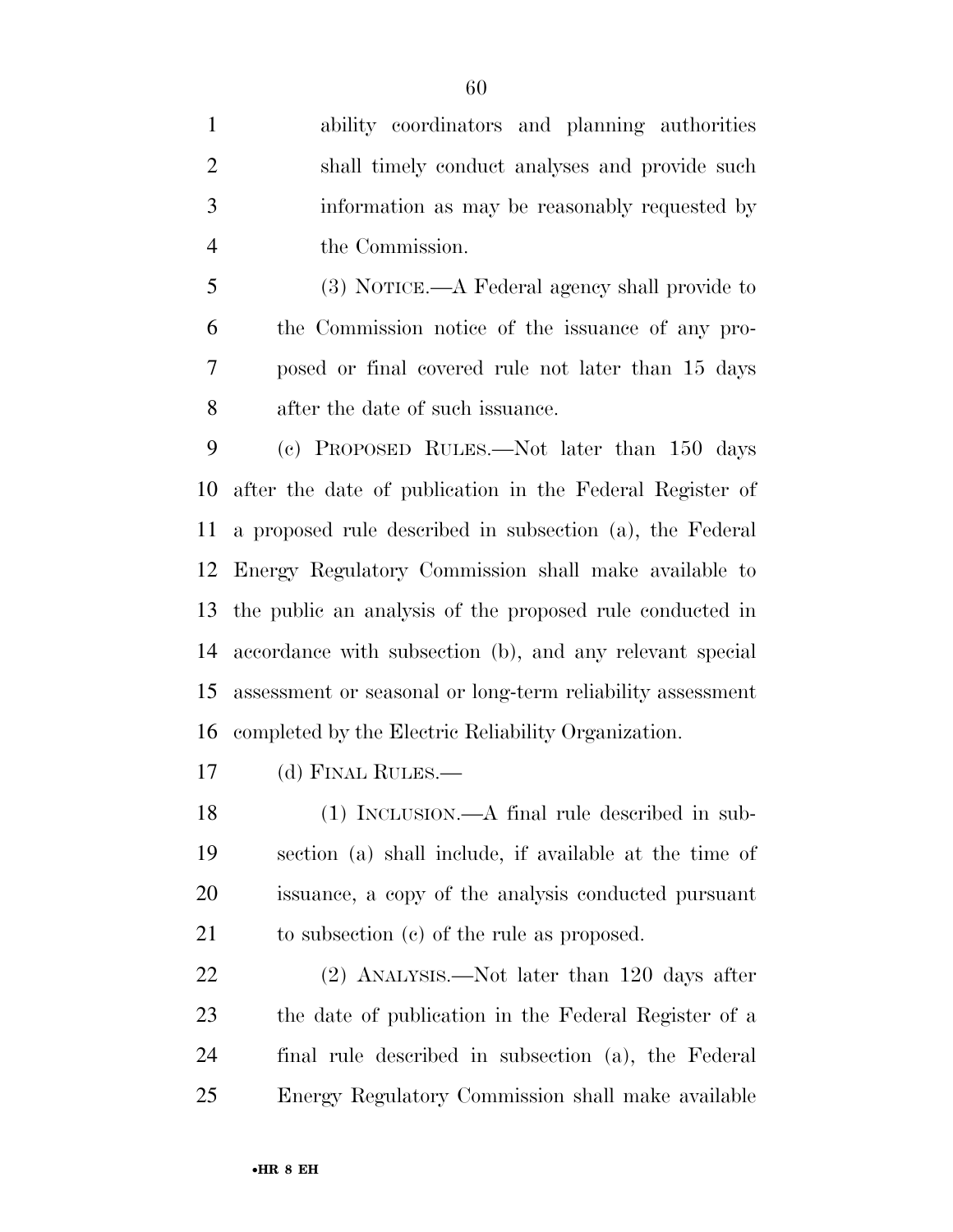| $\mathbf{1}$   | to the public an analysis of the final rule conducted               |
|----------------|---------------------------------------------------------------------|
| $\overline{2}$ | in accordance with subsection (b), and any relevant                 |
| 3              | special assessment or seasonal or long-term reli-                   |
| $\overline{4}$ | ability assessment completed by the Electric Reli-                  |
| 5              | ability Organization.                                               |
| 6              | (e) DEFINITIONS.—In this section:                                   |
| 7              | (1) ELECTRIC RELIABILITY ORGANIZATION.                              |
| 8              | The term "Electric Reliability Organization" has the                |
| 9              | meaning given to such term in section $215(a)$ of the               |
| 10             | Federal Power Act $(16 \text{ U.S.C. } 8240(a))$ .                  |
| 11             | (2) FEDERAL AGENCY.—The term "Federal                               |
| 12             | agency" means an agency, as that term is defined                    |
| 13             | in section 551 of title 5, United States Code.                      |
| 14             | (3) COVERED RULE.—The term "covered rule"                           |
| 15             | means a proposed or final rule that is estimated by                 |
| 16             | the Federal agency issuing the rule, or the Director                |
| 17             | of the Office of Management and Budget, to result                   |
| 18             | $\sigma f$<br>effect on the<br>annual<br>economy<br>an<br>$\rm{in}$ |
| 19             | $$1,000,000,000$ or more.                                           |
| 20             | SEC. 1109. INCREASED ACCOUNTABILITY WITH RESPECT                    |
| 21             | TO CARBON CAPTURE, UTILIZATION, AND SE-                             |
| 22             | <b>QUESTRATION PROJECTS.</b>                                        |
| 23             | (a) DOE EVALUATION.—                                                |
| 24             | (1) IN GENERAL.—The Secretary of Energy (in                         |
| 25             | this section referred to as the "Secretary" shall, in               |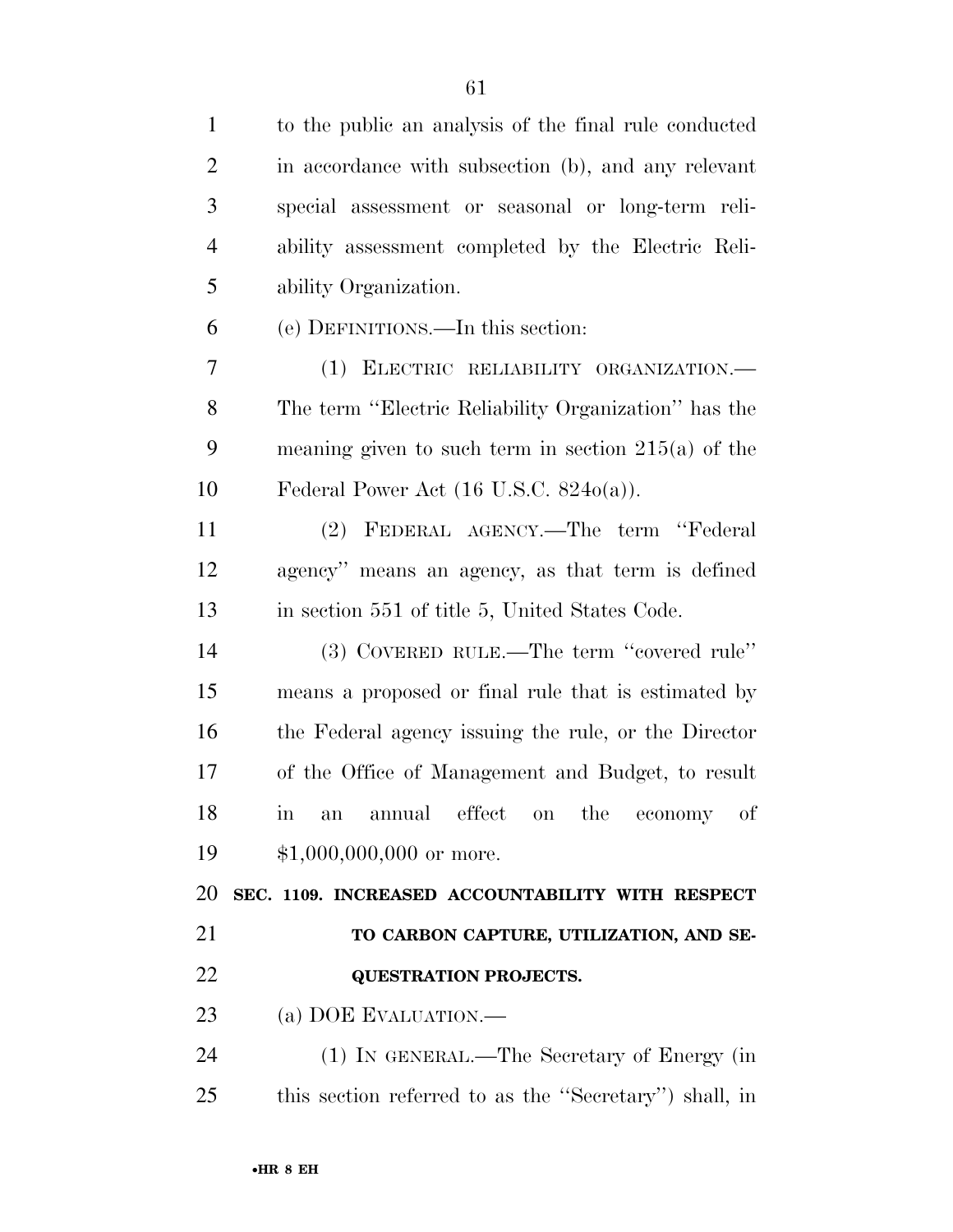accordance with this section, annually conduct an evaluation, and make recommendations, with respect to each project conducted by the Secretary for re- search, development, demonstration, or deployment of carbon capture, utilization, and sequestration technologies (also known as carbon capture and stor-age and utilization technologies).

 (2) SCOPE.—For purposes of this section, a project includes any contract, lease, cooperative agreement, or other similar transaction with a public agency or private organization or person, entered into or performed, or any payment made, by the Secretary for research, development, demonstration, or deployment of carbon capture, utilization, and se-questration technologies.

 (b) REQUIREMENTS FOR EVALUATION.—In con- ducting an evaluation of a project under this section, the Secretary shall—

 (1) examine if the project has made advance- ments toward achieving any specific goal of the project with respect to a carbon capture, utilization, and sequestration technology; and

 (2) evaluate and determine if the project has made significant progress in advancing a carbon capture, utilization, and sequestration technology.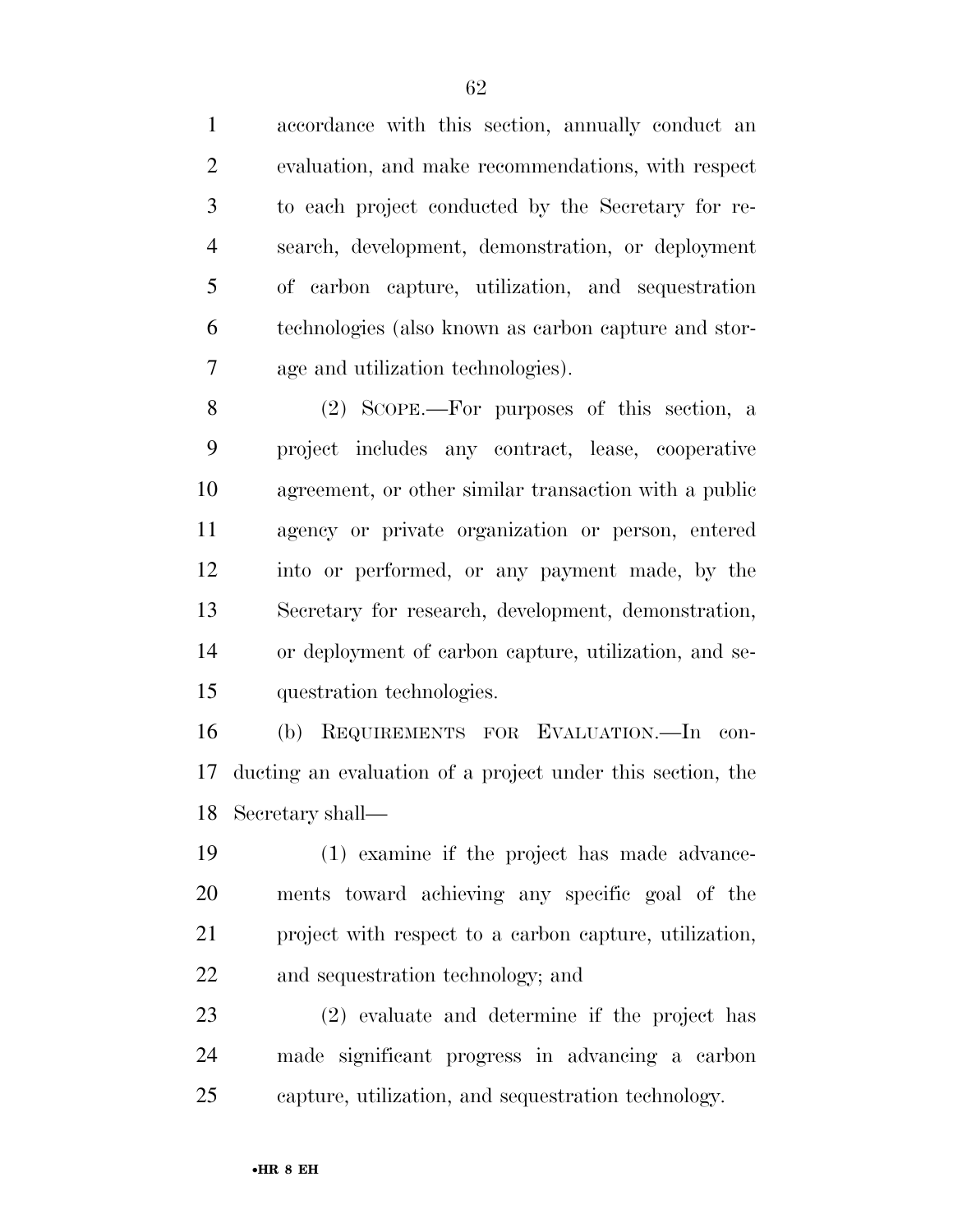(c) RECOMMENDATIONS.—For each evaluation of a project conducted under this section, if the Secretary de-termines that—

 (1) significant progress in advancing a carbon capture, utilization, and sequestration technology has been made, the Secretary shall assess the fund- ing of the project and make a recommendation as to whether increased funding is necessary to advance the project; or

 (2) significant progress in advancing a carbon capture, utilization, and sequestration technology has not been made, the Secretary shall—

 (A) assess the funding of the project and make a recommendation as to whether in- creased funding is necessary to advance the project;

 (B) assess and determine if the project has reached its full potential; and

 (C) make a recommendation as to whether 20 the project should continue.

(d) REPORTS.—

22 (1) REPORT ON EVALUATIONS AND REC- OMMENDATIONS.—Not later than 2 years after the date of enactment of this Act, and every 2 years thereafter, the Secretary shall—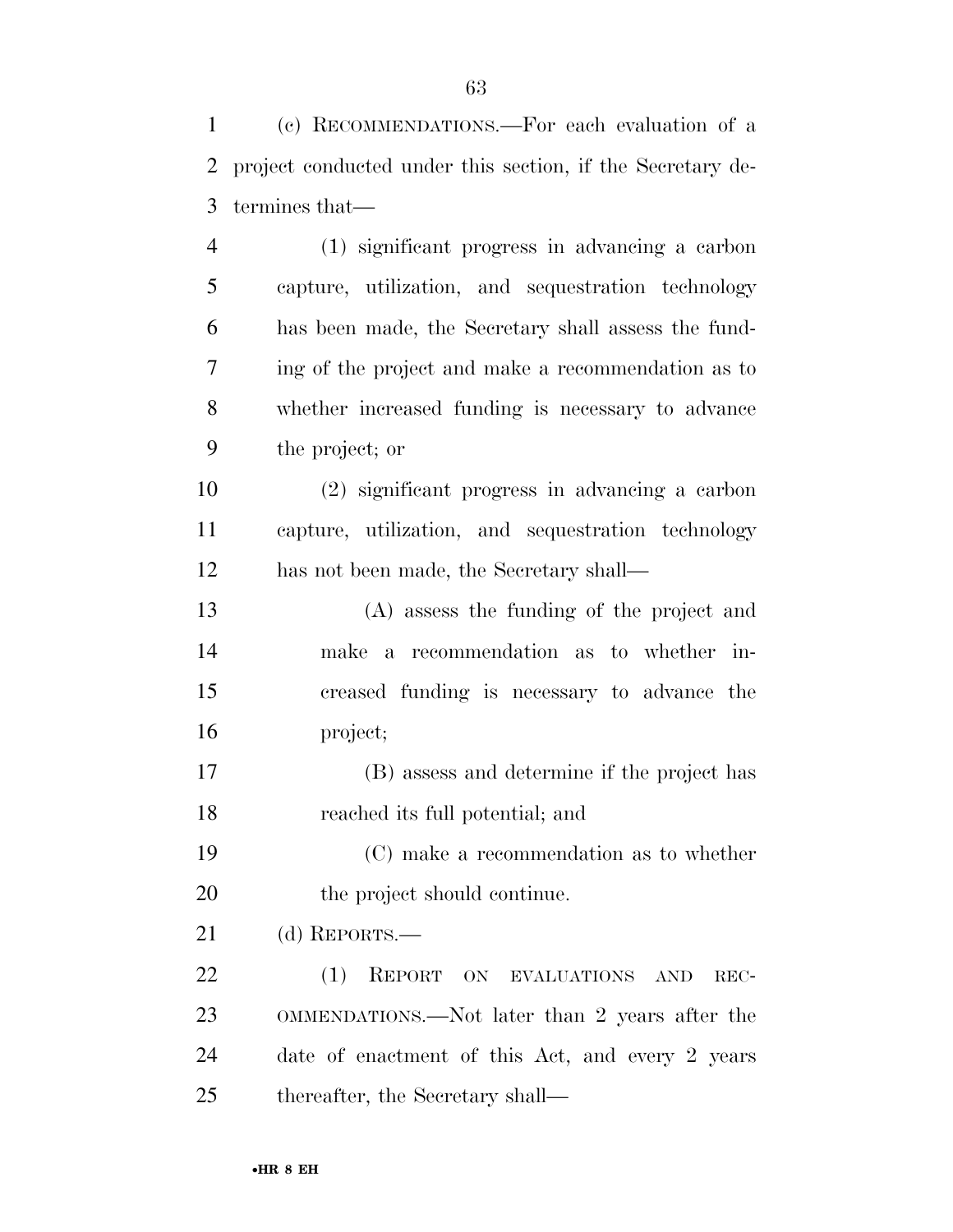(A) issue a report on the evaluations con- ducted and recommendations made during the previous year pursuant to this section; and (B) make each such report available on the Internet website of the Department of Energy. (2) REPORT.—Not later than 2 years after the date of enactment of this Act, and every 3 years thereafter, the Secretary shall submit to the Sub- committee on Energy and Power of the Committee on Energy and Commerce and the Committee on Science, Space, and Technology of the House of Representatives and the Committee on Energy and Natural Resources and the Committee on Com- merce, Science, and Transportation of the Senate a report on— (A) the evaluations conducted and rec- ommendations made during the previous 3 years pursuant to this section; and (B) the progress of the Department of En-ergy in advancing carbon capture, utilization,

 and sequestration technologies, including progress in achieving the Department of Ener- gy's goal of having an array of advanced carbon capture and sequestration technologies ready by 2020 for large-scale demonstration.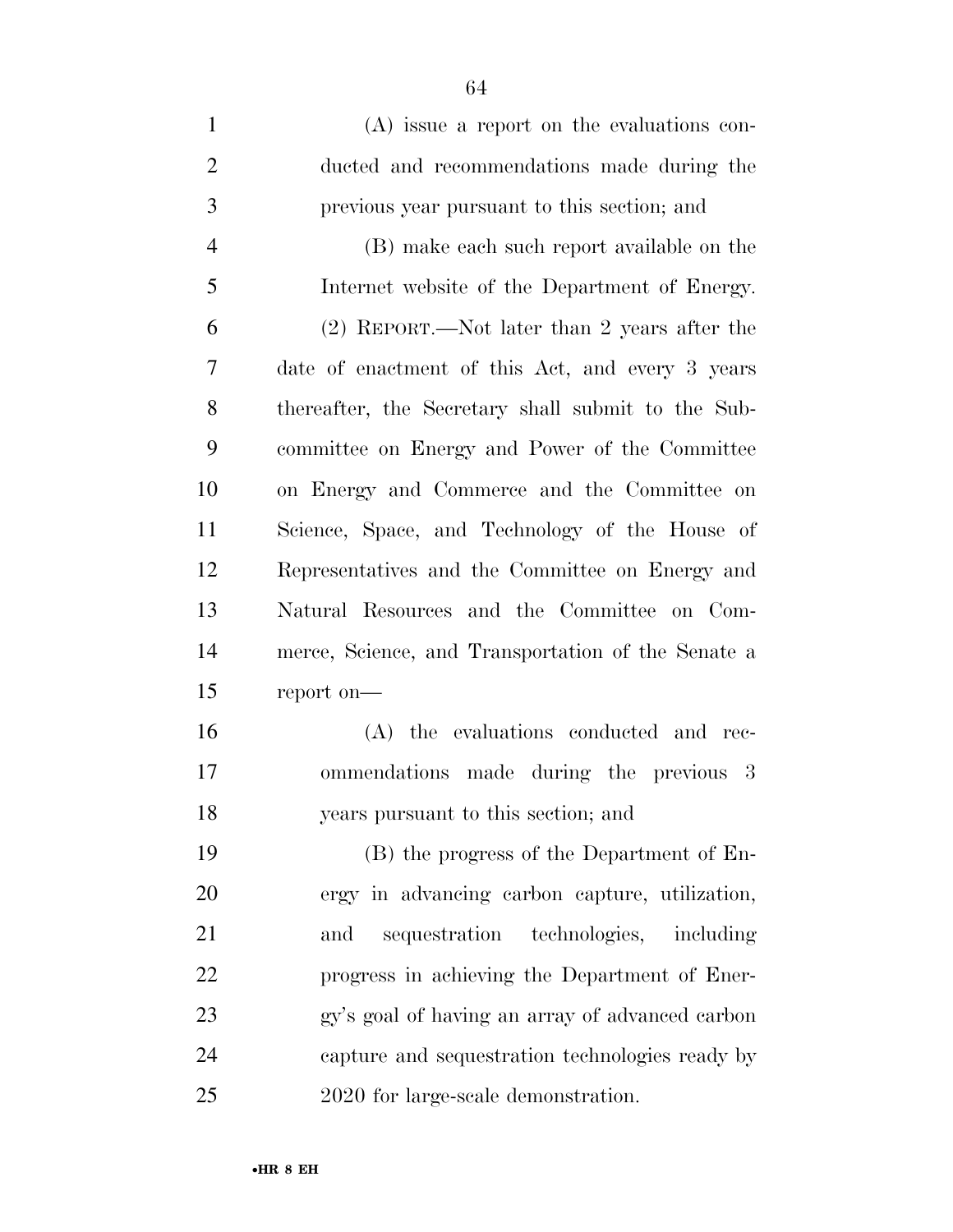# **SEC. 1110. RELIABILITY AND PERFORMANCE ASSURANCE IN REGIONAL TRANSMISSION ORGANIZA- TIONS.**  Part II of the Federal Power Act (16 U.S.C. 824 et

 seq.), as amended by section 1104, is further amended by adding after section 215A the following new section:

 **''SEC. 215B. RELIABILITY AND PERFORMANCE ASSURANCE IN REGIONAL TRANSMISSION ORGANIZA-TIONS.** 

10 "(a) EXISTING CAPACITY MARKETS.—

**''(1) ANALYSIS CONCERNING CAPACITY MARKET**  DESIGN.—Not later than 180 days after the date of enactment of this section, each Regional Trans- mission Organization, and each Independent System Operator, that operates a capacity market, or a com- parable market intended to ensure the procurement and availability of sufficient future electric energy resources, that is subject to the jurisdiction of the Commission, shall provide to the Commission an analysis of how the structure of such market meets the following criteria:

22  $\langle (A)$  The structure of such market utilizes competitive market forces to the extent prac-ticable in procuring capacity resources.

25 "'(B) Consistent with subparagraph (A), 26 the structure of such market includes resource-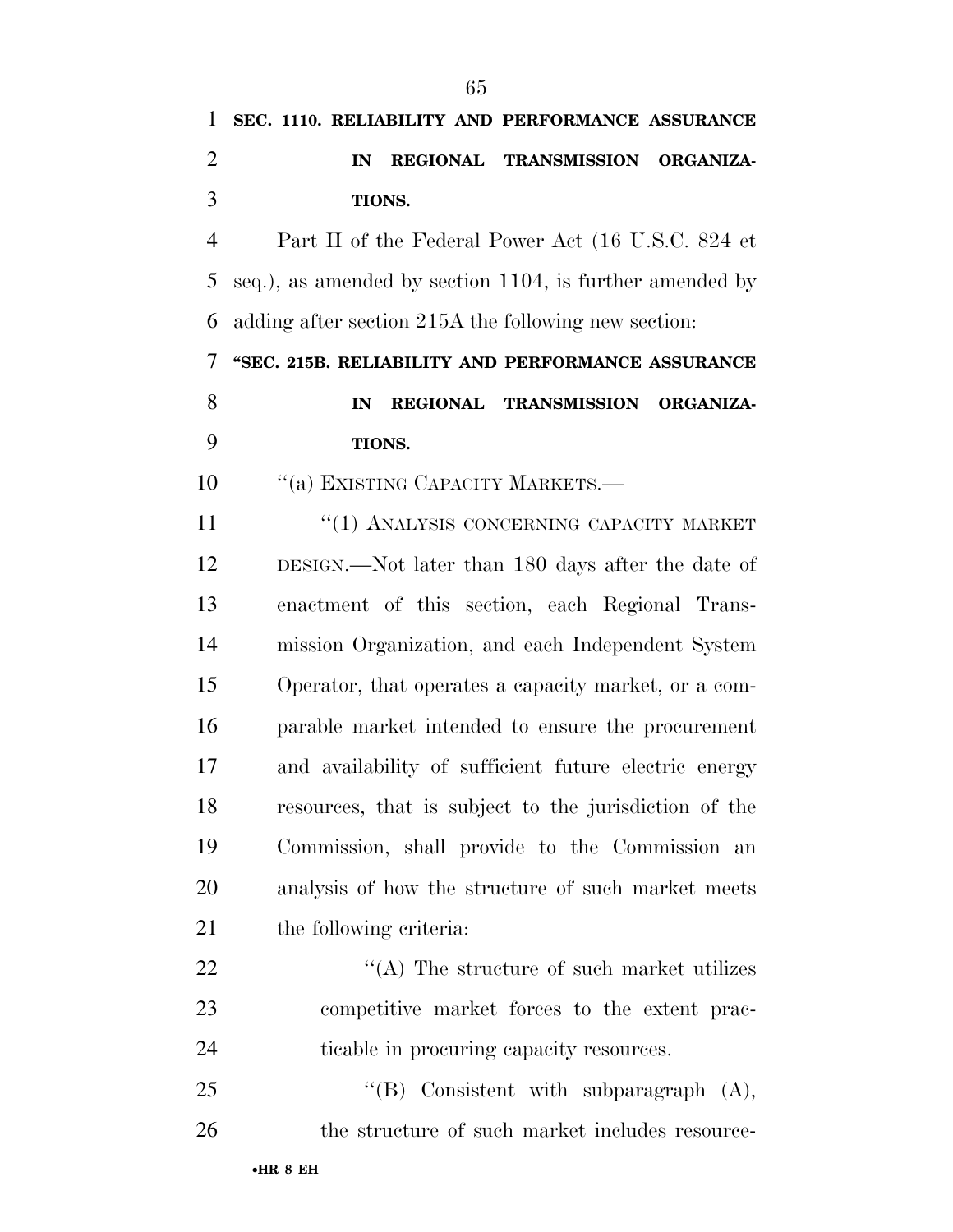| $\mathbf{1}$   | neutral performance criteria that ensure the     |
|----------------|--------------------------------------------------|
| $\overline{2}$ | procurement of sufficient capacity from physical |
| 3              | generation facilities that have reliability at-  |
| $\overline{4}$ | tributes that include—                           |
| 5              | $\lq\lq(i)(I)$ possession of adequate fuel on-   |
| 6              | site to enable operation for an extended pe-     |
| $\overline{7}$ | riod of time;                                    |
| 8              | $\lq\lq$ (II) the operational ability to gen-    |
| 9              | erate electric energy from more than one         |
| 10             | fuel source; or                                  |
| 11             | "(III) fuel certainty, through firm              |
| 12             | contractual obligations, that ensures ade-       |
| 13             | quate fuel supply to enable operation, for       |
| 14             | an extended period of time, for the dura-        |
| 15             | tion of an emergency or severe weather           |
| 16             | conditions;                                      |
| 17             | "(ii) operational characteristics that           |
| 18             | enable the generation of electric energy for     |
| 19             | the duration of an emergency or severe           |
| 20             | weather conditions; and                          |
| 21             | "(iii) unless procured through other             |
| 22             | markets or procurement mechanisms, es-           |
| 23             | sential reliability services, including fre-     |
| 24             | quency support and regulation services.          |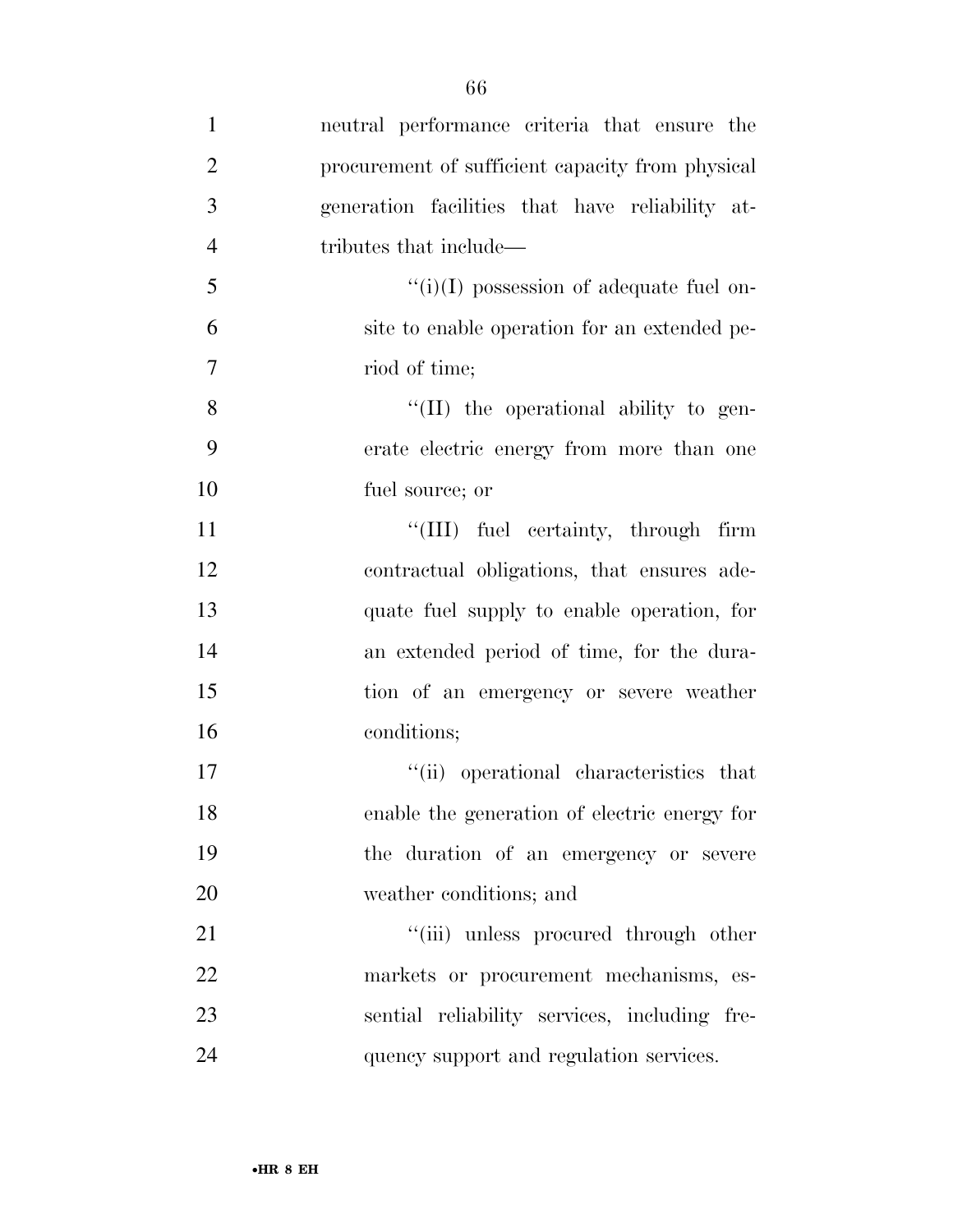| $\mathbf{1}$   | $``(2)$ COMMISSION EVALUATION AND REPORT.—             |
|----------------|--------------------------------------------------------|
| $\overline{2}$ | Not later than 1 year after the date of enactment      |
| 3              | of this section, the Commission shall make publicly    |
| $\overline{4}$ | available, and submit to the Committee on Energy       |
| 5              | and Commerce in the House of Representatives and       |
| 6              | the Committee on Energy and Natural Resources in       |
| $\overline{7}$ | the Senate, a report containing—                       |
| 8              | "(A) evaluation of whether the structure of            |
| 9              | each market addressed in an analysis submitted         |
| 10             | pursuant to paragraph (1) meets the criteria           |
| 11             | under such paragraph, based on the analysis;           |
| 12             | and                                                    |
| 13             | $\lq\lq$ to the extent a market so addressed           |
| 14             | does not meet such criteria, any recommenda-           |
| 15             | tions with respect to the procurement of suffi-        |
| 16             | cient capacity, as described in paragraph              |
| 17             | (1)(B).                                                |
| 18             | "(b) COMMISSION EVALUATION AND REPORT FOR              |
| 19             | NEW SCHEDULES.-                                        |
| 20             | "(1) INCLUSION OF ANALYSIS IN FILING.— $Ex-$           |
| 21             | cept as provided in subsection $(a)(2)$ , whenever a   |
| 22             | Regional Transmission Organization or Independent      |
| 23             | System Operator files a new schedule under section     |
| 24             | 205 to establish a market described in subsection      |
| 25             | $(a)(1)$ , or that substantially modifies the capacity |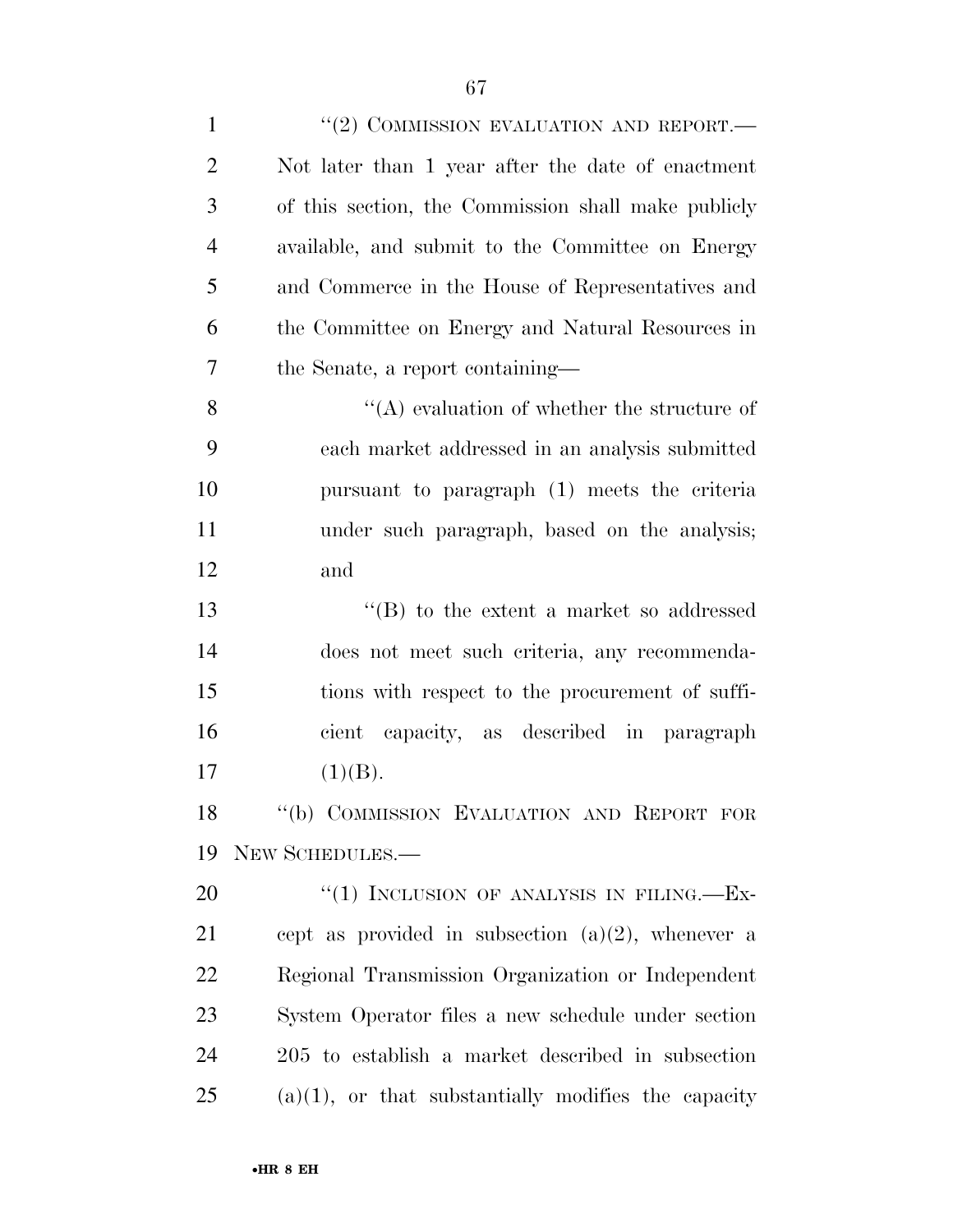| $\mathbf{1}$   | market design of a market described in subsection    |
|----------------|------------------------------------------------------|
| $\overline{c}$ | $(a)(1)$ , the Regional Transmission Organization or |
| 3              | Independent System Operator shall include in any     |
| $\overline{4}$ | such filing the analysis required by subsection      |
| 5              | (a)(1).                                              |
| 6              | "(2) EVALUATION AND REPORT.—Not later                |
| 7              | than 180 days of receiving an analysis under para-   |
| 8              | graph (1), the Commission shall make publicly avail- |
| 9              | able, and submit to the Committee on Energy and      |
| 10             | Commerce in the House of Representatives and the     |
| 11             | Committee on Energy and Natural Resources in the     |
| 12             | Senate, a report containing—                         |
| 13             | $\lq\lq$ an evaluation of whether the struc-         |
| 14             | ture of the market addressed in the analysis         |
| 15             | criteria under subsection $(a)(1)$ ,<br>meets the    |
| 16             | based on the analysis; and                           |
| 17             | $\lq\lq$ to the extent the market does not           |
| 18             | meet such criteria, any recommendations with         |
| 19             | respect to the procurement of sufficient capac-      |
| 20             | ity, as described in subsection $(a)(1)(B)$ .        |
| 21             | "(c) EFFECT ON EXISTING APPROVALS.—Nothing in        |
| 22             | this section shall be considered to—                 |
| 23             |                                                      |
|                | $\lq(1)$ require a modification of the Commission's  |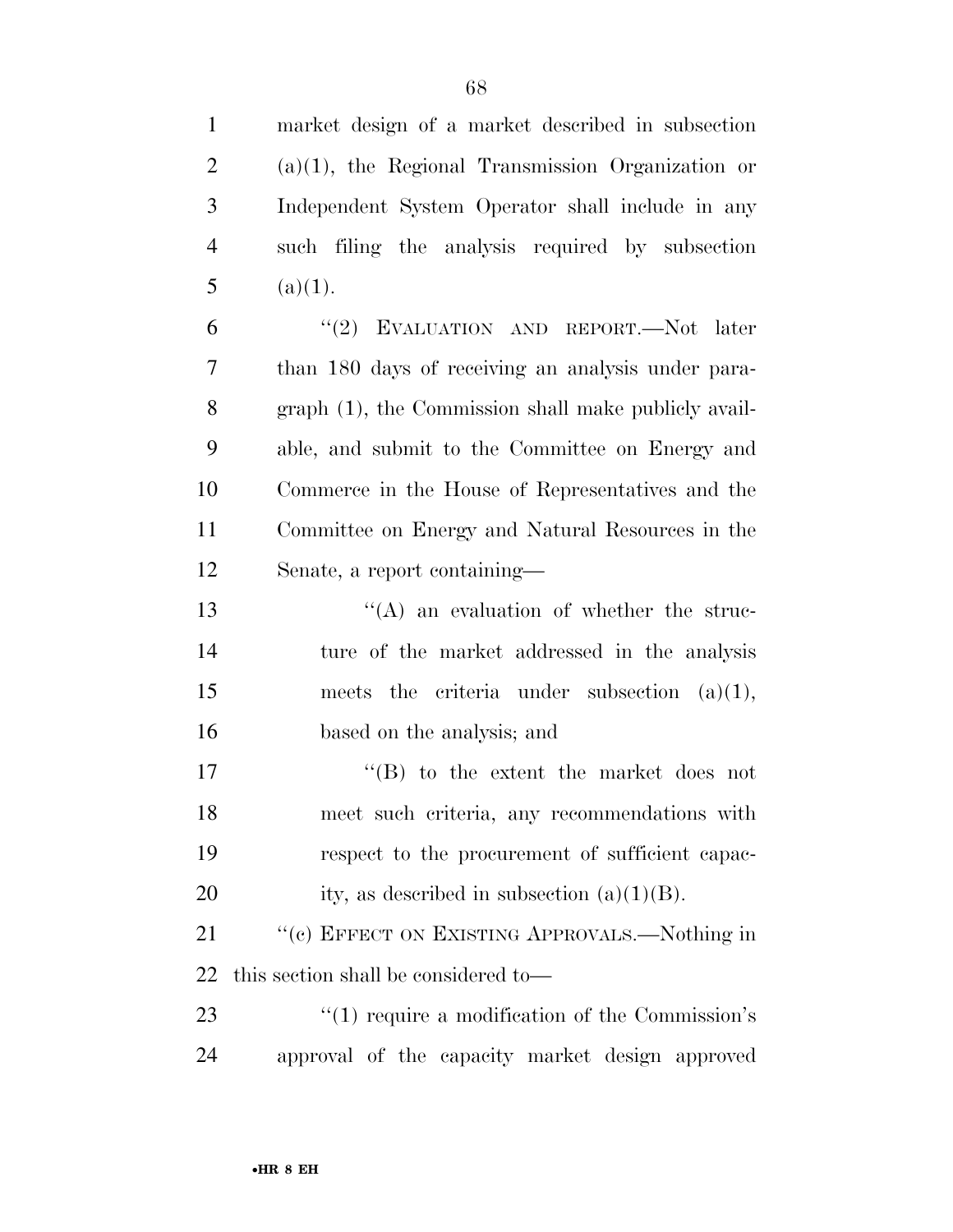pursuant to docket numbers ER15–623–000, EL15– 29–000, EL14–52–000, and ER14–2419–000; or 3 "(2) provide grounds for the Commission to grant rehearing or otherwise modify orders issued in those dockets.''.

#### **SEC. 1111. ETHANE STORAGE STUDY.**

 (a) IN GENERAL.—The Secretary of Energy and the Secretary of Commerce, in consultation with other rel- evant agencies and stakeholders, shall conduct a study on the feasibility of establishing an ethane storage and dis-tribution hub in the United States.

 (b) CONTENTS.—The study conducted under sub-section (a) shall include—

(1) an examination of—

- (A) potential locations;
- (B) economic feasibility;
- (C) economic benefits;
- (D) geological storage capacity capabilities;
- (E) above ground storage capabilities;
- (F) infrastructure needs; and
- (G) other markets and trading hubs, par-22 ticularly related to ethane; and
- (2) identification of potential additional benefits to energy security.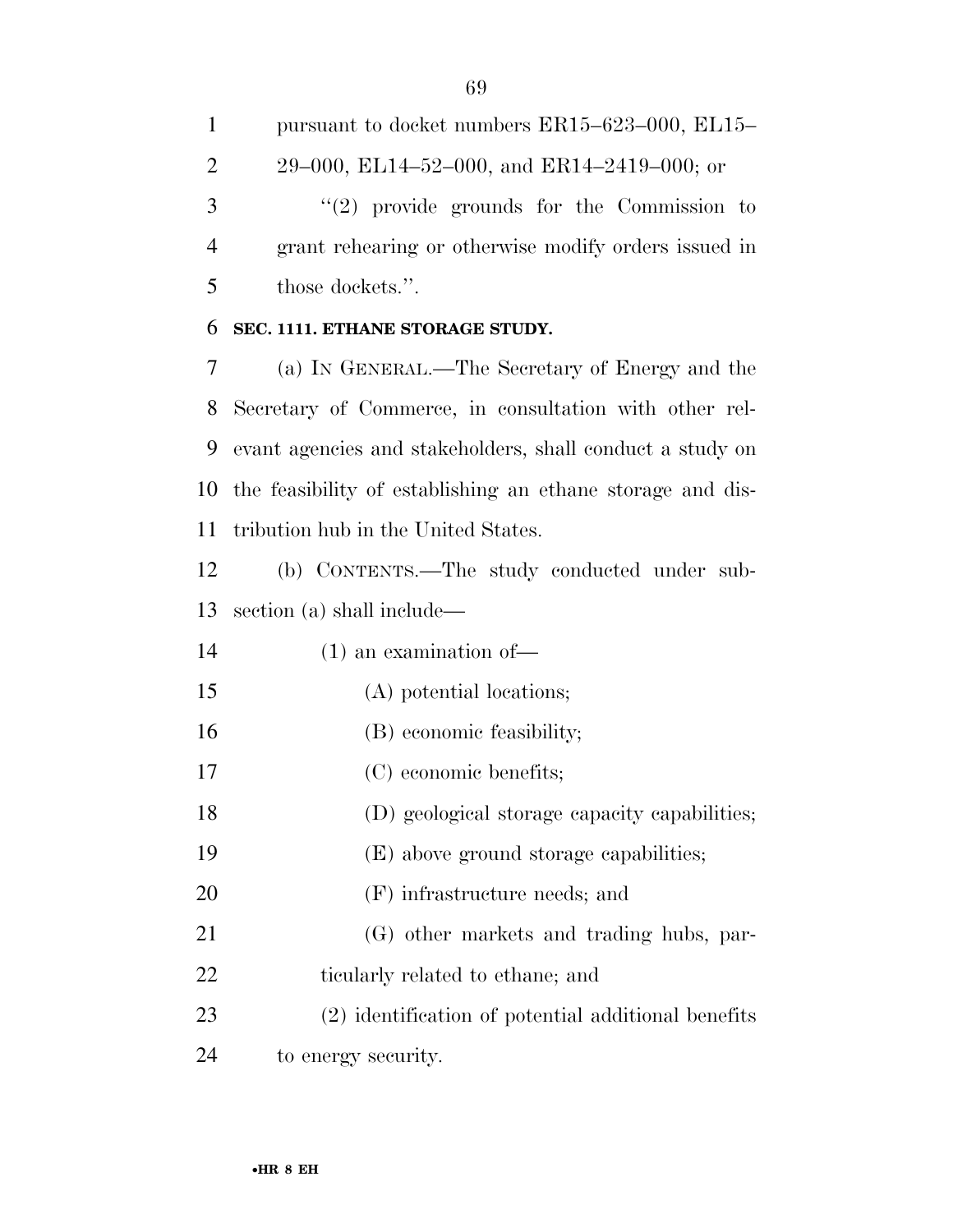(c) PUBLICATION OF RESULTS.—Not later than 2 years after the date of enactment of this Act, the Secre- taries of Energy and Commerce shall publish the results of the study conducted under subsection (a) on the websites of the Departments of Energy and Commerce, respectively, and shall submit such results to the Com- mittee on Energy and Commerce of the House of Rep- resentatives and the Committees on Energy and Natural Resources and Commerce, Science, and Transportation of the Senate.

### **SEC. 1112. STATEMENT OF POLICY ON GRID MODERNIZA-TION.**

 It is the policy of the United States to promote and advance—

 (1) the modernization of the energy delivery in- frastructure of the United States, and bolster the re- liability, affordability, diversity, efficiency, security, and resiliency of domestic energy supplies, through advanced grid technologies;

 (2) the modernization of the electric grid to en- able a robust multi-directional power flow that leverages centralized energy resources and distrib- uted energy resources, enables robust retail trans-actions, and facilitates the alignment of business and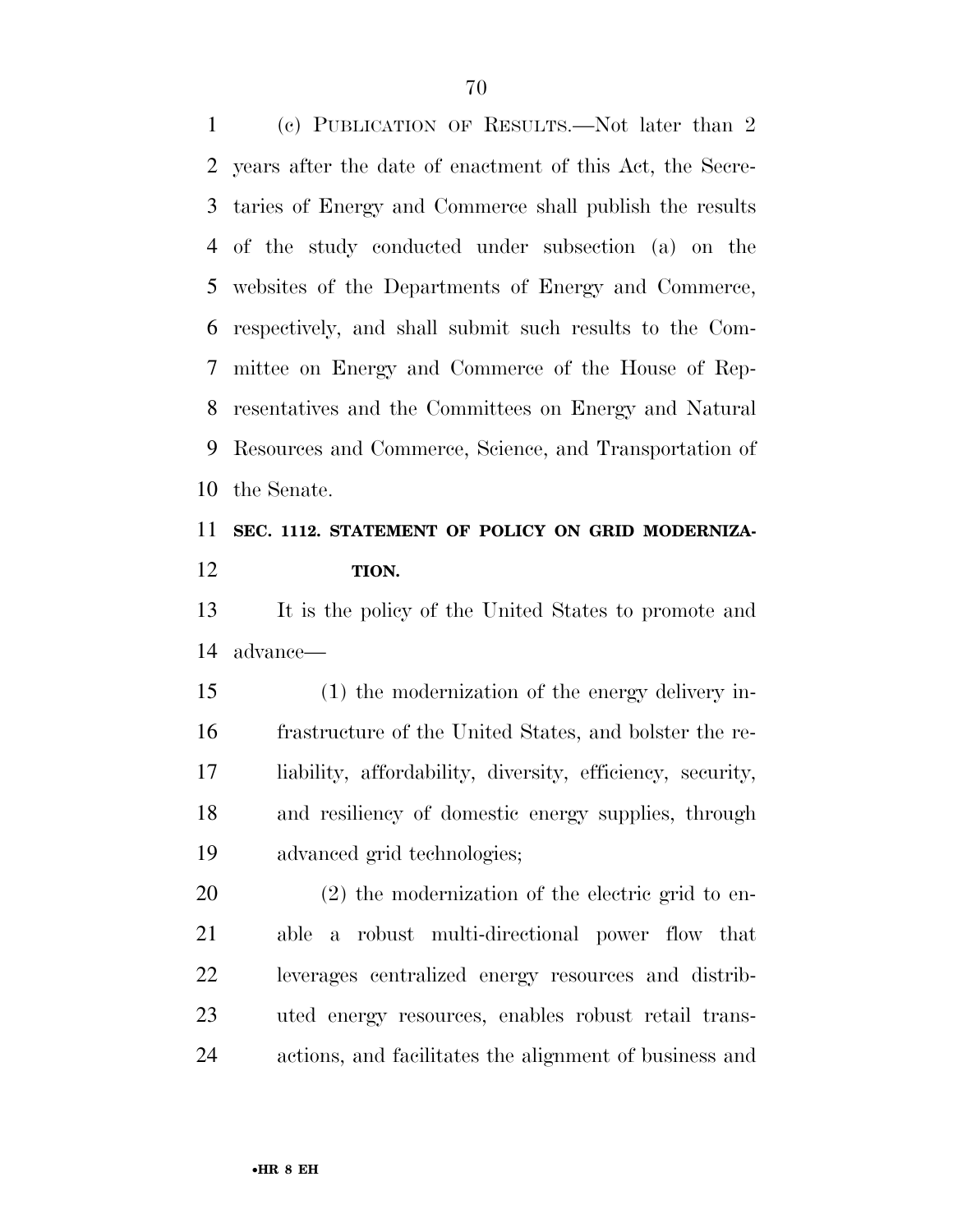| $\mathbf{1}$   | regulatory models to achieve a grid that optimizes   |
|----------------|------------------------------------------------------|
| $\overline{2}$ | the entire electric delivery system;                 |
| 3              | (3) relevant research and development in ad-         |
| $\overline{4}$ | vanced grid technologies, including—                 |
| 5              | (A) energy storage;                                  |
| 6              | (B) predictive tools and requisite real-time         |
| 7              | data to enable the dynamic optimization of grid      |
| 8              | operations;                                          |
| 9              | (C) power electronics, including smart in-           |
| 10             | verters, that ease the challenge of intermittent     |
| 11             | renewable resources and distributed generation;      |
| 12             | (D) real-time data and situational aware-            |
| 13             | ness tools and systems; and                          |
| 14             | (E) tools to increase data security, physical        |
| 15             | security, and cybersecurity awareness and pro-       |
| 16             | tection;                                             |
| 17             | (4) the leadership of the United States in basic     |
| 18             | and applied sciences to develop a systems approach   |
| 19             | to innovation and development of cyber-secure ad-    |
| 20             | vanced grid technologies, architectures, and control |
| 21             | paradigms capable of managing diverse supplies and   |
| 22             | loads;                                               |
| 23             | (5) the safeguarding of the critical energy deliv-   |
| 24             | ery infrastructure of the United States and the en-  |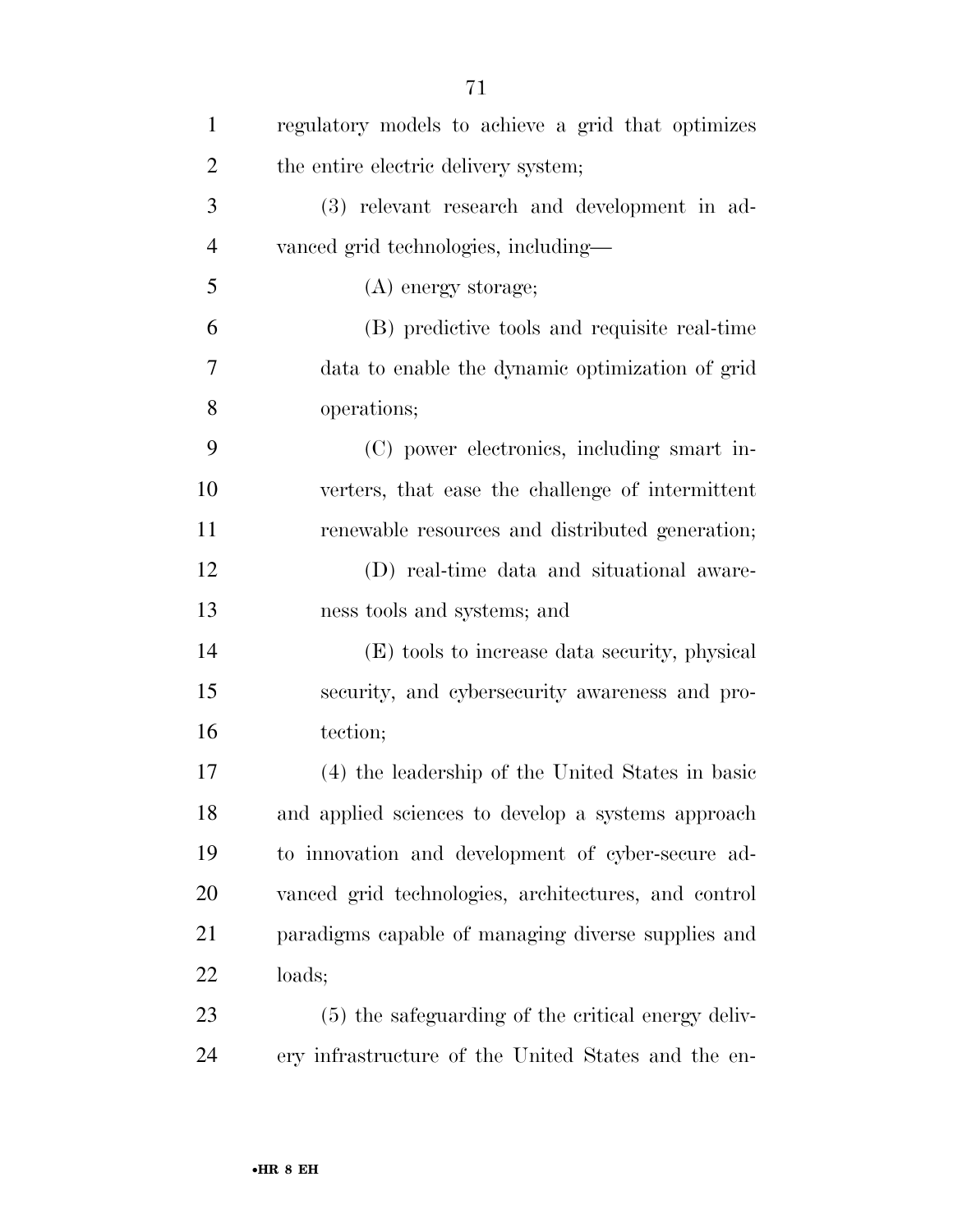| $\mathbf{1}$   | hanced resilience of the infrastructure to all hazards,   |
|----------------|-----------------------------------------------------------|
| $\overline{2}$ | including—                                                |
| 3              | (A) severe weather events;                                |
| $\overline{4}$ | (B) cyber and physical threats; and                       |
| 5              | (C) other factors that affect energy deliv-               |
| 6              | ery;                                                      |
| 7              | $(6)$ the coordination of goals, investments to op-       |
| 8              | timize the grid, and other measures for energy effi-      |
| 9              | ciency, advanced grid technologies, interoperability,     |
| 10             | and demand response-side management resources;            |
| 11             | (7) partnerships with States and the private              |
| 12             | sector-                                                   |
| 13             | (A) to facilitate advanced grid capabilities              |
| 14             | and strategies; and                                       |
| 15             | (B) to provide technical assistance, tools,               |
| 16             | or other related information necessary to en-             |
| 17             | hance grid integration, particularly in connec-           |
| 18             | tion with the development at the State and local          |
| 19             | levels of strategic energy, energy surety and as-         |
| 20             | surance, and emergency preparedness, response,            |
| 21             | and restoration planning;                                 |
| 22             | (8) the deployment of information and commu-              |
| 23             | nications technologies at all levels of the electric sys- |
|                |                                                           |

tem;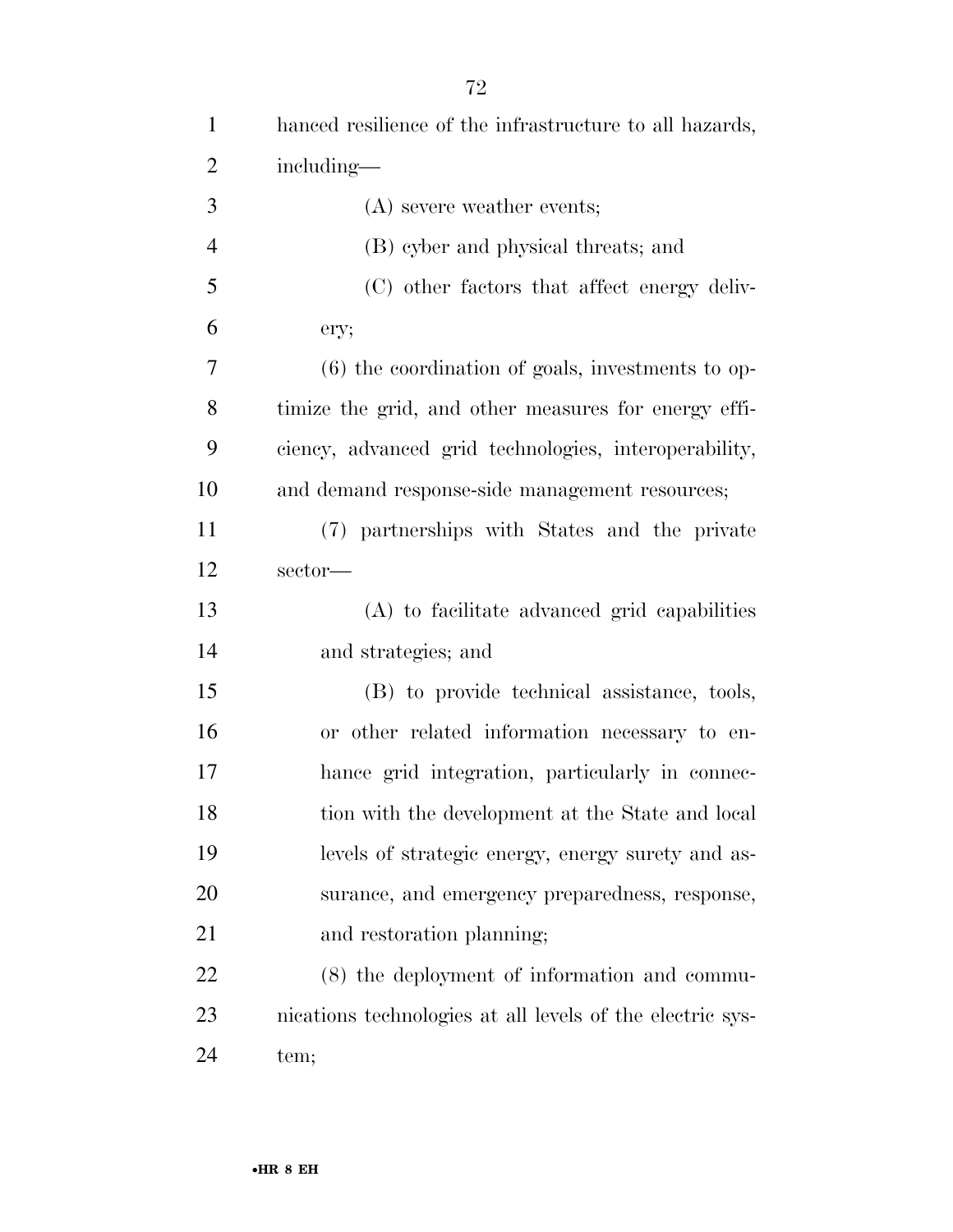| $\mathbf{1}$   | (9) opportunities to provide consumers with              |
|----------------|----------------------------------------------------------|
| $\overline{2}$ | timely information and advanced control options;         |
| 3              | (10) sophisticated or advanced control options           |
| $\overline{4}$ | to integrate distributed energy resources and associ-    |
| 5              | ated ancillary services;                                 |
| 6              | (11) open-source communications, database ar-            |
| 7              | chitectures, and common information model stand-         |
| 8              | ards, guidelines, and protocols that enable interoper-   |
| 9              | ability to maximize efficiency gains and associated      |
| 10             | benefits among—                                          |
| 11             | $(A)$ the grid;                                          |
| 12             | (B) energy and building management sys-                  |
| 13             | tems; and                                                |
| 14             | (C) residential, commercial, and industrial              |
| 15             | equipment;                                               |
| 16             | $(12)$ private sector investment in the energy de-       |
| 17             | livery infrastructure of the United States through       |
| 18             | targeted demonstration and validation of advanced        |
| 19             | grid technologies; and                                   |
| 20             | (13) establishment of common valuation meth-             |
| 21             | ods and tools for cost-benefit analysis of grid inte-    |
| 22             | gration paradigms.                                       |
| 23             | SEC. 1113. GRID RESILIENCE REPORT.                       |
| 24             | Not later than 120 days after the date of enactment      |
| 25             | of this Act, the Secretary of Energy shall submit to the |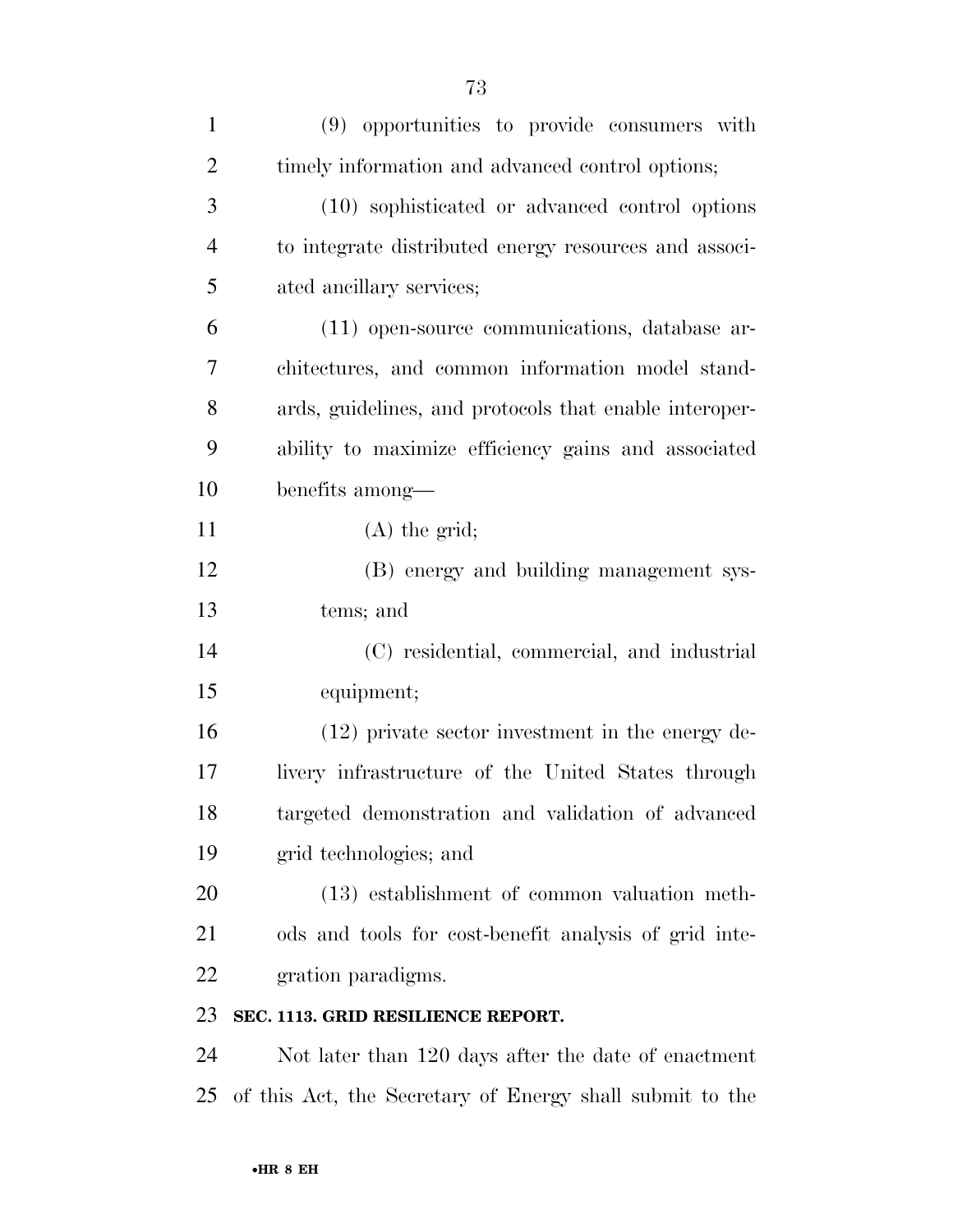| $\mathbf{1}$   | Congress a report on methods to increase electric grid re-     |
|----------------|----------------------------------------------------------------|
| $\overline{2}$ | silience with respect to all threats, including cyber attacks, |
| 3              | vandalism, terrorism, and severe weather.                      |
| 4              | SEC. 1114. GAO REPORT ON IMPROVING NATIONAL RE-                |
| 5              | SPONSE CENTER.                                                 |
| 6              | The Comptroller General of the United States shall             |
| 7              | conduct a study of ways in which the capabilities of the       |
| 8              | National Response Center could be improved.                    |
| 9              | SEC. 1115. DESIGNATION OF NATIONAL ENERGY SECURITY             |
| 10             | <b>CORRIDORS ON FEDERAL LANDS.</b>                             |
| 11             | (a) IN GENERAL.—Section 28 of the Mineral Leasing              |
| 12             | Act $(30 \text{ U.S.C. } 185)$ is amended as follows:          |
| 13             | $(1)$ In subsection $(b)$ —                                    |
| 14             | (A) by striking " $(b)(1)$ For the purposes of                 |
| 15             | this section 'Federal lands' means' and insert-                |
| 16             | ing the following:                                             |
| 17             |                                                                |
|                | $\lq\lq(b)(1)$ For the purposes of this section 'Federal'      |
|                | $18$ lands'—                                                   |
|                | "(A) except as provided in subparagraph $(B)$ ,                |
|                | means";                                                        |
| 19<br>20<br>21 | (B) by striking the period at the end of                       |
| 22             | paragraph (1) and inserting "; and" and by                     |
| 23             | adding at the end of paragraph (1) the fol-                    |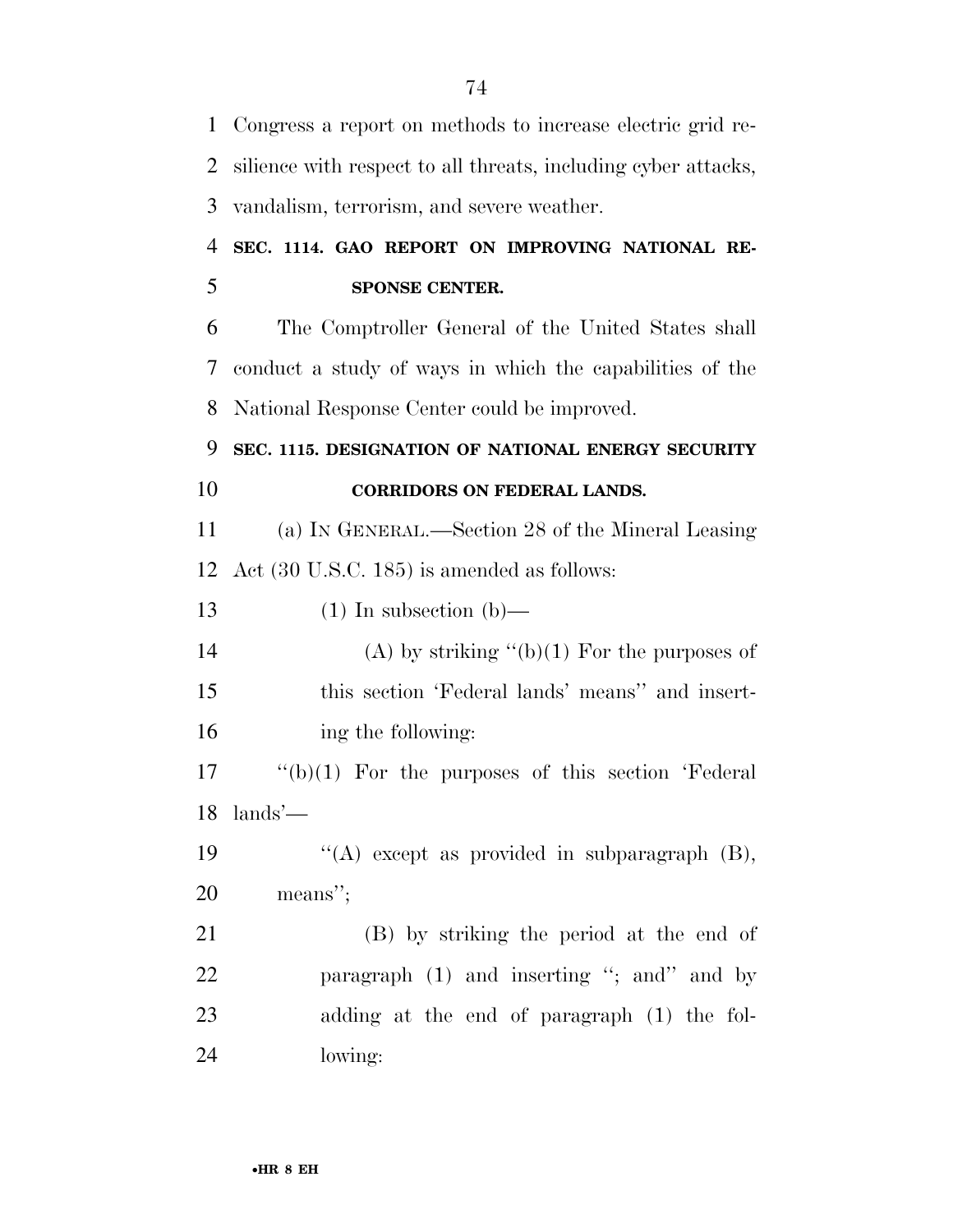| $\mathbf{1}$   | $\lq\lq$ for purposes of granting an application for   |
|----------------|--------------------------------------------------------|
| $\overline{2}$ | a natural gas pipeline right-of-way, means all lands   |
| 3              | owned by the United States except—                     |
| $\overline{4}$ | "(i) such lands held in trust for an Indian            |
| 5              | or Indian tribe; and                                   |
| 6              | ``(ii)<br>lands on the Outer Continental               |
| 7              | Shelf.".                                               |
| 8              | $(2)$ By redesignating subsection $(b)$ , as so        |
| 9              | amended, as subsection (z), and transferring such      |
| 10             | subsection to appear after subsection (y) of that sec- |
| 11             | tion.                                                  |
| 12             | $(3)$ By inserting after subsection $(a)$ the fol-     |
| 13             | lowing:                                                |
| 14             | "(b) NATIONAL ENERGY SECURITY CORRIDORS.—              |
| 15             | "(1) DESIGNATION.—In addition to other au-             |
| 16             | thorities under this section, the Secretary shall—     |
| 17             | "(A) identify and designate suitable Fed-              |
| 18             | eral lands as National Energy Security Cor-            |
| 19             | ridors (in this subsection referred to as a 'Cor-      |
| 20             | ridor'), which shall be used for construction, op-     |
| 21             | eration, and maintenance of natural gas trans-         |
| 22             | mission facilities; and                                |
| 23             | "(B) incorporate such Corridors upon des-              |
|                |                                                        |

 ignation into the relevant agency land use and resource management plans or equivalent plans.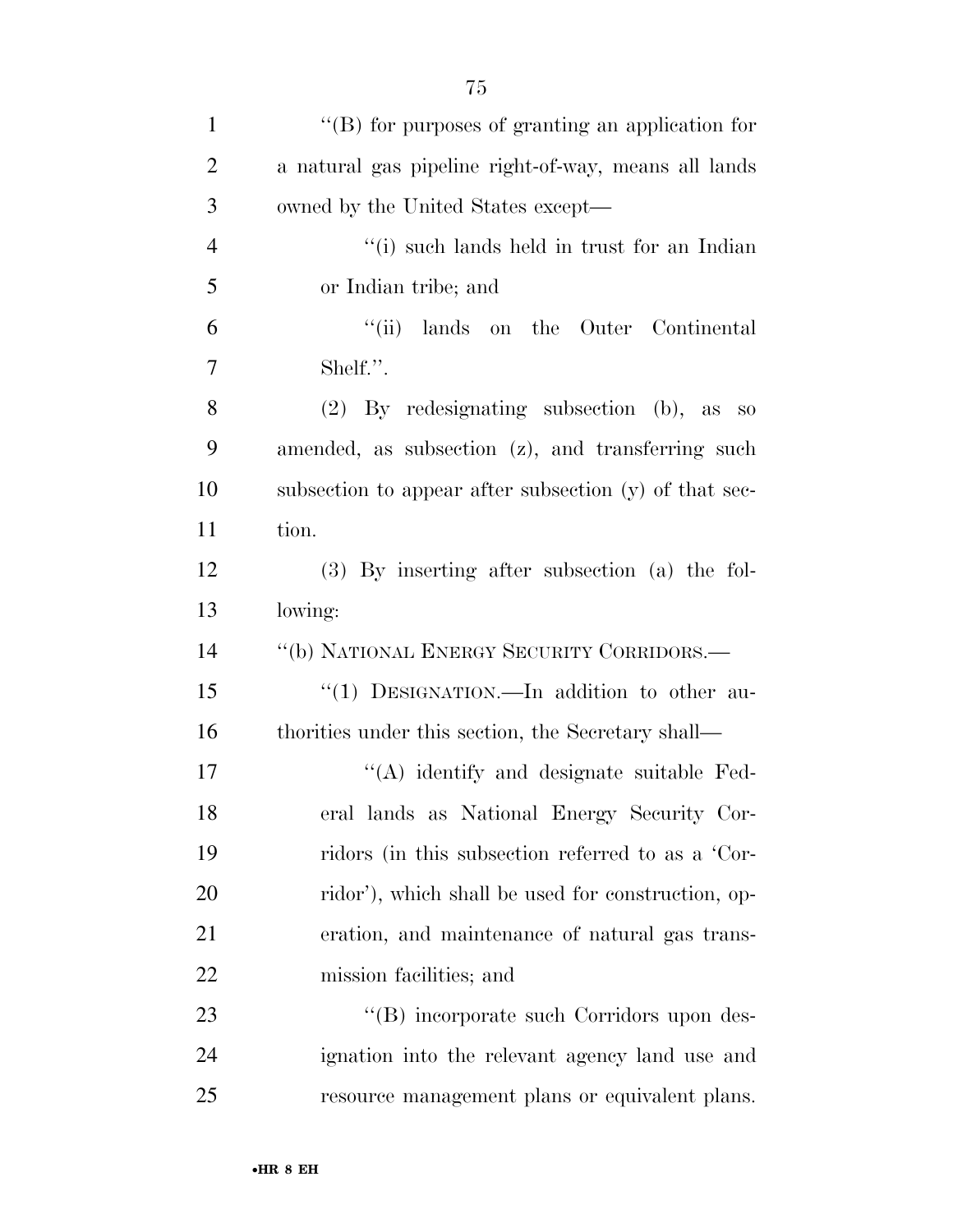| $\mathbf{1}$   | "(2) CONSIDERATIONS.—In evaluating Federal             |
|----------------|--------------------------------------------------------|
| $\overline{2}$ | lands for designation as a National Energy Security    |
| 3              | Corridor, the Secretary shall—                         |
| $\overline{4}$ | $\lq\lq$ employ the principle of multiple use          |
| 5              | to ensure route decisions balance national en-         |
| 6              | ergy security needs with existing land use prin-       |
| 7              | ciples;                                                |
| 8              | $\lq\lq (B)$ seek input from other Federal coun-       |
| 9              | terparts, State, local, and tribal governments,        |
| 10             | and affected utility and pipeline industries to        |
| 11             | determine the best suitable, most cost-effective,      |
| 12             | and commercially viable acreage for natural gas        |
| 13             | transmission facilities;                               |
| 14             | $\cdot\cdot$ (C) focus on transmission routes that im- |
| 15             | prove domestic energy security through increas-        |
| 16             | ing reliability, relieving congestion, reducing        |
| 17             | natural gas prices, and meeting growing de-            |
| 18             | mand for natural gas; and                              |
| 19             | "(D) take into account technological inno-             |
| 20             | vations that reduce the need for surface dis-          |
| 21             | turbance.                                              |
| 22             | "(3) PROCEDURES.—The Secretary shall estab-            |
| 23             | lish procedures to expedite and approve applications   |
| 24             | for rights-of-way for natural gas pipelines across     |
| 25             | National Energy Security Corridors, that—              |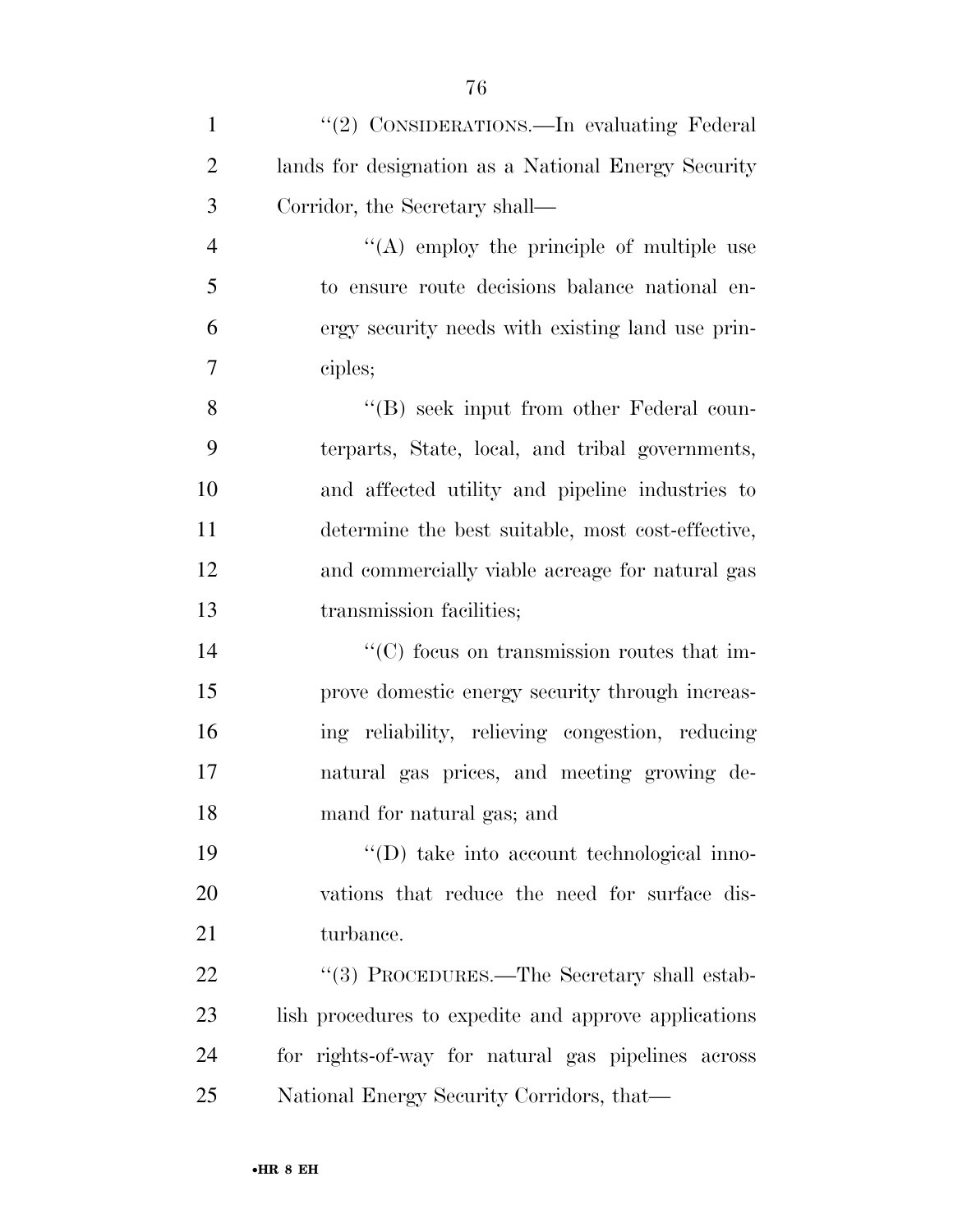| $\mathbf{1}$   | $\lq\lq$ ensure a transparent process for re-    |
|----------------|--------------------------------------------------|
| $\overline{2}$ | view of applications for rights-of-way on such   |
| 3              | corridors;                                       |
| $\overline{4}$ | "(B) require an approval time of not more        |
| 5              | than 1 year after the date of receipt of an ap-  |
| 6              | plication for a right-of-way; and                |
| 7              | "(C) require, upon receipt of such an ap-        |
| 8              | plication, notice to the applicant of a predict- |
| 9              | able timeline for consideration of the applica-  |
| 10             | tion, that clearly delineates important mile-    |
| 11             | stones in the process of such consideration.     |
| 12             | $``(4)$ STATE INPUT.—                            |
| 13             | "(A) REQUESTS AUTHORIZED.—The Gov-               |
| 14             | ernor of a State may submit requests to the      |
| 15             | Secretary of the Interior to designate Corridors |
| 16             | on Federal land in that State.                   |
| 17             | CONSIDERATION OF REQUESTS.<br>$\lq\lq (B)$       |
| 18             | After receiving such a request, the Secretary    |
| 19             | shall respond in writing, within 30 days—        |
| 20             | "(i) acknowledging receipt of the re-            |
| 21             | quest; and                                       |
| 22             | "(ii) setting forth a timeline in which          |
| 23             | the Secretary shall grant, deny, or modify       |
| 24             | such request and state the reasons for           |
| 25             | doing so.                                        |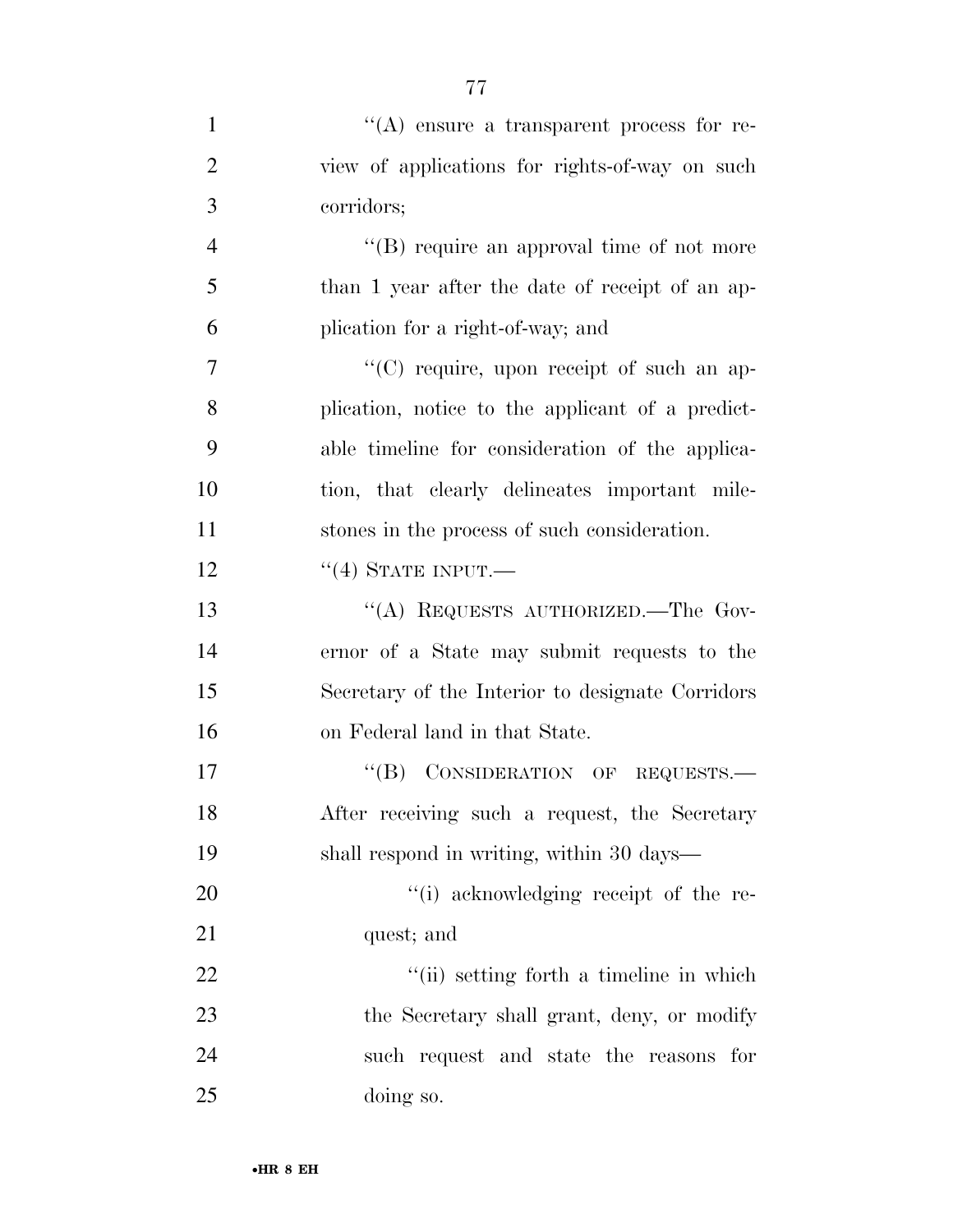| $\mathbf{1}$   | $\lq\lq(5)$ SPATIAL DISTRIBUTION OF CORRIDORS.—       |
|----------------|-------------------------------------------------------|
| $\overline{2}$ | In implementing this subsection, the Secretary shall  |
| 3              | coordinate with other Federal Departments to-         |
| $\overline{4}$ | $\lq\lq$ minimize the proliferation of duplica-       |
| 5              | tive natural gas pipeline rights-of-way on Fed-       |
| 6              | eral lands where feasible;                            |
| 7              | "(B) ensure Corridors can connect effec-              |
| 8              | tively across Federal lands; and                      |
| 9              | "(C) utilize input from utility and pipeline          |
| 10             | industries submitting applications for rights-of-     |
| 11             | way to site corridors in economically feasible        |
| 12             | areas that reduce impacts, to the extent prac-        |
|                |                                                       |
| 13             | ticable, on local communities.                        |
| 14             | "(6) NOT A MAJOR FEDERAL ACTION. $-$ Des-             |
| 15             | ignation of a Corridor under this subsection, and in- |
| 16             | corporation of Corridors into agency plans under      |
| 17             | paragraph $(1)(B)$ , shall not be treated as a major  |
| 18             | Federal action for purpose of section 102 of the Na-  |
| 19             | tional Environmental Policy Act of 1969 (42 U.S.C.    |
| 20             | 4332).                                                |
| 21             | "(7) NO LIMIT ON NUMBER OR LENGTH OF                  |
| 22             | CORRIDORS.—Nothing in this subsection limits the      |
| 23             | number or physical dimensions of Corridors that the   |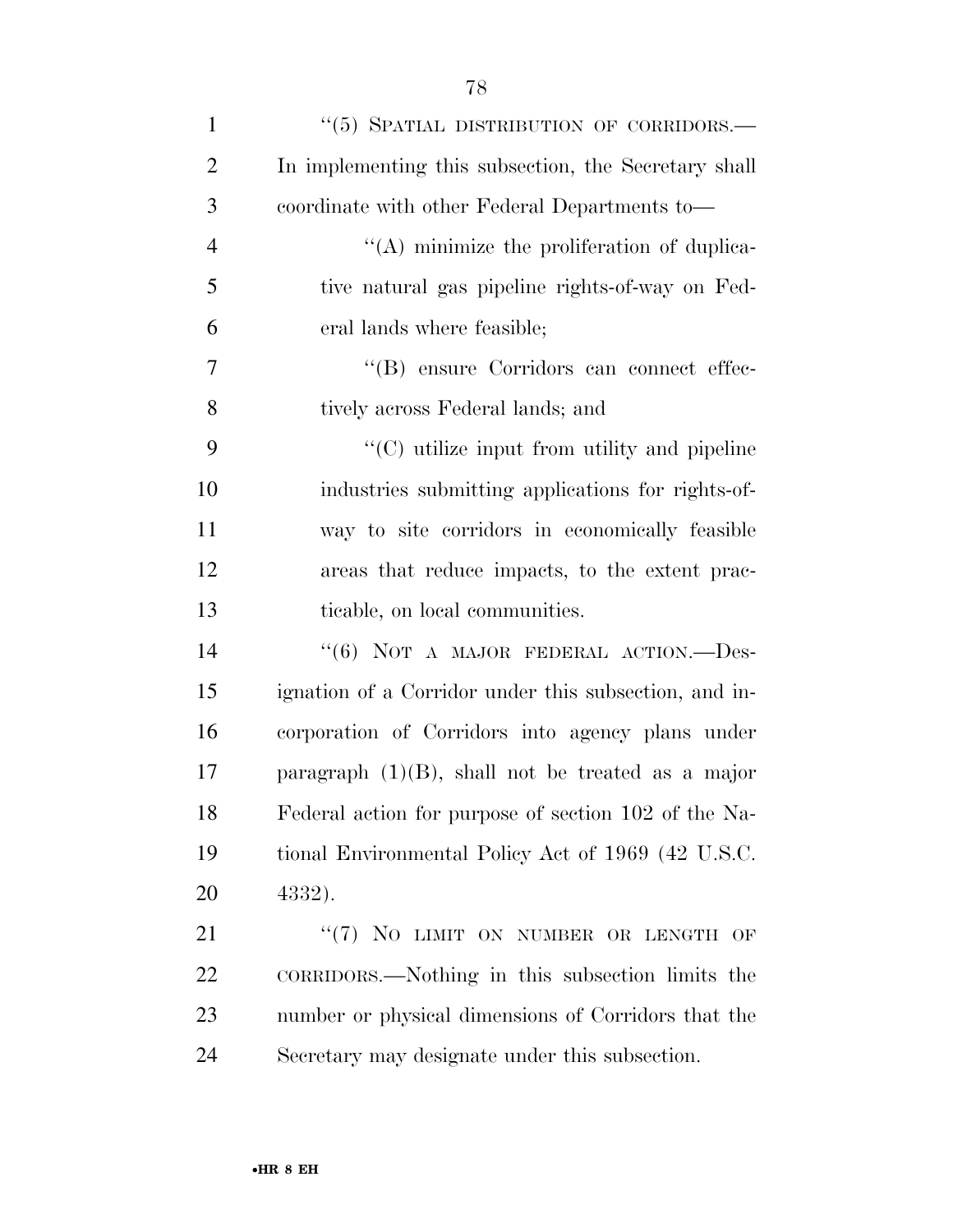1 "(8) OTHER AUTHORITY NOT AFFECTED.— Nothing in this subsection affects the authority of the Secretary to issue rights-of-way on Federal land that is not located in a Corridor designated under this subsection.

 ''(9) NEPA CLARIFICATION.—All applications for rights-of-way for natural gas transmission facili- ties across Corridors designated under this sub- section shall be subject to the environmental protec-tions outlined in subsection (h).''.

 (b) APPLICATIONS RECEIVED BEFORE DESIGNATION OF CORRIDORS.—Any application for a right-of-way under section 28 of the Mineral Leasing Act (30 U.S.C. 185) that is received by the Secretary of the Interior before des- ignation of National Energy Security Corridors under the amendment made by subsection (a) of this section shall be reviewed and acted upon independently by the Sec- retary without regard to the process for such designation. (c) DEADLINE.—Within 2 years after the date of the

 enactment of this Act, the Secretary of the Interior shall designate at least 10 National Energy Security Corridors under the amendment made by subsection (a) in States referred to in section 368(b) of the Energy Policy Act of 2005 (42 U.S.C. 15926(b)).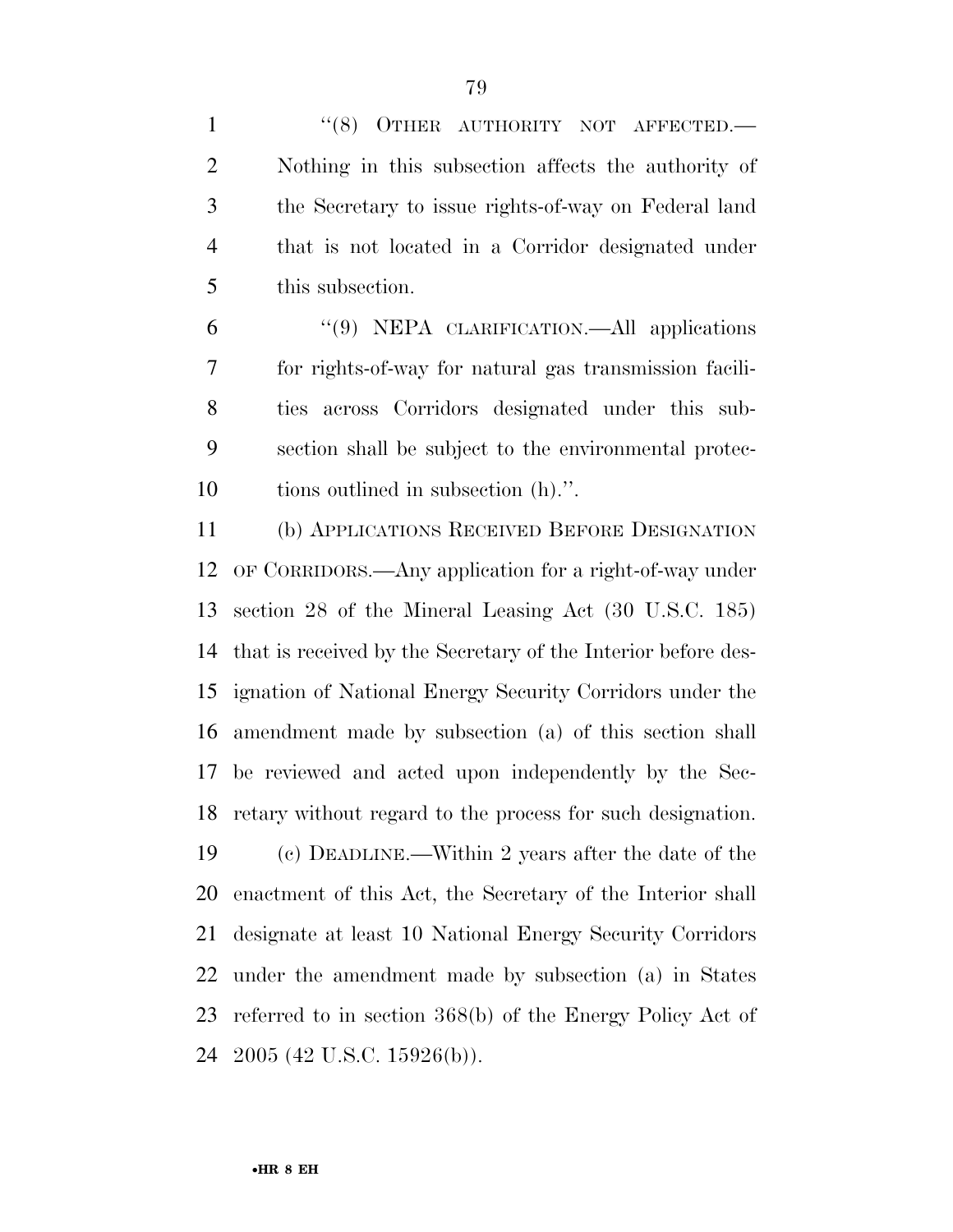| 1 SEC. 1116. VEGETATION MANAGEMENT, FACILITY INSPEC- |
|------------------------------------------------------|
| TION, AND OPERATION AND MAINTENANCE                  |
| ON FEDERAL LANDS CONTAINING ELECTRIC                 |
| TRANSMISSION AND DISTRIBUTION FACILI-                |
| TIES.                                                |

 (a) IN GENERAL.—Title V of the Federal Land Pol- icy and Management Act of 1976 (43 U.S.C. 1761 et seq.) is amended by adding at the end the following new section: **''SEC. 512. VEGETATION MANAGEMENT, FACILITY INSPEC- TION, AND OPERATION AND MAINTENANCE RELATING TO ELECTRIC TRANSMISSION AND** 

**DISTRIBUTION FACILITY RIGHTS-OF-WAY.** 

 ''(a) GENERAL DIRECTION.—In order to enhance the reliability of the electric grid and reduce the threat of wildfires to and from electric transmission and distribu- tion rights-of-way and related facilities and adjacent prop- erty, the Secretary, with respect to public lands and other lands under the jurisdiction of the Secretary, and the Sec- retary of Agriculture, with respect to National Forest Sys- tem lands, shall provide direction to ensure that all exist- ing and future rights-of-way, however established (includ- ing by grant, special use authorization, and easement), for electric transmission and distribution facilities on such lands include provisions for utility vegetation manage- ment, facility inspection, and operation and maintenance activities that, while consistent with applicable law—

#### •**HR 8 EH**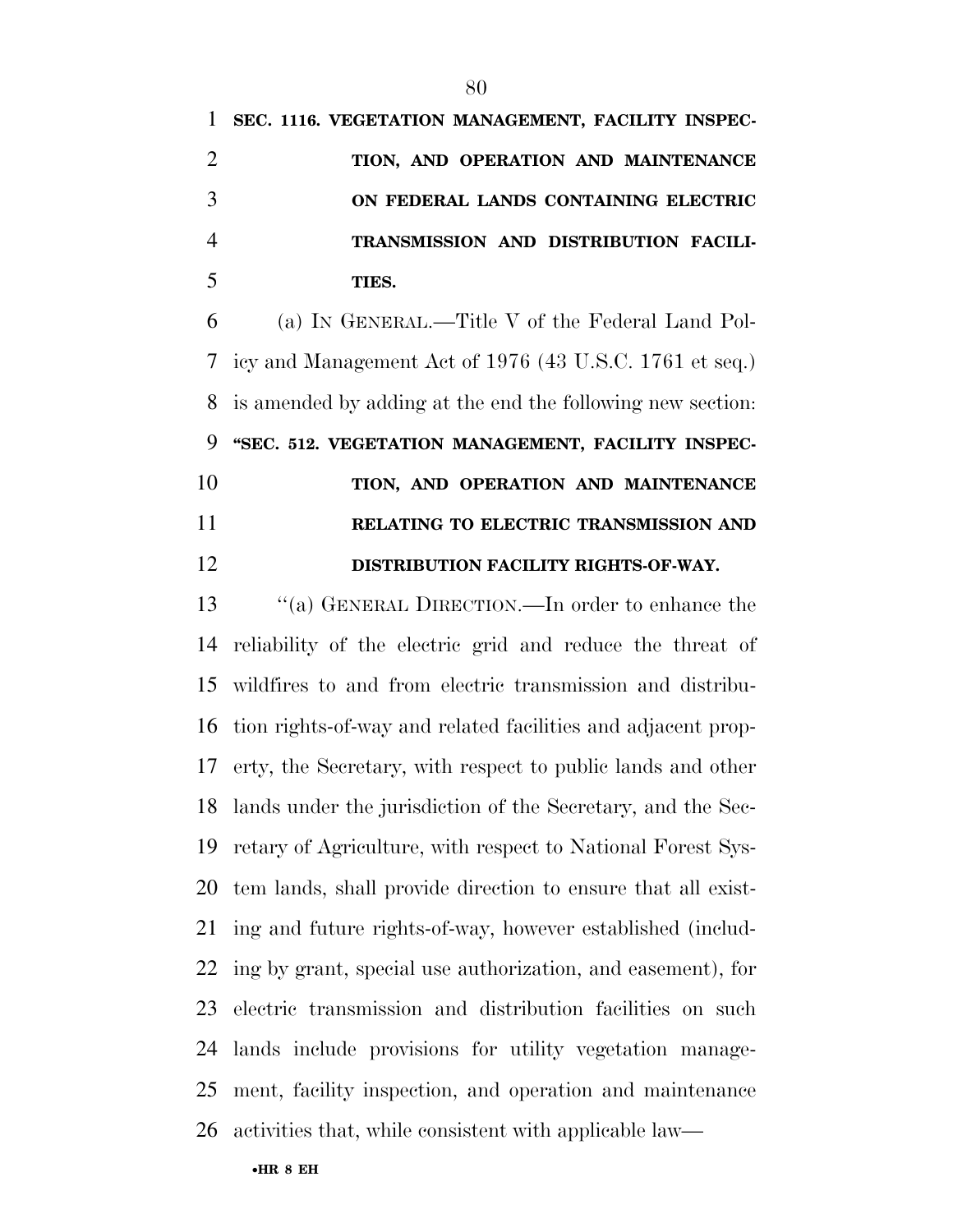$\mathcal{L}(1)$  are developed in consultation with the 2 holder of the right-of-way;

3 (2) enable the owner or operator of an electric transmission and distribution facility to operate and maintain the facility in good working order and to comply with Federal, State, and local electric system reliability and fire safety requirements, including re- liability standards established by the North Amer- ican Electric Reliability Corporation and plans to meet such reliability standards;

11  $\frac{1}{3}$  minimize the need for case-by-case or an-nual approvals for—

 ''(A) routine vegetation management, facil- ity inspection, and operation and maintenance activities within existing electric transmission and distribution rights-of-way; and

 $\langle G \rangle$  utility vegetation management activi- ties that are necessary to control hazard trees within or adjacent to electric transmission and distribution rights-of-way; and

 $\frac{1}{2}$   $\frac{1}{2}$  when review is required, provide for expe- dited review and approval of utility vegetation man- agement, facility inspection, and operation and maintenance activities, especially activities requiring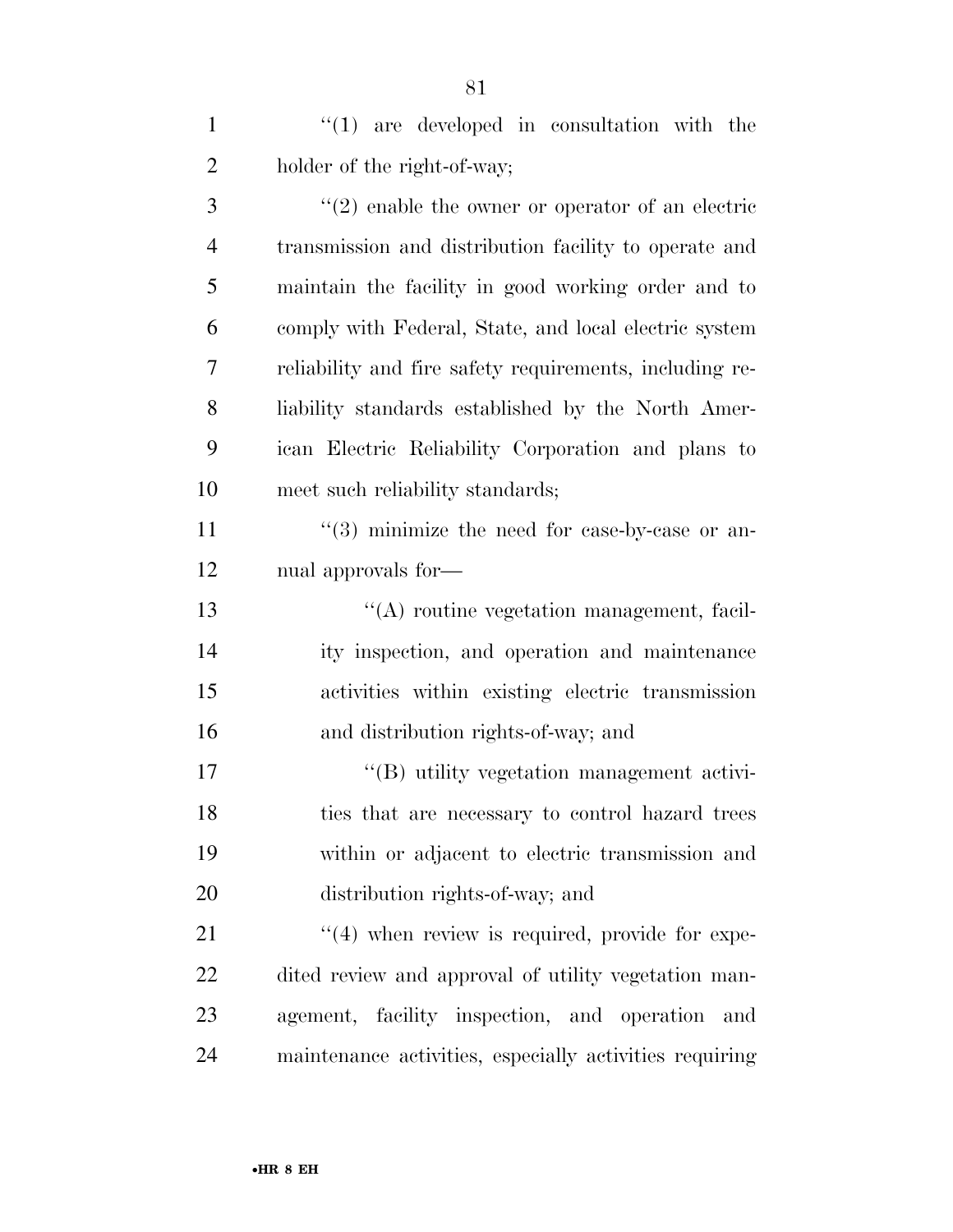| $\mathbf{1}$   | prompt action to avoid an adverse impact on human       |
|----------------|---------------------------------------------------------|
| $\overline{2}$ | safety or electric reliability to avoid fire hazards.   |
| 3              | "(b) VEGETATION MANAGEMENT, FACILITY INSPEC-            |
| $\overline{4}$ | TION, AND OPERATION AND MAINTENANCE PLANS.              |
| 5              | "(1) DEVELOPMENT AND SUBMISSION.-Con-                   |
| 6              | sistent with subsection (a), the Secretary and the      |
| 7              | Secretary of Agriculture shall provide owners and       |
| 8              | operators of electric transmission and distribution     |
| 9              | facilities located on lands described in such sub-      |
| 10             | section with the option to develop and submit a         |
| 11             | vegetation management, facility inspection, and op-     |
| 12             | eration and maintenance plan, that at each owner or     |
| 13             | operator's discretion may cover some or all of the      |
| 14             | owner or operator's electric transmission and dis-      |
| 15             | tribution rights-of-way on Federal lands, for ap-       |
| 16             | proval to the Secretary with jurisdiction over the      |
| 17             | lands. A plan under this paragraph shall enable the     |
| 18             | owner or operator of an electric transmission and       |
| 19             | distribution facility, at a minimum, to comply with     |
| 20             | applicable Federal, State, and local electric system    |
| 21             | reliability and fire safety requirements, as provided   |
| 22             | in subsection $(a)(2)$ . The Secretaries shall not have |
| 23             | the authority to modify those requirements.             |
| 24             | $''(2)$ REVIEW AND APPROVAL PROCESS.—The                |

 $\lq\lq(2)$  REVIEW AND APPROVAL PROCESS.—The Secretary and the Secretary of Agriculture shall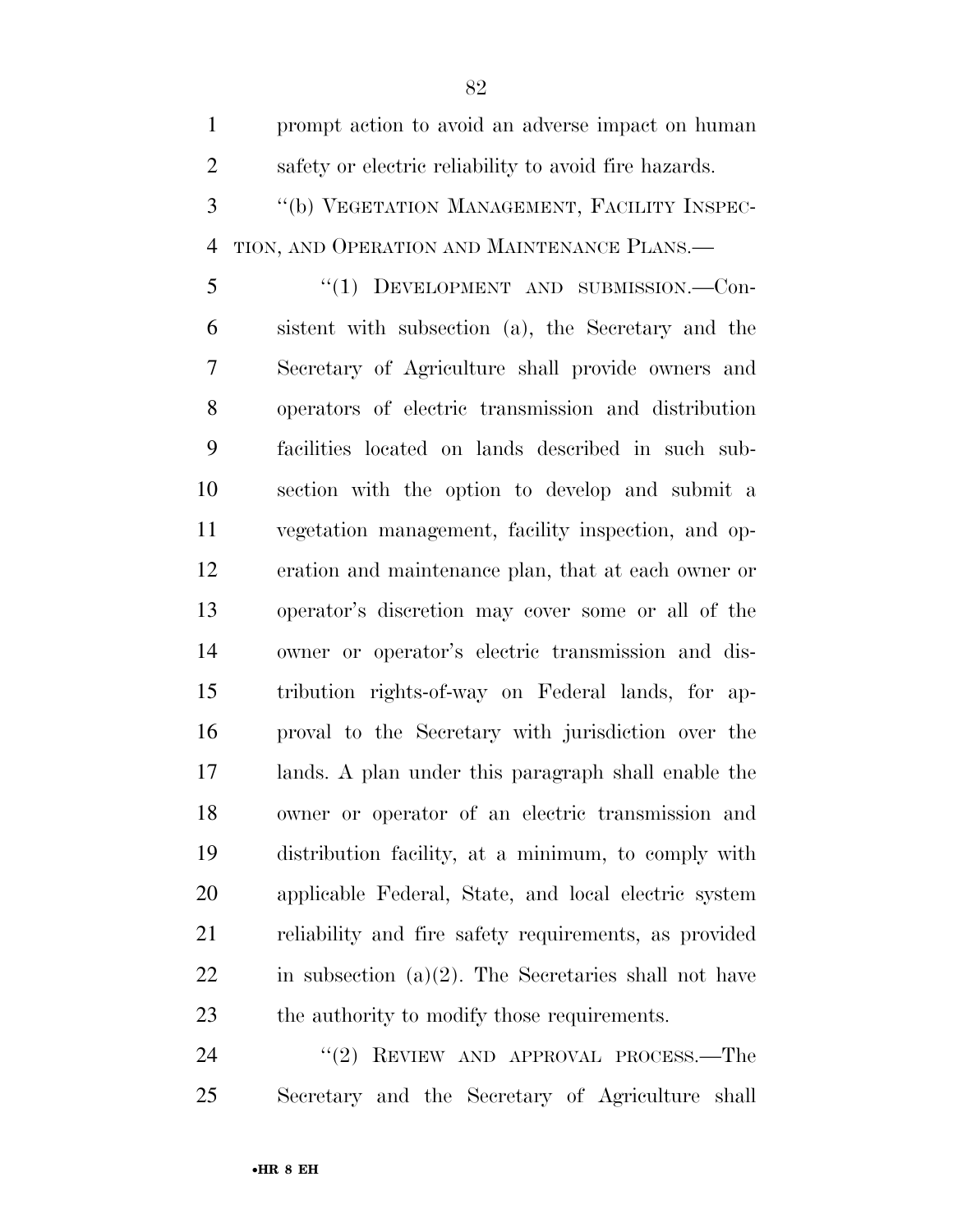| $\mathbf{1}$   | jointly develop a consolidated and coordinated proc- |
|----------------|------------------------------------------------------|
| $\overline{2}$ | ess for review and approval of—                      |
| 3              | $\lq\lq$ vegetation management, facility in-         |
| $\overline{4}$ | spection, and operation and maintenance plans        |
| 5              | submitted under paragraph (1) that—                  |
| 6              | "(i) assures prompt review and ap-                   |
| $\tau$         | proval not to exceed 90 days;                        |
| 8              | "(ii) includes timelines and bench-                  |
| 9              | marks for agency comments on submitted               |
| 10             | plans and final approval of such plans;              |
| 11             | "(iii) is consistent with applicable law;            |
| 12             | and                                                  |
| 13             | "(iv) minimizes the costs of the proc-               |
| 14             | ess to the reviewing agency and the entity           |
| 15             | submitting the plans; and                            |
| 16             | "(B) amendments to the plans in a prompt             |
| 17             | manner if changed conditions necessitate<br>a        |
| 18             | modification to a plan.                              |
| 19             | "(3) NOTIFICATION.—The review and approval           |
| 20             | process under paragraph $(2)$ shall—                 |
| 21             | "(A) include notification by the agency of           |
| 22             | any changed conditions that warrant a modi-          |
| 23             | fication to a plan;                                  |
| 24             | $\lq\lq$ (B) provide an opportunity for the owner    |
| 25             | or operator to submit a proposed plan amend-         |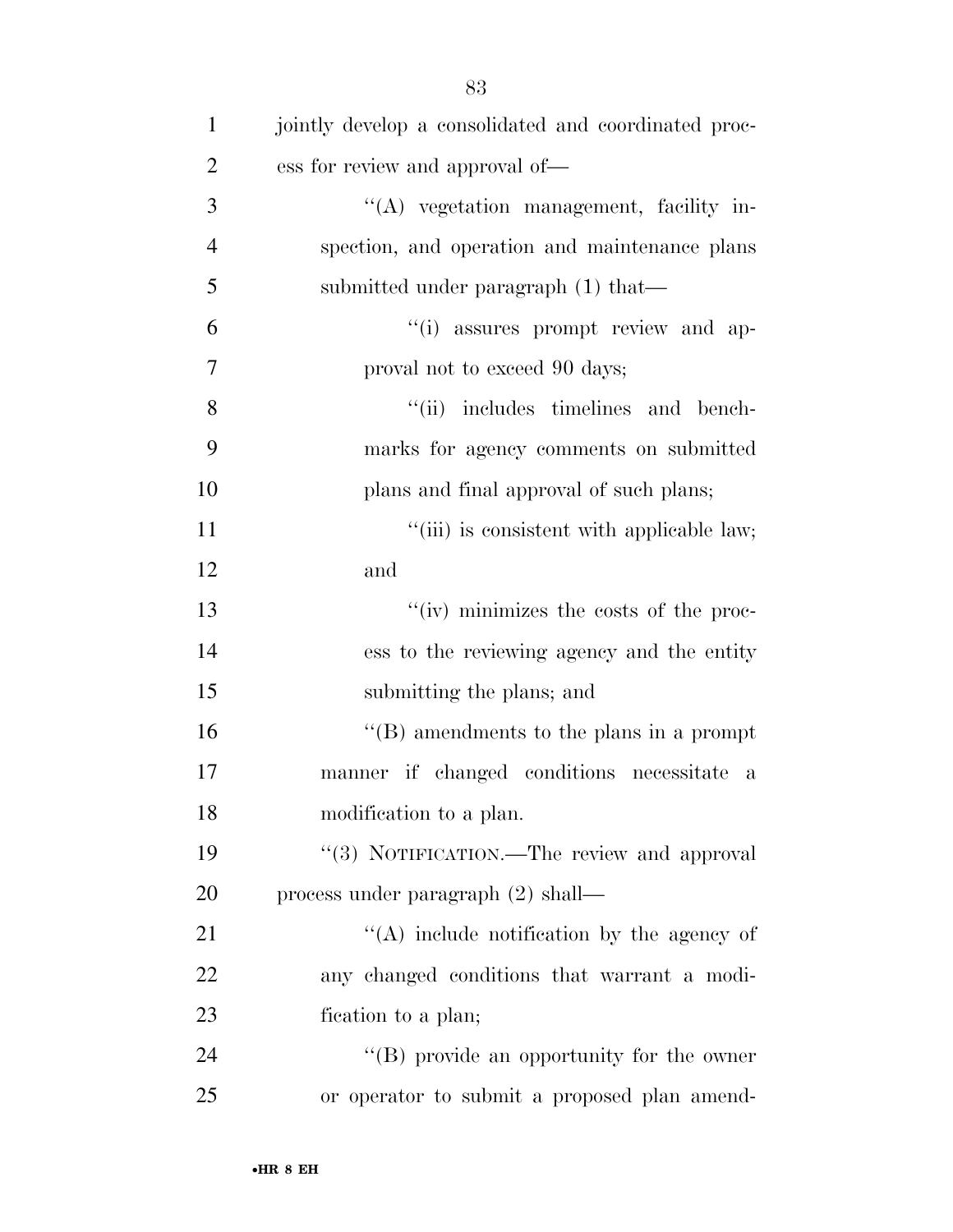ment to address directly the changed condition; and

 $\cdot$  (C) allow the owner or operator to con- tinue to implement those elements of the ap- proved plan that do not directly and adversely affect the condition precipitating the need for modification.

8 "(4) CATEGORICAL EXCLUSION PROCESS.—The Secretary and the Secretary of Agriculture shall apply his or her categorical exclusion process under the National Environmental Policy Act of 1969 (42 U.S.C. 4321 et seq.) to plans developed under this subsection on existing electric transmission and dis-tribution rights-of-way under this subsection.

 ''(5) IMPLEMENTATION.—A plan approved under this subsection shall become part of the au- thorization governing the covered right-of-way and hazard trees adjacent to the right-of-way. If a vege- tation management plan is proposed for an existing electric transmission and distribution facility concur-21 rent with the siting of a new electric transmission or distribution facility, necessary reviews shall be com- pleted as part of the siting process or sooner. Once the plan is approved, the owner or operator shall provide the agency with only a notification of activi-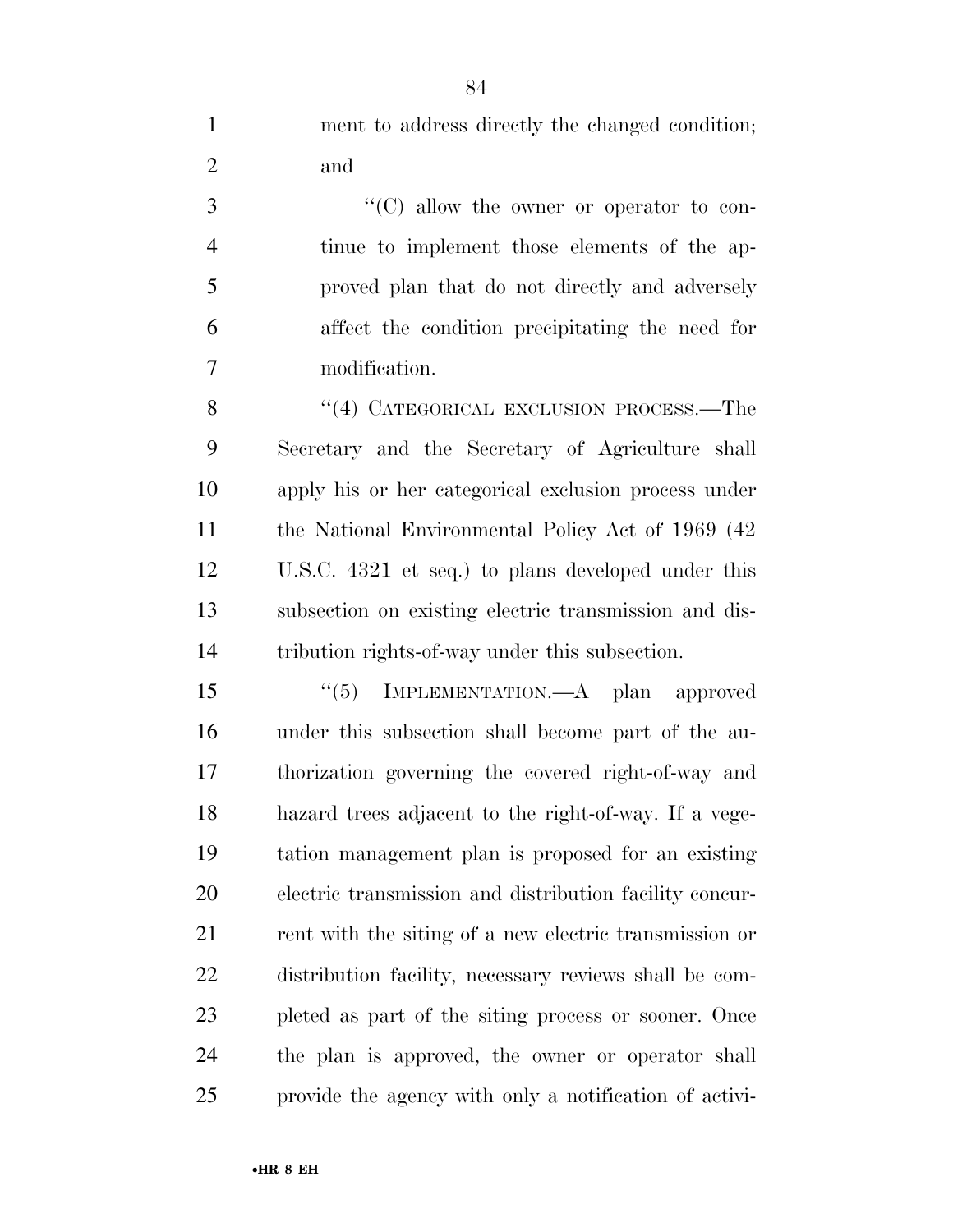ties anticipated to be undertaken in the coming year, a description of those activities, and certification that the activities are in accordance with the plan. ''(c) RESPONSE TO EMERGENCY CONDITIONS.—If vegetation on Federal lands within, or hazard trees on Federal lands adjacent to, an electric transmission or dis- tribution right-of-way granted by the Secretary or the Sec- retary of Agriculture has contacted or is in imminent dan- ger of contacting one or more electric transmission or dis- tribution lines, the owner or operator of the electric trans-mission or distribution lines—

 $\frac{12}{12}$  ''(1) may prune or remove the vegetation to avoid the disruption of electric service and risk of fire; and

 ''(2) shall notify the appropriate local agent of 16 the relevant Secretary not later than 24 hours after such removal.

 ''(d) COMPLIANCE WITH APPLICABLE RELIABILITY AND SAFETY STANDARDS.—If vegetation on Federal lands within or adjacent to an electric transmission or dis- tribution right-of-way under the jurisdiction of each Sec- retary does not meet clearance requirements under stand- ards established by the North American Electric Reli- ability Corporation, or by State and local authorities, and the Secretary having jurisdiction over the lands has failed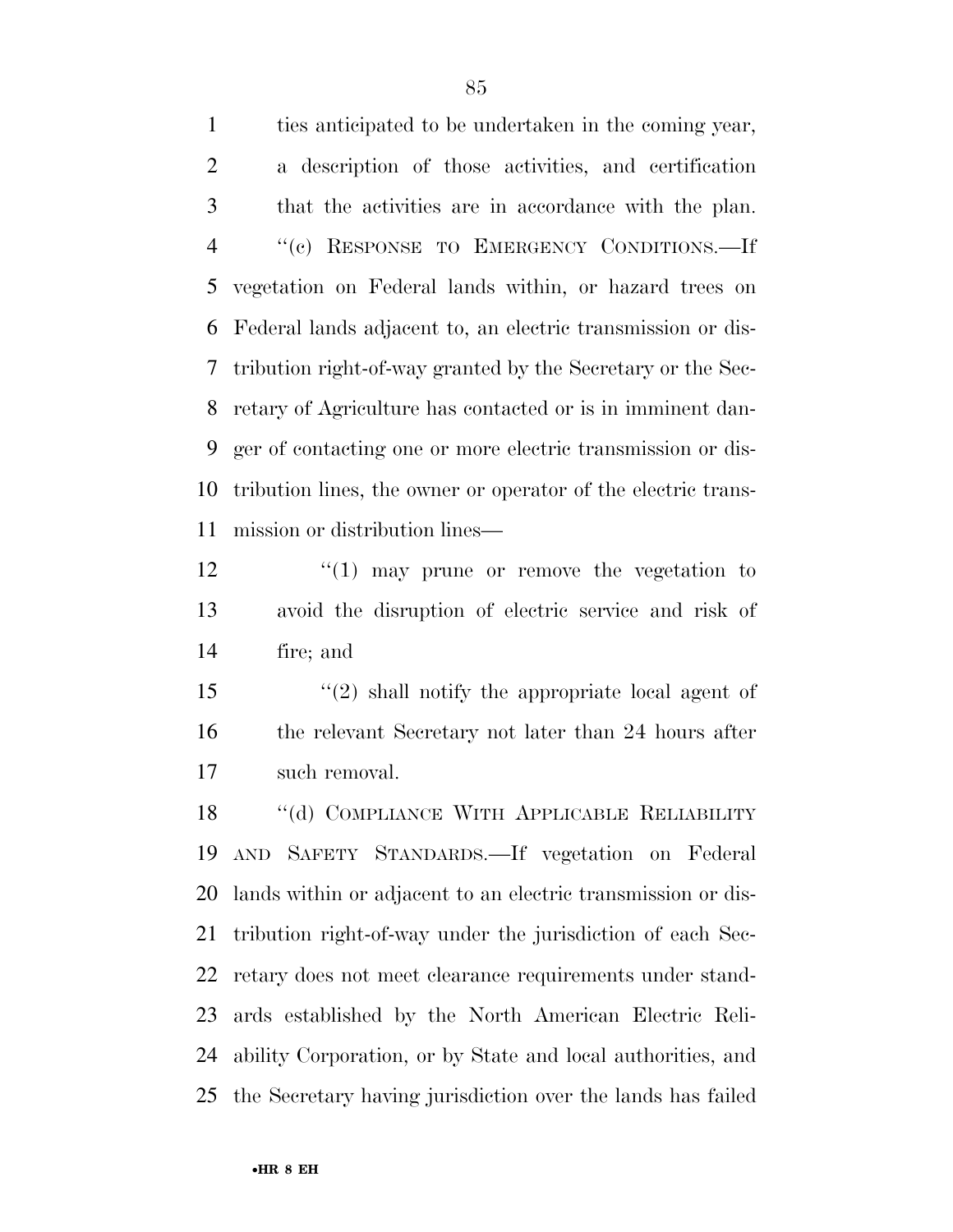to act to allow an electric transmission or distribution fa- cility owner or operator to conduct vegetation manage- ment activities within 3 business days after receiving a request to allow such activities, the owner or operator may, after notifying the Secretary, conduct such vegeta- tion management activities to meet those clearance re-quirements.

 ''(e) REPORTING REQUIREMENT.—The Secretary or Secretary of Agriculture shall report requests and actions made under subsections (c) and (d) annually on each Sec-retary's website.

 ''(f) LIABILITY.—An owner or operator of an electric transmission or distribution facility shall not be held liable for wildfire damage, loss, or injury, including the cost of fire suppression, if—

 ''(1) the Secretary or the Secretary of Agri- culture fails to allow the owner or operator to oper- ate consistently with an approved vegetation man- agement, facility inspection, and operation and maintenance plan on Federal lands under the rel- evant Secretary's jurisdiction within or adjacent to a right-of-way to comply with Federal, State, or local electric system reliability and fire safety stand- ards, including standards established by the North American Electric Reliability Corporation; or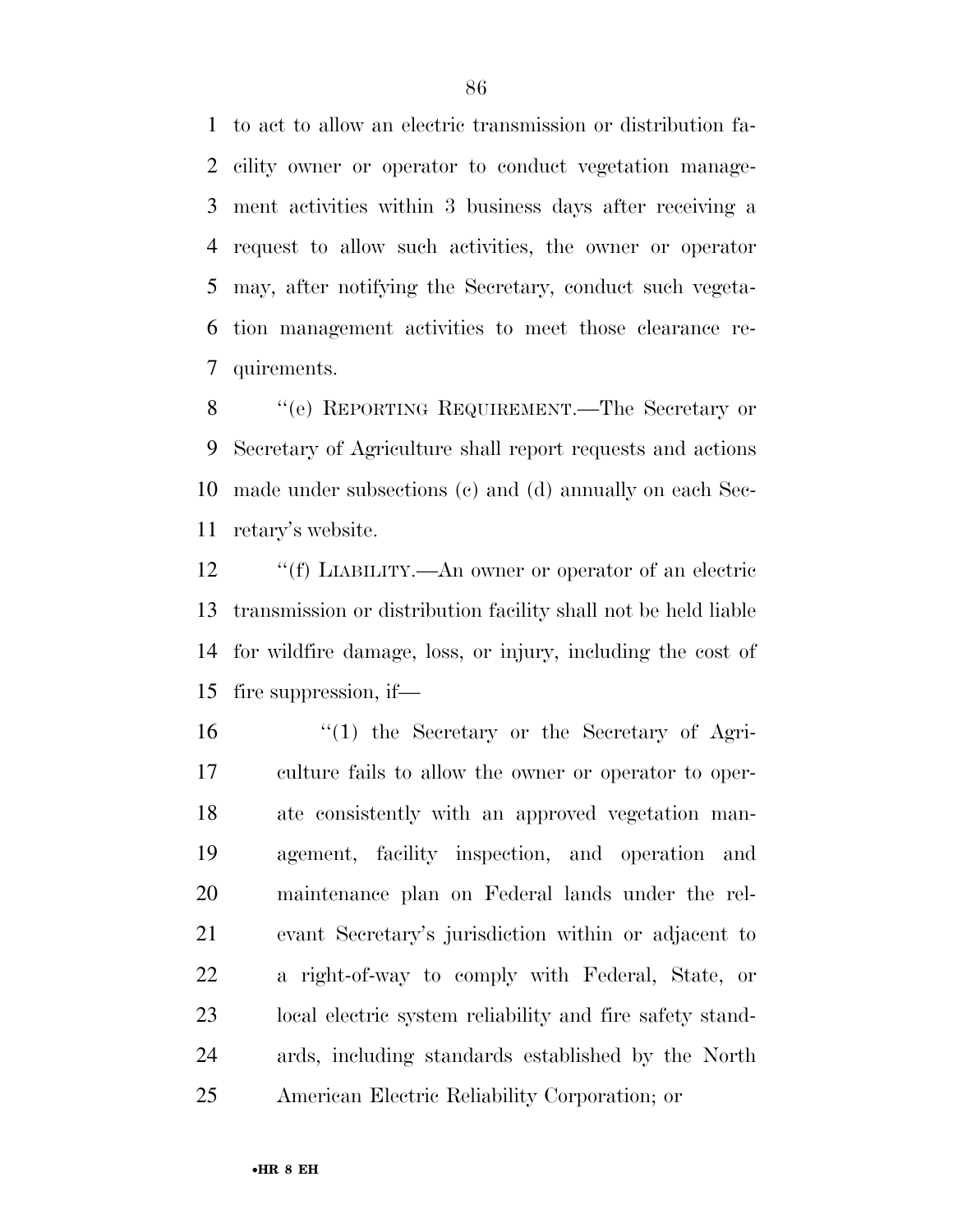1 ''(2) the Secretary or the Secretary of Agri- culture fails to allow the owner or operator of the electric transmission or distribution facility to per- form appropriate vegetation management activities in response to an identified hazard tree, or a tree in imminent danger of contacting the owner's or opera-tor's electric transmission or distribution facility.

 ''(g) TRAINING AND GUIDANCE.—In consultation with the electric utility industry, the Secretary and the Secretary of Agriculture are encouraged to develop a pro- gram to train personnel of the Department of the Interior and the Forest Service involved in vegetation management decisions relating to electric transmission and distribution facilities to ensure that such personnel—

 ''(1) understand electric system reliability and fire safety requirements, including reliability stand- ards established by the North American Electric Re-liability Corporation;

 $(2)$  assist owners and operators of electric transmission and distribution facilities to comply with applicable electric reliability and fire safety re-quirements; and

23  $\frac{1}{2}$  (3) encourage and assist willing owners and operators of electric transmission and distribution facilities to incorporate on a voluntary basis vegeta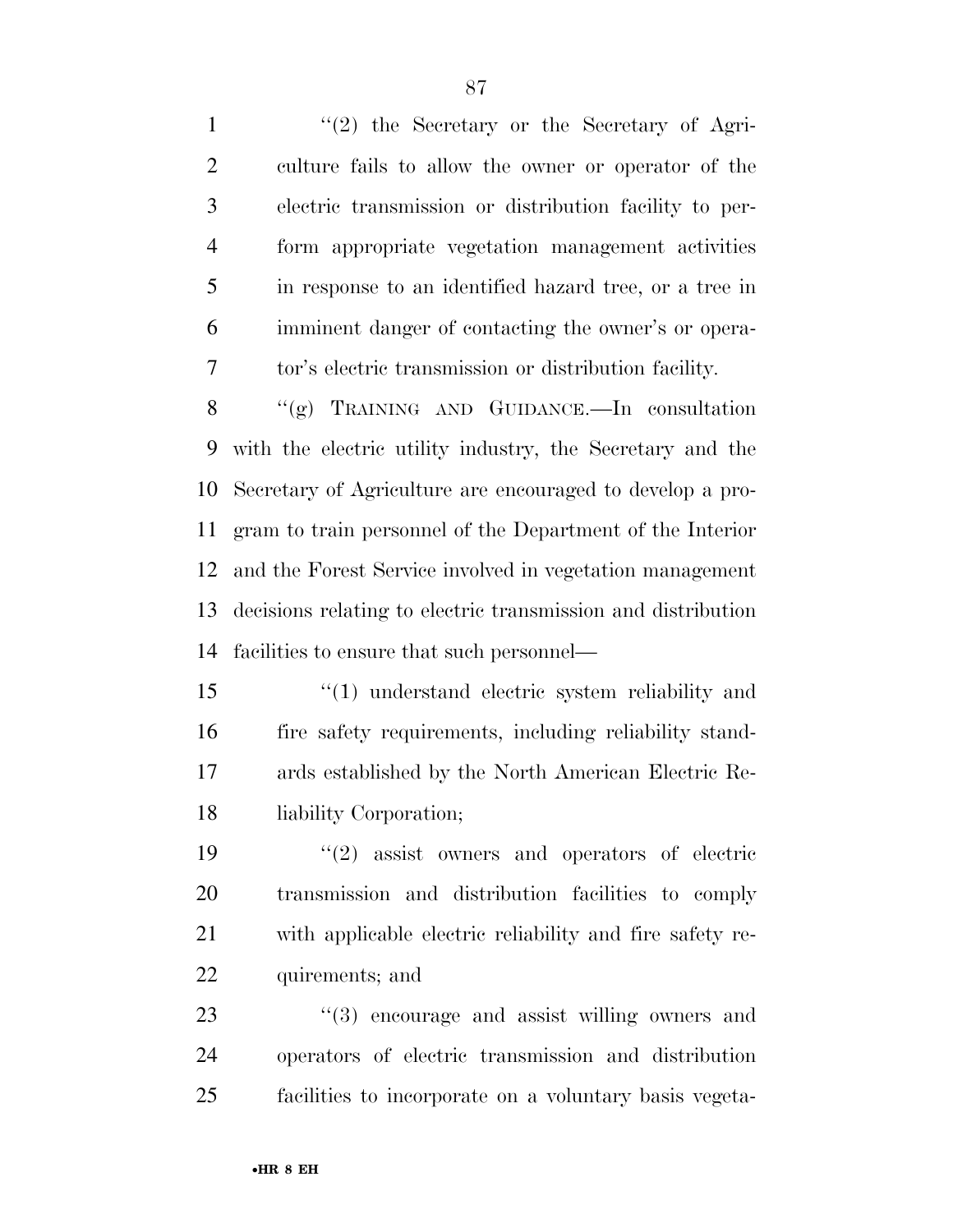tion management practices to enhance habitats and forage for pollinators and for other wildlife so long as the practices are compatible with the integrated vegetation management practices necessary for reli-ability and safety.

 ''(h) IMPLEMENTATION.—The Secretary and the Sec-retary of Agriculture shall—

8 ''(1) not later than one year after the date of the enactment of this section, propose regulations, or amended existing regulations, to implement this sec-tion; and

 $\binom{12}{2}$  not later than two years after the date of the enactment of this section, finalize regulations, or amended existing regulations, to implement this sec-tion.

16 "(i) EXISTING VEGETATION MANAGEMENT, FACIL-17 ITY INSPECTION, AND OPERATION AND MAINTENANCE PLANS.—Nothing in this section requires an owner or op- erator to develop and submit a vegetation management, facility inspection, and operation and maintenance plan if one has already been approved by the Secretary or Sec- retary of Agriculture before the date of the enactment of this section.

24 "(j) DEFINITIONS.—In this section: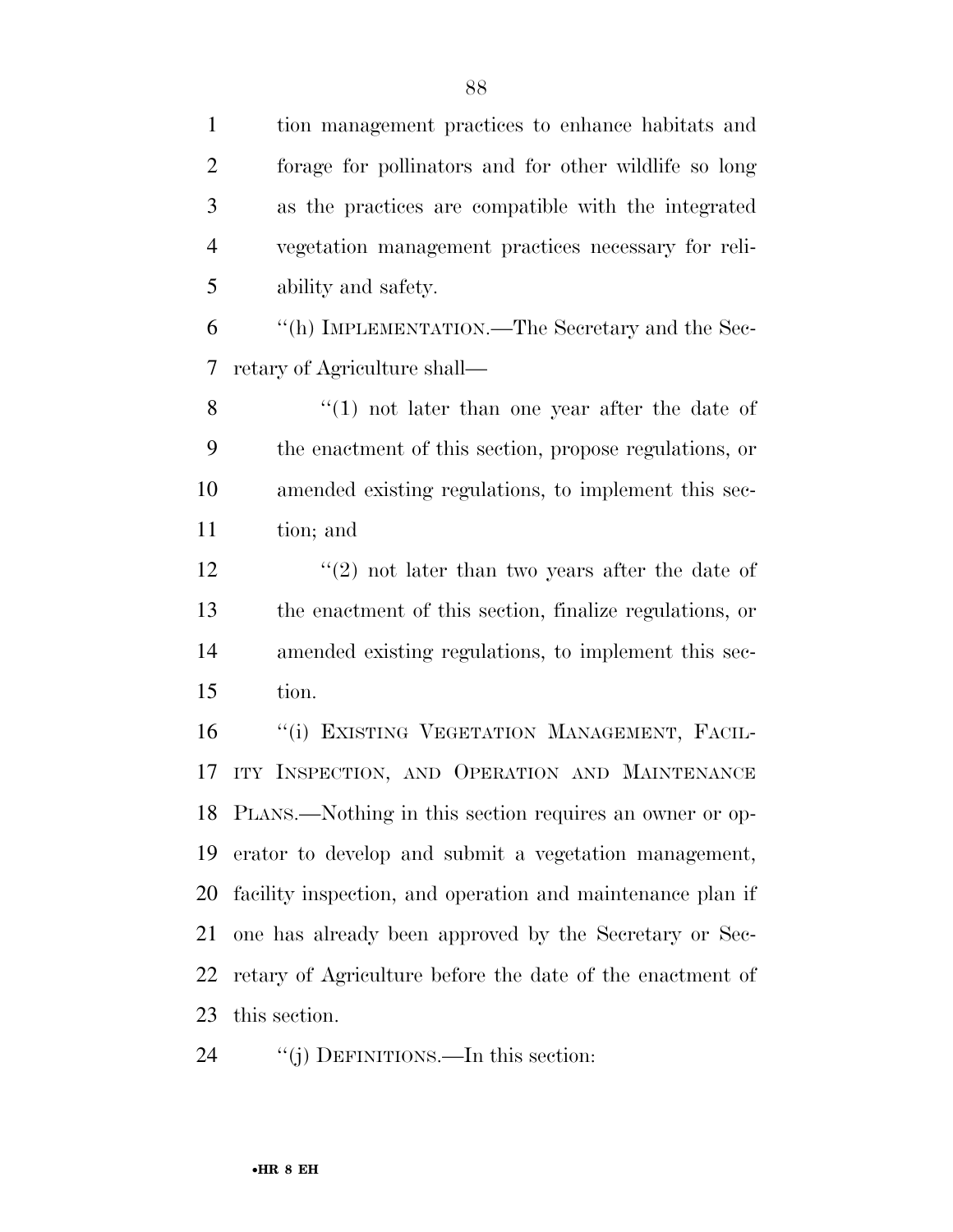1 "(1) HAZARD TREE.—The term 'hazard tree' means any tree inside the right-of-way or located outside the right-of-way that has been found by the either the owner or operator of an electric trans- mission or distribution facility, or the Secretary or the Secretary of Agriculture, to be likely to fail and cause a high risk of injury, damage, or disruption within 10 feet of an electric power line or related structure if it fell.

 $(2)$  OWNER OR OPERATOR. The terms 'owner' and 'operator' include contractors or other agents engaged by the owner or operator of an elec-tric transmission and distribution facility.

14 "(3) VEGETATION MANAGEMENT, FACILITY IN- SPECTION, AND OPERATION AND MAINTENANCE PLAN.—The term 'vegetation management, facility inspection, and operation and maintenance plan' means a plan that—

 $"({\rm A})$  is prepared by the owner or operator of one or more electric transmission or distribu- tion facilities to cover one or more electric 22 transmission and distribution rights-of-way; and  $\text{``(B)}$  provides for the long-term, cost-effec- tive, efficient, and timely management of facili-ties and vegetation within the width of the

•**HR 8 EH**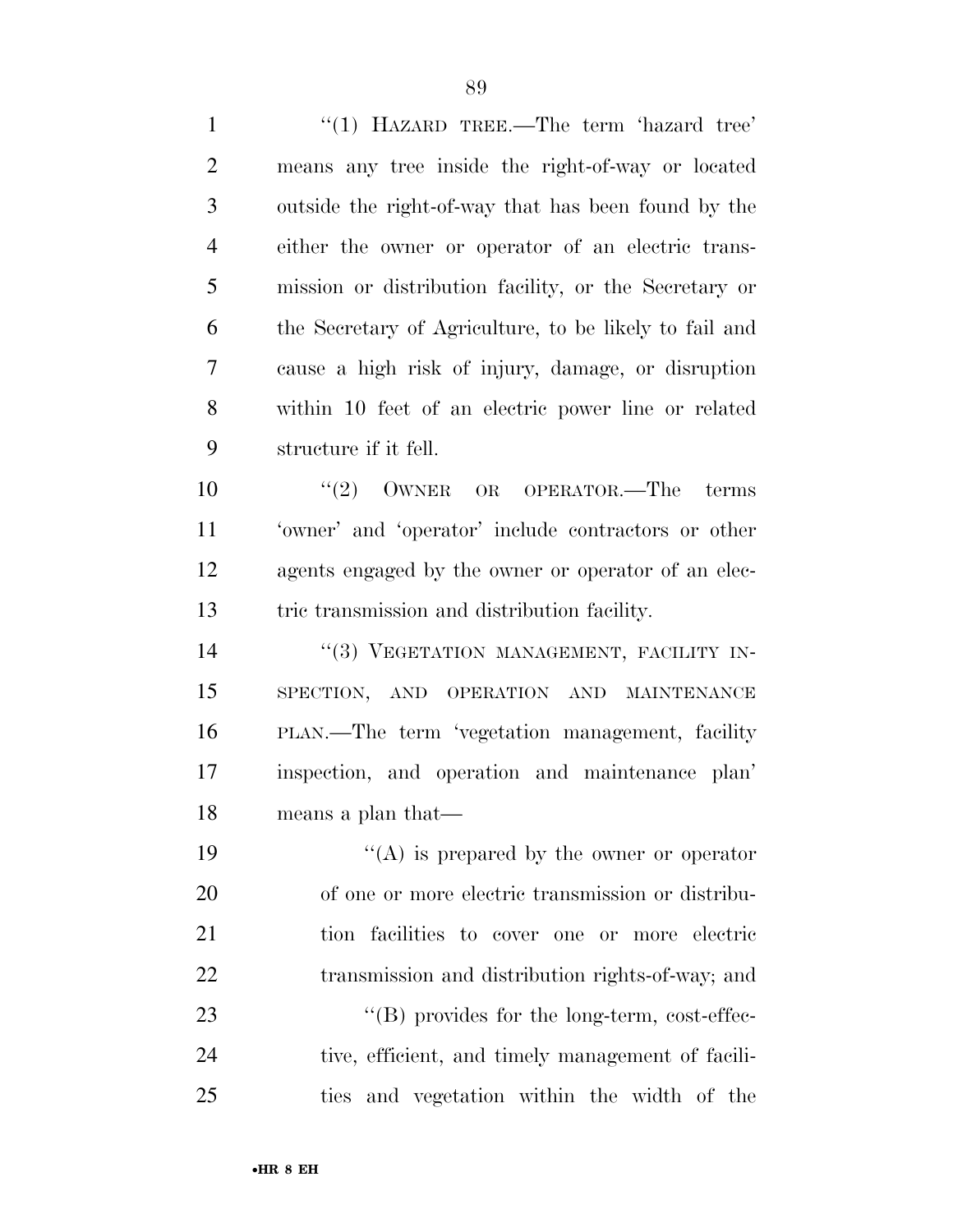| 1              | right-of-way and adjacent Federal lands to en-                                                                                                                              |
|----------------|-----------------------------------------------------------------------------------------------------------------------------------------------------------------------------|
| 2              | hance electric reliability, promote public safety,                                                                                                                          |
| 3              | and avoid fire hazards.".                                                                                                                                                   |
| $\overline{4}$ | (b) CLERICAL AMENDMENT.—The table of sections                                                                                                                               |
| 5              | for the Federal Land Policy and Management Act of 1976                                                                                                                      |
| 6              | $(43 \text{ U.S.C. } 1761 \text{ et seq.}),$ is amended by inserting after                                                                                                  |
| 7              | the item relating to section 511 the following new item.                                                                                                                    |
|                | "Sec. 512. Vegetation management, facility inspection, and operation and main-<br>tenance relating to electric transmission and distribution facil-<br>ity rights-of-way.". |
| 8              | Subtitle B—Hydropower                                                                                                                                                       |
| 9              | <b>Regulatory Modernization</b>                                                                                                                                             |
| 10             | SEC. 1201. PROTECTION OF PRIVATE PROPERTY RIGHTS IN                                                                                                                         |
| 11             | HYDROPOWER LICENSING.                                                                                                                                                       |
| 12             | (a) LICENCES.—Section $4(e)$ of the Federal Power                                                                                                                           |
| 13             | Act $(16 \text{ U.S.C. } 797(e))$ is amended—                                                                                                                               |
| 14             | $(1)$ by striking "and" after "recreational oppor-                                                                                                                          |
| 15             | tunities,"; and                                                                                                                                                             |
| 16             | $(2)$ by inserting ", and minimizing infringement                                                                                                                           |
| 17             | on the useful exercise and enjoyment of property                                                                                                                            |
| 18             | rights held by nonlicensees" after "aspects of envi-                                                                                                                        |
| 19             | ronmental quality".                                                                                                                                                         |
| 20             | (b) PRIVATE LANDOWNERSHIP.—Section 10 of the                                                                                                                                |
| 21             | Federal Power Act (16 U.S.C. 803) is amended—                                                                                                                               |
| 22             | $(1)$ in subsection $(a)(1)$ , by inserting ", includ-                                                                                                                      |
| 23             | ing minimizing infringement on the useful exercise                                                                                                                          |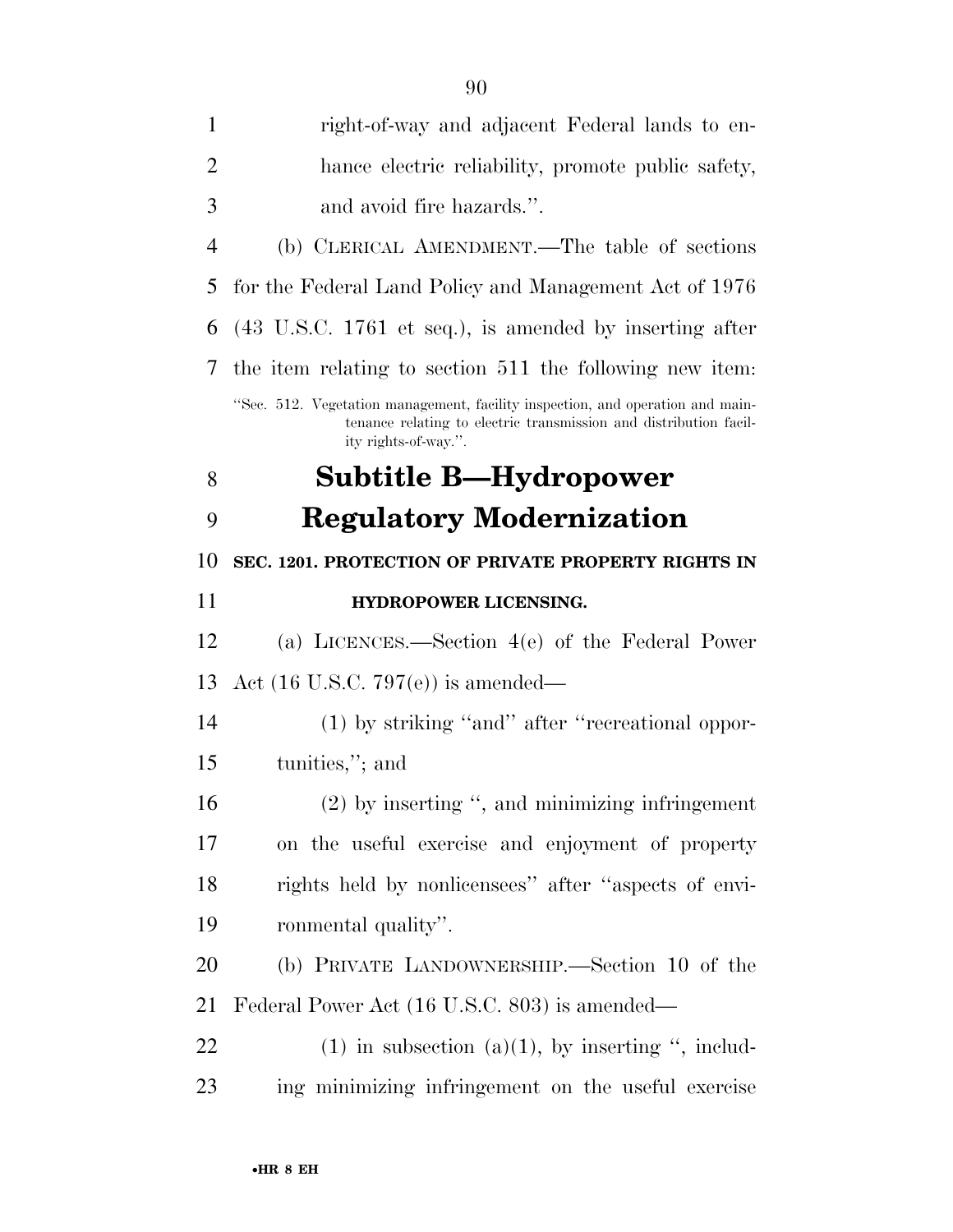| $\mathbf{1}$   | and enjoyment of property rights held by non-                  |
|----------------|----------------------------------------------------------------|
| $\overline{2}$ | licensees" after "section $4(e)$ "; and                        |
| 3              | $(2)$ by adding at the end the following:                      |
| $\overline{4}$ | "(k) PRIVATE LANDOWNERSHIP.—In developing any                  |
| 5              | recreational resource within the project boundary, the li-     |
| 6              | censee shall consider private landownership as a means to      |
| 7              | encourage and facilitate—                                      |
| 8              | $f'(1)$ private investment; and                                |
| 9              | $"(2)$ increased tourism and recreational use.".               |
| 10             | SEC. 1202. EXTENSION OF TIME FOR FERC PROJECT IN-              |
|                |                                                                |
| 11             | VOLVING W. KERR SCOTT DAM.                                     |
| 12             | (a) IN GENERAL.—Notwithstanding the time period                |
| 13             | specified in section 13 of the Federal Power Act (16)          |
|                | 14 U.S.C. 806) that would otherwise apply to the Federal En-   |
| 15             | ergy Regulatory Commission project numbered 12642, the         |
| 16             | Commission may, at the request of the licensee for the         |
| 17             | project, and after reasonable notice, in accordance with       |
|                | 18 the good faith, due diligence, and public interest require- |
| 19             | ments of that section and the Commission's procedures          |
| 20             | under that section, extend the time period during which        |
| 21             | the licensee is required to commence the construction of       |
|                | 22 the project for up to 3 consecutive 2-year periods from     |

the date of the expiration of the extension originally issued

by the Commission.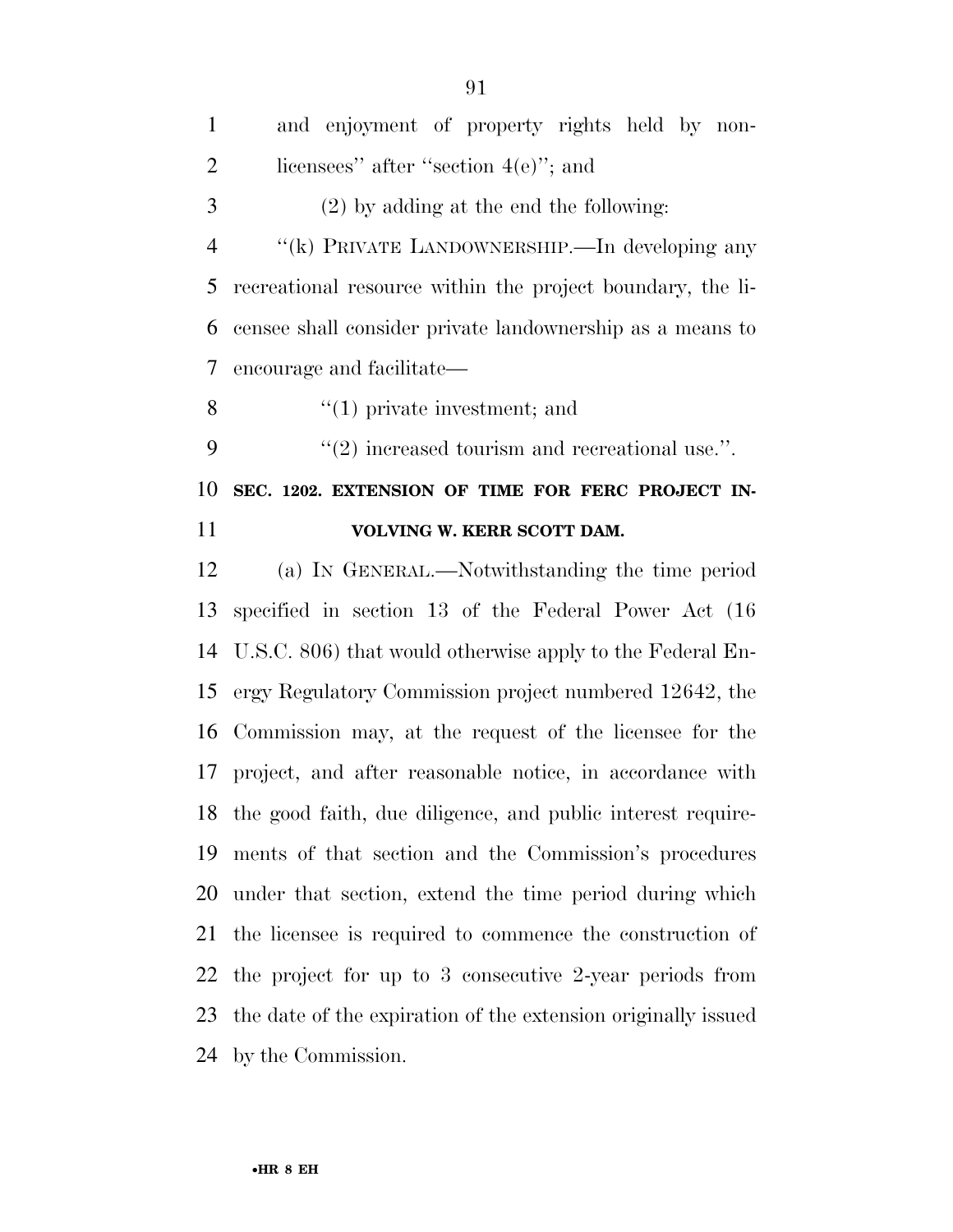(b) REINSTATEMENT OF EXPIRED LICENSE.—If the period required for commencement of construction of the project described in subsection (a) has expired prior to the date of the enactment of this Act, the Commission may reinstate the license effective as of the date of its expira- tion and the first extension authorized under subsection (a) shall take effect on the date of such expiration. **SEC. 1203. HYDROPOWER LICENSING AND PROCESS IM- PROVEMENTS.**  Part I of the Federal Power Act (16 U.S.C. 792 et seq.) is amended by adding at the end the following: **''SEC. 34. HYDROPOWER LICENSING AND PROCESS IM- PROVEMENTS.**  ''(a) DEFINITION.—In this section, the term 'Federal authorization'—  $\frac{1}{2}$  (1) means any authorization required under Federal law with respect to an application for a li- cense, license amendment, or exemption under this part; and ''(2) includes any permits, special use author- izations, certifications, opinions, or other approvals as may be required under Federal law to approve or implement the license, license amendment, or exemp- tion under this part. 25 "(b) DESIGNATION AS LEAD AGENCY.—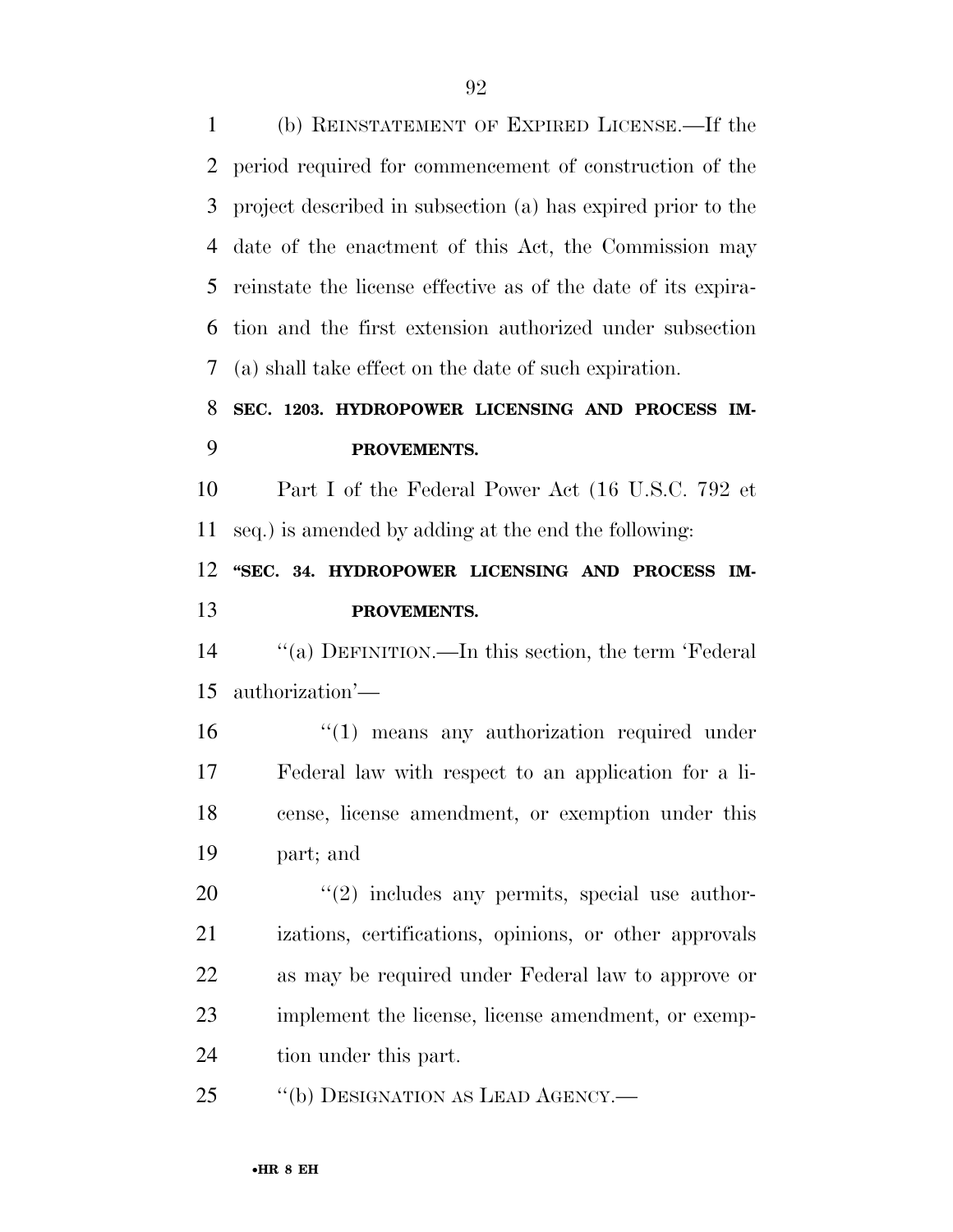| $\mathbf{1}$   | " $(1)$ IN GENERAL.—The Commission shall act        |
|----------------|-----------------------------------------------------|
| $\overline{2}$ | as the lead agency for the purposes of coordinating |
| 3              | all applicable Federal authorizations and for the   |
| $\overline{4}$ | purposes of complying with the National Environ-    |
| 5              | mental Policy Act of 1969 (42 U.S.C. 4321 et seq.). |
| 6              | $``(2)$ OTHER AGENCIES AND INDIAN TRIBES.—          |
| $\tau$         | "(A) IN GENERAL.—Each Federal, State,               |
| 8              | and local government agency and Indian tribe        |
| 9              | considering an aspect of an application for Fed-    |
| 10             | eral authorization shall coordinate with the        |
| 11             | Commission and comply with the deadline es-         |
| 12             | tablished in the schedule developed for the         |
| 13             | project in accordance with the rule issued by       |
| 14             | the Commission under subsection (c).                |
| 15             | "(B) IDENTIFICATION.—The Commission                 |
| 16             | shall identify, as early as practicable after it is |
| 17             | notified by the applicant of a project or facility  |
| 18             | requiring Commission action under this part,        |
| 19             | any Federal or State agency, local government,      |
| 20             | or Indian tribe that may consider an aspect of      |
| 21             | an application for a Federal authorization.         |
| 22             | "(C) NOTIFICATION.—                                 |
| 23             | "(i) IN GENERAL.—The Commission                     |
| 24             | shall notify any agency and Indian tribe            |
| 25             | identified under subparagraph (B) of the            |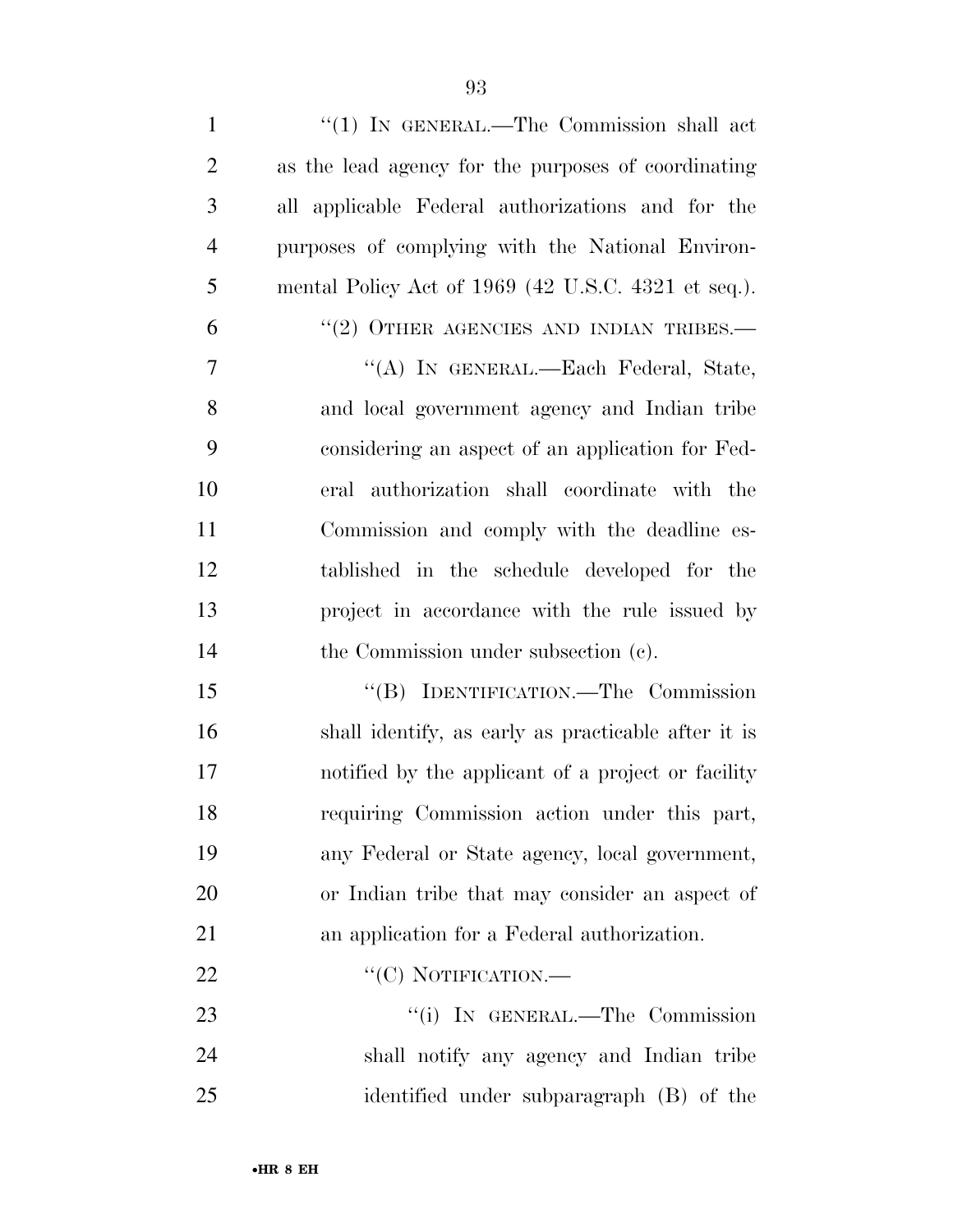| $\mathbf{1}$   | opportunity to participate in the process of |
|----------------|----------------------------------------------|
| $\overline{2}$ | reviewing an aspect of an application for a  |
| 3              | Federal authorization.                       |
| $\overline{4}$ | "(ii) DEADLINE.—Each agency and              |
| 5              | Indian tribe receiving a notice under clause |
| 6              | (i) shall submit a response acknowledging    |
| 7              | receipt of the notice to the Commission      |
| 8              | within 30 days of receipt of such notice     |
| 9              | and request.                                 |
| 10             | "(D) ISSUE IDENTIFICATION AND RESOLU-        |
| 11             | TION.                                        |
| 12             | IDENTIFICATION OF ISSUES.-<br>``(i)          |
| 13             | Federal, State, and local government agen-   |
| 14             | cies and Indian tribes that may consider     |
| 15             | an aspect of an application for Federal au-  |
| 16             | thorization shall identify, as early as pos- |
| 17             | sible, and share with the Commission and     |
| 18             | the applicant, any issues of concern identi- |
| 19             | fied during the pendency of the Commis-      |
| 20             | sion's action under this part relating to    |
| 21             | any Federal authorization that may delay     |
| 22             | or prevent the granting of such authoriza-   |
| 23             | tion, including any issues that may prevent  |
| 24             | the agency or Indian tribe from meeting      |
| 25             | the schedule established for the project in  |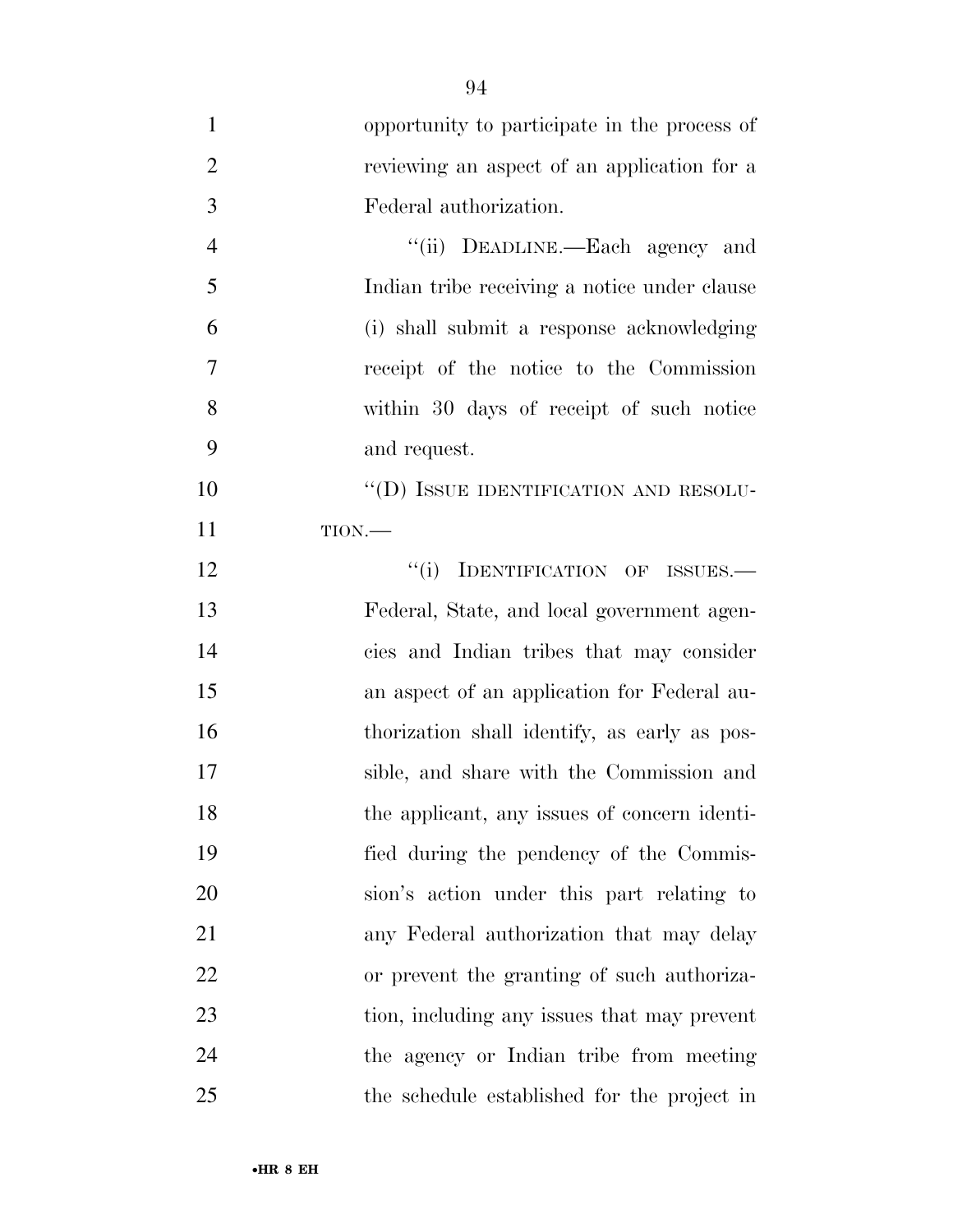accordance with the rule issued by the Commission under subsection (c). 3 "(ii) ISSUE RESOLUTION.—The Com- mission may forward any issue of concern identified under clause (i) to the heads of the relevant State and Federal agencies (including, in the case of scheduling con- cerns identified by a State or local govern- ment agency or Indian tribe, the Federal agency overseeing the delegated authority, or the Secretary of the Interior with re- gard to scheduling concerns identified by an Indian tribe) for resolution. The Com- mission and any relevant agency shall enter into a memorandum of under- standing to facilitate interagency coordina- tion and resolution of such issues of con-cern, as appropriate.

19 "(c) SCHEDULE.—

20 "(1) COMMISSION RULEMAKING TO ESTABLISH PROCESS TO SET SCHEDULE.—Within 180 days of the date of enactment of this section the Commis- sion shall, in consultation with the appropriate Fed- eral agencies, issue a rule, after providing for notice and public comment, establishing a process for set-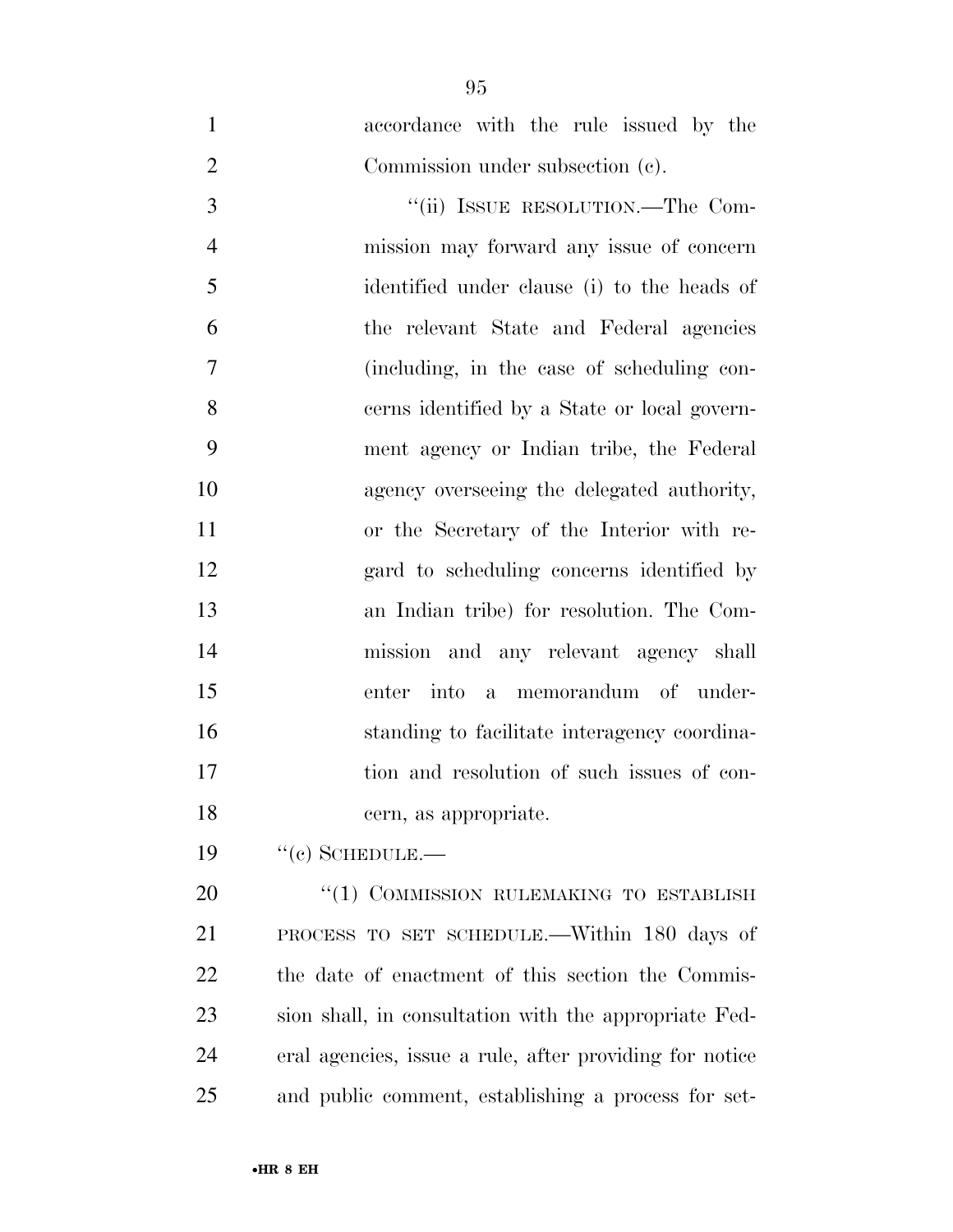| $\mathbf{1}$   | ting a schedule following the filing of an application |
|----------------|--------------------------------------------------------|
| 2              | under this part for the review and disposition of      |
| 3              | each Federal authorization.                            |
| $\overline{4}$ | "(2) ELEMENTS OF SCHEDULING RULE.—In                   |
| 5              | issuing a rule under this subsection, the Commission   |
| 6              | shall ensure that the schedule for each Federal au-    |
| 7              | thorization—                                           |
| 8              | $\lq\lq$ includes deadlines for actions by—            |
| 9              | "(i) any Federal or State agency, local                |
| 10             | government, or Indian tribe that may con-              |
| 11             | sider an aspect of an application for the              |
| 12             | Federal authorization;                                 |
|                |                                                        |

13 ''(ii) the applicant;

14  $"$ (iii) the Commission; and

 ''(iv) other participants in a pro-ceeding;

 $\langle G \rangle$  is developed in consultation with the applicant and any agency and Indian tribe that submits a response under subsection 20 (b)(2)(C)(ii);

21 ''(C) provides an opportunity for any Fed- eral or State agency, local government, or In- dian tribe that may consider an aspect of an application for the applicable Federal authoriza-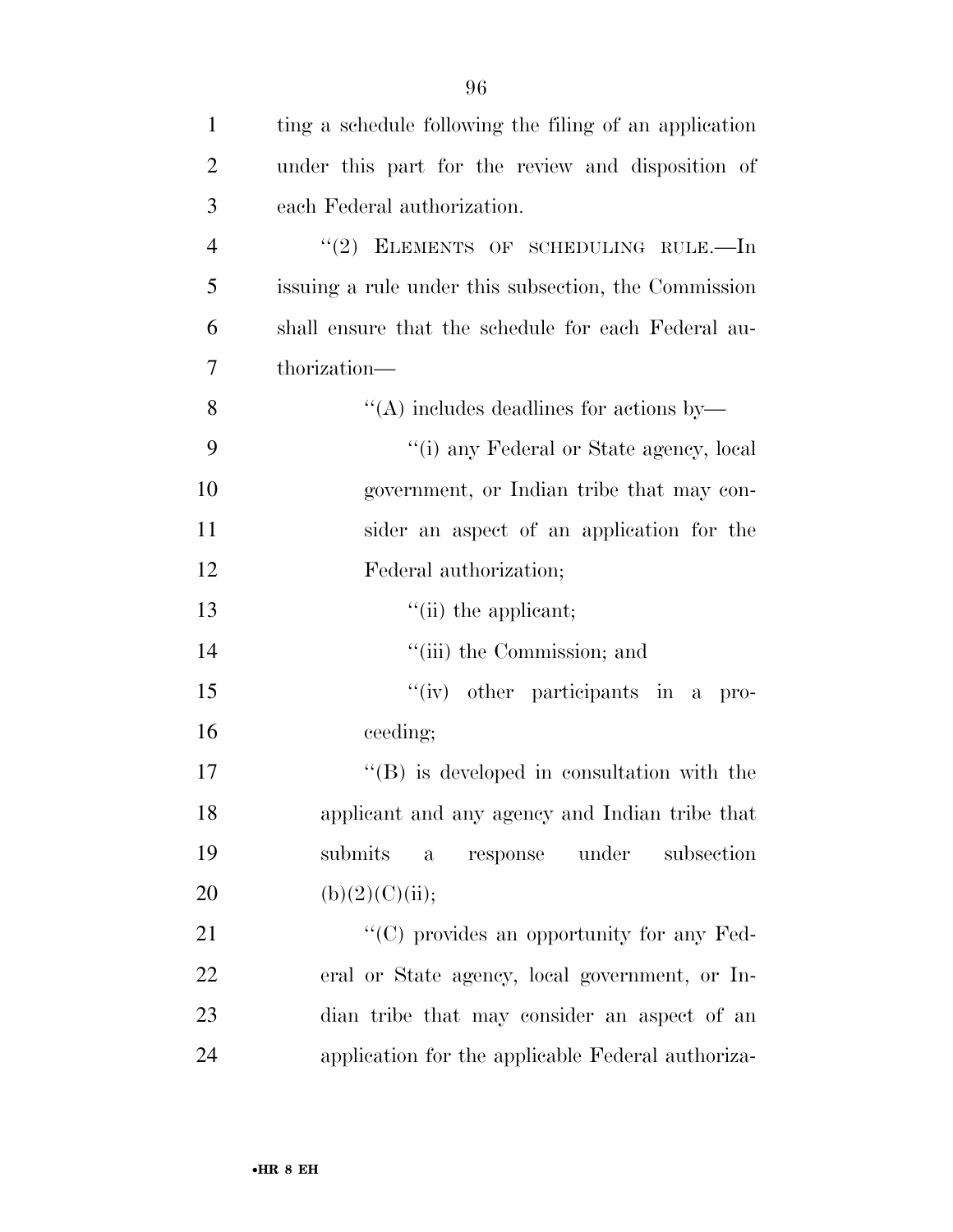| $\mathbf{1}$   | tion to identify and resolve issues of concern, as   |
|----------------|------------------------------------------------------|
| $\overline{2}$ | provided in subsection $(b)(2)(D)$ ;                 |
| 3              | "(D) complies with applicable schedules es-          |
| $\overline{4}$ | tablished under Federal and State law;               |
| 5              | "(E) ensures expeditious completion of all           |
| 6              | proceedings required under Federal and State         |
| 7              | law, to the extent practicable; and                  |
| 8              | $\lq\lq(F)$ facilitates completion of Federal and    |
| 9              | State agency studies, reviews, and any other         |
| 10             | procedures required prior to, or concurrent          |
| 11             | with, the preparation of the Commission's envi-      |
| 12             | ronmental document required under the Na-            |
| 13             | tional Environmental Policy Act of 1969 (42)         |
| 14             | U.S.C. 4321 et seq.).                                |
| 15             | "(d) TRANSMISSION OF FINAL SCHEDULE.-                |
| 16             | "(1) IN GENERAL.—For each application for a          |
| 17             | license, license amendment, or exemption under this  |
| 18             | part, the Commission shall establish a schedule in   |
| 19             | accordance with the rule issued by the Commission    |
| 20             | under subsection (c). The Commission shall publicly  |
| 21             | notice and transmit the final schedule to the appli- |
| 22             | cant and each agency and Indian tribe identified     |
| 23             | under subsection $(b)(2)(B)$ .                       |
| 24             | (2)<br>RESPONSE.—Each agency and Indian              |

tribe receiving a schedule under this subsection shall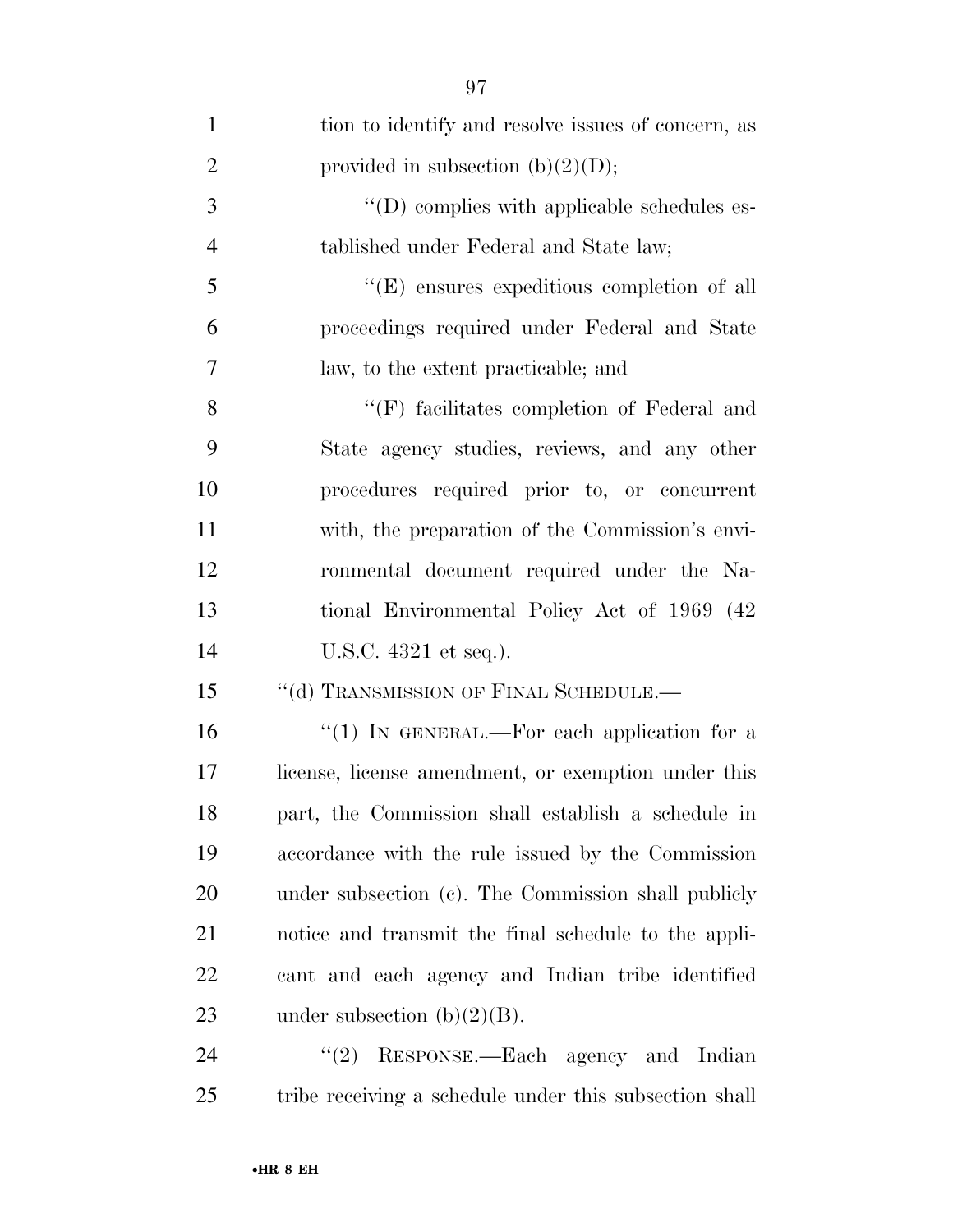acknowledge receipt of such schedule in writing to the Commission within 30 days.

 ''(e) ADHERENCE TO SCHEDULE.—All applicants, other licensing participants, and agencies and tribes con- sidering an aspect of an application for a Federal author- ization shall meet the deadlines set forth in the schedule 7 established pursuant to subsection  $(d)(1)$ .

 ''(f) APPLICATION PROCESSING.—The Commission, Federal, State, and local government agencies, and Indian tribes may allow an applicant seeking a Federal authoriza- tion to fund a third-party contractor selected by such agency or tribe to assist in reviewing the application. All costs of an agency or tribe incurred pursuant to direct funding by the applicant, including all costs associated with the third party contractor, shall not be considered costs of the United States for the administration of this part under section 10(e).

18 "(g) COMMISSION RECOMMENDATION ON SCOPE OF ENVIRONMENTAL REVIEW.—For the purposes of coordi- nating Federal authorizations for each project, the Com- mission shall consult with and make a recommendation to agencies and Indian tribes receiving a schedule under subsection (d) on the scope of the environmental review for all Federal authorizations for such project. Each Fed-eral and State agency and Indian tribe shall give due con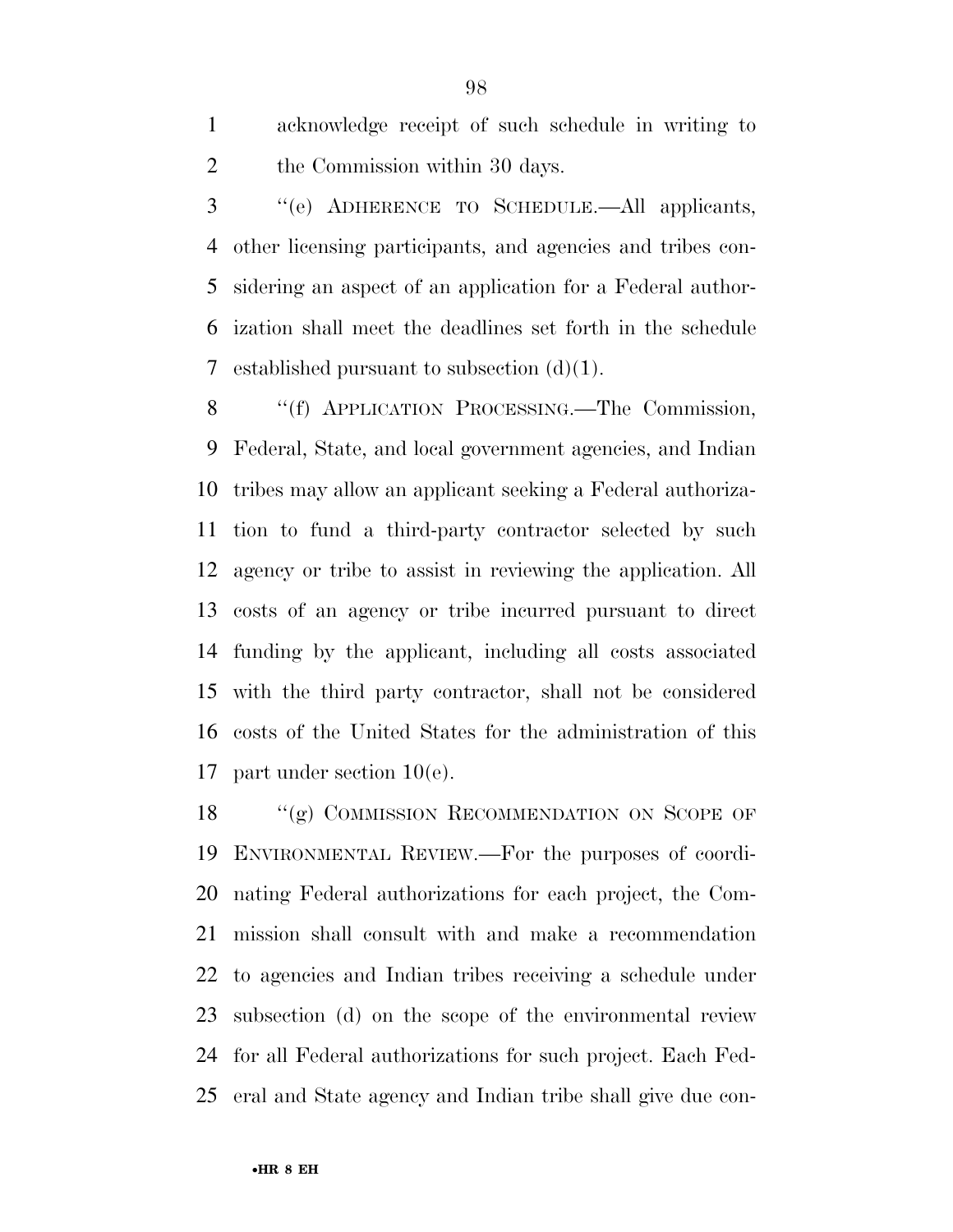sideration and may give deference to the Commission's recommendations, to the extent appropriate under Federal law.

 ''(h) FAILURE TO MEET SCHEDULE.—A Federal, State, or local government agency or Indian tribe that an- ticipates that it will be unable to complete its disposition of a Federal authorization by the deadline set forth in the 8 schedule established under subsection  $(d)(1)$  may file for 9 an extension as provided under section  $313(b)(2)$ .

 ''(i) CONSOLIDATED RECORD.—The Commission shall, with the cooperation of Federal, State, and local government agencies and Indian tribes, maintain a com- plete consolidated record of all decisions made or actions taken by the Commission or by a Federal administrative agency or officer (or State or local government agency or officer or Indian tribe acting under delegated Federal au- thority) with respect to any Federal authorization. Such record shall constitute the record for judicial review under section 313(b).''.

# **SEC. 1204. JUDICIAL REVIEW OF DELAYED FEDERAL AU-THORIZATIONS.**

 Section 313(b) of the Federal Power Act (16 U.S.C. 825*l*(b)) is amended—

 (1) by striking ''(b) Any party'' and inserting the following: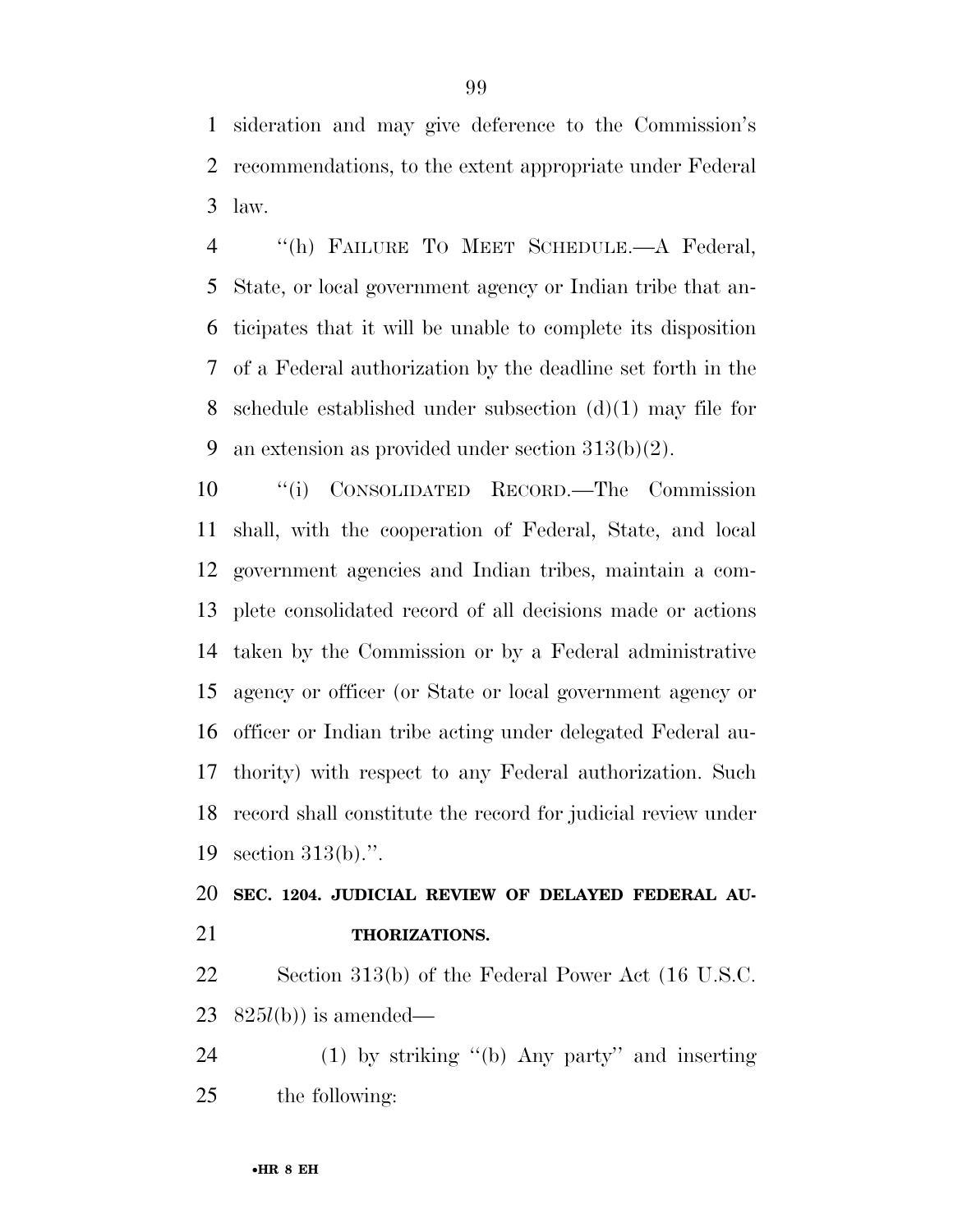''(b) JUDICIAL REVIEW.—

| "(1) IN GENERAL.—Any party"; and |  |
|----------------------------------|--|
|----------------------------------|--|

(2) by adding at the end the following:

4 "(2) DELAY OF A FEDERAL AUTHORIZATION.— Any Federal, State, or local government agency or Indian tribe that will not complete its disposition of a Federal authorization by the deadline set forth in the schedule by the Commission under section 34 may file for an extension in the United States court of appeals for any circuit wherein the project or pro- posed project is located, or in the United States Court of Appeals for the District of Columbia. Such petition shall be filed not later than 30 days prior to such deadline. The court shall only grant an ex- tension if the agency or tribe demonstrates, based on the record maintained under section 34, that it oth- erwise complied with the requirements of section 34 and that complying with the schedule set by the Commission would have prevented the agency or tribe from complying with applicable Federal or State law. If the court grants the extension, the court shall set a reasonable schedule and deadline, not to exceed 90 days, for the agency to act on re- mand. If the court denies the extension, or if an agency or tribe does not file for an extension as pro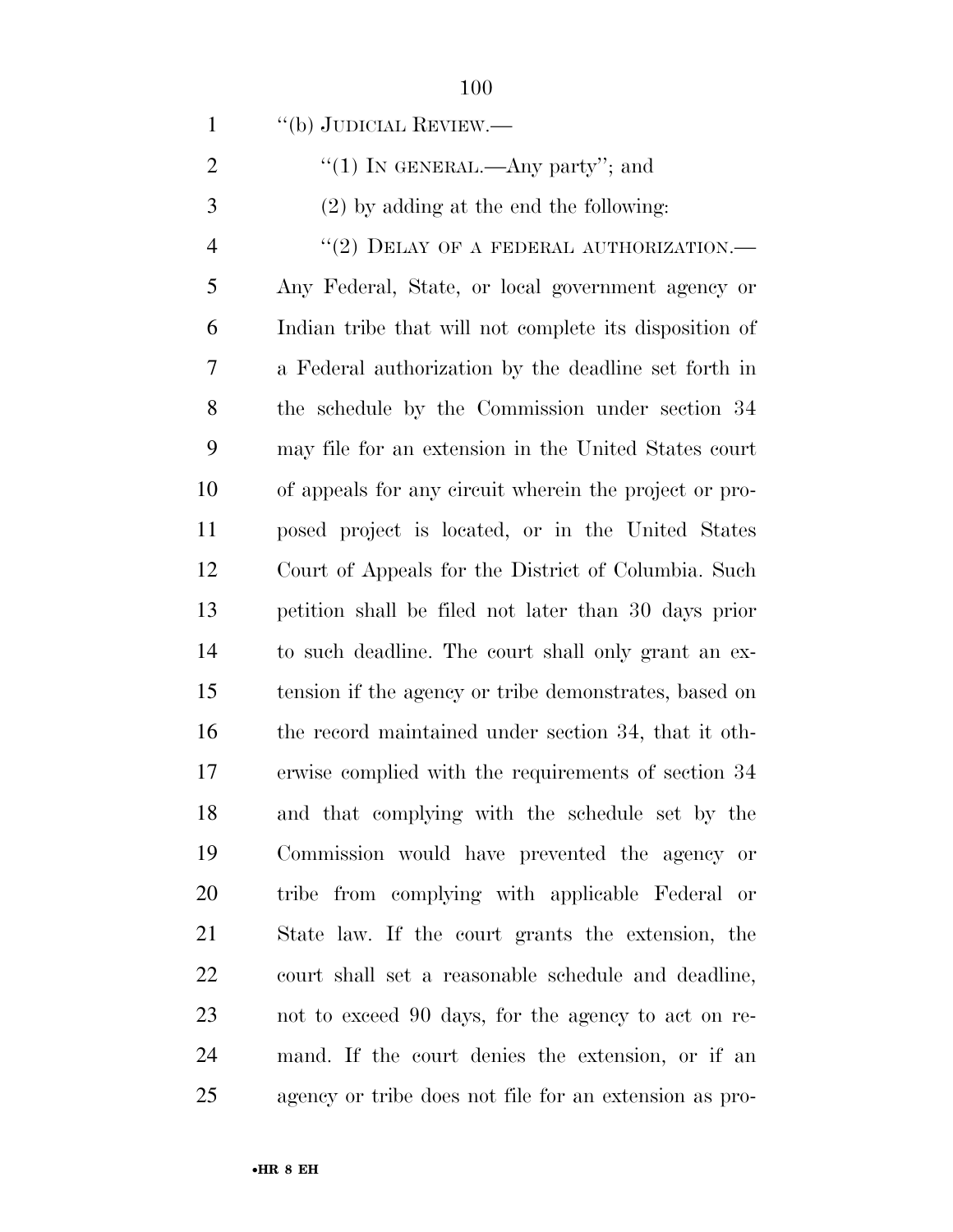vided in this subsection and does not complete its disposition of a Federal authorization by the applica- ble deadline, the Commission and applicant may move forward with the proposed action.''.

# **SEC. 1205. LICENSING STUDY IMPROVEMENTS.**

 Part I of the Federal Power Act (16 U.S.C. 792 et seq.), as amended by section 1203, is further amended by adding at the end the following:

# **''SEC. 35. LICENSING STUDY IMPROVEMENTS.**

 ''(a) IN GENERAL.—To facilitate the timely and effi- cient completion of the license proceedings under this part, the Commission shall, in consultation with applicable Fed- eral and State agencies and interested members of the public—

 $\frac{1}{2}$  (1) compile current and accepted best prac- tices in performing studies required in such license proceedings, including methodologies and the design of studies to assess the full range of environmental impacts of a project that reflect the most recent peer-reviewed science;

21 ''(2) compile a comprehensive collection of stud- ies and data accessible to the public that could be used to inform license proceedings under this part; and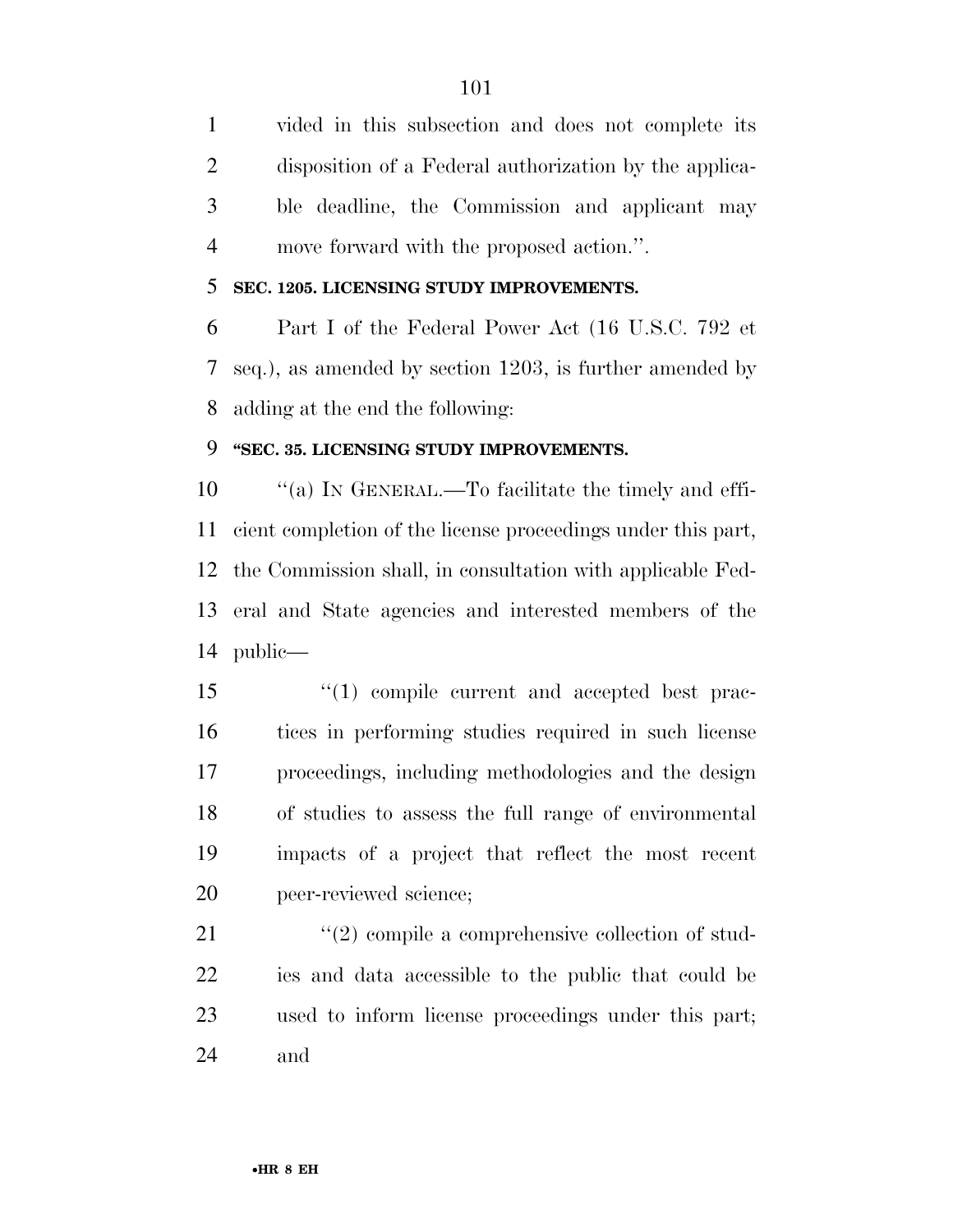1 ''(3) encourage license applicants, agencies, and Indian tribes to develop and use, for the purpose of fostering timely and efficient consideration of license applications, a limited number of open-source meth- odologies and tools applicable across a wide array of projects, including water balance models and streamflow analyses.

 ''(b) USE OF STUDIES.—To the extent practicable, the Commission and other Federal, State, and local gov- ernment agencies and Indian tribes considering an aspect of an application for Federal authorization shall use cur- rent, accepted science toward studies and data in support of their actions. Any participant in a proceeding with re- spect to a Federal authorization shall demonstrate a study requested by the party is not duplicative of current, exist-ing studies that are applicable to the project.

 ''(c) BASIN-WIDE OR REGIONAL REVIEW.—The Commission shall establish a program to develop com- prehensive plans, at the request of project applicants, on a regional or basin-wide scale, in consultation with the ap- plicants, appropriate Federal agencies, and affected States, local governments, and Indian tribes, in basins or regions with respect to which there are more than one project or application for a project. Upon such a request, the Commission, in consultation with the applicants, such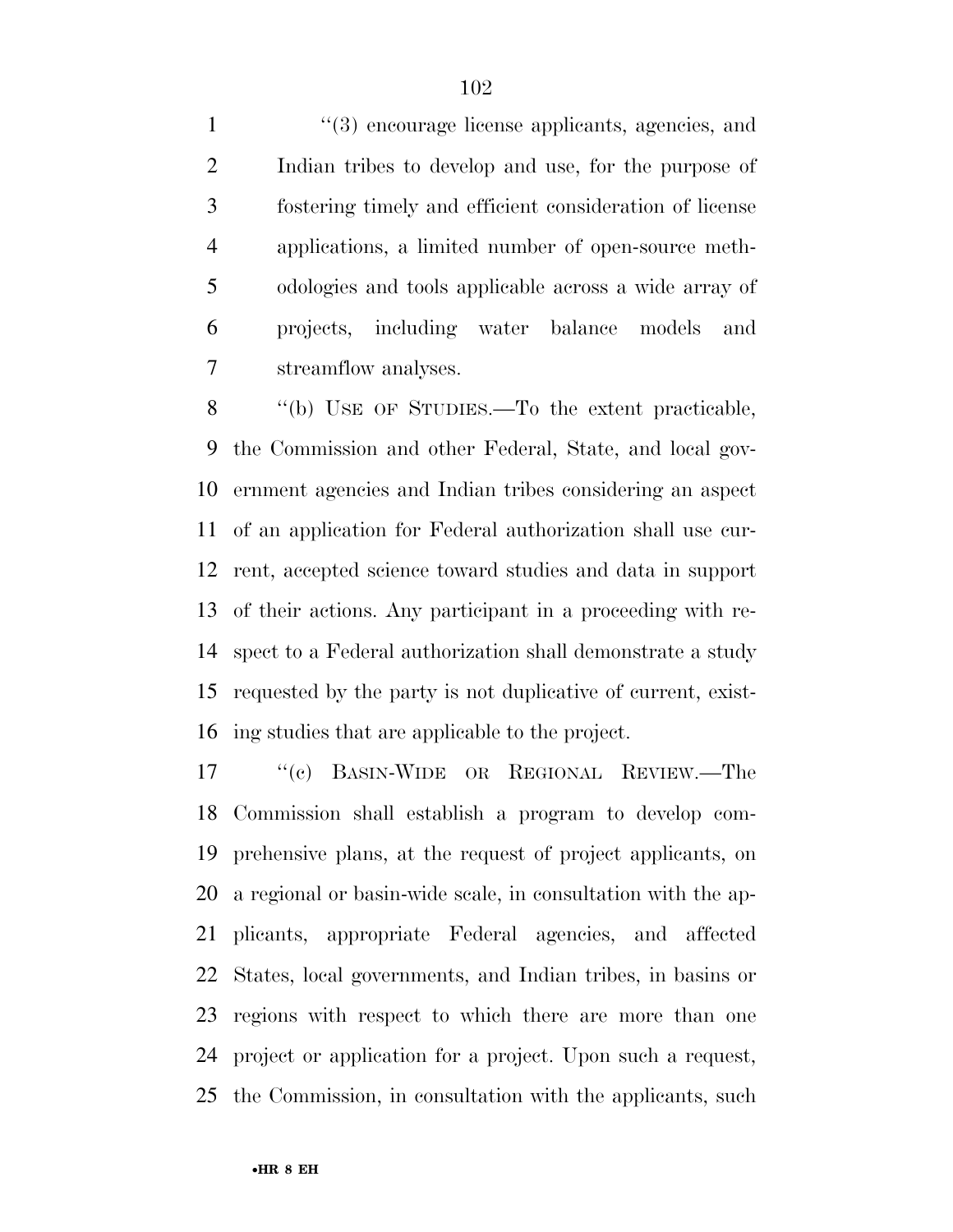Federal agencies, and affected States, local governments, and Indian tribes, may conduct or commission regional or basin-wide environmental studies, with the participation of at least 2 applicants. Any study conducted under this sub- section shall apply only to a project with respect to which the applicant participates.''.

#### **SEC. 1206. CLOSED-LOOP PUMPED STORAGE PROJECTS.**

 Part I of the Federal Power Act (16 U.S.C. 792 et seq.), as amended by section 1205, is further amended by adding at the end the following:

### **''SEC. 36. CLOSED-LOOP PUMPED STORAGE PROJECTS.**

 ''(a) DEFINITION.—For purposes of this section, a closed-loop pumped storage project is a project—

14 ''(1) in which the upper and lower reservoirs do not impound or directly withdraw water from navi-gable waters; or

 $\frac{17}{2}$  ''(2) that is not continuously connected to a naturally flowing water feature.

 ''(b) IN GENERAL.—As provided in this section, the Commission may issue and amend licenses and prelimi- nary permits, as appropriate, for closed-loop pumped stor-age projects.

23 "(c) DAM SAFETY.—Before issuing any license for a closed-loop pumped storage project, the Commission shall assess the safety of existing dams and other structures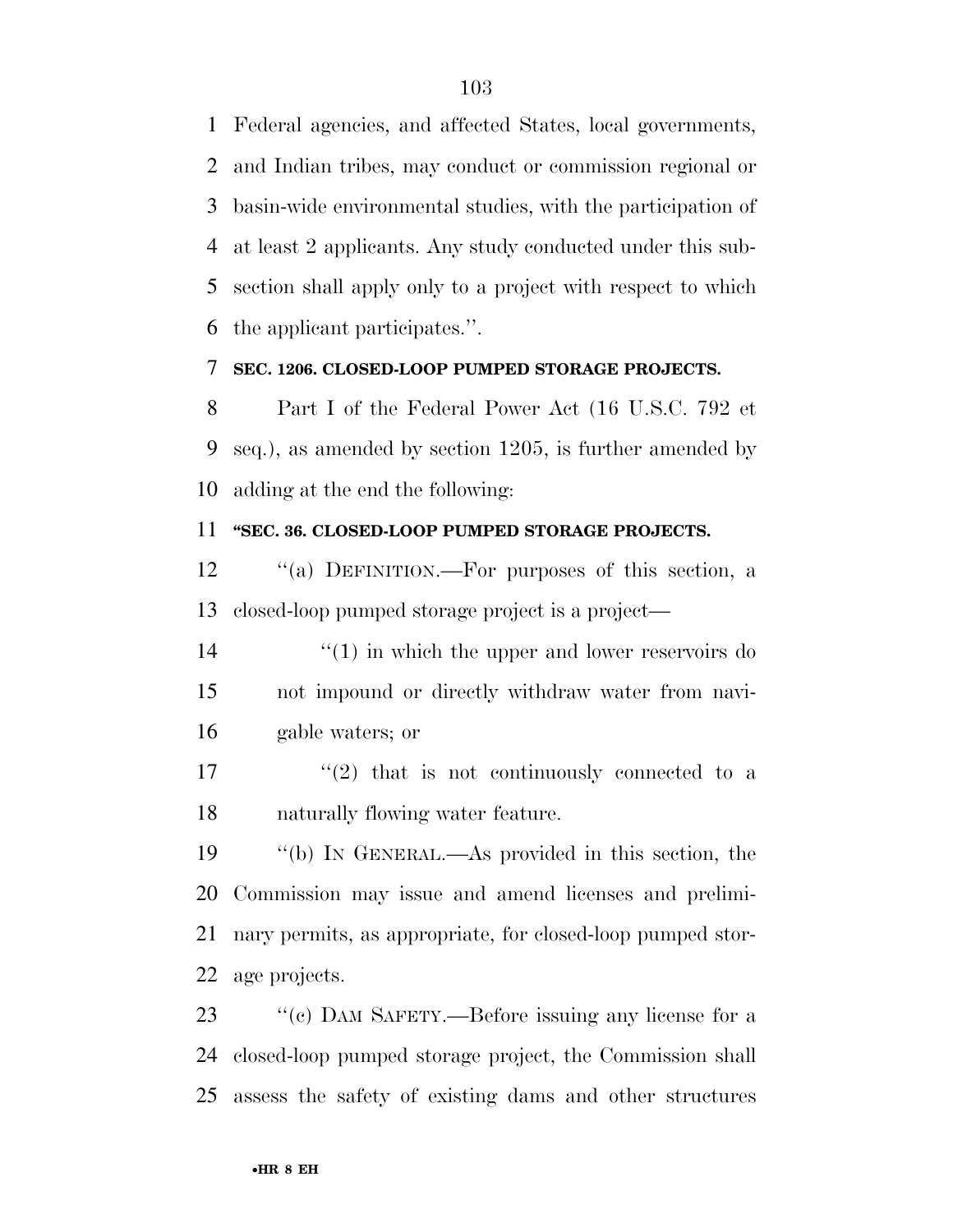related to the project (including possible consequences as-sociated with failure of such structures).

 ''(d) LICENSE CONDITIONS.—With respect to a closed-loop pumped storage project, the authority of the Commission to impose conditions on a license under sec-6 tions  $4(e)$ ,  $10(a)$ ,  $10(g)$ , and  $10(j)$  shall not apply, and any condition included in or applicable to a closed-loop pumped storage project licensed under this section, includ- ing any condition or other requirement of a Federal au-thorization, shall be limited to those that are—

11  $\frac{1}{1}$  necessary to protect public safety; or

12 "(2) reasonable, economically feasible, and es- sential to prevent loss of or damage to, or to miti- gate adverse effects on, fish and wildlife resources directly caused by the construction and operation of the project, as compared to the environmental base- line existing at the time the Commission completes its environmental review.

 ''(e) TRANSFERS.—Notwithstanding section 5, and regardless of whether the holder of a preliminary permit for a closed-loop pumped storage project claimed munic- ipal preference under section 7(a) when obtaining the per- mit, the Commission may, to facilitate development of a closed-loop pumped storage project—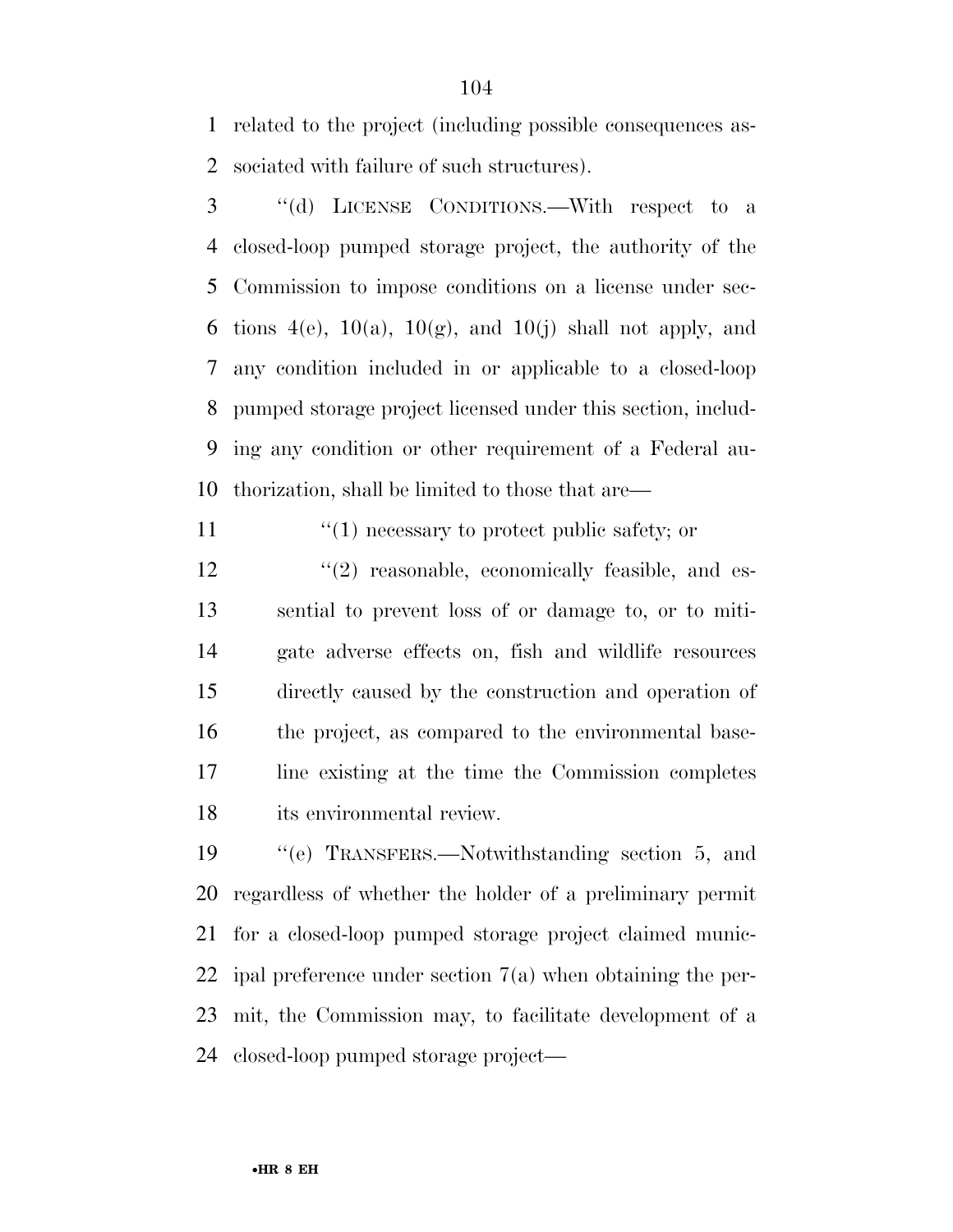| $\mathbf{1}$   | $"(1)$ add entities as joint permittees following        |
|----------------|----------------------------------------------------------|
| 2              | issuance of a preliminary permit; and                    |
| 3              | $(2)$ transfer a license in part to one or more          |
| $\overline{4}$ | nonmunicipal entities as co-licensees with a munici-     |
| 5              | pality.".                                                |
| 6              | SEC. 1207. LICENSE AMENDMENT IMPROVEMENTS.               |
| 7              | Part I of the Federal Power Act (16 U.S.C. 792 et        |
| 8              | seq.), as amended by section 1206, is further amended by |
| 9              | adding at the end the following:                         |
| 10             | "SEC. 37. LICENSE AMENDMENT IMPROVEMENTS.                |
| 11             | "(a) QUALIFYING PROJECT UPGRADES.-                       |
| 12             | "(1) IN GENERAL.—As provided in this section,            |
| 13             | the Commission may approve an application for an         |
| 14             | amendment to a license issued under this part for a      |
| 15             | qualifying project upgrade.                              |
| 16             | "(2) APPLICATION.—A licensee filing an appli-            |
| 17             | cation for an amendment to a project license under       |
| 18             | this section shall include in such application infor-    |
| 19             | mation sufficient to demonstrate that the proposed       |
| 20             | change to the project described in the application is    |
| 21             | a qualifying project upgrade.                            |
| 22             | "(3) INITIAL DETERMINATION.—Not later than               |
| 23             | 15 days after receipt of an application under para-      |
| 24             | graph (2), the Commission shall make an initial de-      |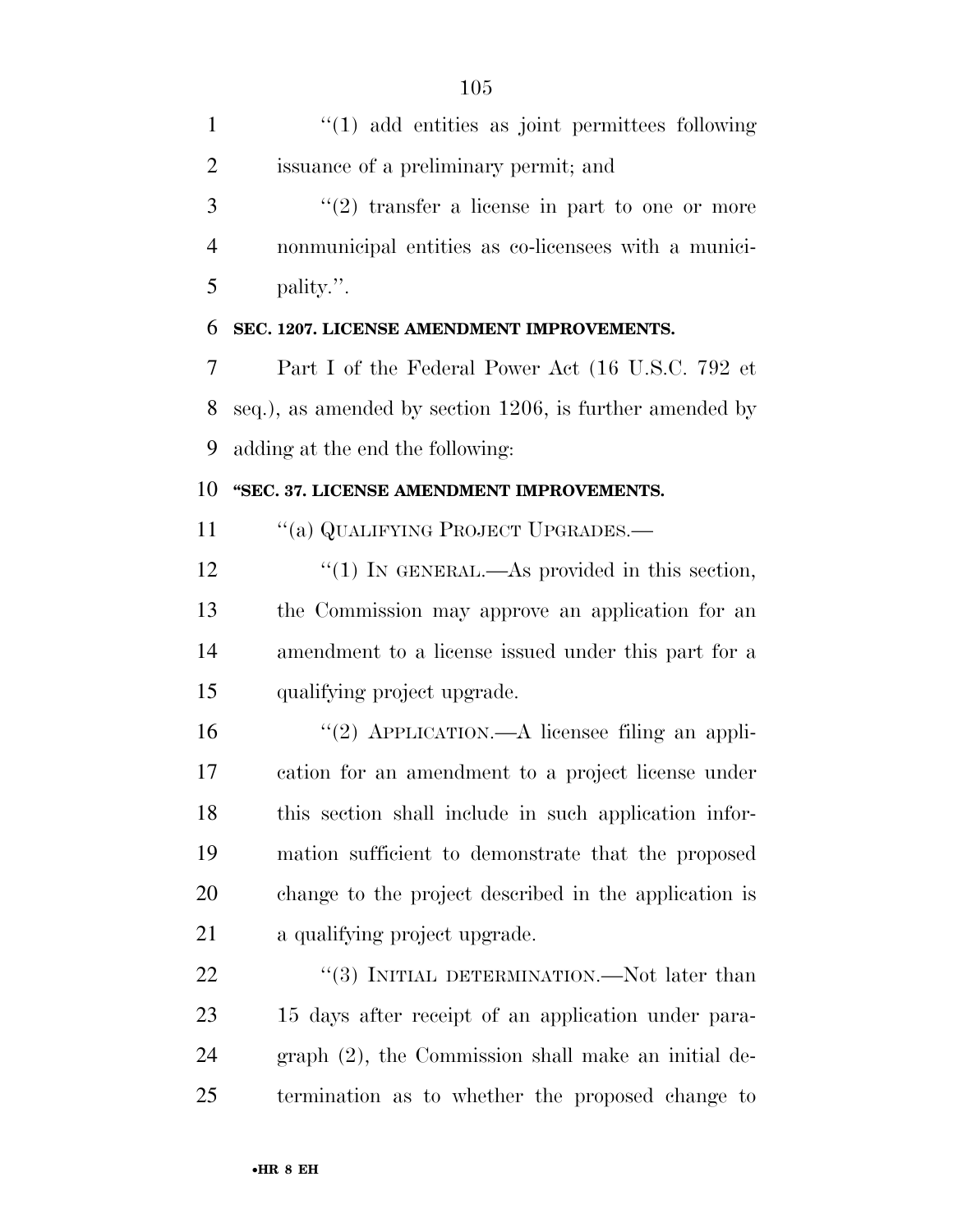| $\mathbf{1}$   | the project described in the application for a license |
|----------------|--------------------------------------------------------|
| $\overline{2}$ | amendment is a qualifying project upgrade. The         |
| 3              | Commission shall publish its initial determination     |
| $\overline{4}$ | and issue notice of the application filed under para-  |
| 5              | graph (2). Such notice shall solicit public comment    |
| 6              | on the initial determination within 45 days.           |
| $\tau$         | "(4) PUBLIC COMMENT ON QUALIFYING CRI-                 |
| 8              | TERIA.—The Commission shall accept public com-         |
| 9              | ment regarding whether a proposed license amend-       |
| 10             | ment is for a qualifying project upgrade for a period  |
| 11             | of 45 days beginning on the date of publication of     |
| 12             | a public notice described in paragraph (3), and        |
| 13             | shall—                                                 |
| 14             | $\lq\lq$ if no entity contests whether the pro-        |
| 15             | posed license amendment is for a qualifying            |
| 16             | project upgrade during such comment period,            |
| 17             | immediately publish a notice stating that the          |
| 18             | initial determination has not been contested; or       |
| 19             | $\lq\lq$ if an entity contests whether the pro-        |
| 20             | posed license amendment is for a qualifying            |
| 21             | project upgrade during the comment period,             |
| 22             | issue a written determination in accordance            |
| 23             | with paragraph $(5)$ .                                 |
| 24             | "(5) WRITTEN DETERMINATION.—If an entity               |
|                |                                                        |

contests whether the proposed license amendment is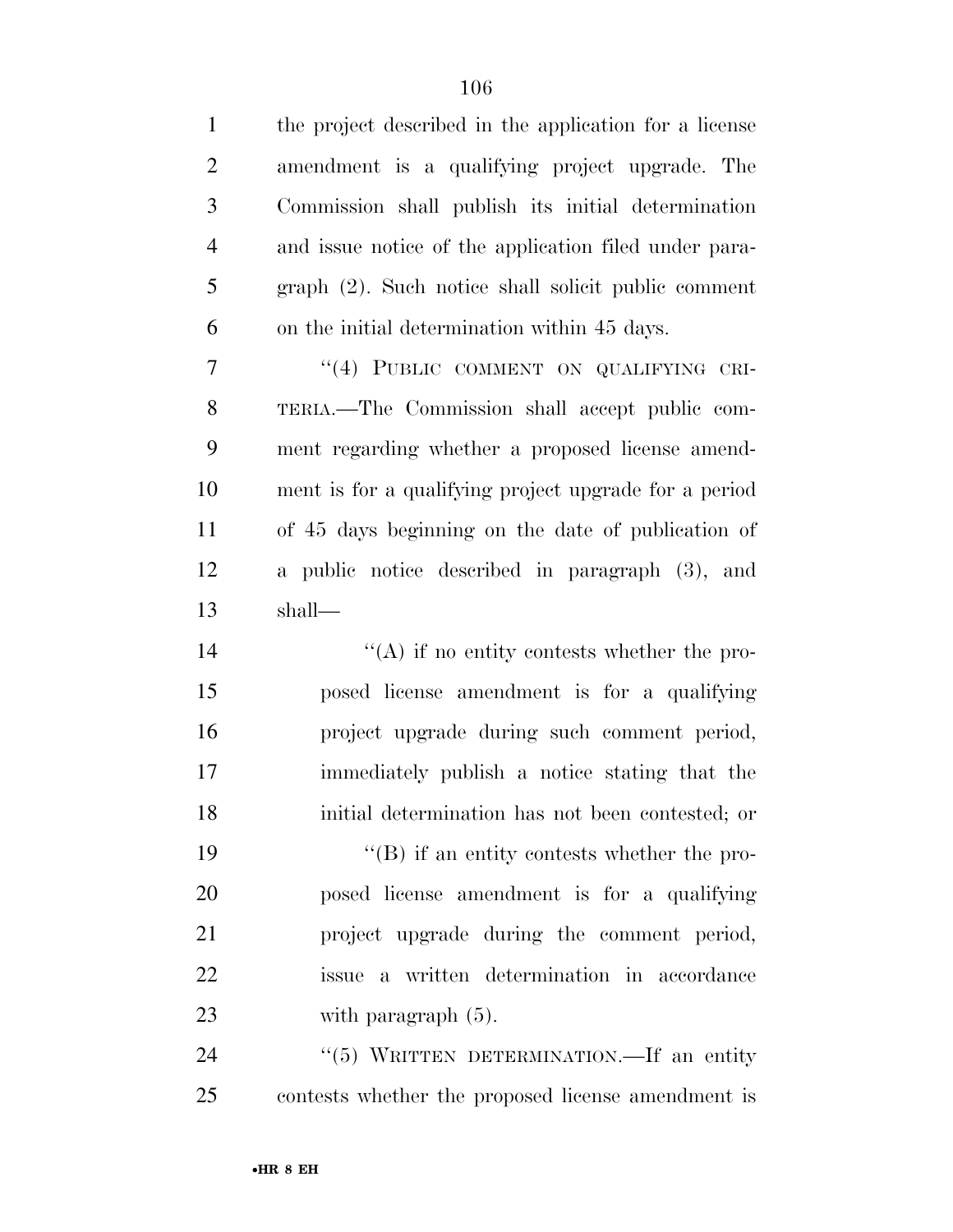| $\mathbf{1}$   | for a qualifying project upgrade during the comment    |
|----------------|--------------------------------------------------------|
| $\overline{2}$ | period under paragraph (4), the Commission shall,      |
| 3              | not later than 30 days after the date of publication   |
| $\overline{4}$ | of the public notice of the initial determination      |
| 5              | under paragraph $(3)$ , issue a written determination  |
| 6              | as to whether the proposed license amendment is for    |
| 7              | a qualifying project upgrade.                          |
| 8              | "(6) PUBLIC COMMENT ON AMENDMENT APPLI-                |
| 9              | CATION.—If no entity contests whether the proposed     |
| 10             | license amendment is for a qualifying project up-      |
| 11             | grade during the comment period under paragraph        |
| 12             | (4) or the Commission issues a written determina-      |
| 13             | tion under paragraph (5) that a proposed license       |
| 14             | amendment is a qualifying project upgrade, the         |
| 15             | Commission shall—                                      |
| 16             | "(A) during the $60$ -day period beginning             |
| 17             | on the date of publication of a notice under           |
| 18             | paragraph $(4)(A)$ or the date on which the            |
| 19             | Commission issues the written determination            |
| 20             | under paragraph (5), as applicable, solicit com-       |
| 21             | ments from each Federal, State, and local gov-         |
| 22             | ernment agency and Indian tribe considering an         |
| 23             | aspect of an application for Federal authoriza-        |
| 24             | tion (as defined in section 34) with respect to        |
| 25             | proposed license amendment, as well<br>the<br>$\rm as$ |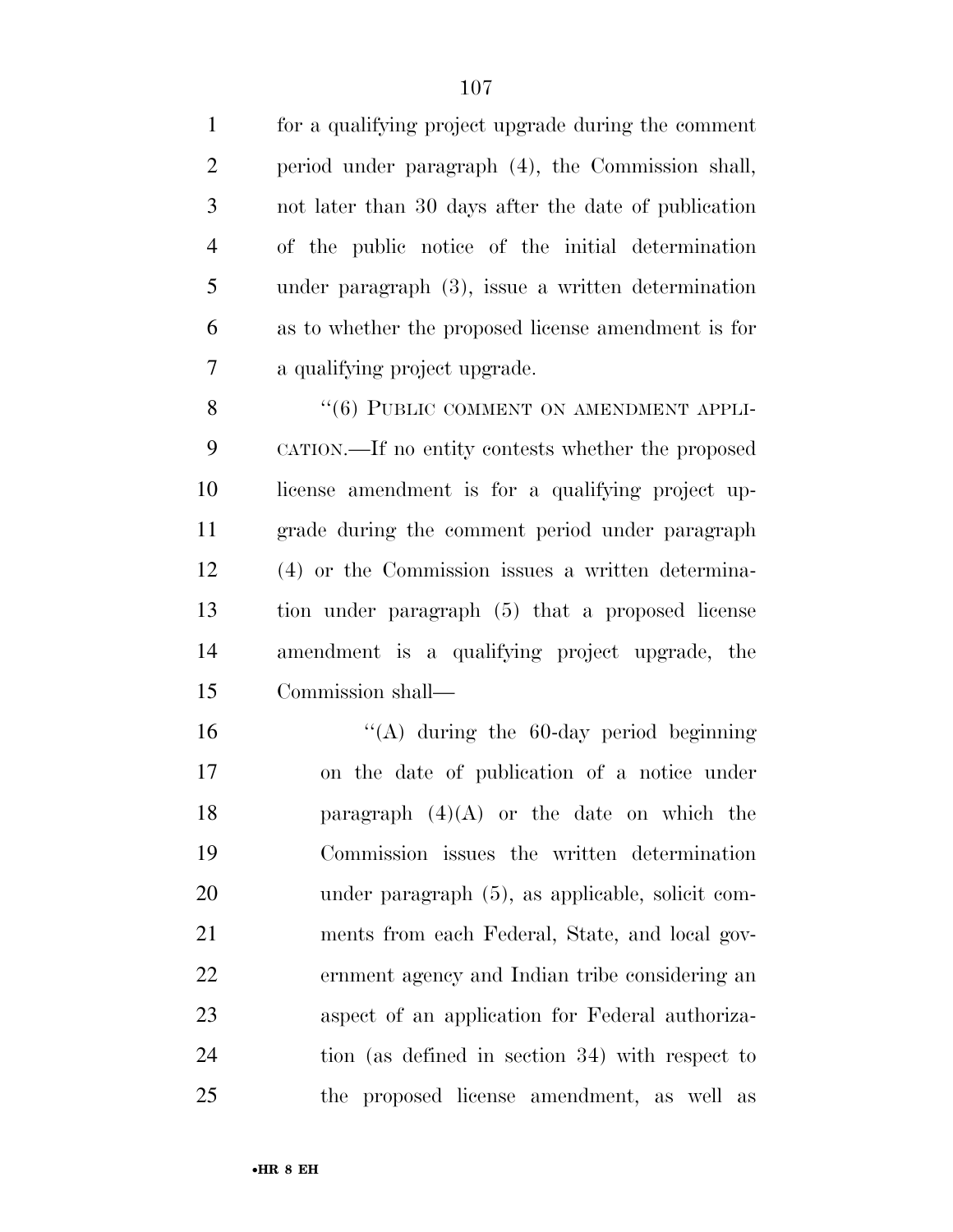| $\mathbf{1}$   | other interested agencies, Indian tribes, and          |
|----------------|--------------------------------------------------------|
| $\overline{2}$ | members of the public; and                             |
| 3              | $\lq\lq(B)$ during the 90-day period beginning         |
| $\overline{4}$ | on the date of publication of a notice under           |
| 5              | paragraph $(4)(A)$ or the date on which the            |
| 6              | Commission issues the written determination            |
| 7              | under paragraph (5), as applicable, consult            |
| 8              | with-                                                  |
| 9              | "(i) appropriate Federal agencies and                  |
| 10             | the State agency exercising administrative             |
| 11             | control over the fish and wildlife resources,          |
| 12             | and water quality and supply, of the State             |
| 13             | in which the qualifying project upgrade is             |
| 14             | located;                                               |
| 15             | "(ii) any Federal department super-                    |
| 16             | vising any public lands or reservations oc-            |
| 17             | eupied by the qualifying project upgrade;              |
| 18             | and                                                    |
| 19             | "(iii) any Indian tribe affected by the                |
| 20             | qualifying project upgrade.                            |
| 21             | "(7) FEDERAL AUTHORIZATIONS.—The sched-                |
| <u>22</u>      | ule established by the Commission under section 34     |
| 23             | for any project upgrade under this subsection shall    |
| 24             | require final disposition on all necessary Federal au- |
| 25             | thorizations (as defined in section 34), other than    |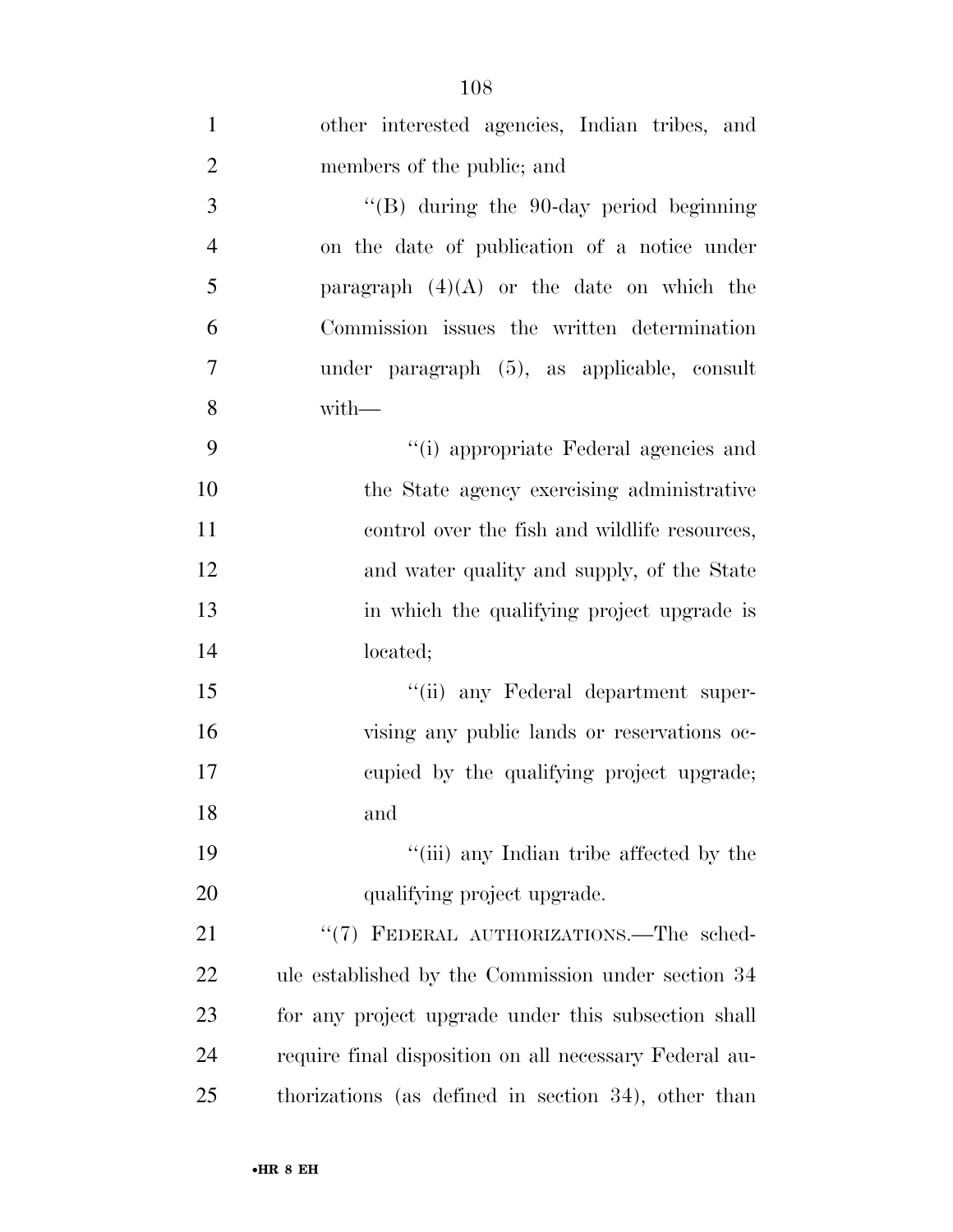| $\mathbf{1}$   | final action by the Commission, by not later than     |
|----------------|-------------------------------------------------------|
| $\overline{2}$ | 120 days after the date on which the Commission       |
| 3              | issues a notice under paragraph $(4)(A)$ or a written |
| $\overline{4}$ | determination under paragraph (5), as applicable.     |
| 5              | $\lq\lq (8)$ COMMISSION ACTION.—Not later than $150$  |
| 6              | days after the date on which the Commission issues    |
| 7              | a notice under paragraph $(4)(A)$ or a written deter- |
| 8              | mination under paragraph (5), as applicable, the      |
| 9              | Commission shall take final action on the license     |
| 10             | amendment application.                                |
| 11             | $``(9)$ LICENSE AMENDMENT CONDITIONS.—Any             |
| 12             | condition included in or applicable to a license      |
| 13             | amendment approved under this subsection, includ-     |
| 14             | ing any condition or other requirement of a Federal   |
| 15             | authorization, shall be limited to those that are—    |
| 16             | $\lq\lq$ necessary to protect public safety; or       |
| 17             | "(B) reasonable, economically feasible, and           |
| 18             | essential to prevent loss of or damage to, or to      |
| 19             | mitigate adverse effects on, fish and wildlife re-    |
| 20             | sources, water supply, and water quality that         |
| 21             | are directly caused by the construction and op-       |
| 22             | eration of the qualifying project upgrade, as         |
| 23             | compared to the environmental baseline existing       |
| 24             | at the time the Commission approves the appli-        |
| 25             | cation for the license amendment.                     |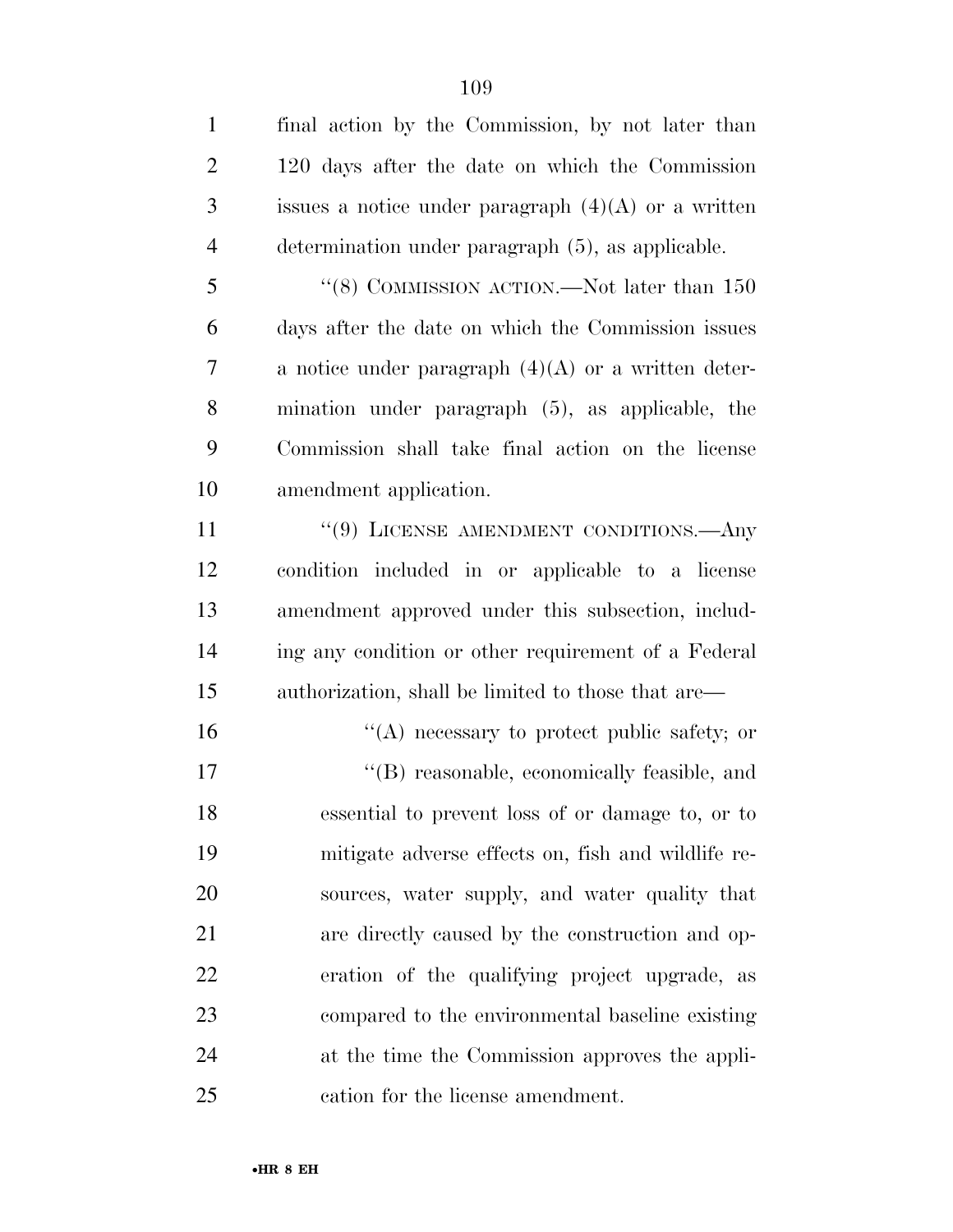| $\mathbf{1}$   | "(10) PROPOSED LICENSE AMENDMENTS THAT                 |
|----------------|--------------------------------------------------------|
| $\overline{2}$ | ARE NOT QUALIFYING PROJECT UPGRADES.—If the            |
| 3              | Commission determines under paragraph $(3)$ or $(5)$   |
| $\overline{4}$ | that a proposed license amendment is not for a         |
| 5              | qualifying project upgrade, the procedures under       |
| 6              | paragraphs (6) through (9) shall not apply to the      |
| $\overline{7}$ | application.                                           |
| 8              | "(11) RULEMAKING.—Not later than 180 days              |
| 9              | after the date of enactment of this section, the Com-  |
| 10             | mission shall, after notice and opportunity for public |
| 11             | comment, issue a rule to implement this subsection.    |
| 12             | " $(12)$ DEFINITIONS.—For purposes of this sub-        |
| 13             | section:                                               |
| 14             | "(A) QUALIFYING PROJECT UPGRADE.-                      |
| 15             | The term 'qualifying project upgrade' means a          |
| 16             | change to a project licensed under this part           |
| 17             | that meets the qualifying criteria, as deter-          |
| 18             | mined by the Commission.                               |
| 19             | "(B) QUALIFYING CRITERIA.—The term                     |
| 20             | 'qualifying criteria' means, with respect to a         |
| 21             | project license under this part, a change to the       |
| 22             | project that—                                          |
| 23             | "(i) if carried out, would be unlikely                 |
| 24             | to adversely affect any species listed as              |
| 25             | threatened or endangered under the En-                 |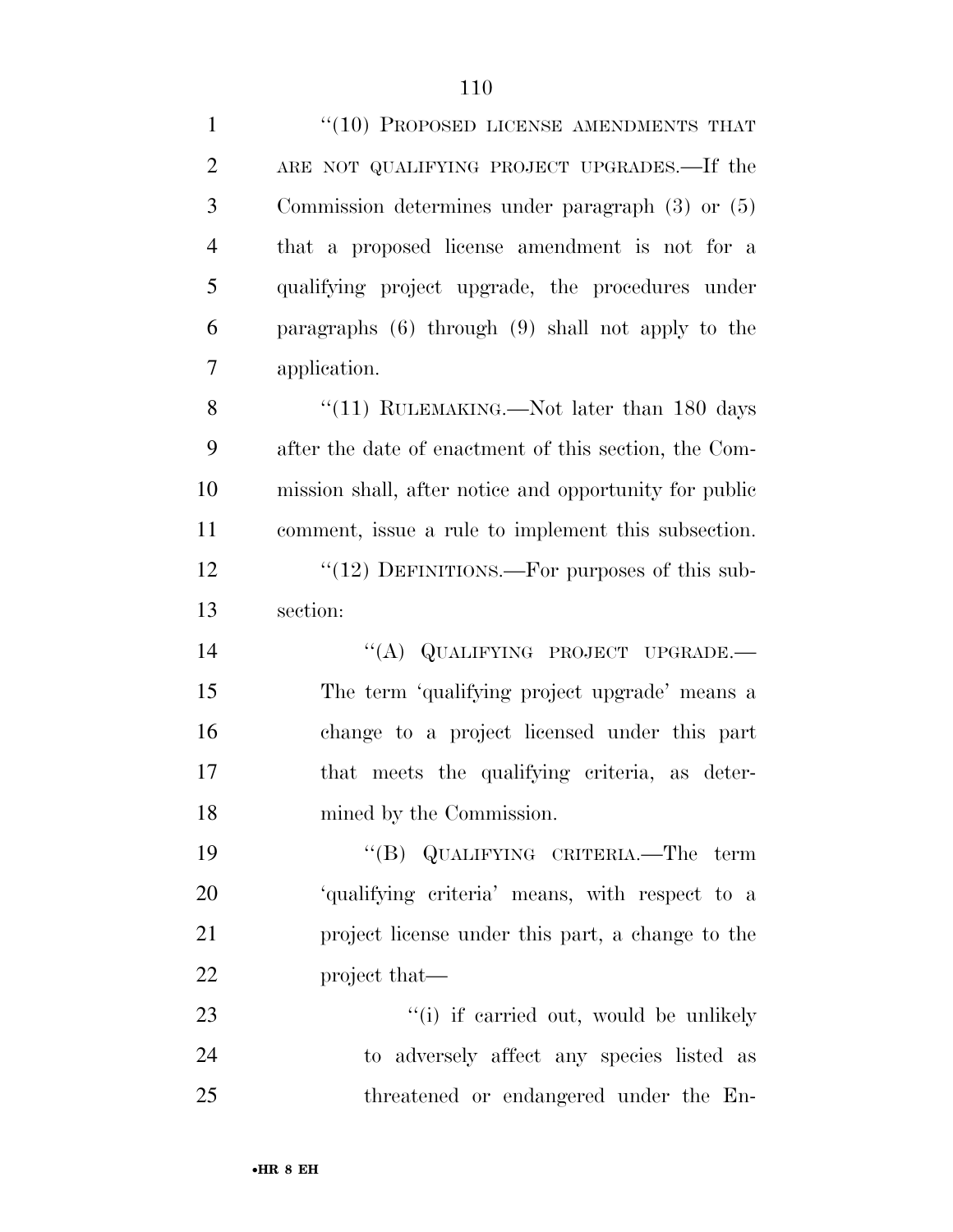| $\mathbf{1}$   | dangered Species Act of 1973 or result in     |
|----------------|-----------------------------------------------|
| $\overline{2}$ | the destruction or adverse modification of    |
| 3              | critical habitat, as determined in consulta-  |
| $\overline{4}$ | tion with the Secretary of the Interior or    |
| 5              | Secretary of Commerce, as appropriate, in     |
| 6              | accordance with section 7 of the Endan-       |
| $\tau$         | gered Species Act of 1973;                    |
| 8              | "(ii) is consistent with any applicable       |
| 9              | comprehensive plan under section $10(a)(2)$ ; |
| 10             | "(iii) includes only changes to project       |
| 11             | lands, waters, or operations that, in the     |
| 12             | judgment of the Commission, would result      |
| 13             | in only insignificant or minimal cumulative   |
| 14             | adverse environmental effects;                |
| 15             | "(iv) would be unlikely to adversely          |
| 16             | affect water quality and water supply; and    |
| 17             | $``(v)$ proposes to implement—                |
| 18             | "(I) capacity increases, efficiency           |
| 19             | improvements, or other enhancements           |
| 20             | to hydropower generation at the li-           |
| 21             | censed project;                               |
| 22             | "(II) environmental protection,               |
| 23             | mitigation, or enhancement measures           |
| 24             | to benefit fish and wildlife resources        |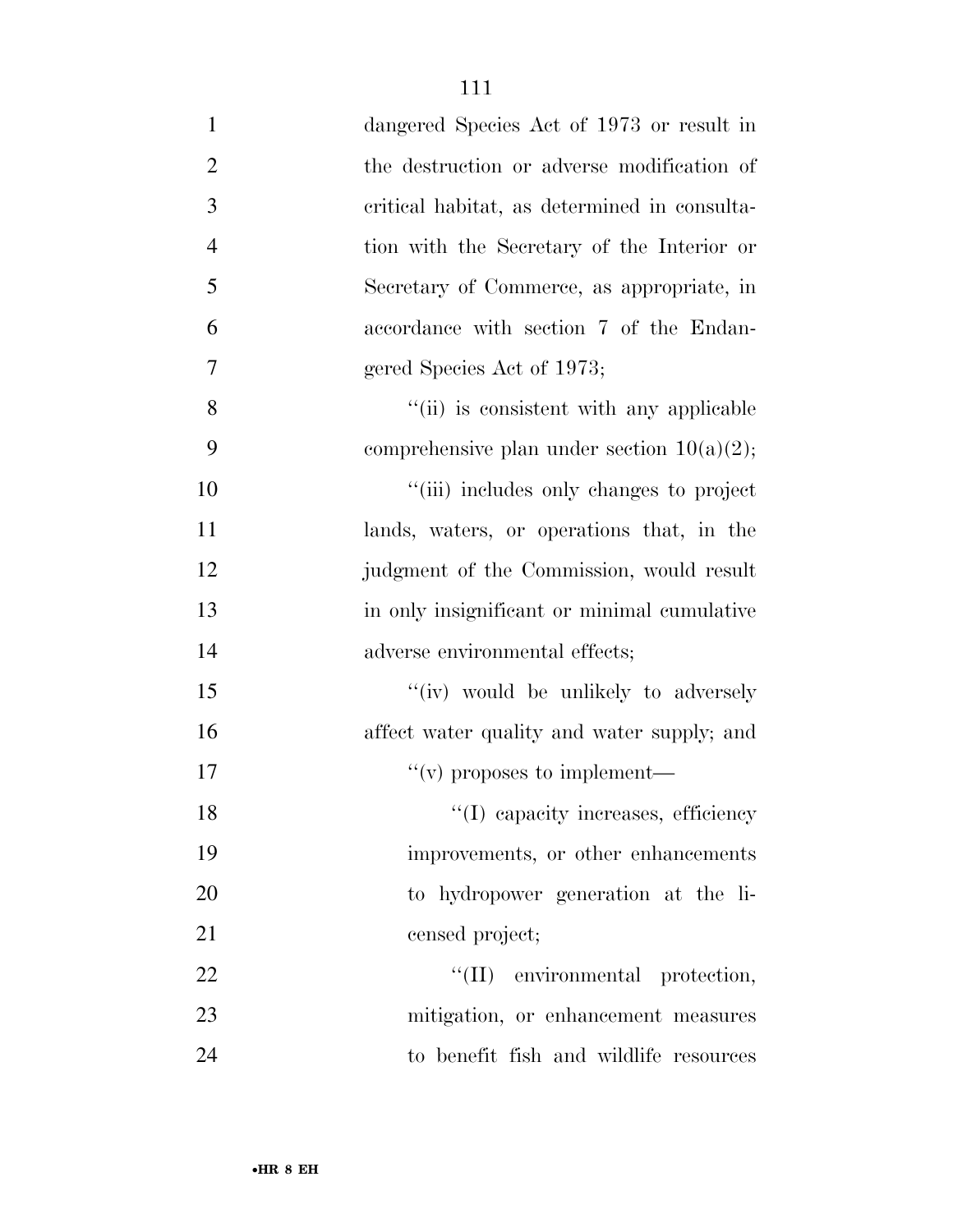| $\mathbf{1}$   | other natural and cultural re-<br>0r                  |
|----------------|-------------------------------------------------------|
| $\overline{2}$ | sources; or                                           |
| 3              | "(III) improvements to public                         |
| $\overline{4}$ | recreation at the licensed project.                   |
| 5              | "(b) AMENDMENT APPROVAL PROCESSES.-                   |
| 6              | "(1) RULE.—Not later than 1 year after the            |
| 7              | date of enactment of this section, the Commission     |
| 8              | shall, after notice and opportunity for public com-   |
| 9              | ment, issue a rule establishing new standards and     |
| 10             | procedures for license amendment applications under   |
| 11             | this part. In issuing such rule, the Commission shall |
| 12             | seek to develop the most efficient and expedient      |
| 13             | process, consultation, and review requirements, com-  |
| 14             | mensurate with the scope of different categories of   |
| 15             | proposed license amendments. Such rule shall ac-      |
| 16             | count for differences in environmental effects across |
| 17             | a wide range of categories of license amendment ap-   |
| 18             | plications.                                           |
| 19             | "(2) CAPACITY.—In issuing a rule under this           |

 subsection, the Commission shall take into consider- ation that a change in generating or hydraulic ca- pacity may indicate the potential environmental ef- fects of a proposed amendment but is not determina-24 tive of such effects.

•**HR 8 EH**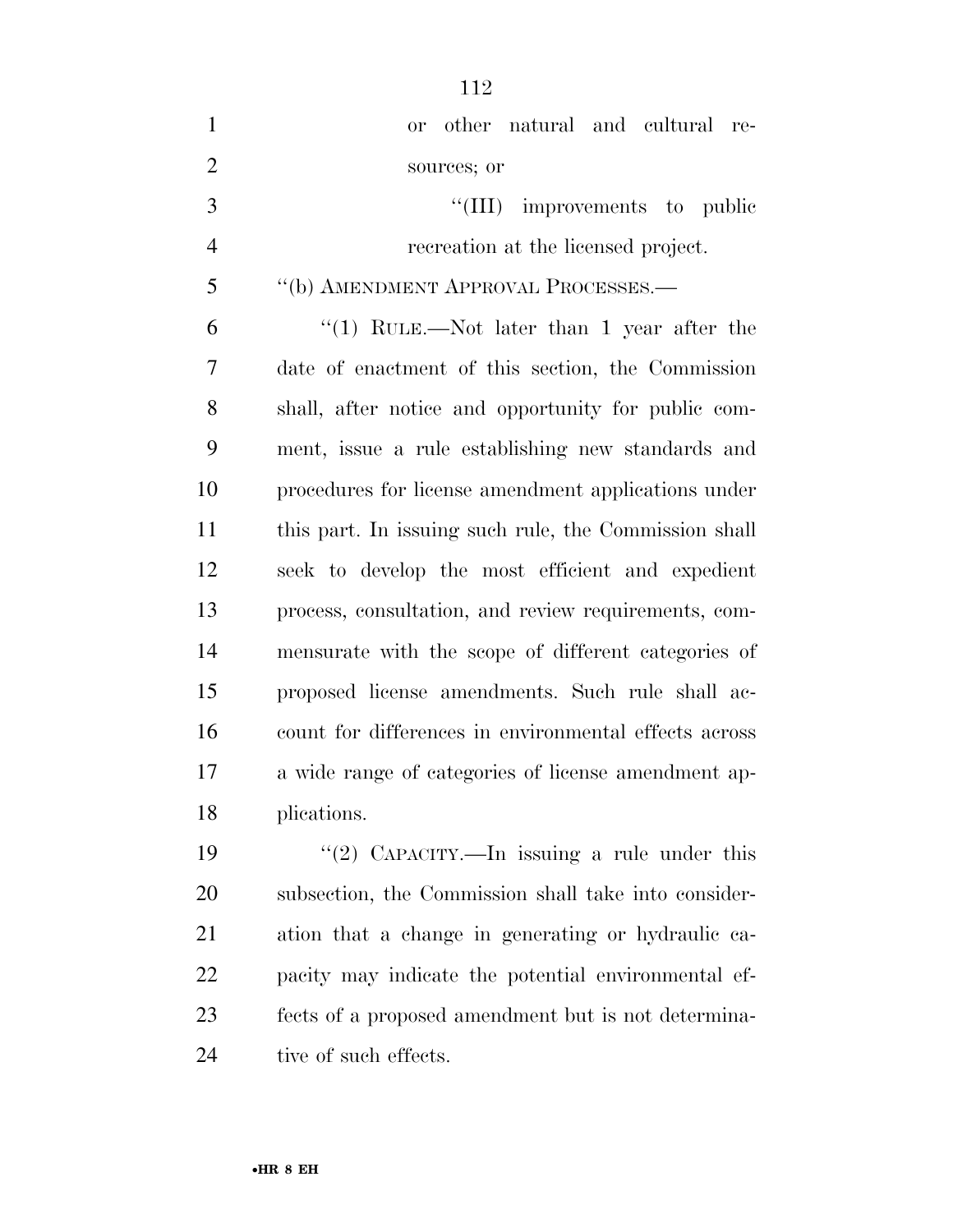''(3) PROCESS OPTIONS.—In issuing a rule under this subsection, the Commission shall take into consideration the range of process options avail- able under the Commission's regulations for new and original license applications and adapt such op- tions to amendment applications, where appro- priate.''. **SEC. 1208. PROMOTING HYDROPOWER DEVELOPMENT AT EXISTING NONPOWERED DAMS.**  Part I of the Federal Power Act (16 U.S.C. 792 et seq.), as amended by section 1207, is further amended by adding at the end the following: **''SEC. 38. PROMOTING HYDROPOWER DEVELOPMENT AT EXISTING NONPOWERED DAMS.**  15 "(a) EXEMPTIONS FOR QUALIFYING FACILITIES.— ''(1) EXEMPTION QUALIFICATIONS.—Subject to the requirements of this subsection, the Commission may grant an exemption in whole or in part from the requirements of this part, including any license requirements contained in this part, to any facility the Commission determines is a qualifying facility. 22 "(2) CONSULTATION WITH FEDERAL AND STATE AGENCIES.—In granting any exemption under this subsection, the Commission shall consult with—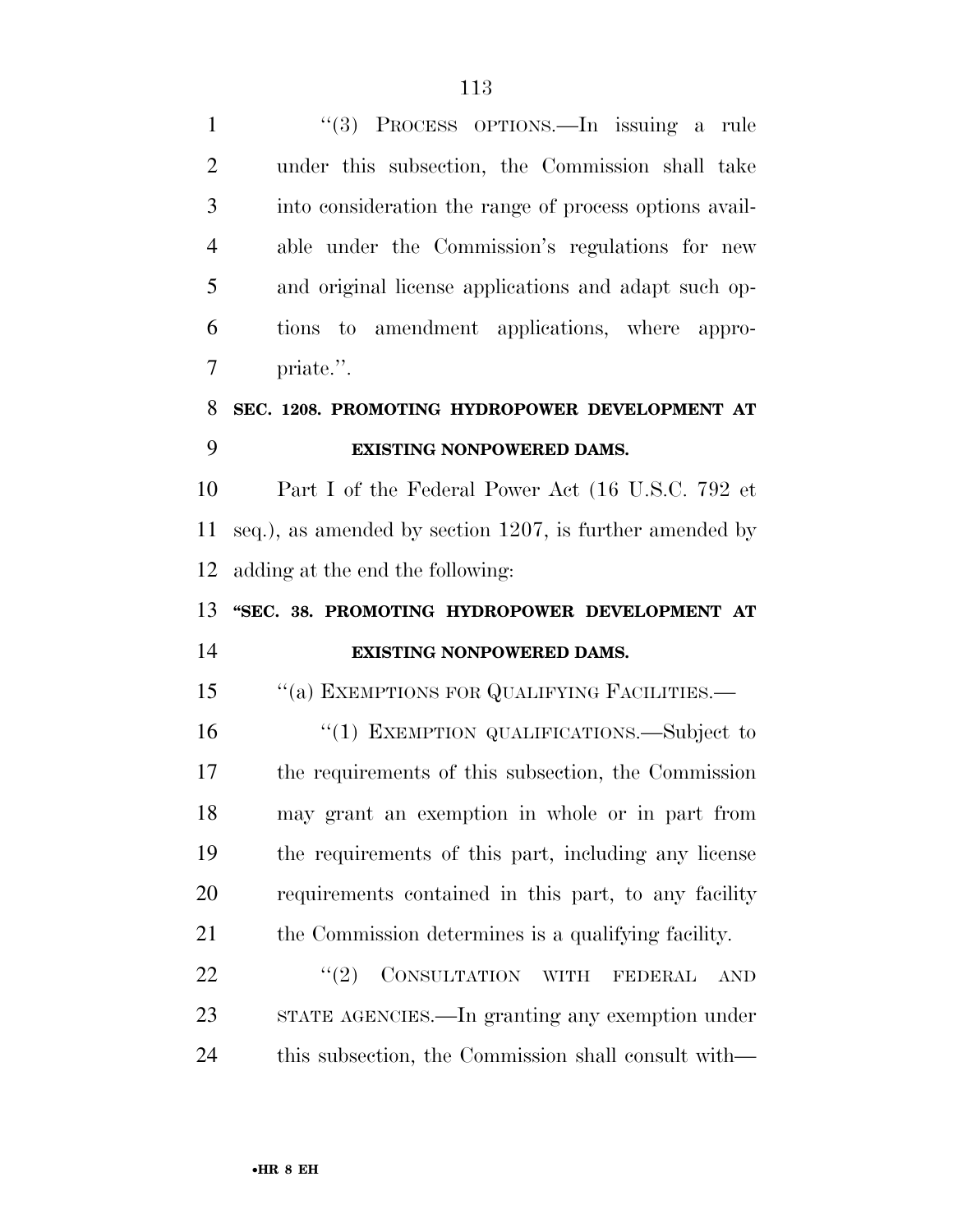| $\mathbf{1}$   | $\lq\lq$ the United States Fish and Wildlife     |
|----------------|--------------------------------------------------|
| $\overline{2}$ | Service, the National Marine Fisheries Service,  |
| 3              | and the State agency exercising administrative   |
| $\overline{4}$ | control over the fish and wildlife resources of  |
| 5              | the State in which the facility will be located, |
| 6              | in the manner provided by the Fish and Wild-     |
| 7              | life Coordination Act;                           |
| 8              | "(B) any Federal department supervising          |
| 9              | any public lands or reservations occupied by the |
| 10             | project; and                                     |
| 11             | " $(C)$ any Indian tribe affected by the         |
| 12             | project.                                         |
| 13             | "(3) EXEMPTION CONDITIONS.-                      |
| 14             | "(A) IN GENERAL.—The Commission shall            |
| 15             | include in any exemption granted under this      |
| 16             | subsection only such terms and conditions that   |
| 17             | the Commission determines are—                   |
| 18             | "(i) necessary to protect public safety;         |
| 19             | <b>or</b>                                        |
| 20             | "(ii) reasonable, economically feasible,         |
| 21             | and essential to prevent loss of or damage       |
| 22             | to, or to mitigate adverse effects on, fish      |
| 23             | and wildlife resources directly caused by        |
| 24             | construction and operation of the<br>the         |
| 25             | qualifying facility, as compared to the envi-    |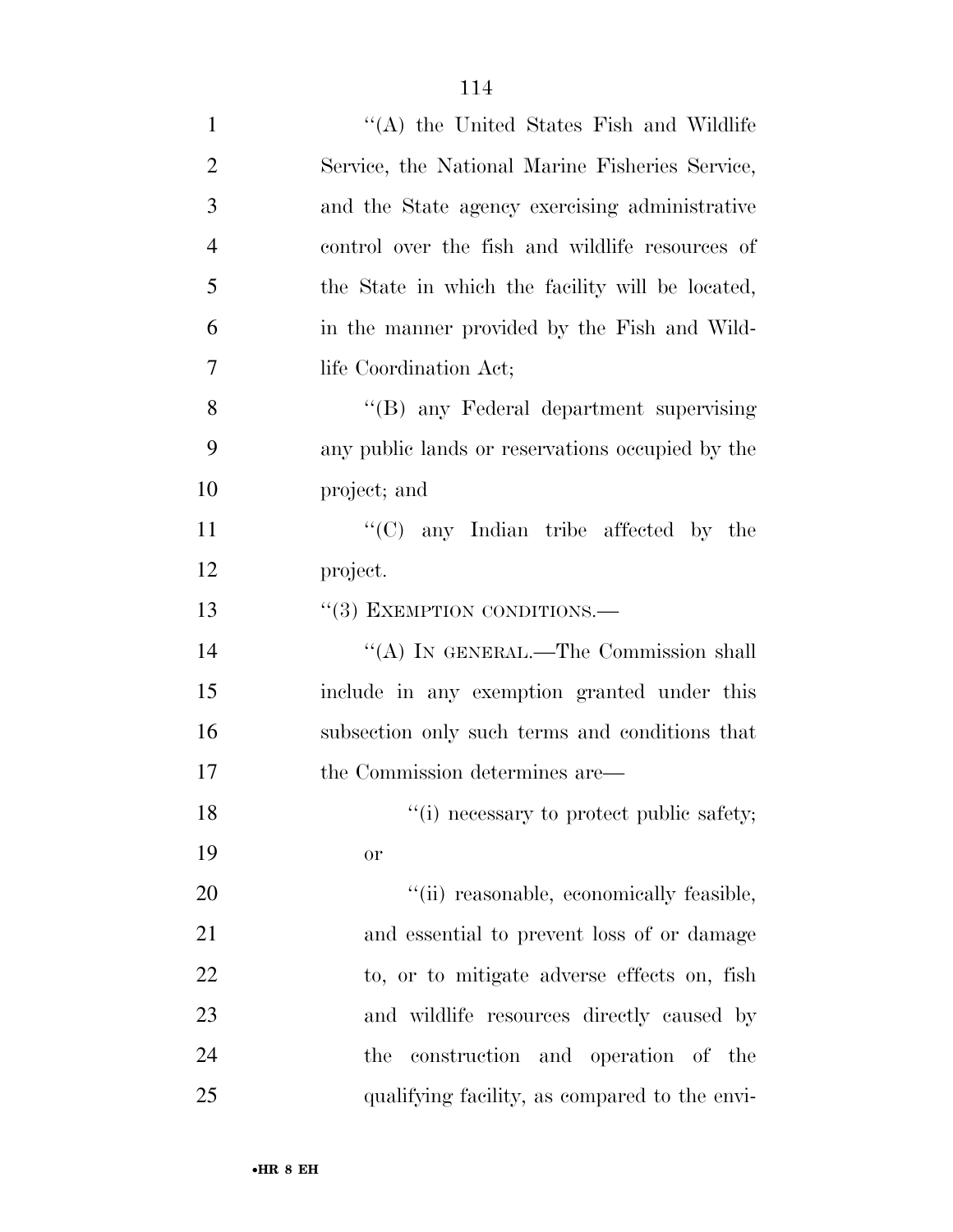| $\mathbf{1}$   | ronmental baseline existing at the time the         |
|----------------|-----------------------------------------------------|
| $\overline{2}$ | Commission grants the exemption.                    |
| 3              | $\lq\lq (B)$<br>NO CHANGES TO RELEASE<br>$RE-$      |
| $\overline{4}$ | GIME.—No Federal authorization required with        |
| 5              | respect to a qualifying facility described in       |
| 6              | paragraph (1), including an exemption granted       |
| 7              | by the Commission under this subsection, may        |
| 8              | include any condition or other requirement that     |
| 9              | results in any material change to the storage,      |
| 10             | control, withdrawal, diversion, release, or flow    |
| 11             | operations of the associated qualifying nonpow-     |
| 12             | ered dam.                                           |
| 13             | "(4) ENVIRONMENTAL REVIEW.—The Commis-              |
| 14             | sion's environmental review under the National En-  |
| 15             | vironmental Policy Act of 1969 of a proposed ex-    |
| 16             | emption under this subsection shall consist only of |
| 17             | an environmental assessment, unless the Commis-     |
| 18             | sion determines, by rule or order, that the Commis- |
| 19             | sion's obligations under such Act for granting ex-  |
| 20             | emptions under this subsection can be met through   |
| 21             | a categorical exclusion.                            |
| 22             | "(5) VIOLATION OF TERMS OF EXEMPTION.—              |
| 23             | Any violation of a term or condition of any exemp-  |

tion granted under this subsection shall be treated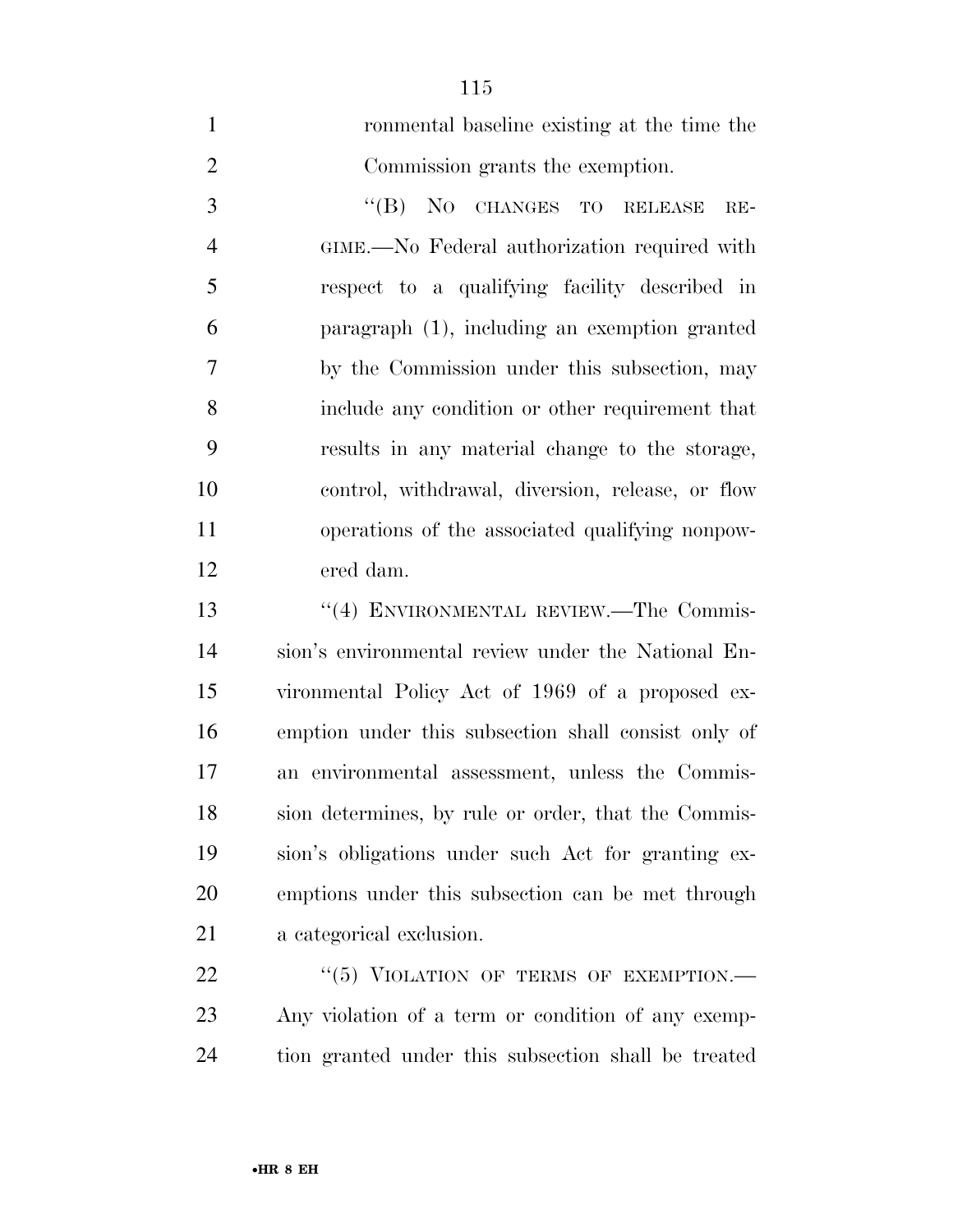as a violation of a rule or order of the Commission under this Act.

3 "(6) ANNUAL CHARGES FOR ENHANCEMENT ACTIVITIES.—Exemptees under this subsection for any facility located at a non-Federal dam shall pay to the United States reasonable annual charges in an amount to be fixed by the Commission for the purpose of funding environmental enhancement projects in watersheds in which facilities exempted under this subsection are located. Such annual charges shall be equivalent to the annual charges for use of a Government dam under section 10(e), un- less the Commission determines, by rule, that a lower charge is appropriate to protect exemptees' in- vestment in the project or avoid increasing the price to consumers of power due to such charges. The pro- ceeds of charges made by the Commission under this paragraph shall be paid into the Treasury of the United States and credited to miscellaneous receipts. Subject to annual appropriation Acts, such proceeds shall be available to Federal and State fish and wild-22 life agencies for purposes of carrying out specific en- vironmental enhancement projects in watersheds in which one or more facilities exempted under this subsection are located. Not later than 180 days after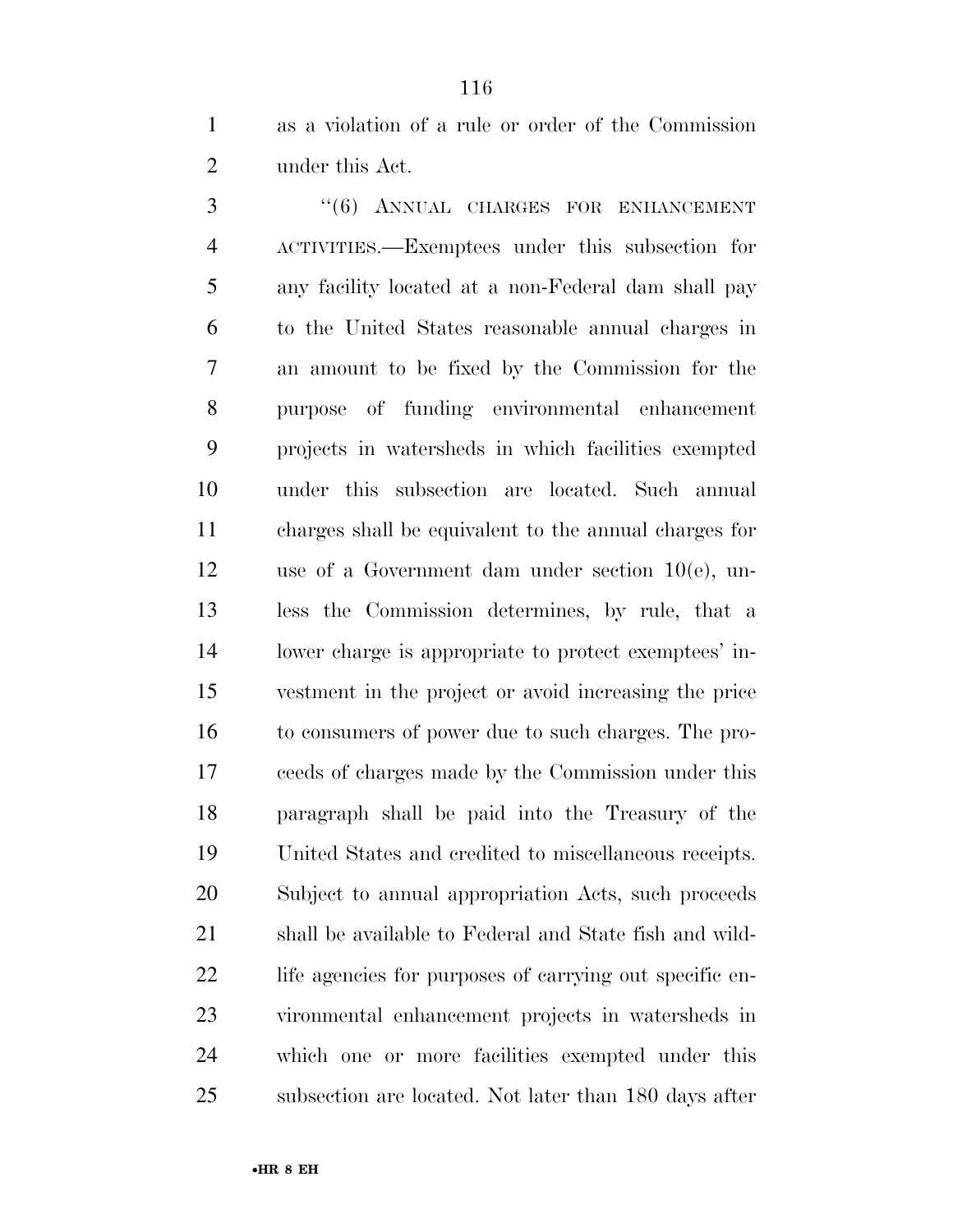the date of enactment of this section, the Commis- sion shall establish rules, after notice and oppor- tunity for public comment, for the collection and ad- ministration of annual charges under this para-graph.

6 "(7) EFFECT OF JURISDICTION.—The jurisdic- tion of the Commission over any qualifying facility exempted under this subsection shall extend only to the qualifying facility exempted and any associated primary transmission line, and shall not extend to any conduit, dam, impoundment, shoreline or other land, or any other project work associated with the qualifying facility exempted under this subsection.

 ''(b) DEFINITIONS.—For purposes of this section— 15 "(1) FEDERAL AUTHORIZATION.—The term 'Federal authorization' has the same meaning as provided in section 34.

18 "(2) QUALIFYING CRITERIA.—The term 'quali-fying criteria' means, with respect to a facility—

 $\langle (A)$  as of the date of enactment of this section, the facility is not licensed under, or ex- empted from the license requirements contained in, this part;

24 ''(B) the facility will be associated with a 25 qualifying nonpowered dam;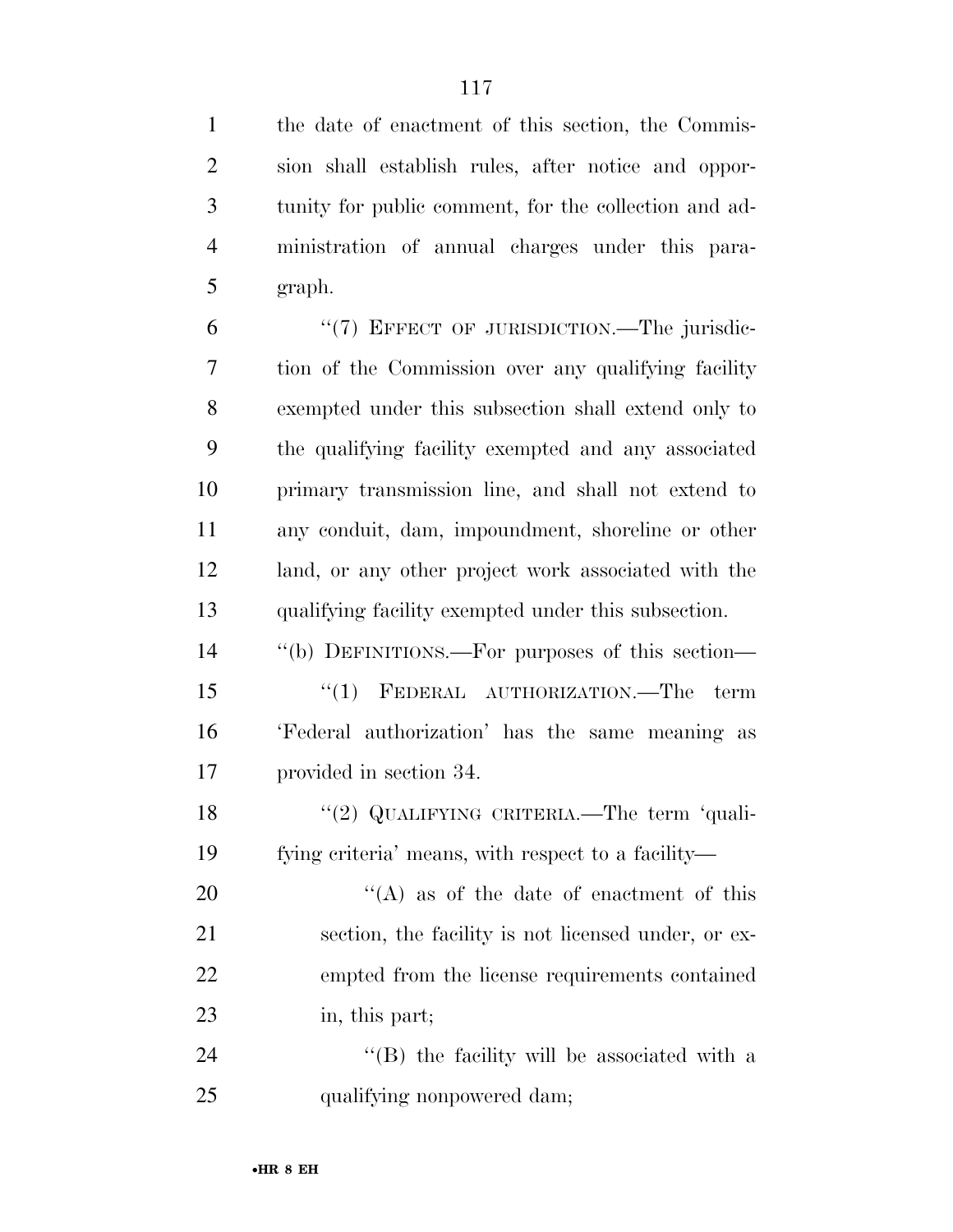| $\mathbf{1}$   | $\lq\lq$ (C) the facility will be constructed, oper- |
|----------------|------------------------------------------------------|
| $\overline{2}$ | ated, and maintained for the generation of elec-     |
| 3              | tric power;                                          |
| $\overline{4}$ | "(D) the facility will use for such genera-          |
| 5              | tion any withdrawals, diversions, releases, or       |
| 6              | flows from the associated qualifying nonpow-         |
| 7              | ered dam, including its associated impoundment       |
| 8              | or other infrastructure; and                         |
| 9              | $\lq\lq$ the operation of the facility will not      |
| 10             | result in any material change to the storage,        |
| 11             | control, withdrawal, diversion, release, or flow     |
| 12             | operations of the associated qualifying nonpow-      |
| 13             | ered dam.                                            |
| 14             | "(3) QUALIFYING FACILITY.—The term 'quali-           |
| 15             | fying facility' means a facility that is determined  |
| 16             | under this section to meet the qualifying criteria.  |
| 17             | "(4) QUALIFYING NONPOWERED DAM.—The                  |
| 18             | term 'qualifying nonpowered dam' means any dam,      |
| 19             | dike, embankment, or other barrier—                  |
| 20             | $\lq\lq$ the construction of which was com-          |
| 21             | pleted on or before the date of enactment of         |
| 22             | this section;                                        |
| 23             | $\lq\lq (B)$ that is operated for the control, re-   |
| 24             | lease, or distribution of water for agricultural,    |
| 25             | municipal, navigational, industrial, commercial,     |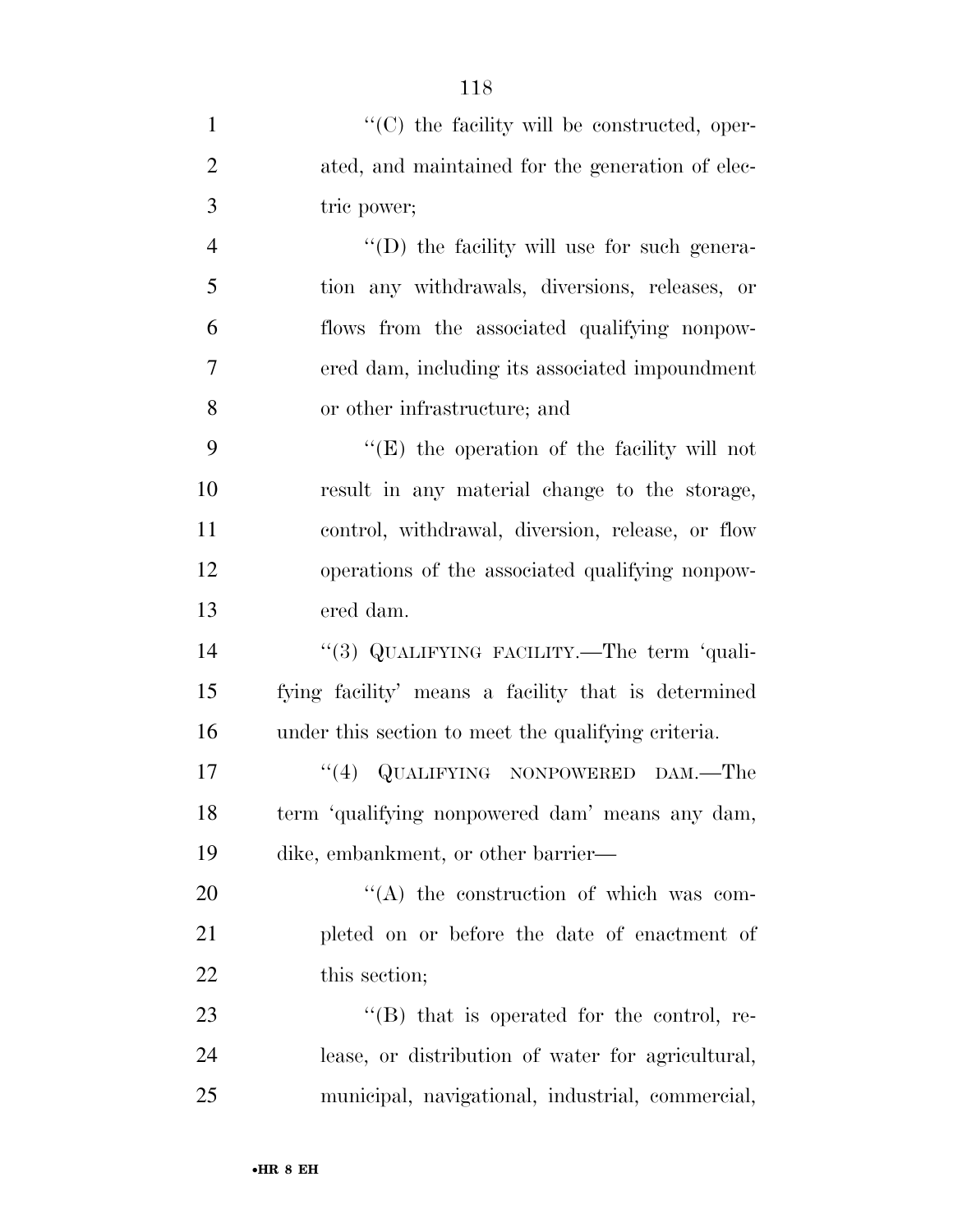| $\mathbf{1}$   | environmental, recreational, aesthetic, or flood     |
|----------------|------------------------------------------------------|
| $\overline{2}$ | control purposes;                                    |
| 3              | "(C) that, as of the date of enactment of            |
| $\overline{4}$ | this section, is not equipped with hydropower        |
| 5              | generating works that are licensed under, or ex-     |
| 6              | empted from the license requirements contained       |
| 7              | in, this part; and                                   |
| 8              | $\lq\lq$ (D) that, in the case of a non-Federal      |
| 9              | dam, has been certified by an independent con-       |
| 10             | sultant approved by the Commission as com-           |
| 11             | plying with the Commission's dam safety re-          |
| 12             | quirements.".                                        |
|                |                                                      |
| 13             | <b>TITLE II-ENERGY SECURITY</b>                      |
| 14             | <b>AND DIPLOMACY</b>                                 |
| 15             | SEC. 2001. SENSE OF CONGRESS.                        |
| 16             | Congress finds the following:                        |
| 17             | (1) North America's energy revolution has sig-       |
| 18             | nificantly enhanced energy security in the United    |
| 19             | States, and fundamentally changed the Nation's en-   |
| <b>20</b>      | ergy future from that of scarcity to abundance.      |
| 21             | (2) North America's energy abundance has in-         |
| 22             | creased global energy supplies and reduced the price |
| 23             | of energy for consumers in the United States and     |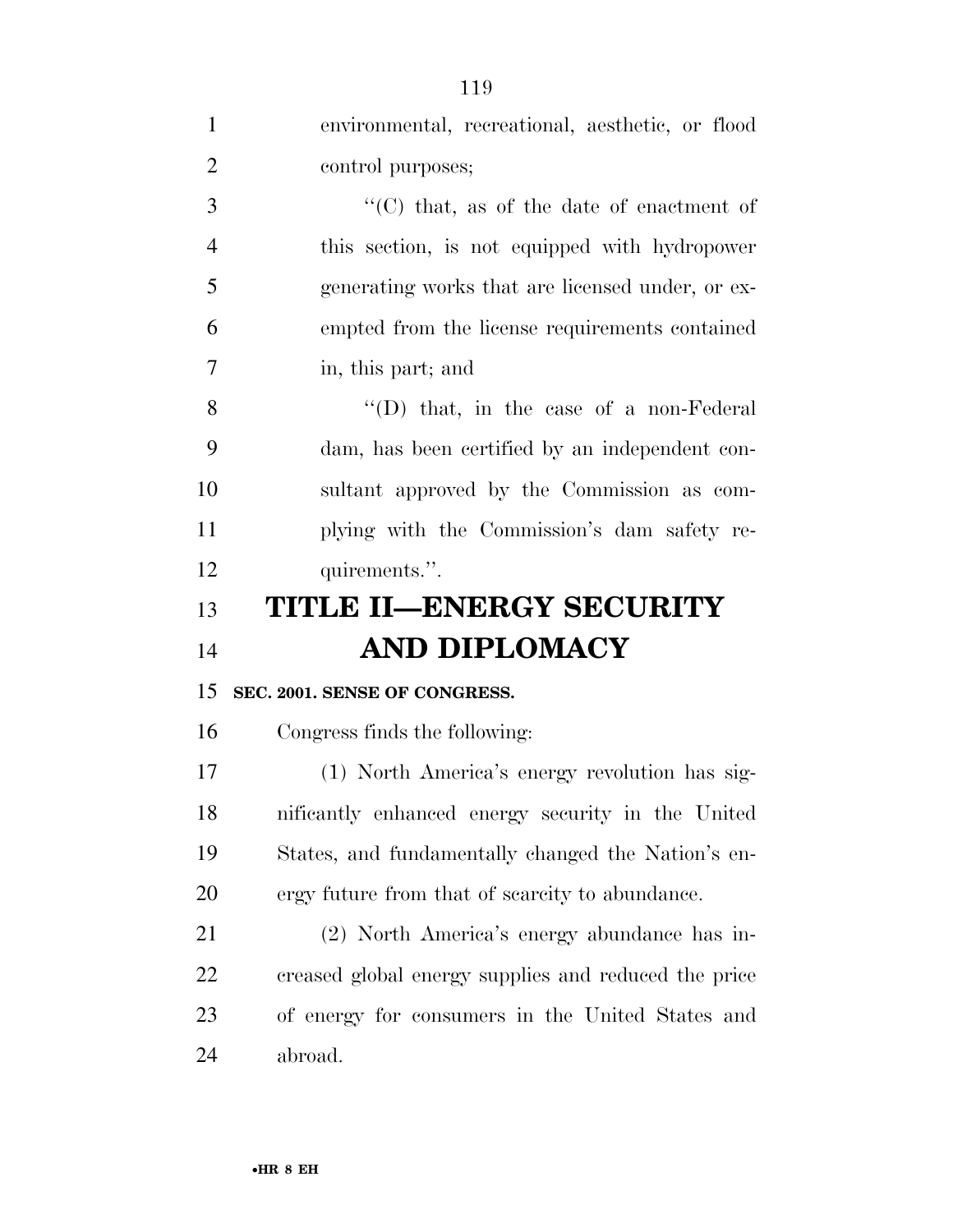(3) Allies and trading partners of the United States, including in Europe and Asia, are seeking stable and affordable energy supplies from North America to enhance their energy security.

 (4) The United States has an opportunity to improve its energy security and promote greater sta- bility and affordability of energy supplies for its al- lies and trading partners through a more integrated, secure, and competitive North American energy sys-tem.

 (5) The United States also has an opportunity to promote such objectives by supporting the free flow of energy commodities and more open, trans- parent, and competitive global energy markets, and through greater Federal agency coordination relating to regulations or agency actions that significantly af-fect the supply, distribution, or use of energy.

## **SEC. 2002. ENERGY SECURITY VALUATION.**

 (a) ESTABLISHMENT OF ENERGY SECURITY VALU- ATION METHODS.—Not later than 1 year after the date of enactment of this Act, the Secretary of Energy, in col- laboration with the Secretary of State, shall develop and transmit, after public notice and comment, to the Com- mittee on Energy and Commerce, the Committee on Science, Space, and Technology, and the Committee on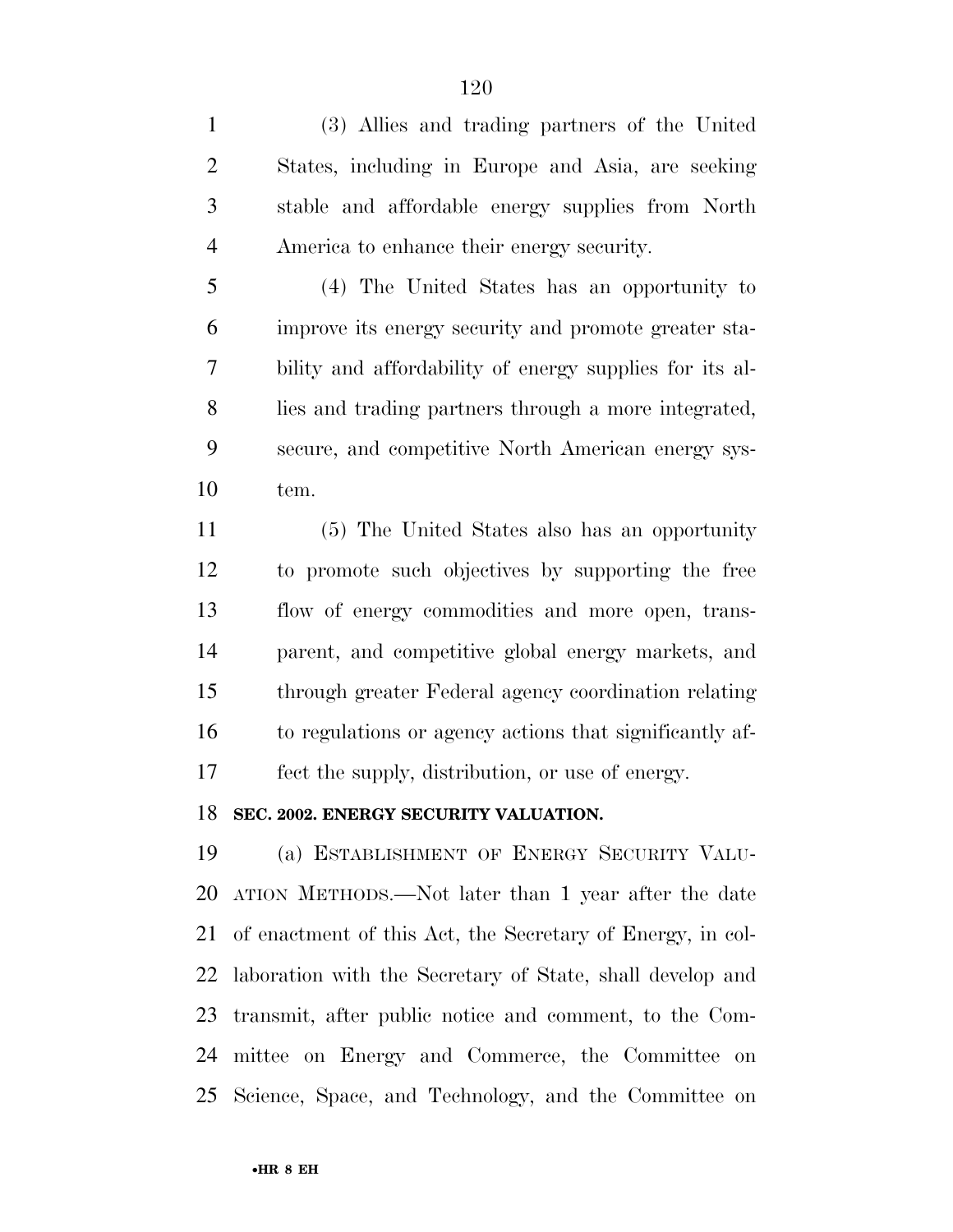Foreign Affairs of the House of Representatives and the Committee on Energy and Natural Resources, the Com- mittee on Commerce, Science, and Transportation, and the Committee on Foreign Relations of the Senate a re- port that develops recommended United States energy se- curity valuation methods. In developing the report, the Secretaries may consider the recommendations of the Ad- ministration's Quadrennial Energy Review released on April 21, 2015. The report shall—

 (1) evaluate and define United States energy security to reflect modern domestic and global en- ergy markets and the collective needs of the United States and its allies and partners;

 (2) identify transparent and uniform or coordi- nated procedures and criteria to ensure that energy- related actions that significantly affect the supply, distribution, transportation, or use of energy are evaluated with respect to their potential impact on energy security, including their impact on—

 (B) energy supply diversity and resiliency; (C) well-functioning and competitive en-ergy markets;

 (D) United States trade balance; and (E) national security objectives; and

20 (A) consumers and the economy;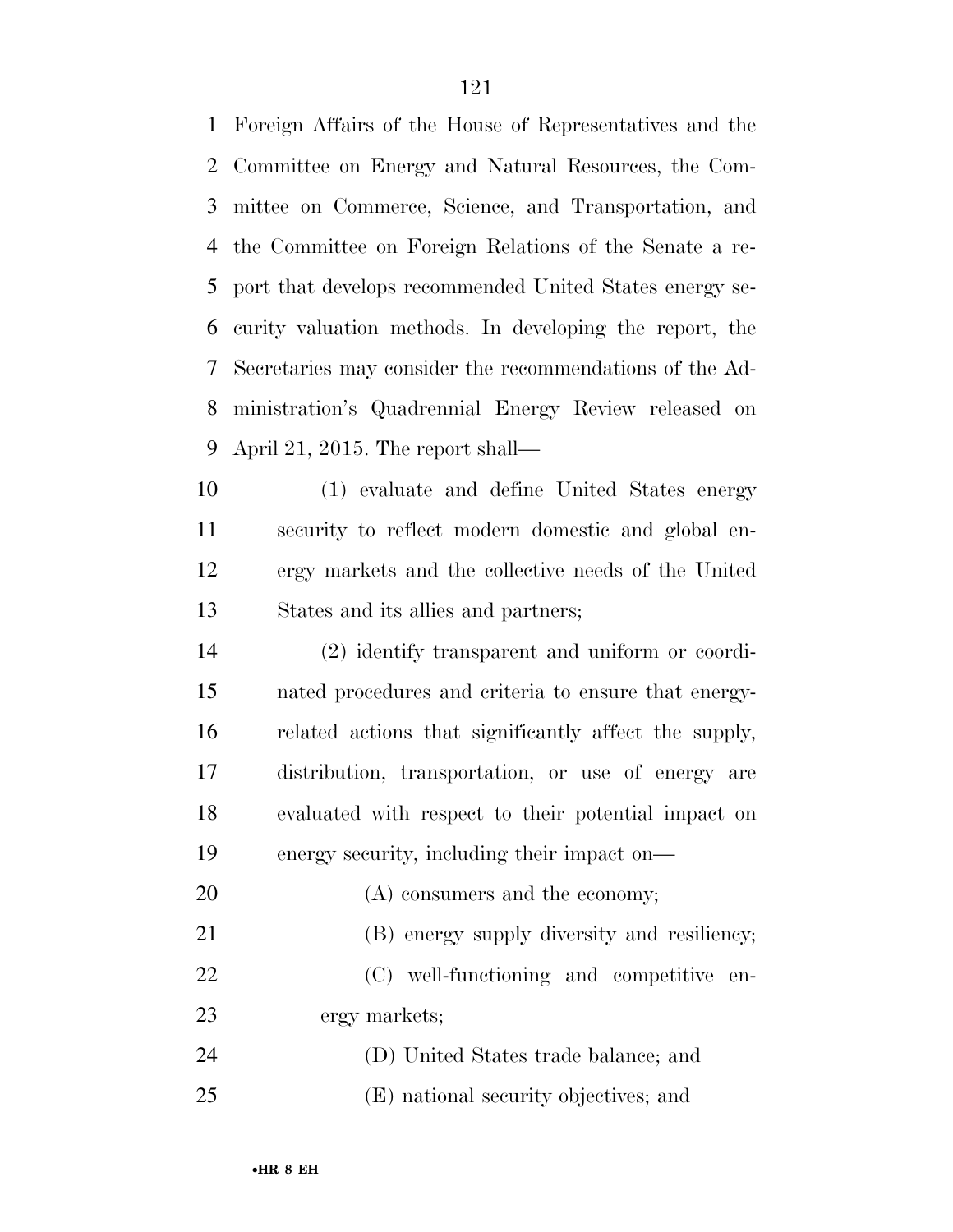| $\mathbf{1}$   | (3) include a recommended implementation                    |
|----------------|-------------------------------------------------------------|
| $\overline{2}$ | strategy that identifies and aims to ensure that the        |
| 3              | procedures and criteria referred to in paragraph (2)        |
| $\overline{4}$ | $are-$                                                      |
| 5              | (A) evaluated consistently across the Fed-                  |
| 6              | eral Government; and                                        |
| $\overline{7}$ | (B) weighed appropriately and balanced                      |
| 8              | with environmental considerations required by               |
| 9              | Federal law.                                                |
| 10             | (b) PARTICIPATION.—In developing the report re-             |
| 11             | ferred to in subsection (a), the Secretaries may consult    |
| 12             | with relevant Federal, State, private sector, and inter-    |
| 13             | national participants, as appropriate and consistent with   |
| 14             | applicable law.                                             |
| 15             | SEC. 2003. NORTH AMERICAN ENERGY SECURITY PLAN.             |
| 16             | (a) REQUIREMENT.—Not later than 1 year after the            |
| 17             | date of enactment of this Act, the Secretary of Energy,     |
| 18             | in collaboration with the Secretary of State, shall develop |
| 19             | and transmit to the Committee on Energy and Commerce        |
| 20             | and the Committee on Foreign Affairs of the House of        |
| 21             | Representatives and the Committee on Energy and Nat-        |
| 22             | ural Resources and the Committee on Foreign Relations       |
| 23             | of the Senate the plan described in subsection (b).         |
| 24             | (b) PURPOSE.—The plan referred to in subsection (a)         |
| 25             | shall include—                                              |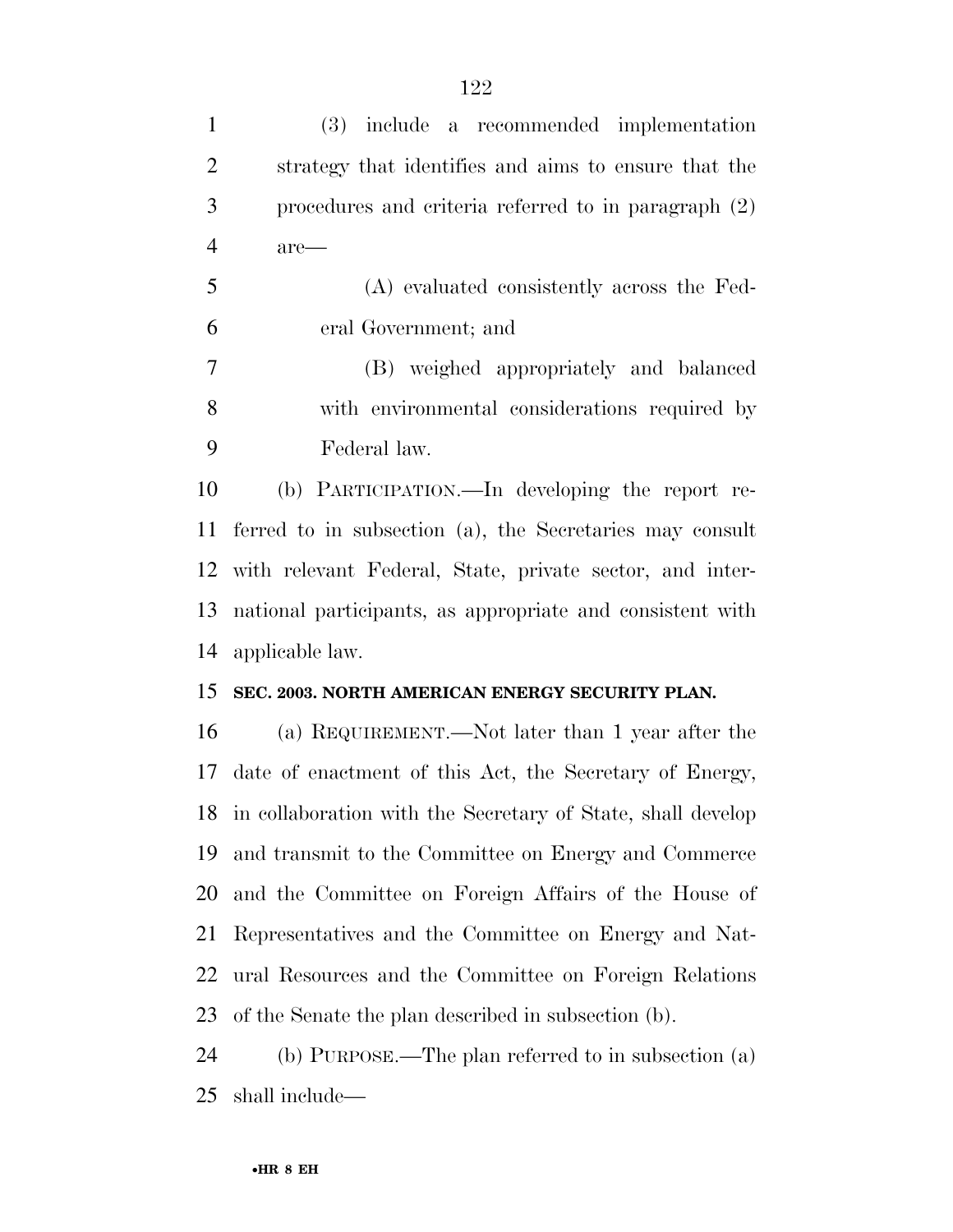(1) a recommended framework and implementa-2 tion strategy to— (A) improve planning and coordination with Canada and Mexico to enhance energy in- tegration, strengthen North American energy security, and promote efficiencies in the explo- ration, production, storage, supply, distribution, marketing, pricing, and regulation of North American energy resources; and (B) address— (i) North American energy public data, statistics, and mapping collaboration; (ii) responsible and sustainable best practices for the development of unconven- tional oil and natural gas; and (iii) modern, resilient energy infra- structure for North America, including physical infrastructure as well as institu- tional infrastructure such as policies, regu- lations, and practices relating to energy de- velopment; and (2) a recommended framework and implementa- tion strategy to improve collaboration with Carib-bean and Central American partners on energy secu-

rity, including actions to support—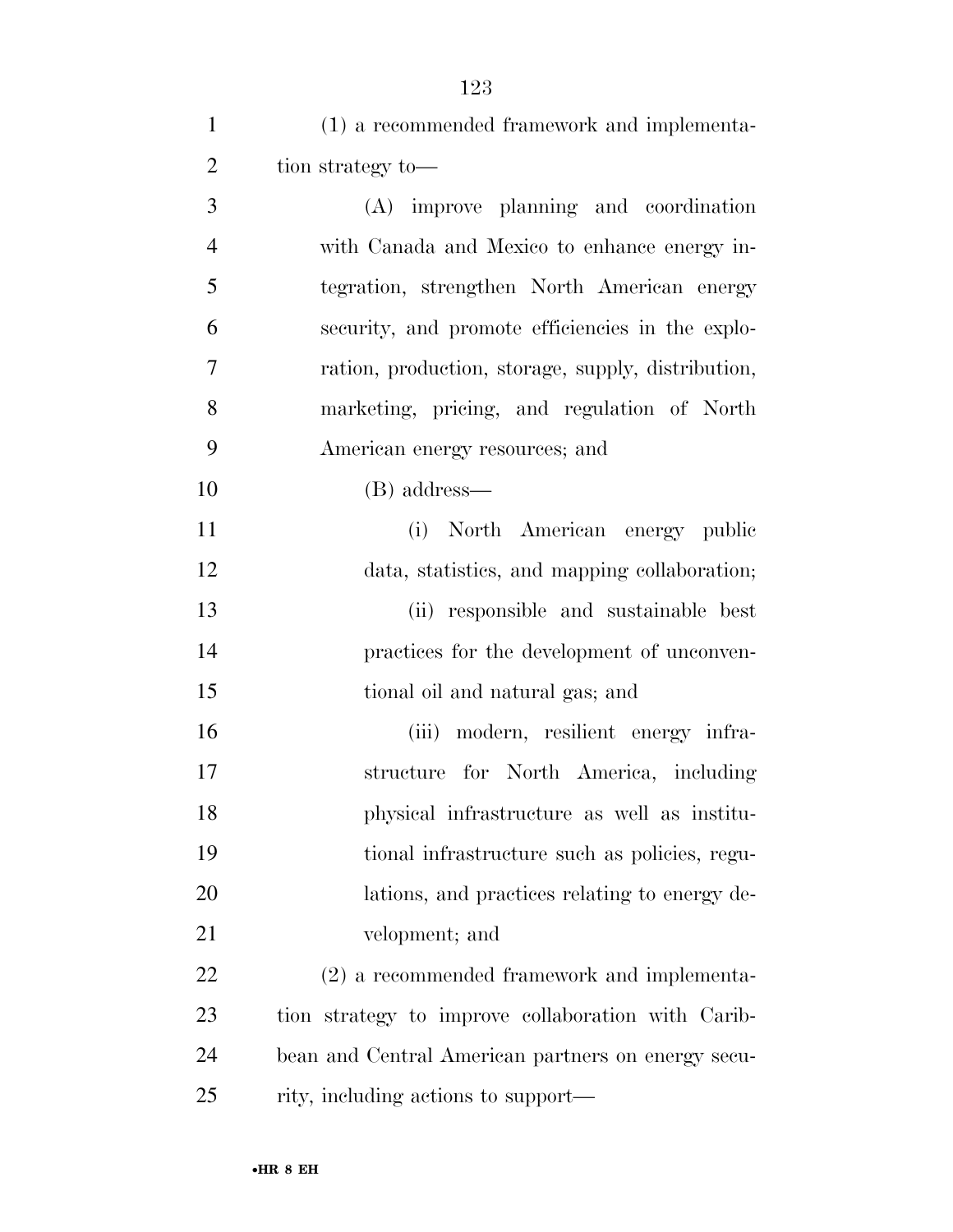| $\mathbf{1}$   | (A) more open, transparent, and competi-                     |
|----------------|--------------------------------------------------------------|
| $\overline{2}$ | tive energy markets;                                         |
| 3              | (B) regulatory capacity building;                            |
| $\overline{4}$ | (C) improvements to energy transmission                      |
| 5              | and storage; and                                             |
| 6              | (D) improvements to the performance of                       |
| 7              | energy infrastructure and efficiency.                        |
| 8              | (c) PARTICIPATION.—In developing the plan referred           |
| 9              | to in subsection (a), the Secretaries may consult with       |
| 10             | other Federal, State, private sector, and international par- |
| 11             | ticipants, as appropriate and consistent with applicable     |
| 12             | law.                                                         |
|                |                                                              |
| 13             | SEC. 2004. COLLECTIVE ENERGY SECURITY.                       |
| 14             | (a) IN GENERAL.—The Secretary of Energy and the              |
| 15             | Secretary of State shall collaborate to strengthen domestic  |
| 16             | energy security and the energy security of the allies and    |
| 17             | trading partners of the United States, including through     |
| 18             | actions that support or facilitate—                          |
| 19             | $(1)$ energy diplomacy;                                      |
| 20             | (2) the delivery of United States assistance, in-            |
| 21             | cluding energy resources and technologies, to pre-           |
| 22             | vent or mitigate an energy security crisis;                  |
| 23             | (3) the development of environmentally and                   |

•**HR 8 EH**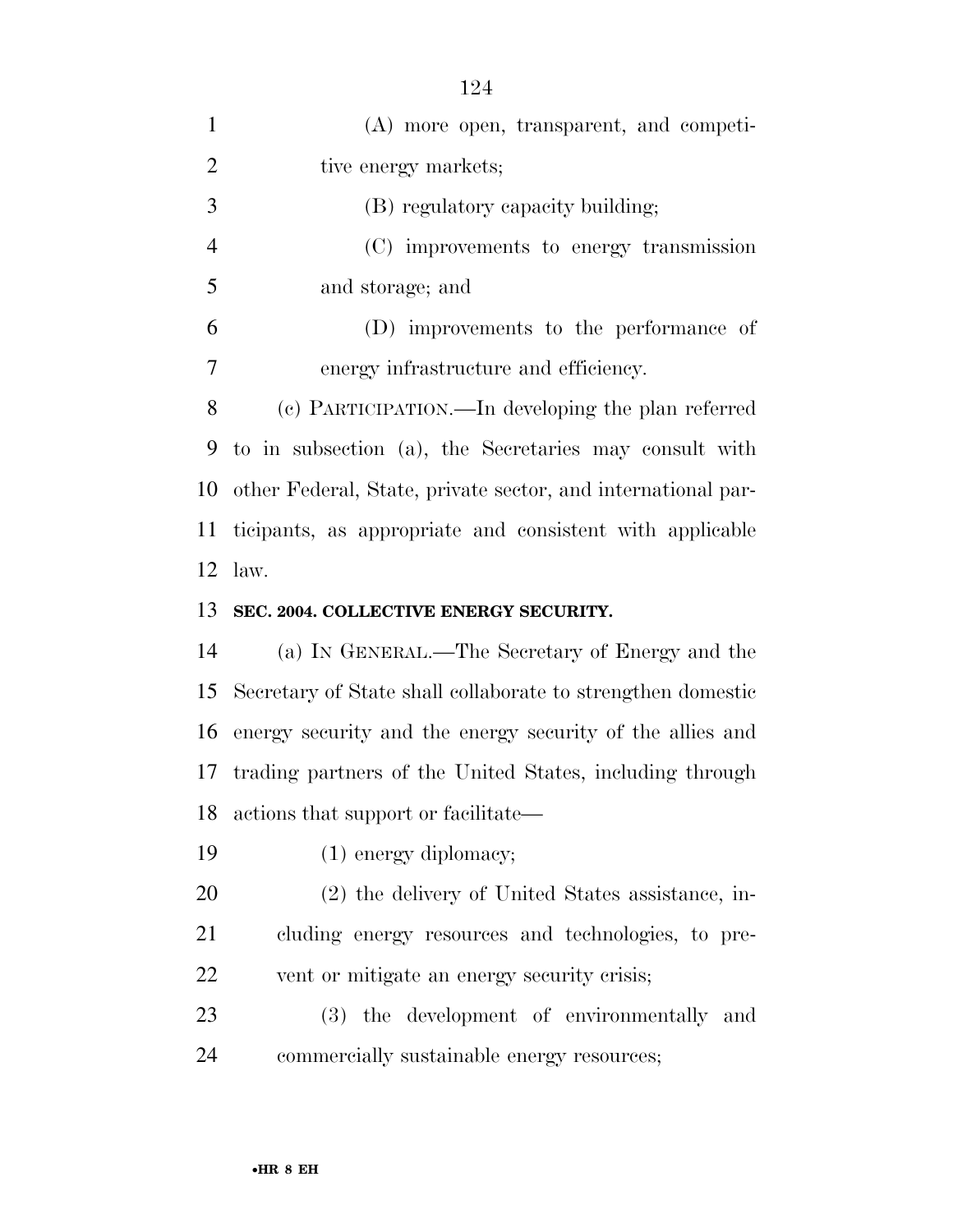(4) open, transparent, and competitive energy markets; and

(5) regulatory capacity building.

 (b) ENERGY SECURITY FORUMS.—Not later than 1 year after the date of enactment of this Act, the Secretary of Energy, in collaboration with the Secretary of State, shall convene not less than 2 forums to promote the collec- tive energy security of the United States and its allies and trading partners. The forums shall include participation by the Secretary of Energy and the Secretary of State. In addition, an invitation shall be extended to—

 (1) appropriate representatives of foreign gov- ernments that are allies or trading partners of the United States; and

 (2) independent experts and industry represent-atives.

(c) REQUIREMENTS.—The forums shall—

 (1) consist of at least 1 Trans-Atlantic and 1 Trans-Pacific energy security forum;

 (2) be designed to foster dialogue among gov- ernment officials, independent experts, and industry representatives regarding—

 (A) the current state of global energy mar-kets;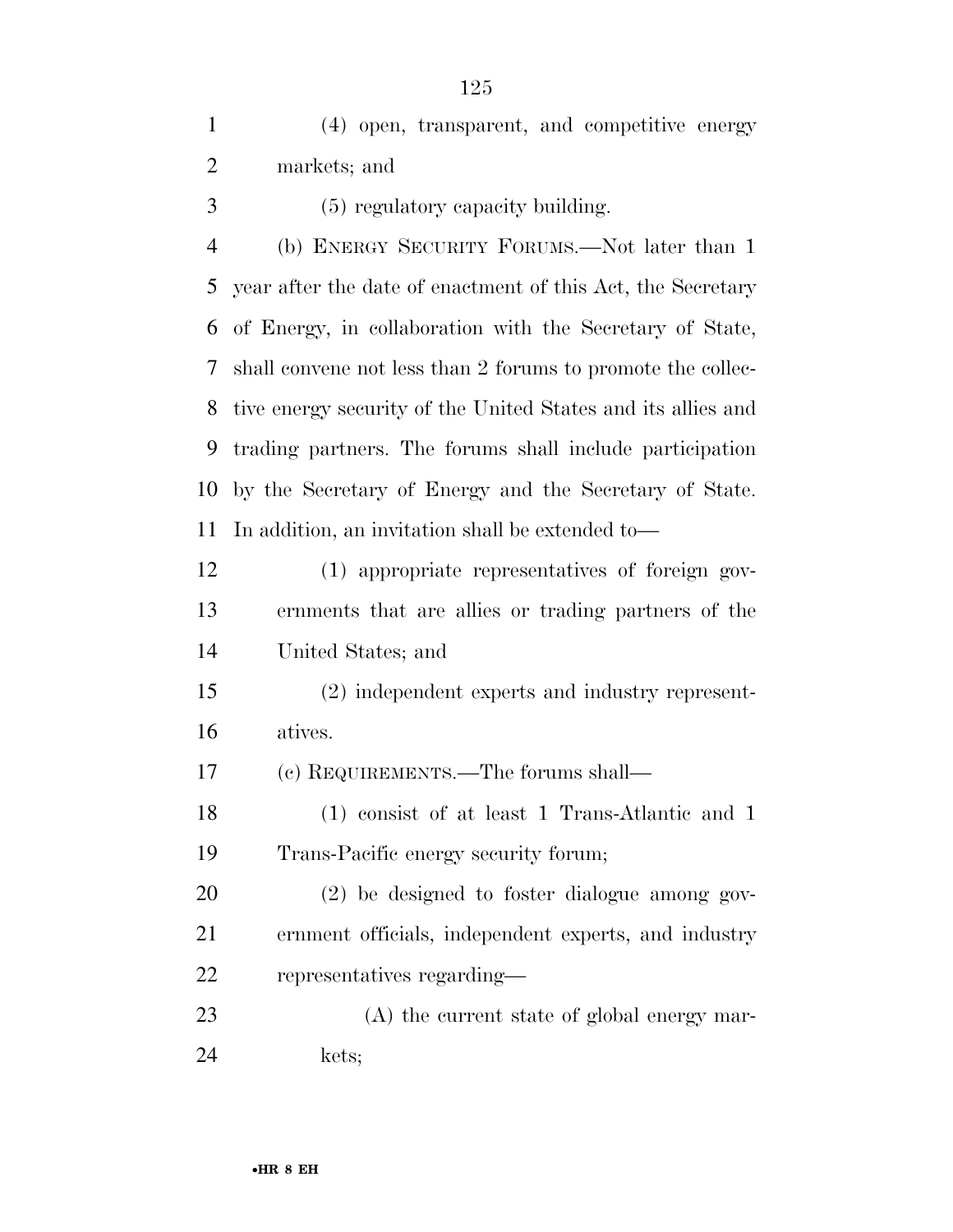| $\mathbf{1}$   | (B) trade and investment issues relevant to                  |
|----------------|--------------------------------------------------------------|
| $\overline{2}$ | energy; and                                                  |
| 3              | (C) barriers to more open, competitive, and                  |
| $\overline{4}$ | transparent energy markets; and                              |
| 5              | (3) be recorded and made publicly available on               |
| 6              | the Department of Energy's website, including, not           |
| 7              | later than 30 days after each forum, publication on          |
| 8              | the website any significant outcomes.                        |
| 9              | (d) NOTIFICATION.—At least 30 days before each of            |
| 10             | the forums referred to in subsection (b), the Secretary of   |
| 11             | Energy shall send a notification regarding the forum to-     |
| 12             | $(1)$ the chair and the ranking minority member              |
| 13             | of the Committee on Energy and Commerce and the              |
| 14             | Committee on Foreign Affairs of the House of Rep-            |
| 15             | resentatives; and                                            |
| 16             | $(2)$ the chair and ranking minority member of               |
| 17             | the Committee on Energy and Natural Resources                |
| 18             | and the Committee on Foreign Relations of the Sen-           |
| 19             | ate.                                                         |
| 20             | SEC. 2005. AUTHORIZATION TO EXPORT NATURAL GAS.              |
| 21             | (a) DECISION DEADLINE.—For proposals that must               |
| 22             | also obtain authorization from the Federal Energy Regu-      |
| 23             | latory Commission or the United States Maritime Admin-       |
| 24             | istration to site, construct, expand, or operate LNG export  |
| 25             | facilities, the Department of Energy shall issue a final de- |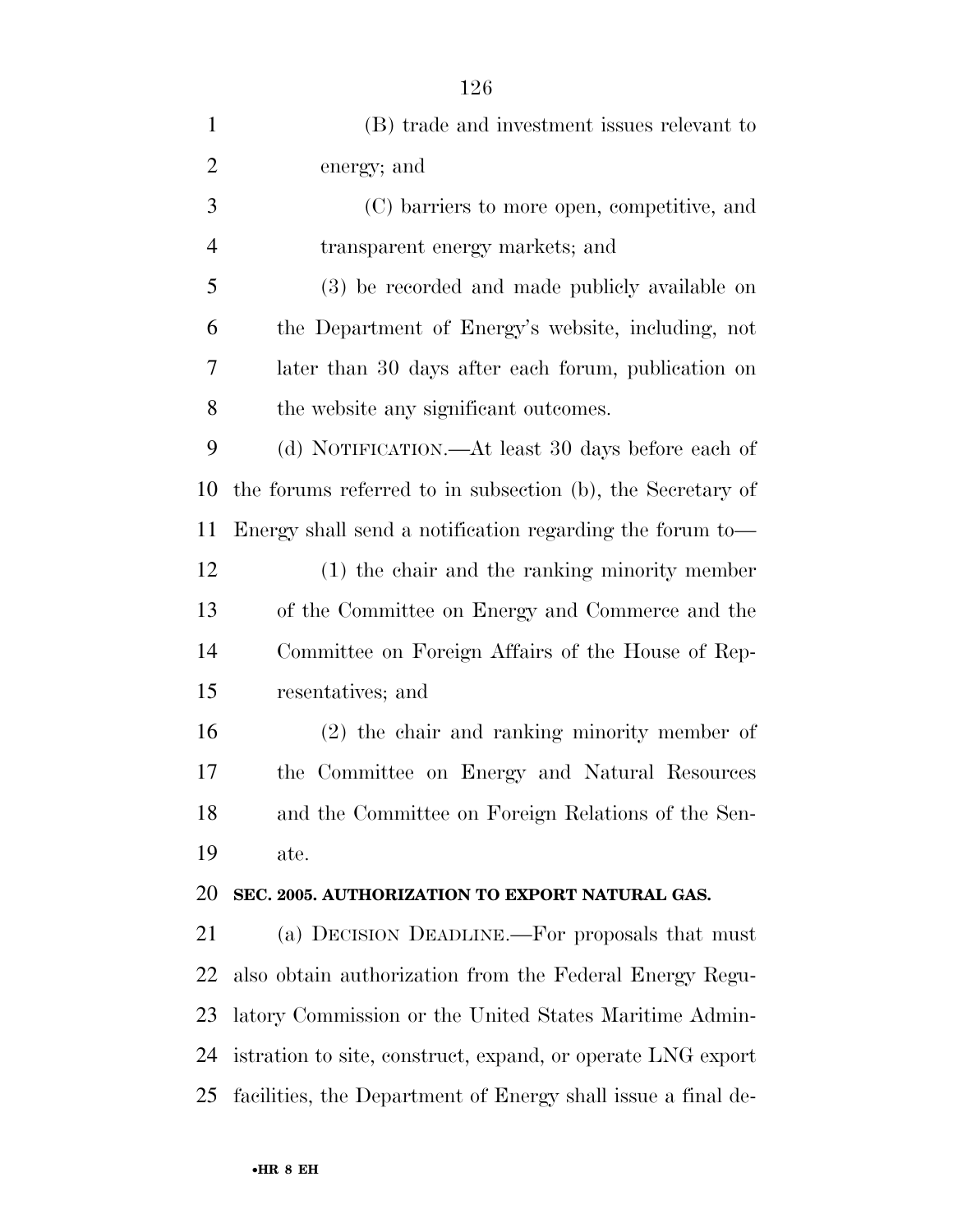| $\mathbf{1}$   | cision on any application for the authorization to export |
|----------------|-----------------------------------------------------------|
| 2              | natural gas under section 3 of the Natural Gas Act (15    |
| 3              | U.S.C. 717b) not later than 30 days after the later of—   |
| $\overline{4}$ | $(1)$ the conclusion of the review to site, con-          |
| 5              | struct, expand, or operate the LNG facilities re-         |
| 6              | quired by the National Environmental Policy Act of        |
| 7              | 1969 (42 U.S.C. 4321 et seq.); or                         |
| 8              | $(2)$ the date of enactment of this Act.                  |
| 9              | (b) CONCLUSION OF REVIEW.—For purposes of sub-            |
| 10             | section (a), review required by the National Environ-     |
| 11             | mental Policy Act of 1969 shall be considered concluded—  |
| 12             | (1) for a project requiring an Environmental              |
| 13             | Impact Statement, 30 days after publication of a          |
| 14             | Final Environmental Impact Statement;                     |
| 15             | (2) for a project for which an Environmental              |
| 16             | Assessment has been prepared, 30 days after publi-        |
| 17             | cation by the Department of Energy of a Finding of        |
| 18             | No Significant Impact; and                                |
| 19             | (3) upon a determination by the lead agency               |
| 20             | that an application is eligible for a categorical exclu-  |
| 21             | sion pursuant to National Environmental Policy Act        |
| 22             | of 1969 implementing regulations.                         |
| 23             | (c) PUBLIC DISCLOSURE OF EXPORT DESTINA-                  |
| 24             | TIONS.—Section 3 of the Natural Gas Act (15 U.S.C.        |
| 25             | 717b) is amended by adding at the end the following:      |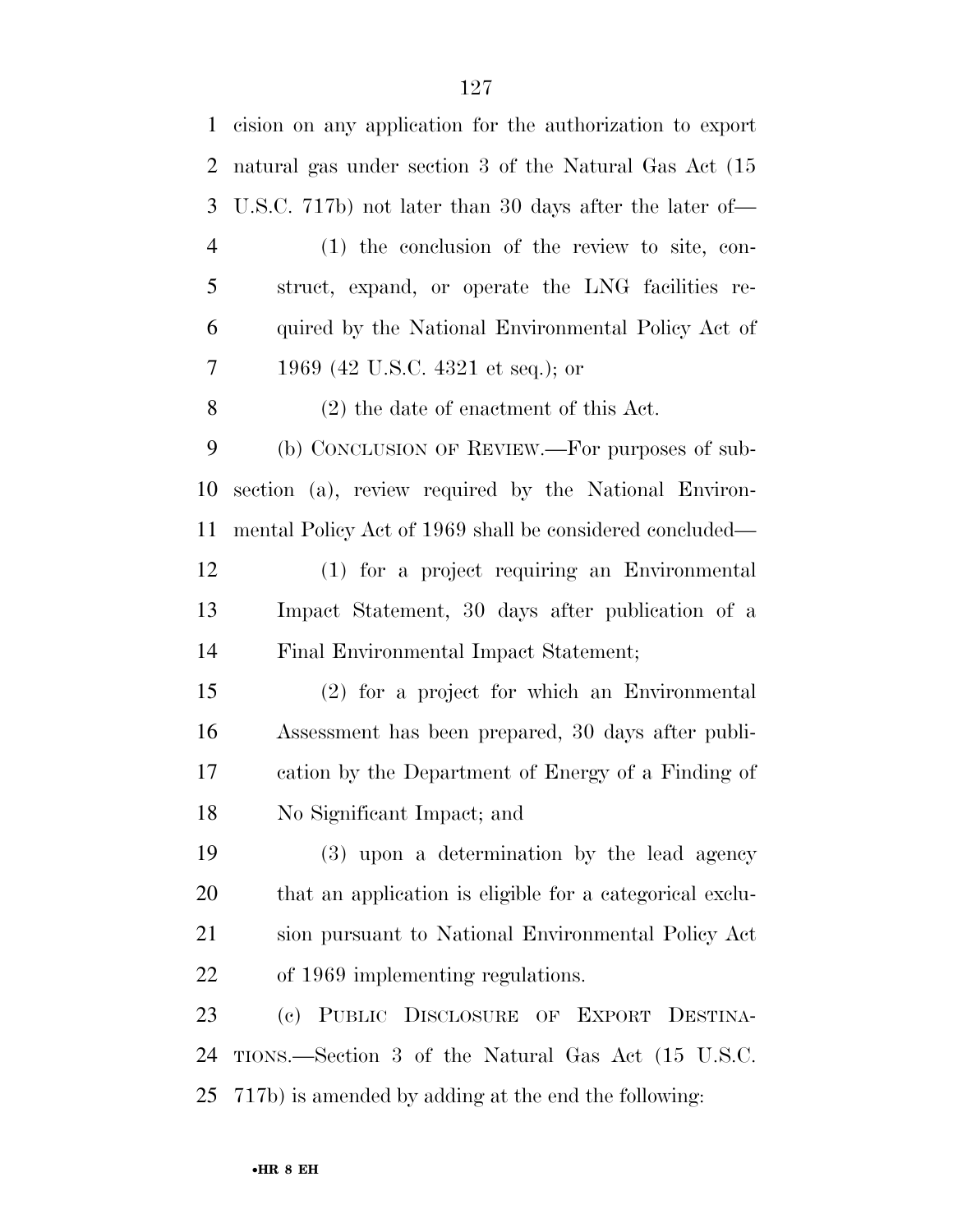''(g) PUBLIC DISCLOSURE OF LNG EXPORT DES- TINATIONS.—As a condition for approval of any authoriza- tion to export LNG, the Secretary of Energy shall require the applicant to publicly disclose the specific destination or destinations of any such authorized LNG exports.''.

# **SEC. 2006. ENVIRONMENTAL REVIEW FOR ENERGY EXPORT FACILITIES.**

 Notwithstanding any other provision of law, including any other provision of this Act and any amendment made by this Act, to the extent that the National Environmental Policy Act of 1969 (42 U.S.C. 4321 et seq.) applies to the issuance of a permit for the construction, operation, or maintenance of a facility for the export of bulk com- modities, no such permit may be denied until each applica- ble Federal agency has completed all reviews required for the facility under such Act.

# **SEC. 2007. AUTHORIZATION OF CROSS-BORDER INFRA-STRUCTURE PROJECTS.**

 (a) FINDING.—Congress finds that the United States should establish a more uniform, transparent, and modern process for the construction, connection, operation, and maintenance of pipelines and electric transmission facili- ties for the import and export of liquid products, including water and petroleum, and natural gas and the trans-mission of electricity to and from Canada and Mexico.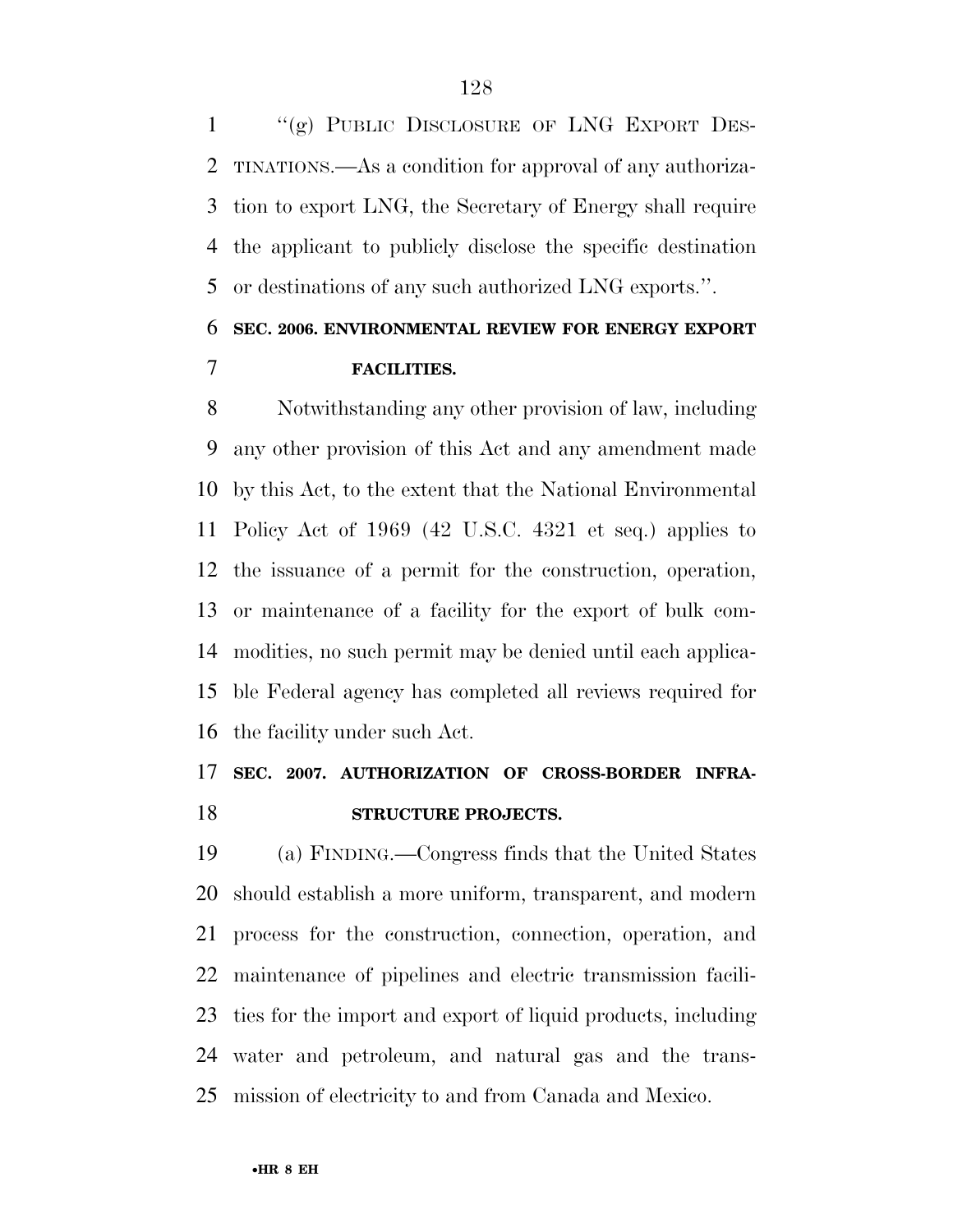(b) AUTHORIZATION OF CERTAIN INFRASTRUCTURE PROJECTS AT THE NATIONAL BOUNDARY OF THE UNITED STATES.—

 (1) REQUIREMENT.—No person may construct, connect, operate, or maintain a cross-border segment of a pipeline or electric transmission facility for the import or export of liquid products or natural gas, or the transmission of electricity, to or from Canada or Mexico without obtaining a certificate of crossing for such construction, connection, operation, or maintenance under this subsection.

- 12 (2) CERTIFICATE OF CROSSING.—
- (A) ISSUANCE.—

14 (i) IN GENERAL.—Not later than 120 days after final action is taken under the National Environmental Policy Act of 17 1969 (42 U.S.C. 4321 et seq.) with respect to a cross-border segment described in paragraph (1), the relevant official identi- fied under subparagraph (B), in consulta-21 tion with appropriate Federal agencies, shall issue a certificate of crossing for the cross-border segment unless the relevant official finds that the construction, connec-tion, operation, or maintenance of the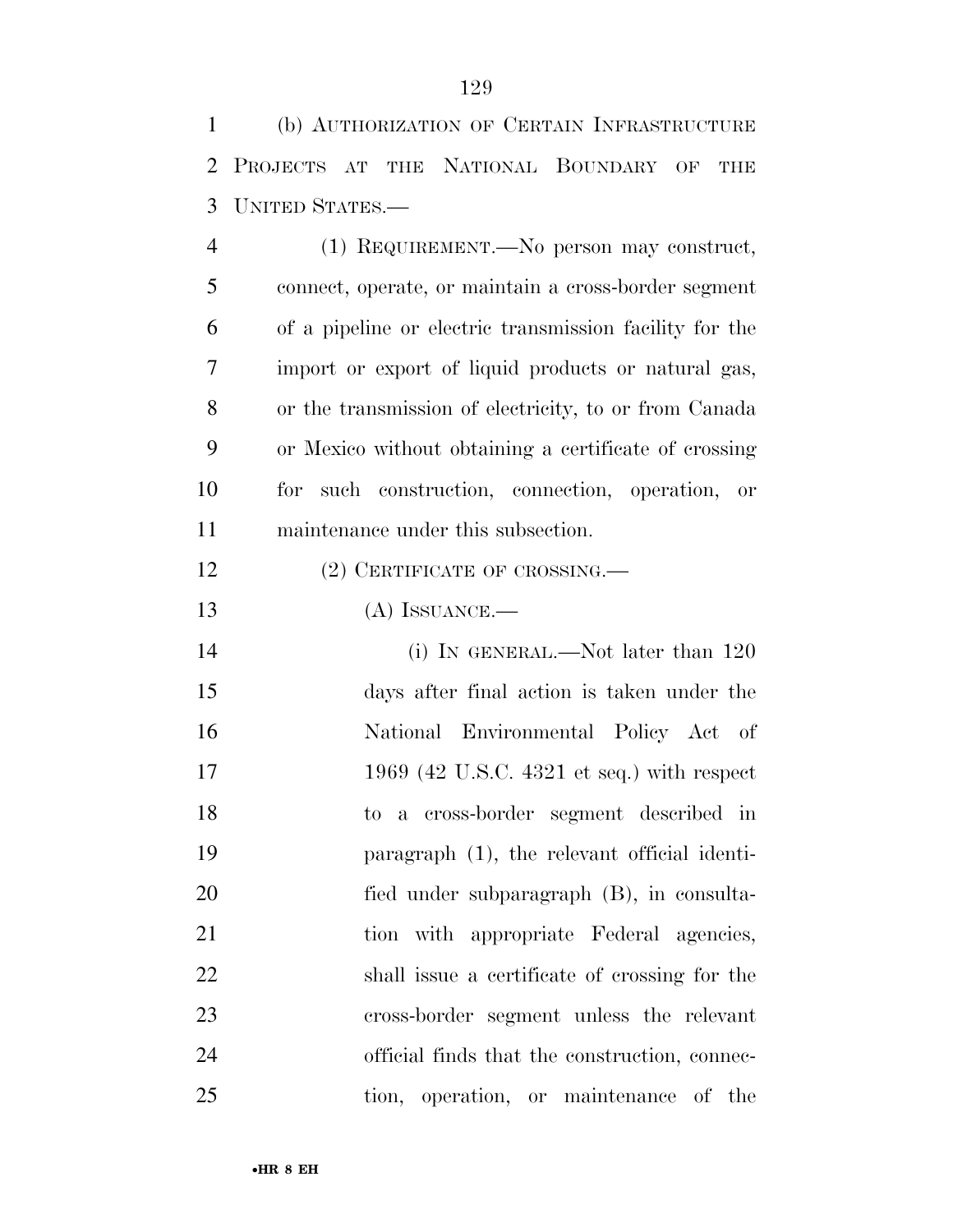| $\mathbf{1}$   | cross-border segment is not in the public           |
|----------------|-----------------------------------------------------|
| $\overline{2}$ | interest of the United States.                      |
| 3              | (ii) NATURAL GAS.—For the purposes                  |
| $\overline{4}$ | of natural gas pipelines, a finding with re-        |
| 5              | spect to the public interest under section          |
| 6              | $3(a)$ of the Natural Gas Act (15 U.S.C.            |
| $\overline{7}$ | $717b(a)$ shall serve as a finding under            |
| 8              | clause (i) of this subparagraph.                    |
| 9              | (B) RELEVANT OFFICIAL.—The relevant                 |
| 10             | official referred to in subparagraph $(A)$ is—      |
| 11             | (i) the Secretary of State with respect             |
| 12             | to liquid pipelines;                                |
| 13             | (ii) the Federal Energy Regulatory                  |
| 14             | Commission with respect to natural gas              |
| 15             | pipelines; and                                      |
| 16             | (iii) the Secretary of Energy with re-              |
| 17             | spect to electric transmission facilities.          |
| 18             | (C)<br>ADDITIONAL REQUIREMENT<br><b>FOR</b>         |
| 19             | TRANSMISSION FACILITIES.—The<br><b>ELECTRIC</b>     |
| 20             | Secretary of Energy shall require, as a condi-      |
| 21             | tion of issuing a certificate of crossing for an    |
| 22             | electric transmission facility, that the cross-bor- |
| 23             | der segment be constructed, connected, oper-        |
| 24             | ated, or maintained consistent with all applica-    |
| 25             | ble policies and standards of—                      |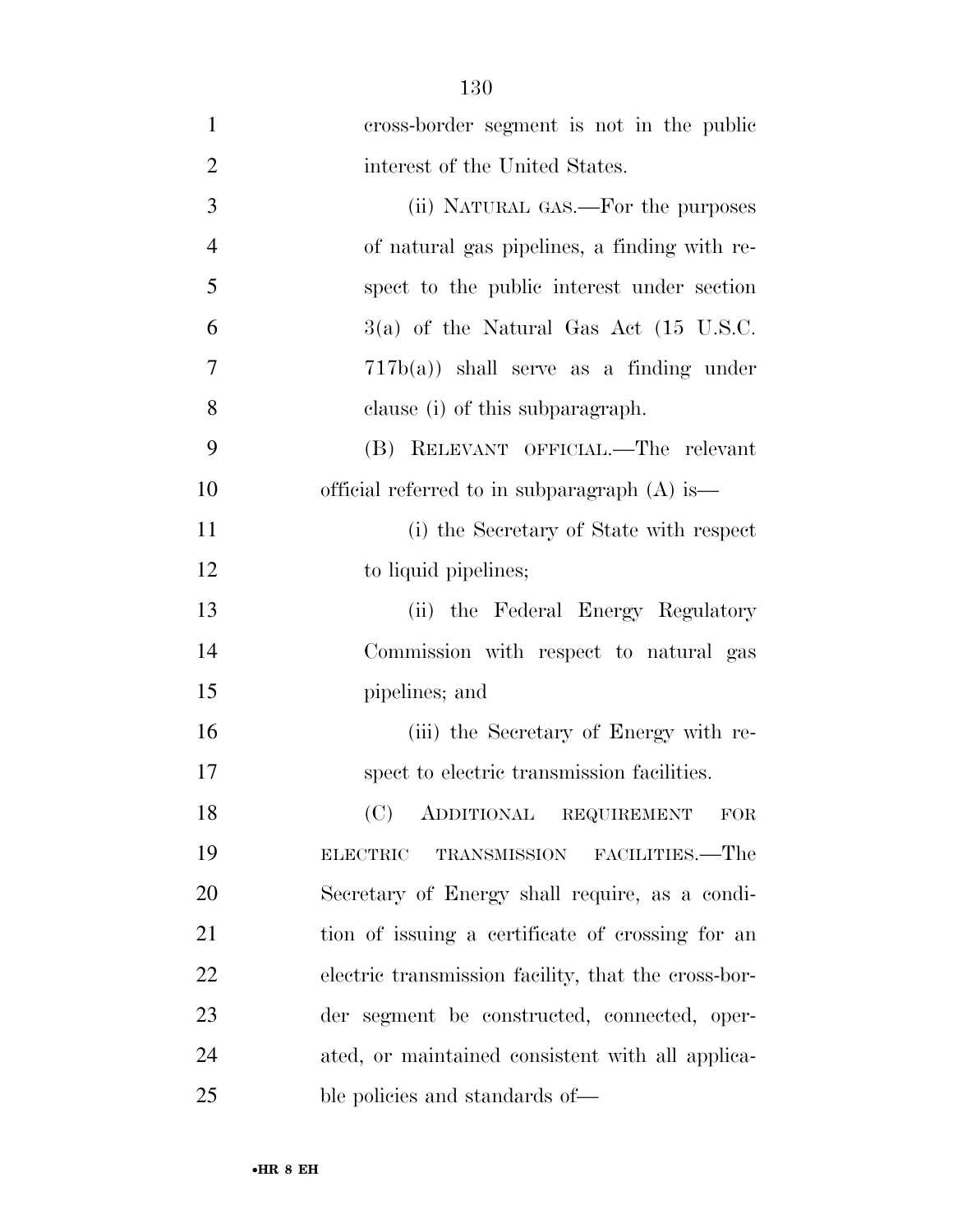(i) the Electric Reliability Organiza- tion and the applicable regional entity; and (ii) any Regional Transmission Orga- nization or Independent System Operator with operational or functional control over the cross-border segment of the electric transmission facility.

8 (3) MODIFICATIONS TO EXISTING PROJECTS.— No certificate of crossing shall be required under this subsection for a change in ownership, volume expansion, downstream or upstream interconnection, or adjustment to maintain flow (such as a reduction or increase in the number of pump or compressor stations) with respect to a liquid or natural gas pipe- line or electric transmission facility unless such modification would result in a significant impact at the national boundary.

 (4) EFFECT OF OTHER LAWS.—Nothing in this subsection shall affect the application of any other Federal statute (including the Natural Gas Act and the Energy Policy and Conservation Act) to a project for which a certificate of crossing is sought under this subsection.

 (c) IMPORTATION OR EXPORTATION OF NATURAL GAS TO CANADA AND MEXICO.—Section 3(c) of the Nat-

####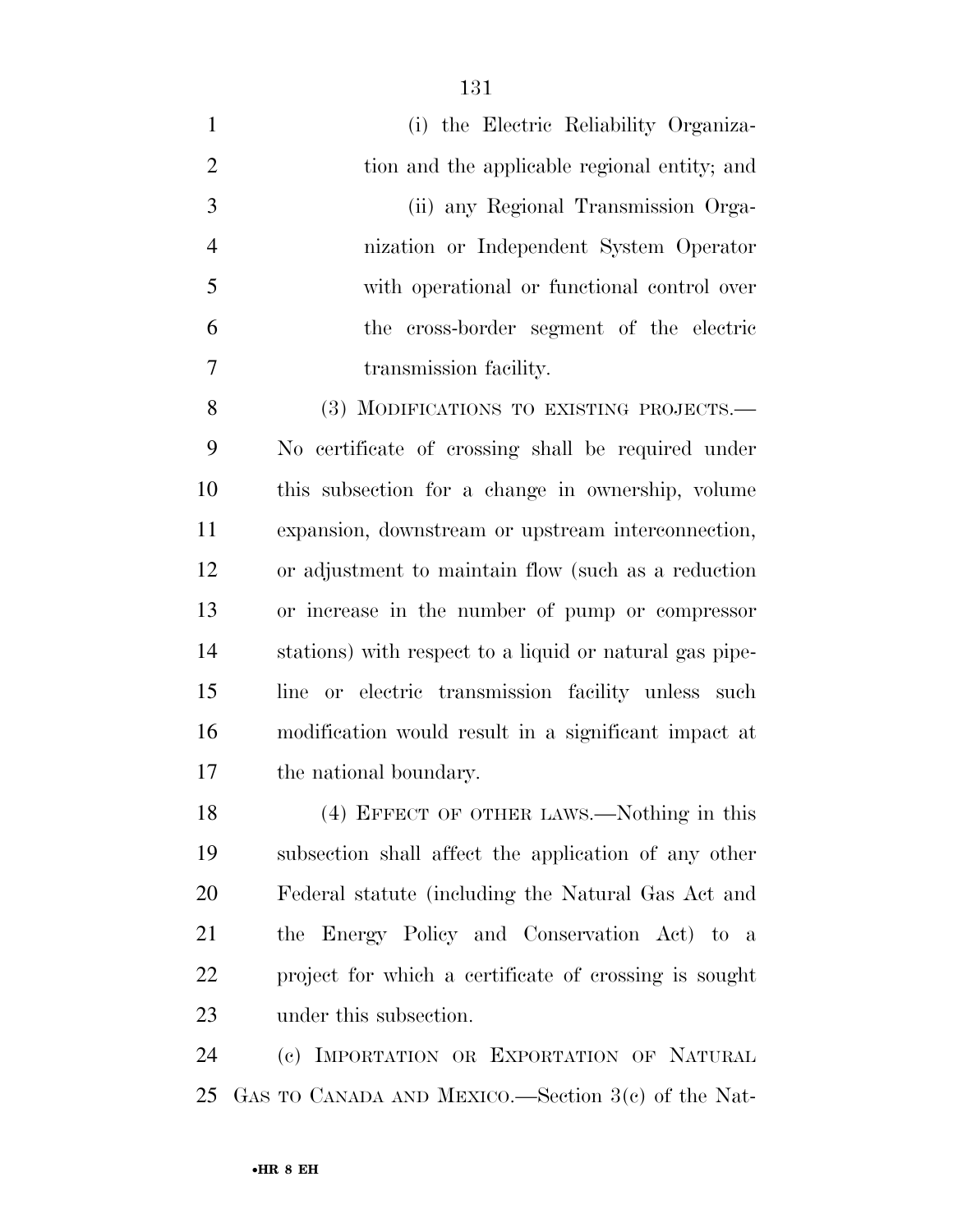ural Gas Act (15 U.S.C. 717b(c)) is amended by adding at the end the following: ''In the case of an application for the importation or exportation of natural gas to or from Canada or Mexico, the Commission shall grant the application not later than 30 days after the date of receipt of the complete application.''.

 (d) TRANSMISSION OF ELECTRIC ENERGY TO CAN-ADA AND MEXICO.—

 (1) REPEAL OF REQUIREMENT TO SECURE ORDER.—Section 202(e) of the Federal Power Act 11  $(16 \text{ U.S.C. } 824a(e))$  is repealed.

12 (2) CONFORMING AMENDMENTS.—

 (A) STATE REGULATIONS.—Section 202(f) of the Federal Power Act (16 U.S.C. 824a(f)) is amended by striking ''insofar as such State regulation does not conflict with the exercise of the Commission's powers under or relating to 18 subsection  $202(e)$ .

 (B) SEASONAL DIVERSITY ELECTRICITY EXCHANGE.—Section 602(b) of the Public Util-21 ity Regulatory Policies Act of 1978 (16 U.S.C. 824a–4(b)) is amended by striking ''the Com- mission has conducted hearings and made the findings required under section 202(e) of the Federal Power Act'' and all that follows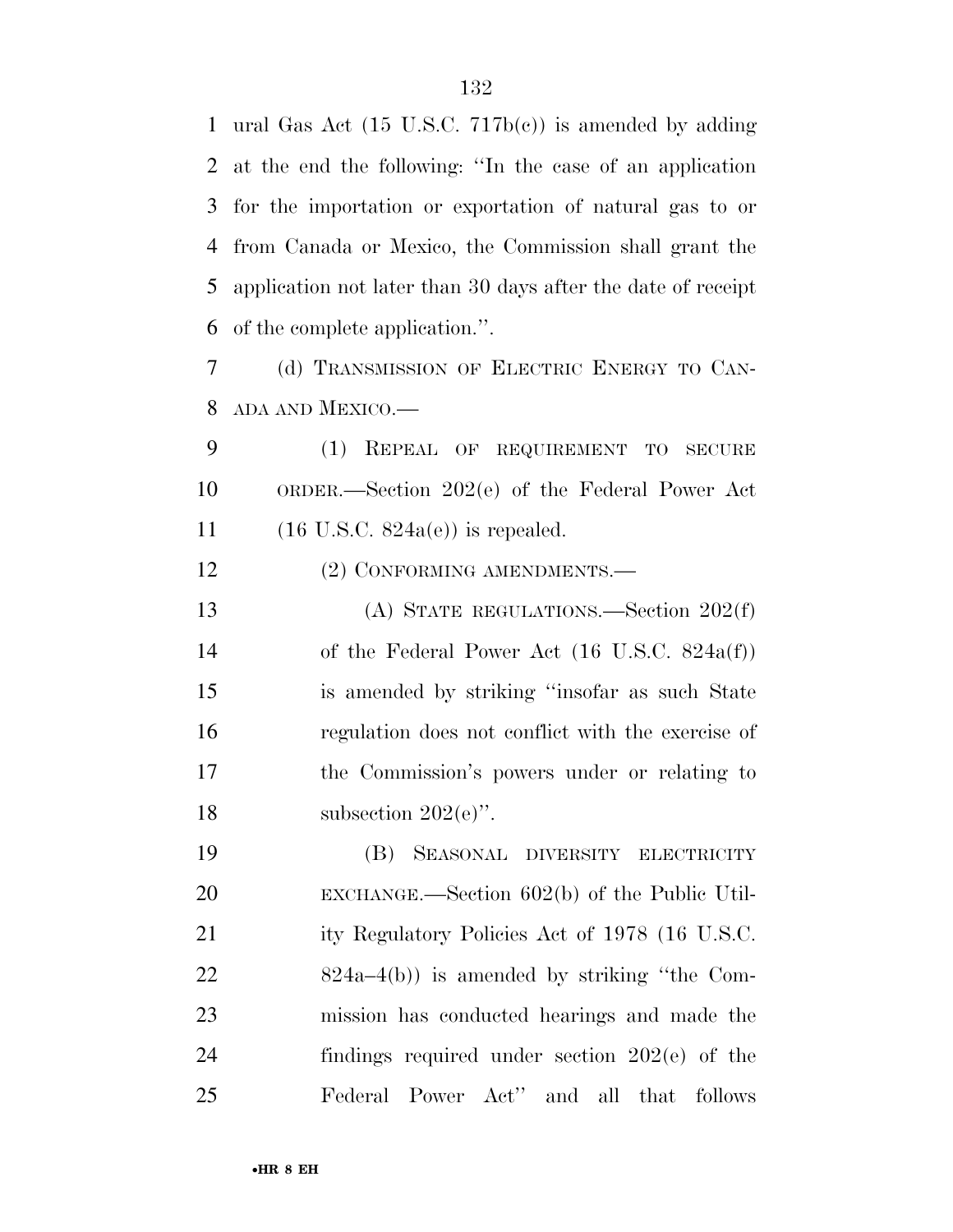| $\mathbf{1}$   | through the period at the end and inserting         |
|----------------|-----------------------------------------------------|
| $\overline{2}$ | "the Secretary has conducted hearings and           |
| 3              | finds that the proposed transmission facilities     |
| $\overline{4}$ | would not impair the sufficiency of electric sup-   |
| 5              | ply within the United States or would not im-       |
| 6              | pede or tend to impede the coordination in the      |
| 7              | public interest of facilities subject to the juris- |
| 8              | diction of the Secretary".                          |
| 9              | (e) EFFECTIVE DATE; RULEMAKING DEADLINES.—          |
| 10             | EFFECTIVE DATE.-Subsections<br>(b)<br>(1)           |
| 11             | through (d), and the amendments made by such        |
| 12             | subsections, shall take effect on January 20, 2017. |
| 13             | (2) RULEMAKING DEADLINES.—Each relevant             |
| 14             | official described in subsection $(b)(2)(B)$ shall— |
| 15             | $(A)$ not later than 180 days after the date        |
| 16             | of enactment of this Act, publish in the Federal    |
| 17             | Register notice of a proposed rulemaking to         |
| 18             | carry out the applicable requirements of sub-       |
| 19             | section (b); and                                    |
| 20             | (B) not later than 1 year after the date of         |
| 21             | enactment of this Act, publish in the Federal       |
| 22             | Register a final rule to carry out the applicable   |
| 23             | requirements of subsection (b).                     |
| 24             | (f) DEFINITIONS.—In this section—                   |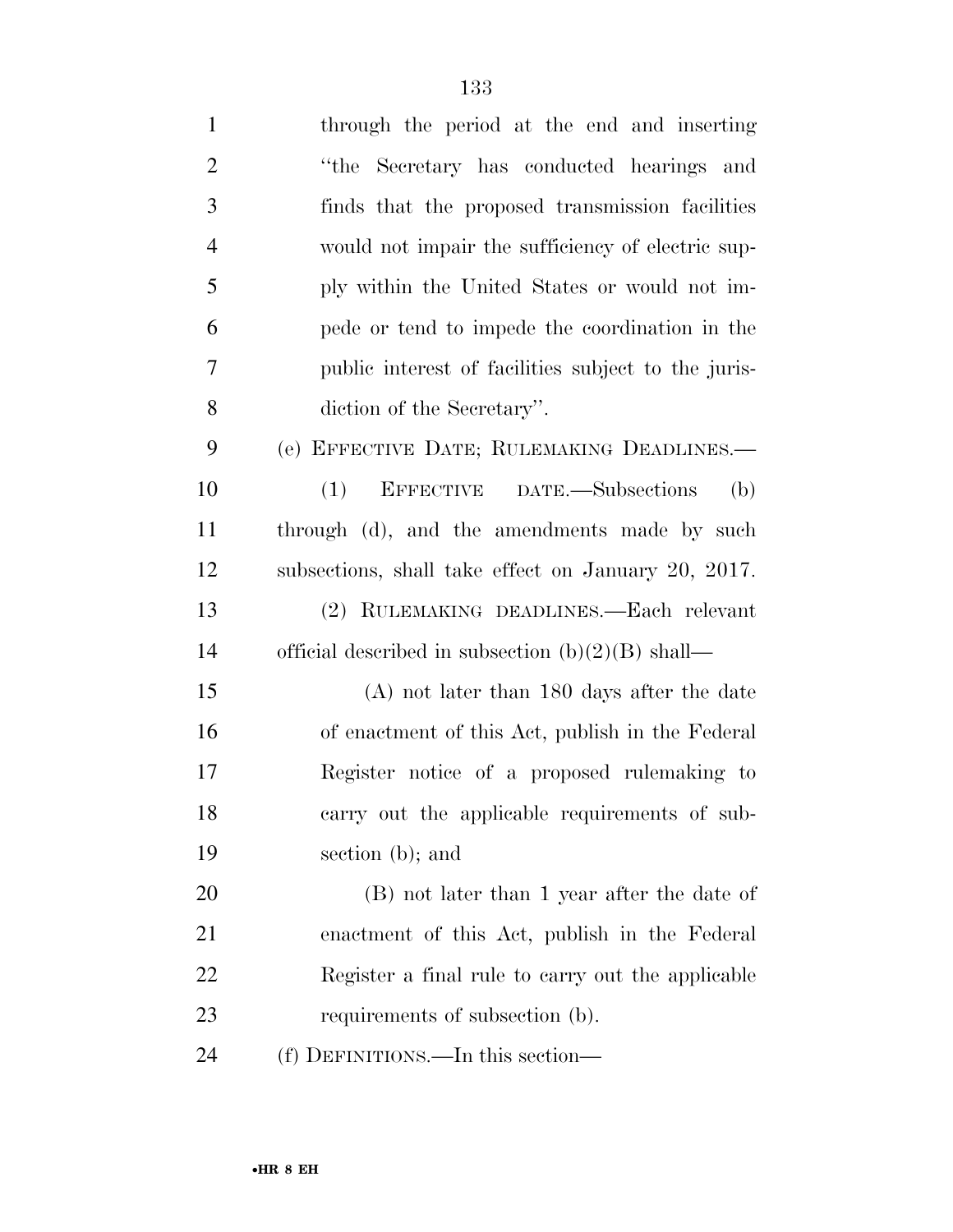| $\mathbf{1}$   | $(1)$ the term "cross-border segment" means the             |
|----------------|-------------------------------------------------------------|
| $\overline{2}$ | portion of a liquid or natural gas pipeline or electric     |
| 3              | transmission facility that is located at the national       |
| $\overline{4}$ | boundary of the United States with either Canada or         |
| 5              | Mexico;                                                     |
| 6              | (2) the terms "Electric Reliability Organiza-               |
| 7              | tion" and "regional entity" have the meanings given         |
| 8              | those terms in section 215 of the Federal Power Act         |
| 9              | $(16 \text{ U.S.C. } 8240);$                                |
| 10             | (3) the terms "Independent System Operator"                 |
| 11             | and "Regional Transmission Organization" have the           |
| 12             | meanings given those terms in section 3 of the Fed-         |
| 13             | eral Power Act $(16$ U.S.C. 796);                           |
| 14             | (4) the term "liquid" includes water, petroleum,            |
| 15             | petroleum product, and any other substance that             |
| 16             | flows through a pipeline other than natural gas; and        |
| 17             | $(5)$ the term "natural gas" has the meaning                |
| 18             | given that term in section 2 of the Natural Gas Act         |
| 19             | $(15 \text{ U.S.C. } 717a).$                                |
| 20             | SEC. 2008. REPORT ON SMART METER SECURITY CON-              |
| 21             | CERNS.                                                      |
| 22             | Not later than 1 year after the date of enactment           |
| 23             | of this Act, the Secretary of Energy shall transmit to Con- |
|                | 24 gress a report on the weaknesses in currently available  |

smart meters' security architecture and features, including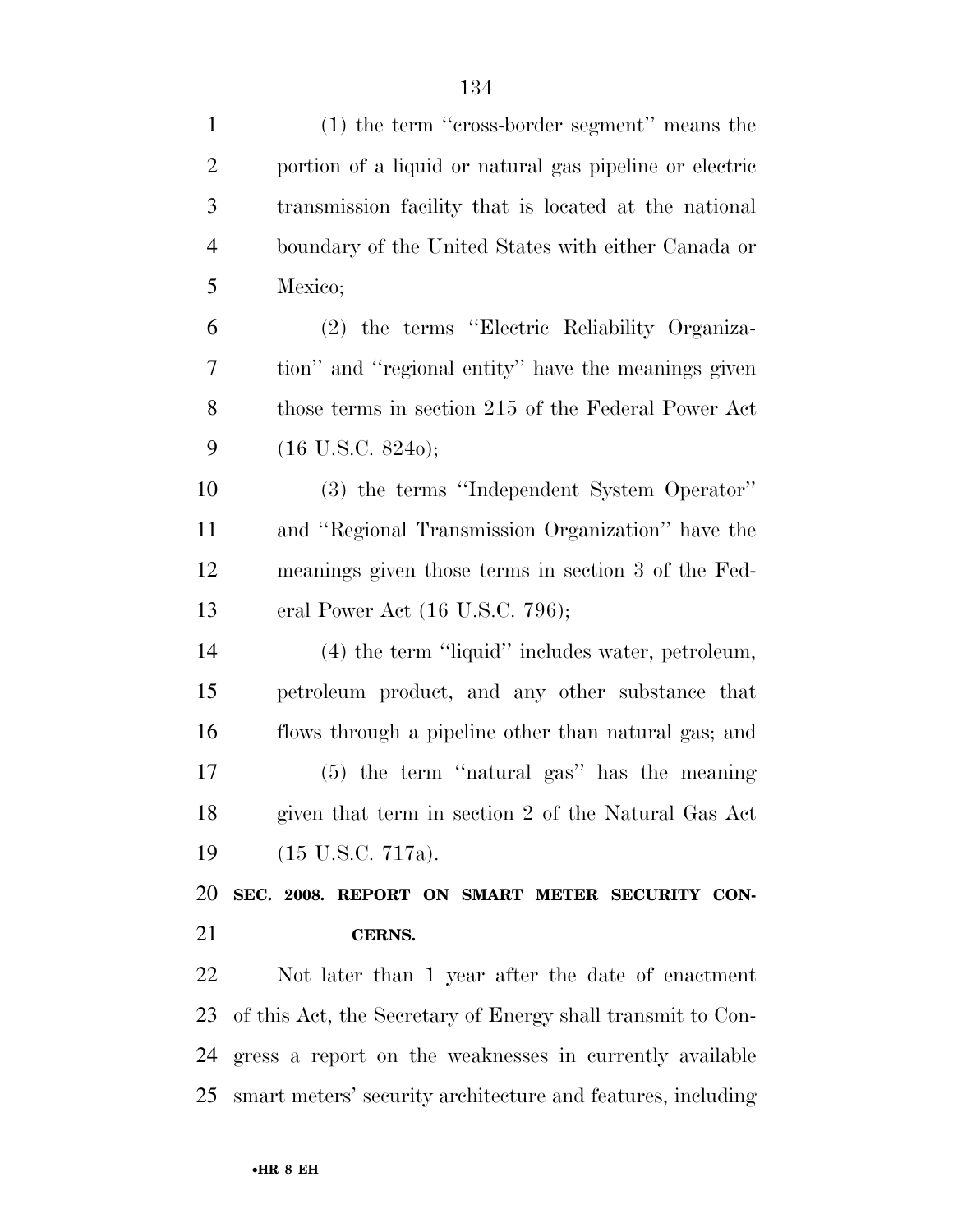an absence of event logging, as described in the Govern- ment Accountability Office testimony entitled ''Critical In- frastructure Protection: Cybersecurity of the Nation's Electricity Grid Requires Continued Attention'' on Octo- ber 21, 2015. **TITLE III—ENERGY EFFICIENCY** 

# **AND ACCOUNTABILITY Subtitle A—Energy Efficiency CHAPTER 1—FEDERAL AGENCY ENERGY EFFICIENCY SEC. 3111. ENERGY-EFFICIENT AND ENERGY-SAVING IN-**

# **FORMATION TECHNOLOGIES.**

 (a) AMENDMENT.—Subtitle C of title V of the En- ergy Independence and Security Act of 2007 (Public Law 110–140; 121 Stat. 1661) is amended by adding at the end the following:

## **''SEC. 530. ENERGY-EFFICIENT AND ENERGY-SAVING INFOR-**

## **MATION TECHNOLOGIES.**

''(a) DEFINITIONS.—In this section:

20 "(1) DIRECTOR.—The term 'Director' means 21 the Director of the Office of Management and Budg-et.

23 "(2) INFORMATION TECHNOLOGY.—The term 'information technology' has the meaning given that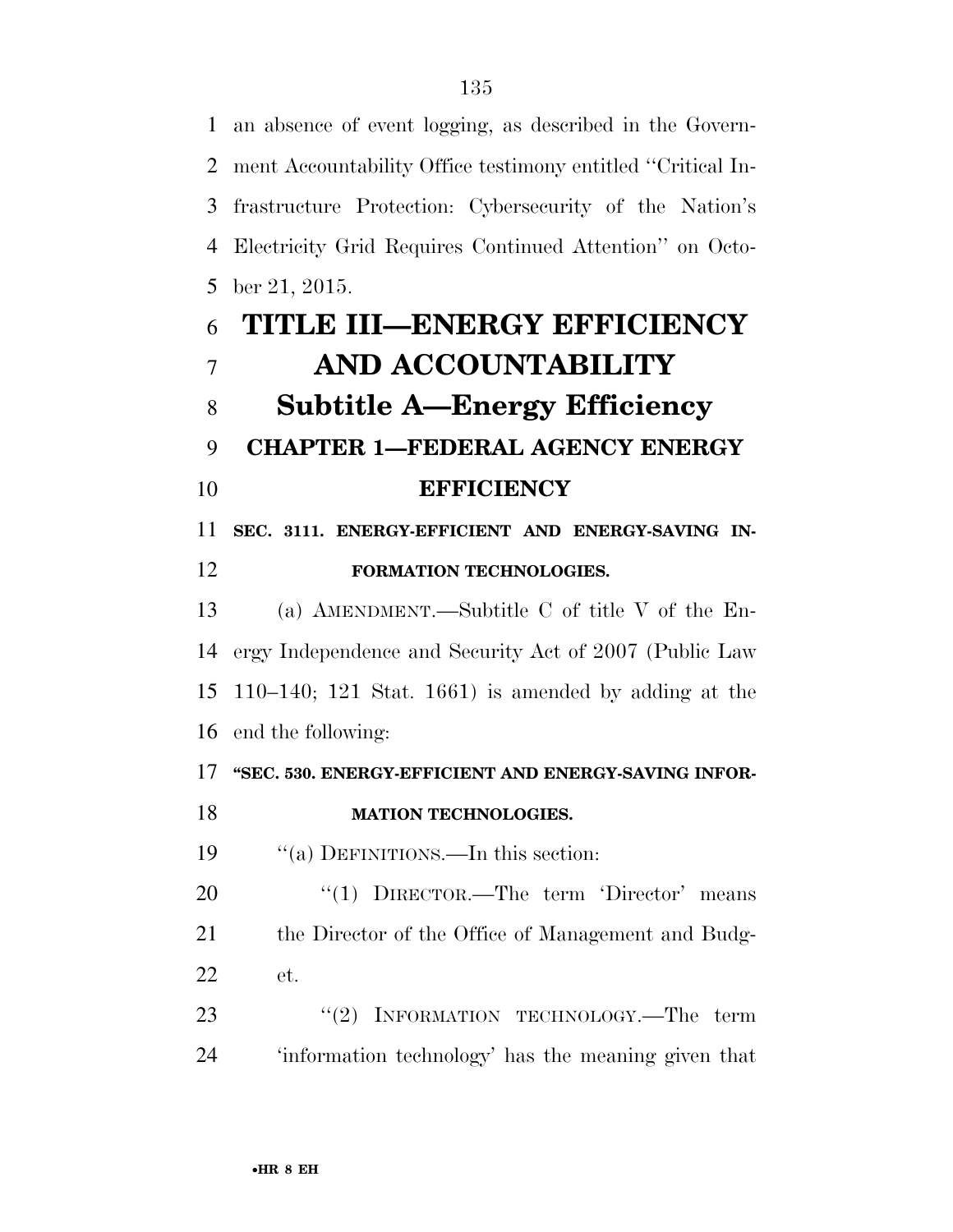term in section 11101 of title 40, United States Code.

 ''(b) DEVELOPMENT OF IMPLEMENTATION STRAT- EGY.—Not later than 1 year after the date of enactment of this section, each Federal agency shall coordinate with the Director, the Secretary, and the Administrator of the Environmental Protection Agency to develop an implemen- tation strategy (that includes best practices and measure- ment and verification techniques) for the maintenance, purchase, and use by the Federal agency of energy-effi- cient and energy-saving information technologies, taking into consideration the performance goals established under subsection (d).

 ''(c) ADMINISTRATION.—In developing an implemen- tation strategy under subsection (b), each Federal agency shall consider—

17  $\frac{1}{2}$  (1) advanced metering infrastructure;

 ''(2) energy-efficient data center strategies and methods of increasing asset and infrastructure utili-zation;

21 ''(3) advanced power management tools;

22  $\frac{4}{4}$  building information modeling, including building energy management;

24 "(5) secure telework and travel substitution tools; and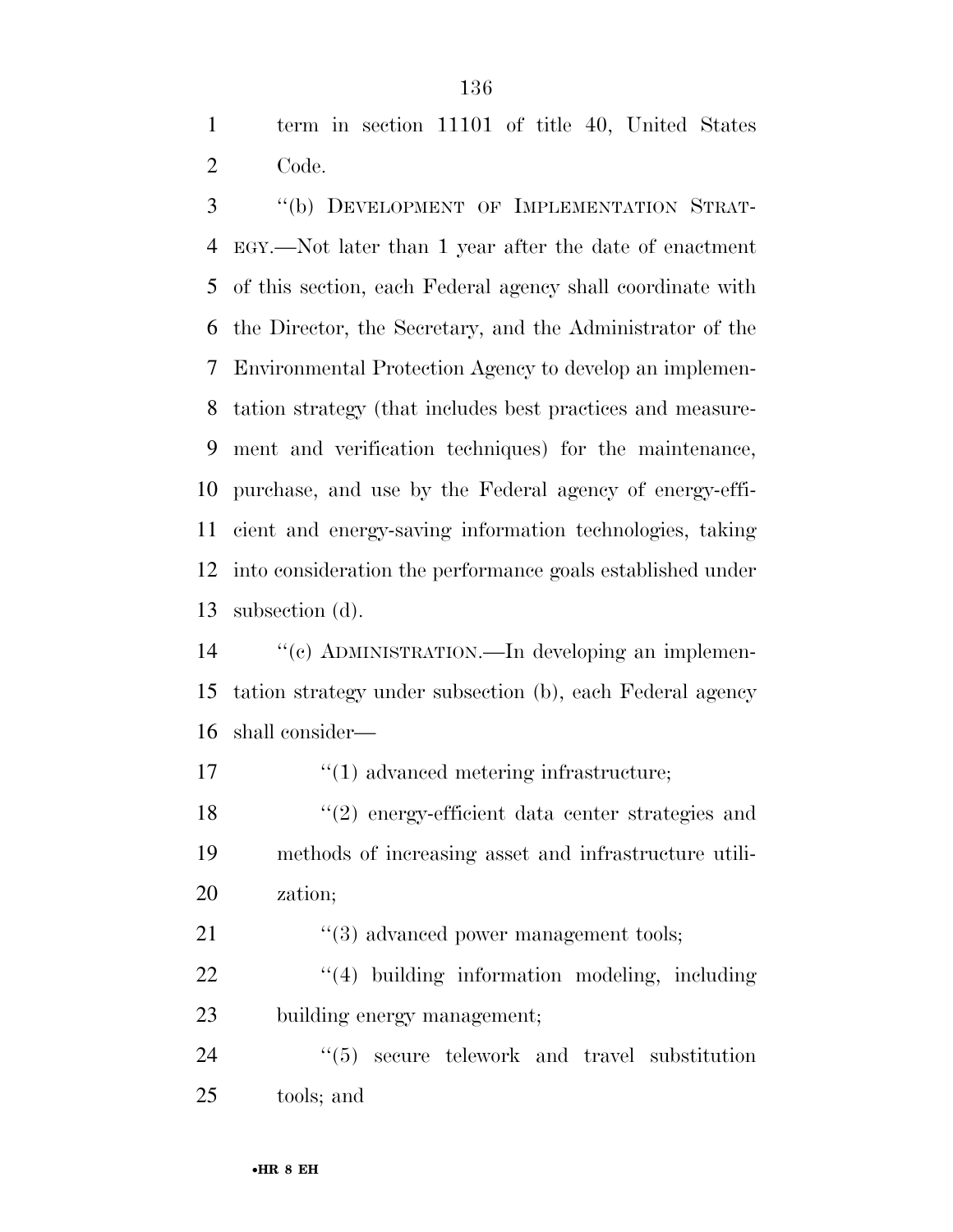$\frac{1}{1}$  ''(6) mechanisms to ensure that the agency re- alizes the energy cost savings brought about through increased efficiency and utilization.

4 "(d) PERFORMANCE GOALS.—

5 "(1) IN GENERAL.—Not later than 180 days after the date of enactment of this section, the Di- rector, in consultation with the Secretary, shall es- tablish performance goals for evaluating the efforts of Federal agencies in improving the maintenance, purchase, and use of energy-efficient and energy-sav-ing information technology.

 ''(2) BEST PRACTICES.—The Chief Information Officers Council established under section 3603 of title 44, United States Code, shall recommend best practices for the attainment of the performance goals, which shall include Federal agency consider- ation of, to the extent applicable by law, the use of—

 ''(A) energy savings performance con-20 tracting; and

21  $\text{``(B) utility energy services contracting.}$ 

22 "(e) REPORTS.—

23 "(1) AGENCY REPORTS.—Each Federal agency shall include in the report of the agency under sec-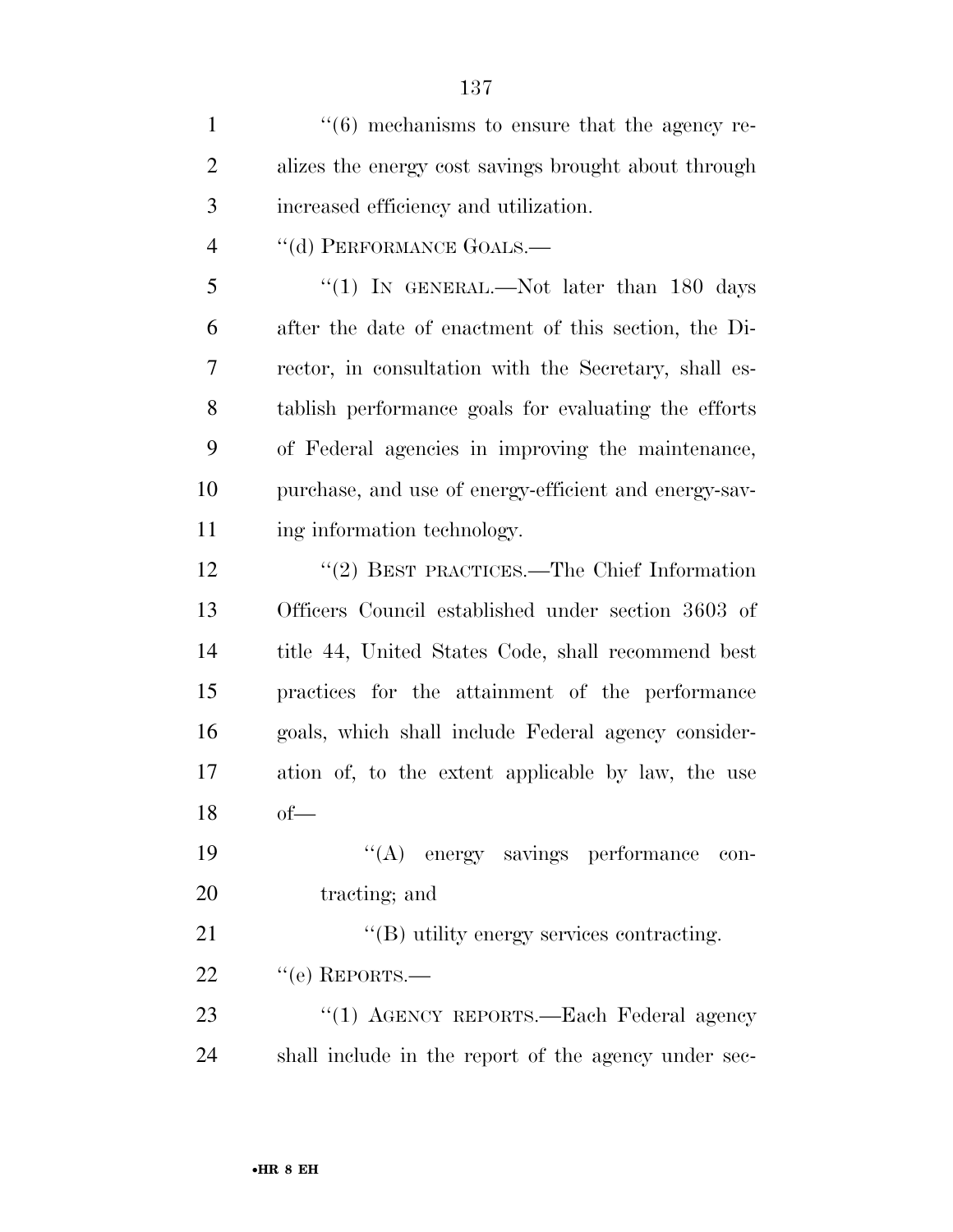| $\mathbf{1}$   | tion 527 a description of the efforts and results of                      |
|----------------|---------------------------------------------------------------------------|
| $\overline{2}$ | the agency under this section.                                            |
| 3              | $``(2)$ OMB GOVERNMENT EFFICIENCY REPORTS                                 |
| $\overline{4}$ | AND SCORECARDS.—Effective beginning not later                             |
| 5              | than October 1, 2017, the Director shall include in                       |
| 6              | the annual report and scorecard of the Director re-                       |
| 7              | quired under section 528 a description of the efforts                     |
| 8              | and results of Federal agencies under this section.".                     |
| 9              | (b) CONFORMING AMENDMENT.—The table of con-                               |
| 10             | tents for the Energy Independence and Security Act of                     |
| 11             | 2007 is amended by adding after the item relating to sec-                 |
| 12             | tion 529 the following:                                                   |
|                | "Sec. 530. Energy-efficient and energy-saving information technologies.". |
| 13             | SEC. 3112. ENERGY EFFICIENT DATA CENTERS.                                 |
| 14             | Section 453 of the Energy Independence and Security                       |
| 15             | Act of 2007 (42 U.S.C. 17112) is amended—                                 |
| 16             | (1) in subsection (b)(2)(D)(iv), by striking "de-                         |
| 17             | termined by the organization" and inserting "pro-                         |
| 18             | posed by the stakeholders";                                               |
| 19             | $(2)$ by striking subsection $(b)(3)$ ; and                               |
| 20             | $(3)$ by striking subsections $(e)$ through $(g)$ and                     |
| 21             | inserting the following:                                                  |
| 22             | "(c) STAKEHOLDER INVOLVEMENT.—The Secretary                               |
| 23             | and the Administrator shall carry out subsection (b) in                   |
| 24             | collaboration with the information technology industry and                |
| 25             | other key stakeholders, with the goal of producing results                |
|                | $\bullet$ HR 8 EH                                                         |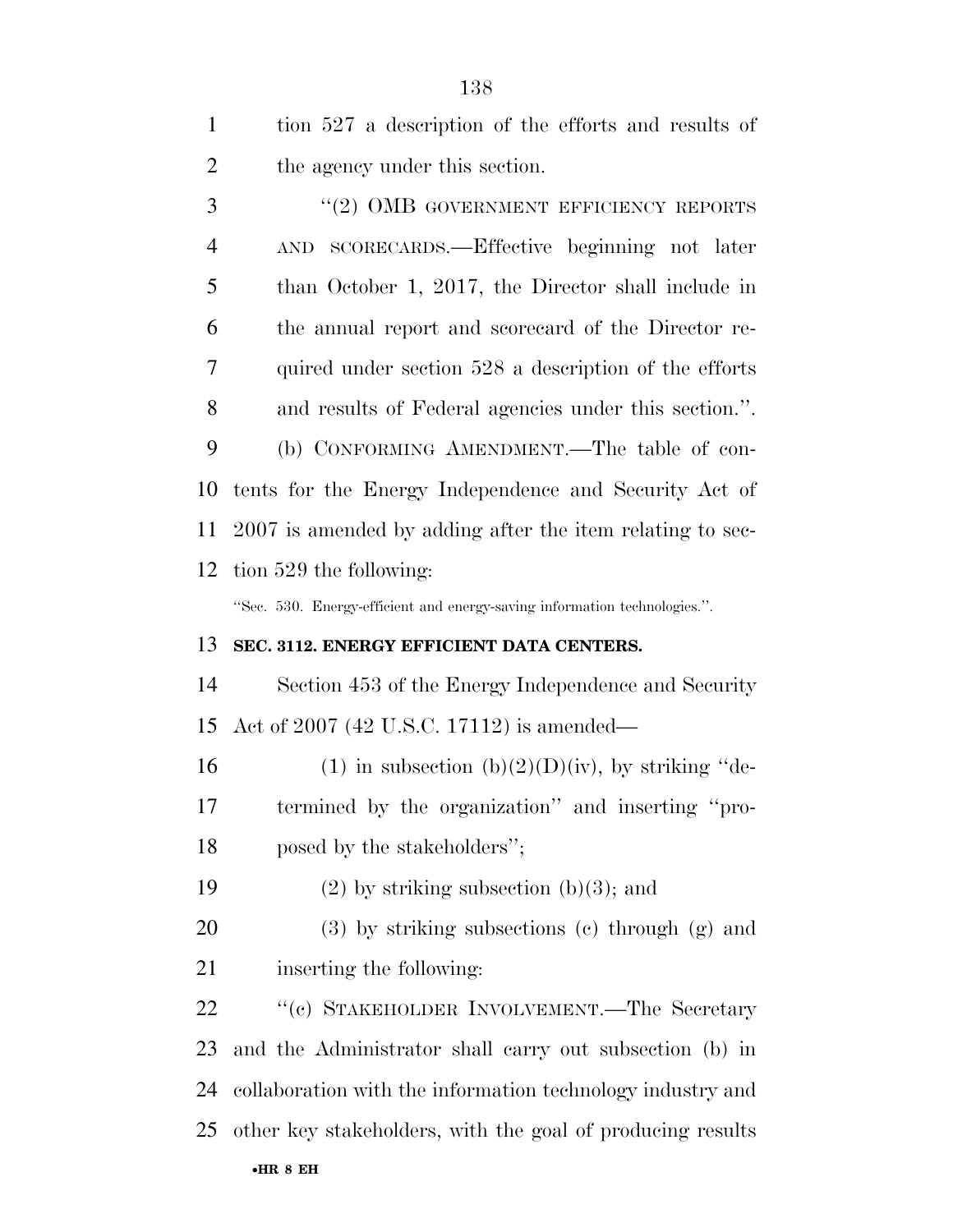that accurately reflect the most relevant and useful infor- mation available. In such collaboration, the Secretary and the Administrator shall pay particular attention to organi-zations that—

5 "(1) have members with expertise in energy ef- ficiency and in the development, operation, and functionality of data centers, information technology equipment, and software, such as representatives of hardware manufacturers, data center operators, and facility managers;

11 ''(2) obtain and address input from Department of Energy National Laboratories or any college, uni- versity, research institution, industry association, company, or public interest group with applicable ex-pertise;

16  $(3)$  follow—

17  $\langle (A) \rangle$  commonly accepted procedures for the development of specifications; and

 ''(B) accredited standards development processes; and

 $\frac{4}{4}$  have a mission to promote energy effi- ciency for data centers and information technology. 23 "(d) MEASUREMENTS AND SPECIFICATIONS.—The Secretary and the Administrator shall consider and assess the adequacy of the specifications, measurements, best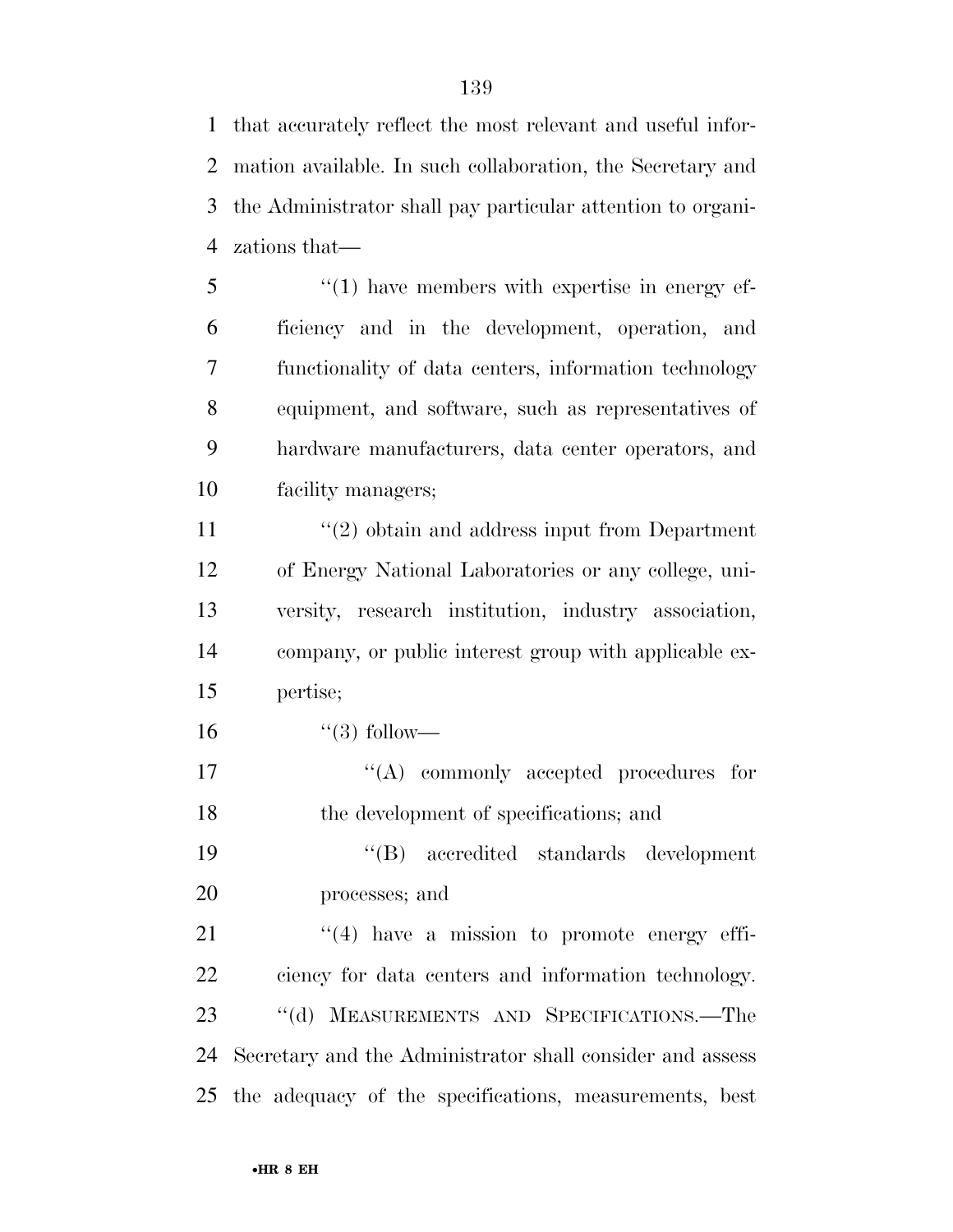practices, and benchmarks described in subsection (b) for use by the Federal Energy Management Program, the En- ergy Star Program, and other efficiency programs of the Department of Energy or the Environmental Protection Agency.

 ''(e) STUDY.—The Secretary, in collaboration with the Administrator, shall, not later than 18 months after the date of enactment of the North American Energy Se- curity and Infrastructure Act of 2015, make available to the public an update to the Report to Congress on Server and Data Center Energy Efficiency published on August 2, 2007, under section 1 of Public Law 109–431 (120 Stat. 2920), that provides—

 ''(1) a comparison and gap analysis of the esti- mates and projections contained in the original re-16 port with new data regarding the period from 2008 through 2015;

 $\frac{1}{2}$  an analysis considering the impact of in- formation technologies, including virtualization and cloud computing, in the public and private sectors; ''(3) an evaluation of the impact of the com- bination of cloud platforms, mobile devices, social media, and big data on data center energy usage;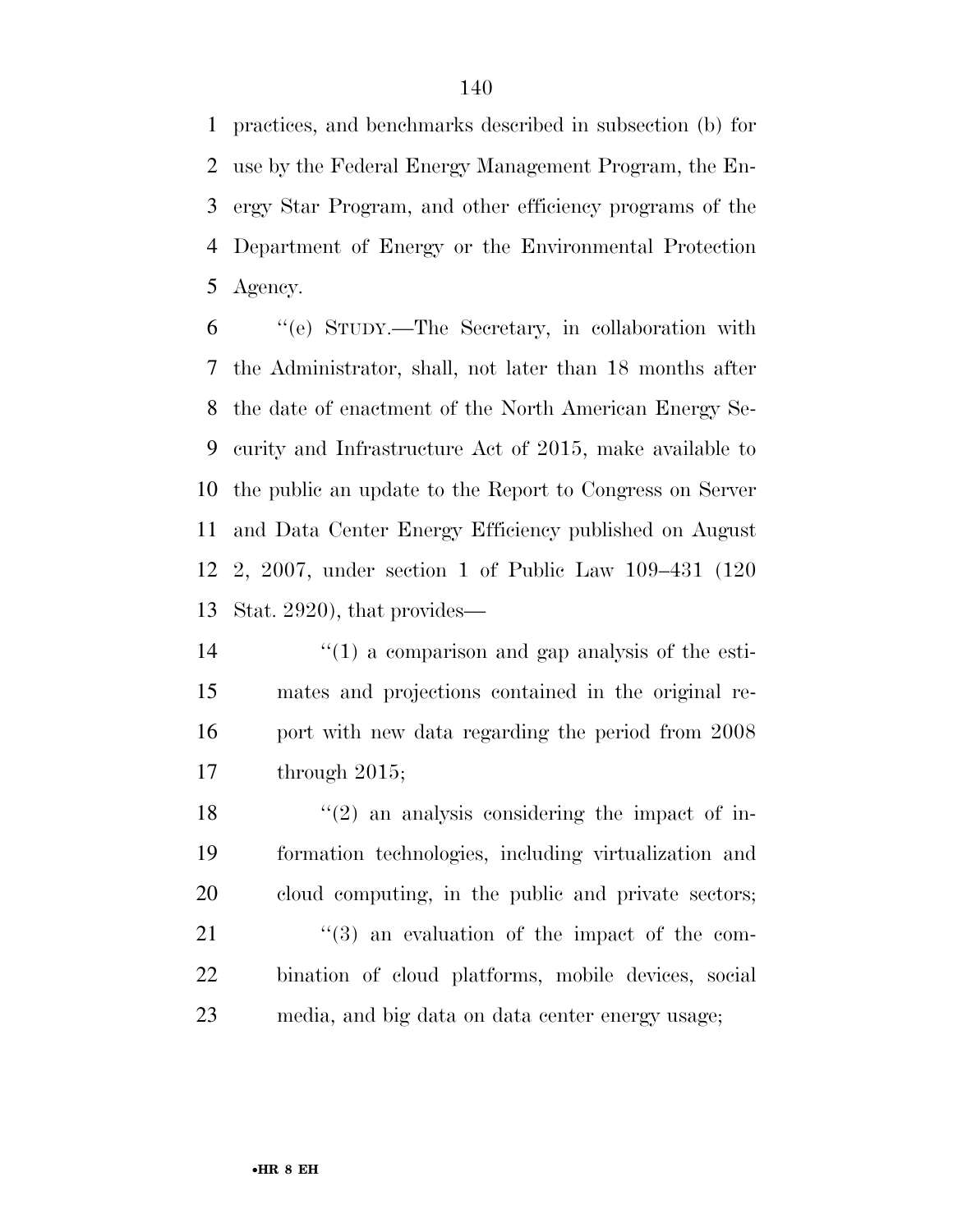1 ''(4) an evaluation of water usage in data cen- ters and recommendations for reductions in such water usage; and

4  $(5)$  updated projections and recommendations 5 for best practices through fiscal year 2020.

 ''(f) DATA CENTER ENERGY PRACTITIONER PRO- GRAM.—The Secretary, in collaboration with key stake- holders and the Director of the Office of Management and Budget, shall maintain a data center energy practitioner program that leads to the certification of energy practi- tioners qualified to evaluate the energy usage and effi- ciency opportunities in Federal data centers. Each Federal agency shall consider having the data centers of the agen- cy evaluated every 4 years, in accordance with section 543(f) of the National Energy Conservation Policy Act (42 U.S.C. 8253), by energy practitioners certified pursuant to such program.

 ''(g) OPEN DATA INITIATIVE.—The Secretary, in col- laboration with key stakeholders and the Director of the Office of Management and Budget, shall establish an open data initiative for Federal data center energy usage data, with the purpose of making such data available and acces- sible in a manner that encourages further data center in-novation, optimization, and consolidation. In establishing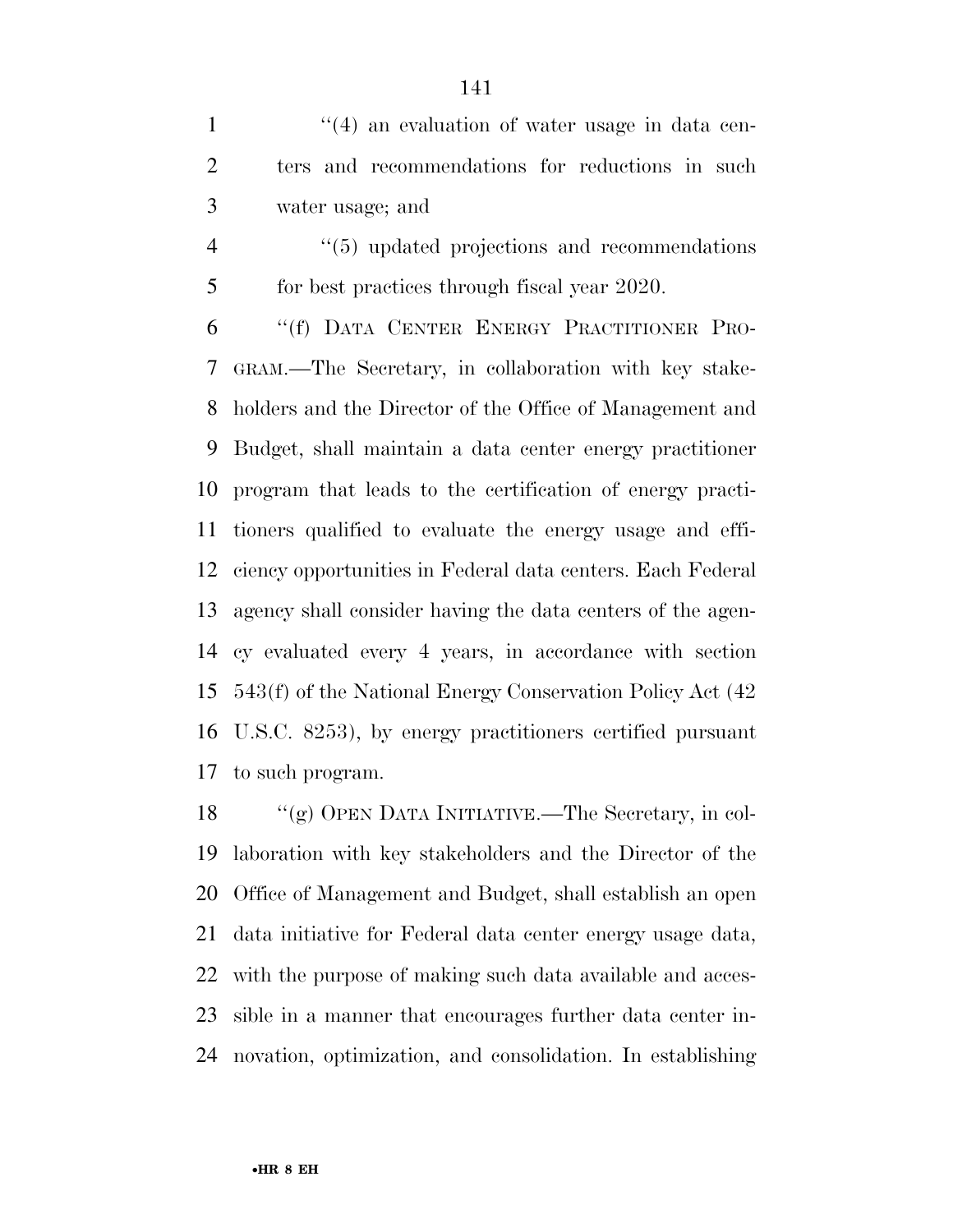the initiative, the Secretary shall consider the use of the online Data Center Maturity Model.

 ''(h) INTERNATIONAL SPECIFICATIONS AND METRICS.—The Secretary, in collaboration with key stakeholders, shall actively participate in efforts to har- monize global specifications and metrics for data center energy and water efficiency.

8 "(i) DATA CENTER UTILIZATION METRIC.—The Sec- retary, in collaboration with key stakeholders, shall facili- tate the development of an efficiency metric that measures the energy efficiency of a data center (including equipment and facilities).

13 "(j) PROTECTION OF PROPRIETARY INFORMATION.— The Secretary and the Administrator shall not disclose any proprietary information or trade secrets provided by any individual or company for the purposes of carrying out this section or the programs and initiatives established under this section.''.

# **SEC. 3113. REPORT ON ENERGY AND WATER SAVINGS PO-TENTIAL FROM THERMAL INSULATION.**

 (a) REPORT.—Not later than 1 year after the date of enactment of this Act, the Secretary of Energy, in con- sultation with appropriate Federal agencies and relevant stakeholders, shall submit to the Committee on Energy and Natural Resources of the Senate and the Committee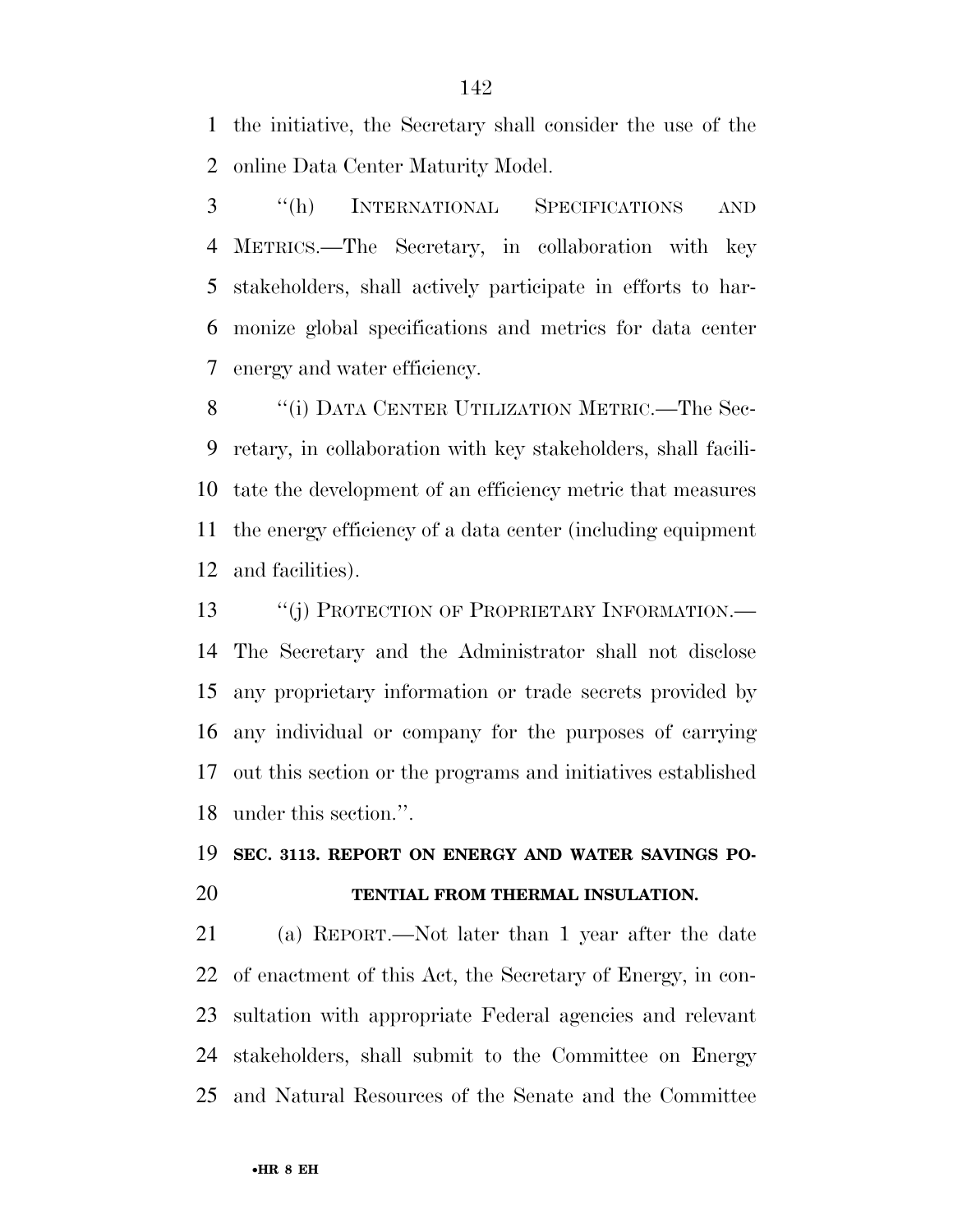on Energy and Commerce of the House of Representatives a report on the impact of thermal insulation on both en- ergy and water use systems for potable hot and chilled water in Federal buildings, and the return on investment of installing such insulation.

(b) CONTENTS.—The report shall include—

 (1) an analysis based on the cost of municipal or regional water for delivered water and the avoided cost of new water; and

 (2) a summary of energy and water savings, in- cluding short-term and long-term (20 years) projec-tions of such savings.

## **SEC. 3114. BATTERY STORAGE REPORT.**

 Not later than 1 year after the date of enactment of this Act, the Comptroller General shall transmit to Con- gress a report on the potential of battery energy storage that answers the following questions:

 (1) How do existing Federal standards impact the development and deployment of battery storage systems?

 (2) What are the benefits of using existing bat-22 tery storage technology, and what challenges exist to their widespread use? What are some examples of existing battery storage projects providing these ben-efits?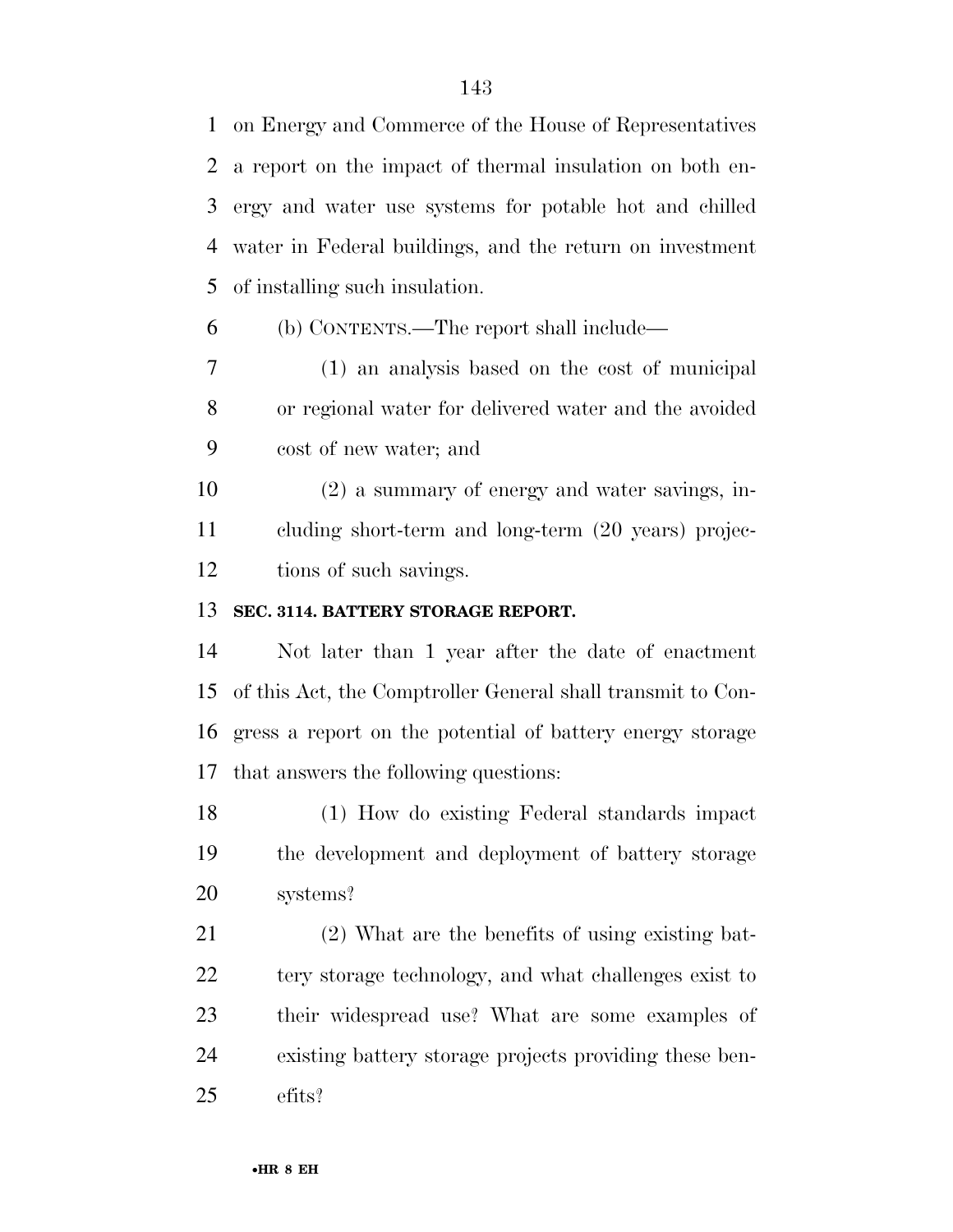| $\mathbf{1}$   | (3) What potential impact could large-scale bat-        |
|----------------|---------------------------------------------------------|
| $\overline{2}$ | tery storage and behind-the-meter battery storage       |
| 3              | have on renewable energy utilization?                   |
| $\overline{4}$ | (4) What is the potential of battery technology         |
| 5              | for grid-scale use nationwide? What is the potential    |
| 6              | impact of battery technology on the national grid ca-   |
| 7              | pabilities?                                             |
| 8              | (5) How much economic activity associated with          |
| 9              | large-scale and behind-the-meter battery storage        |
| 10             | technology is located in the United States? How         |
| 11             | many jobs do these industries account for?              |
| 12             | $(6)$ What policies other than the Renewable En-        |
| 13             | ergy Investment Tax Credit have research and avail-     |
| 14             | able data shown to promote renewable energy use         |
| 15             | and storage technology deployment by State and          |
| 16             | local governments or private end-users?                 |
| 17             | SEC. 3115. FEDERAL PURCHASE REQUIREMENT.                |
| 18             | (a) DEFINITIONS.—Section 203(b) of the Energy           |
| 19             | Policy Act of $2005$ (42 U.S.C. 15852(b)) is amended by |
| 20             | striking paragraph $(2)$ and inserting the following:   |
| 21             | $"$ (2) RENEWABLE ENERGY.—The term 'renew-              |
| 22             | able energy' means electric energy, or thermal en-      |
| 23             | ergy if resulting from a thermal energy project         |
| 24             | placed in service after December 31, 2014, gen-         |
| 25             | erated from, or avoided by, solar, wind, biomass,       |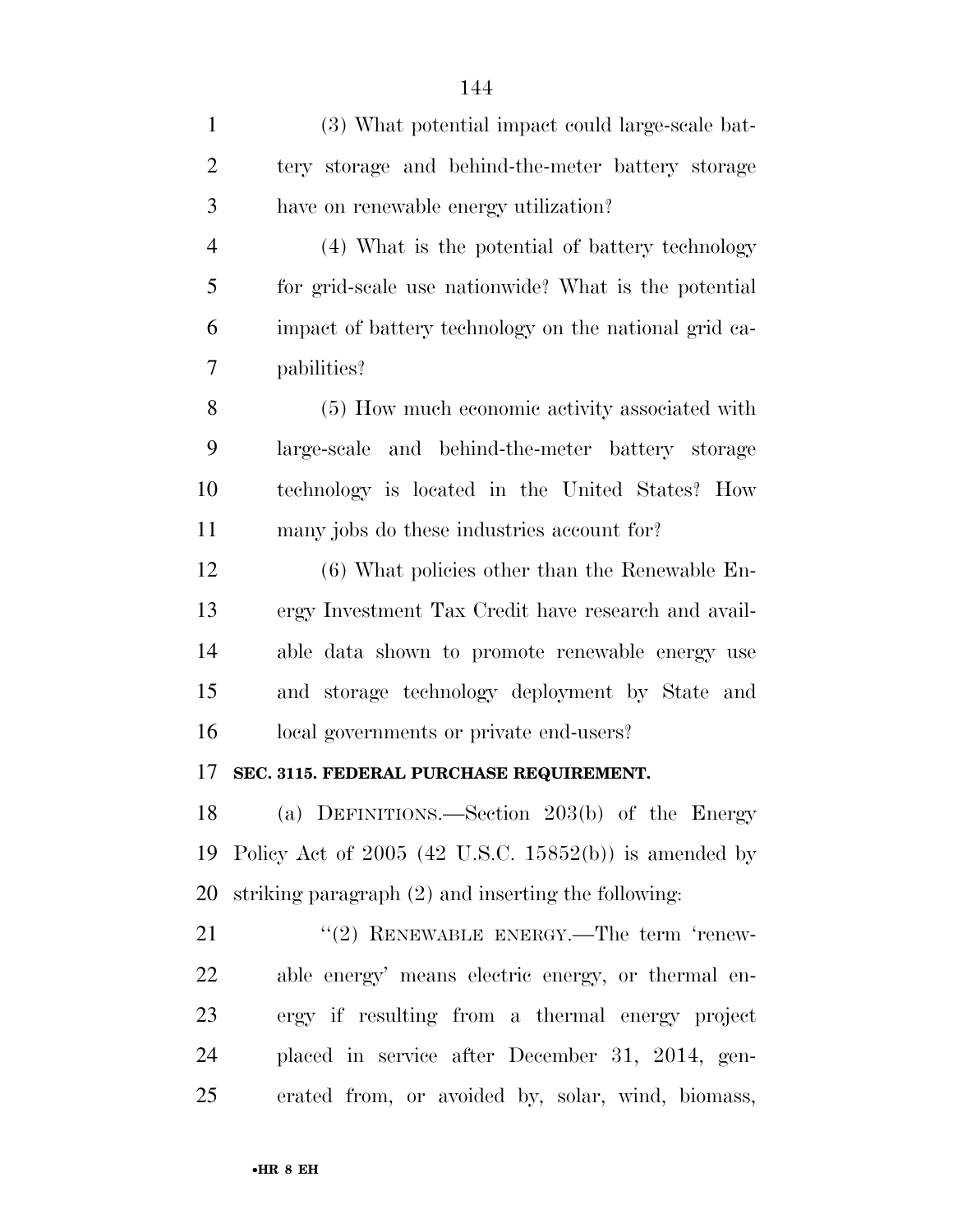| $\mathbf{1}$   | landfill gas, ocean (including tidal, wave, current,             |
|----------------|------------------------------------------------------------------|
| $\overline{2}$ | and thermal), geothermal, municipal solid waste (in              |
| 3              | accordance with subsection (e)), qualified waste heat            |
| $\overline{4}$ | resource, or new hydroelectric generation capacity               |
| 5              | achieved from increased efficiency or additions of               |
| 6              | new capacity at an existing hydroelectric project.               |
| 7              | $``(3)$ QUALIFIED WASTE HEAT RESOURCE.—The                       |
| 8              | term 'qualified waste heat resource' means-                      |
| 9              | "(A) exhaust heat or flared gas from any                         |
| 10             | industrial process;                                              |
| 11             | "(B) waste gas or industrial tail gas that                       |
| 12             | would otherwise be flared, incinerated, or vent-                 |
| 13             | ed;                                                              |
| 14             | "(C) a pressure drop in any gas for an in-                       |
| 15             | dustrial or commercial process; or                               |
| 16             | $\lq\lq\lq\lq\lq\lq\lq\lq$ such other forms of waste heat as the |
| 17             | Secretary determines appropriate.".                              |
| 18             | (b) PAPER RECYCLING.—Section 203 of the Energy                   |
| 19             | Policy Act of 2005 (42 U.S.C. 15852) is amended by add-          |
| 20             | ing at the end the following:                                    |
| 21             | "(e) PAPER RECYCLING.—                                           |
| 22             | "(1) SEPARATE COLLECTION.—For purposes of                        |
| 23             | this section, any Federal agency may consider elec-              |
| 24             | tric energy generation purchased from a facility to              |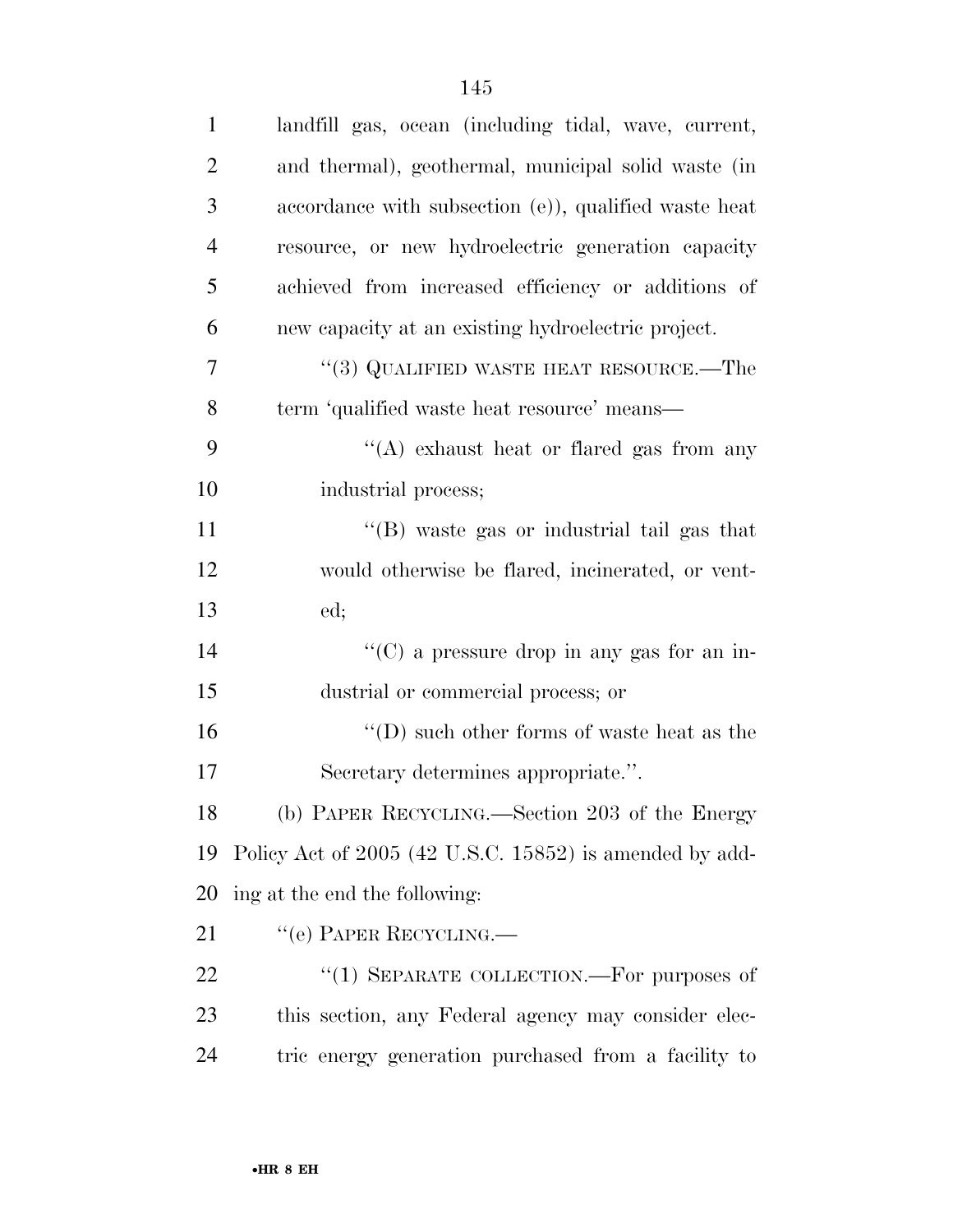| $\mathbf{1}$   | be renewable energy if the municipal solid waste        |
|----------------|---------------------------------------------------------|
| $\overline{2}$ | used by the facility to generate the electricity is—    |
| 3              | $\lq\lq$ separately collected (within the mean-         |
| $\overline{4}$ | ing of section $246.101(z)$ of title 40, Code of        |
| 5              | Federal Regulations, as in effect on the date of        |
| 6              | enactment of the North American Energy Secu-            |
| 7              | rity and Infrastructure Act of 2015) from               |
| 8              | paper that is commonly recycled; and                    |
| 9              | $\lq\lq (B)$ processed in a way that keeps paper        |
| 10             | that is commonly recycled segregated from non-          |
| 11             | recyclable solid waste.                                 |
| 12             | "(2) INCIDENTAL INCLUSION.—Municipal solid              |
| 13             | waste used to generate electric energy that meets the   |
| 14             | conditions described in paragraph (1) shall be con-     |
| 15             | sidered renewable energy even if the municipal solid    |
| 16             | waste contains incidental commonly recycled paper.      |
| 17             | "(3) NO EFFECT ON EXISTING PROCESSES.-                  |
| 18             | Nothing in paragraph (1) shall be interpreted to re-    |
| 19             | quire a State or political subdivision of a State, di-  |
| 20             | rectly or indirectly, to change the systems, processes, |
| 21             | or equipment it uses to collect, treat, dispose of, or  |
| 22             | otherwise use municipal solid waste, within the         |
| 23             | meaning of the Solid Waste Disposal Act (42 U.S.C.      |
| 24             | 6901 et seq.), nor require a change to the regula-      |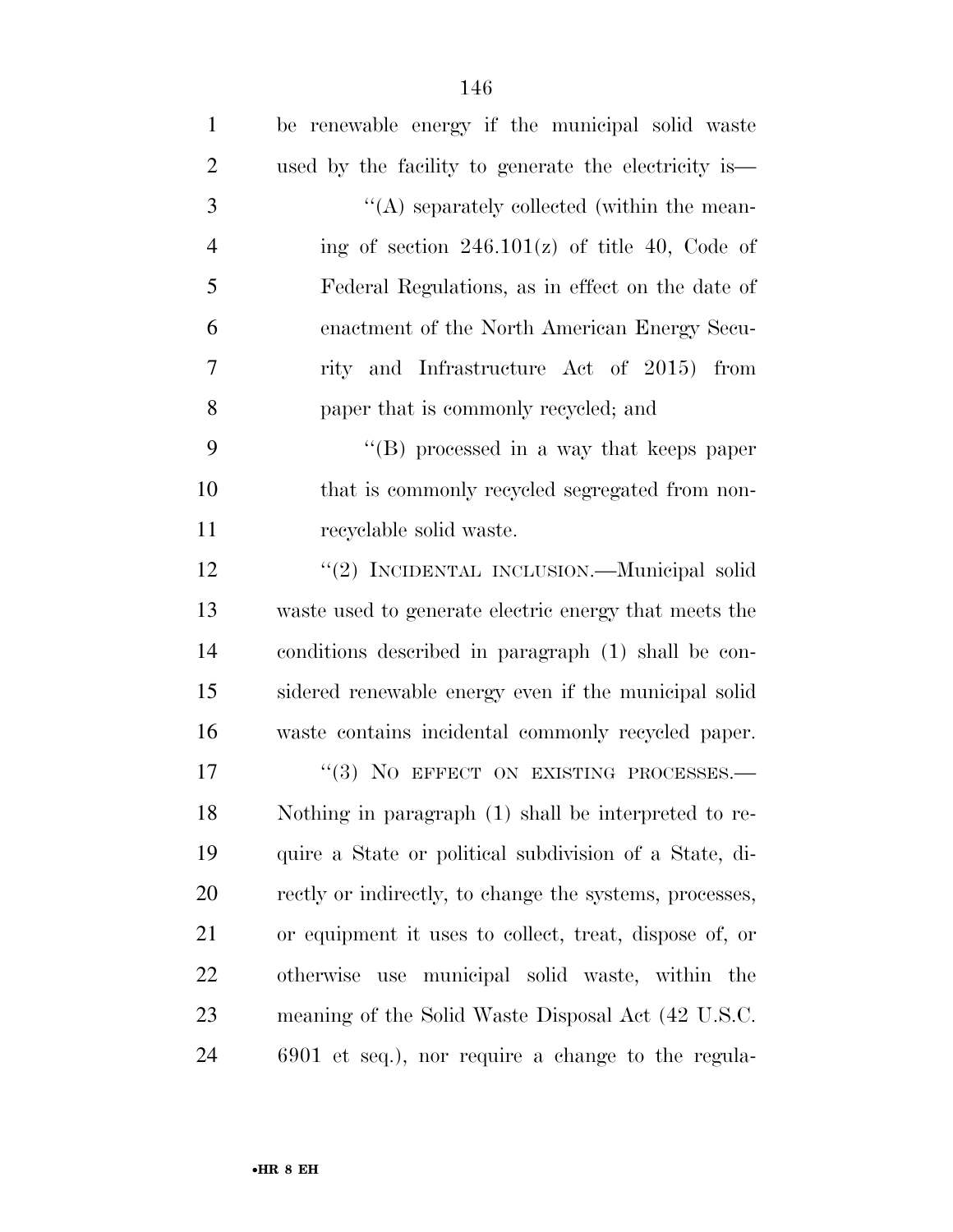| $\mathbf{1}$   | tions that implement subtitle D of such Act (42)       |
|----------------|--------------------------------------------------------|
| $\overline{2}$ | U.S.C. $6941$ et seq.).".                              |
| 3              | SEC. 3116. ENERGY PERFORMANCE REQUIREMENT FOR          |
| $\overline{4}$ | FEDERAL BUILDINGS.                                     |
| 5              | Section 543 of the National Energy Conservation        |
| 6              | Policy Act (42 U.S.C. 8253) is amended—                |
| $\tau$         | (1) by striking subsection (a) and inserting the       |
| 8              | following:                                             |
| 9              | "(a) ENERGY PERFORMANCE REQUIREMENT FOR                |
| 10             | FEDERAL BUILDINGS.-                                    |
| 11             | "(1) REQUIREMENT.—Subject to paragraph                 |
| 12             | (2), each agency shall apply energy conservation       |
| 13             | measures to, and shall improve the design for the      |
| 14             | construction of, the Federal buildings of the agency   |
| 15             | (including each industrial or laboratory facility) so  |
| 16             | that the energy consumption per gross square foot      |
| 17             | of the Federal buildings of the agency in fiscal years |
| 18             | 2006 through 2017 is reduced, as compared with the     |
| 19             | energy consumption per gross square foot of the        |
| 20             | Federal buildings of the agency in fiscal year 2003,   |
| 21             | by the percentage specified in the following table:    |
|                | Percentage                                             |

| "Fiscal Year<br><b>Reduction</b> |  |
|----------------------------------|--|
|                                  |  |
|                                  |  |
|                                  |  |
| 2009                             |  |
|                                  |  |
|                                  |  |
|                                  |  |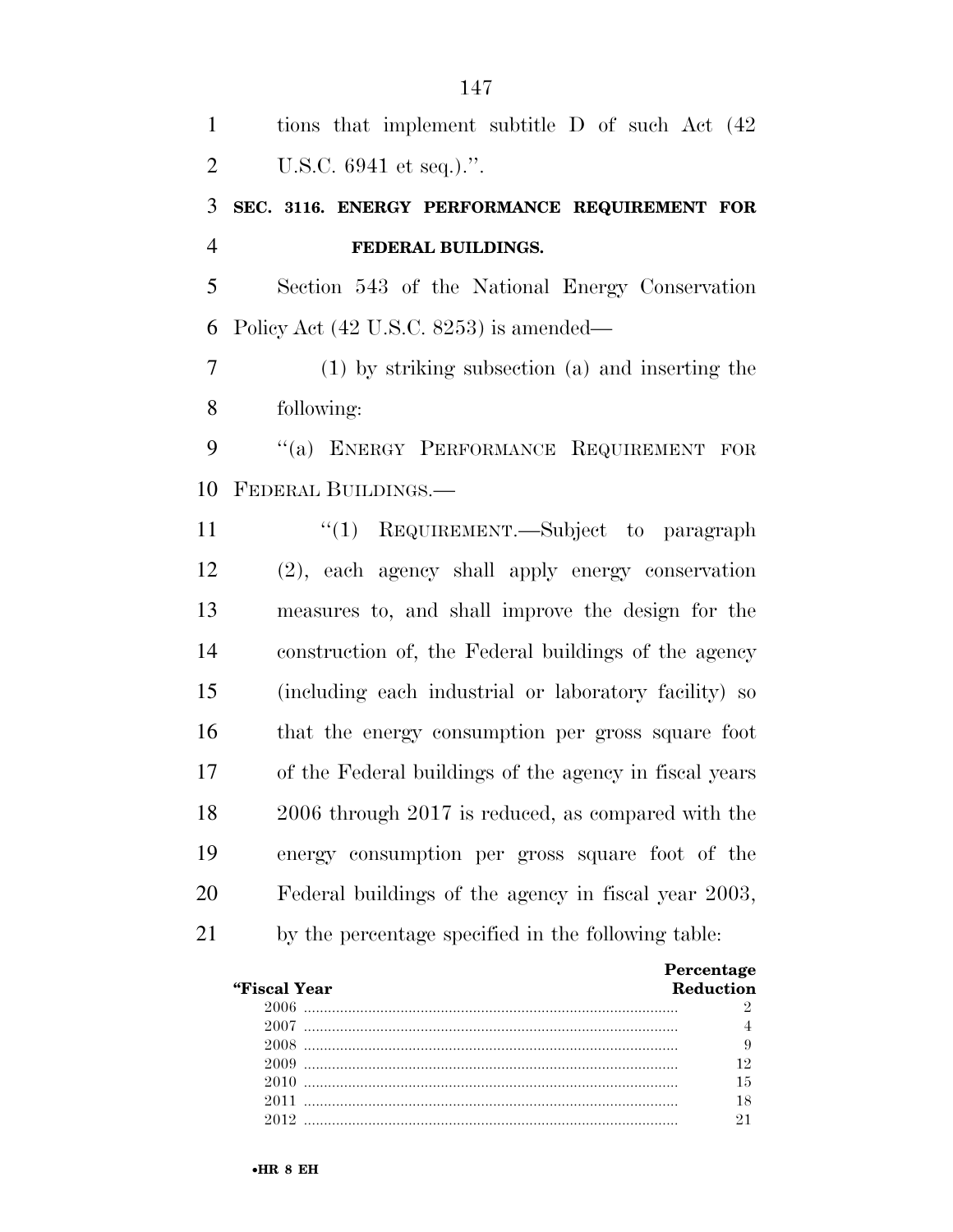|                | Percentage<br>Reduction<br>"Fiscal Year          |
|----------------|--------------------------------------------------|
|                | 24                                               |
|                | 27<br>30                                         |
|                | 33                                               |
|                | 36.                                              |
| 1              | "(2) EXCLUSION FOR BUILDINGS WITH ENERGY         |
| $\overline{2}$ | INTENSIVE ACTIVITIES.-                           |
| 3              | "(A) IN GENERAL.—An agency may ex-               |
| $\overline{4}$ | clude from the requirements of paragraph $(1)$   |
| 5              | any building (including the associated energy    |
| 6              | consumption and gross square footage) in which   |
| 7              | energy intensive activities are carried out.     |
| 8              | "(B) REPORTS.—Each agency shall iden-            |
| 9              | tify and list in each report made under section  |
| 10             | $548(a)$ the buildings designated by the agency  |
| 11             | for exclusion under subparagraph $(A)$ .         |
| 12             | "(3) REVIEW.—Not later than December 31,         |
| 13             | 2017, the Secretary shall—                       |
| 14             | $\lq\lq$ review the results of the implementa-   |
| 15             | tion of the energy performance requirements es-  |
| 16             | tablished under paragraph (1); and               |
| 17             | "(B) based on the review conducted under         |
| 18             | subparagraph $(A)$ , submit to Congress a report |
| 19             | that addresses the feasibility of requiring each |
| 20             | agency to apply energy conservation measures     |
| 21             | to, and improve the design for the construction  |
| 22             | of, the Federal buildings of the agency (includ- |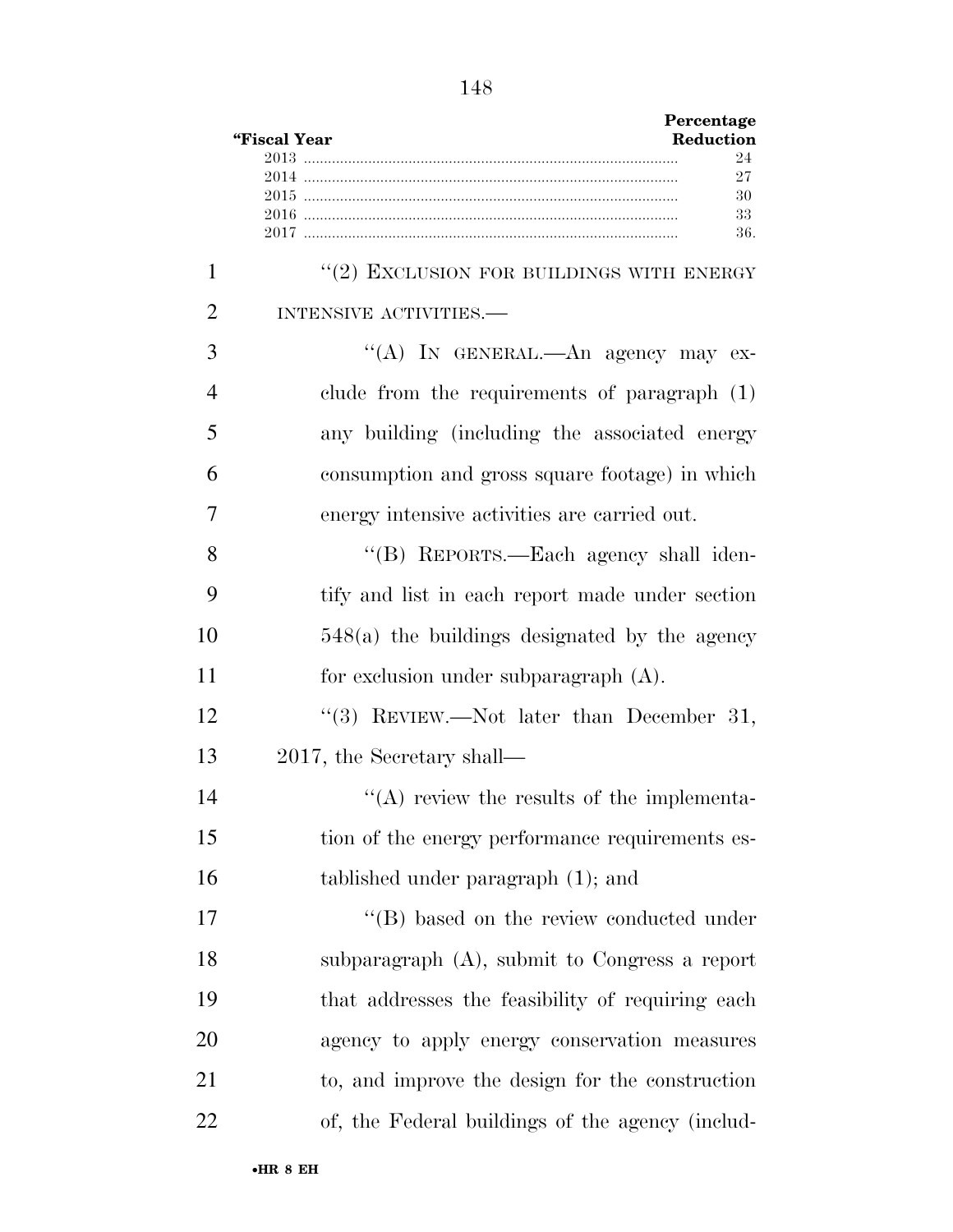| $\mathbf{1}$   | ing each industrial or laboratory facility) so      |
|----------------|-----------------------------------------------------|
| $\overline{2}$ | that the energy consumption per gross square        |
| 3              | foot of the Federal buildings of the agency in      |
| $\overline{4}$ | each of fiscal years 2018 through 2030 is re-       |
| 5              | duced, as compared with the energy consump-         |
| 6              | tion per gross square foot of the Federal build-    |
| 7              | ings of the agency in the prior fiscal year, by     |
| 8              | 3 percent."; and                                    |
| 9              | $(2)$ in subsection $(f)$ —                         |
| 10             | $(A)$ in paragraph $(1)$ —                          |
| 11             | (i) by redesignating subparagraphs                  |
| 12             | $(E)$ , $(F)$ , and $(G)$ as subparagraphs $(F)$ ,  |
| 13             | $(G)$ , and $(H)$ , respectively; and               |
| 14             | (ii) by inserting after subparagraph                |
| 15             | (D) the following:                                  |
| 16             | ``(E)<br>ONGOING COMMISSIONING.—The                 |
| 17             | term 'ongoing commissioning' means an ongo-         |
| 18             | ing process of commissioning using monitored        |
| 19             | data, the primary goal of which is to ensure        |
| 20             | continuous optimum performance of a facility,       |
| 21             | in accordance with design or operating needs,       |
| 22             | over the useful life of the facility, while meeting |
| 23             | facility occupancy requirements.";                  |
| 24             | $(B)$ in paragraph $(2)$ , by adding at the end     |
| 25             | the following:                                      |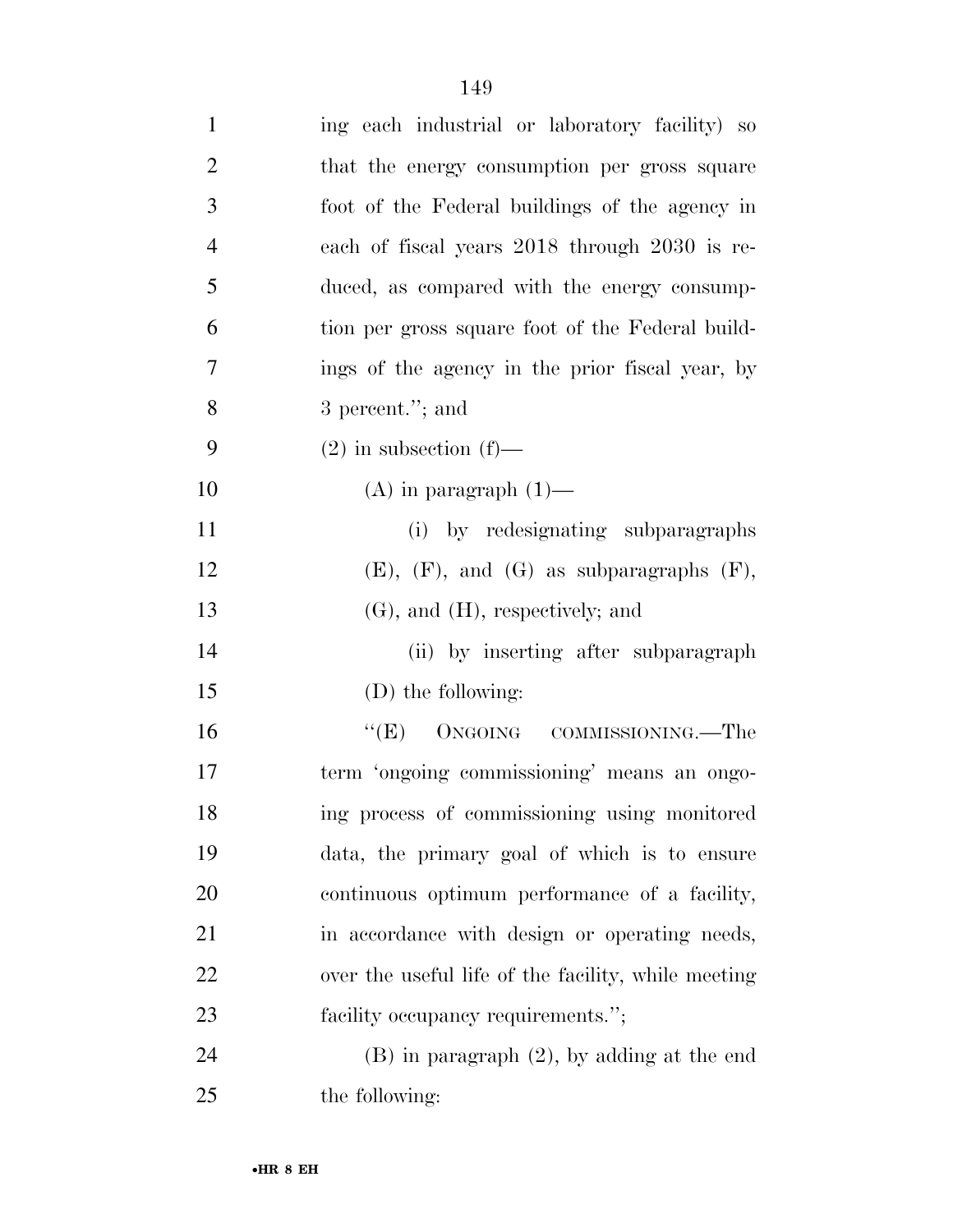| $\mathbf{1}$   | "(C) ENERGY MANAGEMENT SYSTEM.-An                 |
|----------------|---------------------------------------------------|
| $\overline{2}$ | energy manager designated under subparagraph      |
| 3              | (A) shall consider use of a system to manage      |
| $\overline{4}$ | energy use at the facility and certification of   |
| 5              | the facility in accordance with the International |
| 6              | Organization for Standardization standard         |
| 7              | numbered 50001 and entitled 'Energy Manage-       |
| 8              | ment Systems'.";                                  |
| 9              | $(C)$ by striking paragraphs $(3)$ and $(4)$ and  |
| 10             | inserting the following:                          |
| 11             | "(3) ENERGY AND WATER EVALUATIONS AND             |
| 12             | COMMISSIONING.                                    |
| 13             | "(A) EVALUATIONS.—Except as provided              |
| 14             | in subparagraph (B), effective beginning on the   |
| 15             | date that is 180 days after the date of enact-    |
| 16             | ment of the North American Energy Security        |
| 17             | and Infrastructure Act of 2015, and annually      |
| 18             | thereafter, each energy manager shall complete,   |
| 19             | for each calendar year, a comprehensive energy    |
| 20             | and water evaluation and recommissioning or       |
| 21             | retrocommissioning for approximately 25 per-      |
| 22             | cent of the facilities of that energy manager's   |
|                |                                                   |
| 23             | agency that meet the criteria under paragraph     |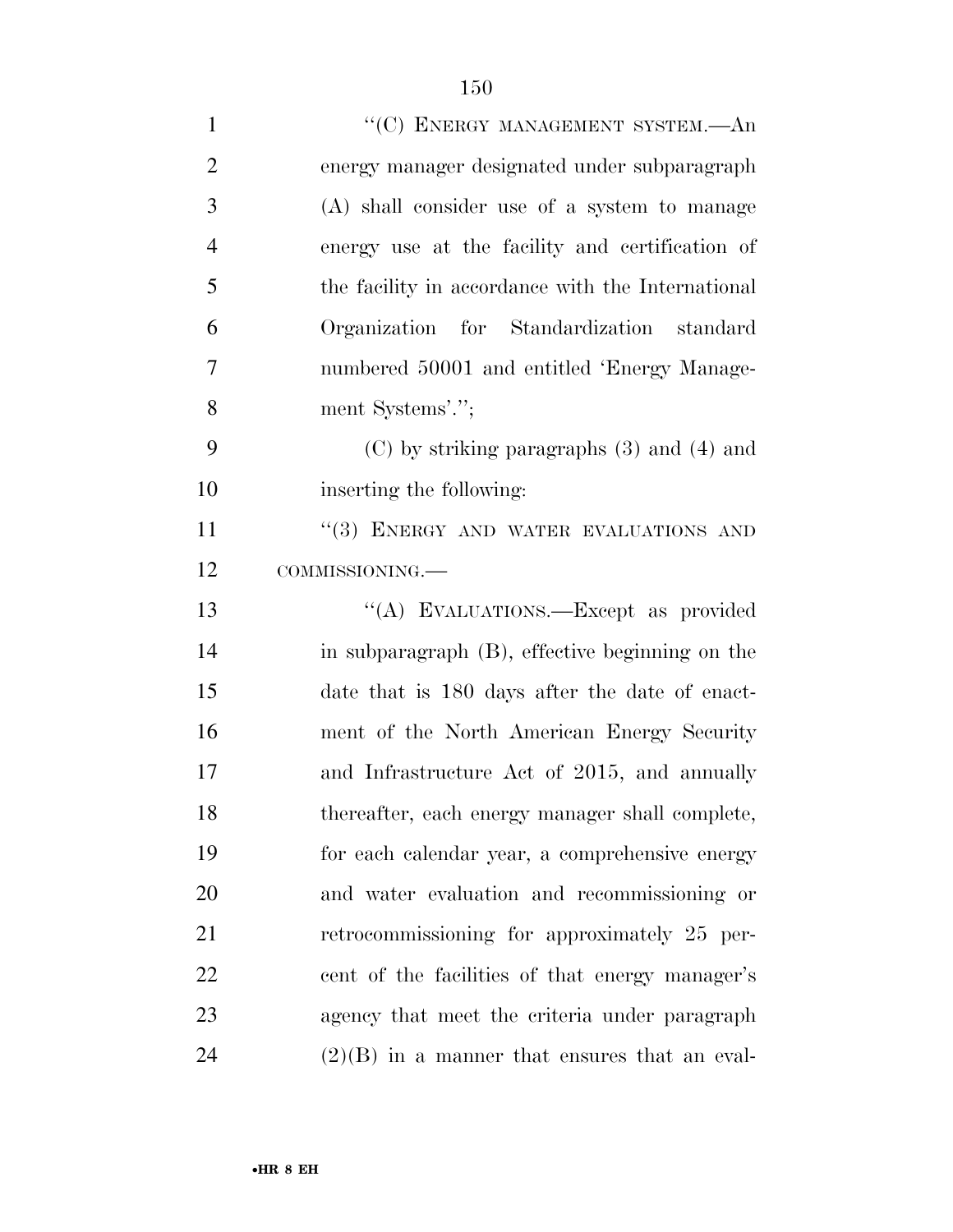| $\mathbf{1}$   | uation of each facility is completed at least once |
|----------------|----------------------------------------------------|
| $\overline{2}$ | every 4 years.                                     |
| 3              | "(B) EXCEPTIONS.—An evaluation and re-             |
| $\overline{4}$ | commissioning or recommissioning shall not be      |
| 5              | required under subparagraph (A) with respect       |
| 6              | to a facility that—                                |
| 7              | "(i) has had a comprehensive energy                |
| 8              | and water evaluation during the 8-year pe-         |
| 9              | riod preceding the date of the evaluation;         |
| 10             | $``(ii)(I)$ has been commissioned, re-             |
| 11             | commissioned, or retrocommissioned dur-            |
| 12             | ing the 10-year period preceding the date          |
| 13             | of the evaluation; or                              |
| 14             | "(II) is under ongoing commissioning,              |
| 15             | recommissioning, or retrocommissioning;            |
| 16             | "(iii) has not had a major change in               |
| 17             | function or use since the previous evalua-         |
| 18             | tion and commissioning, recommissioning,           |
| 19             | or retrocommissioning;                             |
| 20             | "(iv) has been benchmarked with pub-               |
| 21             | lic disclosure under paragraph (8) within          |
| 22             | the year preceding the evaluation; and             |
| 23             | $\lq\lq (v)(I)$ based on the benchmarking,         |
| 24             | has achieved at a facility level the most re-      |
| 25             | cumulative energy savings<br>cent<br>target        |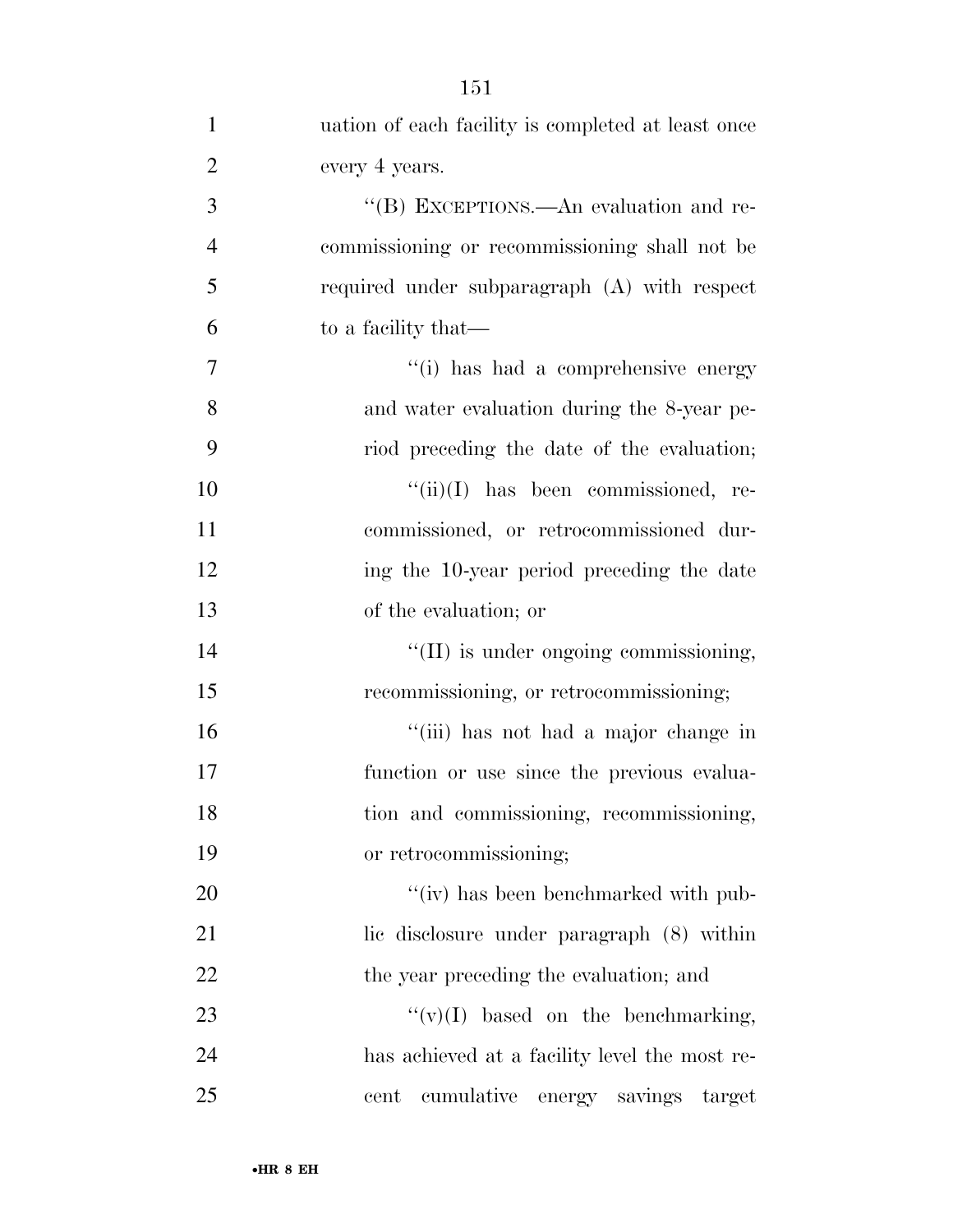| $\mathbf{1}$   | under subsection (a) compared to the ear-       |
|----------------|-------------------------------------------------|
| $\overline{2}$ | lier of-                                        |
| 3              | $\cdot$ (aa) the date of the most recent        |
| $\overline{4}$ | evaluation; or                                  |
| 5              | "(bb) the date—                                 |
| 6              | $\lq\lq (AA)$ of the most recent                |
| 7              | commissioning, recommissioning,                 |
| 8              | or retrocommissioning; or                       |
| 9              | "(BB) on which ongoing                          |
| 10             | commissioning, recommissioning,                 |
| 11             | or retrocommissioning began; or                 |
| 12             | "(II) has a long-term contract in               |
| 13             | place guaranteeing energy savings at least      |
| 14             | as great as the energy savings target under     |
| 15             | subclause $(I)$ .                               |
| 16             | "(4) IMPLEMENTATION OF IDENTIFIED ENERGY        |
| 17             | AND WATER EFFICIENCY MEASURES.-                 |
| 18             | "(A) IN GENERAL.—Not later than 2 years         |
| 19             | after the date of completion of each evaluation |
| 20             | under paragraph (3), each energy manager        |
| 21             | $may$ —                                         |
| 22             | "(i) implement any energy- or water-            |
| 23             | saving measure that the Federal agency          |
| 24             | identified in the evaluation conducted          |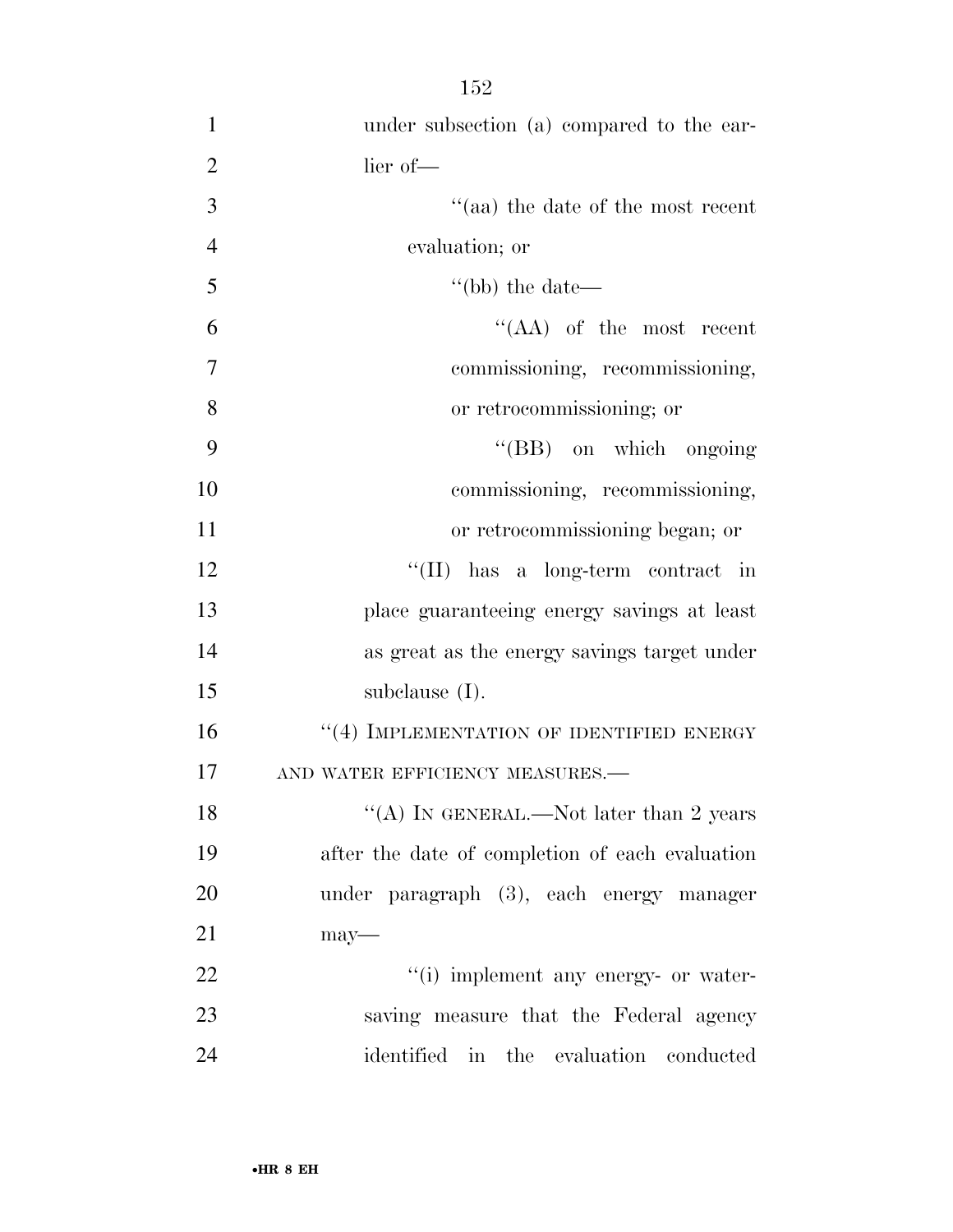| $\mathbf{1}$   | under paragraph $(3)$ that is life-cycle cost     |
|----------------|---------------------------------------------------|
| $\overline{2}$ | effective; and                                    |
| 3              | "(ii) bundle individual measures of               |
| $\overline{4}$ | varying paybacks together into combined           |
| 5              | projects.                                         |
| 6              | "(B) MEASURES NOT IMPLEMENTED.-                   |
| 7              | Each energy manager, as part of the certifi-      |
| 8              | cation system under paragraph (7) and using       |
| 9              | guidelines developed by the Secretary, shall pro- |
| 10             | vide an explanation regarding any life-cycle      |
| 11             | cost-effective measures described in subpara-     |
| 12             | graph $(A)(i)$ that have not been implemented.";  |
| 13             | and                                               |
| 14             | (D) in paragraph $(7)(C)$ , by adding at the      |
| 15             | end the following:                                |
| 16             | "(iii) SUMMARY REPORT.—The Sec-                   |
| 17             | retary shall make publicly available a re-        |
| 18             | port that<br>summarizes the<br>information        |
| 19             | tracked under subparagraph $(B)(i)$ by each       |
| 20             | agency and, as applicable, by each type of        |
| 21             | measure.".                                        |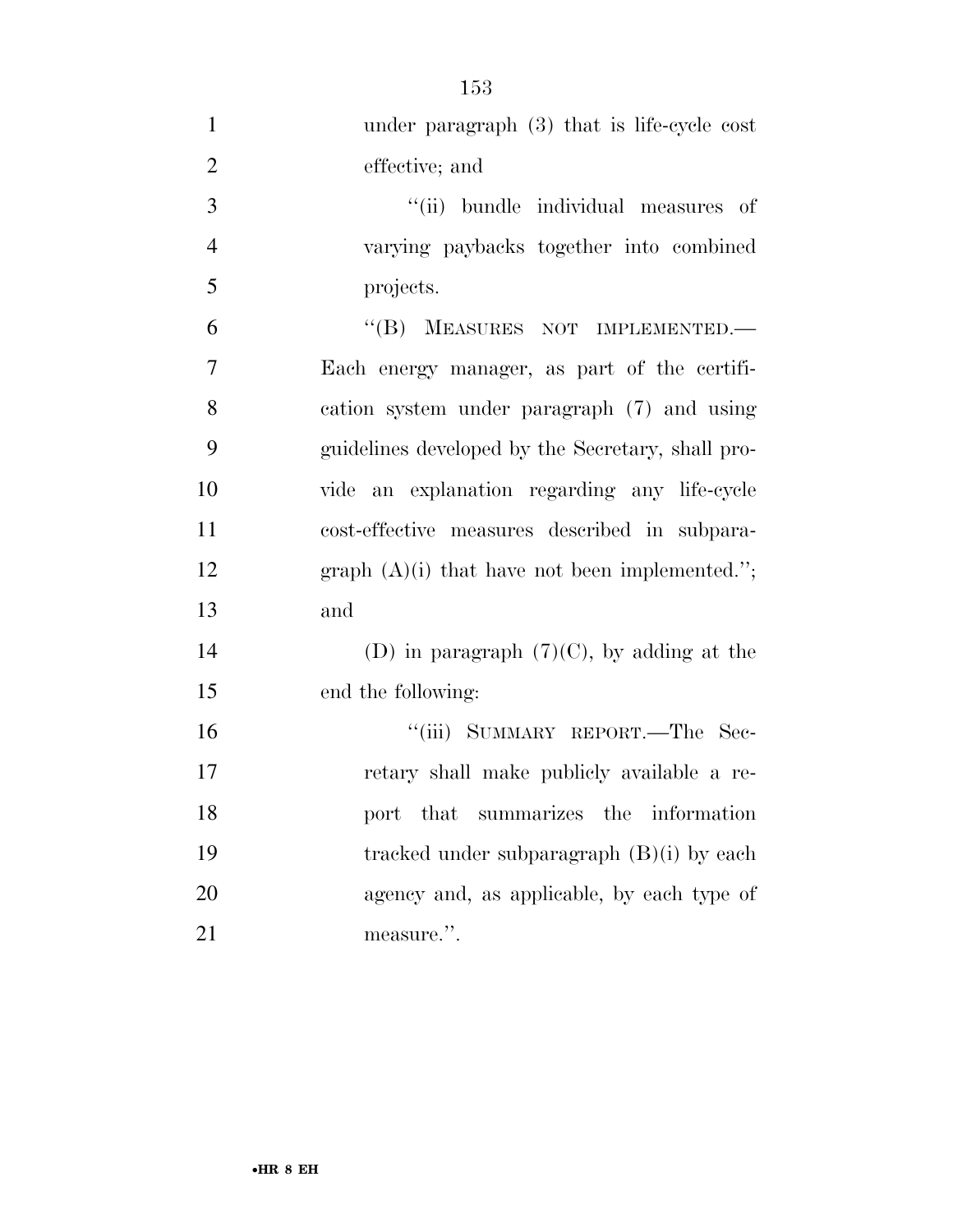**SEC. 3117. FEDERAL BUILDING ENERGY EFFICIENCY PER- FORMANCE STANDARDS; CERTIFICATION SYSTEM AND LEVEL FOR FEDERAL BUILD- INGS.**  (a) DEFINITIONS.—Section 303 of the Energy Con-

 servation and Production Act (42 U.S.C. 6832) is amend-ed—

 (1) in paragraph (6), by striking ''to be con- structed'' and inserting ''constructed or altered''; and

(2) by adding at the end the following:

12 "(17) MAJOR RENOVATION.—The term 'major renovation' means a modification of building energy systems sufficiently extensive that the whole building can meet energy standards for new buildings, based on criteria to be established by the Secretary through notice and comment rulemaking.''.

 (b) FEDERAL BUILDING EFFICIENCY STANDARDS.— Section 305 of the Energy Conservation and Production Act (42 U.S.C. 6834) is amended—

- 21 (1) in subsection  $(a)(3)$ —
- 22 (A) by striking  $(3)(A)$  Not later than'' and all that follows through the end of subpara-graph (B) and inserting the following: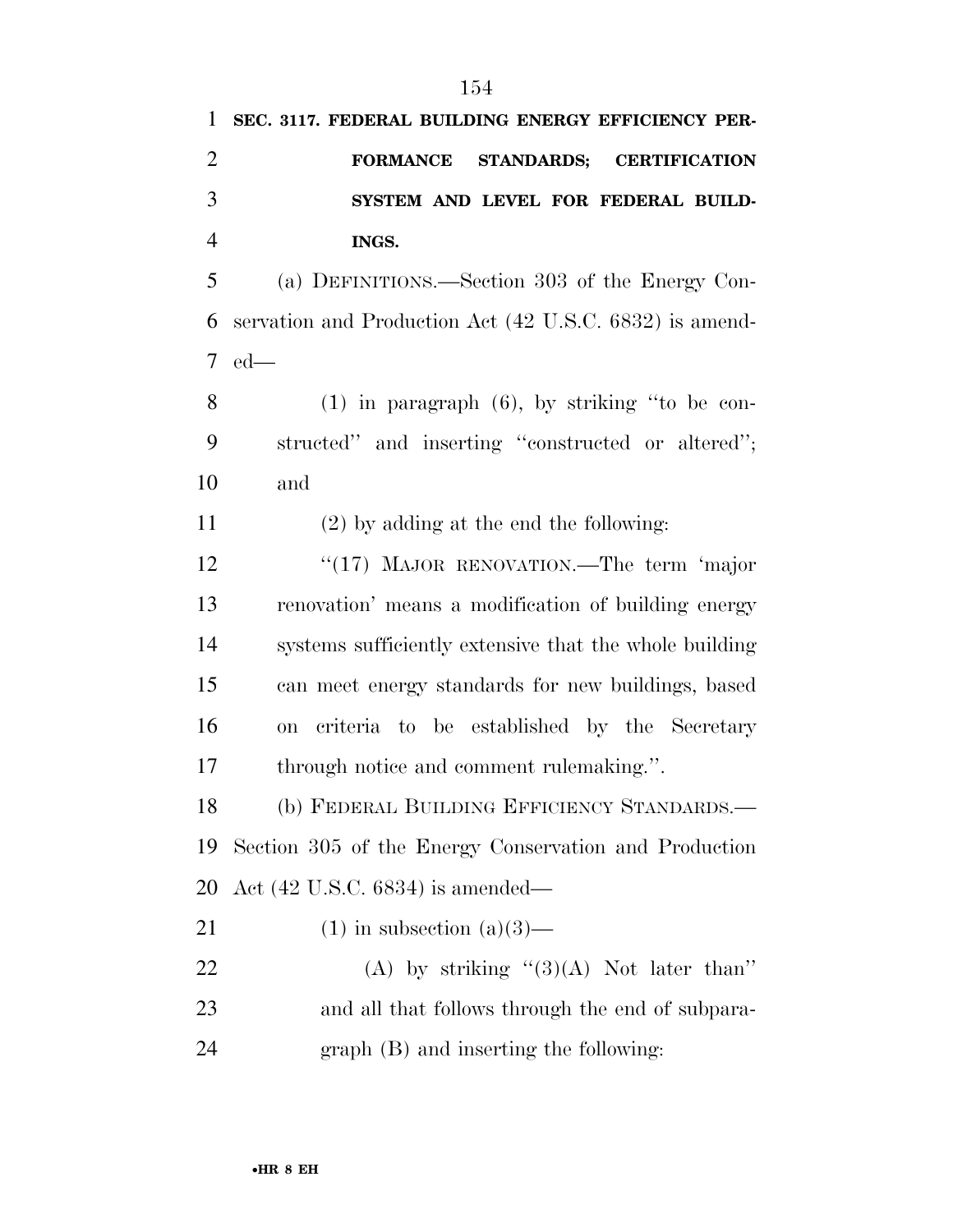| $\mathbf{1}$   | "(3) REVISED FEDERAL BUILDING ENERGY EF-  |
|----------------|-------------------------------------------|
| $\overline{2}$ | FICIENCY PERFORMANCE STANDARDS; CERTIFI-  |
| 3              | CATION FOR GREEN BUILDINGS.-              |
| $\overline{4}$ | "(A) REVISED FEDERAL BUILDING EN-         |
| 5              | ERGY EFFICIENCY PERFORMANCE STAND-        |
| 6              | ARDS.                                     |
| $\overline{7}$ | "(i) IN GENERAL.—Not later than 1         |
| 8              | year after the date of enactment of the   |
| 9              | North American Energy Security and In-    |
| 10             | frastructure Act of 2015, the Secretary   |
| 11             | shall establish, by rule, revised Federal |
| 12             | building energy efficiency performance    |
| 13             | standards that require that—              |
| 14             | "(I) new Federal buildings and            |
| 15             | alterations and additions to existing     |
| 16             | Federal buildings—                        |
| 17             | $(4)$ meet or exceed the                  |
| 18             | most recent revision of the IECC          |
| 19             | (in the case of residential build-        |
| 20             | ings) or ASHRAE Standard 90.1             |
| 21             | (in the case of commercial build-         |
| 22             | ings) as of the date of enactment         |
| 23             | of the North American Energy              |
| 24             | Security and Infrastructure Act           |
| 25             | of $2015$ ; and                           |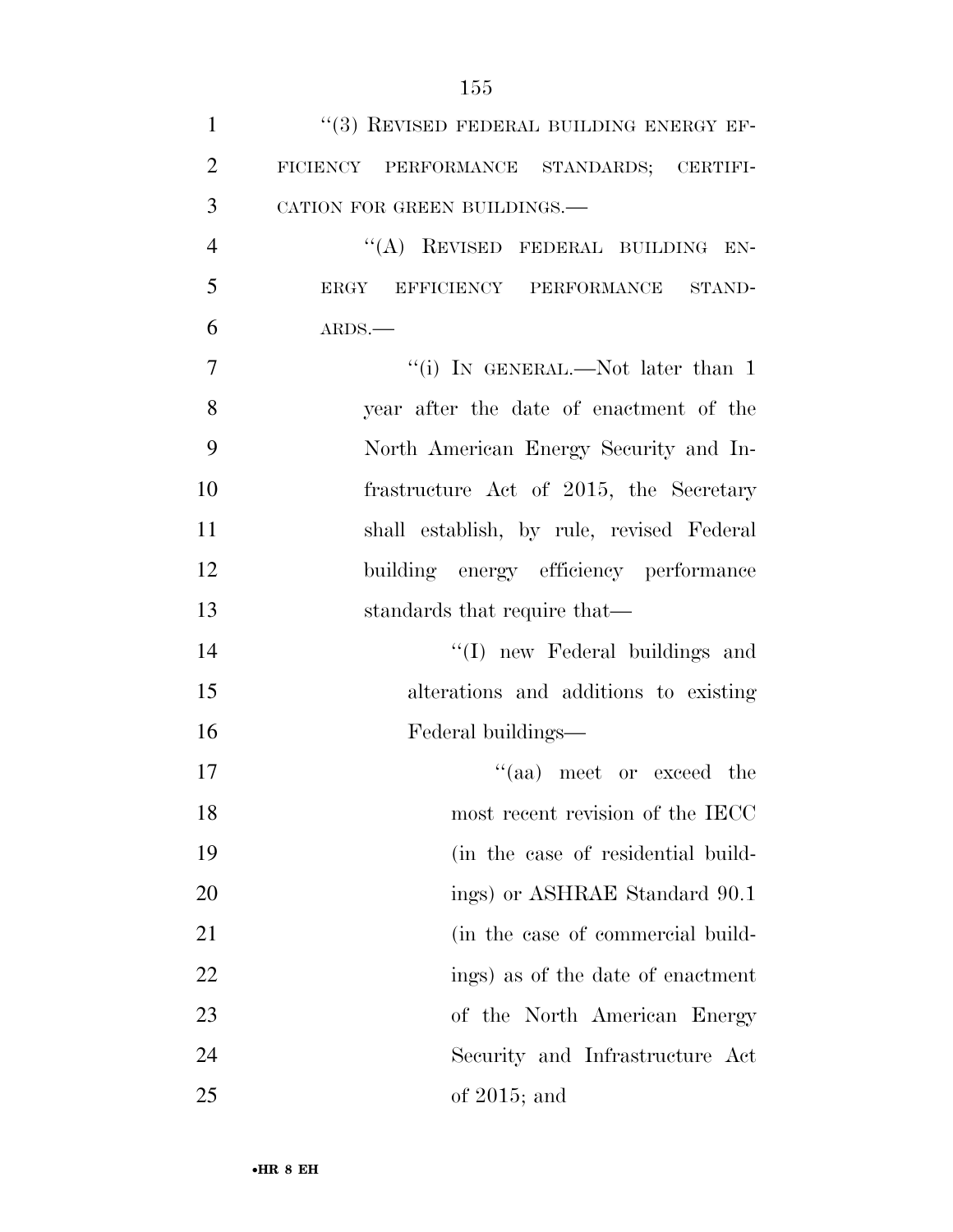| $\mathbf{1}$   | "(bb) meet or exceed the en-         |
|----------------|--------------------------------------|
| $\overline{2}$ | ergy provisions of State and local   |
| 3              | building codes applicable to the     |
| $\overline{4}$ | building, if the codes are more      |
| 5              | stringent than the IECC or           |
| 6              | ASHRAE Standard 90.1, as ap-         |
| 7              | plicable;                            |
| 8              | "(II) unless demonstrated not to     |
| 9              | be life-cycle cost effective for new |
| 10             | Federal buildings and Federal build- |
| 11             | ings with major renovations—         |
| 12             | "(aa) the buildings be de-           |
| 13             | signed to achieve energy con-        |
| 14             | sumption levels that are at least    |
| 15             | 30 percent below the levels estab-   |
| 16             | lished in the version of the         |
| 17             | ASHRAE Standard or the IECC,         |
| 18             | as appropriate, that is applied      |
| 19             | under subclause $(I)(aa)$ , includ-  |
| 20             | ing updates under subparagraph       |
| 21             | $(B)$ ; and                          |
| 22             | "(bb) sustainable design             |
| 23             | principles are applied to the loca-  |
| 24             | tion, siting, design, and construc-  |
| 25             | tion of all new Federal buildings    |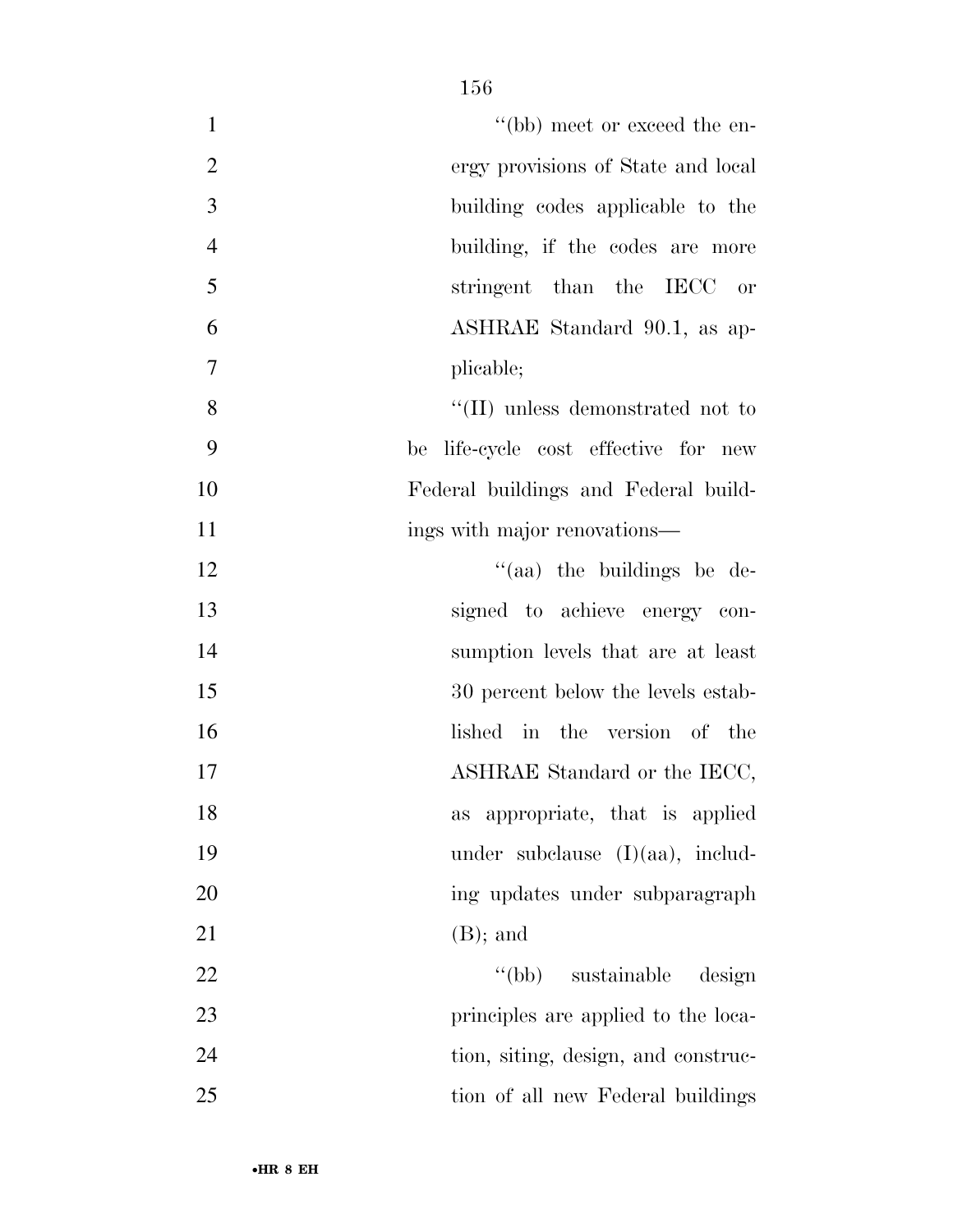| $\mathbf{1}$   | and replacement Federal build-                   |
|----------------|--------------------------------------------------|
| $\overline{2}$ | ings;                                            |
| 3              | "(III) if water is used to achieve               |
| $\overline{4}$ | energy efficiency, water conservation            |
| 5              | technologies shall be applied to the ex-         |
| 6              | tent that the technologies are life-             |
| 7              | cycle cost effective; and                        |
| 8              | $\lq\lq$ (IV) if life-cycle cost effective,      |
| 9              | as compared to other reasonably avail-           |
| 10             | able technologies, not less than 30              |
| 11             | percent of the hot water demand for              |
| 12             | each new Federal building or Federal             |
| 13             | building undergoing a major renova-              |
| 14             | tion be met through the installation             |
| 15             | and use of solar hot water heaters.              |
| 16             | "(ii) LIMITATION.—Clause (i)(I) shall            |
| 17             | not apply to unaltered portions of existing      |
| 18             | Federal buildings and systems that have          |
| 19             | been added to or altered.                        |
| 20             | "(B) UPDATES.—Not later than 1 year              |
| 21             | after the date of approval of each subsequent    |
| 22             | revision of ASHRAE Standard 90.1 or the          |
| 23             | IECC, as appropriate, the Secretary shall deter- |
| 24             | mine whether the revised standards established   |
| 25             | under subparagraph $(A)$ should be updated to    |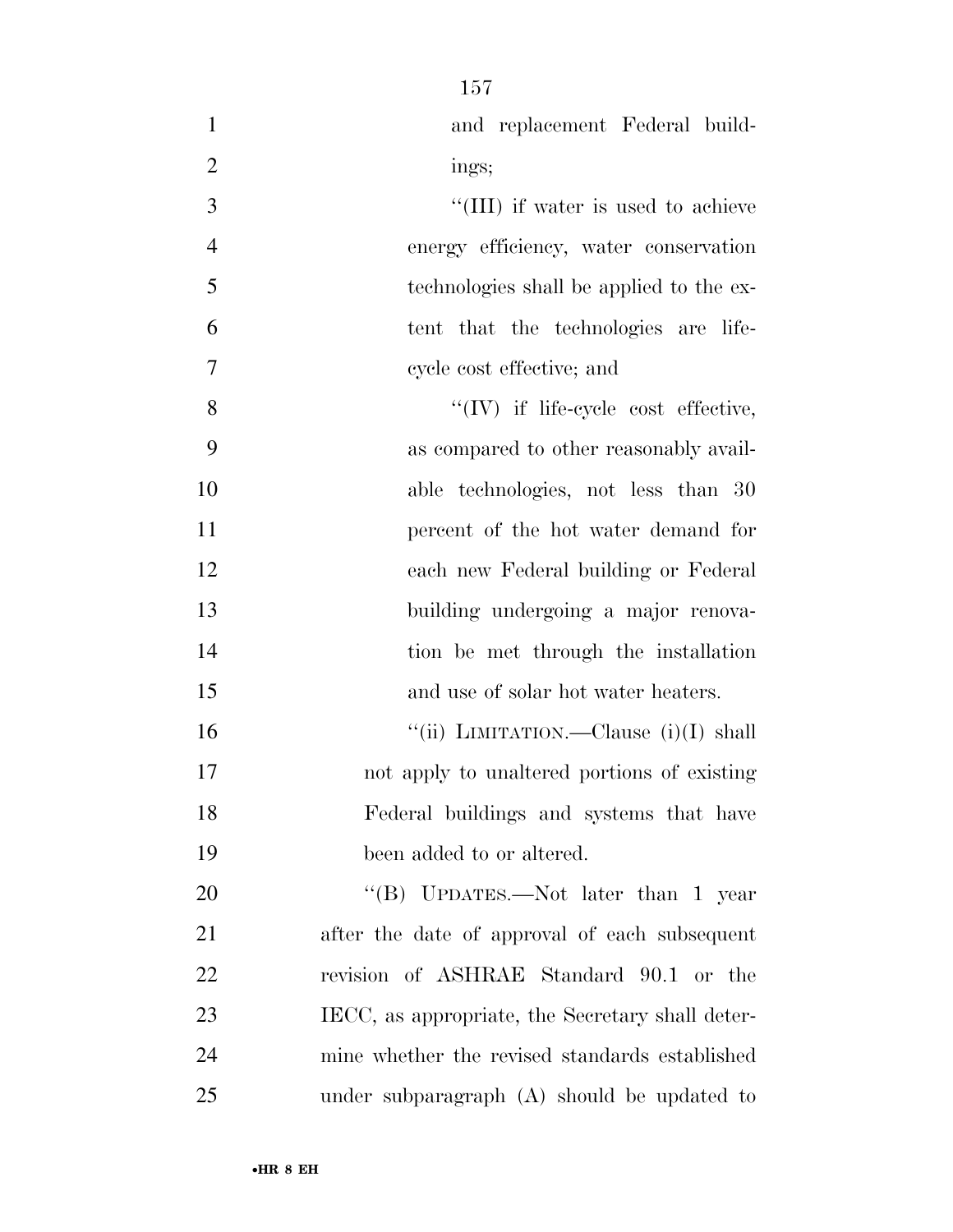| $\mathbf{1}$   | reflect the revisions, based on the energy sav-     |
|----------------|-----------------------------------------------------|
| $\overline{2}$ | ings and life-cycle cost effectiveness of the revi- |
| 3              | sions.";                                            |
| $\overline{4}$ | (B) in subparagraph $(C)$ , by striking " $(C)$     |
| 5              | In the budget request" and inserting the fol-       |
| 6              | lowing:                                             |
| 7              | "(C) BUDGET REQUEST.—In the budget                  |
| 8              | request"; and                                       |
| 9              | $(C)$ in subparagraph $(D)$ —                       |
| 10             | (i) by striking $\lq\lq$ O) Not later than"         |
| 11             | and all that follows through the end of the         |
| 12             | first sentence of clause $(i)(III)$ and insert-     |
| 13             | ing the following:                                  |
| 14             | "(D) CERTIFICATION FOR GREEN BUILD-                 |
| 15             | $INGS$ .                                            |
| 16             | "(i) IN GENERAL.—";                                 |
| 17             | (ii) by striking clause (ii);                       |
| 18             | (iii) in clause (iii), by striking "(iii) In        |
| 19             | identifying" and inserting the following:           |
| 20             | "(ii) CONSIDERATIONS.—In<br>identi-                 |
| 21             | fying";                                             |
| 22             | $(iv)$ in clause $(iv)$ —                           |
| 23             | (I) by striking "(iv) At least                      |
| 24             | once" and inserting the following:                  |
| 25             | "(iii) STUDY.—At least once"; and                   |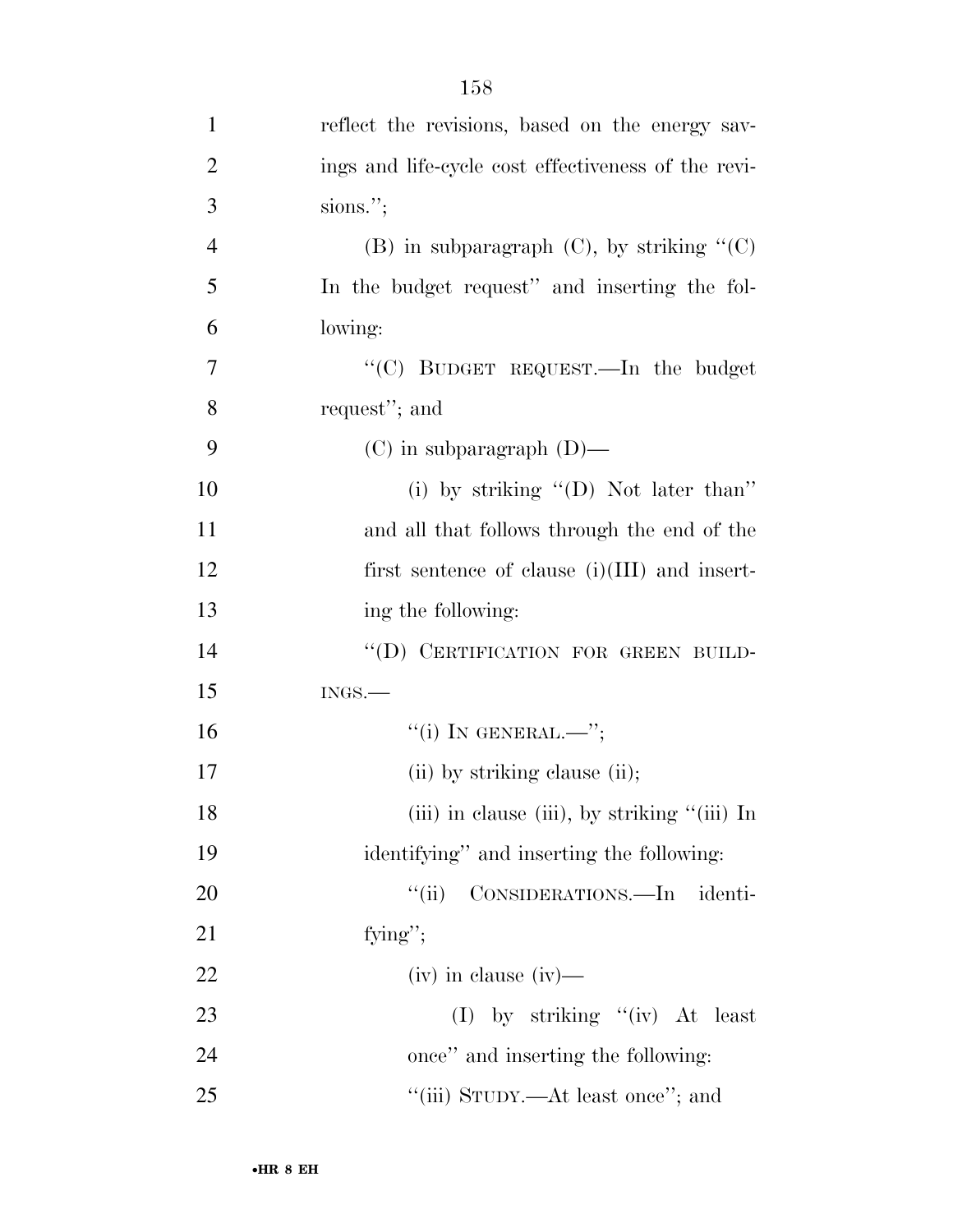| $\mathbf{1}$   | (II) by striking "clause (iii)" and          |
|----------------|----------------------------------------------|
| $\overline{2}$ | inserting "clause (ii)";                     |
| 3              | $(v)$ in clause $(v)$ —                      |
| $\overline{4}$ | (I) by striking $f'(v)$ The Sec-             |
| 5              | retary may" and inserting the fol-           |
| 6              | lowing:                                      |
| 7              | "(iv) INTERNAL CERTIFICATION PROC-           |
| 8              | ESSES.—The Secretary may"; and               |
| 9              | (II) by striking "clause $(i)(III)$ "        |
| 10             | each place it appears and inserting          |
| 11             | "clause $(i)$ ";                             |
| 12             | $(vi)$ in clause $(vi)$ —                    |
| 13             | (I) by striking $"$ (vi) With re-            |
| 14             | spect" and inserting the following:          |
| 15             | "(v) PRIVATIZED MILITARY HOUS-               |
| 16             | ING.—With respect"; and                      |
| 17             | (II) by striking "develop alter-             |
| 18             | native criteria to those established by      |
| 19             | subclauses $(I)$ and $(III)$ of clause $(i)$ |
| 20             | that achieve an equivalent result in         |
| 21             | terms of energy savings, sustainable         |
| 22             | design, and" and inserting "develop"         |
| 23             | alternative certification systems and        |
| 24             | levels than the systems and levels           |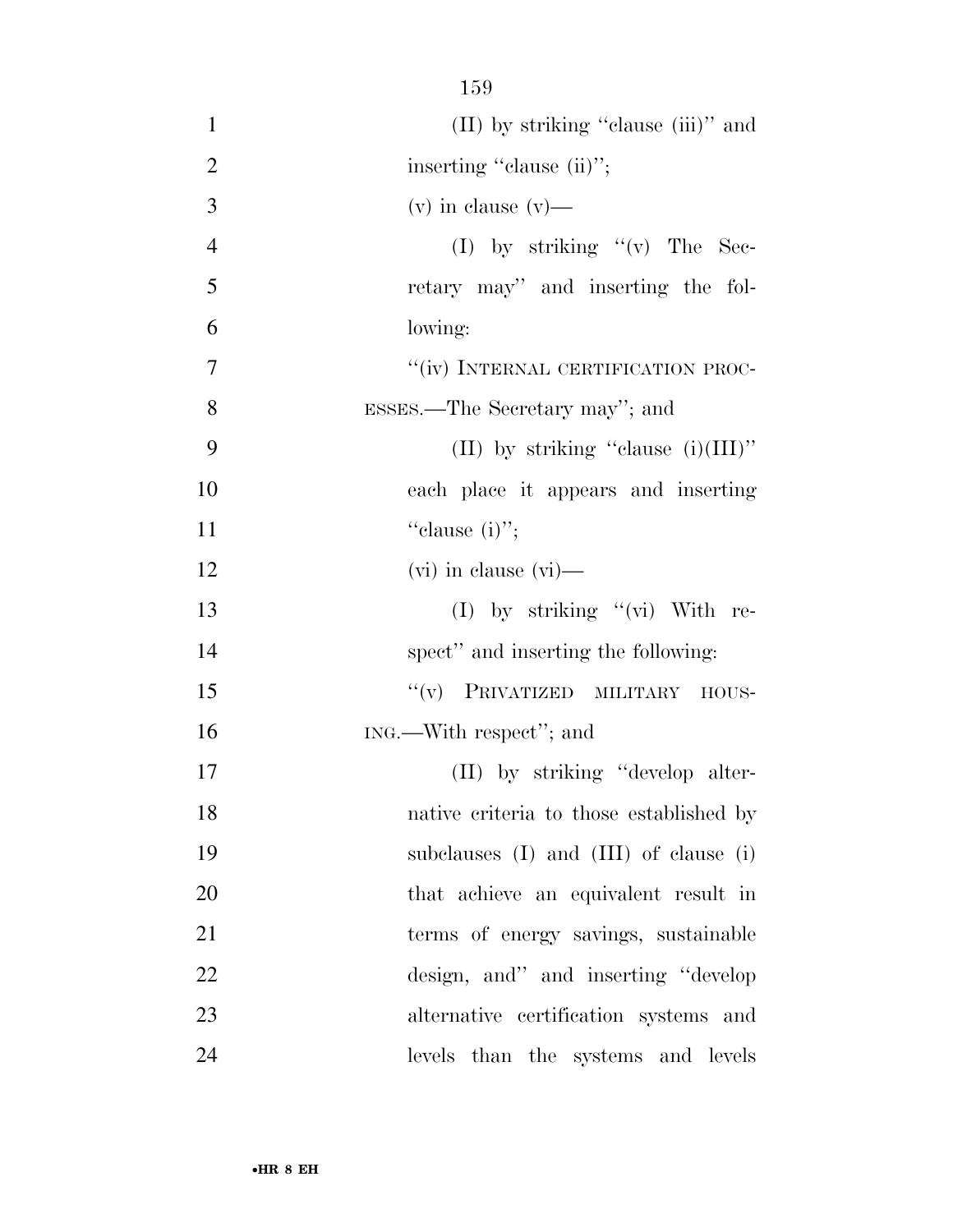| $\mathbf{1}$   | identified under clause (i) that achieve              |
|----------------|-------------------------------------------------------|
| $\overline{2}$ | an equivalent result in terms of"; and                |
| 3              | (vii) in clause (vii), by striking $"$ (vii)          |
| $\overline{4}$ | In addition to" and inserting the following:          |
| 5              | "(vi) WATER CONSERVATION<br>TECH-                     |
| 6              | NOLOGIES.—In addition to"; and                        |
| 7              | $(2)$ by striking subsections $(e)$ and $(d)$ and in- |
| 8              | serting the following:                                |
| 9              | $``(c)$ PERIODIC REVIEW.—The Secretary shall—         |
| 10             | " $(1)$ every 5 years, review the Federal building    |
| 11             | energy standards established under this section; and  |
| 12             | $\lq(2)$ on completion of a review under paragraph    |
| 13             | (1), if the Secretary determines that significant en- |
| 14             | ergy savings would result, upgrade the standards to   |
| 15             | include all new energy efficiency and renewable en-   |
| 16             | ergy measures that are technologically feasible and   |
| 17             | economically justified.".                             |
| 18             | SEC. 3118. OPERATION OF BATTERY RECHARGING STA-       |
| 19             | TIONS IN PARKING AREAS USED BY FEDERAL                |
| 20             | <b>EMPLOYEES.</b>                                     |
| 21             | (a) AUTHORIZATION.                                    |
| 22             | $(1)$ IN GENERAL.—The head of any office of           |
| 23             | the Federal Government which owns or operates a       |
| 24             | parking area for the use of its employees (either di- |
| 25             | rectly or indirectly through a contractor) may in-    |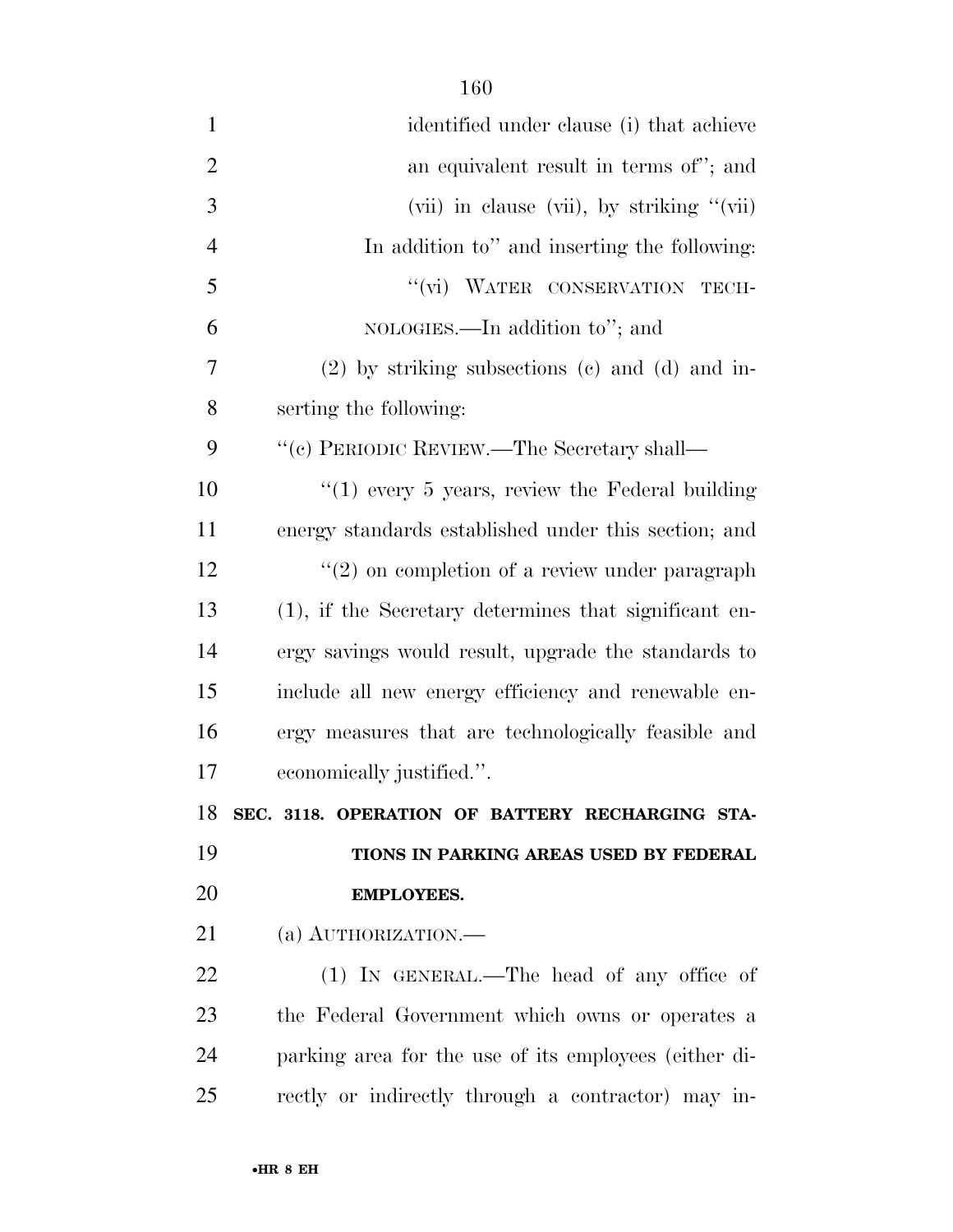stall, construct, operate, and maintain on a reim-

 bursable basis a battery recharging station in such area for the use of privately owned vehicles of em- ployees of the office and others who are authorized to park in such area. (2) USE OF VENDORS.—The head of an office may carry out paragraph (1) through a contract with a vendor, under such terms and conditions (in- cluding terms relating to the allocation between the office and the vendor of the costs of carrying out the contract) as the head of the office and the vendor may agree to. 13 (b) IMPOSITION OF FEES TO COVER COSTS.— (1) FEES.—The head of an office of the Fed- eral Government which operates and maintains a battery recharging station under this section shall

•**HR 8 EH**

21 (2) DEPOSIT AND AVAILABILITY OF FEES.— Any fees collected by the head of an office under this subsection shall be—

charge fees to the individuals who use the station in

such amount as is necessary to ensure that office re-

covers all of the costs it incurs in installing, con-

structing, operating, and maintaining the station.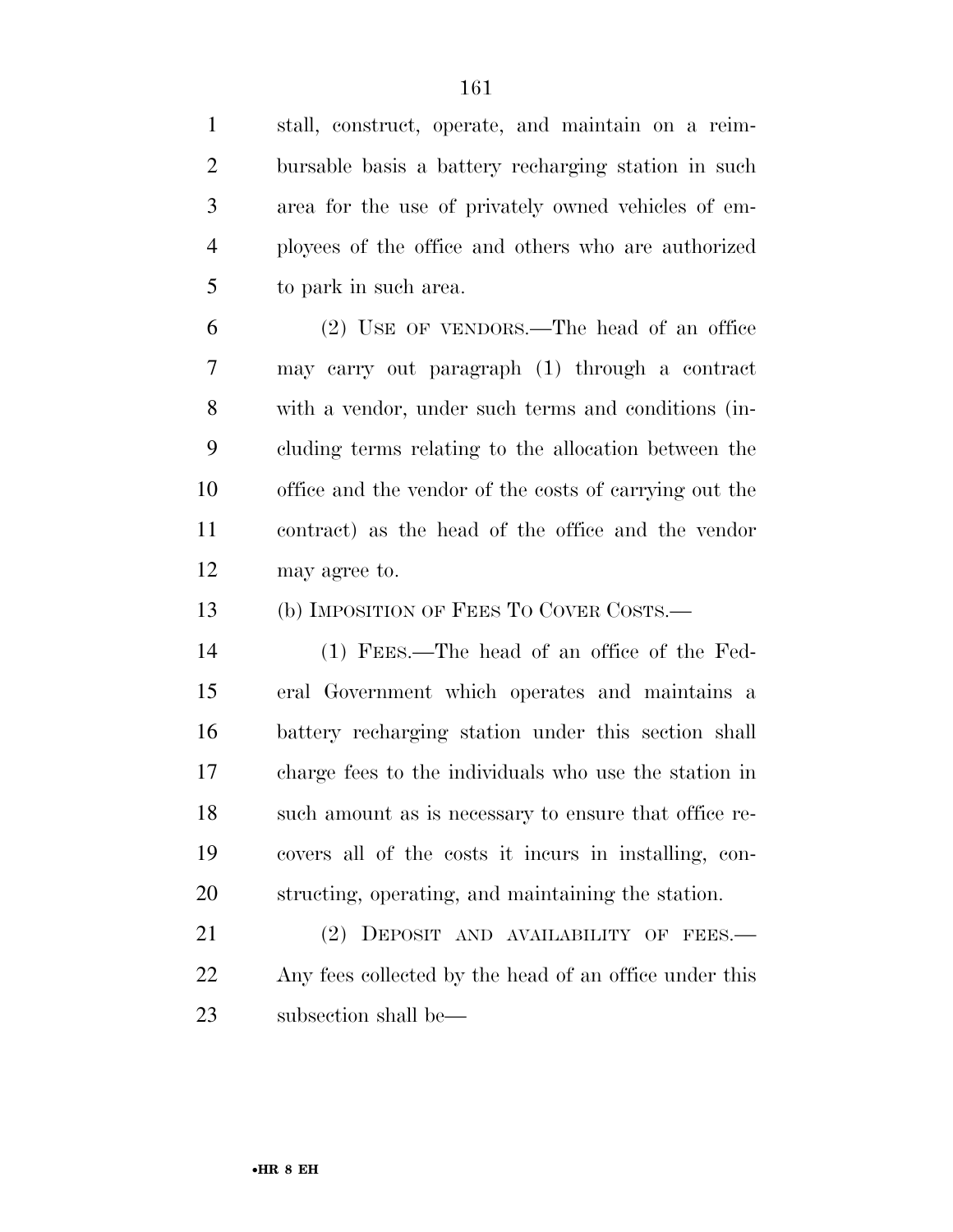| $\mathbf{1}$   | (A) deposited monthly in the Treasury to                     |
|----------------|--------------------------------------------------------------|
| $\overline{2}$ | the credit of the appropriations account for sal-            |
| 3              | aries and expenses of the office; and                        |
| $\overline{4}$ | (B) available for obligation without further                 |
| 5              | appropriation during—                                        |
| 6              | (i) the fiscal year collected; and                           |
| 7              | (ii) the fiscal year following the fiscal                    |
| 8              | year collected.                                              |
| 9              | (c) NO EFFECT ON EXISTING PROGRAMS FOR                       |
| 10             | HOUSE AND SENATE.—Nothing in this section may be             |
| 11             | construed to affect the installation, construction, oper-    |
| 12             | ation, or maintenance of battery recharging stations by      |
| 13             | the Architect of the Capitol—                                |
| 14             | under Public Law $112-170$ (2 U.S.C.<br>(1)                  |
| 15             | 2171), relating to employees of the House of Rep-            |
| 16             | resentatives and individuals authorized to park in           |
| 17             | any parking area under the jurisdiction of the House         |
| 18             | of Representatives on the Capitol Grounds; or                |
| 19             | (2) under Public Law $112-167$ (2 U.S.C.                     |
| 20             | 2170), relating to employees of the Senate and indi-         |
| 21             | viduals authorized to park in any parking area               |
| <u>22</u>      | under the jurisdiction of the Senate on the Capitol          |
| 23             | Grounds.                                                     |
| 24             | (d) EFFECTIVE DATE.—This section shall apply with            |
| 25             | respect to fiscal year 2016 and each succeeding fiscal year. |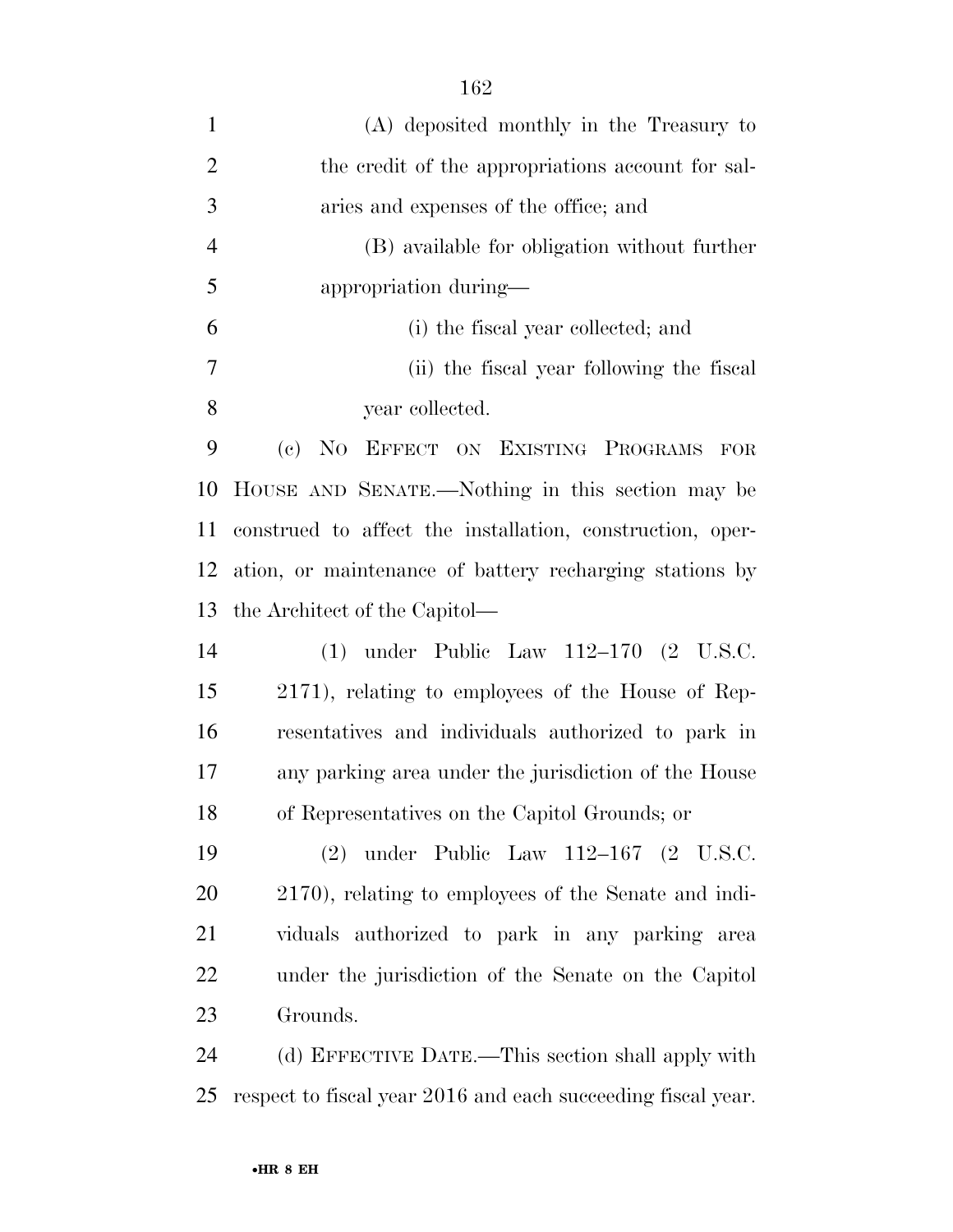**SEC. 3119. REPORT ON ENERGY SAVINGS AND GREEN- HOUSE GAS EMISSIONS REDUCTION FROM CONVERSION OF CAPTURED METHANE TO ENERGY.** 

 (a) REPORT.—Not later than 1 year after the date of enactment of this Act, the Secretary of Energy, in con- sultation with appropriate Federal agencies and relevant stakeholders, shall submit to the Committee on Energy and Natural Resources of the Senate and the Committee on Energy and Commerce of the House of Representatives a report on the impact of captured methane converted for energy and power generation on Federal lands, Federal buildings, and relevant municipalities that use such gen- eration, and the return on investment and reduction in greenhouse gas emissions of utilizing such power genera-tion.

(b) CONTENTS.—The report shall include—

 (1) a summary of energy performance and sav- ings resulting from the utilization of such power generation, including short-term and long-term (20 years) projections of such savings; and

 (2) an analysis of the reduction in greenhouse emissions resulting from the utilization of such power generation.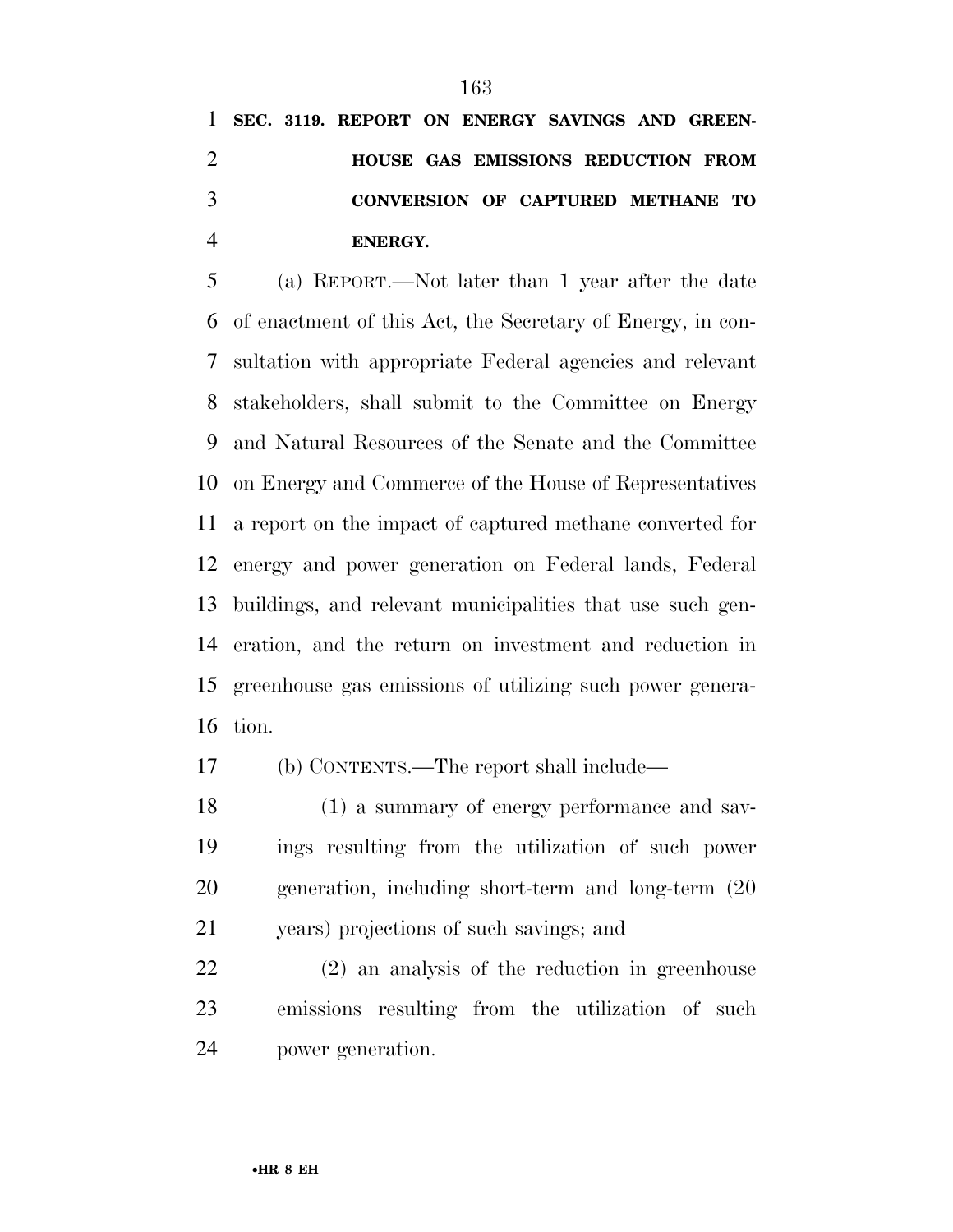| $\mathbf{1}$   | <b>CHAPTER 2-ENERGY EFFICIENT</b>                                   |
|----------------|---------------------------------------------------------------------|
| $\overline{2}$ | TECHNOLOGY AND MANUFACTURING                                        |
| 3              | SEC. 3121. INCLUSION OF SMART GRID CAPABILITY ON EN-                |
| $\overline{4}$ | <b>ERGY GUIDE LABELS.</b>                                           |
| 5              | Section $324(a)(2)$ of the Energy Policy and Conserva-              |
| 6              | tion Act $(42 \text{ U.S.C. } 6294(a)(2))$ is amended by adding the |
| 7              | following at the end:                                               |
| 8              | "(J) SMART GRID CAPABILITY ON ENERGY                                |
| 9              | <b>GUIDE LABELS.—</b>                                               |
| 10             | "(i) RULE.—Not later than 1 year                                    |
| 11             | after the date of enactment of this sub-                            |
| 12             | paragraph, the Commission shall initiate a                          |
| 13             | rulemaking to consider making a special                             |
| 14             | note in a prominent manner on any En-                               |
| 15             | ergy Guide label for any product that in-                           |
| 16             | cludes Smart Grid capability that—                                  |
| 17             | "(I) Smart Grid capability is a                                     |
| 18             | feature of that product;                                            |
| 19             | "(II) the use and value of that                                     |
| 20             | feature depend on the Smart Grid ca-                                |
| 21             | pability of the utility system in which                             |
| 22             | the product is installed and the active                             |
| 23             | utilization of that feature by the cus-                             |
| 24             | tomer; and                                                          |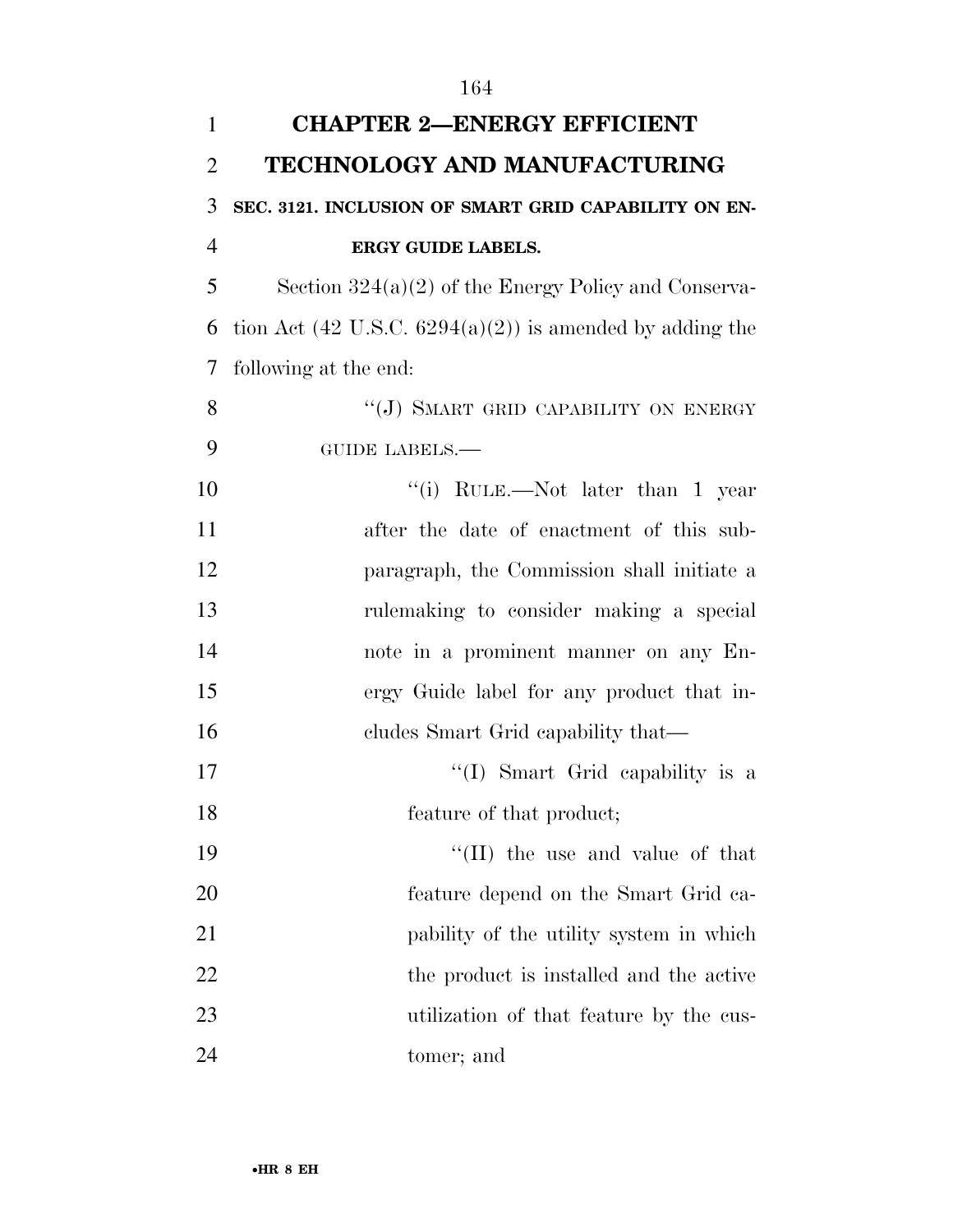| $\mathbf{1}$   | "(III) on a utility system with                                 |
|----------------|-----------------------------------------------------------------|
| $\overline{2}$ | Smart Grid capability, the use of the                           |
| 3              | product's Smart Grid capability could                           |
| $\overline{4}$ | reduce the customer's cost of the                               |
| 5              | product's annual operation as a result                          |
| 6              | of the incremental energy and elec-                             |
| $\overline{7}$ | tricity cost savings that would result                          |
| 8              | from the customer taking full advan-                            |
| 9              | tage of such Smart Grid capability.                             |
| 10             | "(ii) DEADLINE.—Not later than 3                                |
| 11             | years after the date of enactment of this                       |
| 12             | subparagraph, the Commission shall com-                         |
| 13             | plete the rulemaking initiated under clause                     |
| 14             | $(i)$ .".                                                       |
| 15             | SEC. 3122. VOLUNTARY VERIFICATION PROGRAMS FOR AIR              |
| 16             | CONDITIONING, FURNACE, BOILER, HEAT                             |
| 17             | PUMP, AND WATER HEATER PRODUCTS.                                |
| 18             | Section 326(b) of the Energy Policy and Conserva-               |
| 19             | tion Act $(42 \text{ U.S.C. } 6296(b))$ is amended by adding at |
| 20             | the end the following:                                          |
| 21             | "(6) VOLUNTARY VERIFICATION PROGRAMS FOR                        |
| 22             | AIR CONDITIONING, FURNACE, BOILER, HEAT PUMP,                   |
| 23             | AND WATER HEATER PRODUCTS.-                                     |
| 24             | (4)<br>RELIANCE ON VOLUNTARY<br>PRO-                            |
| 25             | GRAMS.—For the purpose of verifying compli-                     |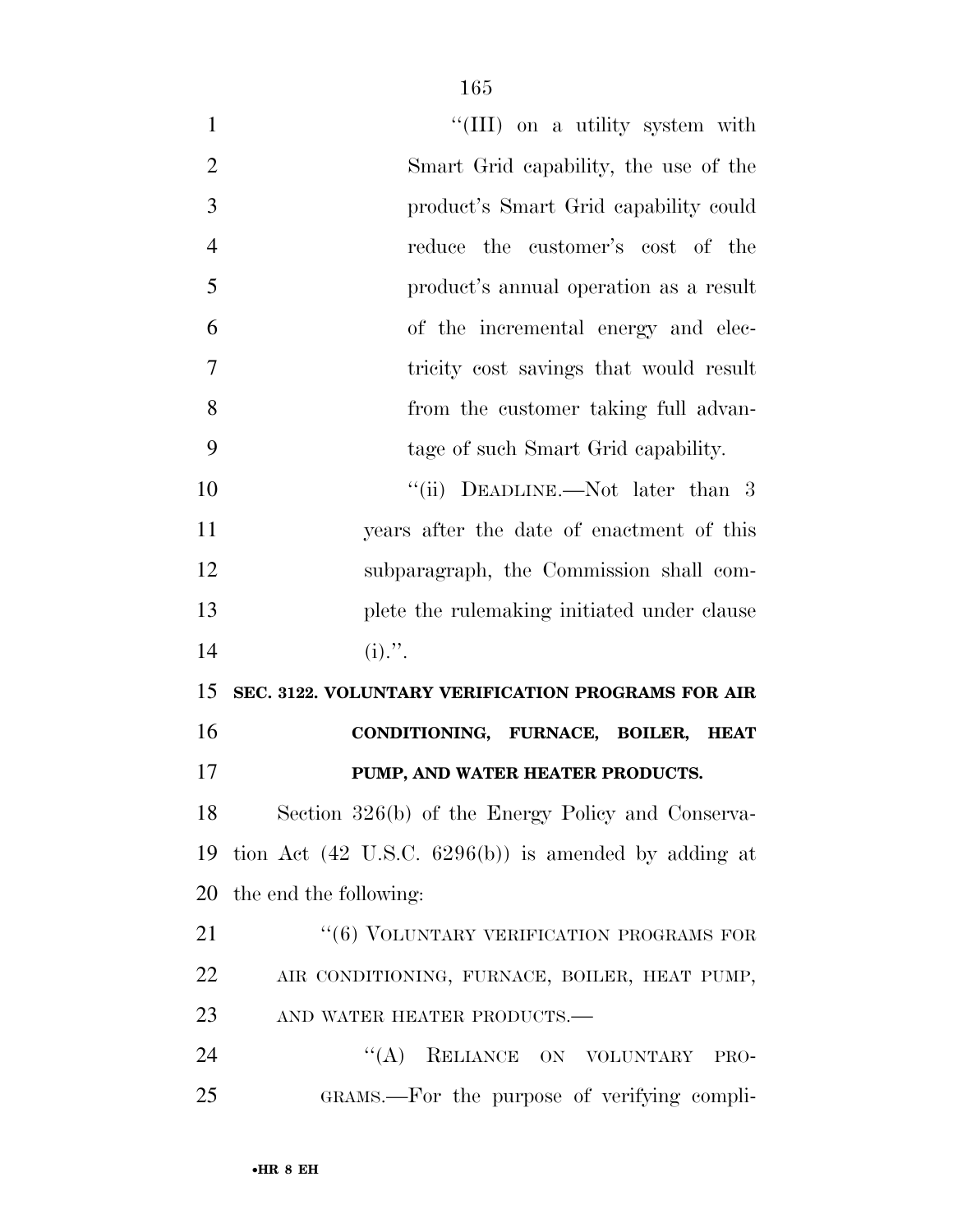| $\mathbf{1}$   | ance with energy conservation standards estab-           |
|----------------|----------------------------------------------------------|
| $\overline{2}$ | lished under sections 325 and 342 for covered            |
| 3              | products described in paragraphs $(3)$ , $(4)$ , $(5)$ , |
| $\overline{4}$ | $(9)$ , and $(11)$ of section $322(a)$ and covered       |
| 5              | equipment described in subparagraphs $(B)$ , $(C)$ ,     |
| 6              | (D), (F), (I), (J), and (K) of section $340(1)$ ,        |
| 7              | the Secretary shall rely on testing conducted by         |
| 8              | recognized voluntary verification programs that          |
| 9              | are recognized by the Secretary in accordance            |
| 10             | with subparagraph (B).                                   |
| 11             | $\lq\lq (B)$ RECOGNITION OF<br><b>VOLUNTARY</b>          |
| 12             | VERIFICATION PROGRAMS.                                   |
| 13             | "(i) In GENERAL.—Not later than                          |
| 14             | 180 days after the date of enactment of                  |
| 15             | this paragraph, the Secretary shall initiate             |
| 16             | a negotiated rulemaking in accordance                    |
| 17             | with subchapter III of chapter $5$ of title $5$ ,        |
| 18             | United States Code (commonly known as                    |
| 19             | the 'Negotiated Rulemaking Act of 1990')                 |
| 20             | to develop criteria that have consensus                  |
| 21             | support for achieving recognition by the                 |
| 22             | Secretary as an approved voluntary                       |
| 23             | verification program. Any subsequent                     |
| 24             | amendment to such criteria may be made                   |
| 25             | only pursuant to a subsequent negotiated                 |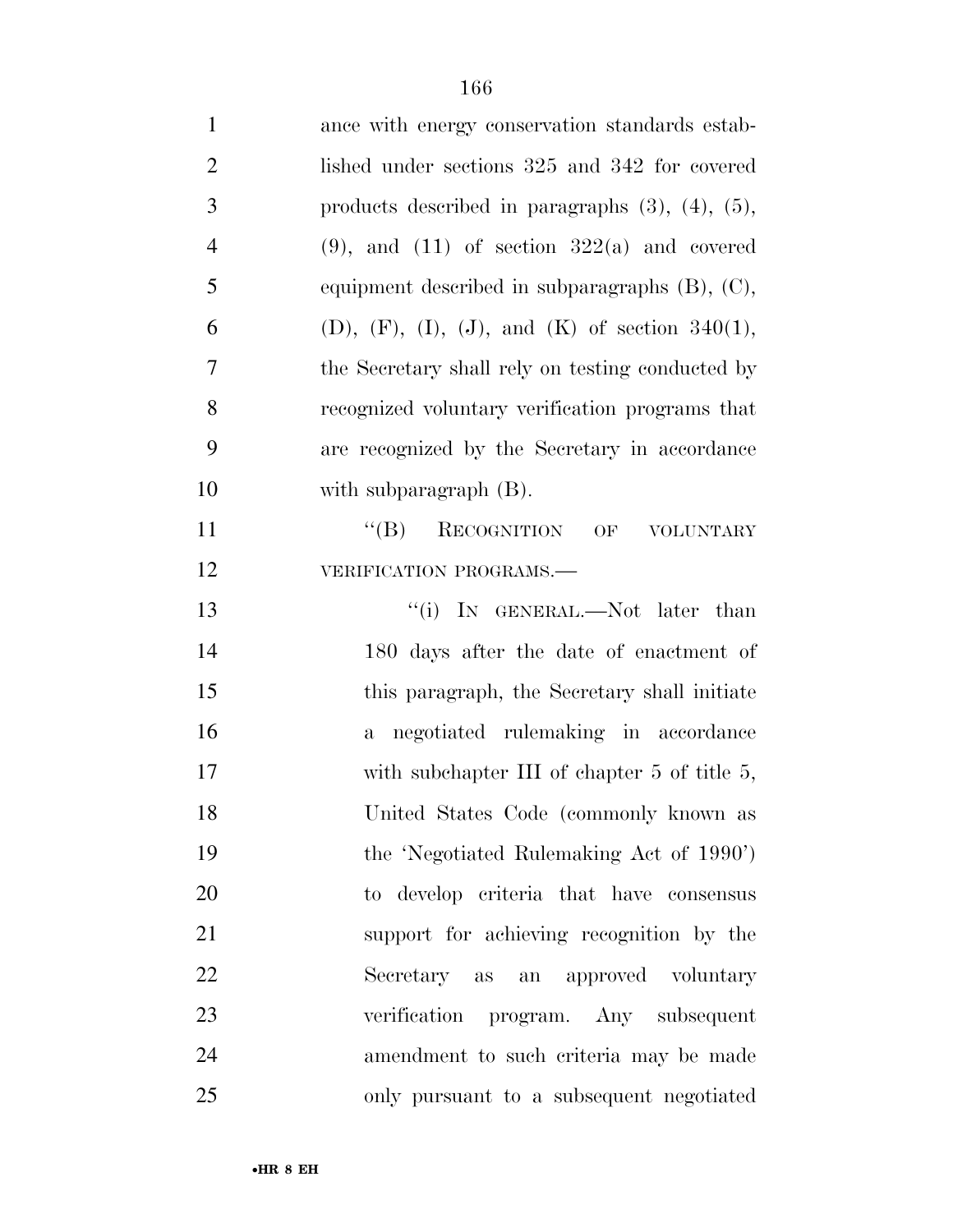| $\mathbf{1}$   | rulemaking in accordance with subchapter         |
|----------------|--------------------------------------------------|
| $\overline{2}$ | III of chapter 5 of title 5, United States       |
| 3              | Code.                                            |
| $\overline{4}$ | "(ii) MINIMUM REQUIREMENTS.—The                  |
| 5              | criteria developed under clause (i) shall, at    |
| 6              | minimum, ensure that a voluntary<br>$\mathbf{a}$ |
| $\overline{7}$ | verification program—                            |
| 8              | $\lq\lq$ (I) is nationally recognized;           |
| 9              | $\lq\lq$ (II) is operated by a third party       |
| 10             | and not directly operated by a pro-              |
| 11             | gram participant;                                |
| 12             | "(III) satisfies any applicable ele-             |
| 13             | ments of-                                        |
| 14             | "(aa) International Organi-                      |
| 15             | zation for Standardization stand-                |
| 16             | ard numbered 17025; and                          |
| 17             | $\lq\lq(bb)$ any other relevant                  |
| 18             | International Organization for                   |
| 19             | Standardization standards identi-                |
| 20             | fied and agreed to through the                   |
| 21             | negotiated rulemaking under                      |
| 22             | clause $(i)$ ;                                   |
| 23             | $``(IV)$ at least annually tests                 |
| 24             | independently obtained products fol-             |
| 25             | lowing the test procedures established           |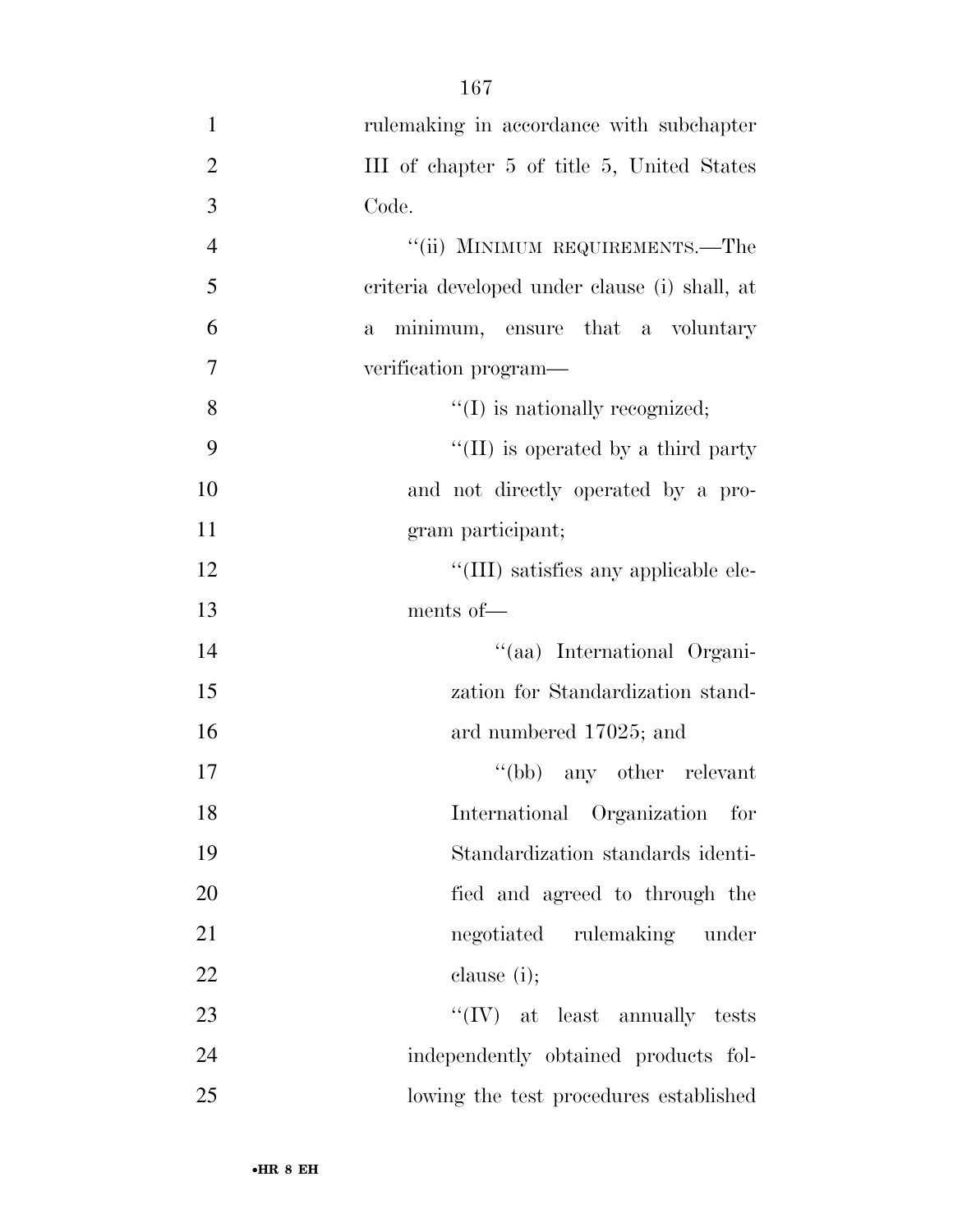| $\mathbf{1}$   | under this title to verify the certified  |
|----------------|-------------------------------------------|
| $\overline{2}$ | rating of a representative sample of      |
| 3              | products and equipment within the         |
| $\overline{4}$ | scope of the program;                     |
| 5              | "(V) maintains a publicly avail-          |
| 6              | able list of all ratings of products sub- |
| 7              | ject to verification;                     |
| 8              | "(VI) requires the changing of            |
| 9              | the performance rating or removal of      |
| 10             | the product or equipment from the         |
| 11             | program if testing determines that the    |
| 12             | performance rating does not meet the      |
| 13             | levels the manufacturer has certified     |
| 14             | to the Secretary;                         |
| 15             | "(VII) requires new program               |
| 16             | participants to substantiate ratings      |
| 17             | through test data generated in accord-    |
| 18             | ance with Department of Energy reg-       |
| 19             | ulations;                                 |
| 20             | "(VIII) allows for challenge test-        |
| 21             | ing of products and equipment within      |
| 22             | the scope of the program;                 |
| 23             | "(IX) requires program partici-           |
| 24             | pants to disclose the performance rat-    |
| 25             | ing of all covered products and equip-    |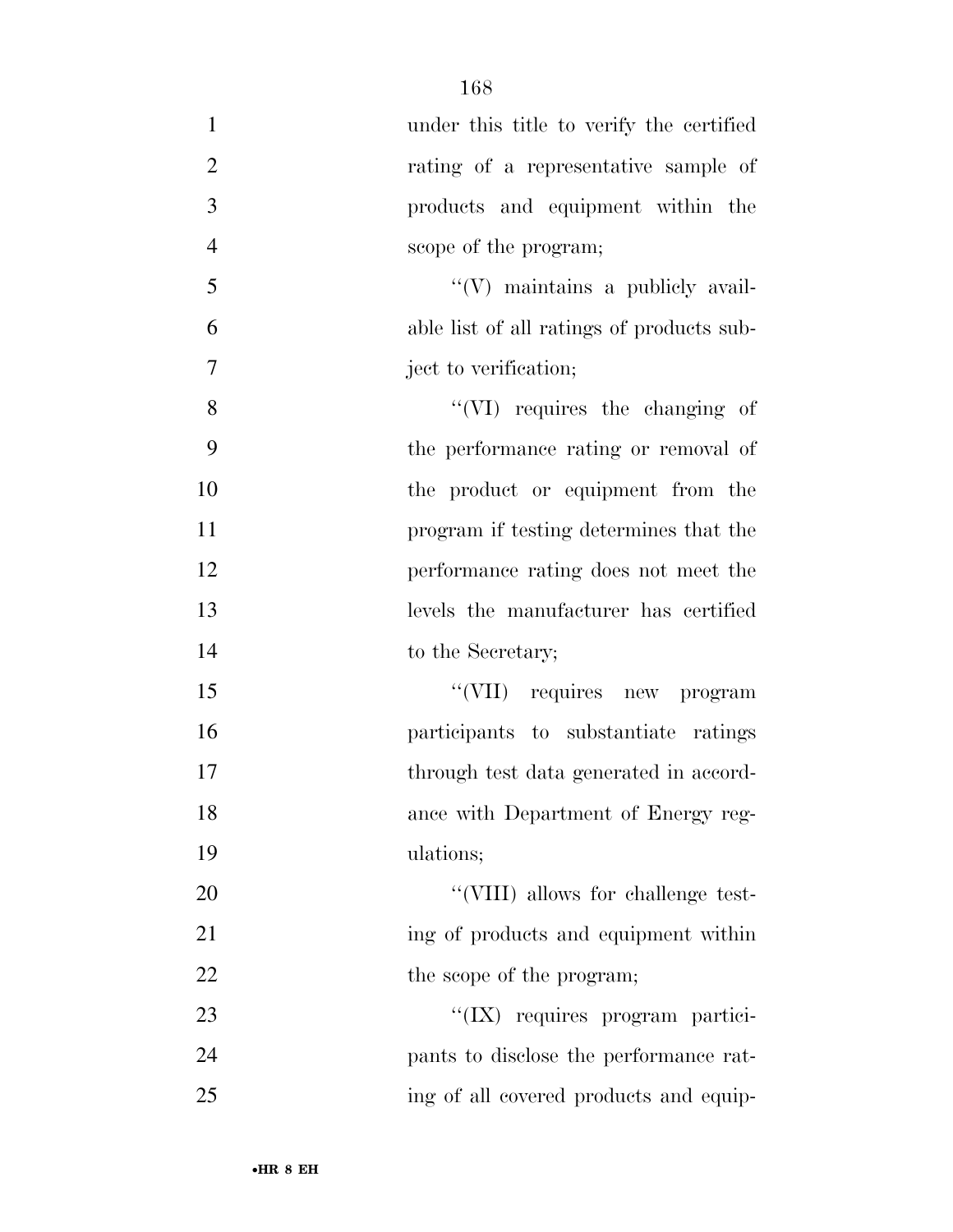| $\mathbf{1}$<br>ment within the scope of the program  |
|-------------------------------------------------------|
| $\mathbf{2}$<br>for the covered product or equipment; |
| 3<br>"(X) provides to the Secretary—                  |
| $\overline{4}$<br>"(aa) an annual report of all       |
| 5<br>test results, the contents of which              |
| 6<br>shall be determined through the                  |
| $\boldsymbol{7}$<br>negotiated rulemaking process     |
| 8<br>under clause (i); and                            |
| 9<br>"(bb) test reports, on the re-                   |
| 10<br>quest of the Secretary, that note               |
| 11<br>any instructions specified by the               |
| 12<br>manufacturer or the representa-                 |
| 13<br>tive of the manufacturer for the                |
| 14<br>purpose of conducting<br>the                    |
| 15<br>verification testing; and                       |
| 16<br>$\lq\lq$ (XI) satisfies any additional re-      |
| 17<br>quirements or standards that the Sec-           |
| 18<br>retary shall establish consistent with          |
| 19<br>this subparagraph.                              |
| "(iii) CESSATION OF RECOGNITION.-<br>20               |
| 21<br>The Secretary may only cease recognition        |
| 22<br>of a voluntary verification program as an       |
| 23<br>approved program described in subpara-          |
| 24<br>$graph(A)$ upon a finding that the program      |
| 25<br>is not meeting its obligations for compli-      |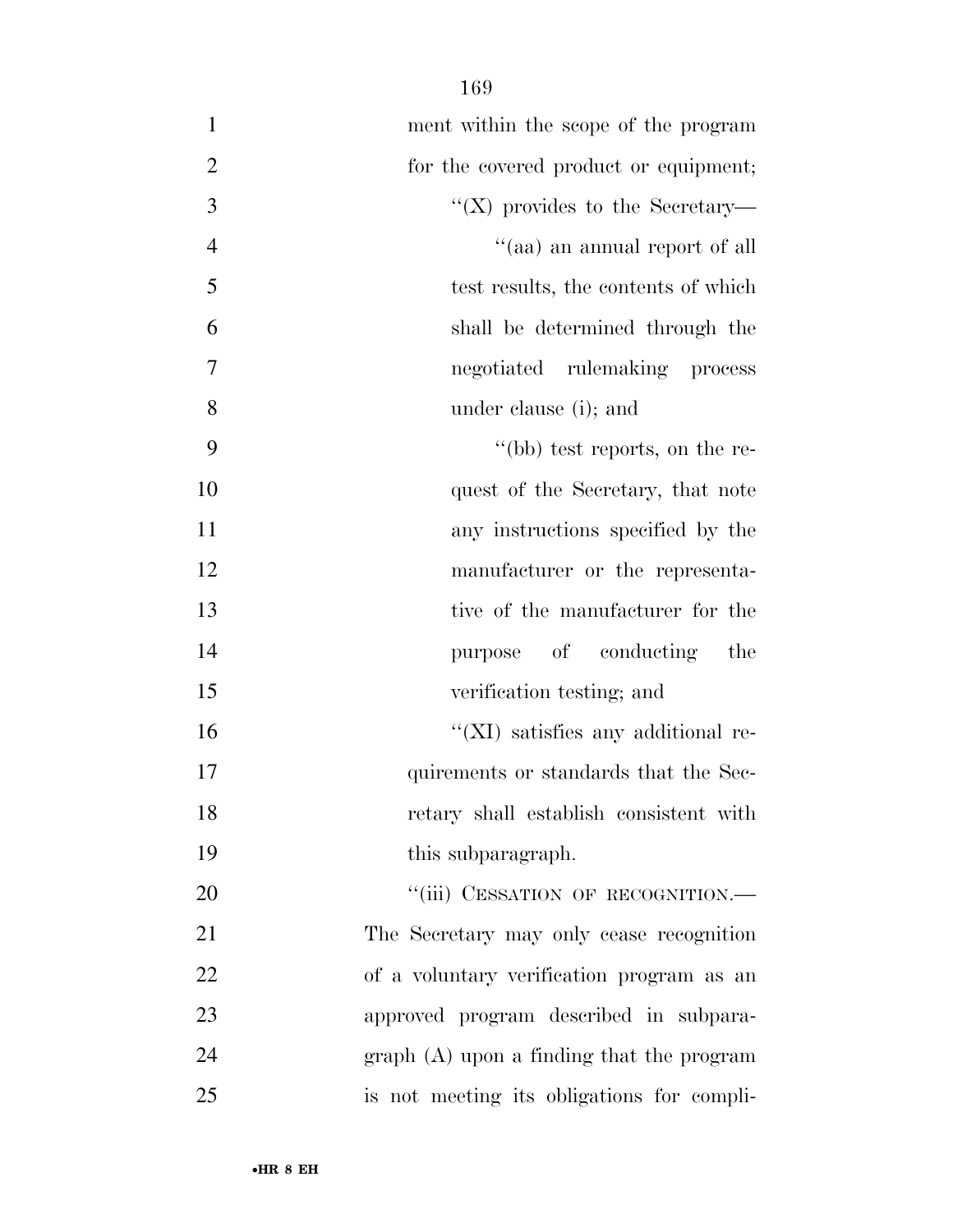- ance through program review criteria de- veloped during the negotiated rulemaking conducted under subparagraph (B). 4 "(C) ADMINISTRATION.— ''(i) IN GENERAL.—The Secretary shall not require— 7  $''(I)$  manufacturers to participate in a recognized voluntary verification program described in subparagraph  $10 \qquad \qquad (A);$  or 11  $\text{``(II)}$  participating manufacturers to provide information that has al- ready been provided to the Secretary. 14 "(ii) LIST OF COVERED PRODUCTS.— The Secretary may maintain a publicly available list of covered products and equipment that distinguishes between products that are and are not covered products and equipment verified through a recognized voluntary verification program described in subparagraph (A). 22 "(iii) PERIODIC VERIFICATION TEST- ING.—The Secretary— 24 ''(I) shall not subject products or
- equipment that have been verification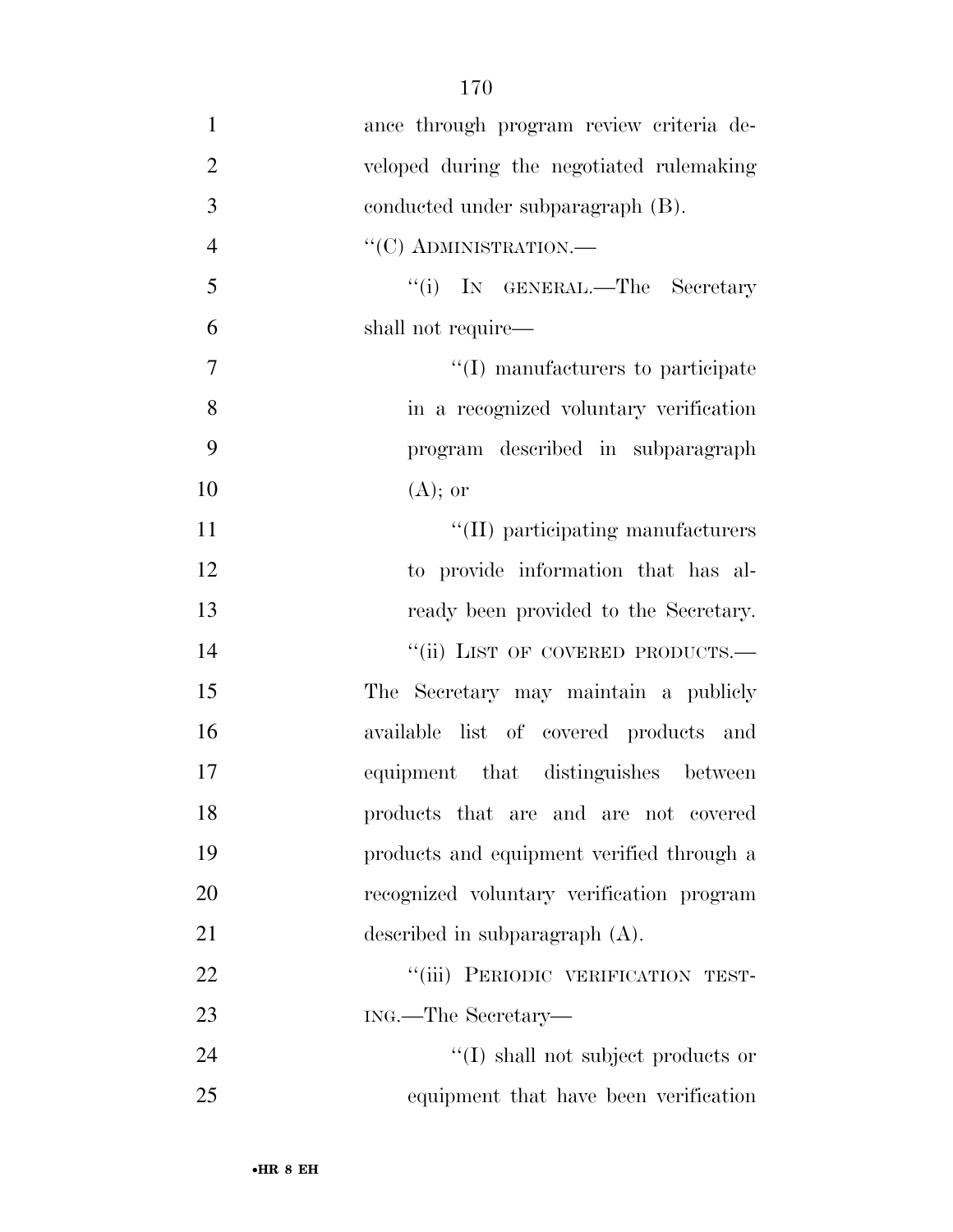| $\mathbf{1}$   | tested under a recognized voluntary        |
|----------------|--------------------------------------------|
| $\overline{2}$ | verification program described in sub-     |
| 3              | paragraph (A) to periodic verification     |
| $\overline{4}$ | testing to verify the accuracy of the      |
| 5              | certified performance rating of the        |
| 6              | products or equipment; but                 |
| 7              | $\lq\lq$ (II) may require testing of prod- |
| 8              | ucts or equipment described in sub-        |
| 9              | clause $(I)$ —                             |
| 10             | $\cdot$ (aa) if the testing is nec-        |
| 11             | essary-                                    |
| 12             | " $(AA)$ to assess<br>the                  |
| 13             | overall performance of a vol-              |
| 14             | untary verification program;               |
| 15             | $\lq\lq$ (BB) to address spe-              |
| 16             | cific performance issues;                  |
| 17             | "( $CC$ ) for use in updat-                |
| 18             | ing test procedures and                    |
| 19             | standards; or                              |
| 20             | $\lq\lq$ (DD) for other pur-               |
| 21             | poses consistent with this                 |
| 22             | title; or                                  |
| 23             | "(bb) if such testing is                   |
| 24             | agreed to during the negotiated            |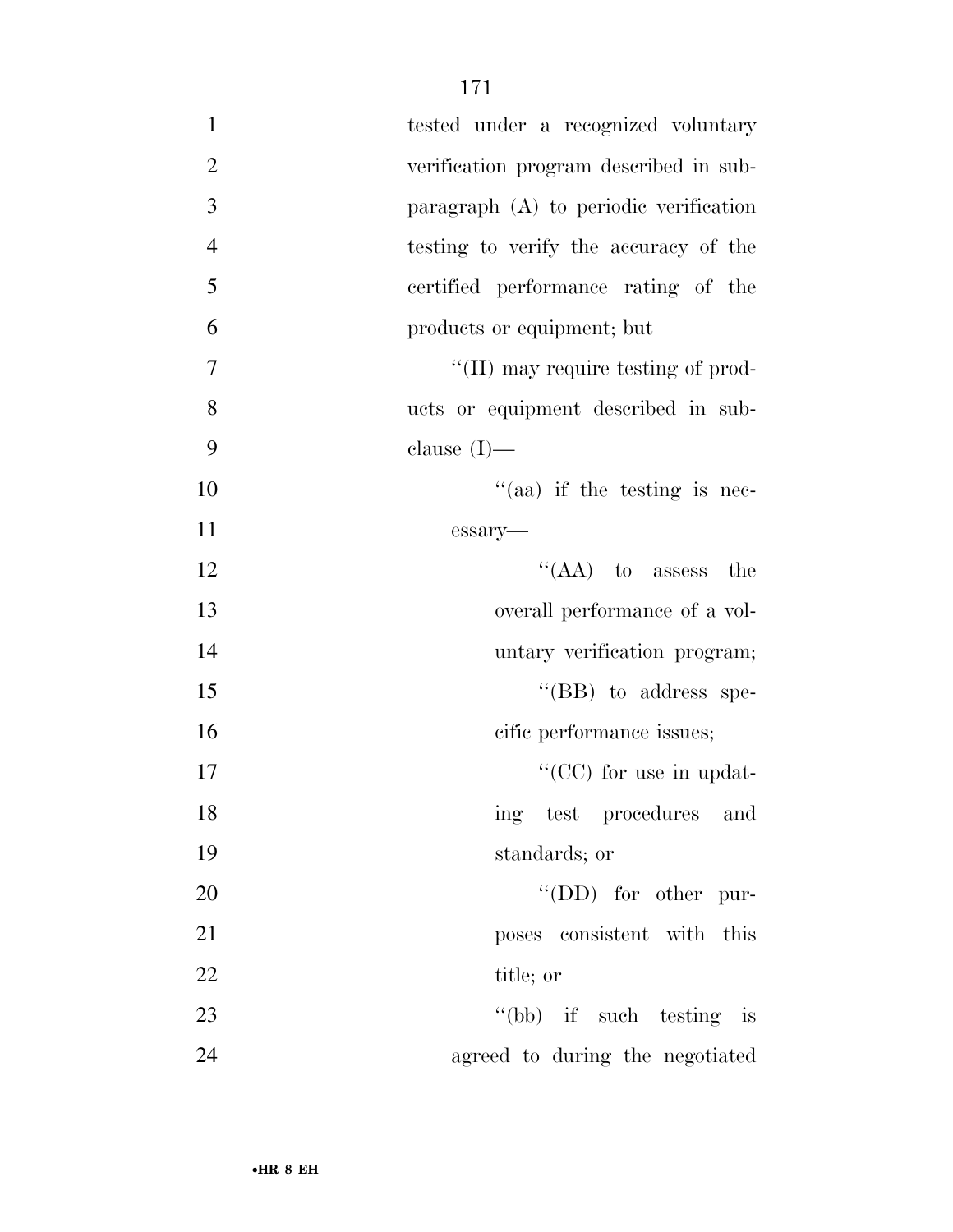| $\mathbf{1}$   | rulemaking conducted under sub-                             |
|----------------|-------------------------------------------------------------|
| $\overline{2}$ | paragraph $(B)$ .                                           |
| 3              | "(D) EFFECT ON OTHER AUTHORITY.-                            |
| $\overline{4}$ | Nothing in this paragraph limits the authority              |
| 5              | of the Secretary to enforce compliance with any             |
| 6              | law.''.                                                     |
| 7              | SEC. 3123. FACILITATING CONSENSUS FURNACE STAND-            |
| 8              | ARDS.                                                       |
| 9              | (a) CONGRESSIONAL FINDINGS AND DECLARATION                  |
| 10             | OF PURPOSE.                                                 |
| 11             | $(1)$ FINDINGS.—Congress finds that—                        |
| 12             | (A) acting pursuant to the requirements of                  |
| 13             | section 325 of the Energy Policy and Conserva-              |
| 14             | tion Act $(42 \text{ U.S.C. } 6295)$ , the Secretary of En- |
| 15             | ergy is considering amending the energy con-                |
| 16             | servation standards applicable to residential               |
| 17             | nonweatherized gas furnaces and mobile home                 |
| 18             | gas furnaces;                                               |
| 19             | (B) numerous stakeholders, representing                     |
| 20             | manufacturers, distributors, and installers of              |
| 21             | residential nonweatherized gas furnaces and                 |
| 22             | mobile home furnaces, natural gas utilities,                |
| 23             | home builders, multifamily property owners,                 |
| 24             | and energy efficiency, environmental, and con-              |

sumer advocates have begun negotiations in an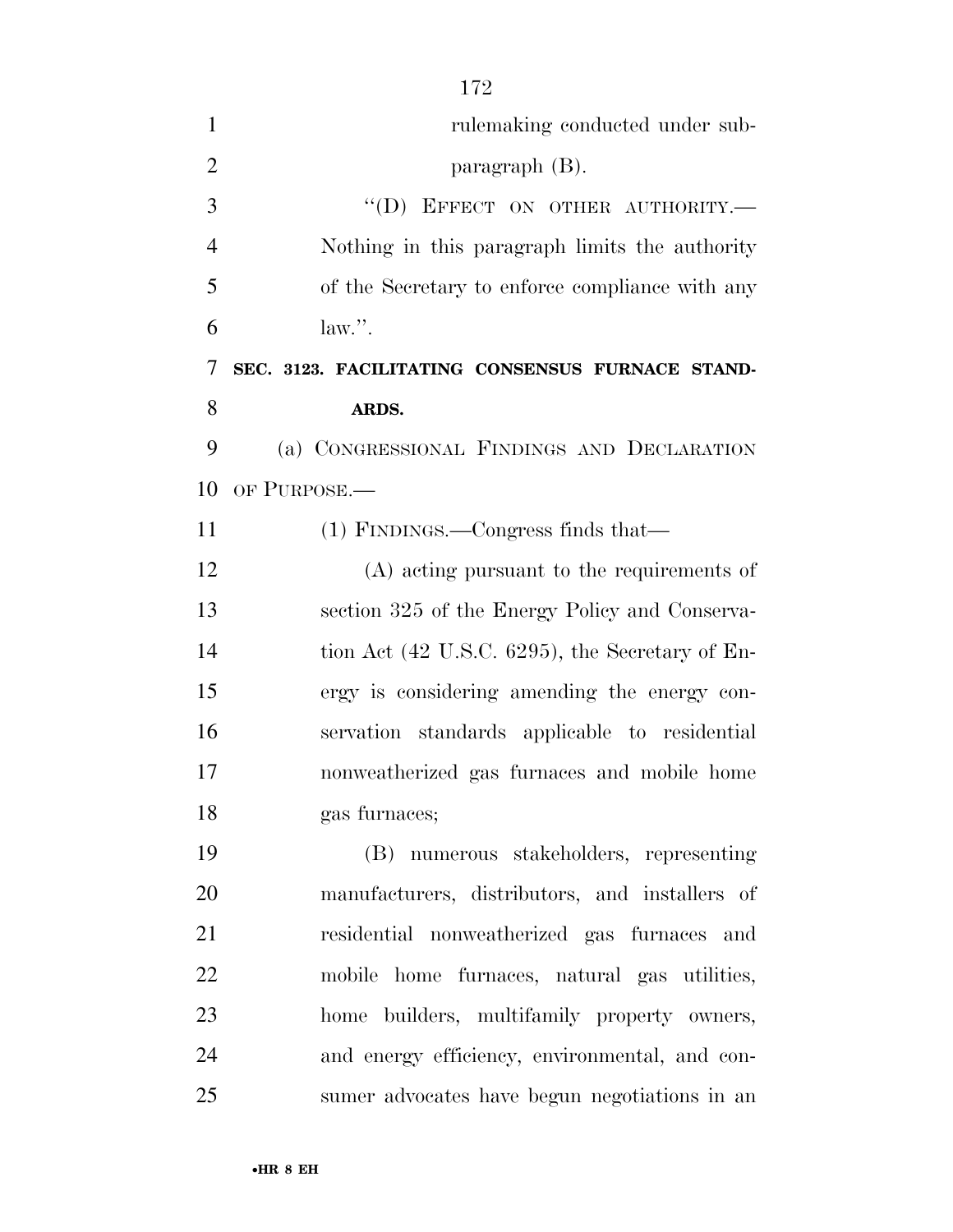attempt to agree on a consensus recommenda- tion to the Secretary on levels for such stand- ards that will meet the statutory criteria; and (C) the stakeholders believe these negotia- tions are likely to result in a consensus rec- ommendation, but several of the stakeholders do not support suspending the current rule-making.

 (2) PURPOSE.—It is the purpose of this section to provide the stakeholders described in paragraph (1) with an opportunity to continue negotiations for a limited time period to facilitate the proposal for adoption of standards that enjoy consensus support, while not delaying the current rulemaking except to the extent necessary to provide such opportunity.

 (b) OPPORTUNITY FOR A NEGOTIATED FURNACE STANDARD.—Section 325(f)(4) of the Energy Policy and 18 Conservation Act  $(42 \text{ U.S.C. } 6295(f)(4))$  is amended by adding after subparagraph (D) the following:

 $\text{``(E)(i)}$  Unless the Secretary has published such a no- tice prior to the date of enactment of this Act, the Sec- retary shall publish, not later than October 31, 2015, a supplemental notice of proposed rulemaking or a notice of data availability updating the proposed rule entitled 'Energy Conservation Program for Consumer Products: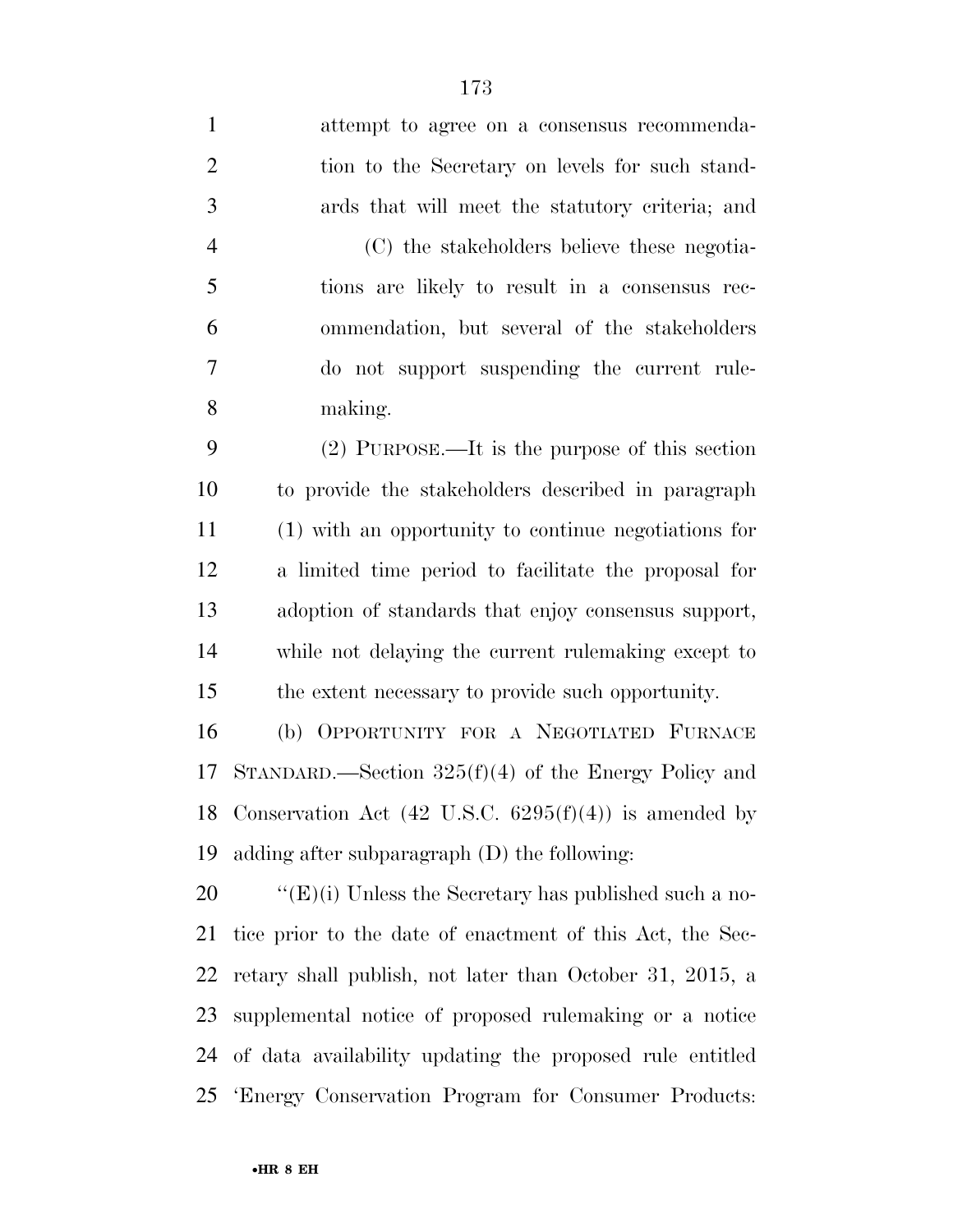Energy Conservation Standards for Residential Furnaces' and published in the Federal Register on March 12, 2015 (80 Fed. Reg. 13119), to provide notice and an oppor-tunity for comment on—

 ''(I) dividing nonweatherized gas furnaces into two or more product classes with separate energy conservation standards based on capacity; and

8 "(II) any other matters the Secretary deter-mines appropriate.

 ''(ii) On receipt of a statement that is submitted on or before January 1, 2016, jointly by interested persons that are fairly representative of relevant points of view, that contains recommended standards for nonweatherized gas furnaces and mobile home gas furnaces that are con- sistent with the requirements of this part (except that the date on which such standards will apply may be earlier or later than the date required under this part), the Sec- retary shall evaluate the standards proposed in the joint statement for consistency with the requirements of sub- section (o), and shall publish notice of the potential adop- tion of the standards proposed in the joint statement, modified as necessary to ensure consistency with sub- section (o). The Secretary shall solicit public comment for a period of at least 30 days with respect to such notice.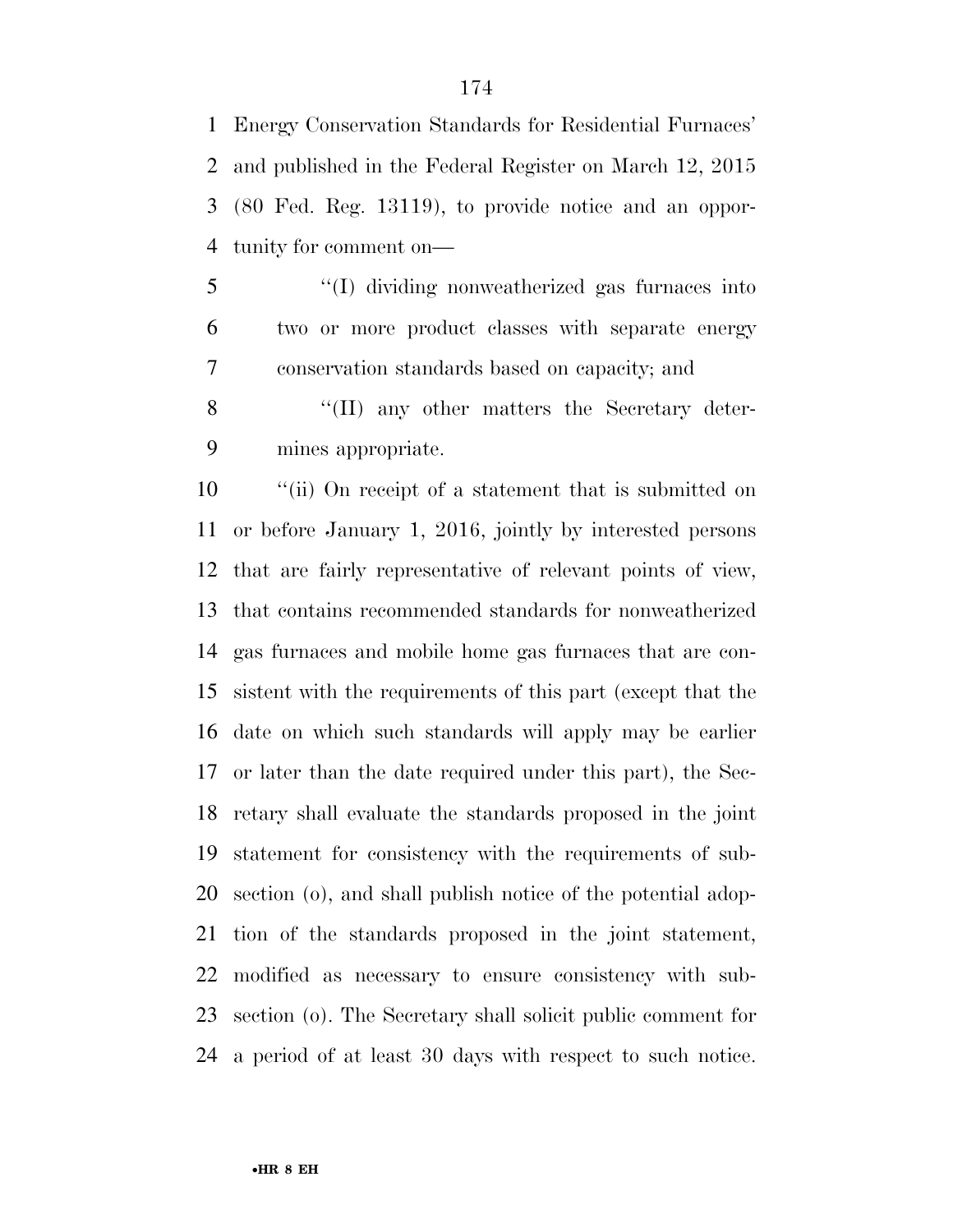''(iii) Not later than July 31, 2016, but not before July 1, 2016, the Secretary shall publish a final rule con- taining a determination of whether the standards for non- weatherized gas furnaces and mobile home gas furnaces should be amended. Such rule shall contain any such amendments to the standards.''.

## **SEC. 3124. NO WARRANTY FOR CERTAIN CERTIFIED EN-ERGY STAR PRODUCTS.**

 Section 324A of the Energy Policy and Conservation Act (42 U.S.C. 6294a) is amended by adding at the end the following new subsection:

12 "(e) NO WARRANTY.—

13 "(1) IN GENERAL.—Any disclosure relating to participation of a product in the Energy Star pro- gram shall not create an express or implied warranty or give rise to any private claims or rights of action under State or Federal law relating to the disquali-fication of that product from Energy Star if—

19  $((A)$  the product has been certified by a certification body recognized by the Energy Star program;

 $\text{``(B)}$  the Administrator has approved cor- rective measures, including a determination of whether or not consumer compensation is ap-propriate; and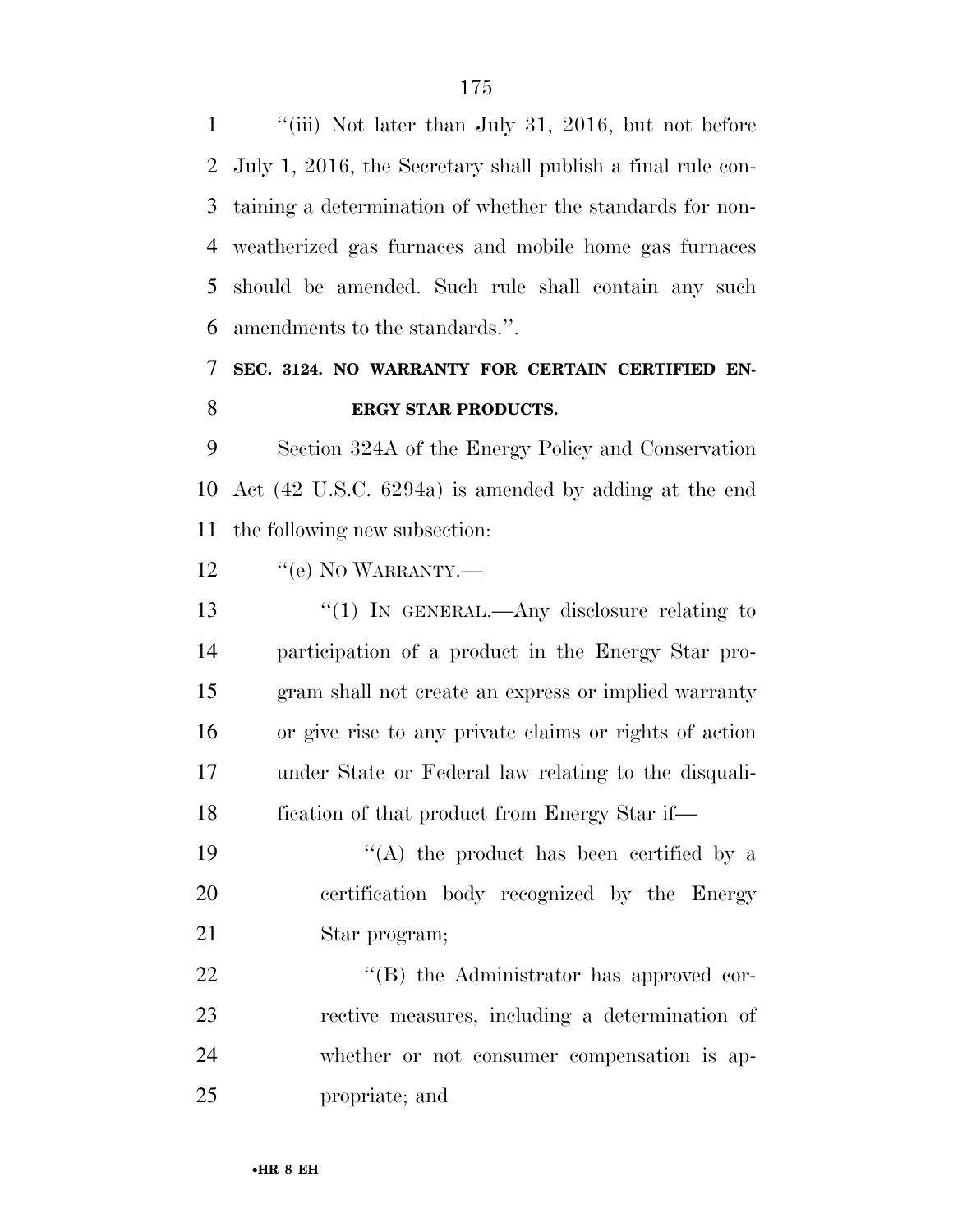$\langle ^{\prime}(C) \rangle$  the responsible party has fully com- plied with all approved corrective measures. ''(2) CONSTRUAL.—Nothing in this subsection shall be construed to require the Administrator to modify any procedure or take any other action.''. **SEC. 3125. CLARIFICATION TO EFFECTIVE DATE FOR RE-GIONAL STANDARDS.** 

8 Section  $325(0)(6)(E)(ii)$  of the Energy Policy and 9 Conservation Act (42 U.S.C.  $6295(0)(6)(E)(ii)$ ) is amend- ed by striking ''installed'' and inserting ''manufactured or imported into the United States''.

## **SEC. 3126. INTERNET OF THINGS REPORT.**

 The Secretary of Energy shall, not later than 18 months after the date of enactment of this Act, report to the Committee on Energy and Commerce of the House of Representatives and the Committee on Energy and Natural Resources of the Senate on the efforts made to take advantage of, and promote, the utilization of ad- vanced technologies such as Internet of Things end-to-end platform solutions to provide real-time actionable analytics and enable predictive maintenance and asset management to improve energy efficiency wherever feasible. In doing so, the Secretary shall look to encourage and utilize Inter- net of Things energy management solutions that have se-curity tightly integrated into the hardware and software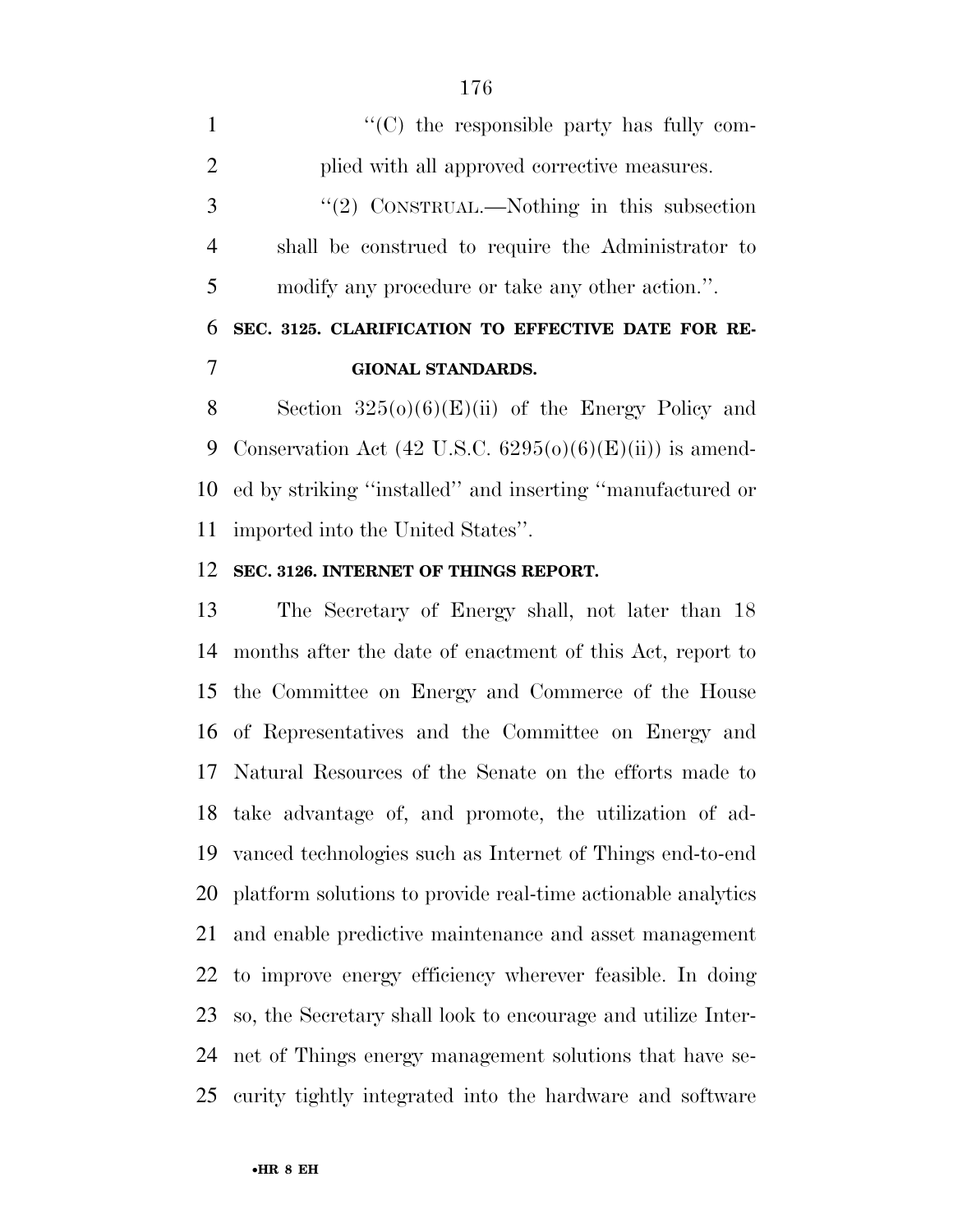from the outset. The Secretary shall also encourage the use of Internet of Things solutions that enable seamless connectivity and that are interoperable, open standards- based, and built on a repeatable foundation for ease of scalability.

## **SEC. 3127. ENERGY SAVINGS FROM LUBRICATING OIL.**

 Not later than 1 year after the date of enactment of this Act, the Secretary of Energy, in cooperation with the Administrator of the Environmental Protection Agen-cy and the Director of Management and Budget, shall—

 (1) review and update the report prepared pur- suant to section 1838 of the Energy Policy Act of 2005;

 (2) after consultation with relevant Federal, State, and local agencies and affected industry and stakeholder groups, update data that was used in preparing that report; and

 (3) prepare and submit to Congress a coordi- nated Federal strategy to increase the beneficial 20 reuse of used lubricating oil, that—

 (A) is consistent with national policy as es- tablished pursuant to section 2 of the Used Oil Recycling Act of 1980 (Public Law 96–463); and

(B) addresses measures needed to—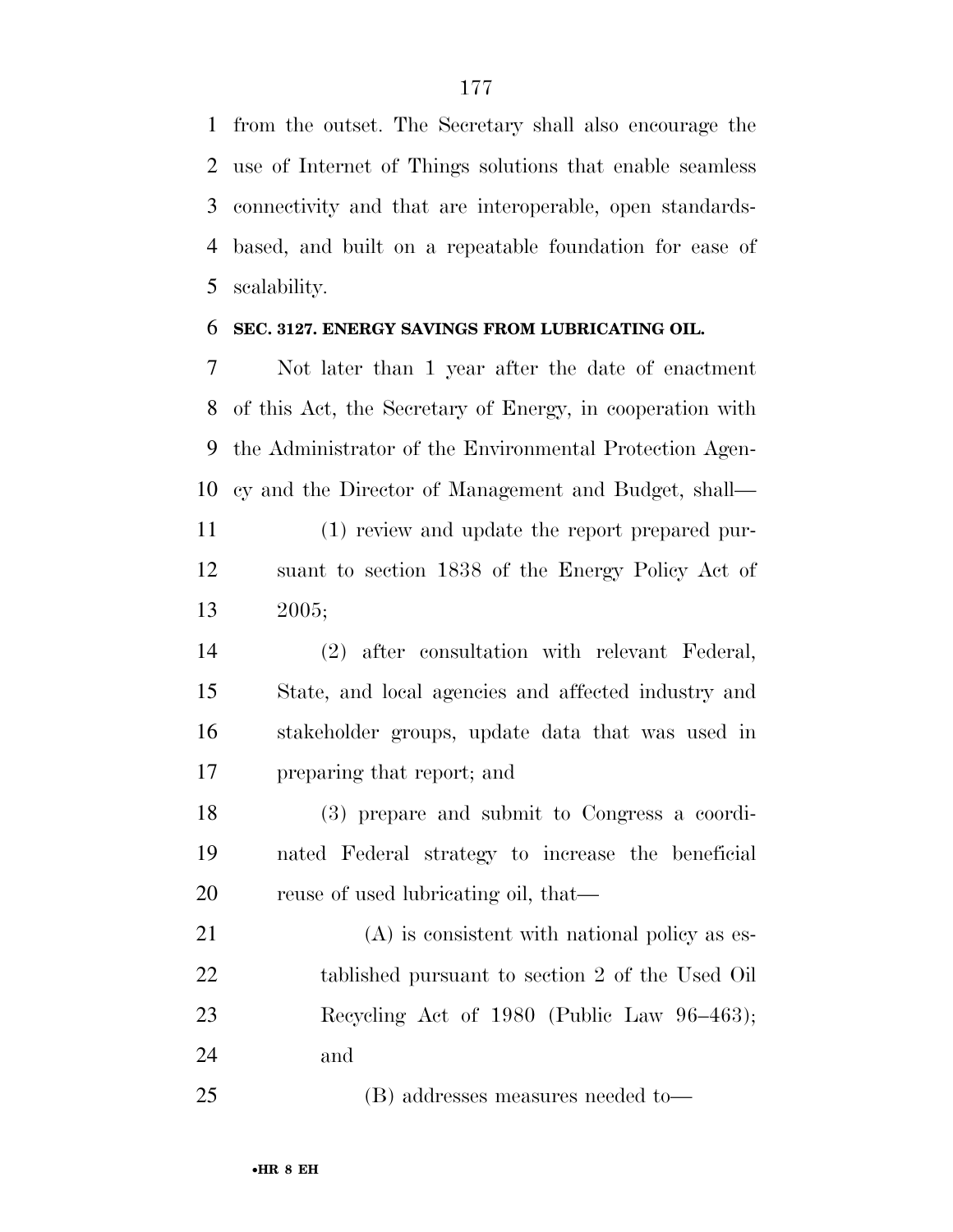| $\mathbf{1}$   | (i) increase the responsible collection                             |
|----------------|---------------------------------------------------------------------|
| $\overline{2}$ | of used oil;                                                        |
| 3              | (ii) disseminate public information                                 |
| $\overline{4}$ | concerning sustainable reuse options for                            |
| 5              | used oil; and                                                       |
| 6              | (iii) promote sustainable reuse of used                             |
| 7              | oil by Federal agencies, recipients of Fed-                         |
| 8              | eral grant funds, entities contracting with                         |
| 9              | the Federal Government, and the general                             |
| 10             | public.                                                             |
| 11             | SEC. 3128. DEFINITION OF EXTERNAL POWER SUPPLY.                     |
| 12             | Section $321(36)(A)$ of the Energy Policy and Con-                  |
| 13             | servation Act $(42 \text{ U.S.C. } 6291(36)(\text{A}))$ is amended— |
| 14             | (1) by striking the subparagraph designation                        |
| 15             | and all that follows through "The term" and insert-                 |
| 16             | ing the following:                                                  |
| 17             | "(A) EXTERNAL POWER SUPPLY.—                                        |
| 18             | "(i) IN GENERAL.—The term"; and                                     |
| 19             | $(2)$ by adding at the end the following:                           |
| 20             | "(ii) EXCLUSION.—The term 'external                                 |
| 21             | power supply' does not include a power                              |
| 22             | supply circuit, driver, or device that is de-                       |
| 23             | signed exclusively to be connected to, and                          |
| 24             | power—                                                              |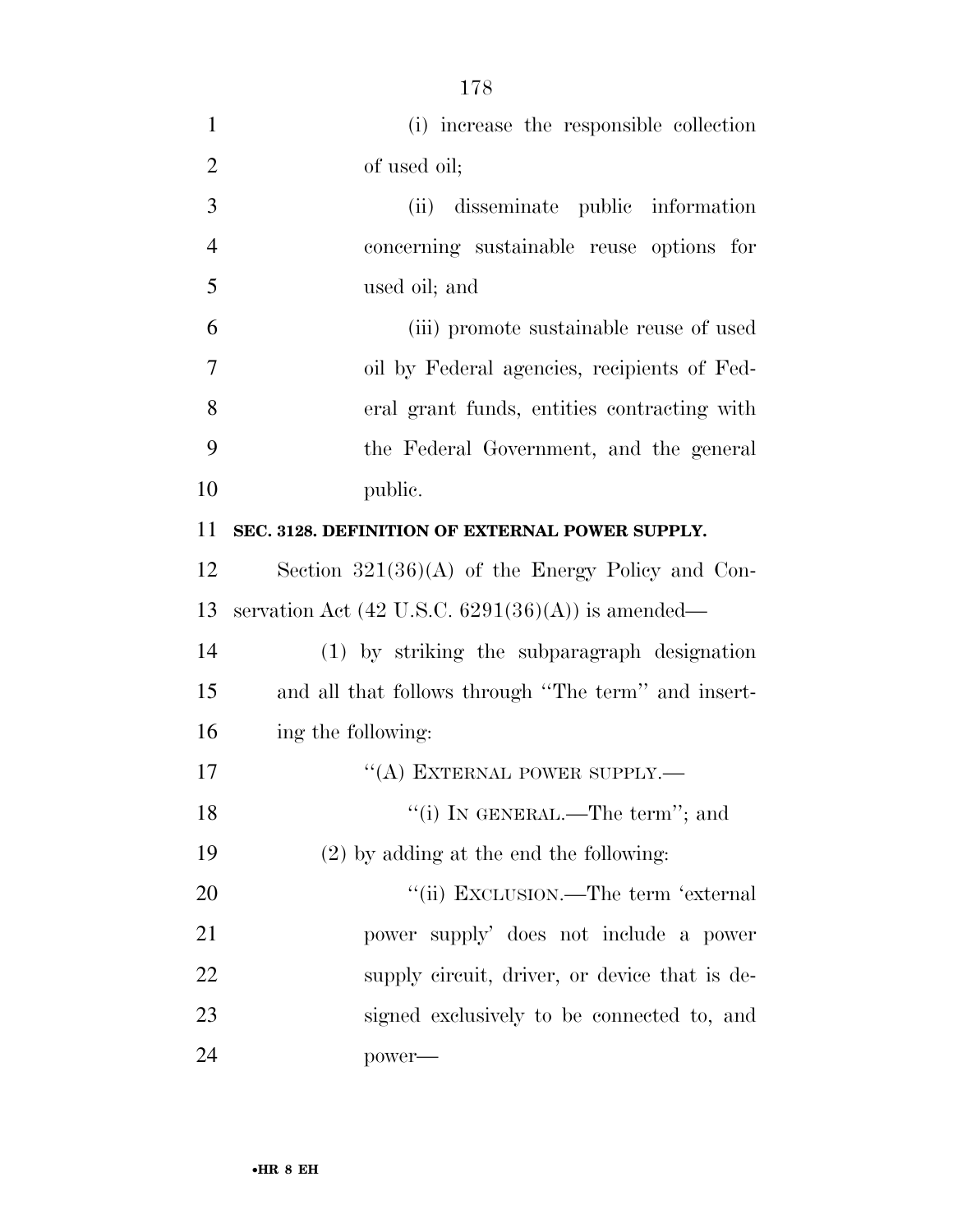| $\mathbf{1}$   | $\lq(1)$ light-emitting diodes pro-                                |
|----------------|--------------------------------------------------------------------|
| $\overline{2}$ | viding illumination; or                                            |
| 3              | "(II) organic light-emitting di-                                   |
| $\overline{4}$ | odes providing illumination.".                                     |
| 5              | SEC. 3129. STANDARDS FOR POWER SUPPLY CIRCUITS CON-                |
| 6              | NECTED TO LEDS OR OLEDS.                                           |
| 7              | (a) IN GENERAL.—Section $325(u)$ of the Energy Pol-                |
| 8              | icy and Conservation Act $(42 \text{ U.S.C. } 6295(u))$ is amended |
| 9              | by adding at the end the following:                                |
| 10             | $``(6)$ POWER SUPPLY CIRCUITS CONNECTED TO                         |
| 11             | LEDS OR OLEDS.—Notwithstanding the exclusion de-                   |
| 12             | scribed in section $321(36)(A)(ii)$ , the Secretary may            |
| 13             | prescribe, in accordance with subsections $(o)$ and $(p)$          |
| 14             | and section $322(b)$ , an energy conservation standard             |
| 15             | for a power supply circuit, driver, or device that is              |
| 16             | designed primarily to be connected to, and power,                  |
| 17             | light-emitting diodes or organic light-emitting diodes             |
| 18             | providing illumination.".                                          |
| 19             | (b) ENERGY CONSERVATION STANDARDS.-Section                         |
| 20             | 346 of the Energy Policy and Conservation Act (42 U.S.C.           |
| 21             | 6317) is amended by adding at the end the following:               |
| 22             | ENERGY CONSERVATION STANDARD<br>``(g)<br>${\rm FOR}$               |
| 23             | POWER SUPPLY CIRCUITS CONNECTED TO LEDS OR                         |
| 24             | OLEDS.—Not earlier than 1 year after applicable testing            |
| 25             | requirements are prescribed under section 343, the Sec-            |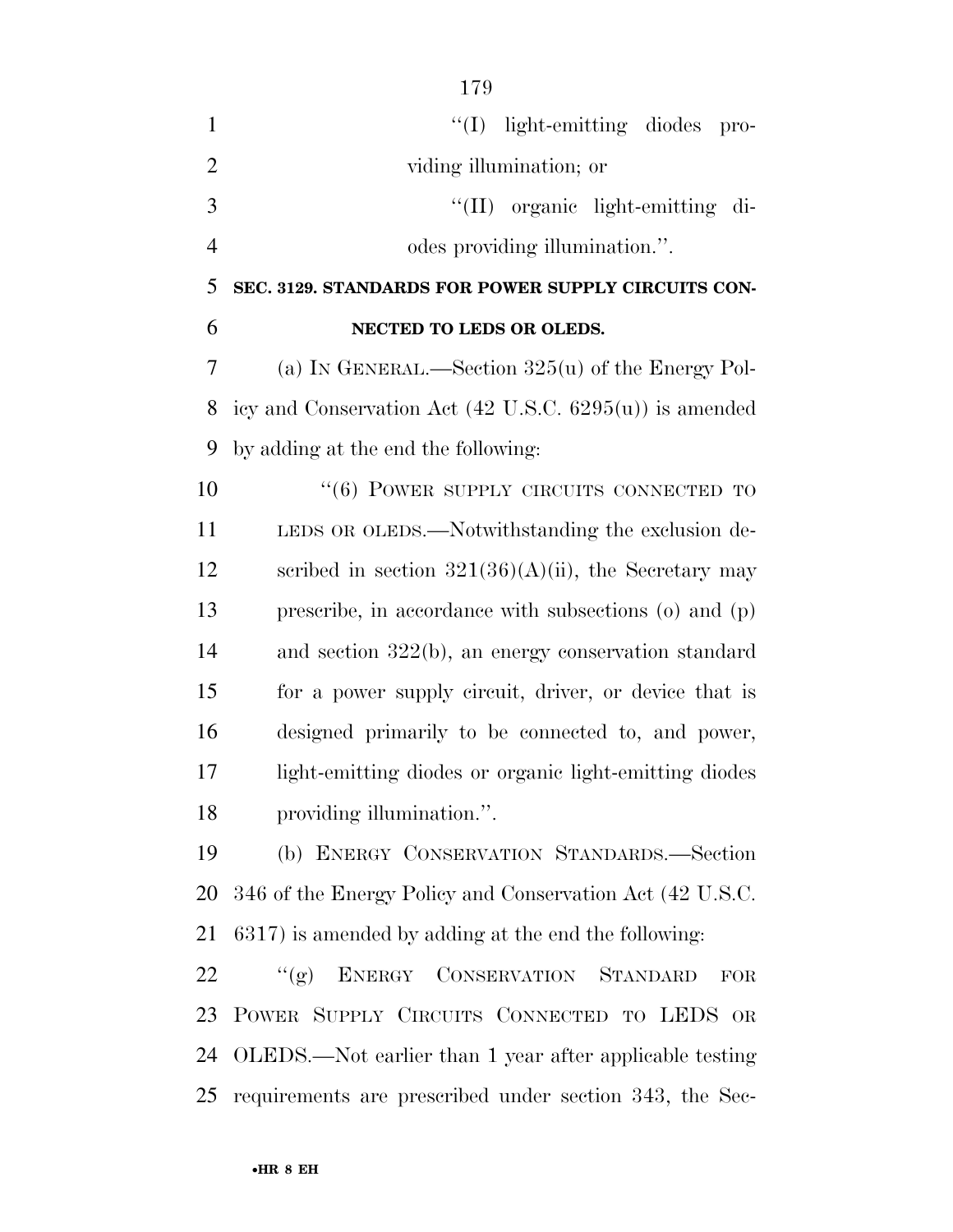retary may prescribe an energy conservation standard for a power supply circuit, driver, or device that is designed primarily to be connected to, and power, light-emitting di- odes or organic light-emitting diodes providing illumina-tion.''.

## **CHAPTER 3—SCHOOL BUILDINGS SEC. 3131. COORDINATION OF ENERGY RETROFITTING AS-SISTANCE FOR SCHOOLS.**

 Section 392 of the Energy Policy and Conservation Act (42 U.S.C. 6371a) is amended by adding at the end the following:

12 "(e) COORDINATION OF ENERGY RETROFITTING AS-SISTANCE FOR SCHOOLS.—

14 "(1) DEFINITION OF SCHOOL.—Notwith- standing section 391(6), for the purposes of this subsection, the term 'school' means—

17 ''(A) an elementary school or secondary school (as defined in section 9101 of the Ele- mentary and Secondary Education Act of 1965 20 (20 U.S.C. 7801));

21 ''(B) an institution of higher education (as defined in section 102(a) of the Higher Edu-23 cation Act of 1965 (20 U.S.C. 1002(a)));

24  $\cdot$  (C) a school of the defense dependents' education system under the Defense Depend-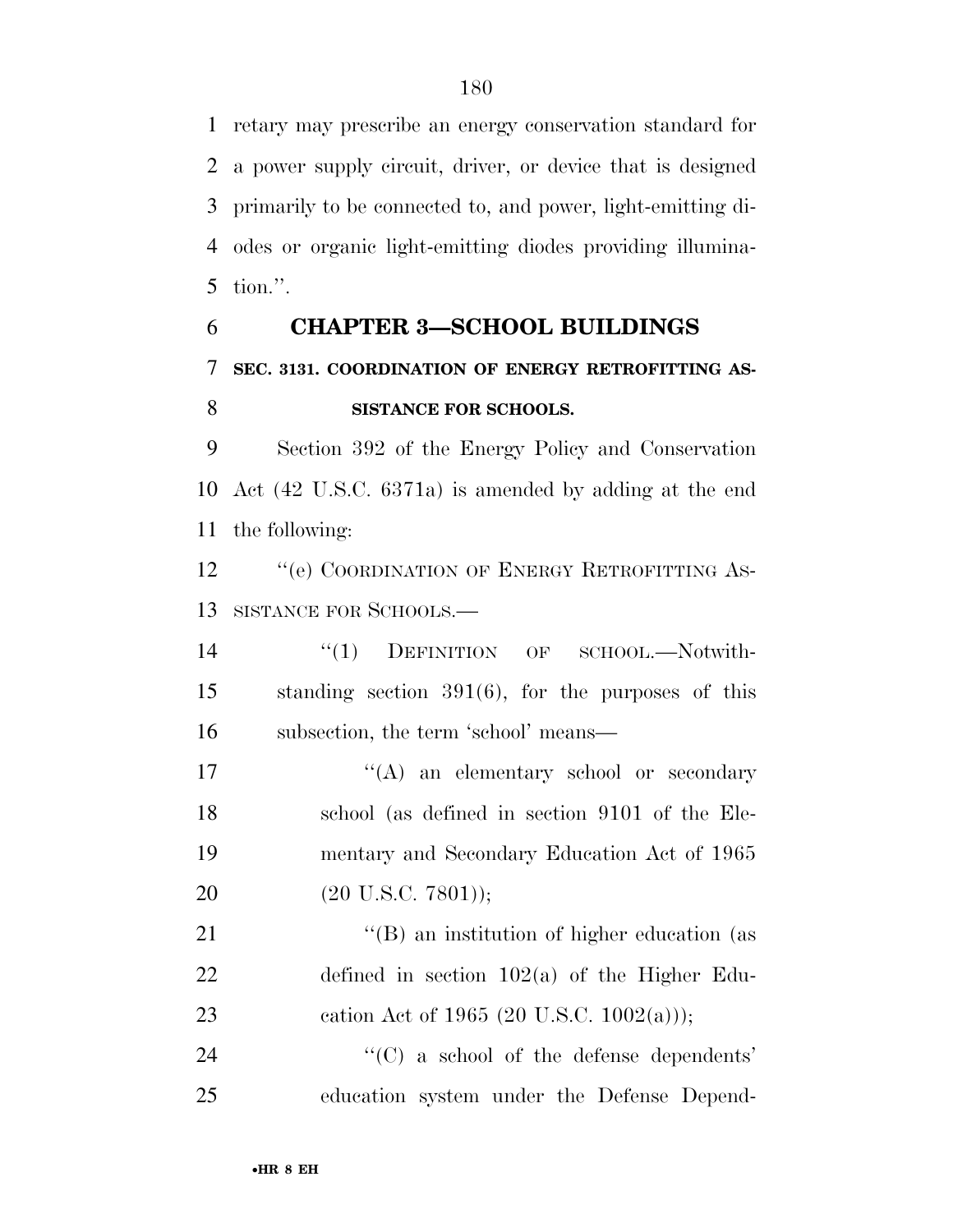| $\mathbf{1}$   | ents' Education Act of 1978 (20 U.S.C. 921 et          |
|----------------|--------------------------------------------------------|
| $\overline{2}$ | seq.) or established under section 2164 of title       |
| 3              | 10, United States Code;                                |
| $\overline{4}$ | "(D) a school operated by the Bureau of                |
| 5              | Indian Affairs;                                        |
| 6              | " $(E)$ a tribally controlled school (as de-           |
| 7              | fined in section 5212 of the Tribally Controlled       |
| 8              | Schools Act of 1988 (25 U.S.C. 2511)); and             |
| 9              | "(F) a Tribal College or University (as de-            |
| 10             | fined in section $316(b)$ of the Higher Education      |
| 11             | Act of 1965 (20 U.S.C. 1059 $e(b)$ )).                 |
| 12             | "(2) ESTABLISHMENT OF CLEARINGHOUSE.-                  |
| 13             | The Secretary, acting through the Office of Energy     |
| 14             | Efficiency and Renewable Energy, shall establish a     |
| 15             | clearinghouse to disseminate information regarding     |
| 16             | available Federal programs and financing mecha-        |
| 17             | nisms that may be used to help initiate, develop, and  |
| 18             | finance energy efficiency, distributed generation, and |
| 19             | energy retrofitting projects for schools.              |
| 20             | "(3) REQUIREMENTS. - In carrying out para-             |
| 21             | graph $(2)$ , the Secretary shall—                     |
| 22             | "(A) consult with appropriate Federal                  |
| 23             | agencies to develop a list of Federal programs         |
| 24             | and financing mechanisms that are, or may be,          |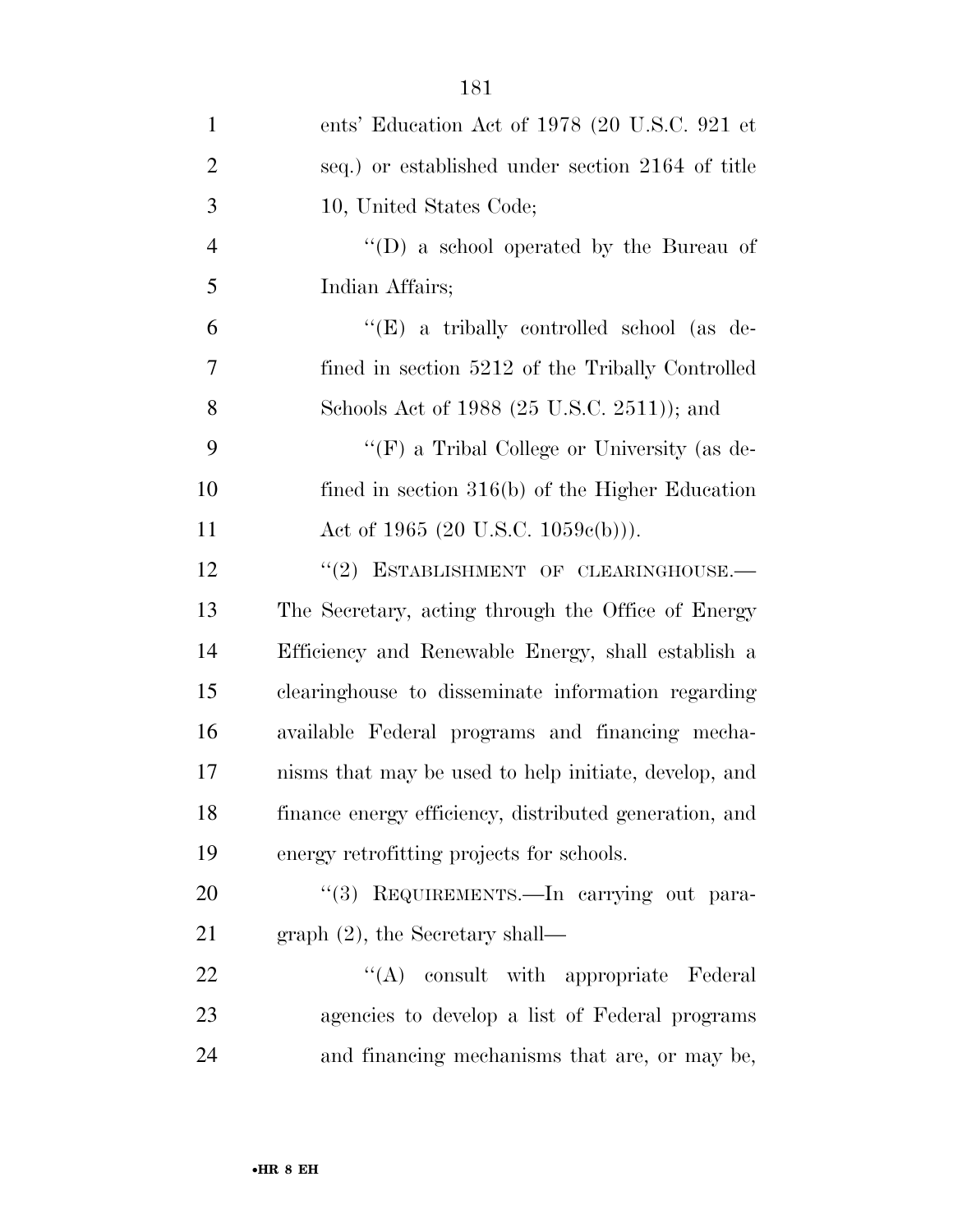used for the purposes described in paragraph 2  $(2)$ ; and

3 ''(B) coordinate with appropriate Federal agencies to develop a collaborative education and outreach effort to streamline communica- tions and promote available Federal programs and financing mechanisms described in sub- paragraph (A), which may include the develop- ment and maintenance of a single online re- source that includes contact information for rel- evant technical assistance in the Office of En- ergy Efficiency and Renewable Energy that States, local education agencies, and schools may use to effectively access and use such Fed-eral programs and financing mechanisms.''.

 **CHAPTER 4—BUILDING ENERGY CODES SEC. 3141. GREATER ENERGY EFFICIENCY IN BUILDING CODES.** 

 (a) DEFINITIONS.—Section 303 of the Energy Con- servation and Production Act (42 U.S.C. 6832), as amended by section 3116, is further amended—

 (1) by striking paragraph (14) and inserting the following:

24 "(14) MODEL BUILDING ENERGY CODE.—The term 'model building energy code' means a voluntary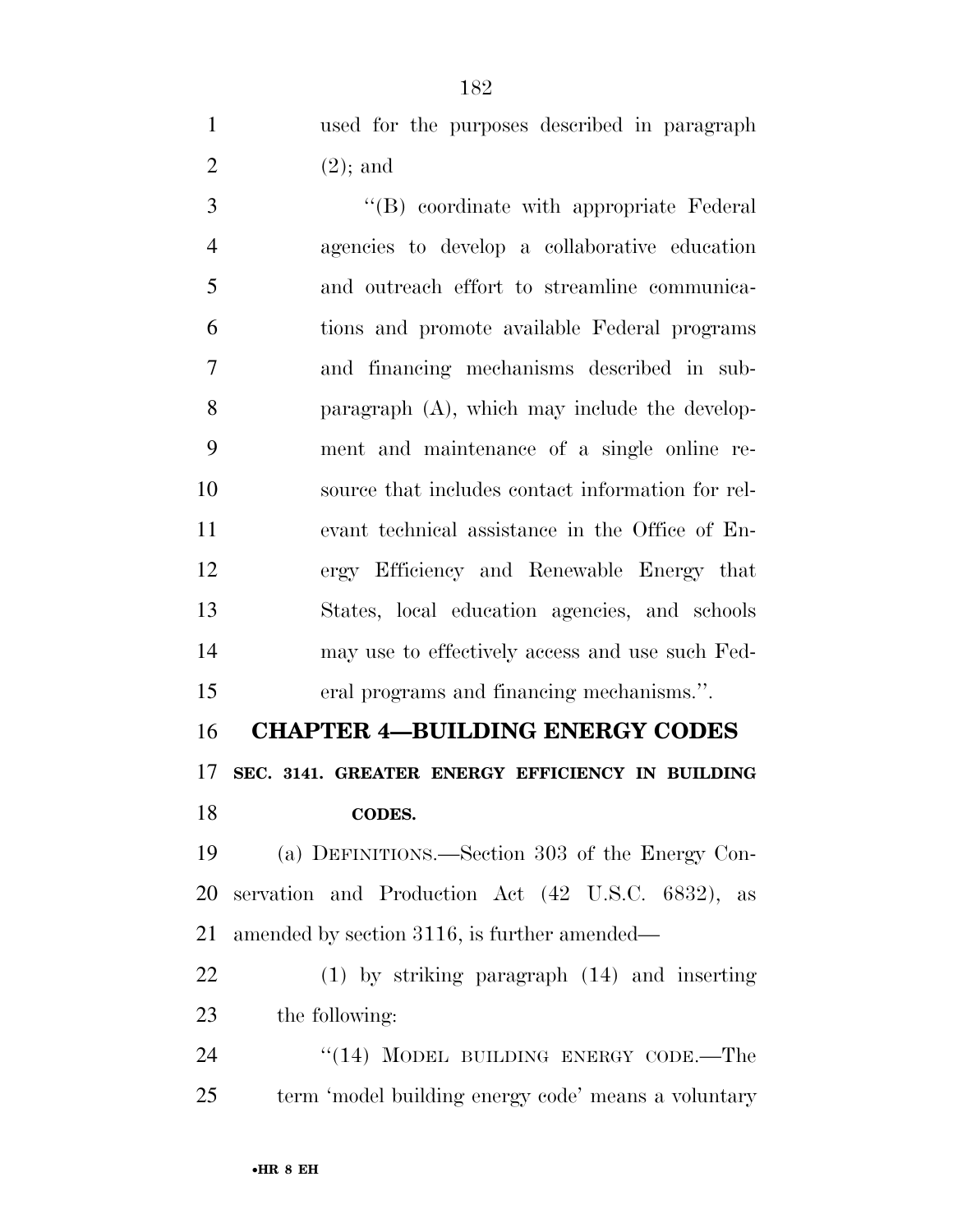| $\mathbf{1}$   | building energy code or standard developed and up-   |
|----------------|------------------------------------------------------|
| $\overline{2}$ | dated through a consensus process among interested   |
| 3              | persons, such as the IECC or ASHRAE Standard         |
| $\overline{4}$ | 90.1 or a code used by other appropriate organiza-   |
| 5              | tions regarding which the Secretary has issued a de- |
| 6              | termination that buildings subject to it would       |
| 7              | achieve greater energy efficiency than under a pre-  |
| 8              | viously developed code."; and                        |
| 9              | $(2)$ by adding at the end the following:            |
| 10             | $(18)$ ASHRAE STANDARD 90.1. The term                |
| 11             | 'ASHRAE Standard 90.1' means the American So-        |
| 12             | ciety of Heating, Refrigerating and Air-Conditioning |
| 13             | Engineers ANSI/ASHRAE/IES Standard 90/1 En-          |
| 14             | ergy Standard for Buildings Except Low-Rise Resi-    |
| 15             | dential Buildings.                                   |
| 16             | $``(19)$ COST-EFFECTIVE.—The term 'cost-effec-       |
| 17             | tive' means having a simple payback of 10 years or   |
| 18             | less.                                                |
| 19             | " $(20)$ IECC.—The term 'IECC' means the             |
| 20             | International Energy Conservation Code as pub-       |
| 21             | lished by the International Code Council.            |
| 22             | "(21) INDIAN TRIBE.—The term 'Indian tribe'          |
| 23             | has the meaning given the term in section 4 of the   |
| 24             | Native American Housing Assistance and Self-De-      |
| 25             | termination Act of $1996$ (25 U.S.C. 4103).          |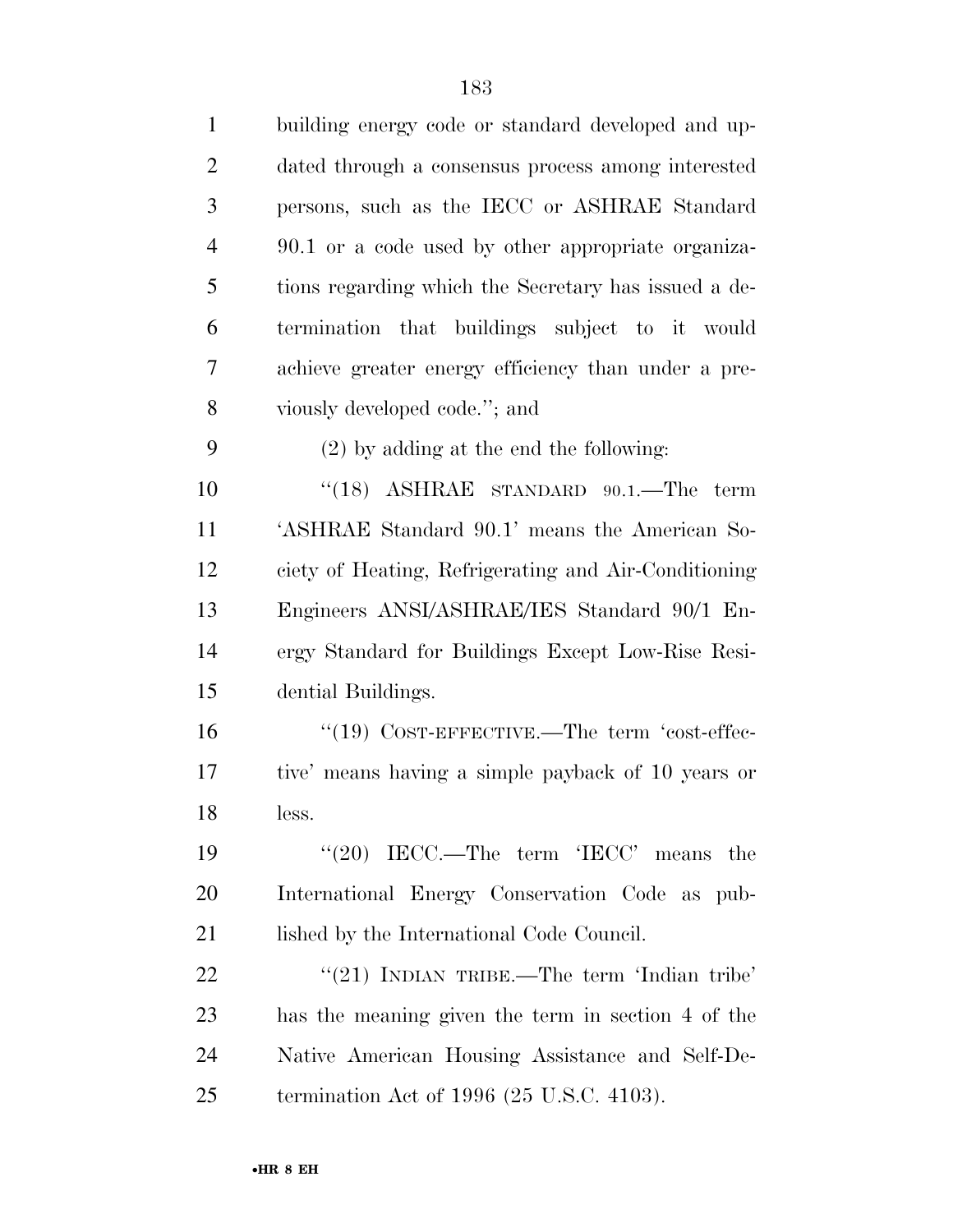1 "(22) SIMPLE PAYBACK.—The term 'simple payback' means the time in years that is required for energy savings to exceed the incremental first cost of a new requirement or code.

5 "(23) TECHNICALLY FEASIBLE.—The term 'technically feasible' means capable of being achieved, based on widely available appliances, equipment, technologies, materials, and construction practices.''.

 (b) STATE BUILDING ENERGY EFFICIENCY CODES.—Section 304 of the Energy Conservation and Production Act (42 U.S.C. 6833) is amended to read as follows:

 **''SEC. 304. UPDATING STATE BUILDING ENERGY EFFI-CIENCY CODES.** 

 ''(a) IN GENERAL.—The Secretary shall provide tech- nical assistance, as described in subsection (e), for the purposes of—

 $\frac{1}{2}$   $\frac{1}{2}$  implementation of building energy codes by States, Indian tribes, and, as appropriate, by local governments, that are technically feasible and cost-effective; and

23 ''(2) supporting full compliance with the State, tribal, and local codes.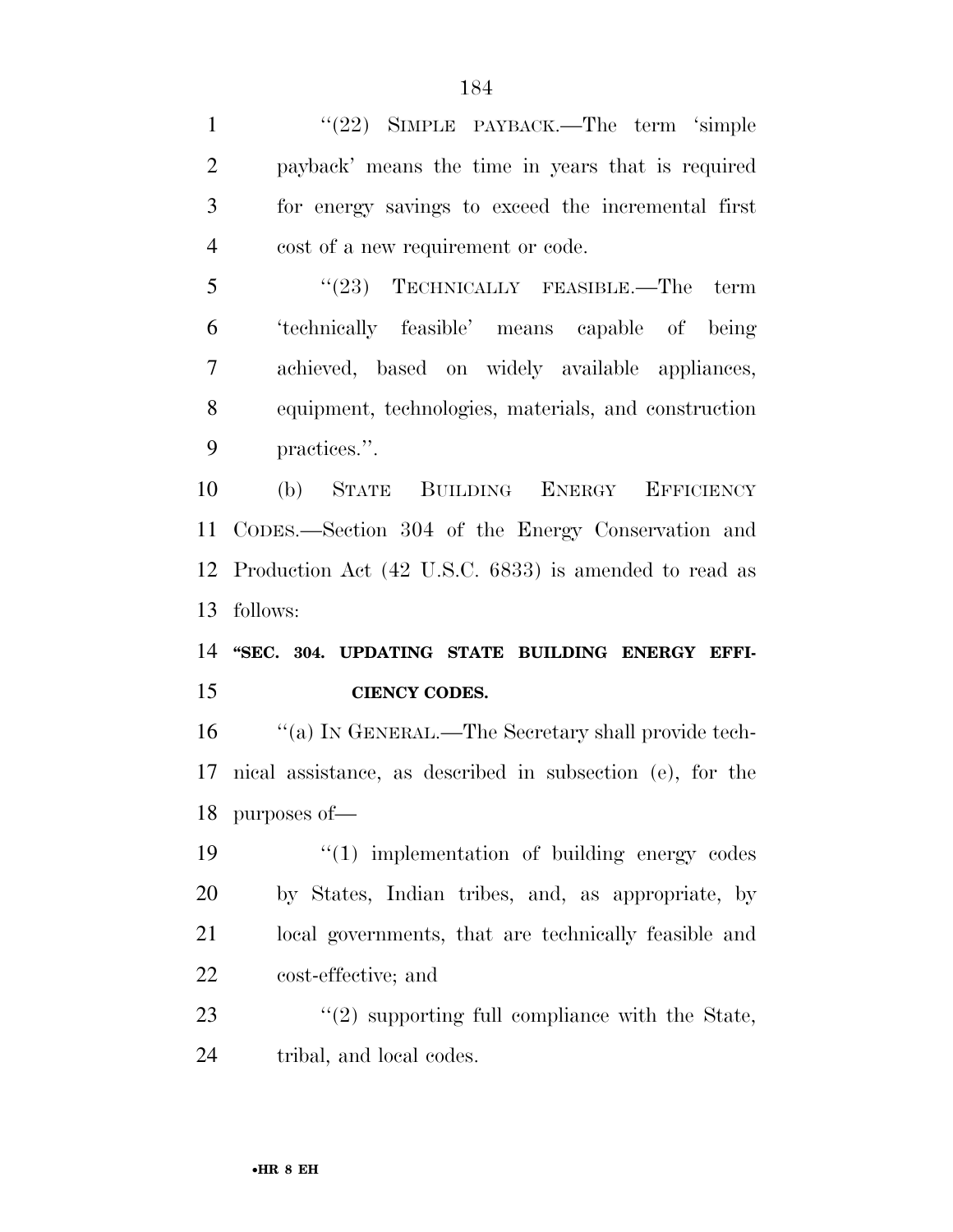| $\mathbf{1}$   | "(b) STATE AND INDIAN TRIBE CERTIFICATION OF        |
|----------------|-----------------------------------------------------|
| $\overline{2}$ | BUILDING ENERGY CODE UPDATES.-                      |
| 3              | "(1) REVIEW AND UPDATING OF CODES BY                |
| $\overline{4}$ | EACH STATE AND INDIAN TRIBE.-                       |
| 5              | "(A) IN GENERAL.—Not later than 3 years             |
| 6              | after the date on which a model building energy     |
| 7              | code is published, each State or Indian tribe       |
| 8              | shall certify whether or not the State or Indian    |
| 9              | tribe, respectively, has reviewed and updated       |
| 10             | the energy provisions of the building code of the   |
| 11             | State or Indian tribe, respectively.                |
| 12             | "(B) DEMONSTRATION.—The certification               |
| 13             | shall include a statement of whether or not the     |
| 14             | energy savings for the code provisions that are     |
| 15             | in effect throughout the State or Indian tribal     |
| 16             | territory meet or exceed—                           |
| 17             | "(i) the energy savings of the most re-             |
| 18             | cently published model building energy              |
| 19             | code; or                                            |
| 20             | "(ii) the targets established under sec-            |
| 21             | tion $307(b)(2)$ .                                  |
| 22             | "(C) NO MODEL BUILDING ENERGY CODE                  |
| 23             | UPDATE.—If a model building energy code is          |
| 24             | not updated by a target date established under      |
| 25             | section $307(b)(2)(D)$ , each State or Indian tribe |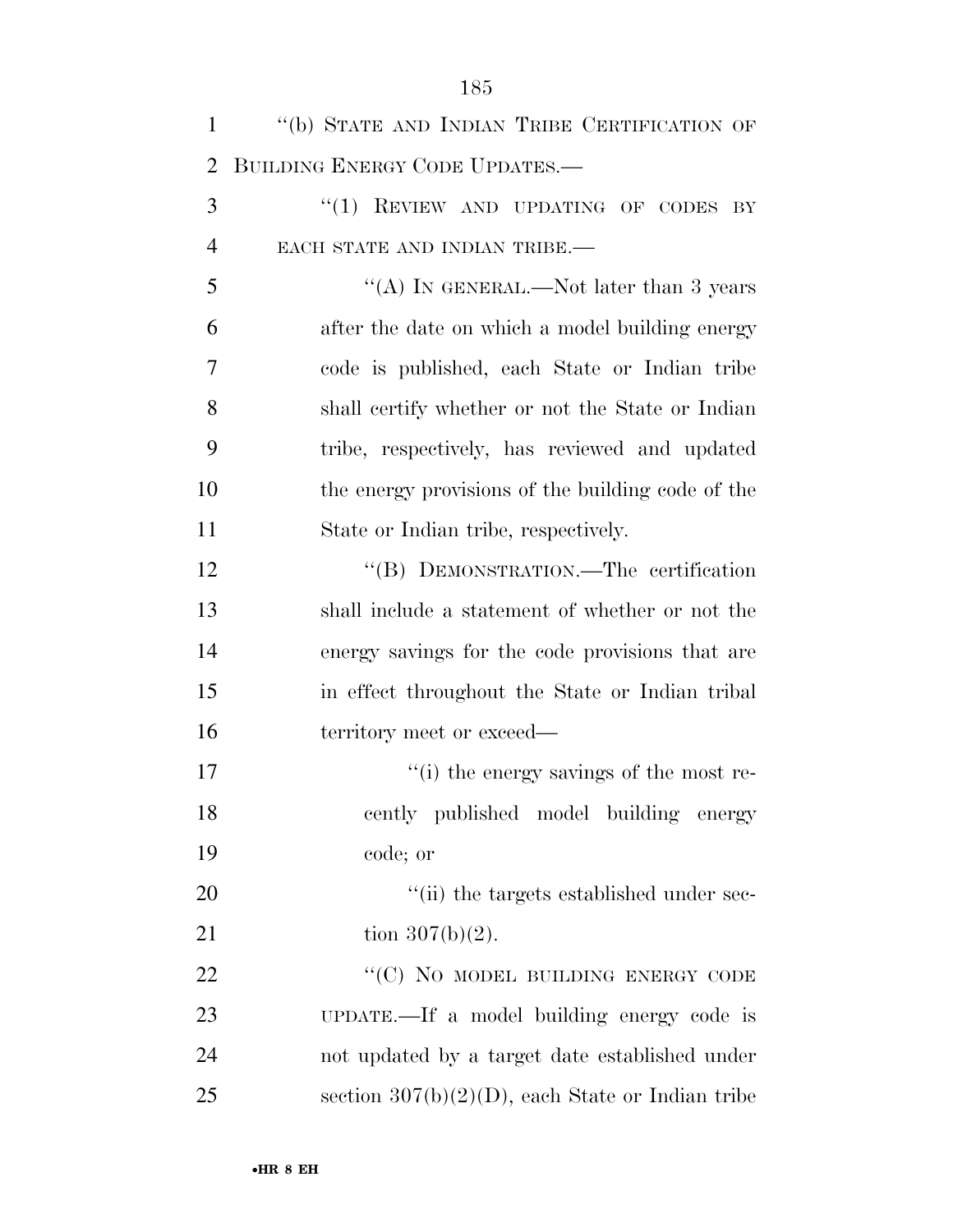| $\mathbf{1}$   | shall, not later than 3 years after the specified    |
|----------------|------------------------------------------------------|
| $\overline{2}$ | date, certify whether or not the State or Indian     |
| 3              | tribe, respectively, has reviewed and updated        |
| $\overline{4}$ | the energy provisions of the building code of the    |
| 5              | State or Indian tribe, respectively, to meet or      |
| 6              | exceed the target in section $307(b)(2)$ .           |
| 7              | "(2) VALIDATION BY SECRETARY.—Not later              |
| 8              | than 90 days after a State or Indian tribe certifi-  |
| 9              | eation under paragraph (1), the Secretary shall—     |
| 10             | $\lq\lq$ determine whether the code provi-           |
| 11             | sions of the State or Indian tribe, respectively,    |
| 12             | meet the criteria specified in paragraph $(1)$ ;     |
| 13             | $\lq\lq$ determine whether the certification         |
| 14             | submitted by the State or Indian tribe, respec-      |
| 15             | tively, is complete; and                             |
| 16             | $\cdot$ (C) if the requirements of subparagraph      |
| 17             | (B) are satisfied, validate the certification.       |
| 18             | "(3) LIMITATION.—Nothing in this section             |
| 19             | shall be interpreted to require a State or Indian    |
| 20             | tribe to adopt any building code or provision within |
| 21             | a code.                                              |
| 22             | "(c) IMPROVEMENTS IN COMPLIANCE WITH BUILD-          |
| 23             | ING ENERGY CODES.-                                   |
| 24             | $``(1)$ REQUIREMENT.—                                |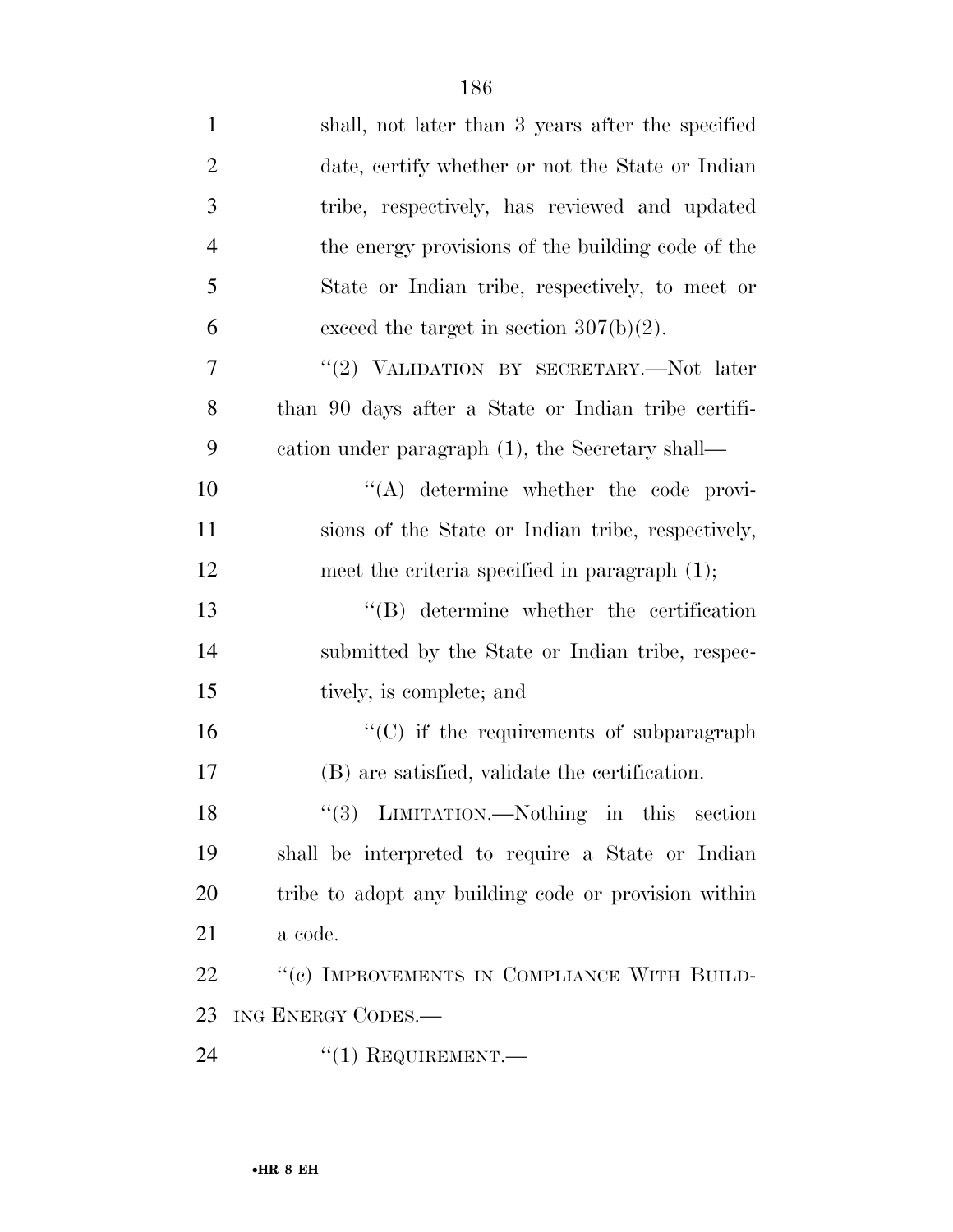| $\mathbf{1}$   | "(A) IN GENERAL.—Not later than 3 years            |
|----------------|----------------------------------------------------|
| $\overline{2}$ | after the date of a certification under sub-       |
| 3              | section (b), each State and Indian tribe shall     |
| $\overline{4}$ | certify whether or not the State or Indian tribe,  |
| 5              | respectively, has—                                 |
| 6              | "(i) achieved full compliance under                |
| $\overline{7}$ | paragraph (3) with the applicable certified        |
| 8              | State or Indian tribe building energy code         |
| 9              | or with the associated model building en-          |
| 10             | ergy code; or                                      |
| 11             | "(ii) made significant progress under              |
| 12             | paragraph (4) toward achieving compliance          |
| 13             | with the applicable certified State or In-         |
| 14             | dian tribe building energy code or with the        |
| 15             | associated model building energy code.             |
| 16             | "(B) REPEAT CERTIFICATIONS.—If the                 |
| 17             | State or Indian tribe certifies progress toward    |
| 18             | achieving compliance, the State or Indian tribe    |
| 19             | shall repeat the certification until the State or  |
| 20             | Indian tribe certifies that the State or Indian    |
| 21             | tribe has achieved full compliance.                |
| 22             | "(2) MEASUREMENT OF COMPLIANCE.— $A$ cer-          |
| 23             | tification under paragraph (1) shall include docu- |
| 24             | mentation of the rate of compliance based on—      |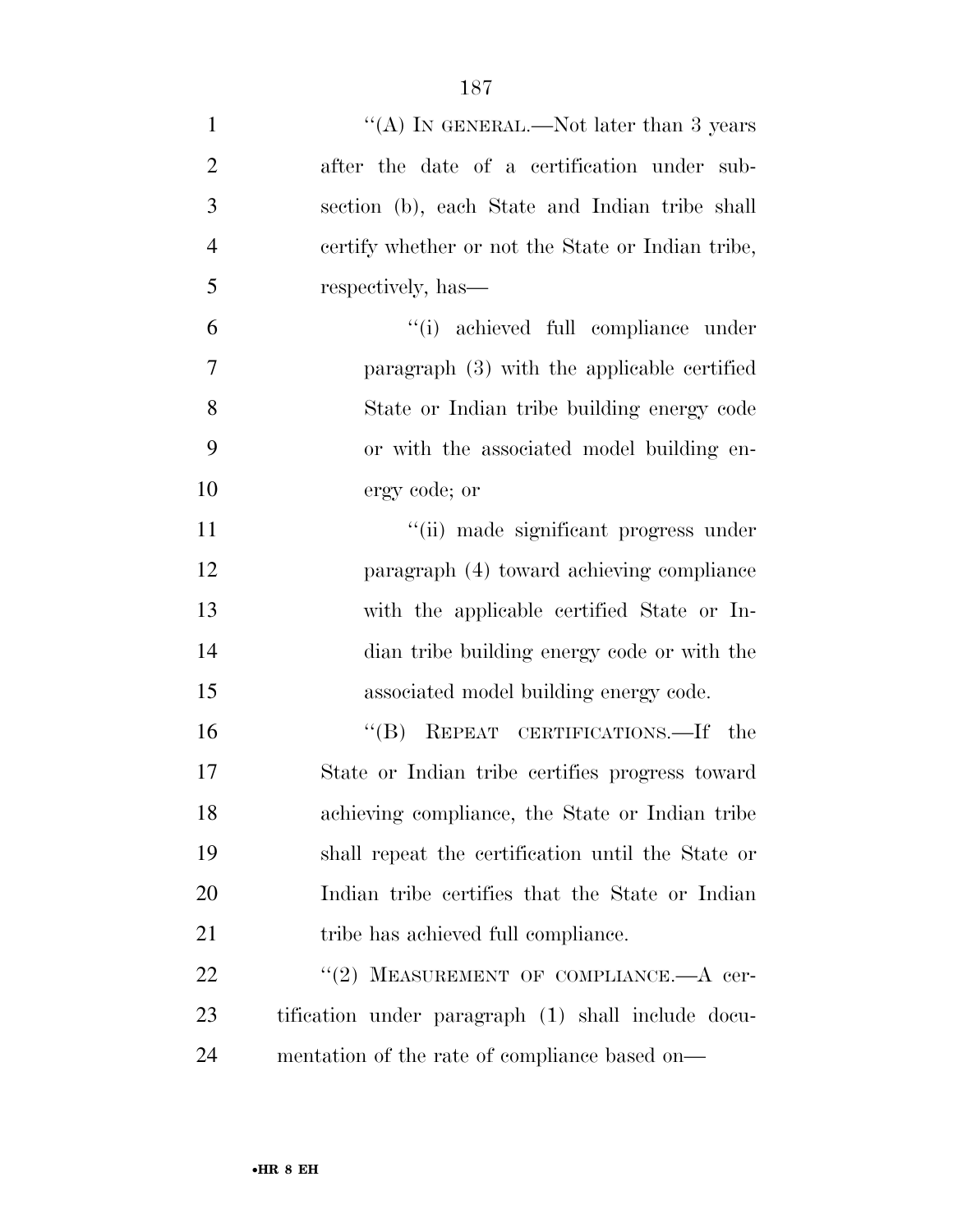| $\mathbf{1}$   | $\lq\lq$ inspections of a random sample of the      |
|----------------|-----------------------------------------------------|
| $\overline{2}$ | buildings covered by the code in the preceding      |
| 3              | year; or                                            |
| $\overline{4}$ | "(B) an alternative method that yields an           |
| 5              | accurate measure of compliance.                     |
| 6              | "(3) ACHIEVEMENT OF COMPLIANCE.—A State             |
| 7              | or Indian tribe shall be considered to achieve full |
| 8              | compliance under paragraph $(1)$ if—                |
| 9              | "(A) at least $90$ percent of building space        |
| 10             | covered by the code in the preceding year sub-      |
| 11             | stantially meets all the requirements of the ap-    |
| 12             | plicable code specified in paragraph (1), or        |
| 13             | achieves equivalent or greater energy savings       |
| 14             | level; or                                           |
| 15             | $\lq\lq$ the estimated excess energy use of         |
| 16             | buildings that did not meet the applicable code     |
| 17             | specified in paragraph $(1)$ in the preceding       |
| 18             | year, compared to a baseline of comparable          |
| 19             | buildings that meet this code, is not more than     |
| 20             | 5 percent of the estimated energy use of all        |
| 21             | buildings covered by this code during the pre-      |
| 22             | ceding year.                                        |
| 23             | "(4) SIGNIFICANT PROGRESS<br><b>TOWARD</b>          |
| 24             | ACHIEVEMENT OF COMPLIANCE.—A State or Indian        |
| 25             | tribe shall be considered to have made significant  |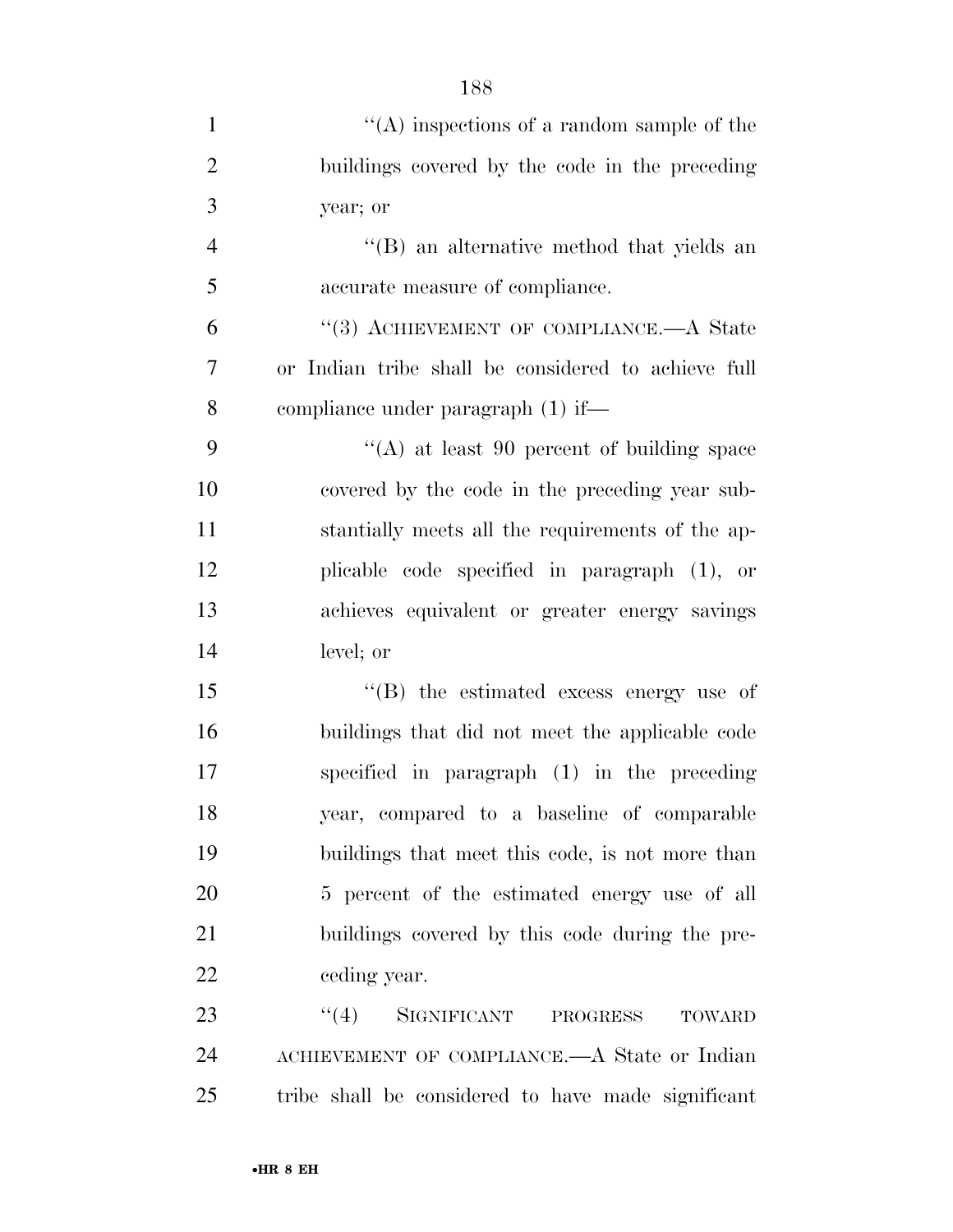| $\mathbf{1}$   | progress toward achieving compliance for purposes   |
|----------------|-----------------------------------------------------|
| $\overline{2}$ | of paragraph (1) if the State or Indian tribe—      |
| 3              | "(A) has developed and is implementing a            |
| $\overline{4}$ | plan for achieving compliance during the 8-year     |
| 5              | period beginning on the date of enactment of        |
| 6              | this paragraph, including annual targets for        |
| 7              | compliance and active training and enforcement      |
| 8              | programs; and                                       |
| 9              | $\lq\lq$ has met the most recent target under       |
| 10             | subparagraph $(A)$ .                                |
| 11             | "(5) VALIDATION BY SECRETARY.—Not later             |
| 12             | than 90 days after a State or Indian tribe certifi- |
| 13             | eation under paragraph (1), the Secretary shall—    |
| 14             | $\lq\lq$ determine whether the State or In-         |
| 15             | dian tribe has demonstrated meeting the cri-        |
| 16             | teria of this subsection, including accurate        |
| 17             | measurement of compliance;                          |
| 18             | $\lq\lq$ determine whether the certification        |
| 19             | submitted by the State or Indian tribe is com-      |
| 20             | plete; and                                          |
| 21             | "(C) if the requirements of subparagraph            |
| 22             | (B) are satisfied, validate the certification.      |
| 23             | "(6) LIMITATION.—Nothing in this section            |
| 24             | shall be interpreted to require a State or Indian   |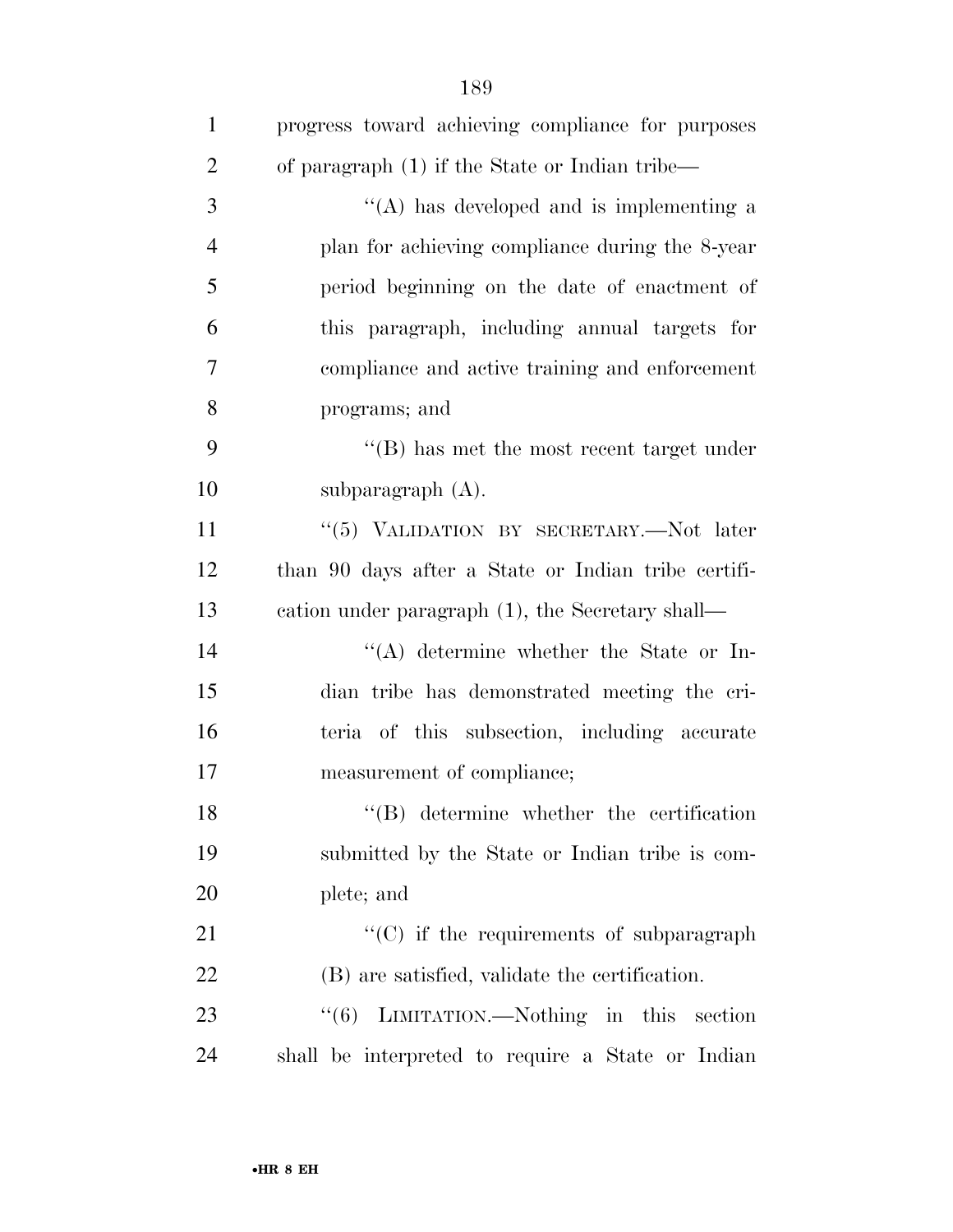tribe to adopt any building code or provision within a code.

 ''(d) STATES OR INDIAN TRIBES THAT DO NOT ACHIEVE COMPLIANCE.—

 ''(1) REPORTING.—A State or Indian tribe that has not made a certification required under sub- section (b) or (c) by the applicable deadline shall submit to the Secretary a report on the status of the State or Indian tribe with respect to meeting the re-quirements and submitting the certification.

11 ''(2) STATE SOVEREIGNTY.—Nothing in this section shall be interpreted to require a State or In- dian tribe to adopt any building code or provision within a code.

 ''(3) LOCAL GOVERNMENT.—In any State or Indian tribe for which the Secretary has not vali- dated a certification under subsection (b) or (c), a local government may be eligible for Federal support by meeting the certification requirements of sub-sections (b) and (c).

21 "(4) ANNUAL REPORTS BY SECRETARY.— 22 "'(A) In GENERAL.—The Secretary shall annually submit to Congress, and publish in the Federal Register, a report on—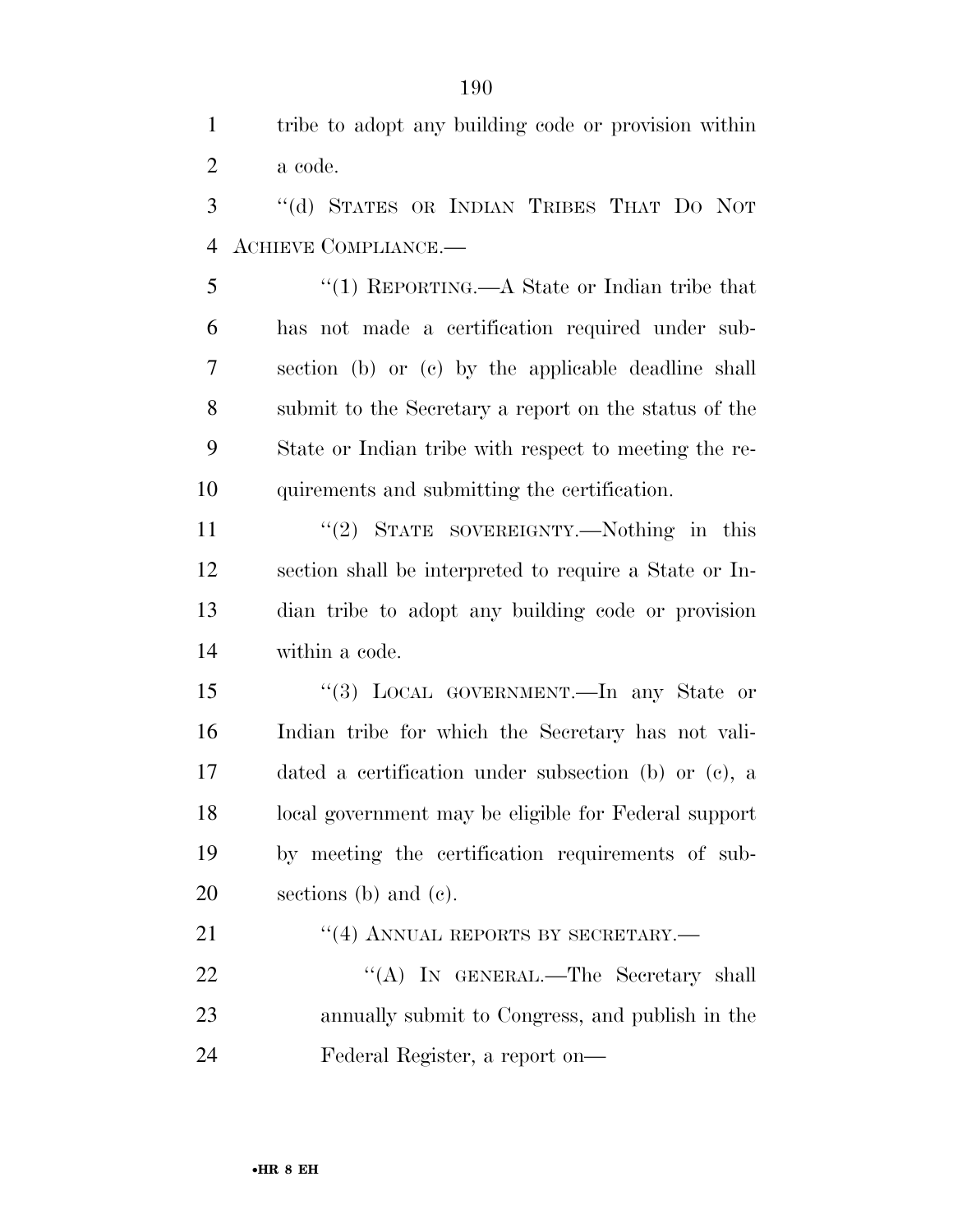- 1  $\frac{1}{1}$  the status of model building en- ergy codes; ''(ii) the status of code adoption and compliance in the States and Indian tribes; 5 "(iii) implementation of this section; and 7  $''(iv)$  improvements in energy savings over time as a result of the targets estab-9 lished under section  $307(b)(2)$ . ''(B) IMPACTS.—The report shall include estimates of impacts of past action under this section, and potential impacts of further action, on— ''(i) upfront financial and construction costs, cost benefits and returns (using a return on investment analysis), and life-17 time energy use for buildings; 18  $\frac{1}{10}$  resulting energy costs to individ- uals and businesses; and 20  $\frac{1}{2}$   $\frac{1}{2}$   $\frac{1}{2}$  resulting overall annual building ownership and operating costs. 22 "'(e) TECHNICAL ASSISTANCE TO STATES AND IN- DIAN TRIBES.— 24 "(1) IN GENERAL.—The Secretary shall, upon
- request, provide technical assistance to States and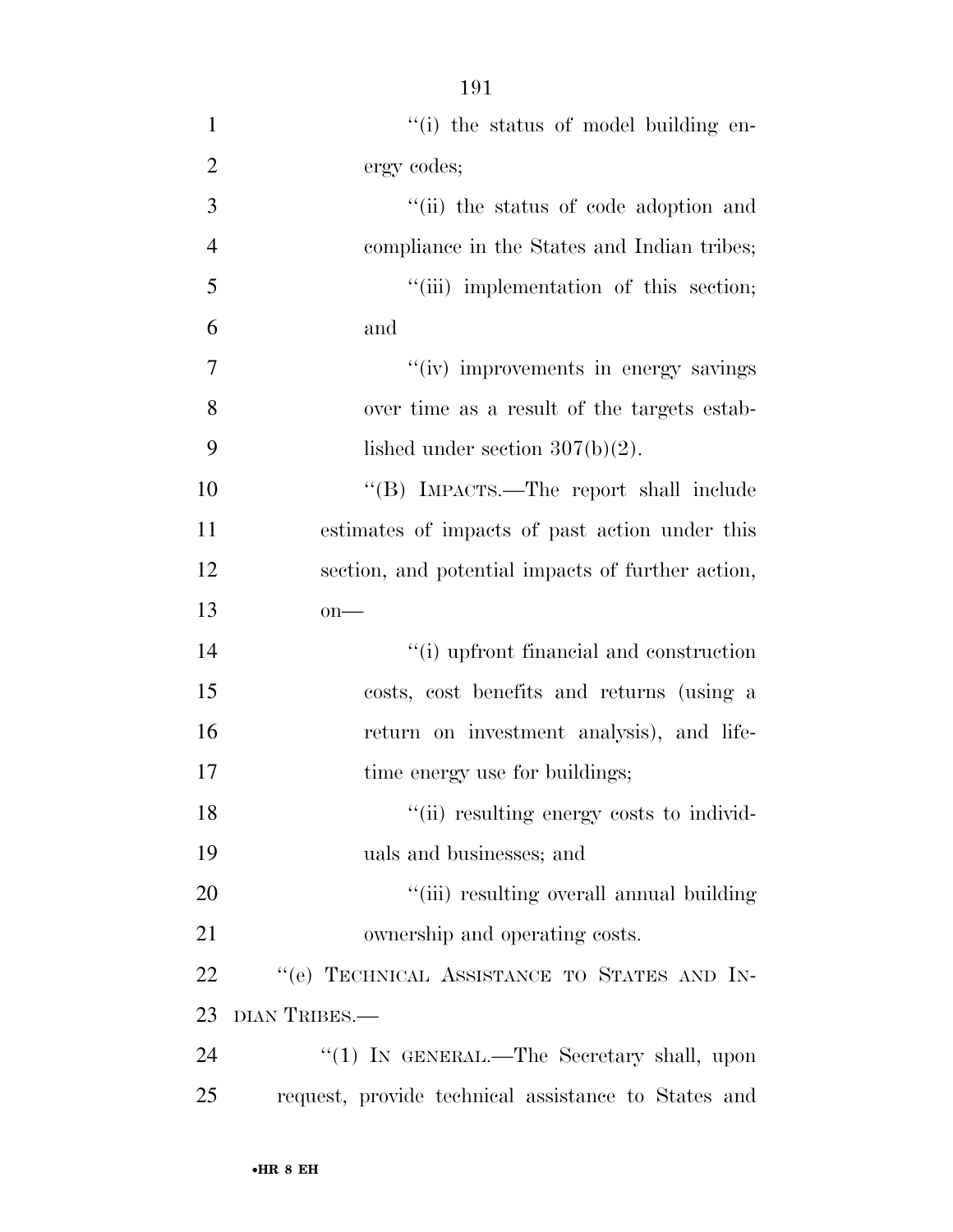| $\mathbf{1}$   | Indian tribes to implement the goals and require-  |
|----------------|----------------------------------------------------|
| $\overline{2}$ | ments of this section—                             |
| 3              | $\lq\lq$ to implement State residential and        |
| $\overline{4}$ | commercial building energy codes; and              |
| 5              | $\lq\lq (B)$ to document the rate of compliance    |
| 6              | with a building energy code.                       |
| 7              | "(2) TECHNICAL ASSISTANCE.—The assistance          |
| 8              | shall include, as requested by the State or Indian |
| 9              | tribe, technical assistance in—                    |
| 10             | "(A) evaluating the energy savings of              |
| 11             | building energy codes;                             |
| 12             | $\lq\lq(B)$ assessing the economic consider-       |
| 13             | ations, referenced in section $307(b)(4)$ , of im- |
| 14             | plementing building energy codes;                  |
| 15             | "(C) building energy analysis and design           |
| 16             | tools;                                             |
| 17             | $\lq\lq$ (D) energy simulation models;             |
| 18             | $"$ (E) building demonstrations;                   |
| 19             | $\lq\lq(F)$ developing the definitions of energy   |
| 20             | use intensity and building types for use in        |
| 21             | model building energy codes to evaluate the effi-  |
| 22             | ciency impacts of the model building energy        |
| 23             | codes; and                                         |
| 24             | $\lq\lq(G)$ complying with a performance-based     |
| 25             | pathway referenced in the model code.              |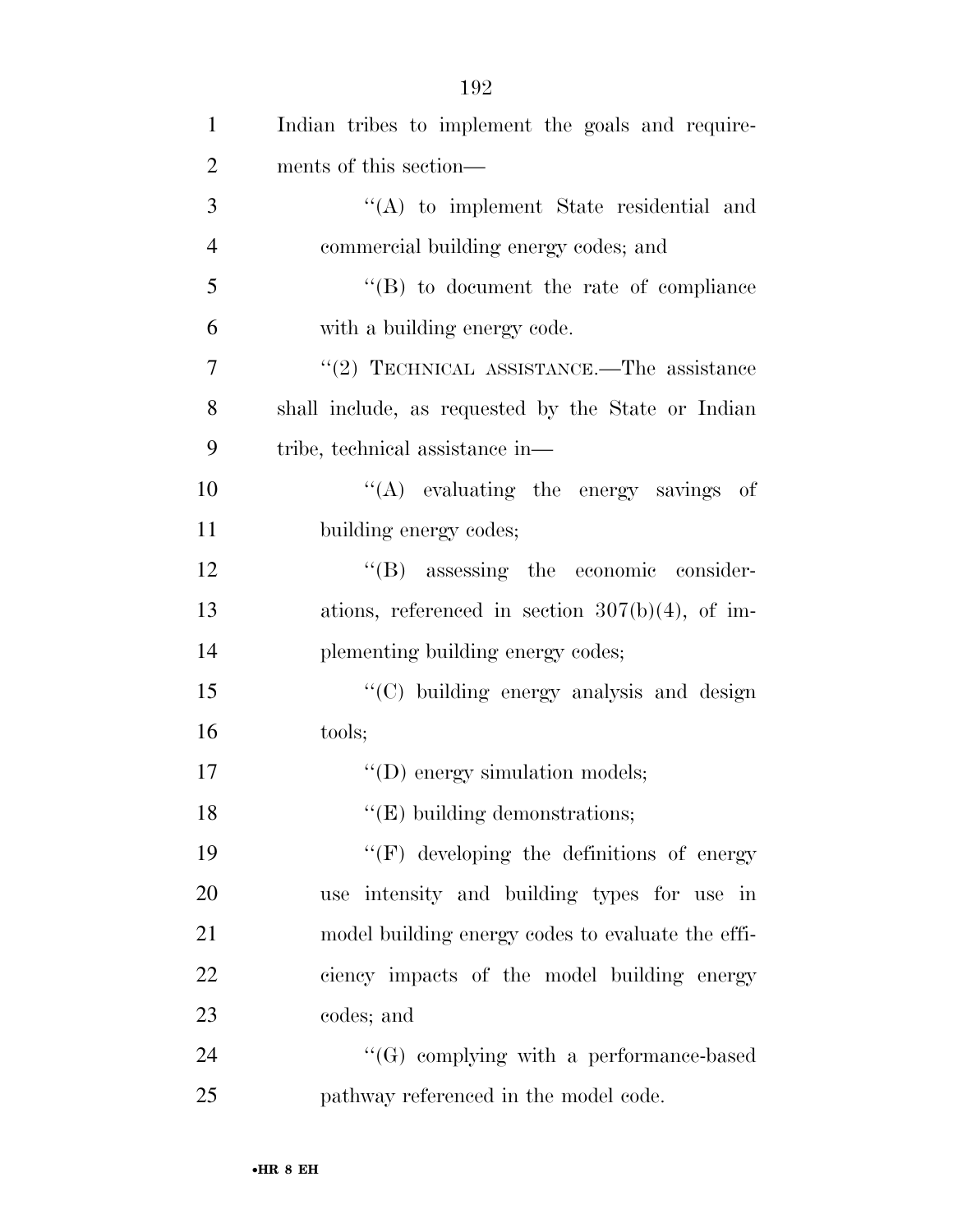1 ''(3) EXCLUSION.—For purposes of this section, 'technical assistance' shall not include actions that promote or discourage the adoption of a particular building energy code, code provision, or energy sav- ings target to a State or Indian tribe. 6 "(4) INFORMATION QUALITY AND TRANS- PARENCY.—For purposes of this section, information provided by the Secretary, attendant to any tech- nical assistance provided to a State or Indian tribe, is 'influential information' and shall satisfy the guidelines established by the Office of Management and Budget and published at 67 Federal Register 8,452 (February 22, 2002). ''(f) FEDERAL SUPPORT.— 15 "(1) IN GENERAL.—The Secretary shall provide support to States and Indian tribes—  $\langle (A)$  to implement the reporting require- ments of this section; and  $\langle$  (B) to implement residential and commer- cial building energy codes, including increasing and verifying compliance with the codes and training of State, tribal, and local building code officials to implement and enforce the codes. 24 "(2) EXCLUSION.—Support shall not be given to support adoption and implementation of model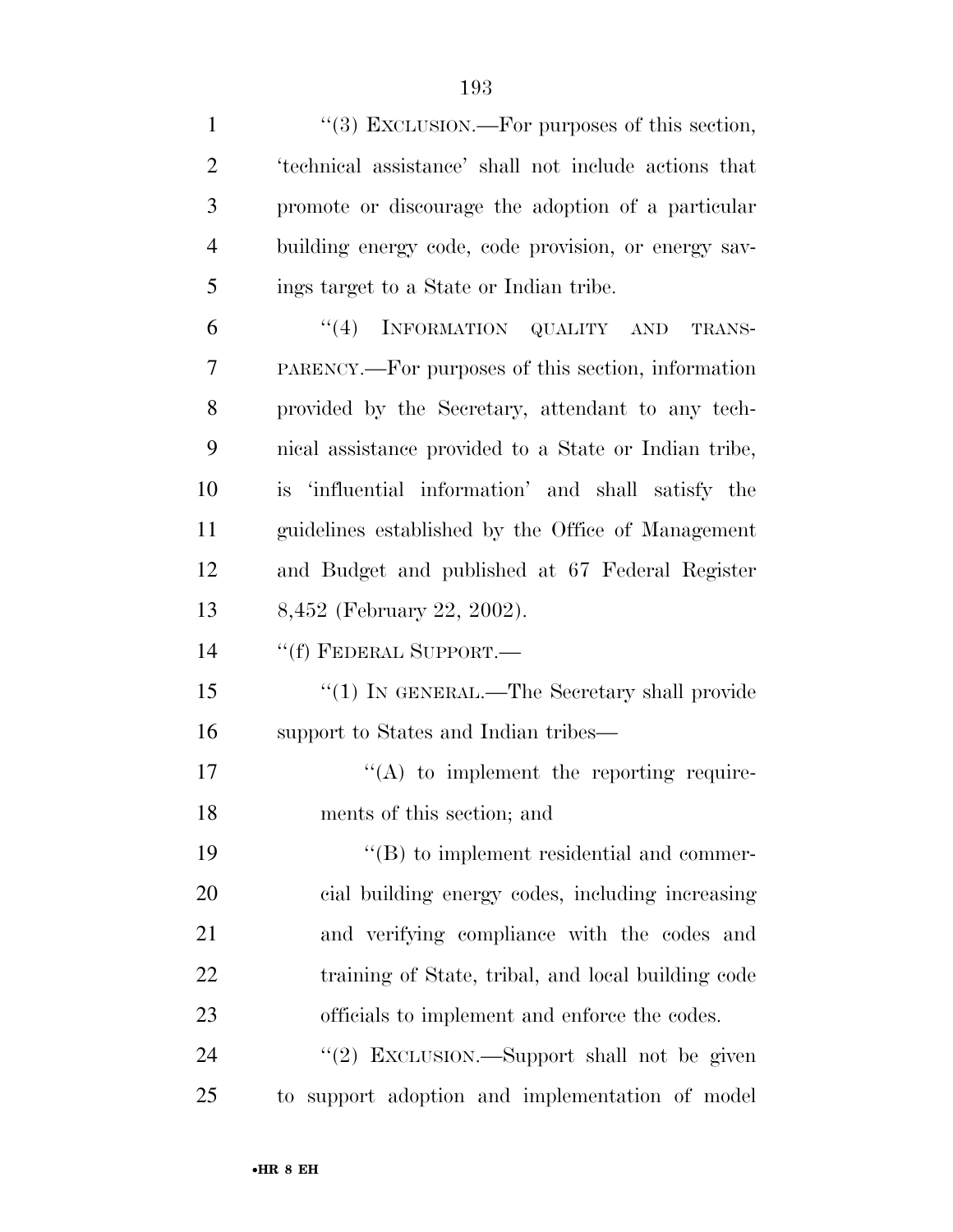| $\mathbf{1}$   | building energy codes for which the Secretary has       |
|----------------|---------------------------------------------------------|
| $\overline{2}$ | made a determination under section $307(g)(1)(C)$       |
| 3              | that the code is not cost-effective.                    |
| $\overline{4}$ | "(3) TRAINING.—Support shall be offered to              |
| 5              | States to train State and local building code officials |
| 6              | to implement and enforce codes described in para-       |
| $\tau$         | graph $(1)(B)$ .                                        |
| 8              | "(4) LOCAL GOVERNMENTS.—States may work                 |
| 9              | under this subsection with local governments that       |
| 10             | implement and enforce codes described in paragraph      |
| 11             | (1)(B).                                                 |
| 12             | "(g) VOLUNTARY PROGRAMS TO EXCEED MODEL                 |
|                |                                                         |
| 13             | <b>BUILDING ENERGY CODE.—</b>                           |
| 14             | " $(1)$ In GENERAL.—The Secretary shall provide         |
| 15             | technical assistance, as described in subsection (e),   |
| 16             | for the development of voluntary programs that ex-      |
| 17             | ceed the model building energy codes for residential    |
| 18             | and commercial buildings for use as-                    |
| 19             | "(A) voluntary incentive programs adopted               |
| 20             | by local, tribal, or State governments; and             |
| 21             | $\lq\lq (B)$ nonbinding guidelines for energy-effi-     |
| 22             | cient building design.                                  |
| 23             | "(2) TARGETS.—The voluntary programs de-                |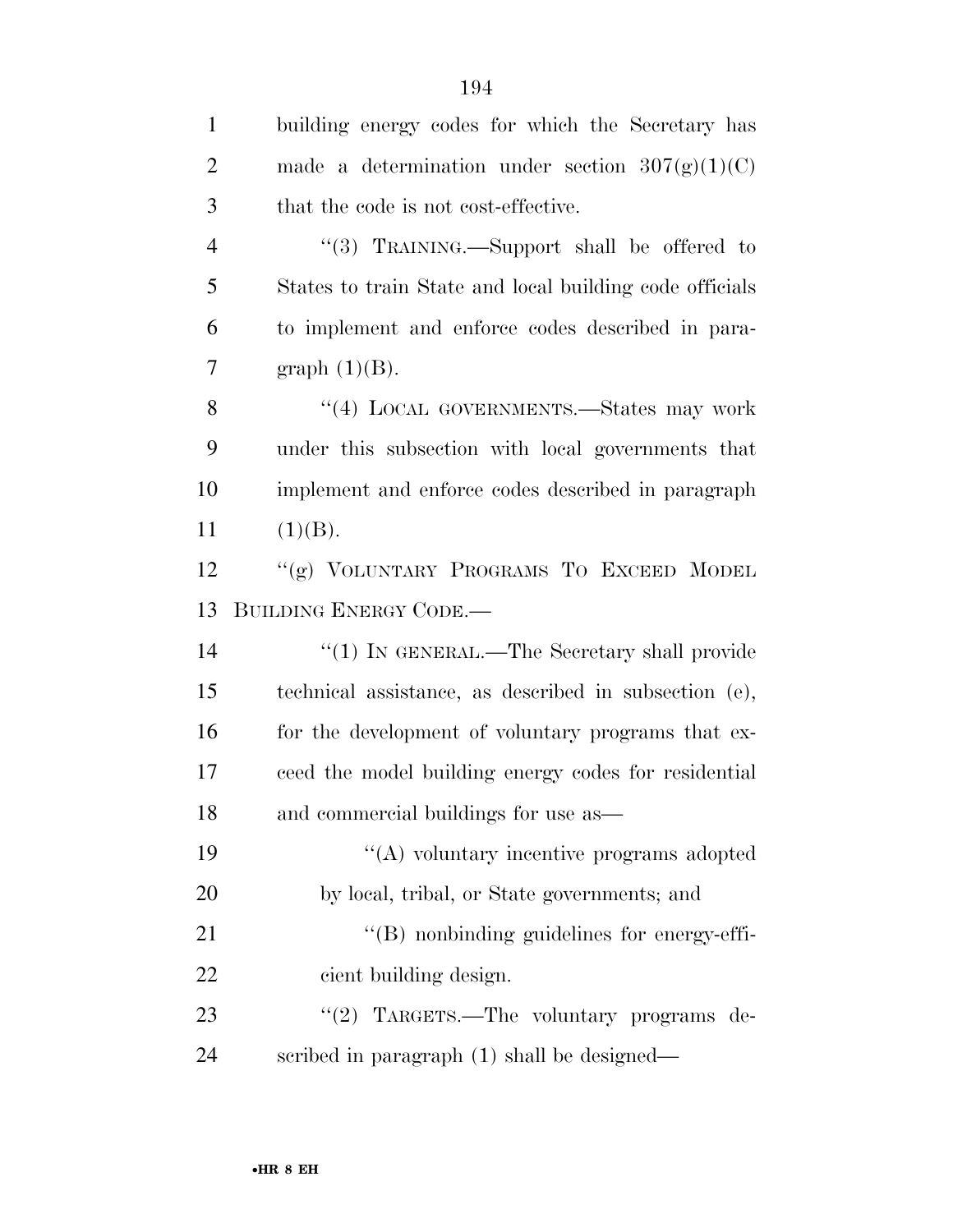| $\mathbf{1}$   | "(A) to achieve substantial energy savings         |
|----------------|----------------------------------------------------|
| $\overline{2}$ | compared to the model building energy codes;       |
| 3              | and                                                |
| $\overline{4}$ | "(B) to meet targets under section $307(b)$ ,      |
| 5              | if available, up to 3 to 6 years in advance of the |
| 6              | target years.                                      |
| 7              | $\lq\lq$ (h) STUDIES.—                             |
| 8              | $\cdot$ (1) GAO sTUDY.—                            |
| 9              | "(A) IN GENERAL.—The Comptroller Gen-              |
| 10             | eral of the United States shall conduct a study    |
| 11             | of the impacts of updating the national model      |
| 12             | building energy codes for residential and com-     |
| 13             | mercial buildings. In conducting the study, the    |
| 14             | Comptroller General shall consider and report,     |
| 15             | at a minimum-                                      |
| 16             | "(i) the actual energy consumption                 |
| 17             | savings stemming from updated energy               |
| 18             | codes compared to the energy consumption           |
| 19             | savings predicted during code development;         |
| 20             | "(ii) the actual consumer cost savings             |
| 21             | stemming from updated energy codes com-            |
| 22             | pared to predicted consumer cost savings;          |
| 23             | and                                                |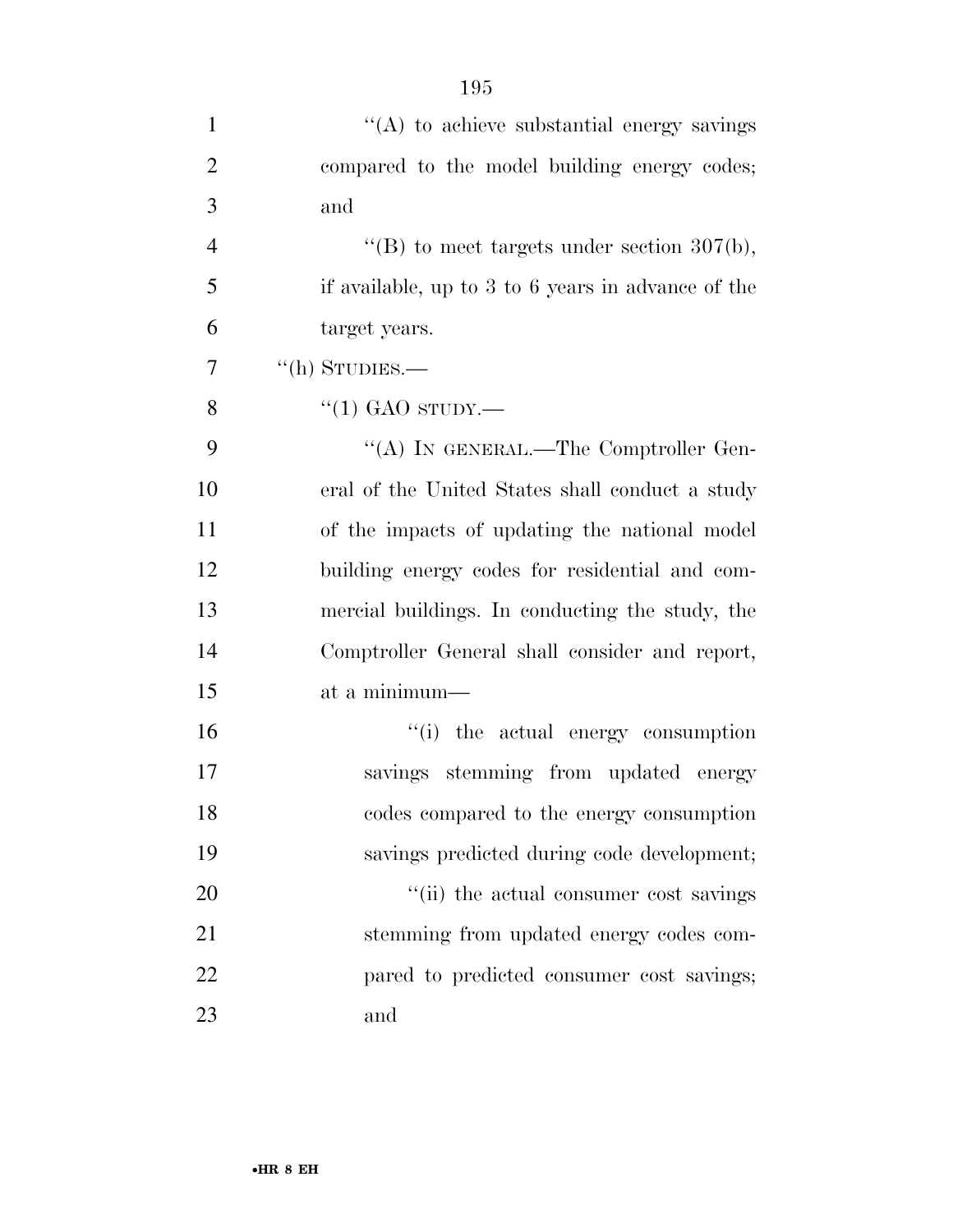| "(iii) an accounting of expenditures of  |
|------------------------------------------|
| the Federal funds under each program au- |
| thorized by this title.                  |

4 "(B) REPORT TO CONGRESS.—Not later than 3 years after the date of enactment of the North American Energy Security and Infra- structure Act of 2015, the Comptroller General of the United States shall submit a report to the Committee on Energy and Natural Re- sources of the Senate and the Committee on Energy and Commerce of the House of Rep- resentatives including the study findings and conclusions.

 ''(2) FEASIBILITY STUDY.—The Secretary, in consultation with building science experts from the National Laboratories and institutions of higher education, designers and builders of energy-efficient residential and commercial buildings, code officials, and other stakeholders, shall undertake a study of the feasibility, impact, economics, and merit of—

21 ''(A) code improvements that would require that buildings be designed, sited, and con- structed in a manner that makes the buildings more adaptable in the future to become zero-net-energy after initial construction, as ad-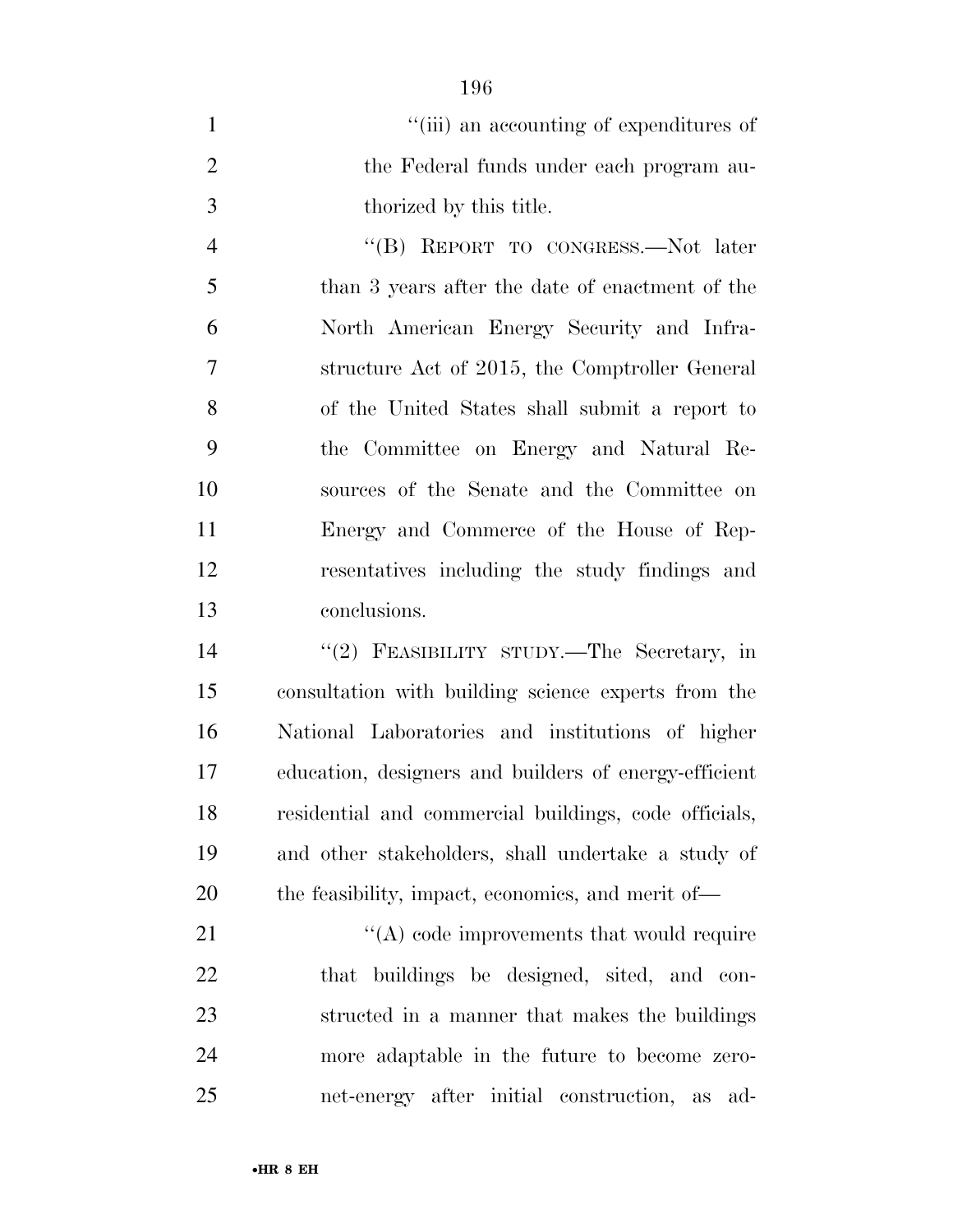| $\mathbf{1}$   | vances are achieved in energy-saving tech-           |
|----------------|------------------------------------------------------|
| $\overline{2}$ | nologies;                                            |
| 3              | "(B) code procedures to incorporate a ten-           |
| $\overline{4}$ | year payback, not just first-year energy use, in     |
| 5              | trade-offs and performance calculations; and         |
| 6              | "(C) legislative options for increasing en-          |
| 7              | ergy savings from building energy codes, includ-     |
| 8              | ing additional incentives for effective State and    |
| 9              | local verification of compliance with and en-        |
| 10             | forcement of a code.                                 |
| 11             | "(3) ENERGY DATA IN MULTITENANT BUILD-               |
| 12             | INGS.—The Secretary, in consultation with appro-     |
| 13             | priate representatives of the utility, utility regu- |
| 14             | latory, building ownership, and other stakeholders,  |
| 15             | shall—                                               |
| 16             | $\lq\lq$ undertake a study of best practices         |
| 17             | regarding delivery of aggregated energy con-         |
| 18             | sumption information to owners and managers          |
| 19             | of residential and commercial buildings with         |
| 20             | multiple tenants and uses; and                       |
| 21             | $\lq\lq (B)$ consider the development of a memo-     |
| 22             | randum of understanding between and among            |
| 23             | affected stakeholders to reduce barriers to the      |
| 24             | delivery of aggregated energy consumption in-        |
| 25             | formation to such owners and managers.               |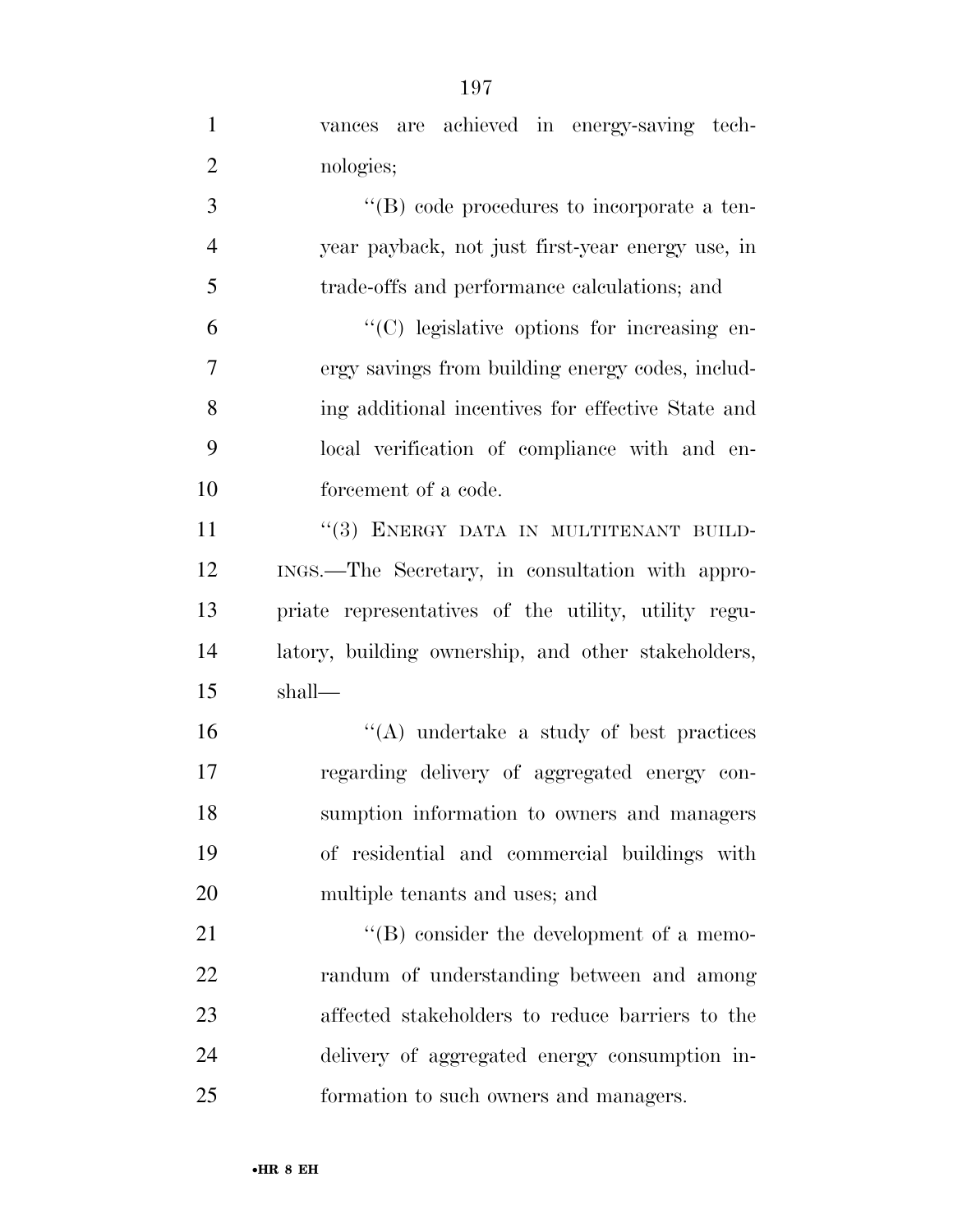1 "(i) EFFECT ON OTHER LAWS.—Nothing in this sec- tion or section 307 supersedes or modifies the application of sections 321 through 346 of the Energy Policy and Conservation Act (42 U.S.C. 6291 et seq.).

 ''(j) FUNDING LIMITATIONS.—No Federal funds shall be—

 $\frac{1}{1}$  used to support actions by the Secretary, or States, to promote or discourage the adoption of a particular building energy code, code provision, or energy saving target to a State or Indian tribe; or  $\frac{1}{2}$  provided to private third parties or non- governmental organizations to engage in such activi-ties.''.

 (c) FEDERAL BUILDING ENERGY EFFICIENCY STANDARDS.—Section 305 of the Energy Conservation and Production Act (42 U.S.C. 6834) is amended by strik- ing ''voluntary building energy code'' in subsections  $(a)(2)(B)$  and (b) and inserting "model building energy code''.

20 (d) MODEL BUILDING ENERGY CODES.—

 (1) AMENDMENT.—Section 307 of the Energy Conservation and Production Act (42 U.S.C. 6836) is amended to read as follows: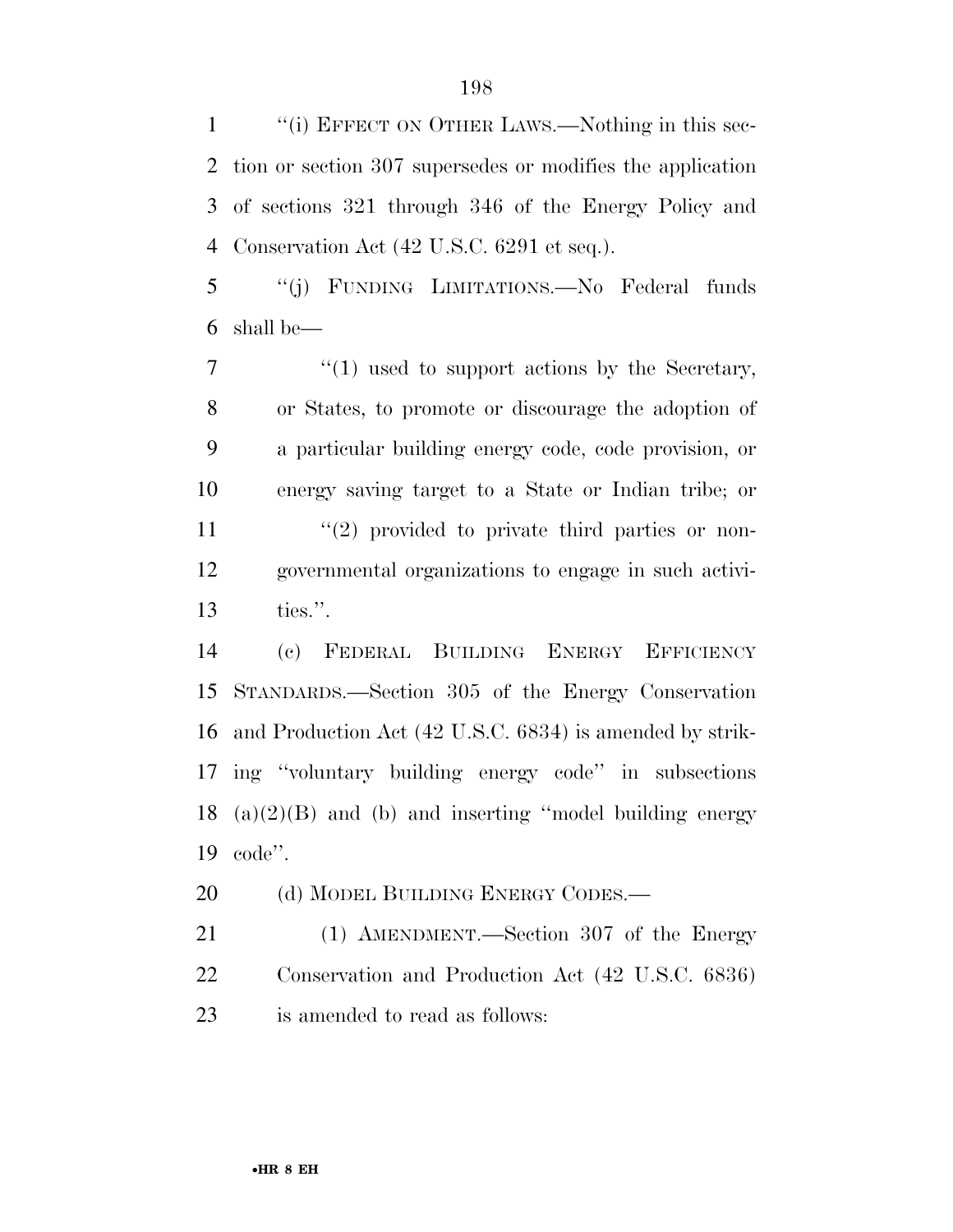## **''SEC. 307. SUPPORT FOR MODEL BUILDING ENERGY CODES.**

 ''(a) IN GENERAL.—The Secretary shall provide tech- nical assistance, as described in subsection (c), for updat-ing of model building energy codes.

"(b) TARGETS.—

7 "(1) IN GENERAL.—The Secretary shall provide technical assistance, for updating the model building energy codes.

 $(2)$  TARGETS.—

11 ""(A) In GENERAL.—The Secretary shall provide technical assistance to States, Indian tribes, local governments, nationally recognized code and standards developers, and other inter- ested parties for updating of model building en- ergy codes by establishing one or more aggre- gate energy savings targets through rulemaking 18 in accordance with section 553 of title 5, United States Code, to achieve the purposes of this section.

 ''(B) SEPARATE TARGETS.—Separate tar- gets may be established for commercial and res-idential buildings.

24  $\text{``(C) BASELINES.}$  The baseline for updat- ing model building energy codes shall be the 2009 IECC for residential buildings and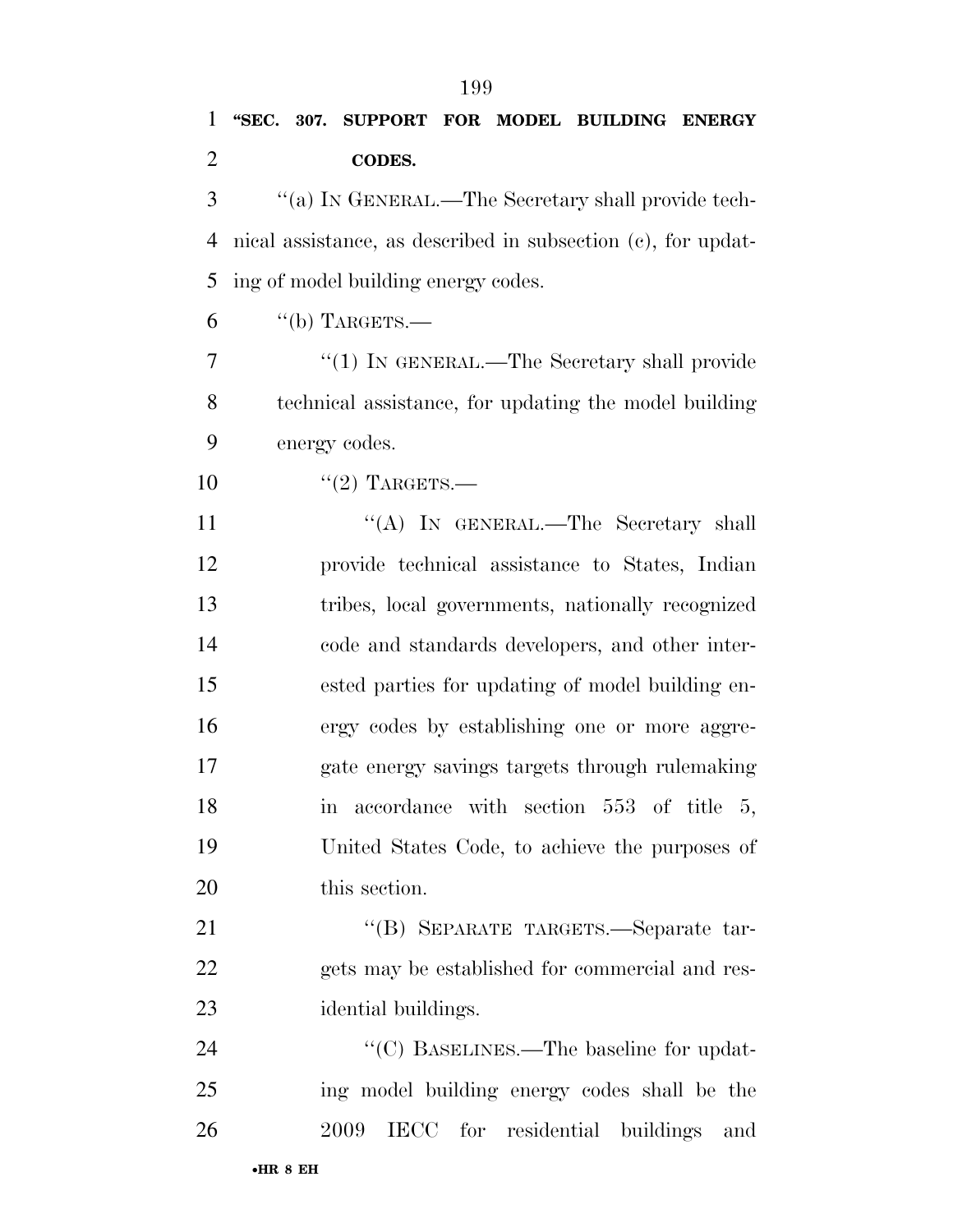| $\mathbf{1}$   | ASHRAE Standard 90.1–2010 for commercial     |
|----------------|----------------------------------------------|
| $\overline{2}$ | buildings.                                   |
| 3              | $\lq\lq$ (D) SPECIFIC YEARS.—                |
| $\overline{4}$ | "(i) IN GENERAL.—Targets for spe-            |
| 5              | cific years shall be established and revised |
| 6              | by the Secretary through rule making in ac-  |
| 7              | cordance with section 553 of title 5,        |
| 8              | United States Code, and coordinated with     |
| 9              | nationally recognized code and standards     |
| 10             | developers at a level that—                  |
| 11             | $\lq\lq$ (I) is at the maximum level of      |
| 12             | energy efficiency that is technically        |
| 13             | feasible and cost effective, while ac-       |
| 14             | counting for the economic consider-          |
| 15             | ations under paragraph (4); and              |
| 16             | $\lq\lq$ (II) promotes the achievement       |
| 17             | of commercial and residential high           |
| 18             | performance buildings through high           |
| 19             | performance energy efficiency (within        |
| 20             | the meaning of section 401 of the En-        |
| 21             | ergy Independence and Security Act           |
| 22             | of 2007 (42 U.S.C. 17061)).                  |
| 23             | "(ii) INITIAL TARGETS.—Not later             |
| 24             | than 1 year after the date of enactment of   |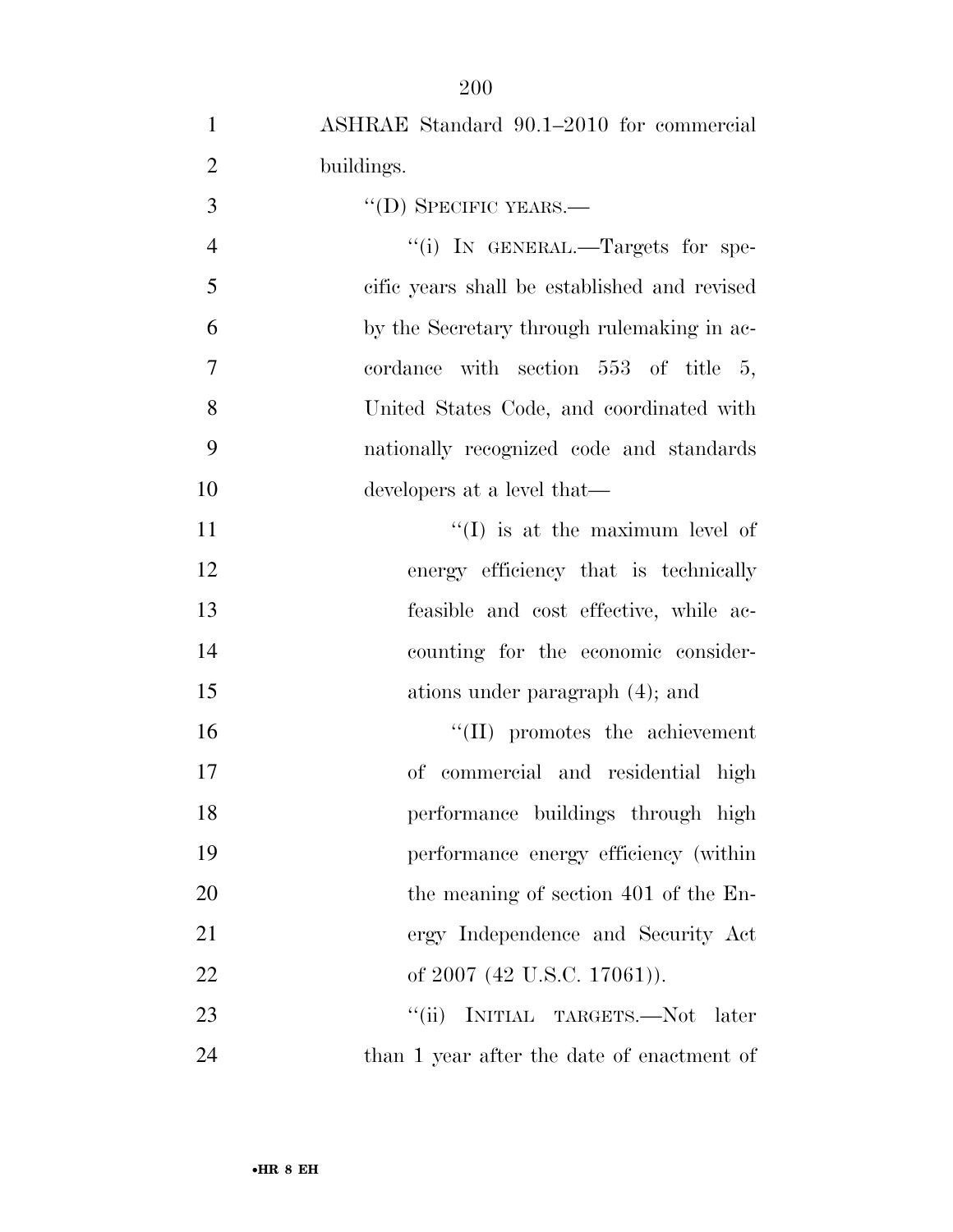this clause, the Secretary shall establish initial targets under this subparagraph. 3 "(iii) DIFFERENT TARGET YEARS.— Subject to clause (i), prior to the applica- ble year, the Secretary may set a later tar- get year for any of the model building en- ergy codes described in subparagraph (A) if the Secretary determines that a target cannot be met.

10 "(E) SMALL BUSINESS.—When estab- lishing targets under this paragraph through rulemaking, the Secretary shall ensure compli- ance with the Small Business Regulatory En- forcement Fairness Act of 1996 (5 U.S.C. 601 note; Public Law 104–121) for any indirect eco- nomic effect on small entities that is reasonably foreseeable and a result of such rule.

18 "(3) APPLIANCE STANDARDS AND OTHER FAC- TORS AFFECTING BUILDING ENERGY USE.—In es- tablishing energy savings targets under paragraph (2), the Secretary shall develop and adjust the tar- gets in recognition of potential savings and costs re-lating to—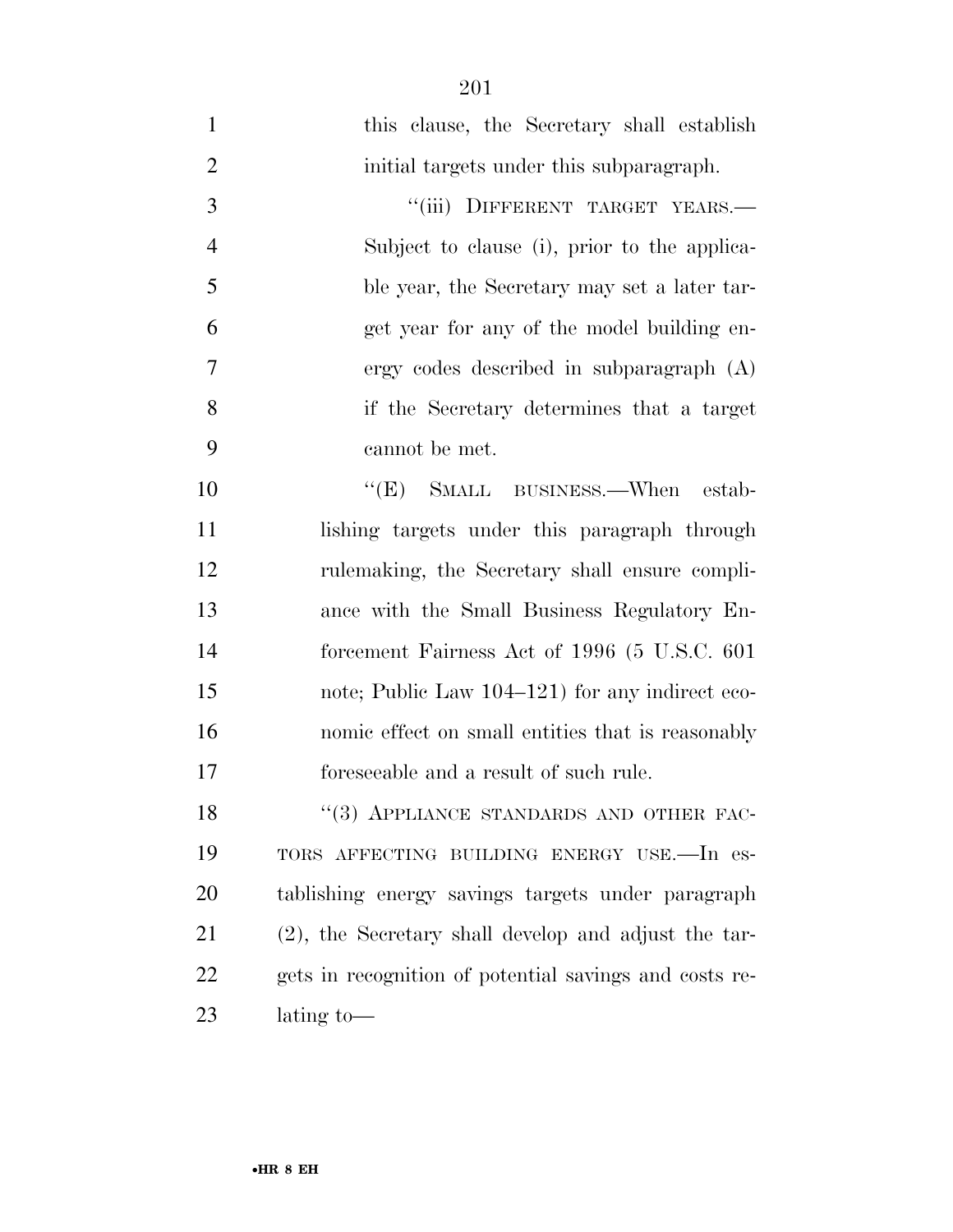| $\mathbf{1}$   | "(A) efficiency gains made in appliances,               |
|----------------|---------------------------------------------------------|
| $\overline{2}$ | lighting, windows, insulation, and building enve-       |
| 3              | lope sealing;                                           |
| $\overline{4}$ | "(B) advancement of distributed genera-                 |
| 5              | tion and on-site renewable power generation             |
| 6              | technologies;                                           |
| $\tau$         | "(C) equipment improvements for heating,                |
| 8              | cooling, and ventilation systems and water heat-        |
| 9              | ing systems;                                            |
| 10             | "(D) building management systems and                    |
| 11             | smart grid technologies to reduce energy use;           |
| 12             | and                                                     |
| 13             | "(E) other technologies, practices, and                 |
| 14             | building systems regarding building plug load           |
| 15             | and other energy uses.                                  |
| 16             | In developing and adjusting the targets, the Sec-       |
| 17             | retary shall use climate zone weighted averages for     |
| 18             | equipment efficiency for heating, cooling, ventilation, |
| 19             | and water heating systems, using equipment that is      |
| 20             | actually installed.                                     |
| 21             | ECONOMIC CONSIDERATIONS.-In estab-<br>(4)               |
| 22             | lishing and revising energy savings targets under       |
| 23             | paragraph $(2)$ , the Secretary shall consider the eco- |
| 24             | nomic feasibility of achieving the proposed targets     |
| 25             | established under this section and the potential costs  |
|                |                                                         |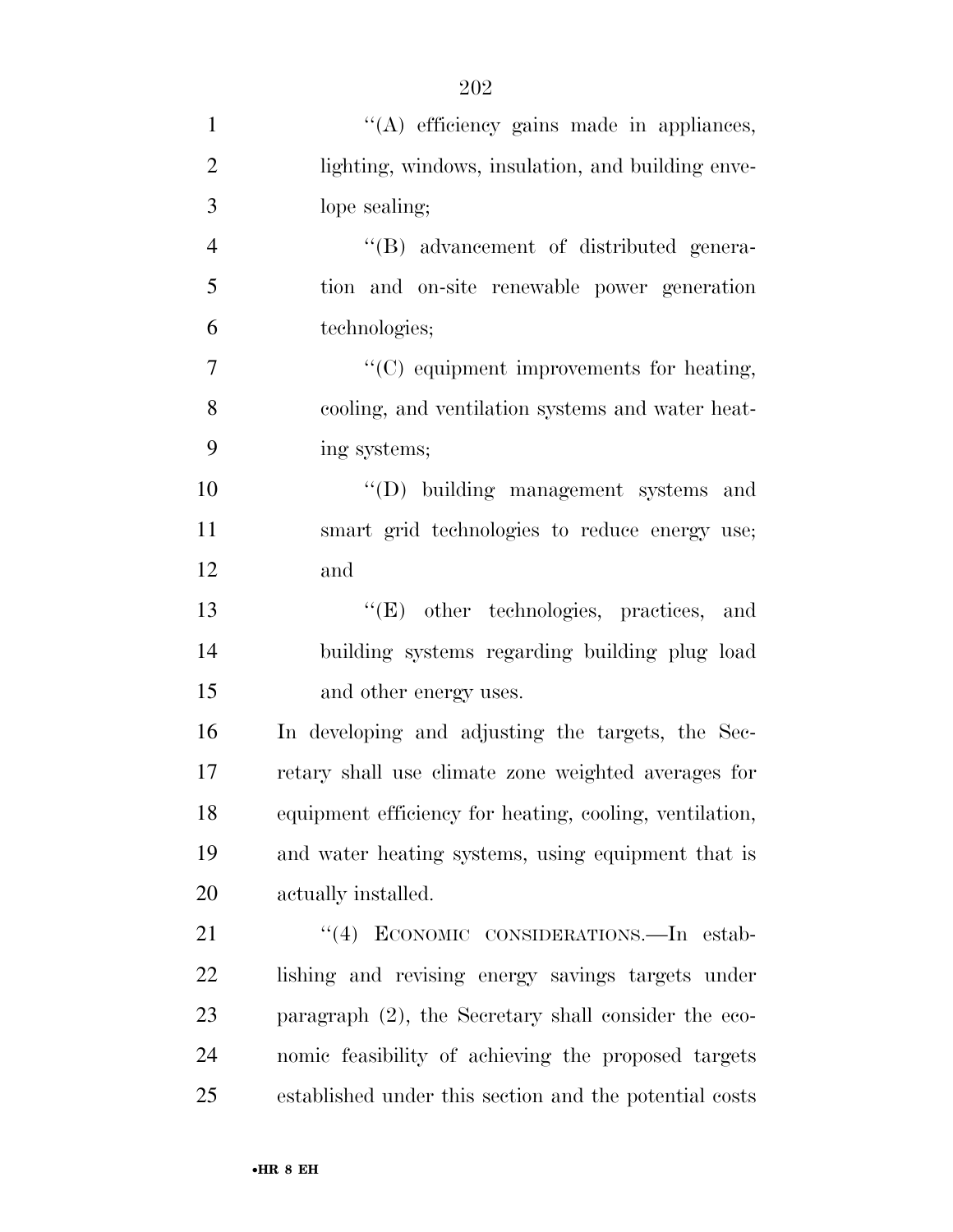and savings for consumers and building owners, by conducting a return on investment analysis, using a simple payback methodology over a 3-, 5-, and 7- year period. The Secretary shall not propose or pro- vide technical or financial assistance for any code, provision in the code, or energy target, or amend- ment thereto, that has a payback greater than 10 years.

9 "(c) TECHNICAL ASSISTANCE TO MODEL BUILDING ENERGY CODE-SETTING AND STANDARD DEVELOPMENT ORGANIZATIONS.—

12 "(1) IN GENERAL.—The Secretary shall, on a timely basis, provide technical assistance to model building energy code-setting and standard develop- ment organizations consistent with the goals of this section.

17 ''(2) TECHNICAL ASSISTANCE.—The assistance shall include, as requested by the organizations, technical assistance in—

20  $\langle (A) \rangle$  evaluating the energy savings of 21 building energy codes;

22  $\text{``(B)}$  assessing the economic consider- ations, under subsection (b)(4), of code or standards proposals or revisions;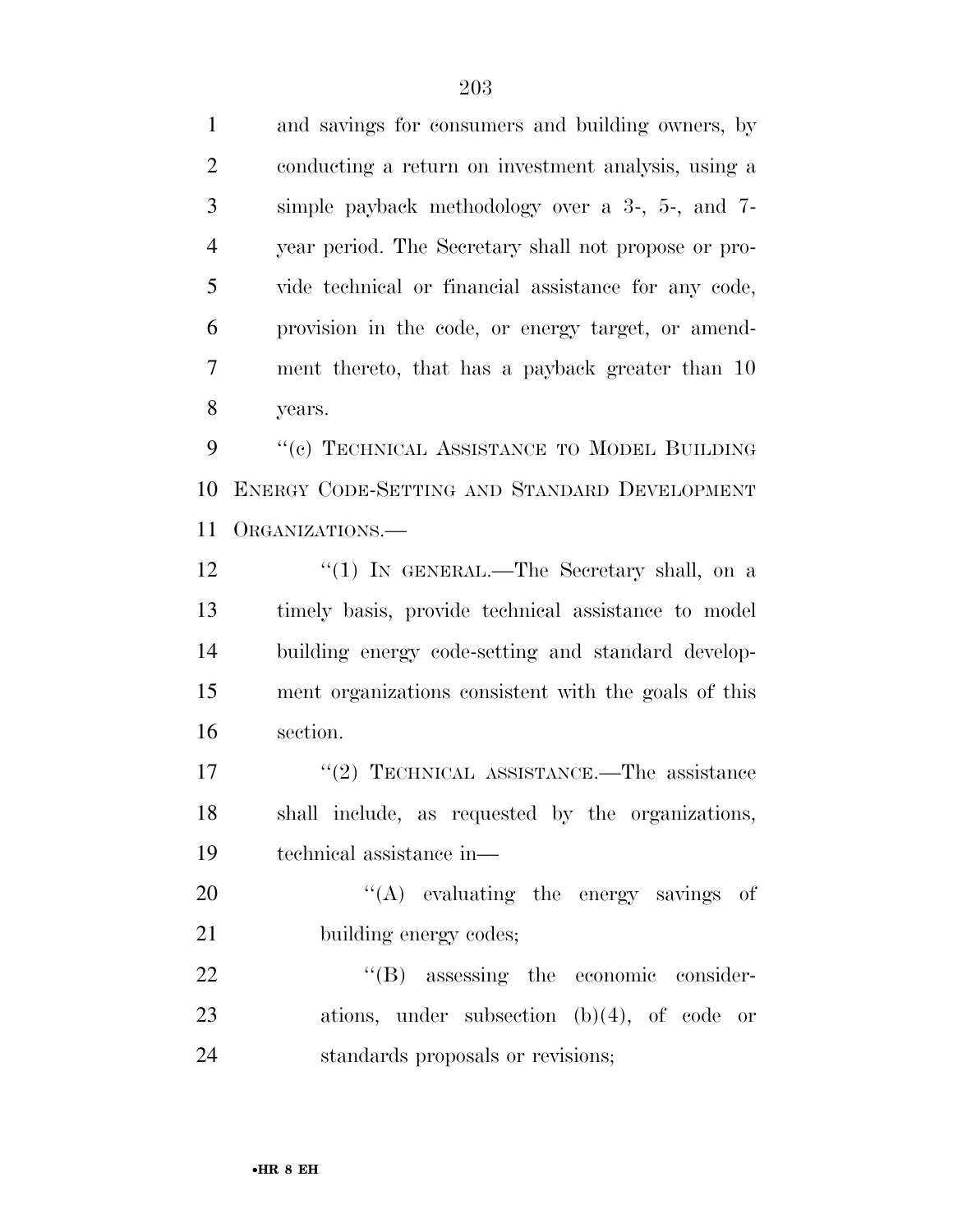| $\mathbf{1}$   | "(C) building energy analysis and design                  |
|----------------|-----------------------------------------------------------|
| $\overline{2}$ | tools;                                                    |
| 3              | $\lq\lq$ (D) energy simulation models;                    |
| $\overline{4}$ | $\lq\lq$ (E) building demonstrations;                     |
| 5              | "(F) developing definitions of energy use                 |
| 6              | intensity and building types for use in model             |
| 7              | building energy codes to evaluate the efficiency          |
| 8              | impacts of the model building energy codes;               |
| 9              | $\lq\lq(G)$ developing a performance-based path-          |
| 10             | way for compliance;                                       |
| 11             | "(H) developing model building energy                     |
| 12             | codes by Indian tribes in accordance with tribal          |
| 13             | law; and                                                  |
| 14             | "(I) code development meetings, including                 |
| 15             | through direct Federal employee participation             |
| 16             | in committee meetings, hearings and online                |
| 17             | communication, voting, and presenting research            |
| 18             | and technical or economic analyses during such            |
| 19             | meetings.                                                 |
| 20             | "(3) EXCLUSION.—Except as provided in para-               |
| 21             | graph $(2)(I)$ , for purposes of this section, 'technical |
| 22             | assistance' shall not include actions that promote or     |
| 23             | discourage the adoption of a particular building en-      |
| 24             | ergy code, code provision, or energy savings target.      |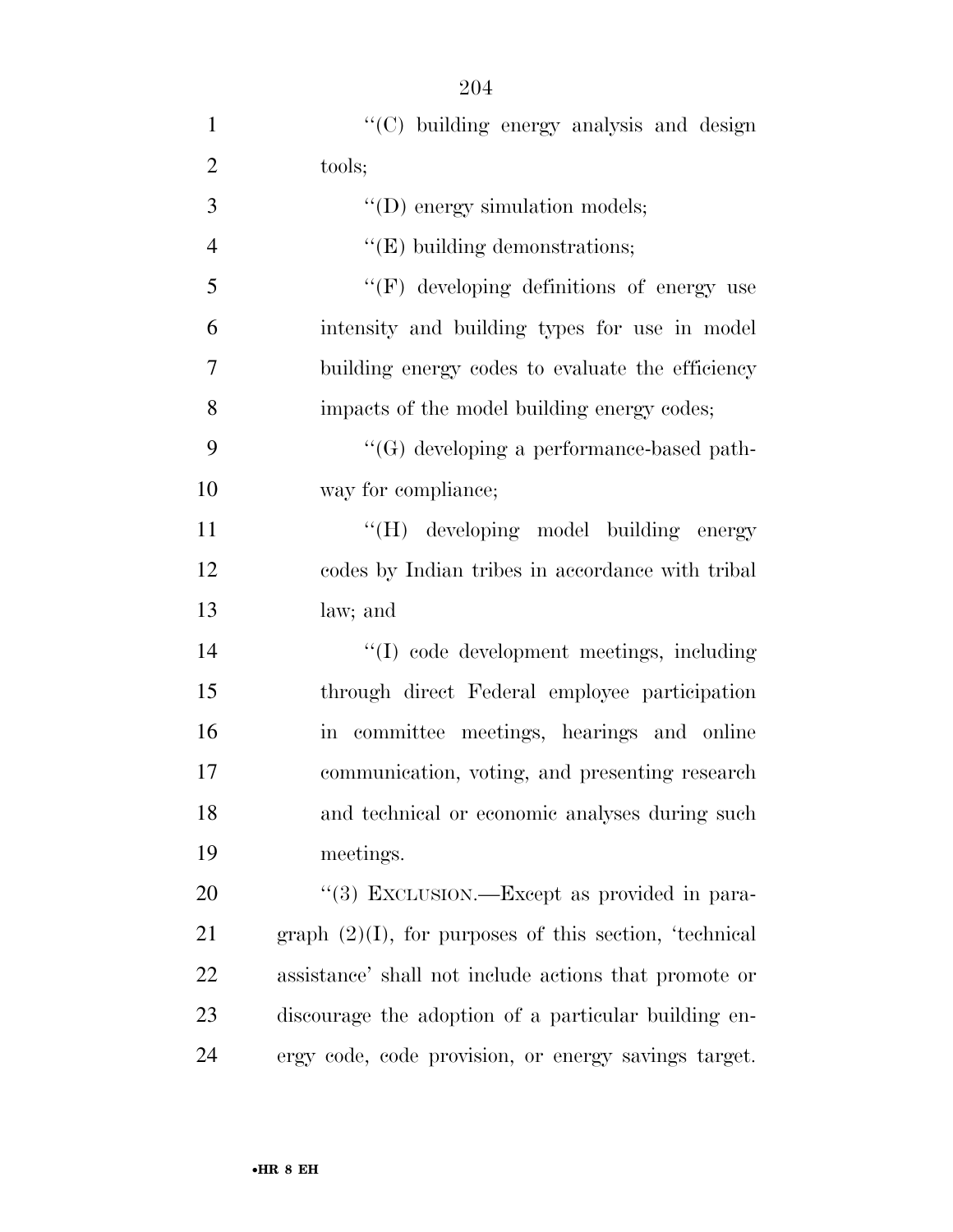| $\mathbf{1}$   | (4)<br>INFORMATION QUALITY AND<br>TRANS-               |
|----------------|--------------------------------------------------------|
| $\overline{2}$ | PARENCY.—For purposes of this section, information     |
| 3              | provided by the Secretary, attendant to development    |
| $\overline{4}$ | of any energy savings targets, is influential informa- |
| 5              | tion and shall satisfy the guidelines established by   |
| 6              | the Office of Management and Budget and published      |
| 7              | at 67 Federal Register 8,452 (February 22, 2002).      |
| 8              | "(d) AMENDMENT PROPOSALS.—                             |
| 9              | "(1) IN GENERAL.—The Secretary may submit              |
| 10             | timely model building energy code amendment pro-       |
| 11             | posals that are technically feasible, cost-effective,  |
| 12             | and technology-neutral to the model building energy    |
| 13             | code-setting and standard development organiza-        |
| 14             | tions, with supporting evidence, sufficient to enable  |
| 15             | the model building energy codes to meet the targets    |
| 16             | established under subsection $(b)(2)$ .                |
| 17             | "(2) PROCESS AND FACTORS.—All amendment                |
| 18             | proposals submitted by the Secretary shall be pub-     |
| 19             | lished in the Federal Register and made available on   |
| 20             | the Department of Energy website 90 days prior to      |
| 21             | any submittal to a code development body, and shall    |

 any submittal to a code development body, and shall be subject to a public comment period of not less than 60 days. Information provided by the Sec- retary, attendant to submission of any amendment proposals, is influential information and shall satisfy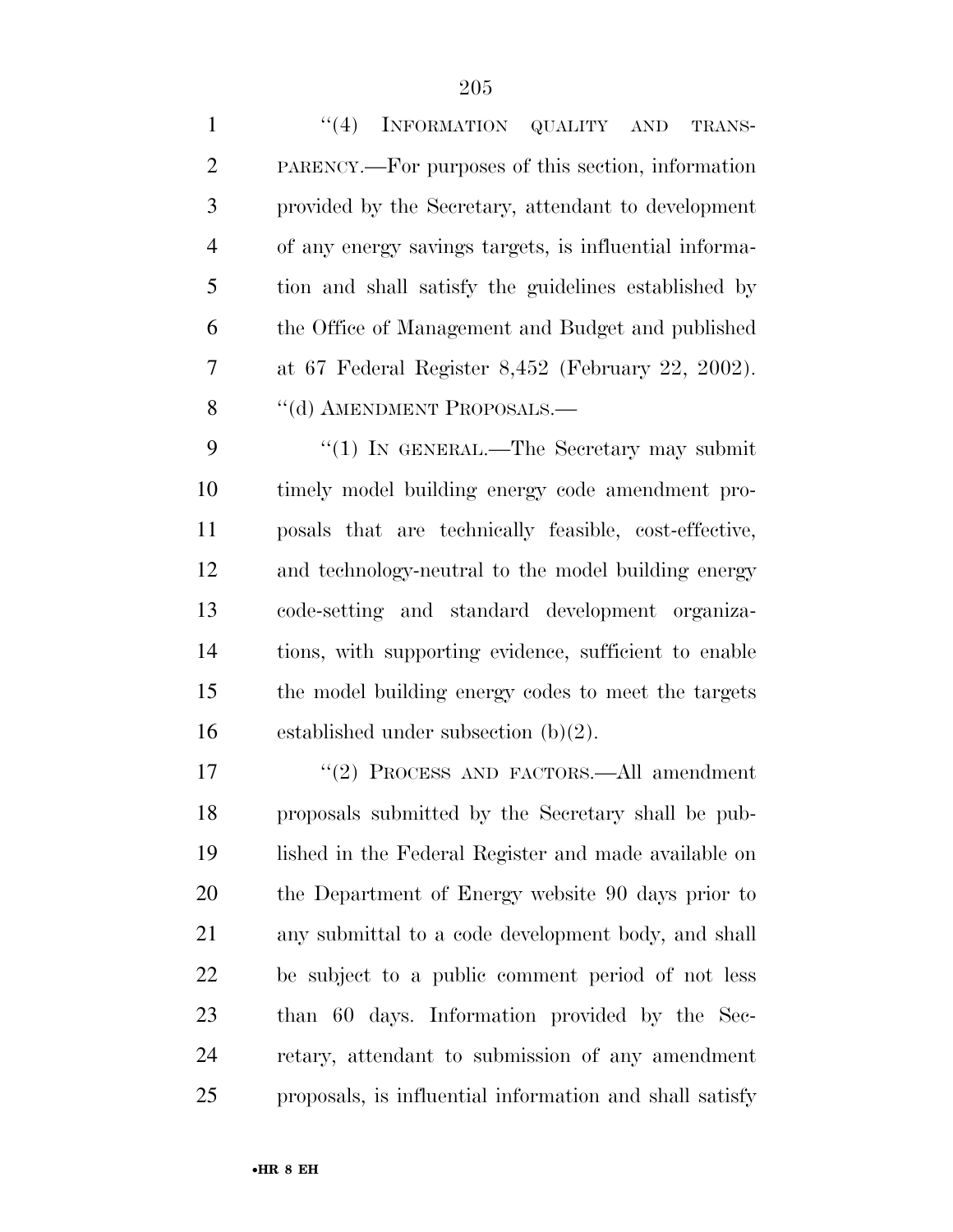the guidelines established by the Office of Manage- ment and Budget and published at 67 Federal Reg- ister 8,452 (February 22, 2002). When calculating the costs and benefits of an amendment, the Sec- retary shall use climate zone weighted averages for equipment efficiency for heating, cooling, ventilation, and water heating systems, using equipment that is actually installed.

9 "(e) ANALYSIS METHODOLOGY.—The Secretary shall make publicly available the entire calculation methodology (including input assumptions and data) used by the Sec- retary to estimate the energy savings of code or standard proposals and revisions.

 ''(f) METHODOLOGY DEVELOPMENT.—The Secretary shall establish a methodology for evaluating cost effective- ness of energy code changes in multifamily buildings that incorporates economic parameters representative of typical multifamily buildings.

19 "(g) DETERMINATION.—

20 "(1) REVISION OF MODEL BUILDING ENERGY CODES.—If the provisions of the IECC or ASHRAE Standard 90.1 regarding building energy use are re- vised, the Secretary shall make a preliminary deter- mination not later than 90 days after the date of the revision, and a final determination not later than 15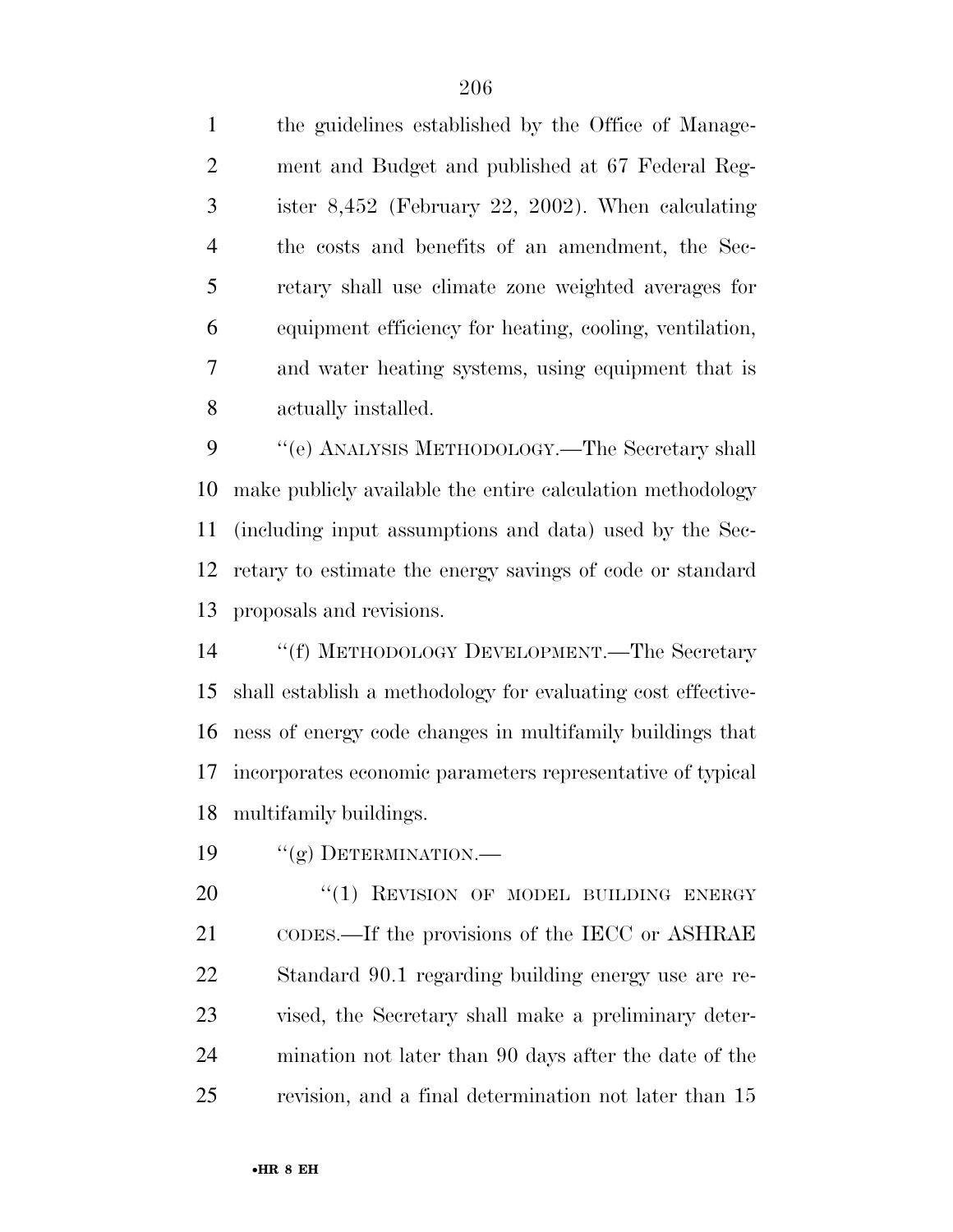| $\mathbf{1}$   | months after the date of the revision, on whether or  |
|----------------|-------------------------------------------------------|
| $\overline{2}$ | not the revision—                                     |
| 3              | "(A) improves energy efficiency in build-             |
| $\overline{4}$ | ings compared to the existing IECC<br>or              |
| 5              | ASHRAE Standard 90.1, as applicable;                  |
| 6              | "(B) meets the applicable targets under               |
| $\tau$         | subsection $(b)(2)$ ; and                             |
| 8              | $\cdot$ (C) is technically feasible and cost-effec-   |
| 9              | tive.                                                 |
| 10             | "(2) CODES OR STANDARDS NOT MEETING CRI-              |
| 11             | TERIA.                                                |
| 12             | "(A) IN GENERAL.—If the Secretary                     |
| 13             | makes a preliminary determination under para-         |
| 14             | graph $(1)(B)$ that a revised IECC or ASHRAE          |
| 15             | Standard 90.1 does not meet the targets estab-        |
| 16             | lished under subsection $(b)(2)$ , is not technically |
| 17             | feasible, or is not cost-effective, the Secretary     |
| 18             | may at the same time provide technical assist-        |
| 19             | ance, as described in subsection (c), to the          |
| 20             | International Code Council or ASHRAE, as ap-          |
| 21             | plicable, with proposed changes that would re-        |
| 22             | sult in a model building energy code or stand-        |
| 23             | ard that meets the criteria, and with supporting      |
| 24             | evidence. Proposed changes submitted by the           |
| 25             | Secretary shall be published in the Federal           |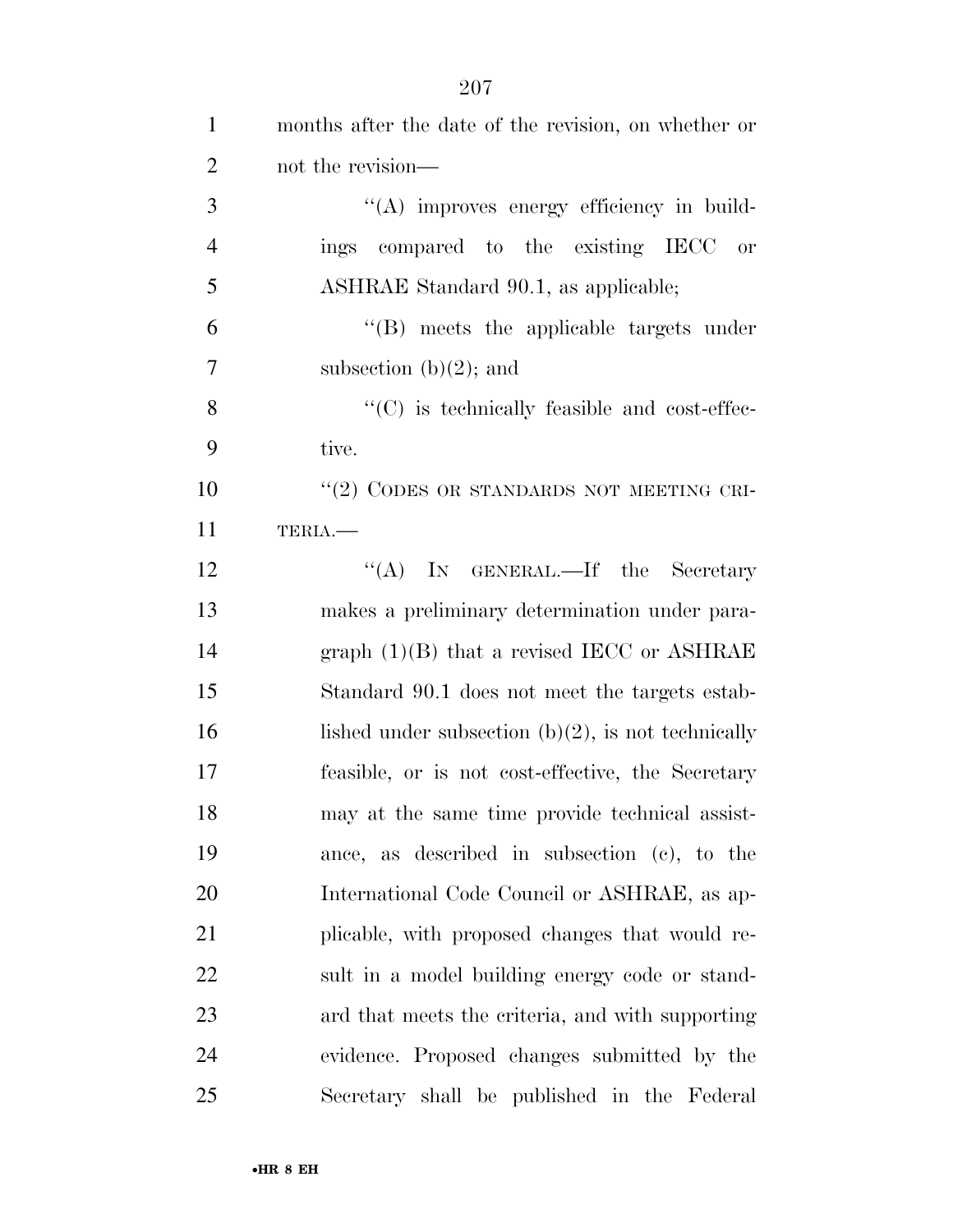| $\mathbf{1}$   | Register and made available on the Department   |
|----------------|-------------------------------------------------|
| $\overline{2}$ | of Energy website 90 days prior to any sub-     |
| 3              | mittal to a code development body, and shall be |
| $\overline{4}$ | subject to a public comment period of not less  |
| 5              | than 60 days. Information provided by the Sec-  |
| 6              | retary, attendant to submission of any amend-   |
| $\overline{7}$ | ment proposals, is influential information and  |
| 8              | shall satisfy the guidelines established by the |
| 9              | Office of Management and Budget and pub-        |
| 10             | lished at 67 Federal Register 8,452 (February   |
| 11             | 22, 2002).                                      |
| 12             | "(B) INCORPORATION OF CHANGES.—                 |
| 13             | "(i) IN GENERAL.—On receipt of the              |
| 14             | technical assistance, as described in sub-      |
| 15             | section (c), the International Code Council     |
| 16             | or ASHRAE, as applicable, shall, prior to       |
| 17             | the Secretary making a final determination      |
| 18             | under paragraph (1), have an additional         |
| 19             | 270 days to accept or reject the proposed       |
| 20             | changes made by the Secretary to the            |
| 21             | model building energy code or standard.         |
| 22             | FINAL<br>``(ii)<br>DETERMINATION.—A             |
| 23             | final determination under paragraph (1)         |
| 24             | shall be on the final revised model building    |
| 25             | energy code or standard.                        |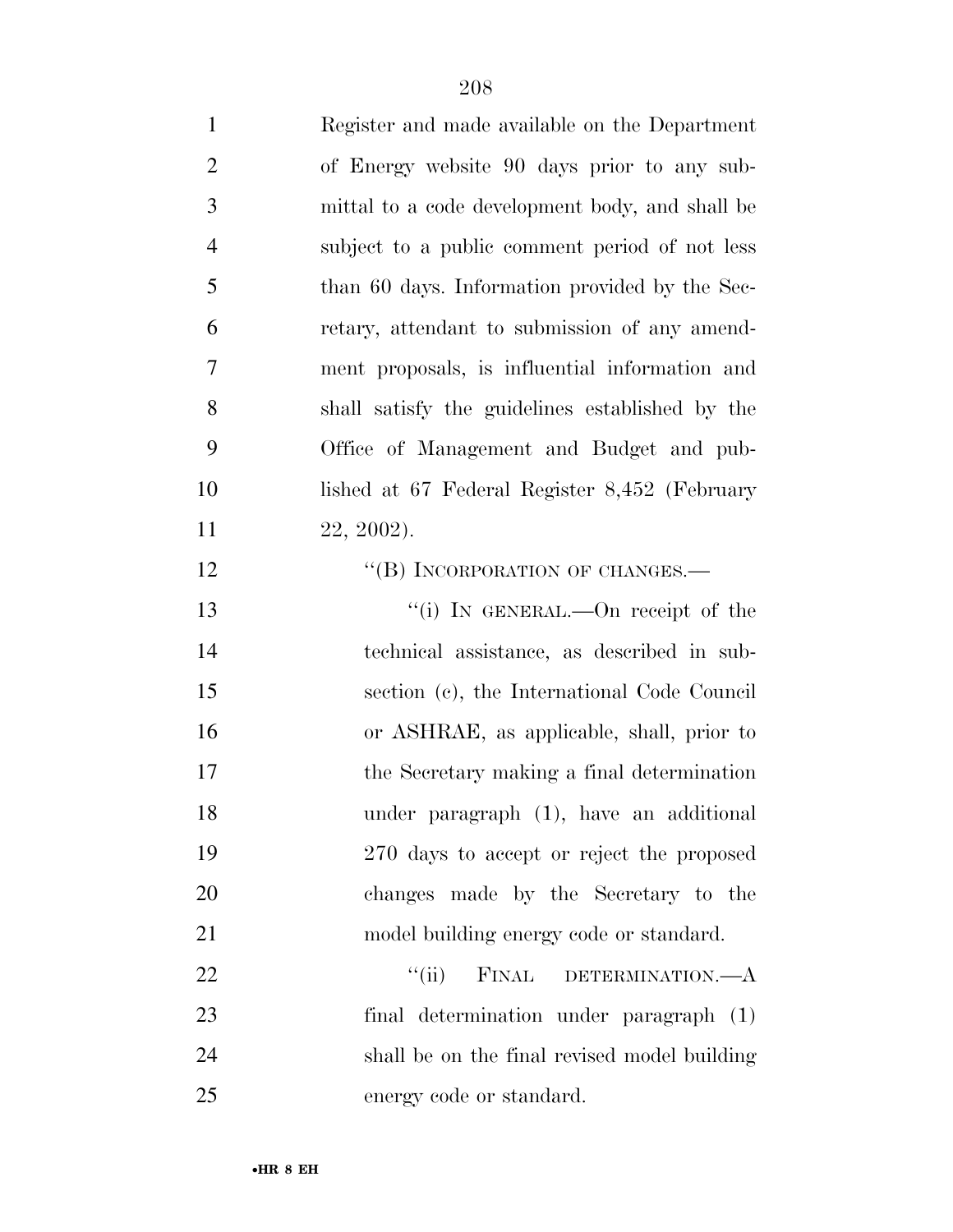''(h) ADMINISTRATION.—In carrying out this section, the Secretary shall—

3 (1) publish notice of targets, amendment pro- posals and supporting analysis and determinations under this section in the Federal Register to provide an explanation of and the basis for such actions, in- cluding any supporting modeling, data, assumptions, protocols, and cost-benefit analysis, including return on investment;

 ''(2) provide an opportunity for public comment on targets and supporting analysis and determina- tions under this section, in accordance with section 553 of title 5, United States Code; and

 ''(3) provide an opportunity for public comment on amendment proposals.

 ''(i) VOLUNTARY CODES AND STANDARDS.—Not withstanding any other provision of this section, any model building code or standard established under this section shall not be binding on a State, local government, or Indian tribe as a matter of Federal law.''.

 (2) CONFORMING AMENDMENT.—The item re- lating to section 307 in the table of contents for the Energy Conservation and Production Act is amend-ed to read as follows:

''Sec. 307. Support for model building energy codes.''.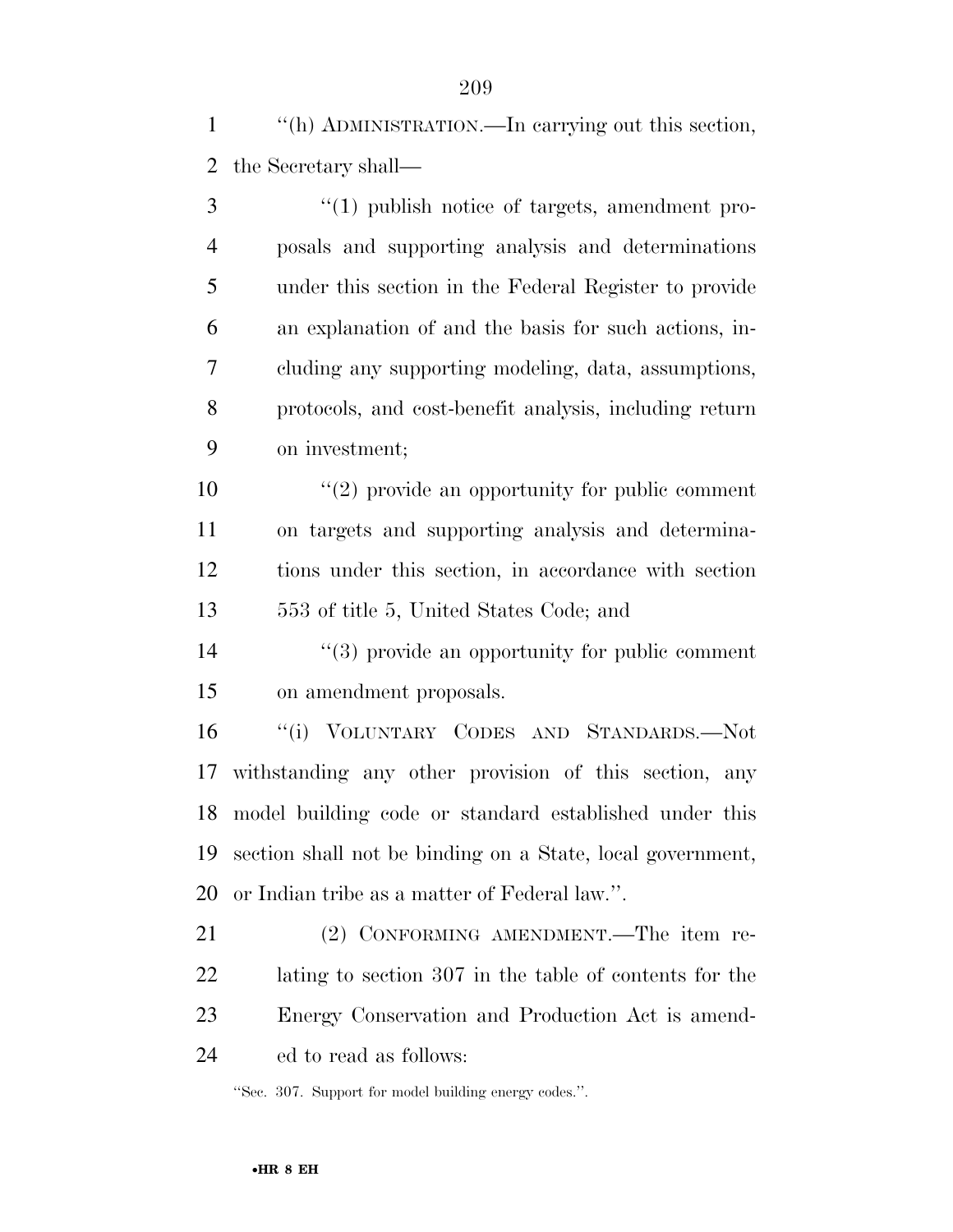**ING PROGRAM.** 

 (a) IN GENERAL.—Any program of the Secretary of Energy that may enable the owner of a commercial build- ing or a residential building to obtain a rating, score, or label regarding the actual or anticipated energy usage or performance of a building shall be made available on a voluntary, optional, and market-driven basis.

 (b) DISCLAIMER AS TO REGULATORY INTENT.—In- formation disseminated by the Secretary of Energy re- garding the program described in subsection (a), including any information made available by the Secretary on a website, shall include language plainly stating that such program is not developed or intended to be the basis for a regulatory program by a Federal, State, local, or munic-ipal government body.

## **CHAPTER 5—EPCA TECHNICAL**

**CORRECTIONS AND CLARIFICATIONS** 

**SEC. 3151. MODIFYING PRODUCT DEFINITIONS.** 

20 (a) AUTHORITY TO MODIFY DEFINITIONS.—

 (1) COVERED PRODUCTS.—Section 322 of the Energy Policy and Conservation Act (42 U.S.C. 6292) is amended by adding at the end the fol-lowing:

25 "(c) MODIFYING DEFINITIONS OF COVERED PROD-UCTS.—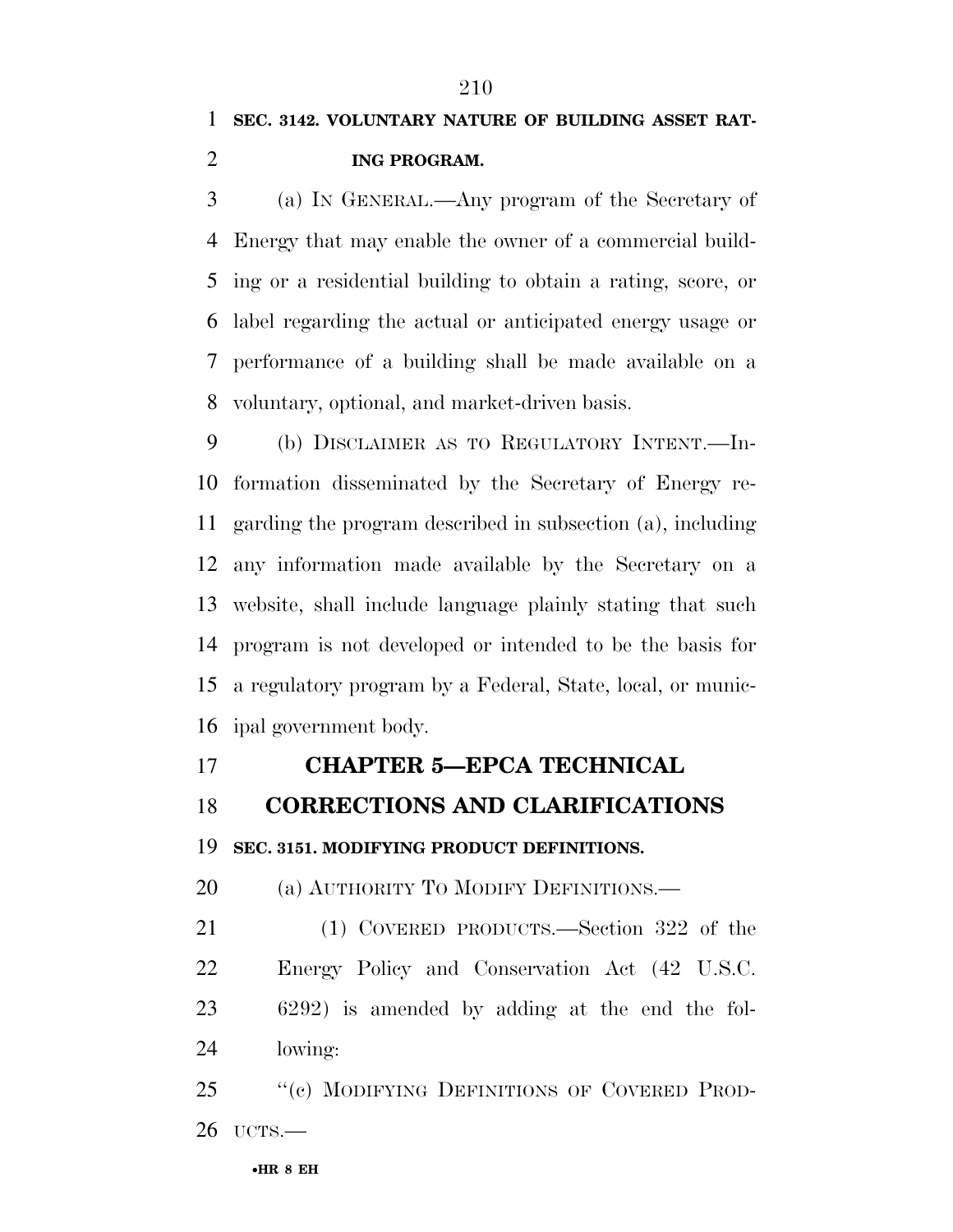| $\mathbf{1}$   | " $(1)$ IN GENERAL.—For any covered product            |
|----------------|--------------------------------------------------------|
| $\overline{2}$ | for which a definition is provided in section 321, the |
| 3              | Secretary may, by rule, unless prohibited herein,      |
| $\overline{4}$ | modify such definition in order to-                    |
| 5              | $\lq\lq$ address significant changes in the            |
| 6              | product or the market occurring since the defi-        |
| 7              | nition was established; and                            |
| 8              | $\lq\lq (B)$ better enable improvements in the en-     |
| 9              | ergy efficiency of the product as part of an en-       |
| 10             | ergy using system.                                     |
| 11             | "(2) ANTIBACKSLIDING EXEMPTION.—Section                |
| 12             | $325(0)(1)$ shall not apply to adjustments to covered  |
| 13             | product definitions made pursuant to this sub-         |
| 14             | section.                                               |
| 15             | (3)<br>PROCEDURE FOR MODIFYING<br>DEFINI-              |
| 16             | TION.                                                  |
| 17             | "(A) IN GENERAL.—Notice of any adjust-                 |
| 18             | ment to the definition of a covered product and        |
| 19             | an explanation of the reasons therefor shall be        |
| 20             | published in the Federal Register and oppor-           |
| 21             | tunity provided for public comment.                    |
| 22             | ``(B)<br>CONSENSUS REQUIRED.—Any                       |
| 23             | amendment to the definition of a covered prod-         |
| 24             | uct under this subsection must have consensus          |
|                |                                                        |

support, as reflected in—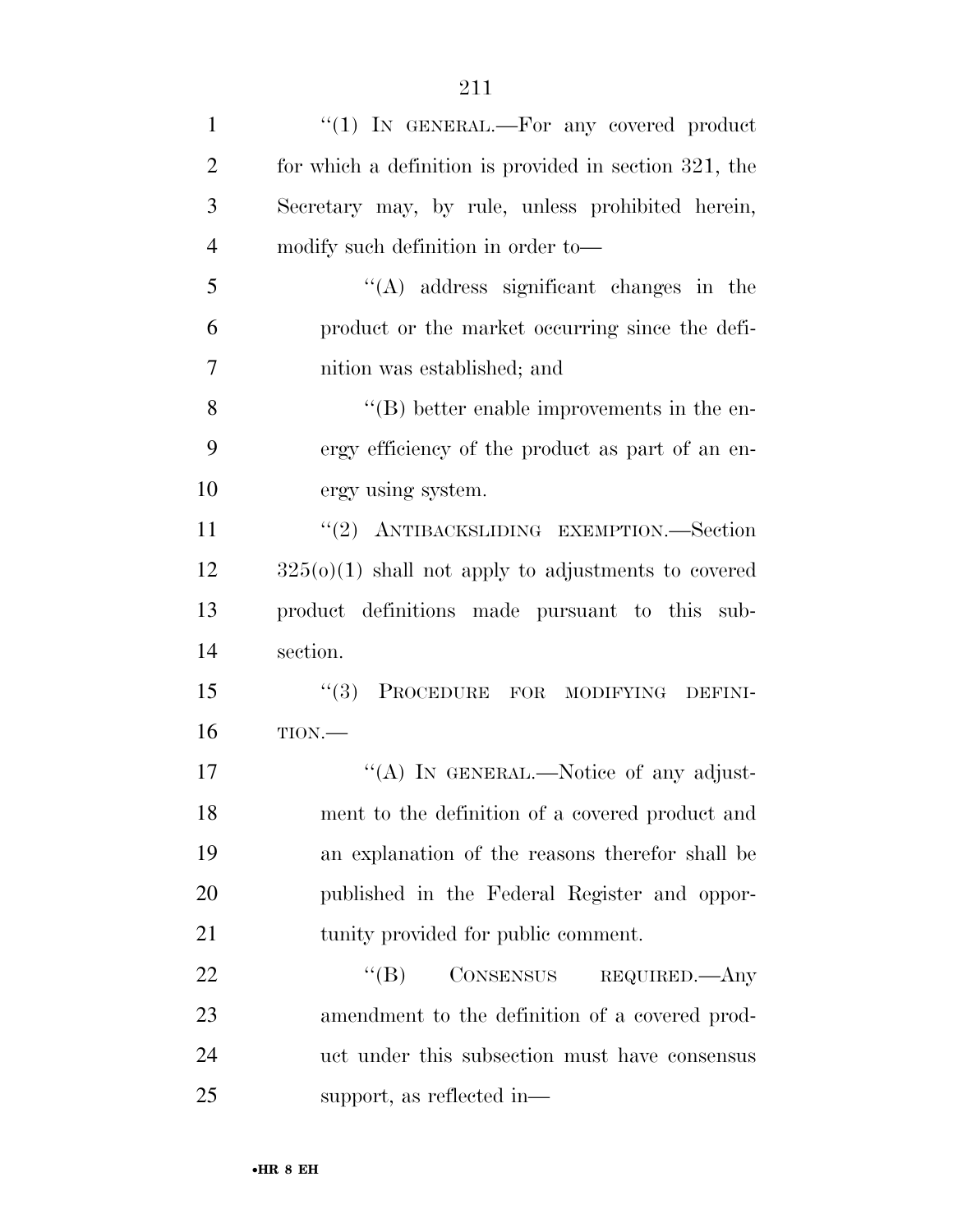- 1  $\frac{1}{1}$  the outcome of negotiations con- ducted in accordance with the subchapter III of chapter 5 of title 5, United States Code (commonly known as the 'Negotiated 5 Rulemaking Act of 1990'); or ''(ii) the Secretary's receipt of a state-
- ment that is submitted jointly by inter- ested persons that are fairly representative of relevant points of view (including rep- resentatives of manufacturers of covered 11 products, States, and efficiency advocates), as determined by the Secretary, which con- tains a recommended modified definition for a covered product.
- 15 "(4) EFFECT OF A MODIFIED DEFINITION.—
- 16  $"$ (A) In GENERAL.—For any type or class of consumer product which becomes a covered product pursuant to this subsection—

 ''(i) the Secretary may establish test procedures for such type or class of cov- ered product pursuant to section 323 and energy conservation standards pursuant to section 325(l);

24 ''(ii) the Commission may prescribe labeling rules pursuant to section 324 if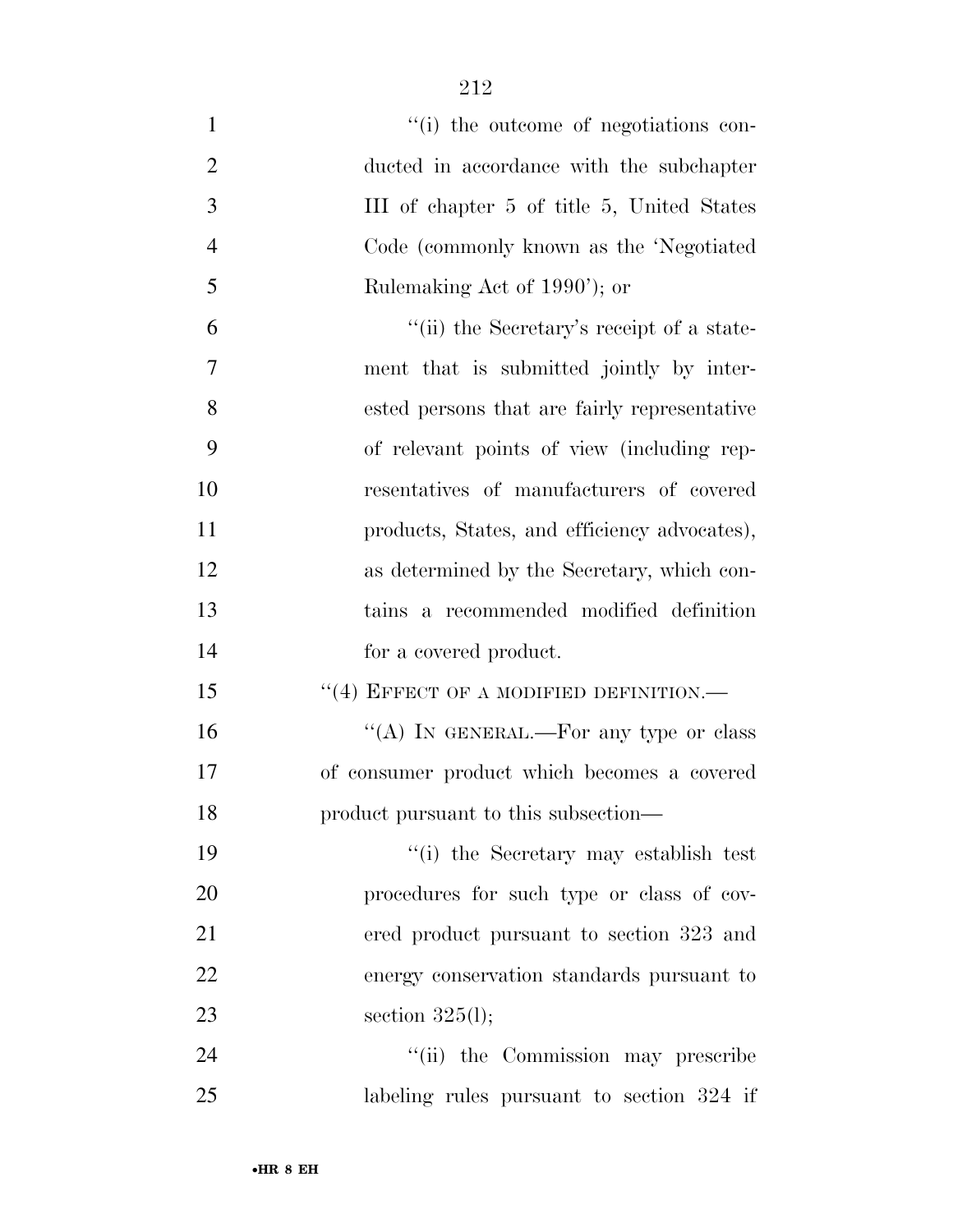| $\mathbf{1}$   | the Commission determines that labeling in             |
|----------------|--------------------------------------------------------|
| $\overline{2}$ | accordance with that section is techno-                |
| 3              | logically and economically feasible and like-          |
| $\overline{4}$ | ly to assist consumers in making pur-                  |
| 5              | chasing decisions;                                     |
| 6              | "(iii) section $327$ shall begin to apply              |
| 7              | to such type or class of covered product in            |
| 8              | accordance with section $325(ii)(1)$ ; and             |
| 9              | "(iv) standards previously promul-                     |
| 10             | gated under section 325 shall not apply to             |
| 11             | such type or class of product.                         |
| 12             | "(B) APPLICABILITY.—For any type or                    |
| 13             | class of consumer product which ceases to be a         |
| 14             | covered product pursuant to this subsection, the       |
| 15             | provisions of this part shall no longer apply to       |
| 16             | the type or class of consumer product.".               |
| 17             | (2) COVERED EQUIPMENT.—Section 341 of the              |
| 18             | Energy Policy and Conservation Act (42 U.S.C.          |
| 19             | 6312) is amended by adding at the end the fol-         |
| 20             | lowing:                                                |
| 21             | "(d) MODIFYING DEFINITIONS OF COVERED EQUIP-           |
| <u>22</u>      | MENT.-                                                 |
| 23             | "(1) IN GENERAL.—For any covered equipment             |
| 24             | for which a definition is provided in section 340, the |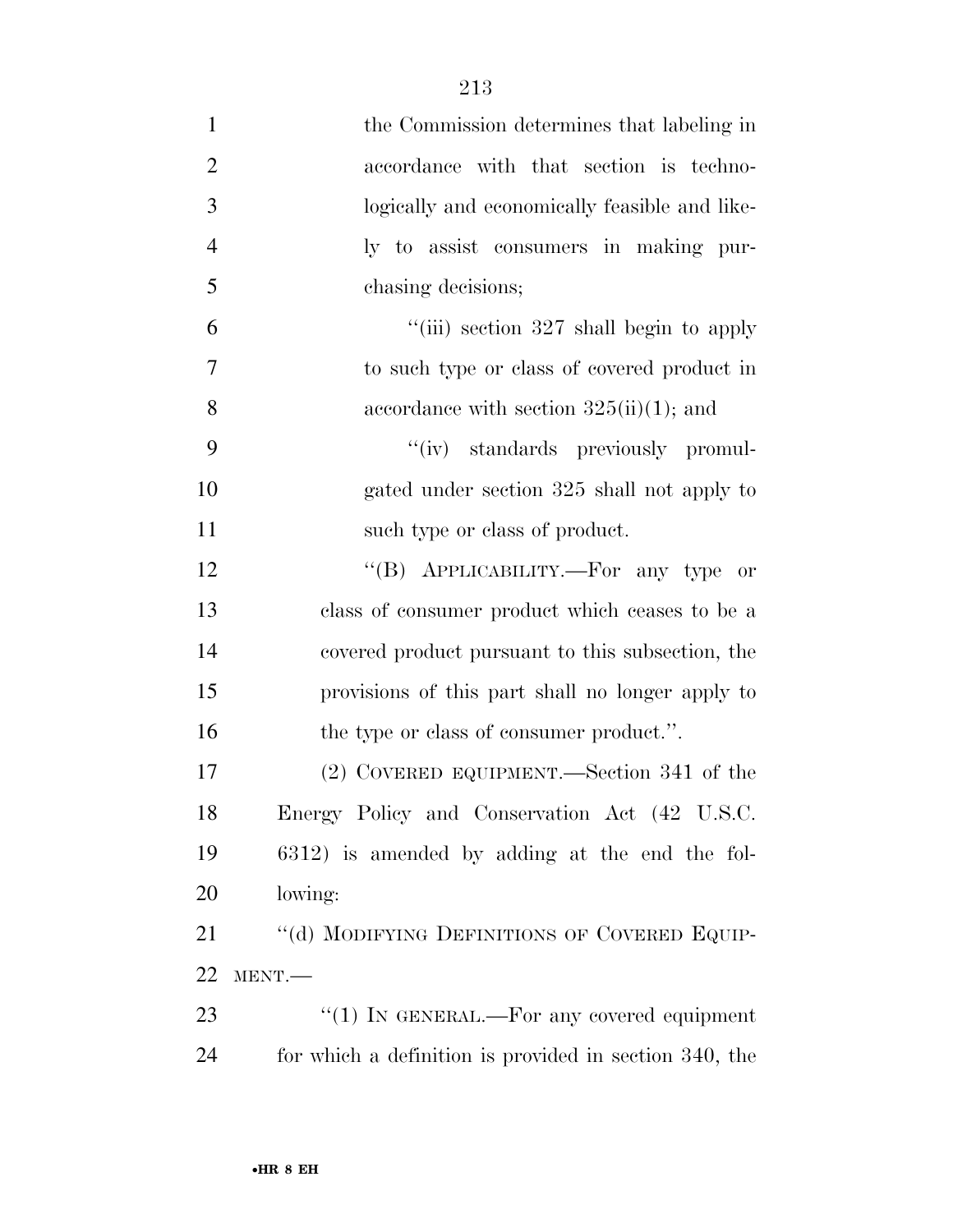| $\mathbf{1}$   | Secretary may, by rule, unless prohibited herein,     |
|----------------|-------------------------------------------------------|
| $\overline{2}$ | modify such definition in order to-                   |
| 3              | $\lq\lq$ address significant changes in the           |
| $\overline{4}$ | product or the market occurring since the defi-       |
| 5              | nition was established; and                           |
| 6              | $\lq\lq (B)$ better enable improvements in the en-    |
| 7              | ergy efficiency of the equipment as part of an        |
| 8              | energy using system.                                  |
| 9              | "(2) ANTIBACKSLIDING EXEMPTION.—Section               |
| 10             | $325(0)(1)$ shall not apply to adjustments to covered |
| 11             | equipment definitions made pursuant to this sub-      |
| 12             | section.                                              |
| 13             | (3)<br>PROCEDURE FOR MODIFYING DEFINI-                |
| 14             | TION.                                                 |
| 15             | "(A) IN GENERAL.—Notice of any adjust-                |
| 16             | ment to the definition of a type of covered           |
| 17             | equipment and an explanation of the reasons           |
| 18             | therefor shall be published in the Federal Reg-       |
| 19             | ister and opportunity provided for public com-        |
| 20             | ment.                                                 |
| 21             | CONSENSUS REQUIRED.—Any<br>$\lq\lq (B)$               |
| 22             | amendment to the definition of a type of cov-         |
| 23             | ered equipment under this subsection must have        |
| 24             | consensus support, as reflected in-                   |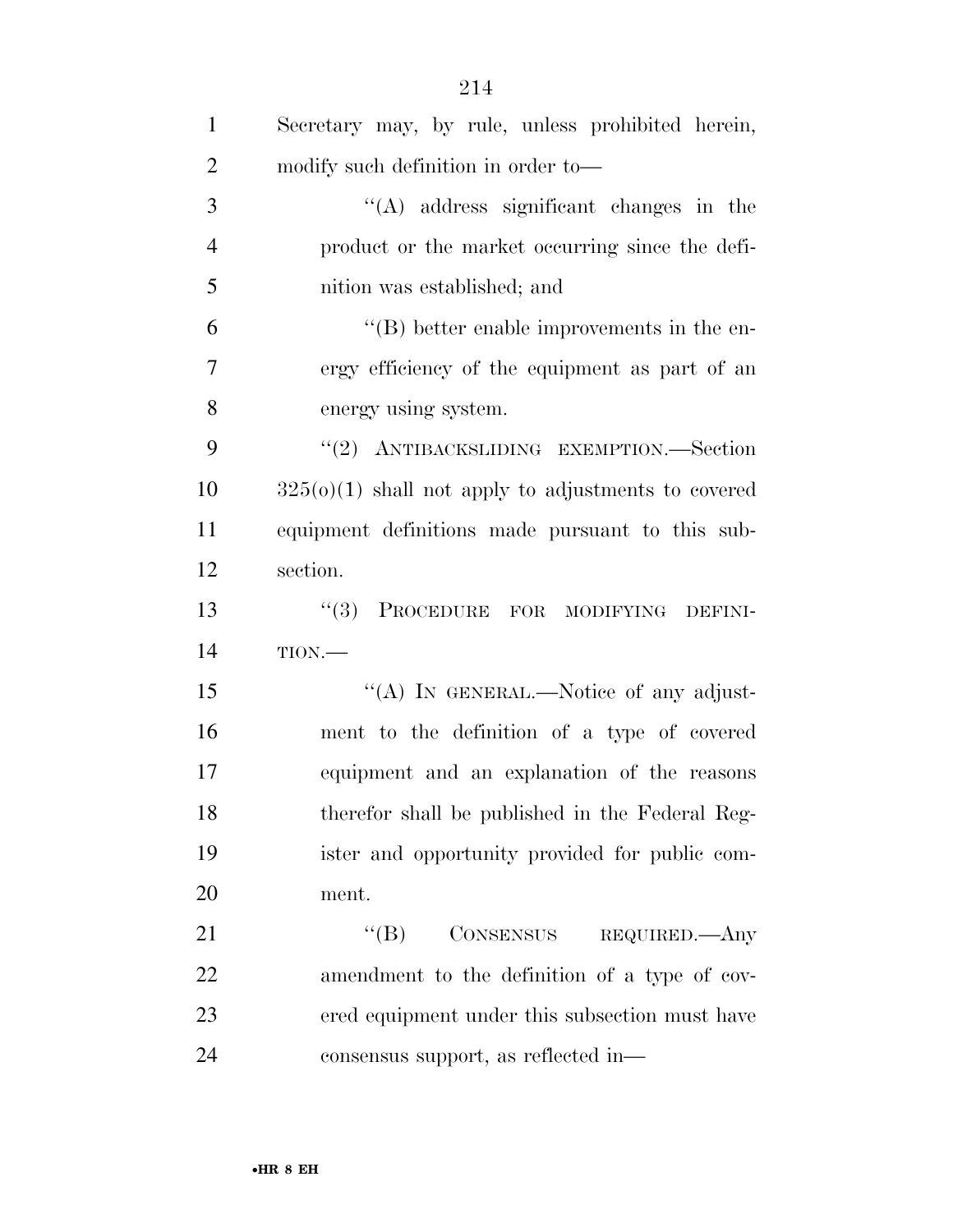| $\mathbf{1}$   | "(i) the outcome of negotiations con-        |
|----------------|----------------------------------------------|
| $\mathbf{2}$   | ducted in accordance with the subchapter     |
| 3              | III of chapter 5 of title 5, United States   |
| $\overline{4}$ | Code (commonly known as the 'Negotiated      |
| 5              | Rulemaking Act of 1990'); or                 |
| 6              | "(ii) the Secretary's receipt of a state-    |
| 7              | ment that is submitted jointly by inter-     |
| 8              | ested persons that are fairly representative |
| 9              | of relevant points of view (including rep-   |
| 10             | resentatives of manufacturers of covered     |
| 11             | equipment, States, and efficiency advo-      |
| 12             | cates), as determined by the Secretary,      |
| 13             | which contains a recommended modified        |
| 14             | definition for a type of covered equipment.  |
| 15             | $``(4)$ EFFECT OF A MODIFIED DEFINITION.—    |
| 16             | "(A) For any type or class of equipment      |
| 17             | which becomes covered equipment pursuant to  |
| 18             | this subsection-                             |
| 19             | "(i) the Secretary may establish test        |
| 20             | procedures for such type or class of cov-    |
| 21             | ered equipment pursuant to section 343       |
| 22             | and energy conservation standards pursu-     |
| 23             | ant to section $325(l)$ ;                    |
| 24             | "(ii) the Secretary may prescribe la-        |
| 25             | beling rules pursuant to section 344 if the  |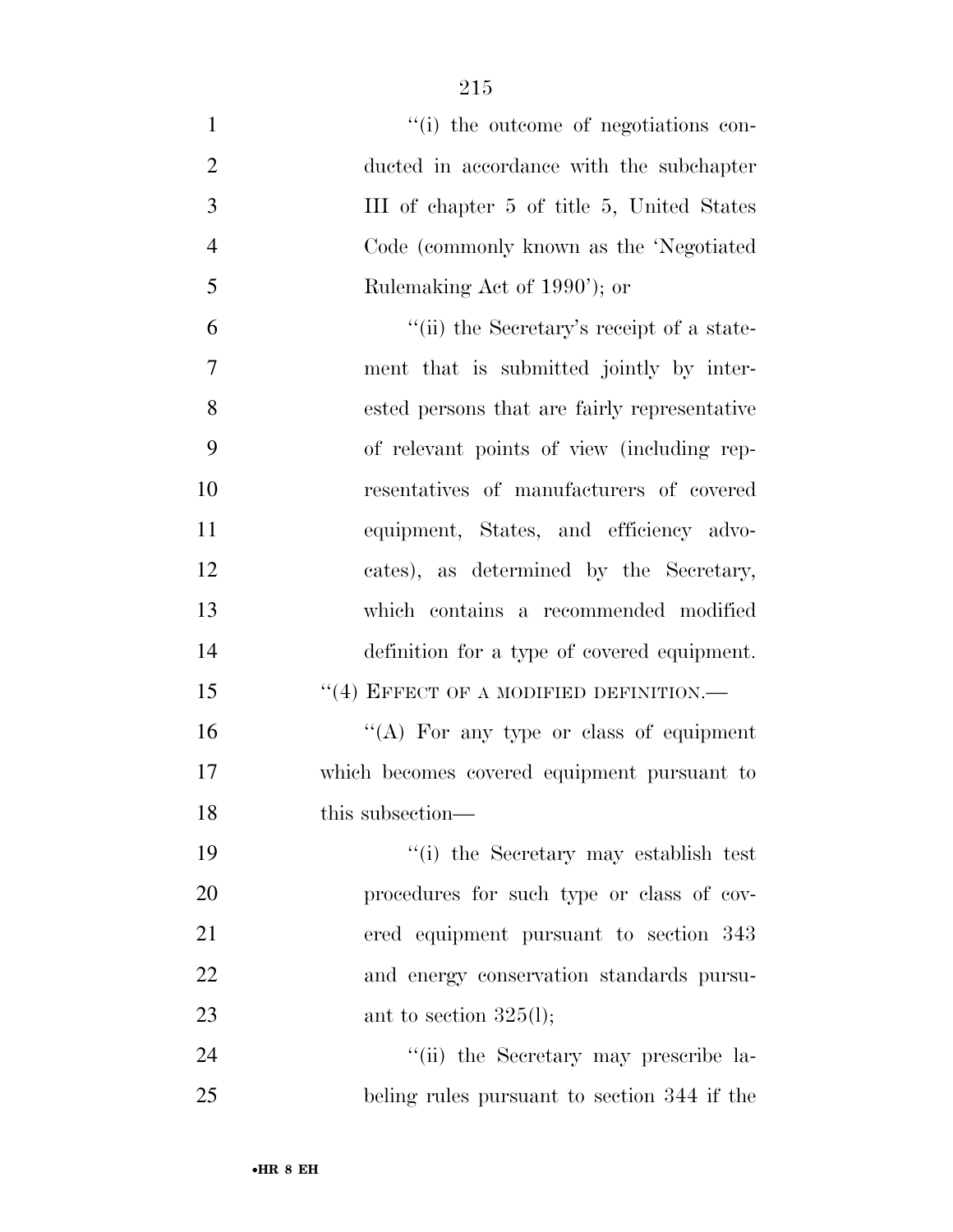| $\mathbf{1}$   | Secretary determines that labeling in ac-            |
|----------------|------------------------------------------------------|
| $\overline{2}$ | cordance with that section is techno-                |
| 3              | logically and economically feasible and like-        |
| $\overline{4}$ | ly to assist purchasers in making pur-               |
| 5              | chasing decisions;                                   |
| 6              | "(iii) section $327$ shall begin to apply            |
| 7              | to such type or class of covered equipment           |
| 8              | in accordance with section $325(ii)(1)$ ; and        |
| 9              | "(iv) standards previously promul-                   |
| 10             | gated under section $325, 342,$ or $346$ shall       |
| 11             | not apply to such type or class of covered           |
| 12             | equipment.                                           |
| 13             | " $(B)$ For any type or class of equipment           |
| 14             | which ceases to be covered equipment pursuant        |
| 15             | to this subsection the provisions of this part       |
| 16             | shall no longer apply to the type or class of        |
| 17             | equipment.".                                         |
| 18             | (b) CONFORMING AMENDMENTS PROVIDING FOR JU-          |
| 19             | DICIAL REVIEW.—                                      |
| 20             | (1) Section 336 of the Energy Policy and Con-        |
| 21             | servation Act (42 U.S.C. 6306) is amended by strik-  |
| 22             | ing "section 323," each place it appears and insert- |
| 23             | ing "section $322$ , $323$ ,"; and                   |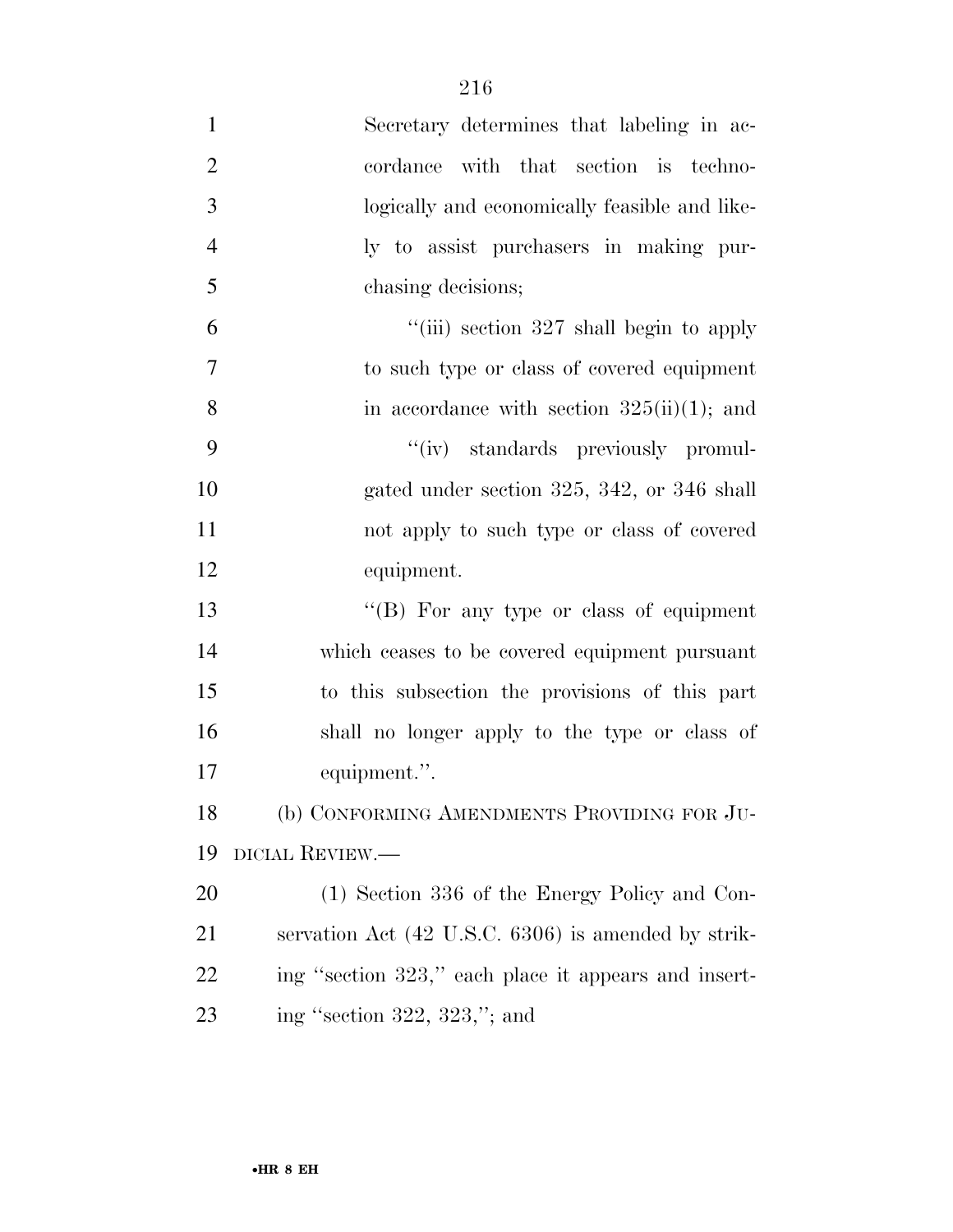| $\mathbf{1}$   | $(2)$ Section 345 $(a)(1)$ of the Energy Policy and                 |
|----------------|---------------------------------------------------------------------|
| $\overline{2}$ | Conservation Act $(42 \text{ U.S.C. } 6316(a)(1))$ is amend-        |
| 3              | ed to read as follows:                                              |
| $\overline{4}$ | "(1) the references to sections 322, 323, 324,                      |
| 5              | and 325 of this Act shall be considered as references               |
| 6              | to sections 341, 343, 344, and 342 of this Act, re-                 |
| 7              | spectively;".                                                       |
| 8              | SEC. 3152. CLARIFYING RULEMAKING PROCEDURES.                        |
| 9              | (a) COVERED PRODUCTS.—Section $325(p)$ of the En-                   |
| 10             | ergy Policy and Conservation Act $(42 \text{ U.S.C. } 6295(p))$ is  |
| 11             | amended—                                                            |
| 12             | $(1)$ by redesignating paragraphs $(1)$ , $(2)$ , $(3)$ ,           |
| 13             | and $(4)$ as paragraphs $(2)$ , $(3)$ , $(5)$ , and $(6)$ , respec- |
| 14             | tively;                                                             |
| 15             | $(2)$ by inserting before paragraph $(2)$ (as so re-                |
| 16             | designated by paragraph (1) of this subsection) the                 |
| 17             | following:                                                          |
| 18             | $\cdot\cdot\cdot(1)$ The Secretary shall provide an opportunity     |
| 19             | for public input prior to the issuance of a proposed                |
| 20             | rule, seeking information—                                          |
| 21             | "(A) identifying and commenting on design                           |
| 22             | options;                                                            |
| 23             | $\lq\lq (B)$ on the existence of and opportunities                  |
| 24             | for voluntary nonregulatory actions; and                            |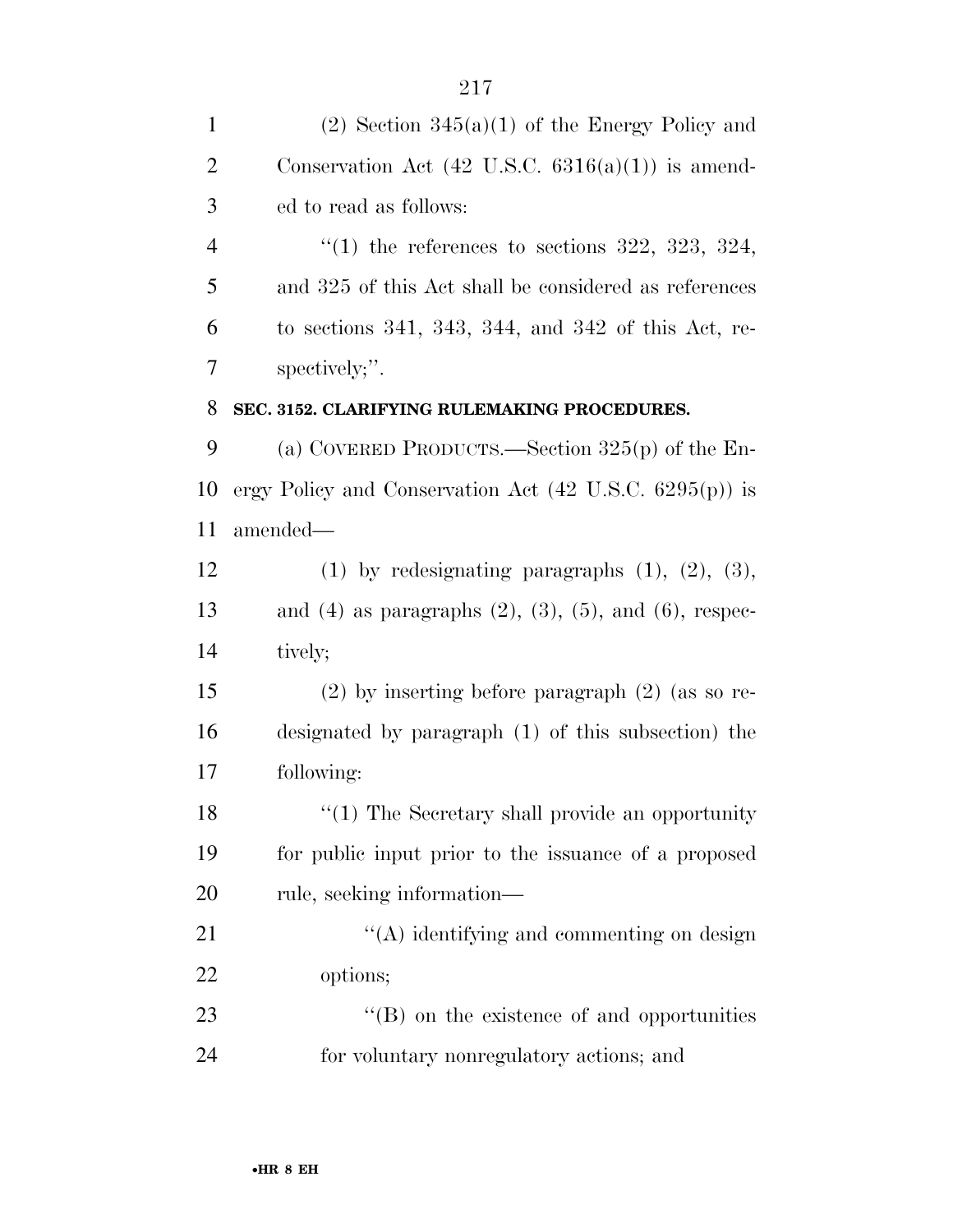| $\mathbf{1}$   | "(C) identifying significant subgroups of        |
|----------------|--------------------------------------------------|
| $\overline{2}$ | consumers and manufacturers that merit anal-     |
| 3              | ysis."                                           |
| $\overline{4}$ | $(3)$ in paragraph $(3)$ (as so redesignated by  |
| 5              | paragraph $(1)$ of this subsection)—             |
| 6              | $(A)$ in subparagraph $(C)$ , by striking        |
| 7              | "and" after "adequate;";                         |
| 8              | $(B)$ in subparagraph $(D)$ , by striking        |
| 9              | "standard." and inserting "standard;"; and       |
| 10             | (C) by adding at the end the following new       |
| 11             | subparagraphs:                                   |
| 12             | $\lq\lq$ (E) whether the technical and economic  |
| 13             | analytical assumptions, methods, and models      |
| 14             | used to justify the standard to be prescribed    |
| 15             | $are-$                                           |
| 16             | $``(i)$ justified; and                           |
| 17             | "(ii) available and accessible for pub-          |
| 18             | lic review, analysis, and use; and               |
| 19             | $\lq\lq(F)$ the cumulative regulatory impacts on |
| 20             | the manufacturers of the product, taking into    |
| 21             | $account$ —                                      |
| 22             | "(i) other government standards af-              |
| 23             | fecting energy use; and                          |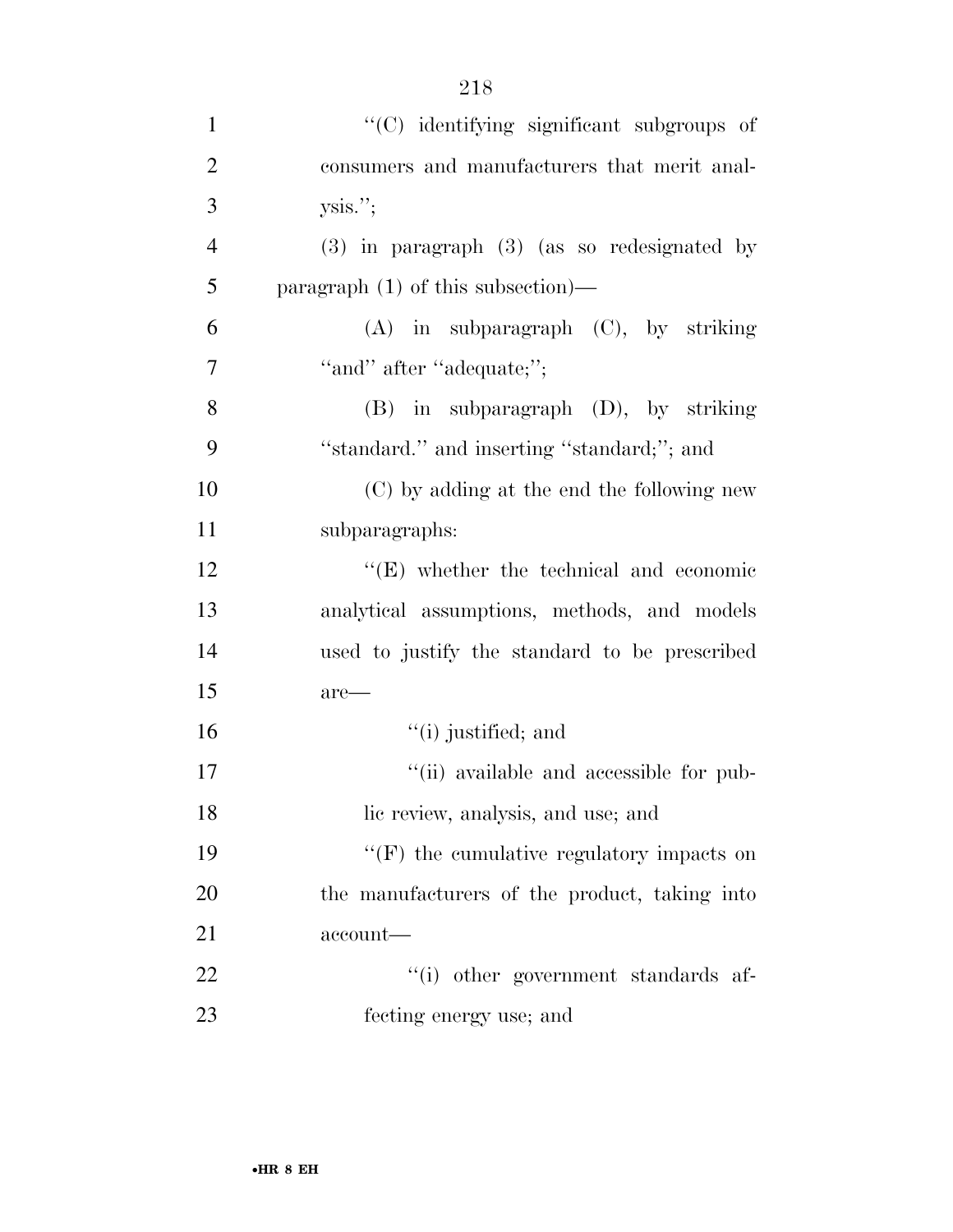| $\mathbf{1}$   | "(ii) other energy conservation stand-              |
|----------------|-----------------------------------------------------|
| $\overline{2}$ | ards affecting the same manufacturers.";            |
| 3              | and                                                 |
| $\overline{4}$ | $(4)$ by inserting after paragraph $(3)$ (as so re- |
| 5              | designated by paragraph (1) of this subsection) the |
| 6              | following:                                          |
| 7              | RESTRICTION ON TEST<br>(4)<br>PROCEDURE             |
| 8              | AMENDMENTS.-                                        |
| 9              | "(A) IN GENERAL.—Any proposed energy                |
| 10             | conservation standards rule shall be based on       |
| 11             | the final test procedure which shall be used to     |
| 12             | determine compliance, and the public comment        |
| 13             | period on the proposed standards shall conclude     |
| 14             | no sooner than 180 days after the date of publi-    |
| 15             | cation of a final rule revising the test proce-     |
| 16             | dure.                                               |
| 17             | "(B) EXCEPTION.—The Secretary may                   |
| 18             | propose or prescribe an amendment to the test       |
| 19             | procedures issued pursuant to section 323 for       |
| 20             | any type or class of covered product after the      |
| 21             | issuance of a notice of proposed rulemaking to      |
| 22             | prescribe an amended or new energy conserva-        |
| 23             | tion standard for that type or class of covered     |
| 24             | product, but before the issuance of a final rule    |
| 25             | prescribing any such standard, if—                  |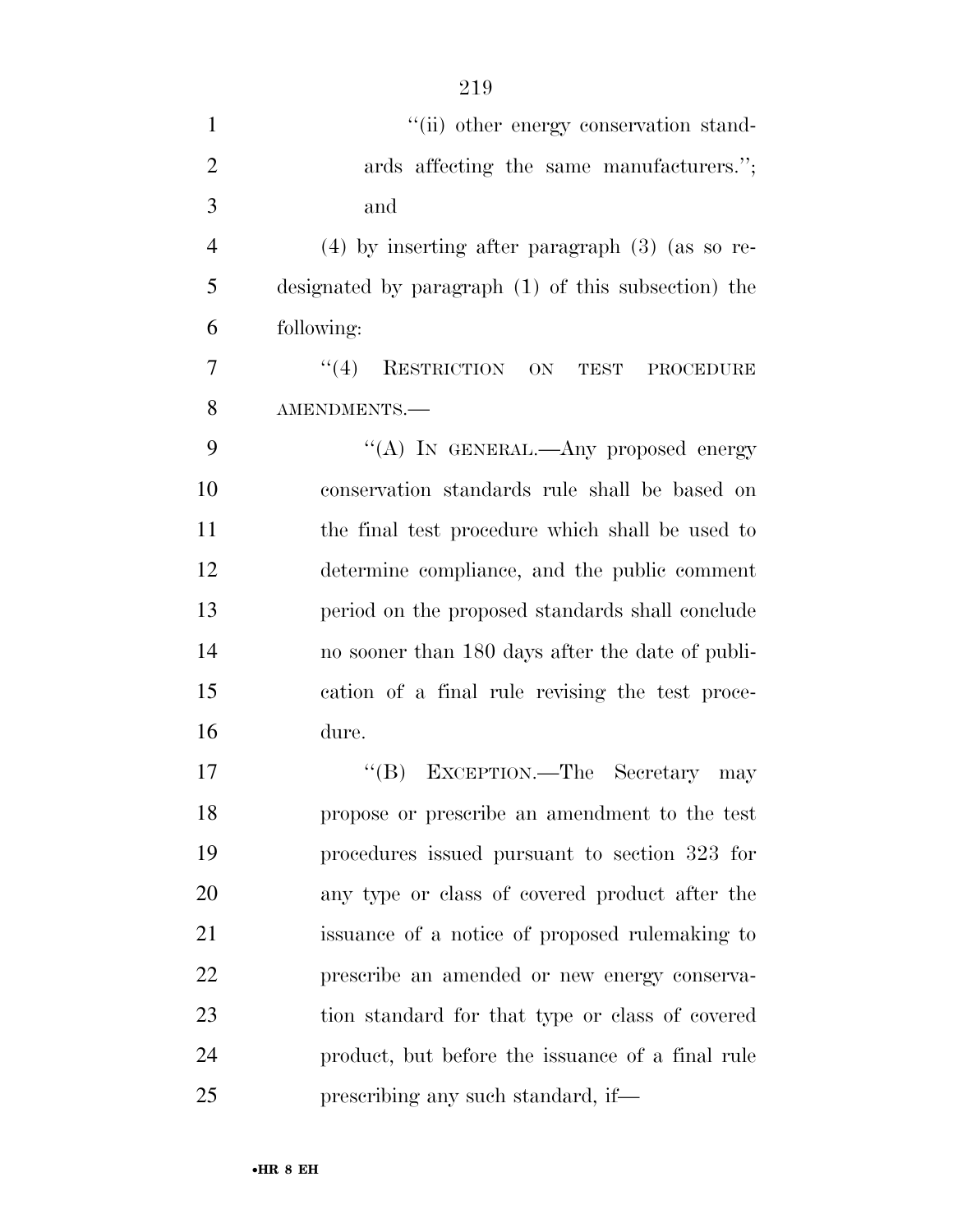| $\mathbf{1}$   | $\cdot$ (i) the amendments to the test pro-                 |
|----------------|-------------------------------------------------------------|
| $\overline{2}$ | cedure have consensus support achieved                      |
| 3              | through a rulemaking conducted in accord-                   |
| $\overline{4}$ | ance with the subchapter III of chapter 5                   |
| $\mathfrak{S}$ | of title 5, United States Code (commonly                    |
| 6              | known as the 'Negotiated Rulemaking Act                     |
| $\tau$         | of $1990'$ ; or                                             |
| 8              | "(ii) the Secretary receives a state-                       |
| 9              | ment that is submitted jointly by inter-                    |
| 10             | ested persons that are fairly representative                |
| 11             | of relevant points of view (including rep-                  |
| 12             | resentatives of manufacturers of the type                   |
| 13             | or class of covered product, States, and ef-                |
| 14             | ficiency advocates), as determined by the                   |
| 15             | Secretary, which contains a recommenda-                     |
| 16             | tion that a supplemental notice of proposed                 |
| 17             | rule making is not necessary for the type or                |
| 18             | class of covered product.".                                 |
| 19             | (b) CONFORMING AMENDMENT.—Section $345(b)(1)$               |
| 20             | of the Energy Policy and Conservation Act (42 U.S.C.        |
| 21             | $6316(b)(1)$ is amended by striking "section $325(p)(4)$ ," |
| 22             | and inserting "section $325(p)(3)$ , (4), and (6),".        |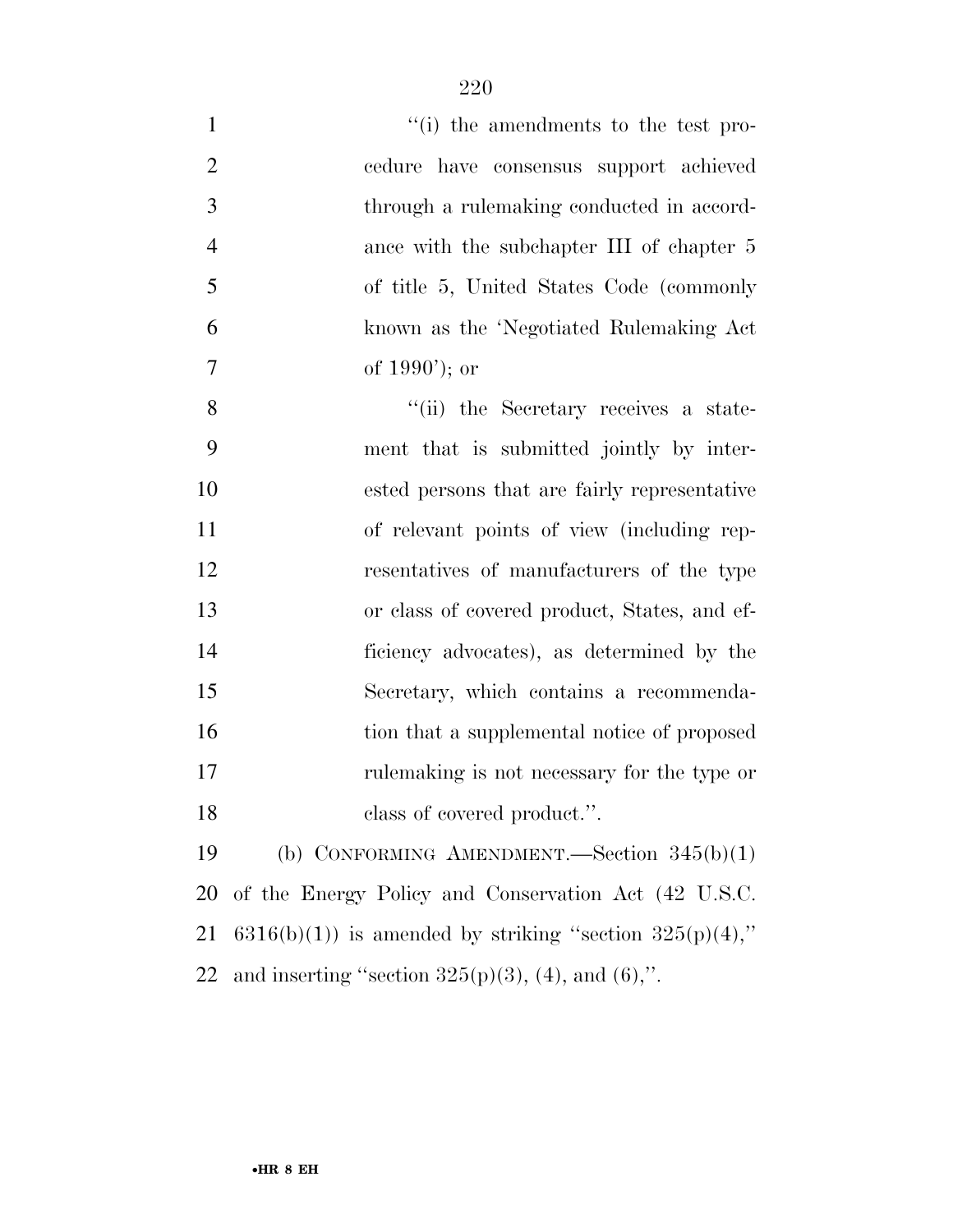| 1              | <b>CHAPTER 6-ENERGY AND WATER</b>                  |
|----------------|----------------------------------------------------|
| $\overline{2}$ | <b>EFFICIENCY</b>                                  |
| 3              | SEC. 3161. SMART ENERGY AND WATER EFFICIENCY PILOT |
| $\overline{4}$ | PROGRAM.                                           |
| 5              | (a) DEFINITIONS.—In this section:                  |
| 6              | (1) ELIGIBLE ENTITY.—The term "eligible enti-      |
| $\overline{7}$ | $ty''$ means—                                      |
| 8              | $(A)$ a utility;                                   |
| 9              | (B) a municipality;                                |
| 10             | (C) a water district; and                          |
| 11             | (D) any other authority that provides              |
| 12             | water, wastewater, or water reuse services.        |
| 13             | (2) SECRETARY.—The term "Secretary" means          |
| 14             | the Secretary of Energy.                           |
| 15             | (3) SMART ENERGY AND WATER EFFICIENCY              |
| 16             | PILOT PROGRAM.—The term "smart energy and          |
| 17             | water efficiency pilot program" or "pilot program" |
| 18             | means the pilot program established under sub-     |
| 19             | section (b).                                       |
| 20             | (b) SMART ENERGY AND WATER EFFICIENCY PILOT        |
| 21             | PROGRAM.                                           |
| 22             | (1) IN GENERAL.—The Secretary shall establish      |
| 23             | and carry out a smart energy and water efficiency  |
| 24             | management pilot program in accordance with this   |
| 25             | section.                                           |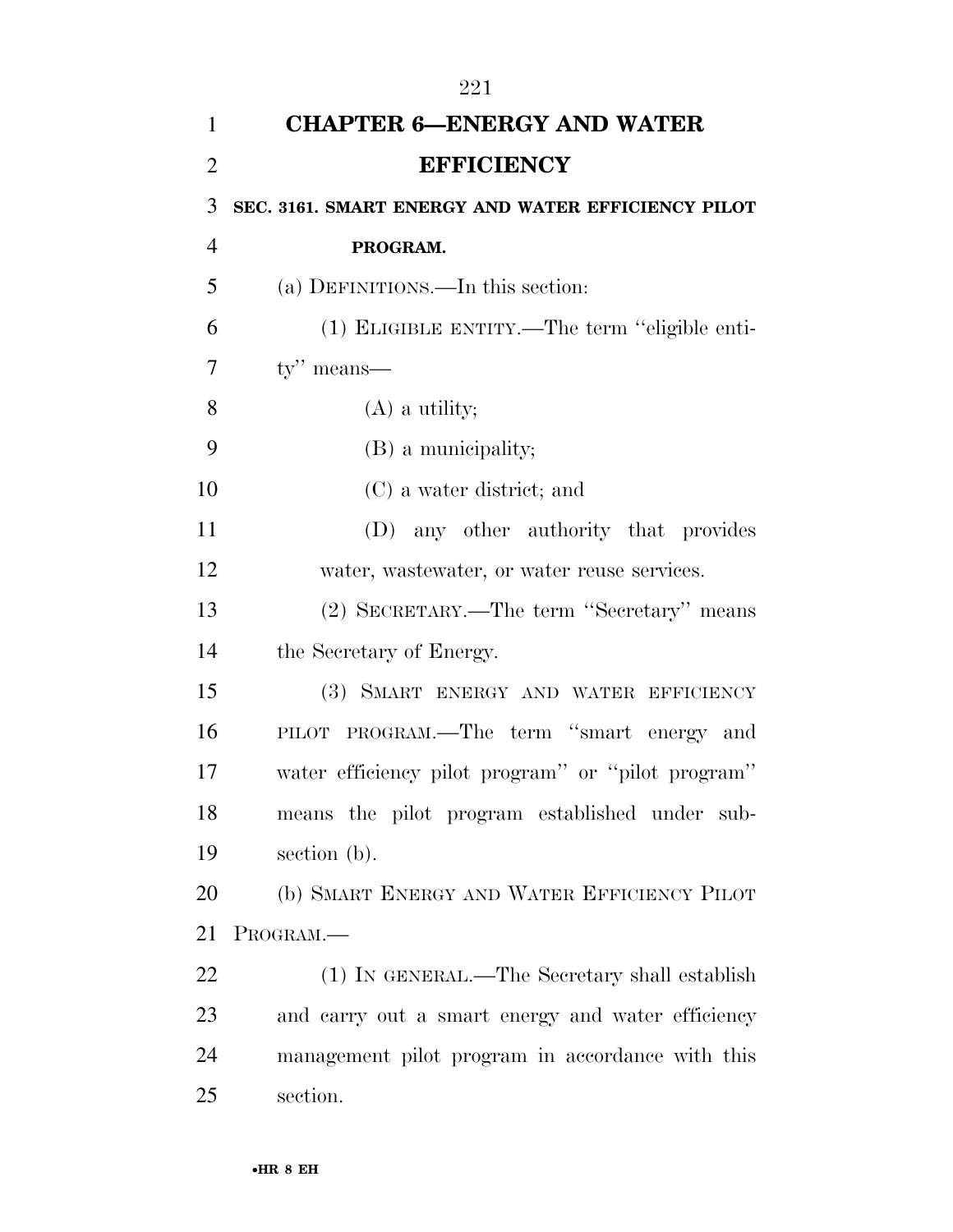| $\mathbf{1}$   | (2) PURPOSE.—The purpose of the smart en-            |
|----------------|------------------------------------------------------|
| $\overline{2}$ | ergy and water efficiency pilot program is to award  |
| 3              | grants to eligible entities to demonstrate advanced  |
| $\overline{4}$ | and innovative technology-based solutions that will— |
| 5              | (A) increase and improve the energy effi-            |
| 6              | ciency of water, wastewater, and water reuse         |
| 7              | systems to help communities across the United        |
| 8              | States make significant progress in conserving       |
| 9              | water, saving energy, and reducing costs;            |
| 10             | (B) support the implementation of innova-            |
| 11             | tive processes and the installation of advanced      |
| 12             | automated systems that provide real-time data        |
| 13             | on energy and water; and                             |
| 14             | (C) improve energy and water conserva-               |
| 15             | tion, water quality, and predictive maintenance      |
| 16             | of energy and water systems, through the use         |
| 17             | Internet-connected technologies, including<br>οf     |
| 18             | sensors, intelligent gateways, and security em-      |
| 19             | bedded in hardware.                                  |
| 20             | (3) PROJECT SELECTION.—                              |
| 21             | (A) IN GENERAL.—The Secretary shall                  |
| 22             | make competitive, merit-reviewed grants under        |
| 23             | the pilot program to not less than 3, but not        |
| 24             | more than 5, eligible entities.                      |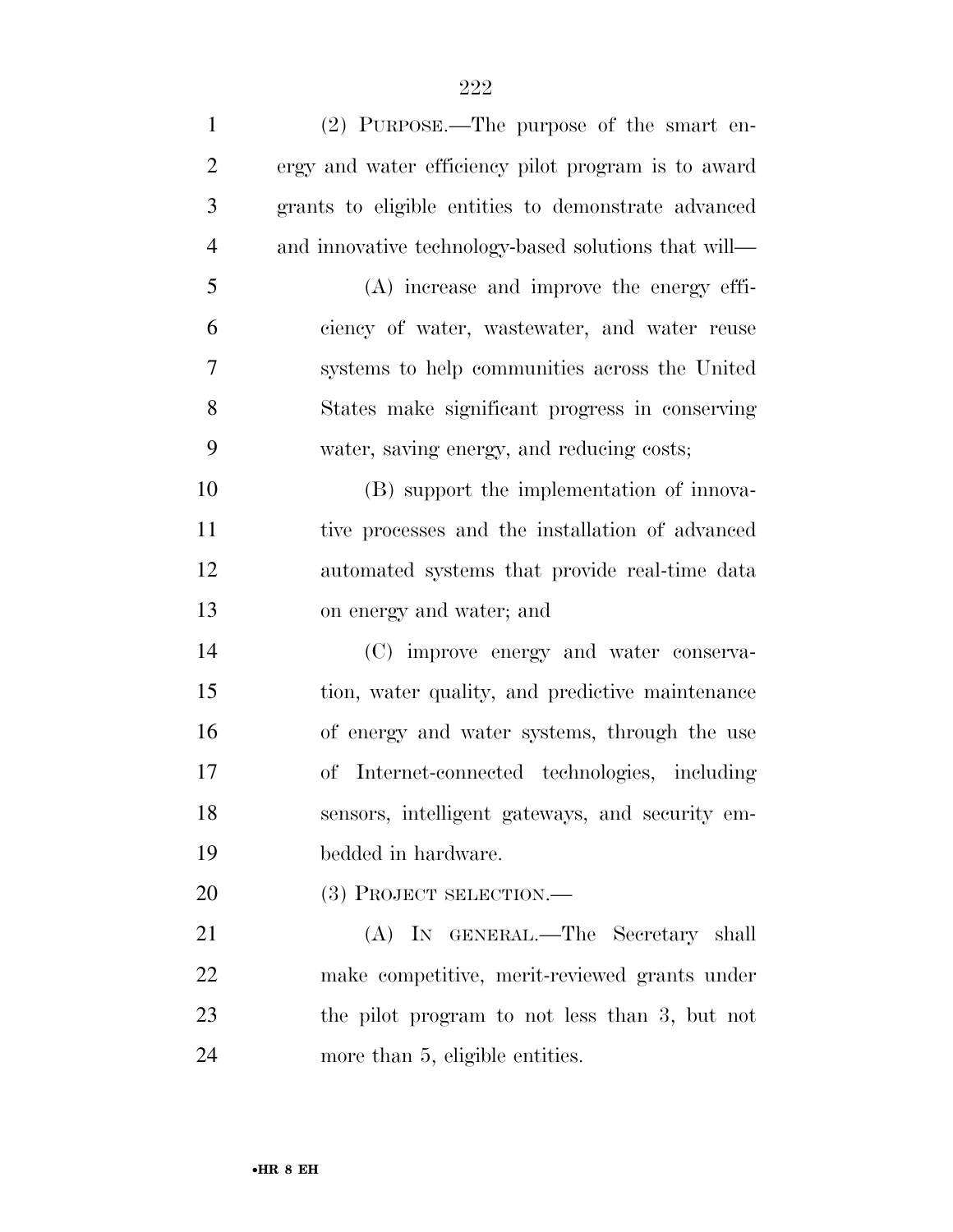| $\mathbf{1}$   | (B) SELECTION CRITERIA.—In selecting an            |
|----------------|----------------------------------------------------|
| $\overline{2}$ | eligible entity to receive a grant under the pilot |
| 3              | program, the Secretary shall consider—             |
| $\overline{4}$ | (i) energy and cost savings anticipated            |
| 5              | to result from the project;                        |
| 6              | (ii) the innovative nature, commercial             |
| 7              | viability, and reliability of the technology       |
| 8              | to be used;                                        |
| 9              | (iii) the degree to which the project              |
| 10             | integrates next-generation sensors, soft-          |
| 11             | ware, hardware, analytics, and manage-             |
| 12             | ment tools;                                        |
| 13             | (iv) the anticipated cost effectiveness            |
| 14             | of the pilot project in terms of energy effi-      |
| 15             | ciency savings, water savings or reuse, and        |
| 16             | infrastructure costs averted;                      |
| 17             | (v) whether the technology can be de-              |
| 18             | ployed in a variety of geographic regions          |
| 19             | and the degree to which the technology can         |
| <b>20</b>      | be implemented on a smaller or larger              |
| 21             | scale, including whether the technology can        |
| 22             | be implemented by each type of eligible en-        |
| 23             | tity;                                              |
| 24             | (vi) whether the technology has been               |
| 25             | successfully deployed elsewhere;                   |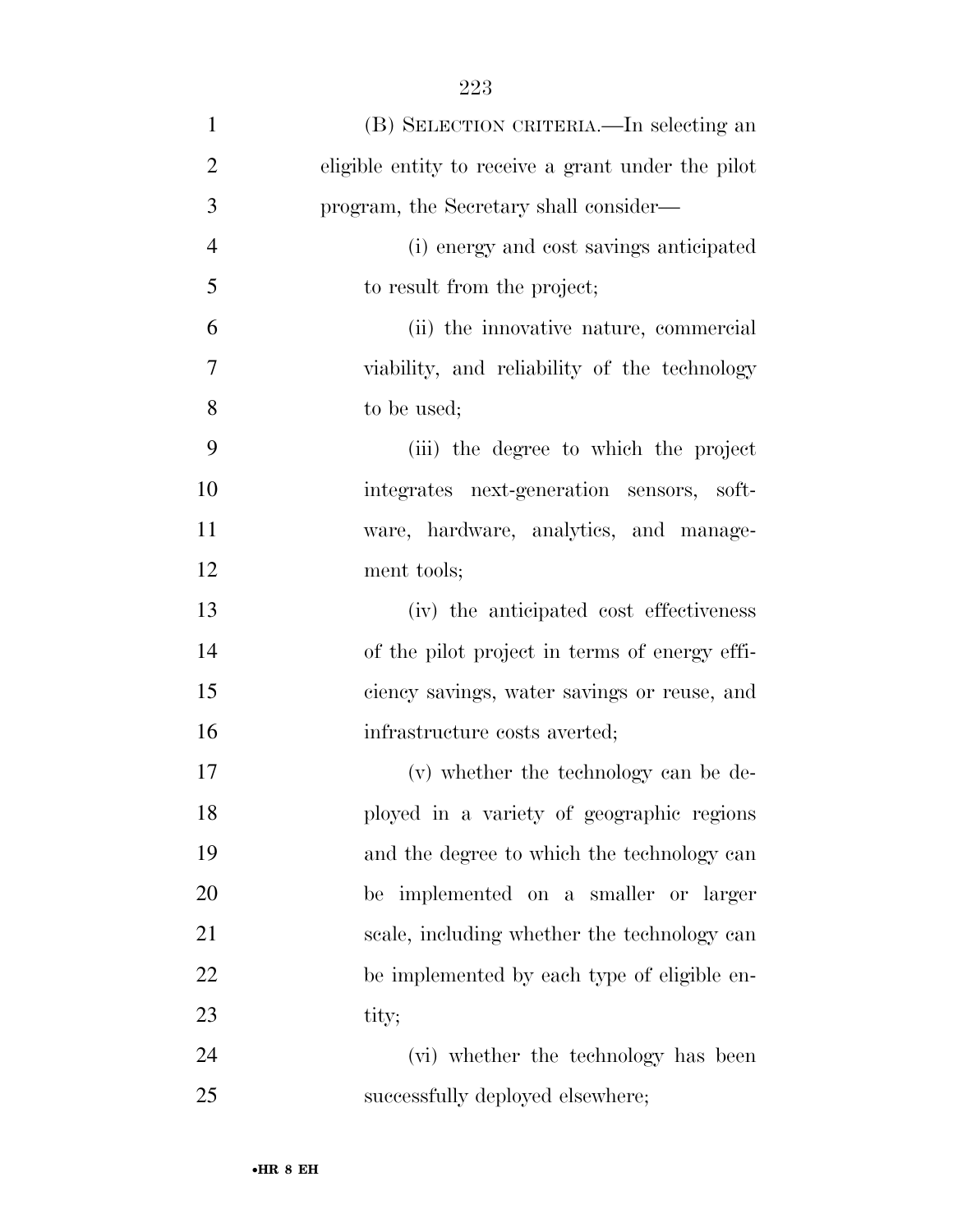| $\mathbf{1}$   | (vii) whether the technology is sourced    |
|----------------|--------------------------------------------|
| $\overline{2}$ | from a manufacturer based in the United    |
| 3              | States; and                                |
| $\overline{4}$ | (viii) whether the project will be com-    |
| 5              | pleted in 5 years or less.                 |
| 6              | (C) APPLICATIONS.—                         |
| $\overline{7}$ | (i) IN GENERAL.—Subject to clause          |
| 8              | (ii), an eligible entity seeking a grant   |
| 9              | under the pilot program shall submit to    |
| 10             | the Secretary an application at such time, |
| 11             | in such manner, and containing such infor- |
| 12             | mation as the Secretary determines to be   |
| 13             | necessary.                                 |
| 14             | (ii) CONTENTS.—An application under        |
| 15             | clause (i) shall, at a minimum, include—   |
| 16             | (I) a description of the project;          |
| 17             | (II) a description of the tech-            |
| 18             | nology to be used in the project;          |
| 19             | (III) the anticipated results, in-         |
| 20             | cluding energy and water savings, of       |
| 21             | the project;                               |
| 22             | (IV) a comprehensive budget for            |
| 23             | the project;                               |
| 24             | (V) the names of the project lead          |
| 25             | organization and any partners;             |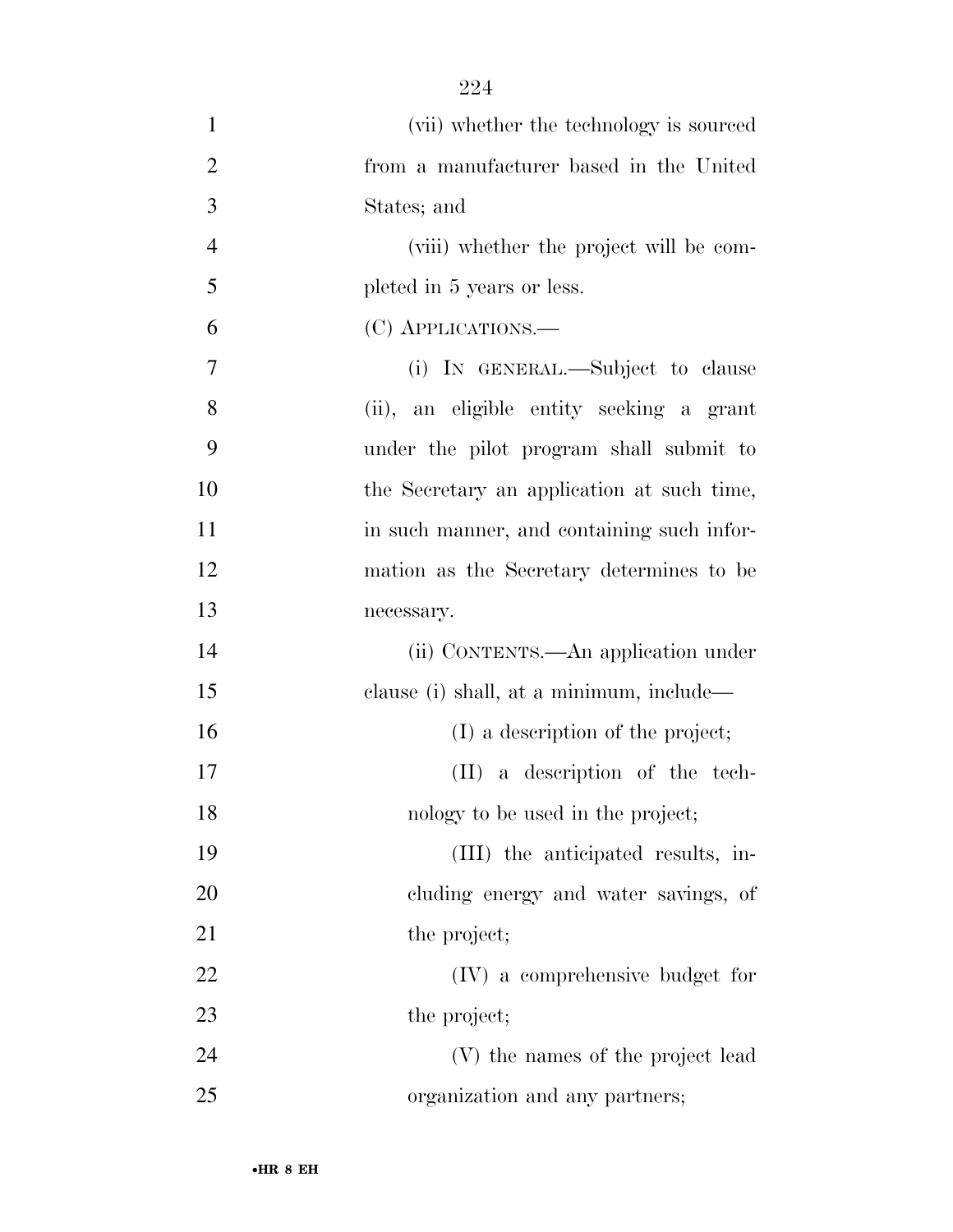| $\mathbf{1}$   | (VI) the number of users to be                          |
|----------------|---------------------------------------------------------|
| $\overline{2}$ | served by the project; and                              |
| 3              | (VII) any other information that                        |
| $\overline{4}$ | the Secretary determines to be nec-                     |
| 5              | essary to complete the review and se-                   |
| 6              | lection of a grant recipient.                           |
| 7              | (4) ADMINISTRATION.—                                    |
| 8              | (A) IN GENERAL.—Not later than 300                      |
| 9              | days after the date of enactment of this Act,           |
| 10             | the Secretary shall select grant recipients under       |
| 11             | this section.                                           |
| 12             | (B) EVALUATIONS.—The Secretary shall                    |
| 13             | annually carry out an evaluation of each project        |
| 14             | for which a grant is provided under this section        |
| 15             | $that-$                                                 |
| 16             | (i) evaluates the progress and impact                   |
| 17             | of the project; and                                     |
| 18             | (ii) assesses the degree to which the                   |
| 19             | project is meeting the goals of the pilot               |
| 20             | program.                                                |
| 21             | (C)<br>TECHNICAL AND POLICY ASSIST-                     |
| 22             | $\Delta NCE$ .—On the request of a grant recipient, the |
| 23             | Secretary shall provide technical and policy as-        |
| 24             | sistance to the grant recipient to carry out the        |
| 25             | project.                                                |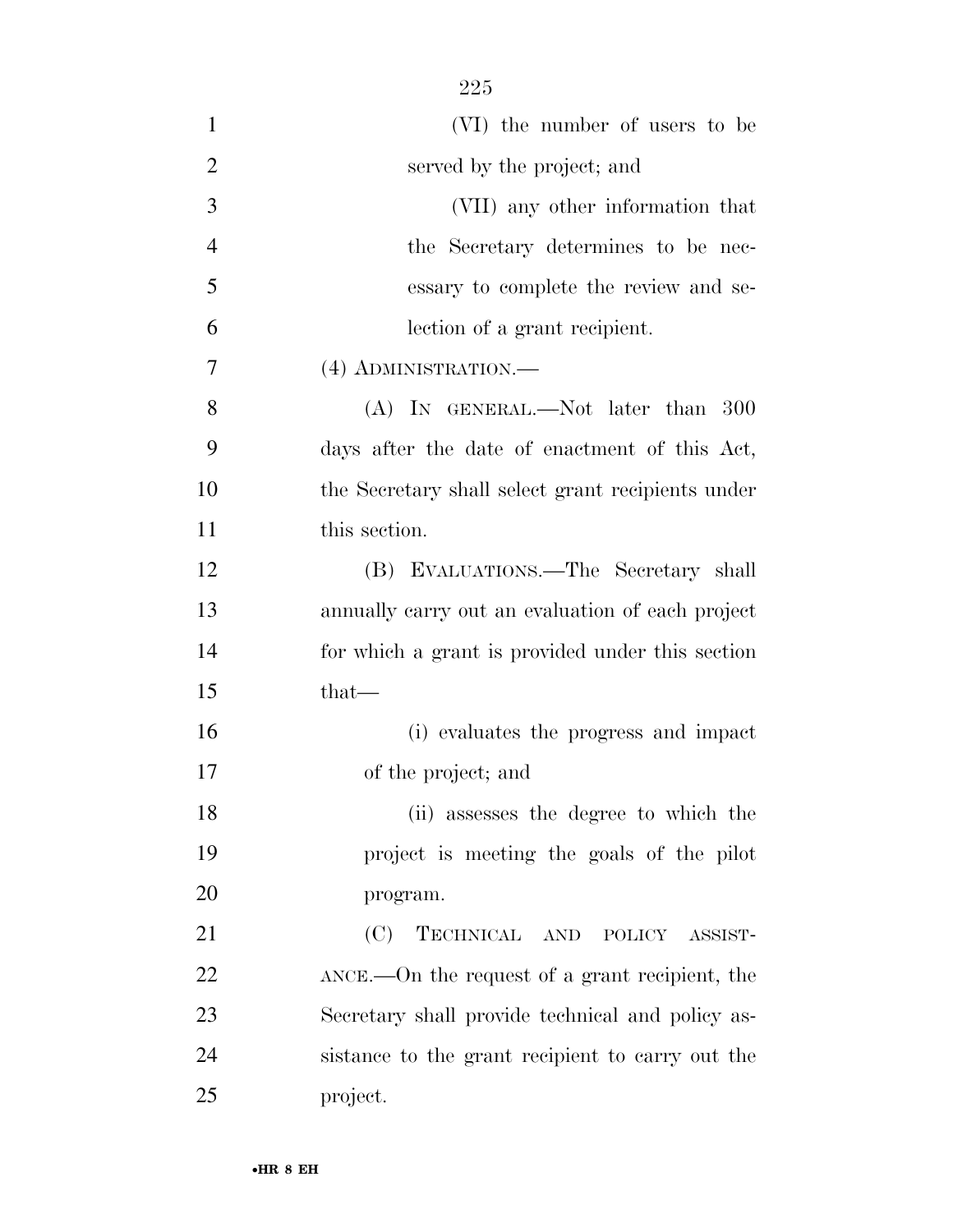| $\mathbf{1}$   | (D) BEST PRACTICES.—The Secretary                           |
|----------------|-------------------------------------------------------------|
| $\overline{2}$ | shall make available to the public—                         |
| 3              | (i) a copy of each evaluation carried                       |
| $\overline{4}$ | out under subparagraph (B); and                             |
| 5              | (ii) a description of any best practices                    |
| 6              | identified by the Secretary as a result of                  |
| 7              | those evaluations.                                          |
| 8              | (E) REPORT TO CONGRESS.—The<br>- Sec-                       |
| 9              | retary shall submit to Congress a report con-               |
| 10             | taining the results of each evaluation carried              |
| 11             | out under subparagraph (B).                                 |
| 12             | (c) FUNDING.—To carry out this section, the Sec-            |
| 13             | retary is authorized to use not more than $$15,000,000,$    |
|                | 14 to the extent provided in advance in appropriation Acts. |
| 15             | SEC. 3162. WATERSENSE.                                      |
| 16             | (a) IN GENERAL.—The Energy Policy and Conserva-             |
|                | 17 tion Act (42 U.S.C. 6201 et seq.) is amended by adding   |
|                | 18 after section 324A the following:                        |
| 19             | "SEC. 324B. WATERSENSE.                                     |
| 20             | $\lq\lq$ (a) WATERSENSE.—                                   |
| 21             | "(1) IN GENERAL.—There is established within                |
| 22             | the Environmental Protection Agency a voluntary             |
| 23             | program, to be entitled 'WaterSense', to identify           |
| 24             | water efficient products, buildings, landscapes, facili-    |
| 25             | ties, processes, and services that sensibly—                |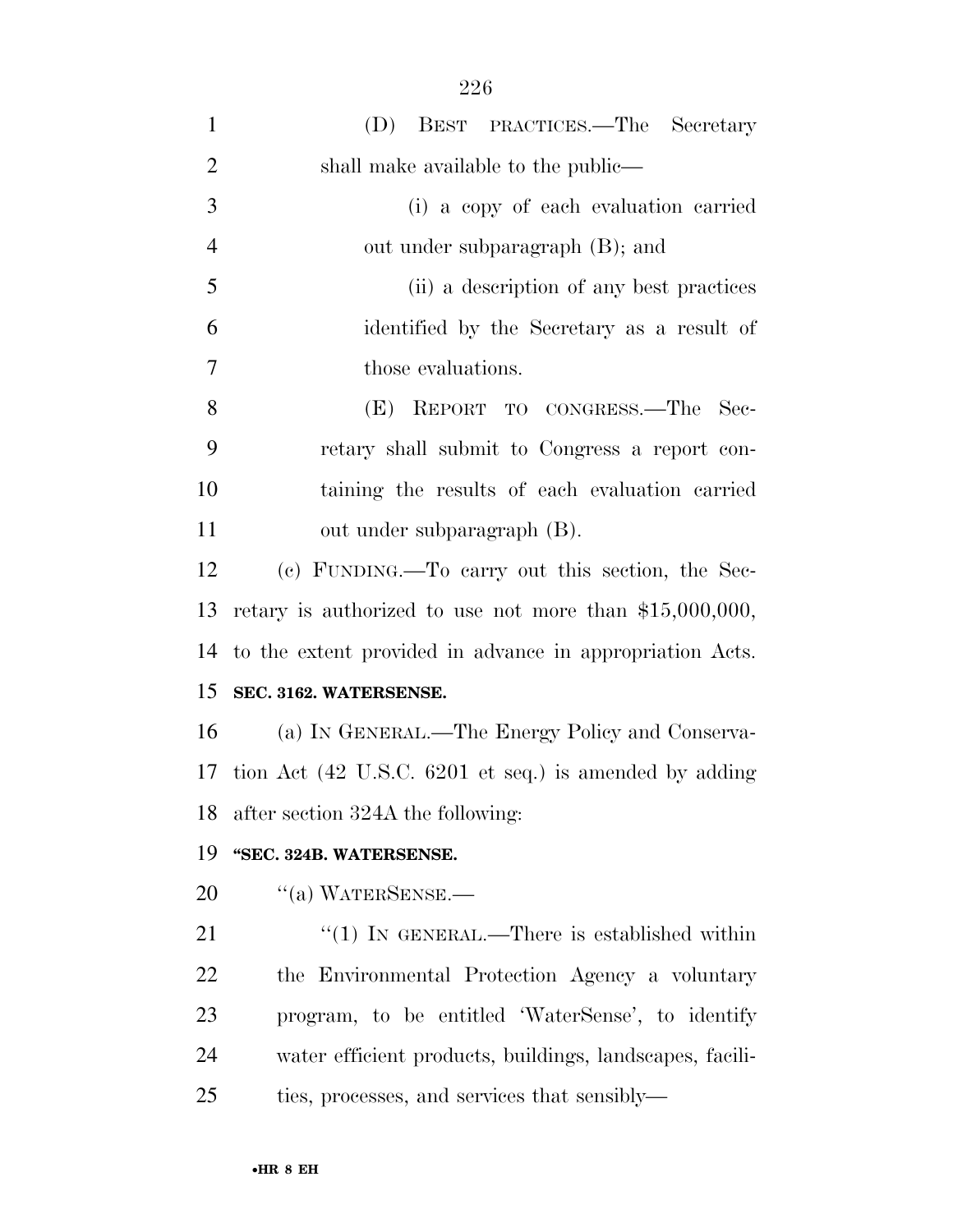| $\mathbf{1}$   | $\lq\lq$ reduce water use;                          |
|----------------|-----------------------------------------------------|
| $\overline{2}$ | $\lq\lq$ reduce the strain on public and com-       |
| 3              | munity water systems and wastewater and             |
| $\overline{4}$ | stormwater infrastructure;                          |
| 5              | "(C) conserve energy used to pump, heat,            |
| 6              | transport, and treat water; and                     |
| $\overline{7}$ | $\lq\lq$ (D) preserve water resources for future    |
| 8              | generations, through voluntary labeling of, or      |
| 9              | other forms of communications about, products,      |
| 10             | buildings, landscapes, facilities, processes, and   |
| 11             | services while still meeting strict performance     |
| 12             | criteria.                                           |
| 13             | "(2) DUTIES.—The Administrator, coordinating        |
| 14             | as appropriate with the Secretary of Energy, shall— |
| 15             | $\lq\lq$ establish—                                 |
| 16             | "(i) a WaterSense label to be used for              |
| 17             | items meeting the certification criteria es-        |
| 18             | tablished in this section; and                      |
| 19             | ``(ii)<br>the procedure, including the              |
| 20             | methods and means, by which an item may             |
| 21             | be certified to display the WaterSense              |
| 22             | label;                                              |
| 23             | $\lq\lq (B)$ conduct a public awareness education   |
| 24             | campaign regarding the WaterSense label;            |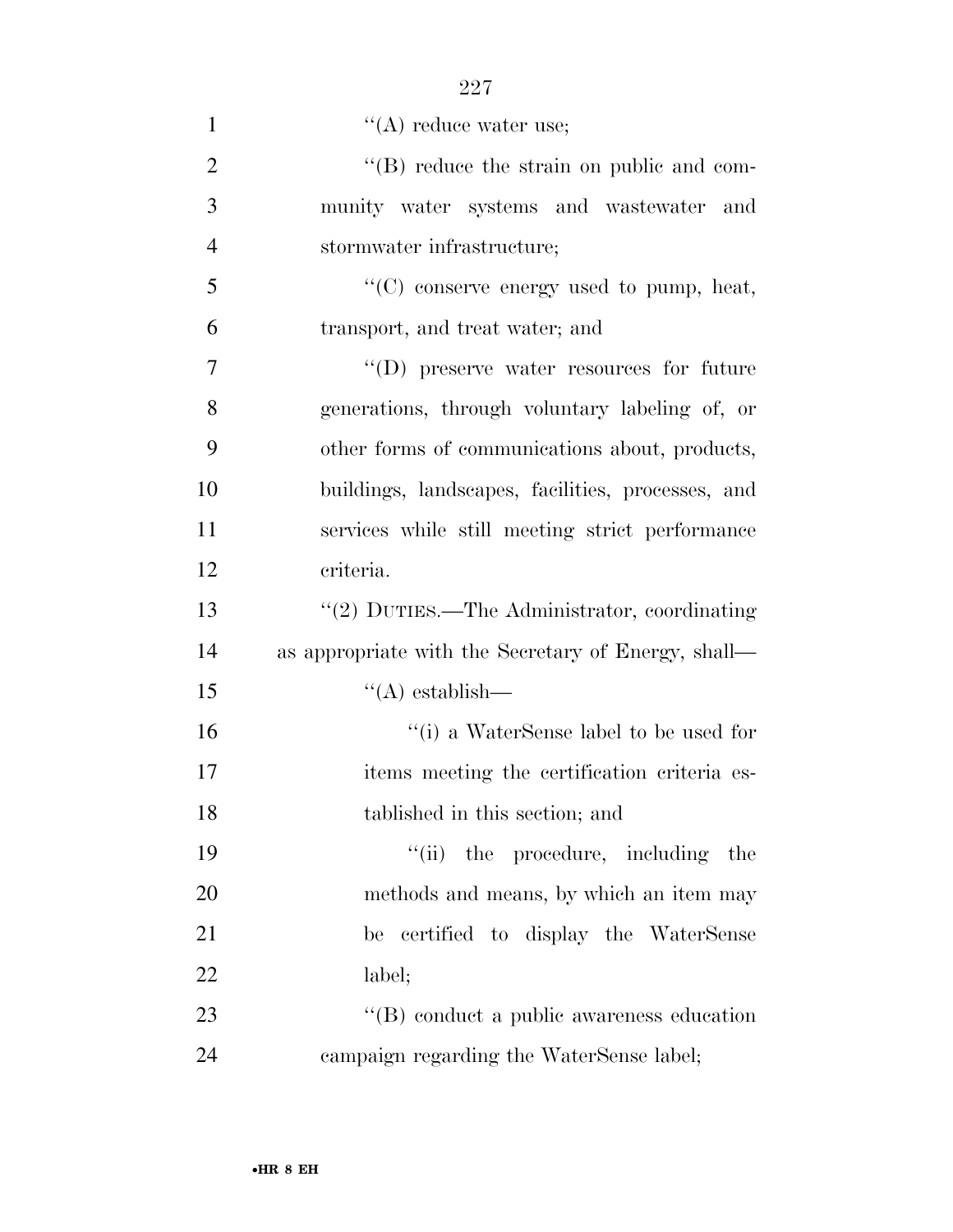| $\mathbf{1}$   | "(C) preserve the integrity of the                 |
|----------------|----------------------------------------------------|
| $\overline{2}$ | WaterSense label by—                               |
| 3              | "(i) establishing and maintaining fea-             |
| $\overline{4}$ | sible performance criteria so that products,       |
| 5              | buildings, landscapes, facilities, processes,      |
| 6              | and services labeled with the WaterSense           |
| 7              | label perform as well or better than less          |
| 8              | water-efficient counterparts;                      |
| 9              | "(ii) overseeing WaterSense certifi-               |
| 10             | cations made by third parties;                     |
| 11             | "(iii) using testing protocols, from the           |
| 12             | appropriate, applicable, and relevant con-         |
| 13             | sensus standards, for the purpose of deter-        |
| 14             | mining standards compliance; and                   |
| 15             | $f'(iv)$ auditing the use of the                   |
| 16             | WaterSense label in the marketplace and            |
| 17             | preventing cases of misuse; and                    |
| 18             | "(D) not more often than every six years,          |
| 19             | review and, if appropriate, update WaterSense      |
| 20             | criteria for the defined categories of water-effi- |
| 21             | cient product, building, landscape, process, or    |
| 22             | service, including—                                |
| 23             | "(i) providing reasonable notice to in-            |
| 24             | terested parties and the public of any such        |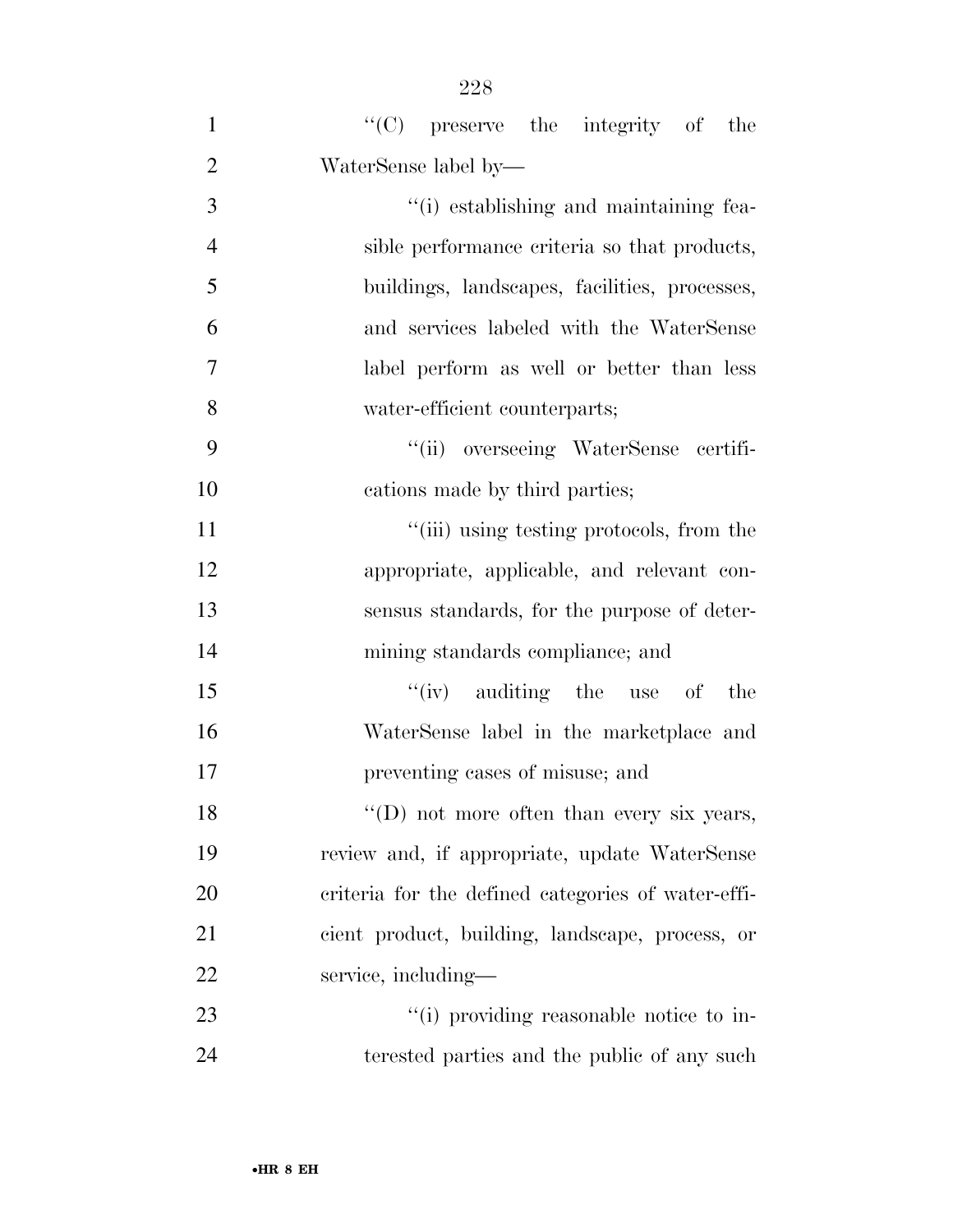changes, including effective dates, and an explanation of the changes;  $"(*ii*)$  soliciting comments from inter- ested parties and the public prior to any such changes; ''(iii) as appropriate, responding to comments submitted by interested parties and the public; and ''(iv) providing an appropriate transi- tion time prior to the applicable effective date of any such changes, taking into ac- count the timing necessary for the manu- facture, marketing, training, and distribu-14 tion of the specific water-efficient product, building, landscape, process, or service cat- egory being addressed. ''(b) USE OF SCIENCE.—In carrying out this section, and, to the degree that an agency action is based on science, the Administrator shall use—  $\frac{1}{20}$  the best available peer-reviewed science and supporting studies conducted in accordance with sound and objective scientific practices; and  $\frac{1}{23}$  ''(2) data collected by accepted methods or best available methods (if the reliability of the method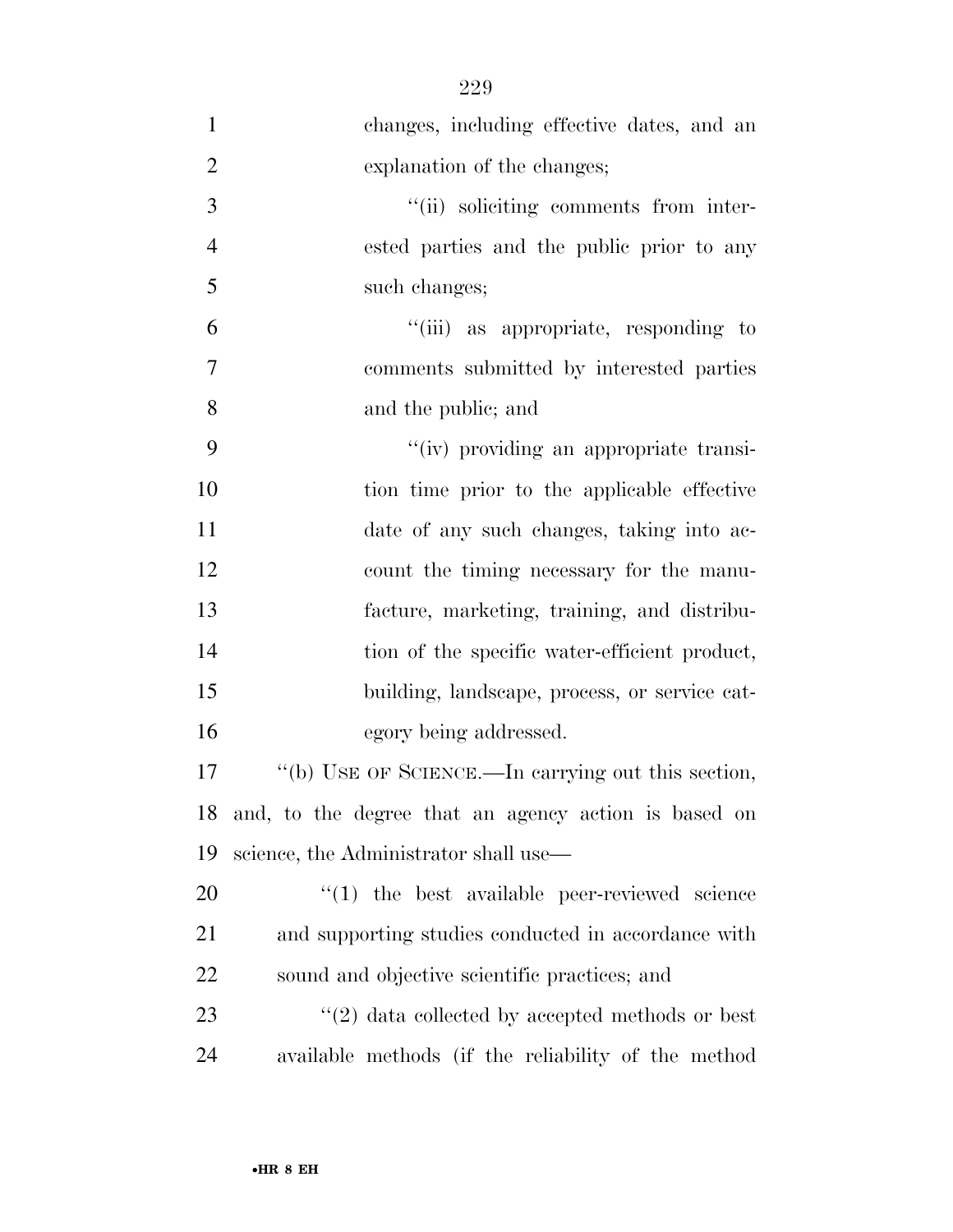and the nature of the decision justify use of the data).

 ''(c) DISTINCTION OF AUTHORITIES.—In setting or maintaining standards for Energy Star pursuant to sec- tion 324A, and WaterSense under this section, the Sec- retary and Administrator shall coordinate to prevent du- plicative or conflicting requirements among the respective programs.

9 "(d) DEFINITIONS.—In this section:

10 ''(1) ADMINISTRATOR.—The term 'Adminis- trator' means the Administrator of the Environ-mental Protection Agency.

 ''(2) FEASIBLE.—The term 'feasible' means feasible with the use of the best technology, treat- ment techniques, and other means that the Adminis- trator finds, after examination for efficacy under field conditions and not solely under laboratory con- ditions, are available (taking cost into consider-ation).

20 "(3) SECRETARY.—The term 'Secretary' means 21 the Secretary of Energy.

22 "(4) WATER-EFFICIENT PRODUCT, BUILDING, LANDSCAPE, PROCESS, OR SERVICE.—The term 'water-efficient product, building, landscape, process, or service' means a product, building, landscape,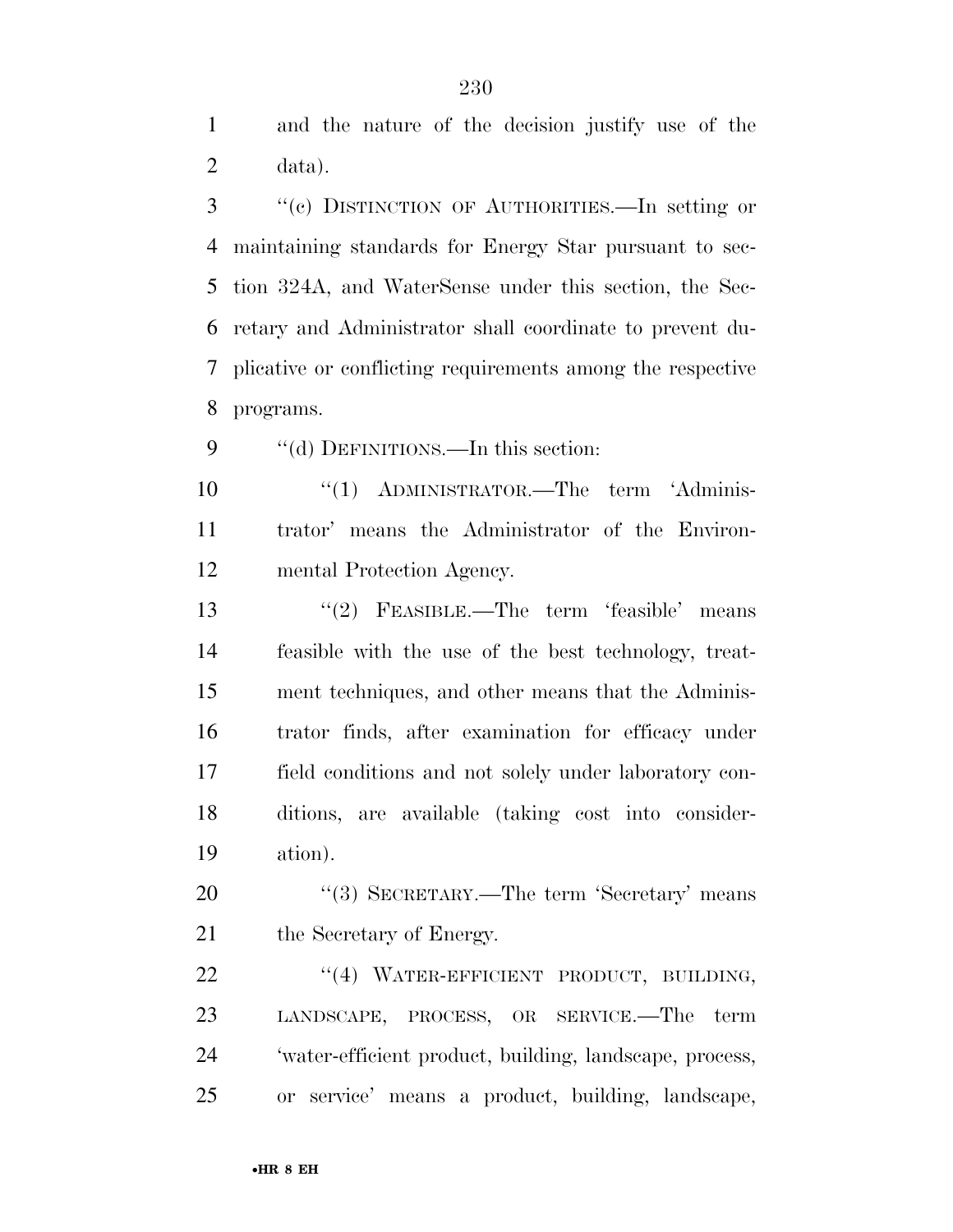| $\mathbf{1}$   | process, or service for a residence or a commercial      |
|----------------|----------------------------------------------------------|
| $\overline{2}$ | or institutional building, or its landscape, that is     |
| 3              | rated for water efficiency and performance, the cov-     |
| $\overline{4}$ | ered categories of which are—                            |
| 5              | $\lq\lq$ irrigation technologies and services;           |
| 6              | "(B) point-of-use water treatment devices;               |
| 7              | $\lq\lq$ (C) plumbing products;                          |
| 8              | $\lq\lq$ (D) reuse and recycling technologies;           |
| 9              | $\lq\lq(E)$ landscaping and gardening products,          |
| 10             | including moisture control or water enhancing            |
| 11             | technologies;                                            |
| 12             | "(F) xeriscaping and other landscape con-                |
| 13             | versions that reduce water use; and                      |
| 14             | "(G) new water efficient homes certified                 |
| 15             | under the WaterSense program.".                          |
| 16             | (b) CONFORMING AMENDMENT.—The table of con-              |
| 17             | tents for the Energy Policy and Conservation Act (Public |
|                | 18 Law 94-163; 42 U.S.C. 6201 et seq.) is amended by in- |
| 19             | serting after the item relating to section 324A the fol- |
| 20             | lowing new item:                                         |
|                | "Sec. 324B. WaterSense.".                                |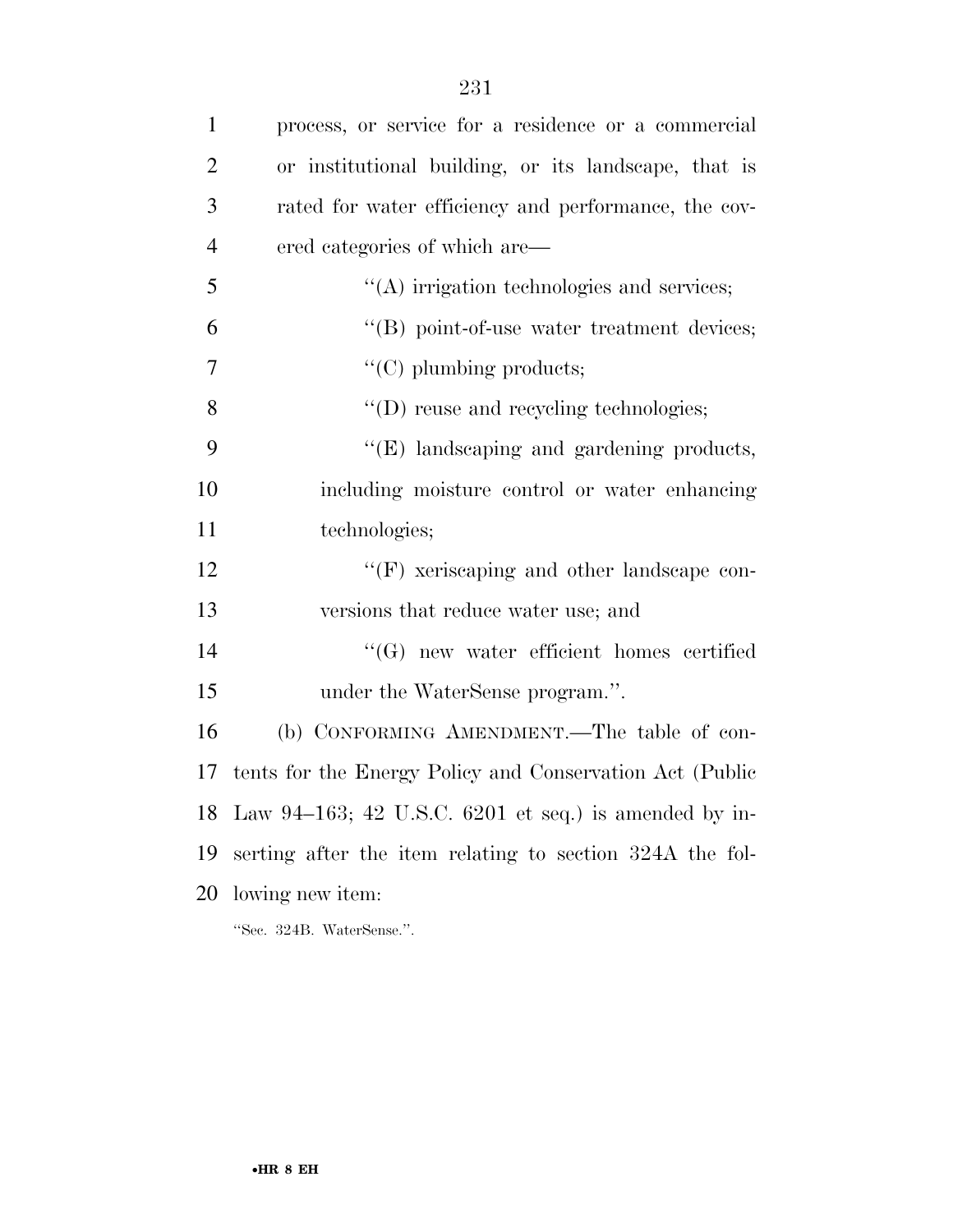| $\mathbf{1}$   | <b>Subtitle B-Accountability</b>                              |
|----------------|---------------------------------------------------------------|
| $\overline{2}$ | <b>CHAPTER 1-MARKET MANIPULATION,</b>                         |
| 3              | ENFORCEMENT, AND COMPLIANCE                                   |
| 4              | SEC. 3211. FERC OFFICE OF COMPLIANCE ASSISTANCE AND           |
| 5              | PUBLIC PARTICIPATION.                                         |
| 6              | Section 319 of the Federal Power Act (16 U.S.C.               |
| 7              | $825q-1$ ) is amended to read as follows:                     |
| 8              | "SEC. 319. OFFICE OF COMPLIANCE ASSISTANCE AND PUB-           |
| 9              | LIC PARTICIPATION.                                            |
| 10             | "(a) ESTABLISHMENT.—There is established within               |
| 11             | the Commission an Office of Compliance Assistance and         |
| 12             | Public Participation (referred to in this section as the 'Of- |
| 13             | fice'). The Office shall be headed by a Director.             |
| 14             | "(b) DUTIES OF DIRECTOR.—                                     |
| 15             | "(1) IN GENERAL.—The Director of the Office                   |
| 16             | shall promote improved compliance with Commission             |
| 17             | rules and orders by—                                          |
| 18             | $\lq\lq$ making recommendations to the Com-                   |
| 19             | mission regarding—                                            |
| 20             | "(i) the protection of consumers;                             |
| 21             | "(ii) market integrity and support for                        |
| 22             | the development of responsible market be-                     |
| 23             | havior;                                                       |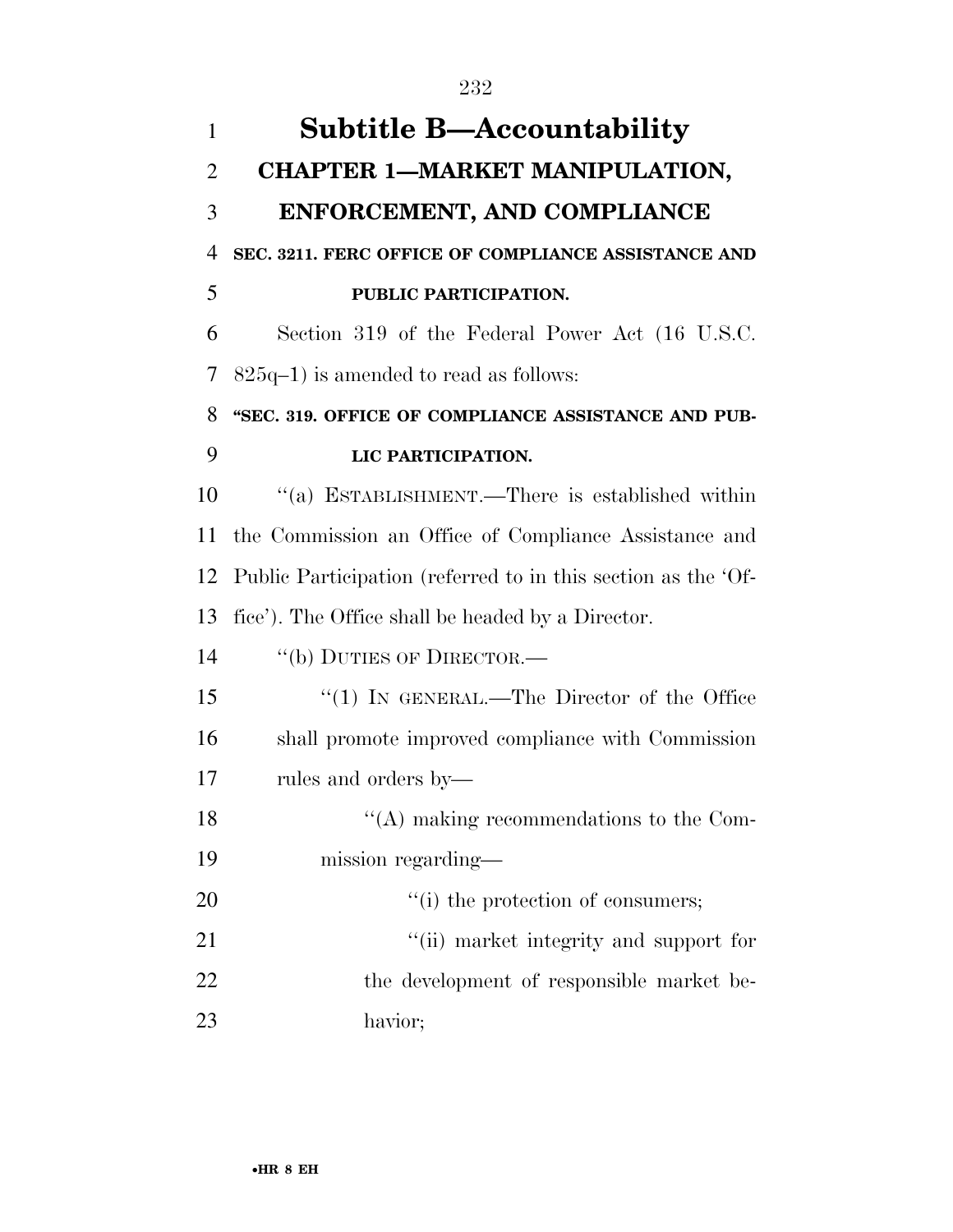- 1 ''(iii) the application of Commission rules and orders in a manner that ensures that— 4  $''(I)$  rates and charges for, or in connection with, the transmission or sale of electric energy subject to the jurisdiction of the Commission shall be just and reasonable and not unduly discriminatory or preferential; and 10  $\text{``(II)}$  markets for such trans- mission and sale of electric energy are not impaired and consumers are not damaged; and 14  $''(iv)$  the impact of existing and pro- posed Commission rules and orders on small entities, as defined in section 601 of
- title 5, United States Code (commonly 18 known as the Regulatory Flexibility Act); ''(B) providing entities subject to regula- tion by the Commission the opportunity to ob-tain timely guidance for compliance with Com-
- 23  $\cdot$  (C) providing information to the Commis-sion and Congress to inform policy with respect

mission rules and orders; and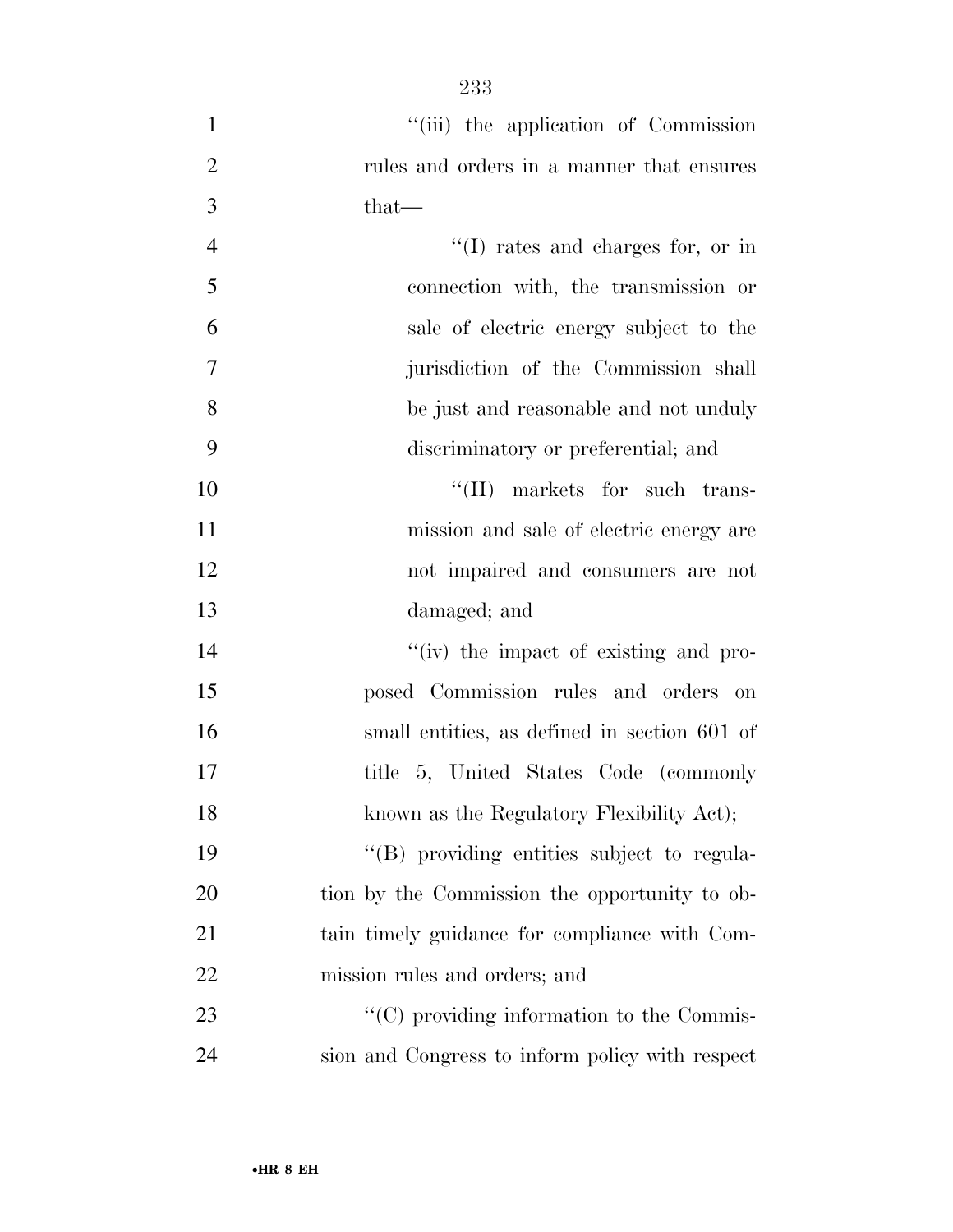to energy issues under the jurisdiction of the Commission.

 ''(2) REPORTS AND GUIDANCE.—The Director shall, as the Director determines appropriate, issue reports and guidance to the Commission and to enti- ties subject to regulation by the Commission, regard- ing market practices, proposing improvements in Commission monitoring of market practices, and ad- dressing potential improvements to both industry and Commission practices.

11 "(3) OUTREACH.—The Director shall promote improved compliance with Commission rules and or- ders through outreach, publications, and, where ap- propriate, direct communication with entities regu-lated by the Commission.''.

#### **CHAPTER 2—MARKET REFORMS**

 **SEC. 3221. GAO STUDY ON WHOLESALE ELECTRICITY MAR-KETS.** 

 (a) STUDY AND REPORT.—Not later than 1 year after the date of enactment of this Act, the Comptroller General shall submit to the Committee on Energy and Commerce of the House of Representatives and the Com- mittee on Energy and Natural Resources of the Senate a report describing the results of a study of whether and how the current market rules, practices, and structures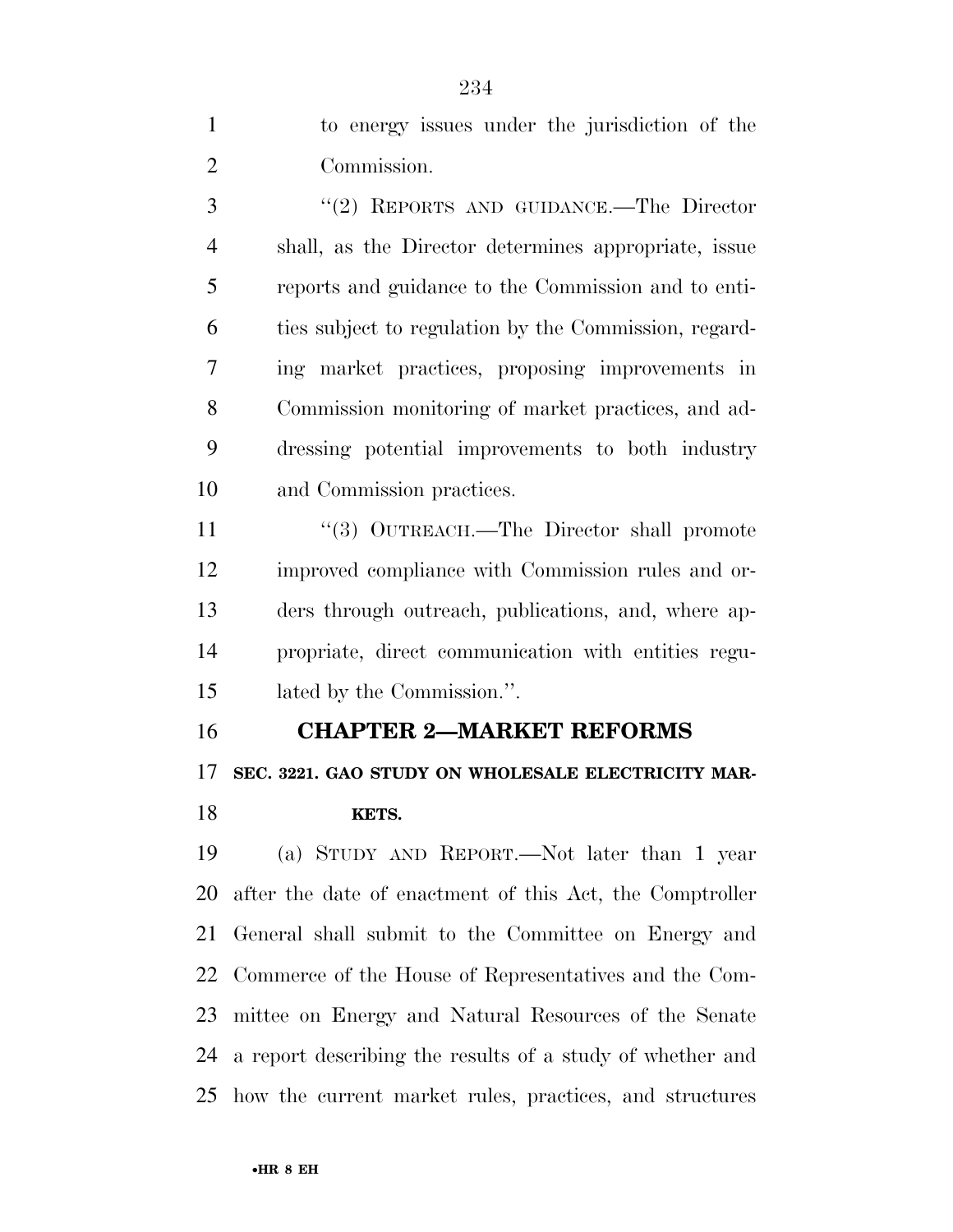of each regional transmission entity produce rates that are just and reasonable by—

 (1) facilitating fuel diversity, the availability of generation resources during emergency and severe weather conditions, resource adequacy, and reli- ability, including the cost-effective retention and de-velopment of needed generation;

 (2) promoting the equitable treatment of busi- ness models, including different utility types, the in- tegration of diverse generation resources, and ad-vanced grid technologies;

 (3) identifying and addressing regulatory bar- riers to entry, market-distorting incentives, and arti-ficial constraints on competition;

 (4) providing transparency regarding dispatch decisions, including the need for out-of-market ac- tions and payments, and the accuracy of day-ahead unit commitments;

 (5) facilitating the development of necessary natural gas pipeline and electric transmission infra-structure;

 (6) ensuring fairness and transparency in gov- ernance structures and stakeholder processes, in- cluding meaningful participation by both voting and nonvoting stakeholder representatives;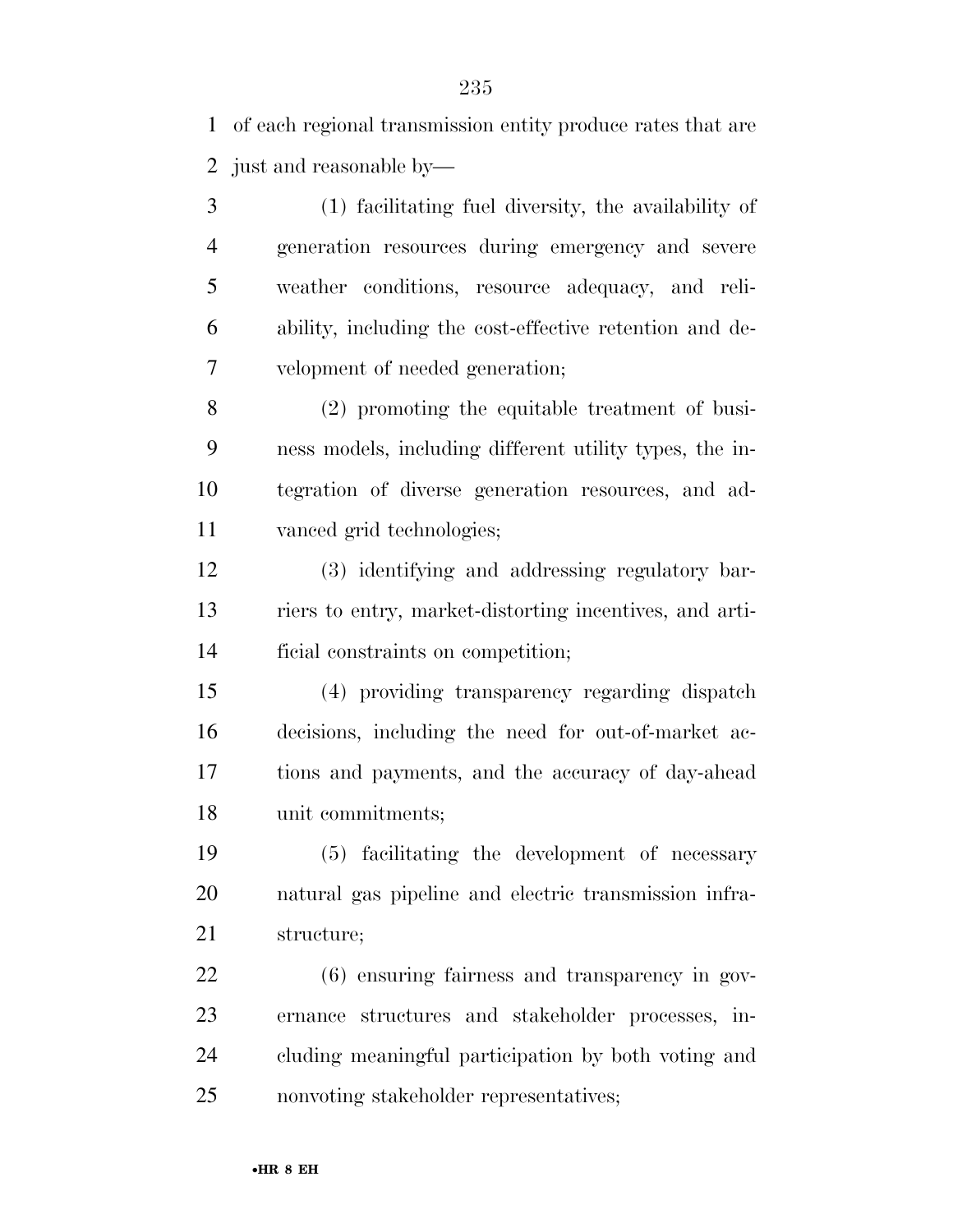| $\mathbf{1}$   | (7) ensuring the proper alignment of the energy             |
|----------------|-------------------------------------------------------------|
| $\overline{2}$ | and transmission markets by including both energy           |
| 3              | and financial transmission rights in the day-ahead          |
| $\overline{4}$ | markets;                                                    |
| 5              | (8) facilitating the ability of load-serving enti-          |
| 6              | ties to self-supply their service territory load;           |
| 7              | (9) considering, as appropriate, State and local            |
| 8              | resource planning; and                                      |
| 9              | (10) mitigating, to the extent practicable, the             |
| 10             | disruptive effects of tariff revisions on the economic      |
| 11             | decision making of market participants.                     |
| 12             | (b) DEFINITIONS.—In this section:                           |
| 13             | (1) LOAD-SERVING ENTITY.—The term "load-                    |
| 14             | serving entity" has the meaning given that term in          |
| 15             | section 217 of the Federal Power Act (16 U.S.C.             |
| 16             | $824q$ .                                                    |
| 17             | REGIONAL TRANSMISSION ENTITY.—The<br>(2)                    |
| 18             | term "regional transmission entity" means a Re-             |
| 19             | gional Transmission Organization or an Independent          |
| 20             | System Operator, as such terms are defined in sec-          |
| 21             | tion 3 of the Federal Power Act (16 U.S.C. 796).            |
| 22             | SEC. 3222. CLARIFICATION OF FACILITY MERGER AUTHOR-         |
| 23             | IZATION.                                                    |
| 24             | Section $203(a)(1)(B)$ of the Federal Power Act (16)        |
| 25             | U.S.C. $824b(a)(1)(B)$ is amended by striking "such facili- |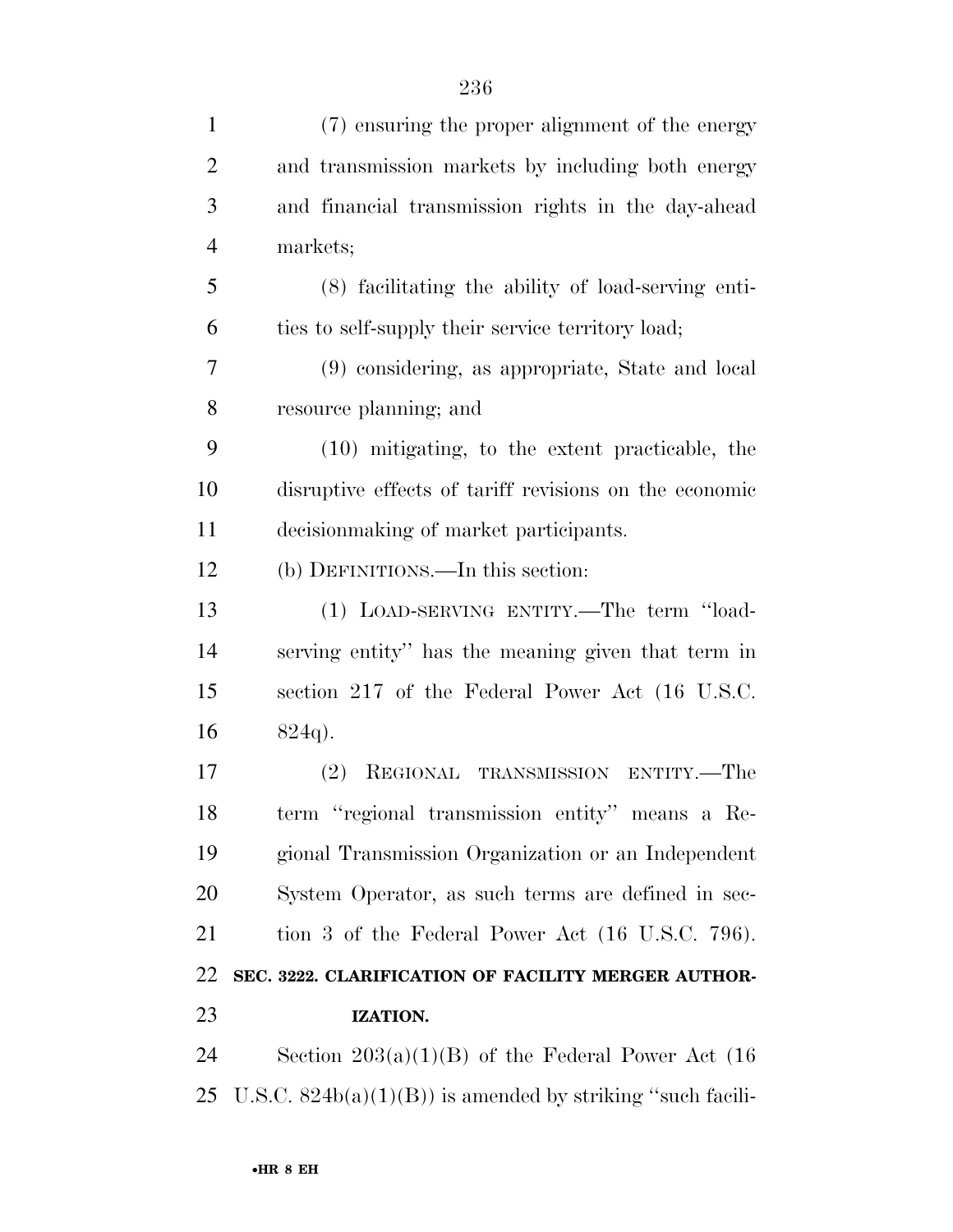ties or any part thereof'' and inserting ''such facilities, or any part thereof, of a value in excess of \$10,000,000''. **CHAPTER 3—CODE MAINTENANCE SEC. 3231. REPEAL OF OFF-HIGHWAY MOTOR VEHICLES STUDY.**  (a) REPEAL.—Part I of title III of the Energy Policy and Conservation Act (42 U.S.C. 6373) is repealed. (b) CONFORMING AMENDMENT.—The table of con- tents for the Energy Policy and Conservation Act (Public Law 94–163; 89 Stat. 871) is amended— (1) by striking the item relating to part I of title III; and (2) by striking the item relating to section 385. **SEC. 3232. REPEAL OF METHANOL STUDY.**  Section 400EE of the Energy Policy and Conserva- tion Act (42 U.S.C. 6374d) is amended— (1) by striking subsection (a); and (2) by redesignating subsections (b) and (c) as subsections (a) and (b), respectively. **SEC. 3233. REPEAL OF RESIDENTIAL ENERGY EFFICIENCY STANDARDS STUDY.**  (a) REPEAL.—Section 253 of the National Energy Conservation Policy Act (42 U.S.C. 8232) is repealed. (b) CONFORMING AMENDMENT.—The table of con-tents for the National Energy Conservation Policy Act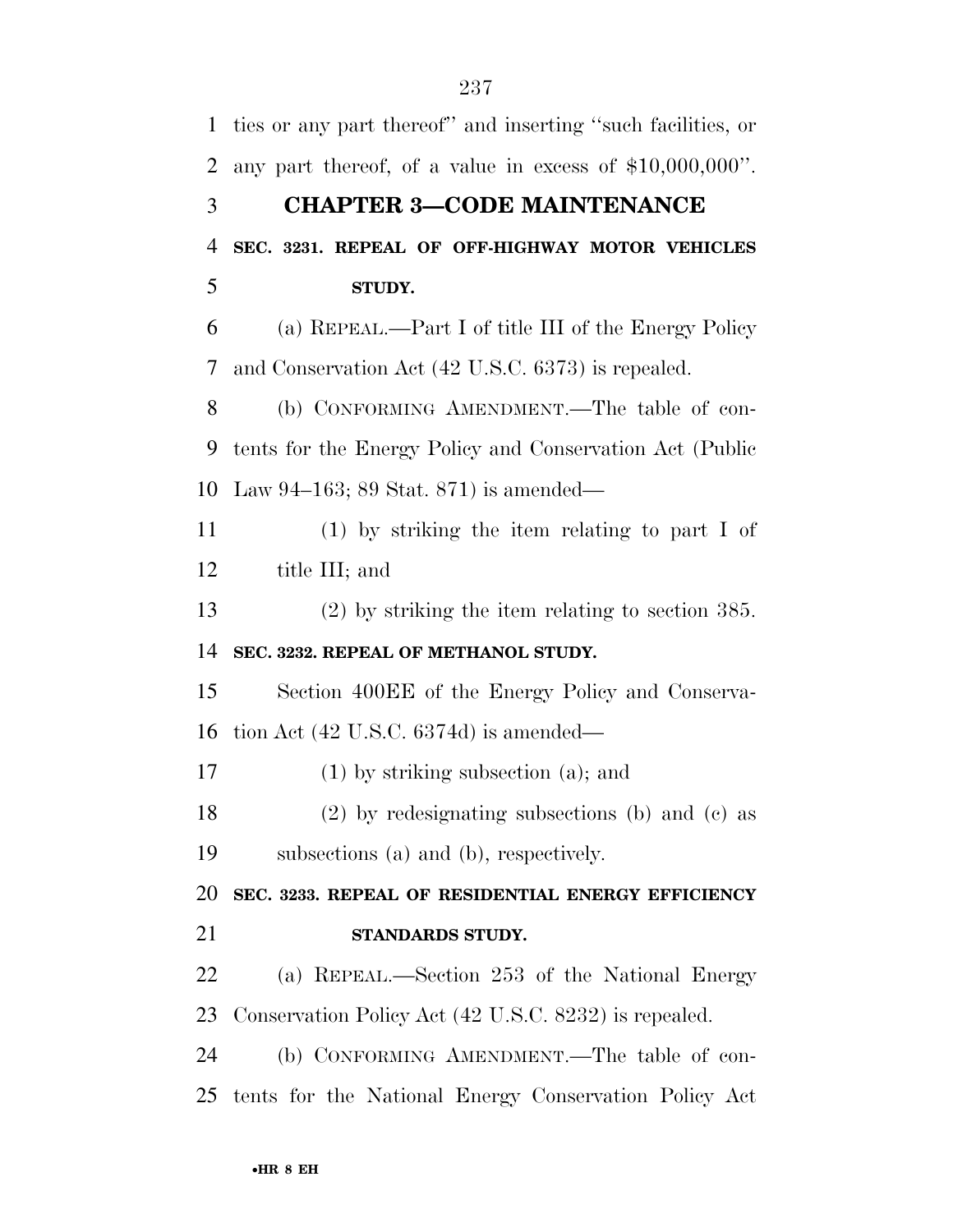(Public Law 95–619; 92 Stat. 3206) is amended by strik-

ing the item relating to section 253.

#### **SEC. 3234. REPEAL OF WEATHERIZATION STUDY.**

 (a) REPEAL.—Section 254 of the National Energy Conservation Policy Act (42 U.S.C. 8233) is repealed.

 (b) CONFORMING AMENDMENT.—The table of con- tents for the National Energy Conservation Policy Act (Public Law 95–619; 92 Stat. 3206) is amended by strik-ing the item relating to section 254.

#### **SEC. 3235. REPEAL OF REPORT TO CONGRESS.**

 (a) REPEAL.—Section 273 of the National Energy Conservation Policy Act (42 U.S.C. 8236b) is repealed. (b) CONFORMING AMENDMENT.—The table of con- tents for the National Energy Conservation Policy Act (Public Law 95–619; 92 Stat. 3206) is amended by strik-ing the item relating to section 273.

### **SEC. 3236. REPEAL OF REPORT BY GENERAL SERVICES AD-**

**MINISTRATION.** 

 (a) REPEAL.—Section 154 of the Energy Policy Act of 1992 (42 U.S.C. 8262a) is repealed.

21 (b) CONFORMING AMENDMENTS.—

 (1) The table of contents for the Energy Policy Act of 1992 (Public Law 102–486; 106 Stat. 2776) is amended by striking the item relating to section 154.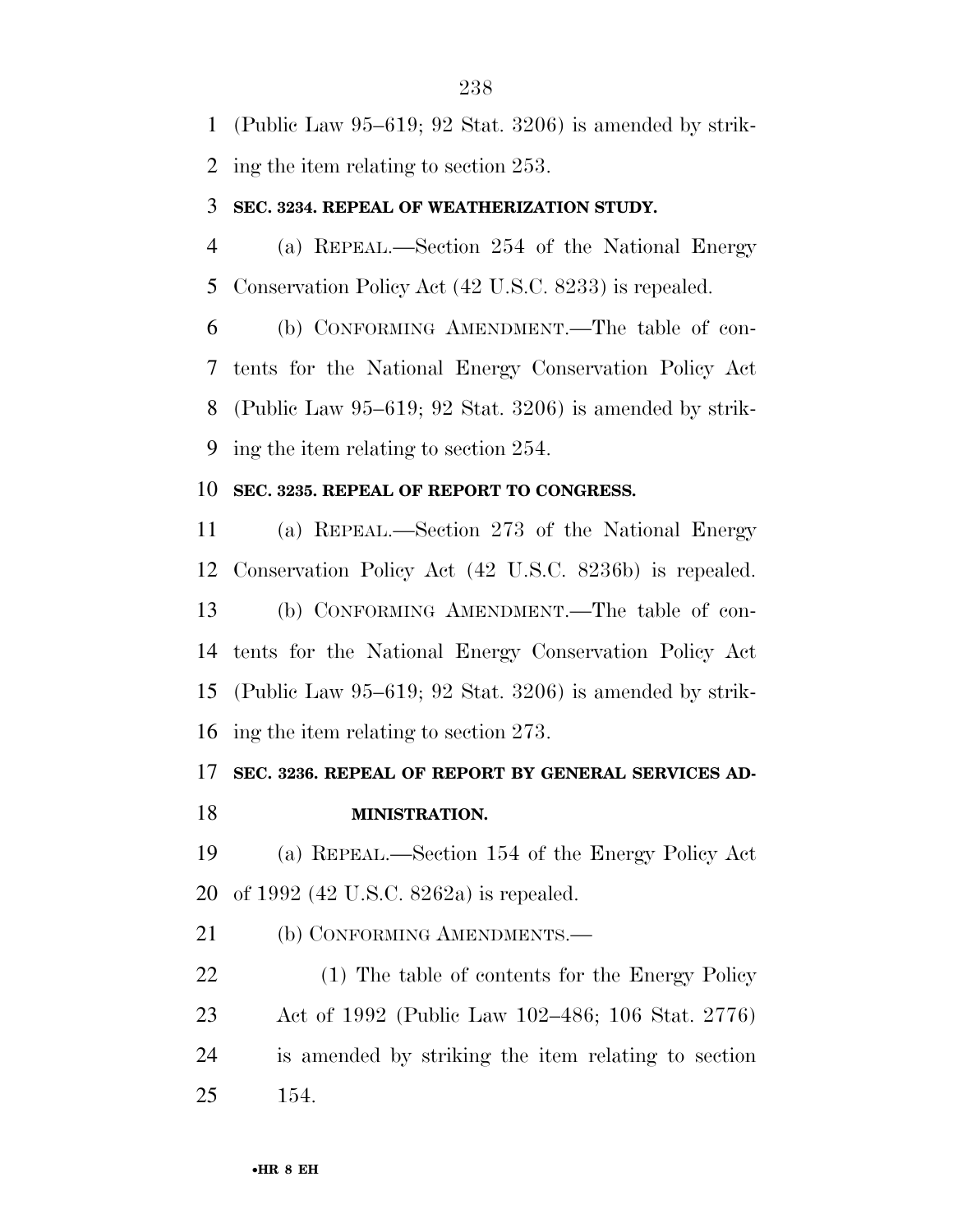(2) Section 159 of the Energy Policy Act of 1992 (42 U.S.C. 8262e) is amended by striking sub- section (c). **SEC. 3237. REPEAL OF INTERGOVERNMENTAL ENERGY MANAGEMENT PLANNING AND COORDINA- TION WORKSHOPS.**  (a) REPEAL.—Section 156 of the Energy Policy Act of 1992 (42 U.S.C. 8262b) is repealed. (b) CONFORMING AMENDMENT.—The table of con- tents for the Energy Policy Act of 1992 (Public Law 102– 486; 106 Stat. 2776) is amended by striking the item re- lating to section 156. **SEC. 3238. REPEAL OF INSPECTOR GENERAL AUDIT SUR- VEY AND PRESIDENT'S COUNCIL ON INTEG- RITY AND EFFICIENCY REPORT TO CON- GRESS.**  (a) REPEAL.—Section 160 of the Energy Policy Act of 1992 (42 U.S.C. 8262f) is amended by striking the sec- tion designation and heading and all that follows through ''(c) INSPECTOR GENERAL REVIEW.—Each Inspector General'' and inserting the following: **''SEC. 160. INSPECTOR GENERAL REVIEW.**  ''Each Inspector General''. (b) CONFORMING AMENDMENT.—The table of con-tents for the Energy Policy Act of 1992 (Public Law 102–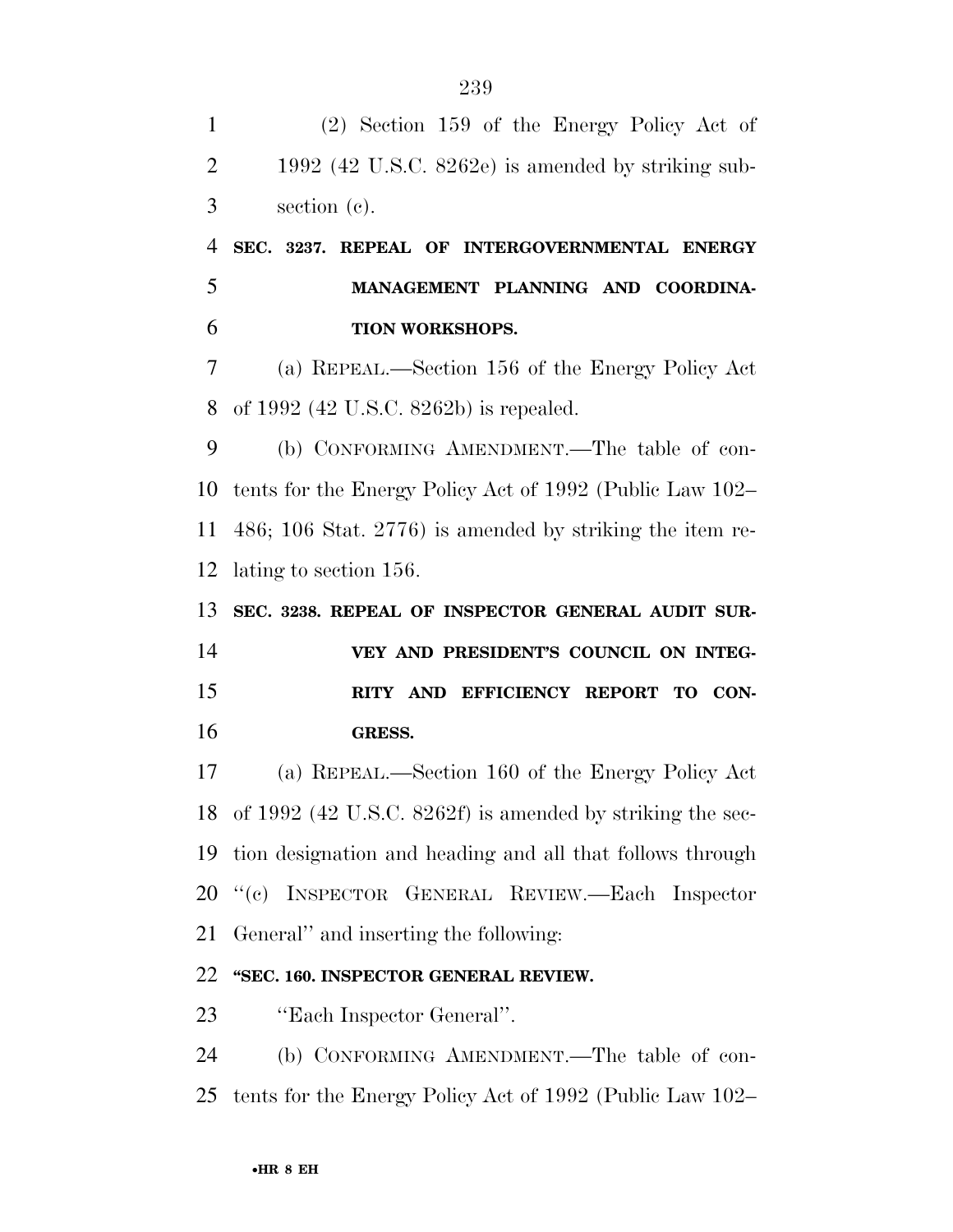486; 106 Stat. 2776) is amended by striking the item re- lating to section 160 and inserting the following: ''Sec. 160. Inspector General review.''. **SEC. 3239. REPEAL OF PROCUREMENT AND IDENTIFICA- TION OF ENERGY EFFICIENT PRODUCTS PRO- GRAM.**  (a) REPEAL.—Section 161 of the Energy Policy Act of 1992 (42 U.S.C. 8262g) is repealed. (b) CONFORMING AMENDMENT.—The table of con- tents for the Energy Policy Act of 1992 (Public Law 102– 486; 106 Stat. 2776) is amended by striking the item re-

lating to section 161.

## **SEC. 3240. REPEAL OF NATIONAL ACTION PLAN FOR DE-MAND RESPONSE.**

 (a) REPEAL.—Part 5 of title V of the National En- ergy Conservation Policy Act (42 U.S.C. 8279) is re-pealed.

 (b) CONFORMING AMENDMENT.—The table of con- tents for the National Energy Conservation Policy Act (Public Law 95–619; 92 Stat. 3206; 121 Stat. 1665) is amended—

- (1) by striking the item relating to part 5 of title V; and
- (2) by striking the item relating to section 571.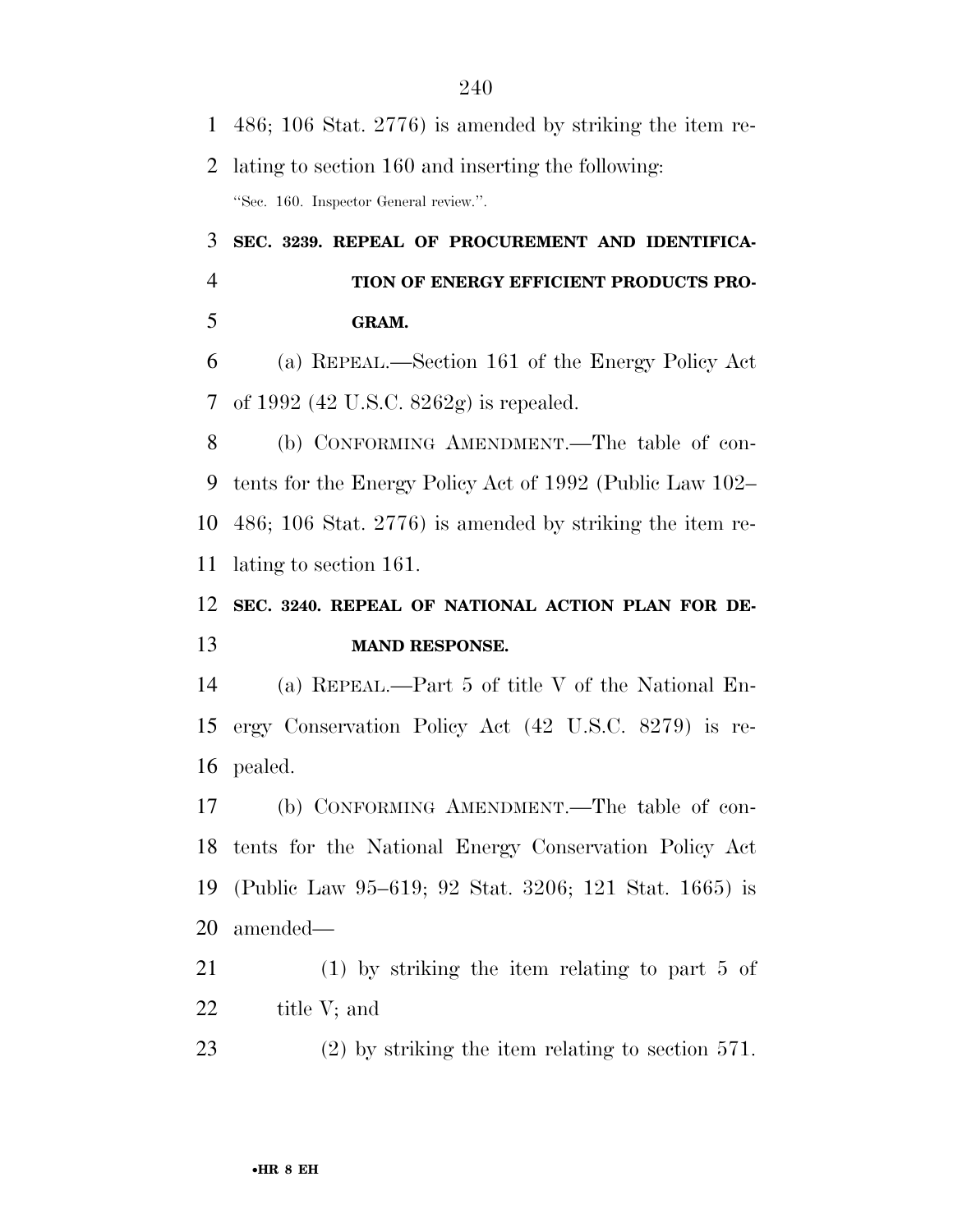#### **SEC. 3241. REPEAL OF NATIONAL COAL POLICY STUDY.**

 (a) REPEAL.—Section 741 of the Powerplant and In- dustrial Fuel Use Act of 1978 (42 U.S.C. 8451) is re-pealed.

 (b) CONFORMING AMENDMENT.—The table of con- tents for the Powerplant and Industrial Fuel Use Act of 1978 (Public Law 95–620; 92 Stat. 3289) is amended by striking the item relating to section 741.

 **SEC. 3242. REPEAL OF STUDY ON COMPLIANCE PROBLEM OF SMALL ELECTRIC UTILITY SYSTEMS.** 

 (a) REPEAL.—Section 744 of the Powerplant and In- dustrial Fuel Use Act of 1978 (42 U.S.C. 8454) is re-pealed.

 (b) CONFORMING AMENDMENT.—The table of con- tents for the Powerplant and Industrial Fuel Use Act of 1978 (Public Law 95–620; 92 Stat. 3289) is amended by striking the item relating to section 744.

 **SEC. 3243. REPEAL OF STUDY OF SOCIOECONOMIC IM- PACTS OF INCREASED COAL PRODUCTION AND OTHER ENERGY DEVELOPMENT.** 

 (a) REPEAL.—Section 746 of the Powerplant and In- dustrial Fuel Use Act of 1978 (42 U.S.C. 8456) is re-pealed.

 (b) CONFORMING AMENDMENT.—The table of con-tents for the Powerplant and Industrial Fuel Use Act of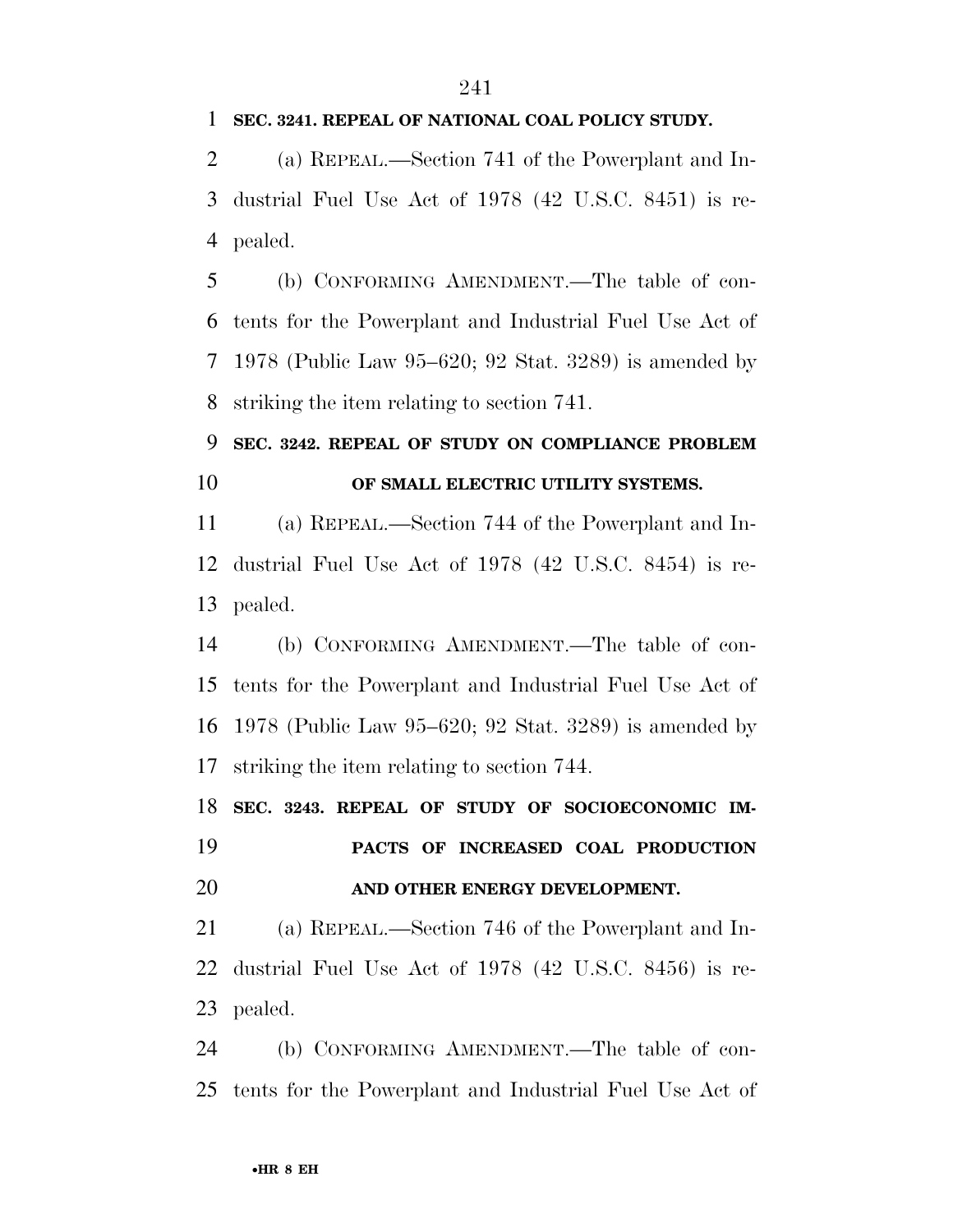1978 (Public Law 95–620; 92 Stat. 3289) is amended by striking the item relating to section 746.

### **SEC. 3244. REPEAL OF STUDY OF THE USE OF PETROLEUM AND NATURAL GAS IN COMBUSTORS.**

 (a) REPEAL.—Section 747 of the Powerplant and In- dustrial Fuel Use Act of 1978 (42 U.S.C. 8457) is re-pealed.

 (b) CONFORMING AMENDMENT.—The table of con- tents for the Powerplant and Industrial Fuel Use Act of 1978 (Public Law 95–620; 92 Stat. 3289) is amended by striking the item relating to section 747.

#### **SEC. 3245. REPEAL OF SUBMISSION OF REPORTS.**

 (a) REPEAL.—Section 807 of the Powerplant and In- dustrial Fuel Use Act of 1978 (42 U.S.C. 8483) is re-pealed.

 (b) CONFORMING AMENDMENT.—The table of con- tents for the Powerplant and Industrial Fuel Use Act of 1978 (Public Law 95–620; 92 Stat. 3289) is amended by striking the item relating to section 807.

 **SEC. 3246. REPEAL OF ELECTRIC UTILITY CONSERVATION PLAN.** 

 (a) REPEAL.—Section 808 of the Powerplant and In- dustrial Fuel Use Act of 1978 (42 U.S.C. 8484) is re-pealed.

(b) CONFORMING AMENDMENTS.—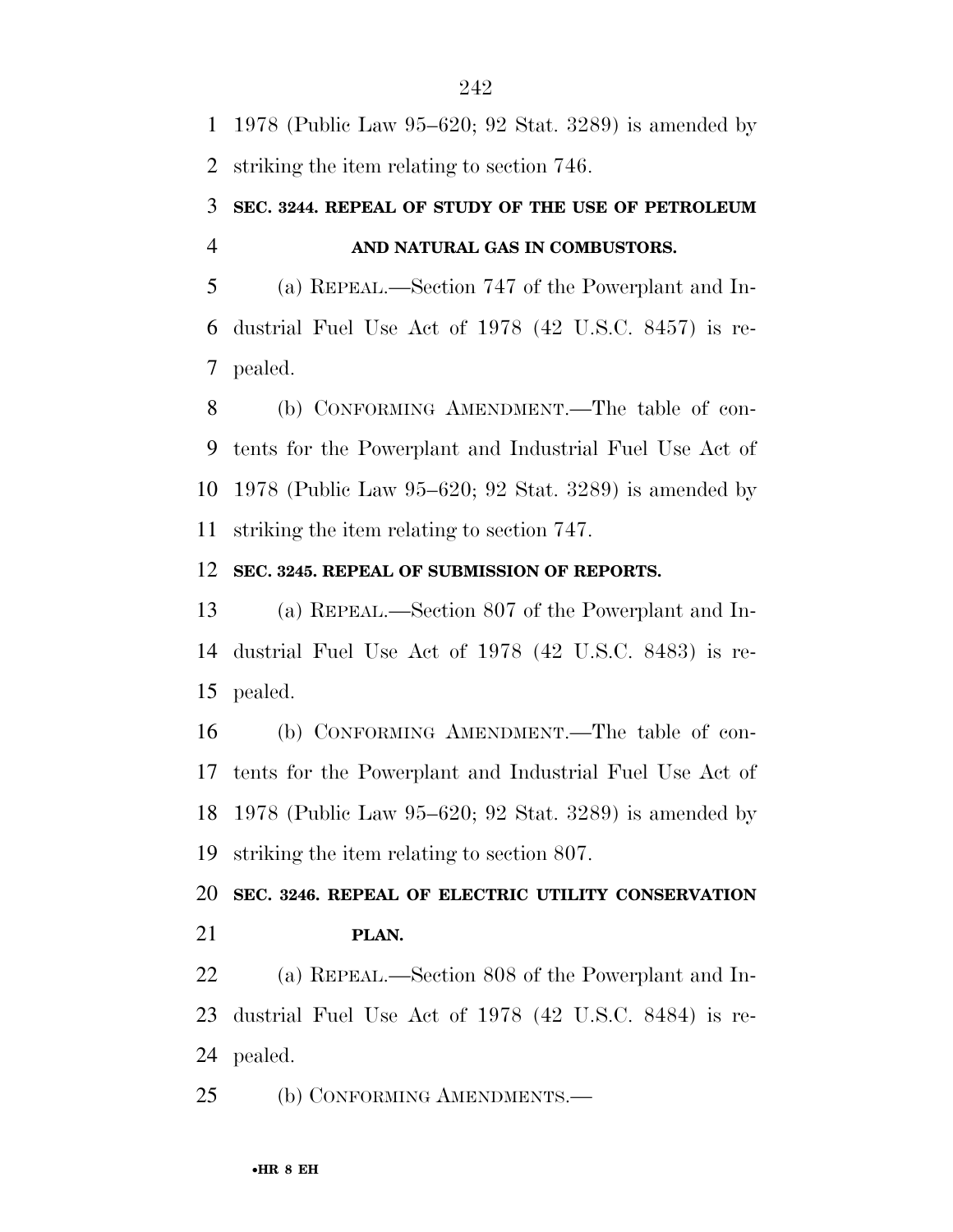| $\mathbf{1}$   | (1) TABLE OF CONTENTS.—The table of con-                  |
|----------------|-----------------------------------------------------------|
| $\overline{2}$ | tents for the Powerplant and Industrial Fuel Use          |
| 3              | Act of 1978 (Public Law 95–620; 92 Stat. 3289) is         |
| $\overline{4}$ | amended by striking the item relating to section          |
| 5              | 808.                                                      |
| 6              | REPORT ON IMPLEMENTATION.-Section<br>(2)                  |
| $\overline{7}$ | 712 of the Powerplant and Industrial Fuel Use Act         |
| 8              | of 1978 $(42 \text{ U.S.C. } 8422)$ is amended—           |
| 9              | (A) by striking $(4)$ GENERALLY.—"; and                   |
| 10             | (B) by striking subsection (b).                           |
| 11             | SEC. 3247. TECHNICAL AMENDMENT TO POWERPLANT AND          |
| 12             | INDUSTRIAL FUEL USE ACT OF 1978.                          |
| 13             | The table of contents for the Powerplant and Indus-       |
| 14             | trial Fuel Use Act of 1978 (Public Law 95–620; 92 Stat.   |
| 15             | 3289) is amended by striking the item relating to section |
| 16             | 742.                                                      |
| 17             | SEC. 3248. EMERGENCY ENERGY CONSERVATION REPEALS.         |
| 18             | (a) REPEALS.—                                             |
| 19             | (1) Section 201 of the Emergency Energy Con-              |
| 20             | servation Act of 1979 (42 U.S.C. 8501) is amend-          |
| 21             | $ed$ —                                                    |
| 22             | $(A)$ in the section heading, by striking                 |
| 23             | "FINDINGS AND";                                           |
| 24             | (B) by striking subsection (a); and                       |
| 25             | (C) by striking "(b) PURPOSES.—".                         |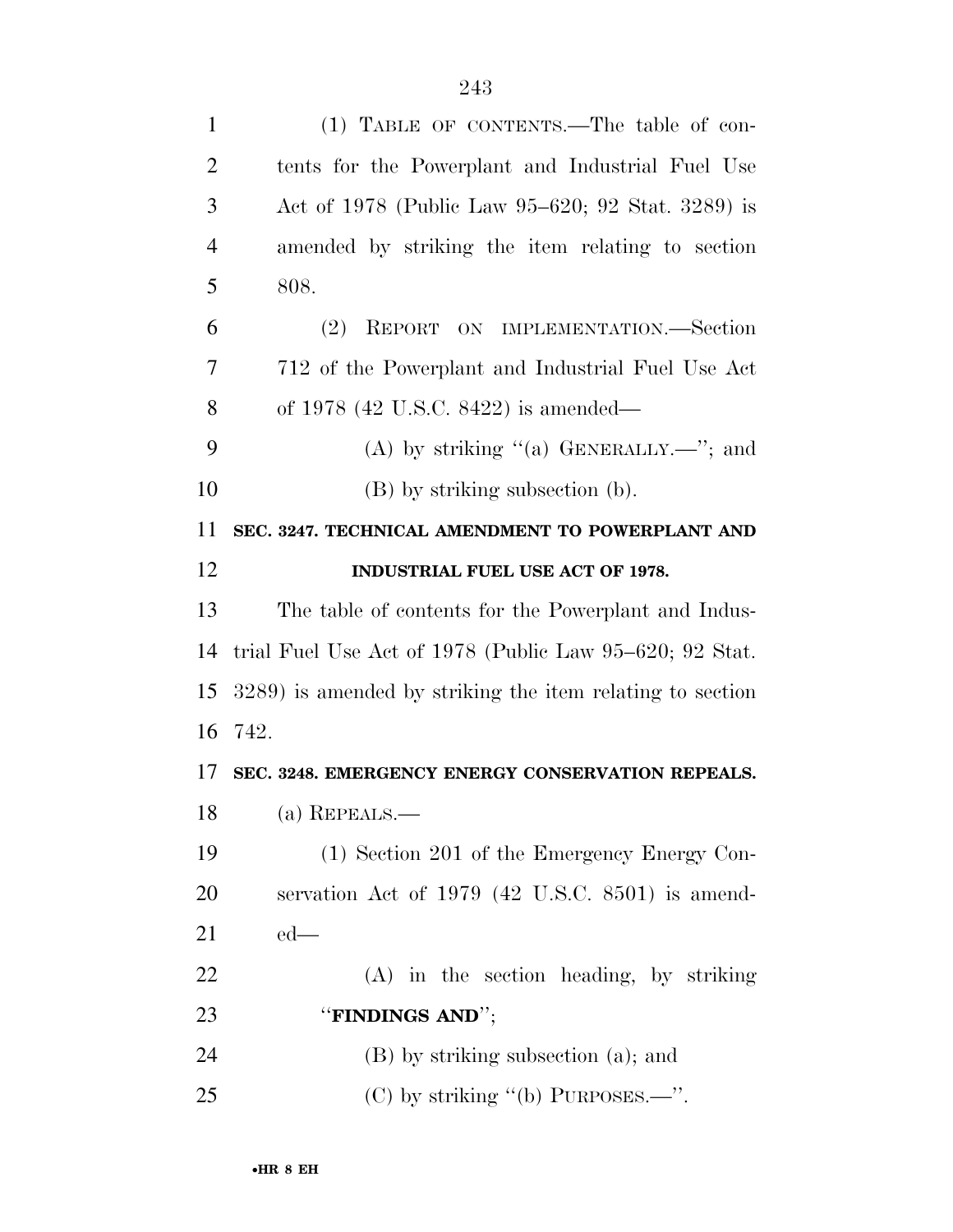| $\mathbf{1}$   | (2) Section 221 of the Emergency Energy Con-            |
|----------------|---------------------------------------------------------|
| 2              | servation Act of $1979$ (42 U.S.C. 8521) is repealed.   |
| 3              | (3) Section 222 of the Emergency Energy Con-            |
| $\overline{4}$ | servation Act of 1979 (42 U.S.C. 8522) is repealed.     |
| 5              | (4) Section 241 of the Emergency Energy Con-            |
| 6              | servation Act of 1979 (42 U.S.C. 8531) is repealed.     |
| 7              | (b) CONFORMING AMENDMENT.—The table of con-             |
| 8              | tents for the Emergency Energy Conservation Act of 1979 |
| 9              | (Public Law $96-102$ ; 93 Stat. 749) is amended—        |
| 10             | $(1)$ by striking the item relating to section 201      |
| 11             | and inserting the following:                            |
|                |                                                         |
|                | "Sec. 201. Purposes.";                                  |
| 12             | and                                                     |
| 13             | (2) by striking the items relating to sections          |
| 14             | 221, 222, and 241.                                      |
| 15             | SEC. 3249. REPEAL OF STATE UTILITY REGULATORY AS-       |
|                | SISTANCE.                                               |
|                | (a) REPEAL.—Section 207 of the Energy Conserva-         |
| 16<br>17<br>18 | tion and Production Act (42 U.S.C. 6807) is repealed.   |
| 19             | (b) CONFORMING AMENDMENT.—The table of con-             |
|                | tents for the Energy Conservation and Production Act    |
| 20<br>21       | (Public Law 94–385; 90 Stat. 1125) is amended by strik- |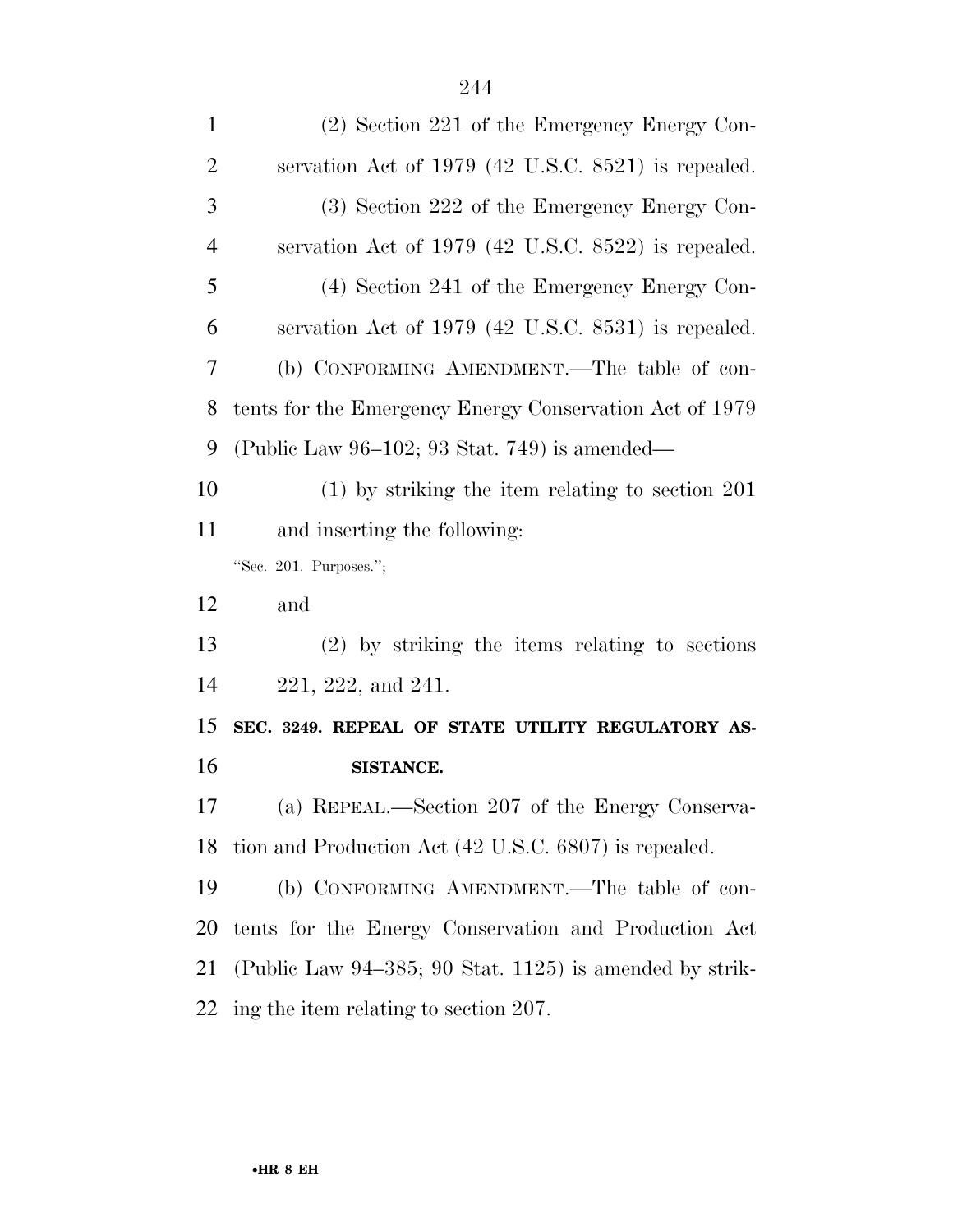Conservation Policy Act (42 U.S.C. 8258b) is repealed. (b) CONFORMING AMENDMENTS.—

 (1) The table of contents for the National En- ergy Conservation Policy Act (Public Law 95–619; 92 Stat. 3206; 106 Stat. 2851) is amended by strik-ing the item relating to section 550.

10 (2) Section  $543(d)(2)$  of the National Energy Conservation Policy Act (42 U.S.C. 8253(d)(2)) is amended by striking '', incorporating any relevant information obtained from the survey conducted pur-suant to section 550''.

#### **SEC. 3251. REPEAL OF PHOTOVOLTAIC ENERGY PROGRAM.**

 (a) REPEAL.—Part 4 of title V of the National En- ergy Conservation Policy Act (42 U.S.C. 8271 et seq.) is repealed.

 (b) CONFORMING AMENDMENTS.—The table of con- tents for the National Energy Conservation Policy Act (Public Law 95–619; 92 Stat. 3206) is amended—

 (1) by striking the item relating to part 4 of title V; and

 (2) by striking the items relating to sections 561 through 570.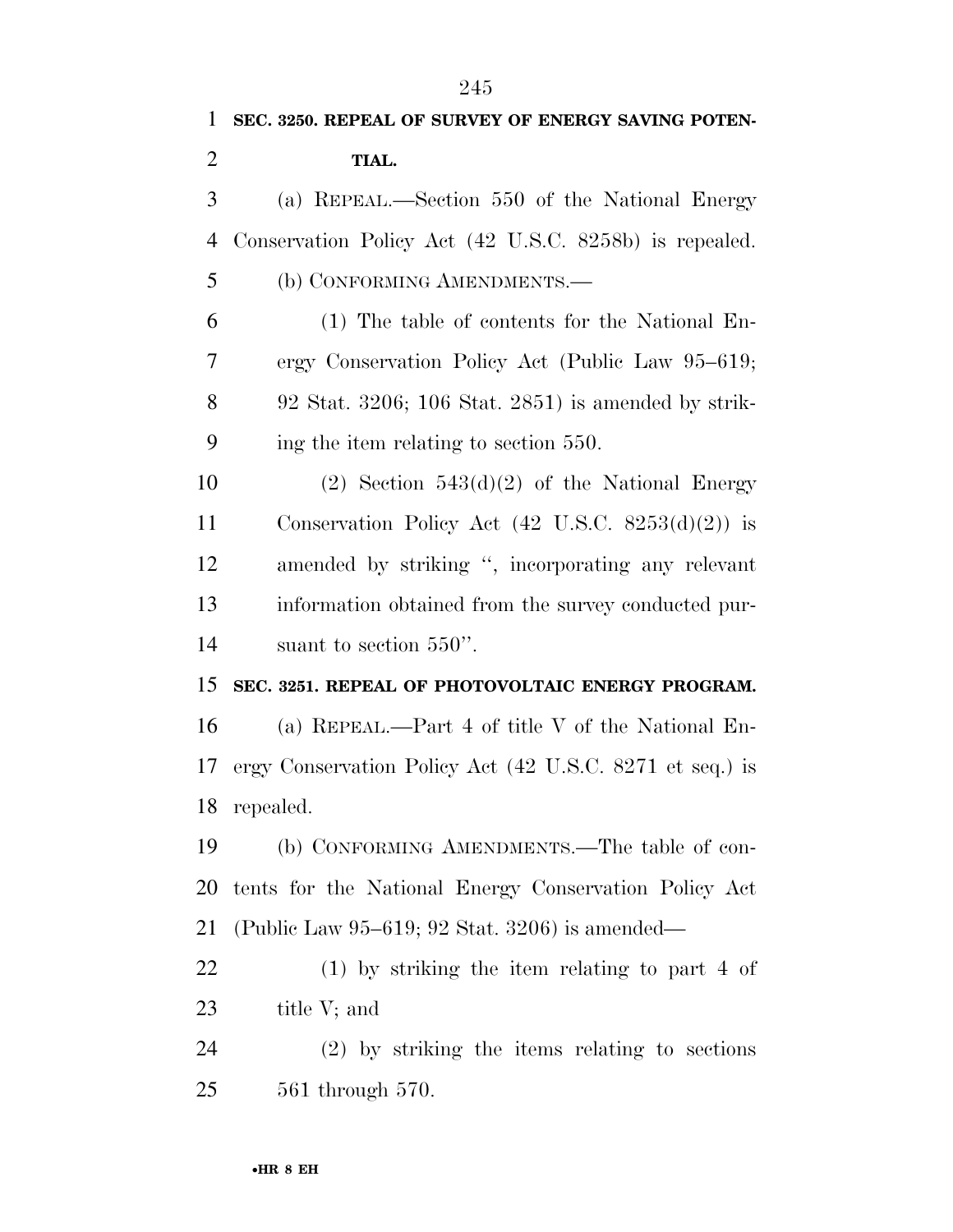**SEC. 3252. REPEAL OF ENERGY AUDITOR TRAINING AND CERTIFICATION.** 

 (a) REPEAL.—Subtitle F of title V of the Energy Se-curity Act (42 U.S.C. 8285 et seq.) is repealed.

 (b) CONFORMING AMENDMENT.—The table of con- tents for the Energy Security Act (Public Law 96–294; 94 Stat. 611) is amended by striking the items relating to subtitle F of title V.

### **CHAPTER 4—AUTHORIZATION**

#### **SEC. 3261 AUTHORIZATION.**

 There are authorized to be appropriated, out of funds authorized under previously enacted laws, amounts re- quired for carrying out this Act and the amendments made by this Act.

# **TITLE IV—CHANGING CRUDE**

**OIL MARKET CONDITIONS** 

#### **SEC. 4001. FINDINGS.**

The Congress finds the following:

 (1) The United States has enjoyed a renais- sance in energy production, establishing the United States as the world's leading oil producer.

 (2) By authorizing crude oil exports, the Con- gress can spur domestic energy production, create and preserve jobs, help maintain and strengthen our independent shipping fleet that is essential to na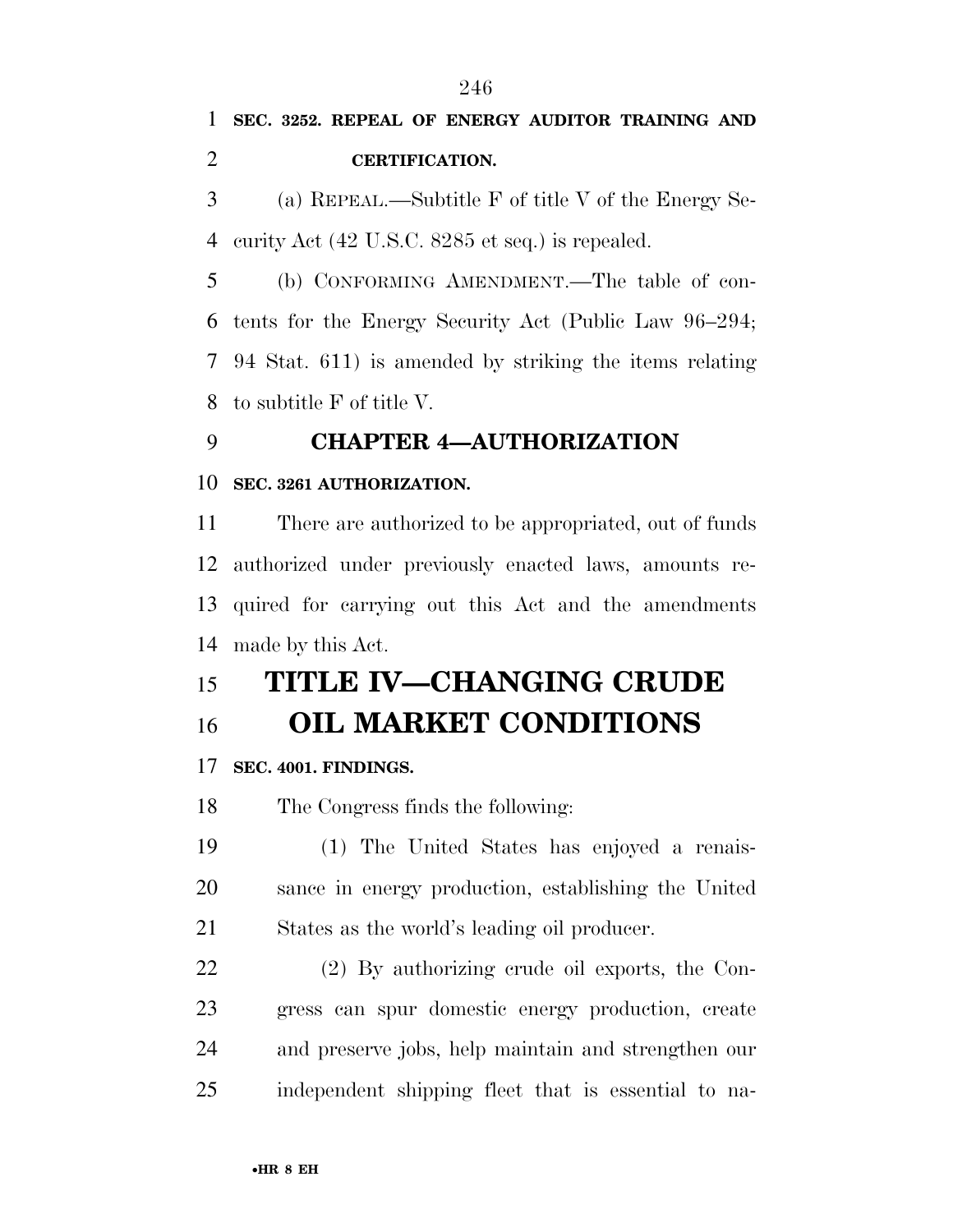tional defense, and generate State and Federal reve-nues.

 (3) An energy-secure United States that is a net exporter of energy has the potential to transform the security environment around the world, notably in Europe and the Middle East.

 (4) For our European allies and Israel, the presence of more United States oil in the market will offer more secure supply options, which will strengthen United States strategic alliances and help curtail the use of energy as a political weapon.

 (5) The 60-ship Maritime Security Fleet is a vital element of our military's strategic sealift and global response capability. It assures United States- flag ships and United States crews will be available to support the United States military when it needs to mobilize to protect our allies, and is the most pru- dent and economical solution to meet current and projected sealift requirements for the United States.

 (6) The Maritime Security Fleet program pro- vides a labor base of skilled American mariners who are available to crew the United States Government- owned strategic sealift fleet, as well as the United States commercial fleet, in both peace and war.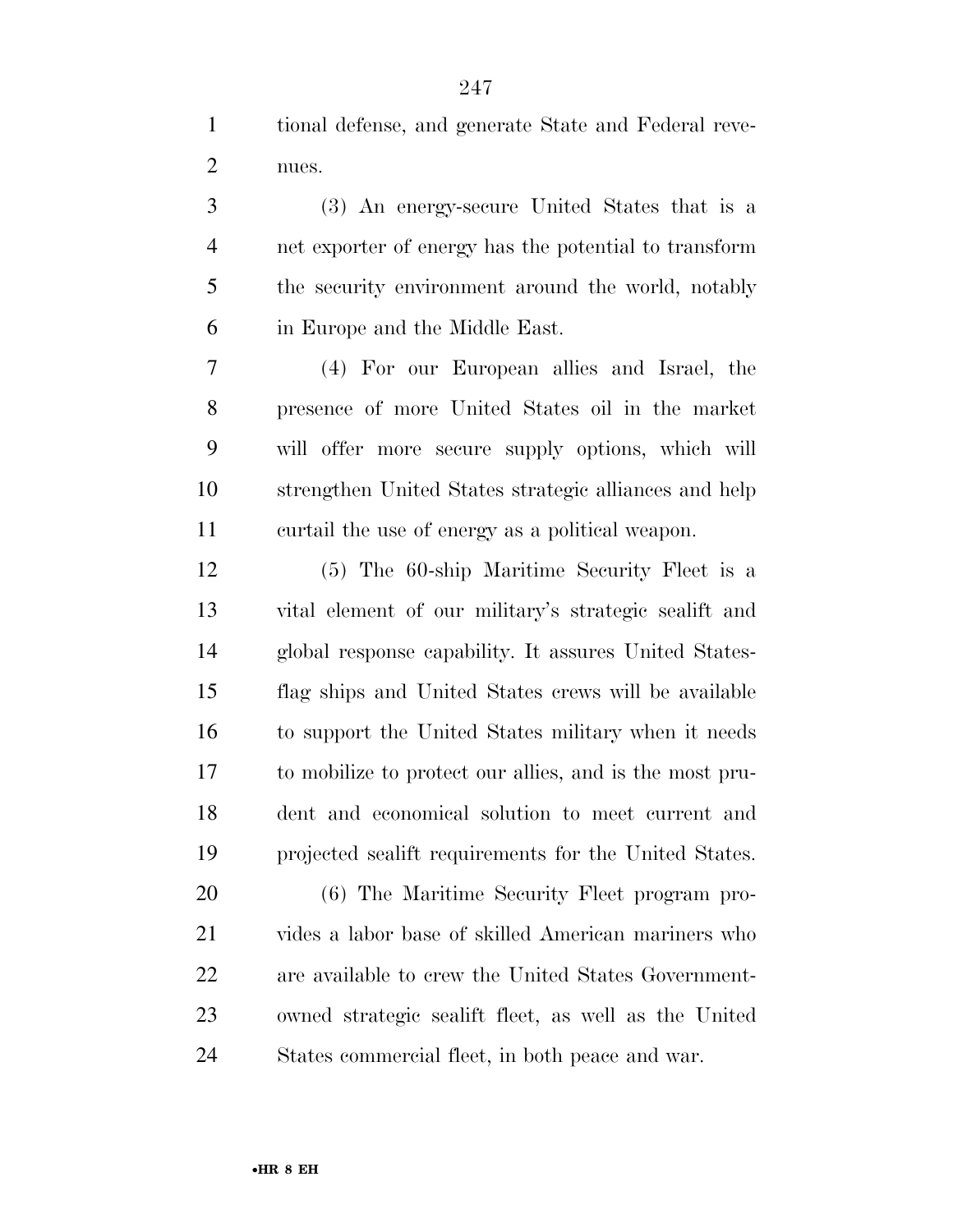(7) The United States has reduced its oil con- sumption over the past decade, and increasing in- vestment in clean energy technology and energy effi- ciency will lower energy prices, reduce greenhouse gas emissions, and increase national security.

#### **SEC. 4002. REPEAL.**

 Section 103 of the Energy Policy and Conservation Act (42 U.S.C. 6212) and the item relating thereto in the table of contents of that Act are repealed.

## **SEC. 4003. NATIONAL POLICY ON OIL EXPORT RESTRIC-TIONS.**

 Notwithstanding any other provision of law, to pro- mote the efficient exploration, production, storage, supply, marketing, pricing, and regulation of energy resources, in- cluding fossil fuels, no official of the Federal Government shall impose or enforce any restriction on the export of crude oil.

#### **SEC. 4004. STUDIES.**

 (a) GREENHOUSE GAS EMISSIONS.—Not later than 120 days after the date of enactment of this Act, the Sec- retary of Energy shall conduct, and transmit to the Com- mittee on Energy and Commerce of the House of Rep- resentatives and the Committee on Energy and Natural Resources of the Senate the results of, a study on the net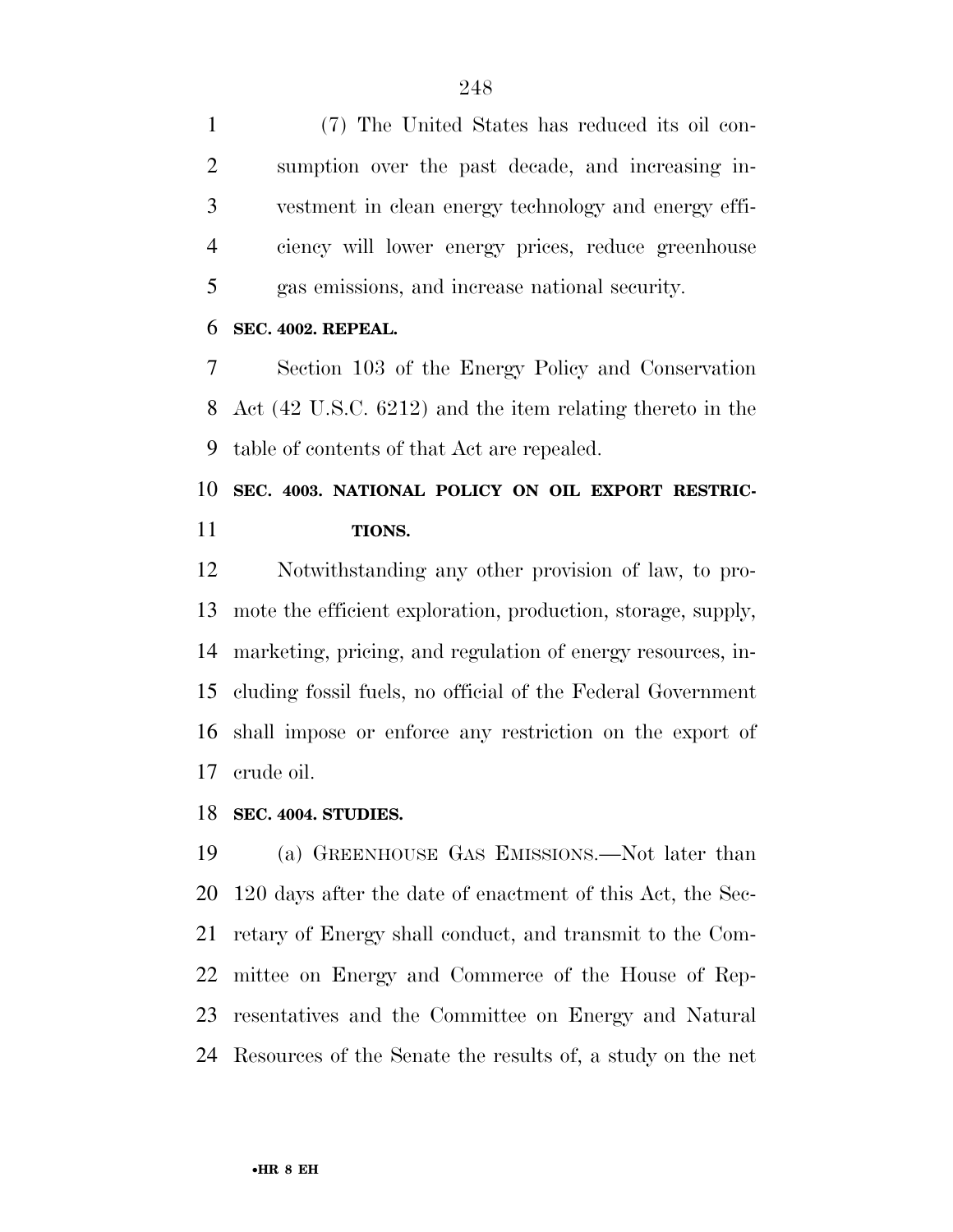| 1              | greenhouse gas emissions that will result from the repeal |
|----------------|-----------------------------------------------------------|
| $\overline{2}$ | of the crude oil export ban under section 4002.           |
| 3              | (b) CRUDE OIL EXPORT STUDY.—                              |
| $\overline{4}$ | (1) IN GENERAL.—The Department of Com-                    |
| 5              | merce, in consultation with the Department of En-         |
| 6              | ergy, and other departments as appropriate, shall         |
| 7              | conduct a study of the State and national implica-        |
| 8              | tions of lifting the crude oil export ban with respect    |
| 9              | to consumers and the economy.                             |
| 10             | (2) CONTENTS.—The study conducted under                   |
| 11             | paragraph $(1)$ shall include an analysis of —            |
| 12             | (A) the economic impact that exporting                    |
| 13             | crude oil will have on the economy of the                 |
| 14             | United States;                                            |
| 15             | (B) the economic impact that exporting                    |
| 16             | erude oil will have on consumers, taking into             |
| 17             | account impacts on energy prices;                         |
| 18             | (C) the economic impact that exporting                    |
| 19             | crude oil will have on domestic manufacturing,            |
| 20             | taking into account impacts on employment;                |
| 21             | and                                                       |
| 22             | (D) the economic impact that exporting                    |
| 23             | erude oil will have on the refining sector, taking        |
| 24             | into account impacts on employment.                       |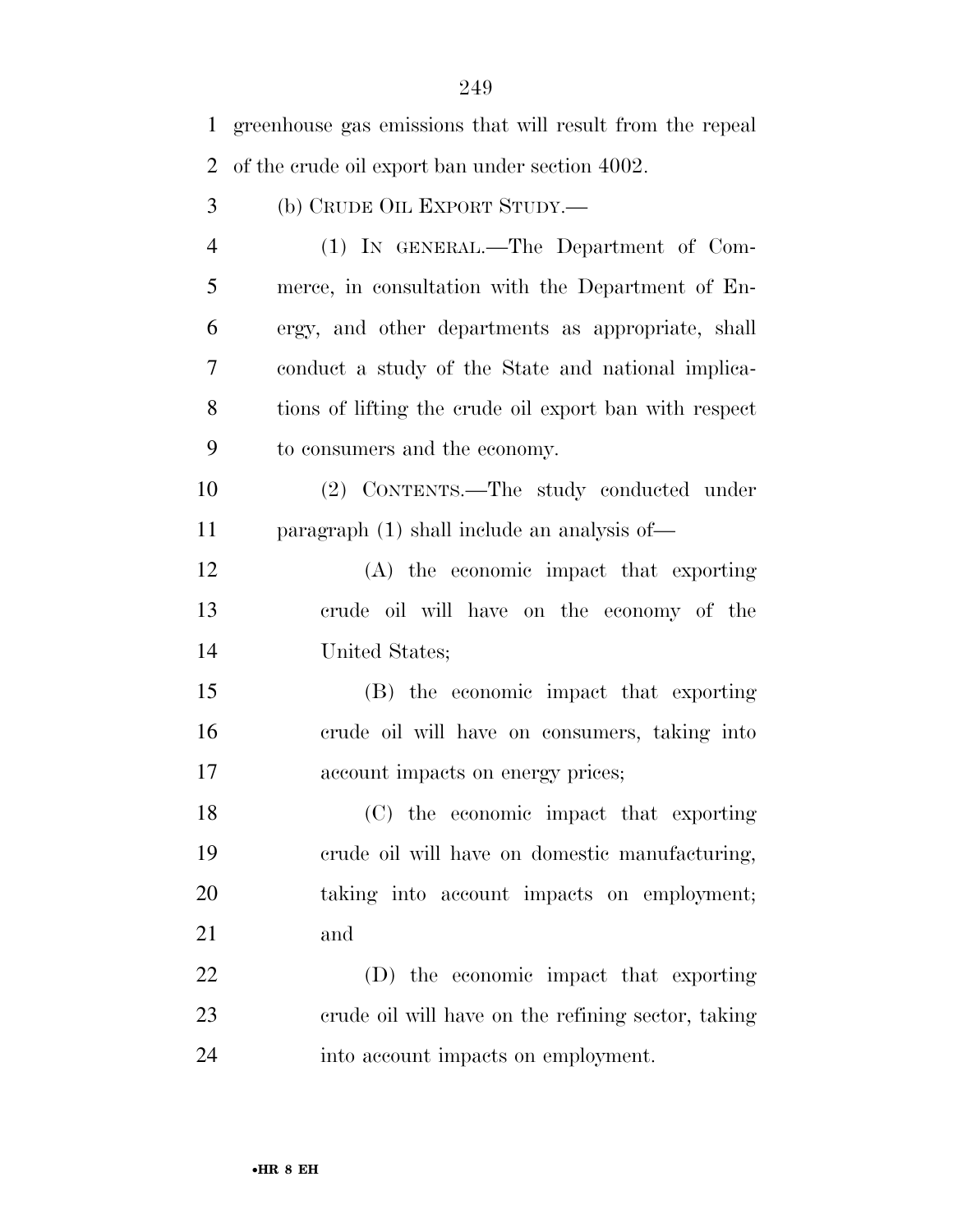(3) REPORT TO CONGRESS.—Not later than 1 year after the date of enactment of this Act, the Bu- reau of Industry and Security shall submit to Con- gress a report containing the results of the study conducted under paragraph (1).

#### **SEC. 4005. SAVINGS CLAUSE.**

 Nothing in this title limits the authority of the Presi- dent under the Constitution, the International Emergency Economic Powers Act (50 U.S.C. 1701 et seq.), the Na- tional Emergencies Act (50 U.S.C. 1601 et seq.), part B of title II of the Energy Policy and Conservation Act (42 U.S.C. 6271 et seq.), the Trading With the Enemy Act (50 U.S.C. App. 1 et seq.), or any other provision of law that imposes sanctions on a foreign person or foreign gov- ernment (including any provision of law that prohibits or restricts United States persons from engaging in a trans- action with a sanctioned person or government), including a foreign government that is designated as a state sponsor of terrorism, to prohibit exports.

### **SEC. 4006. PARTNERSHIPS WITH MINORITY SERVING INSTI-TUTIONS.**

 (a) IN GENERAL.—The Department of Energy shall continue to develop and broaden partnerships with minor- ity serving institutions, including Hispanic Serving Insti-tutions (HSI) and Historically Black Colleges and Univer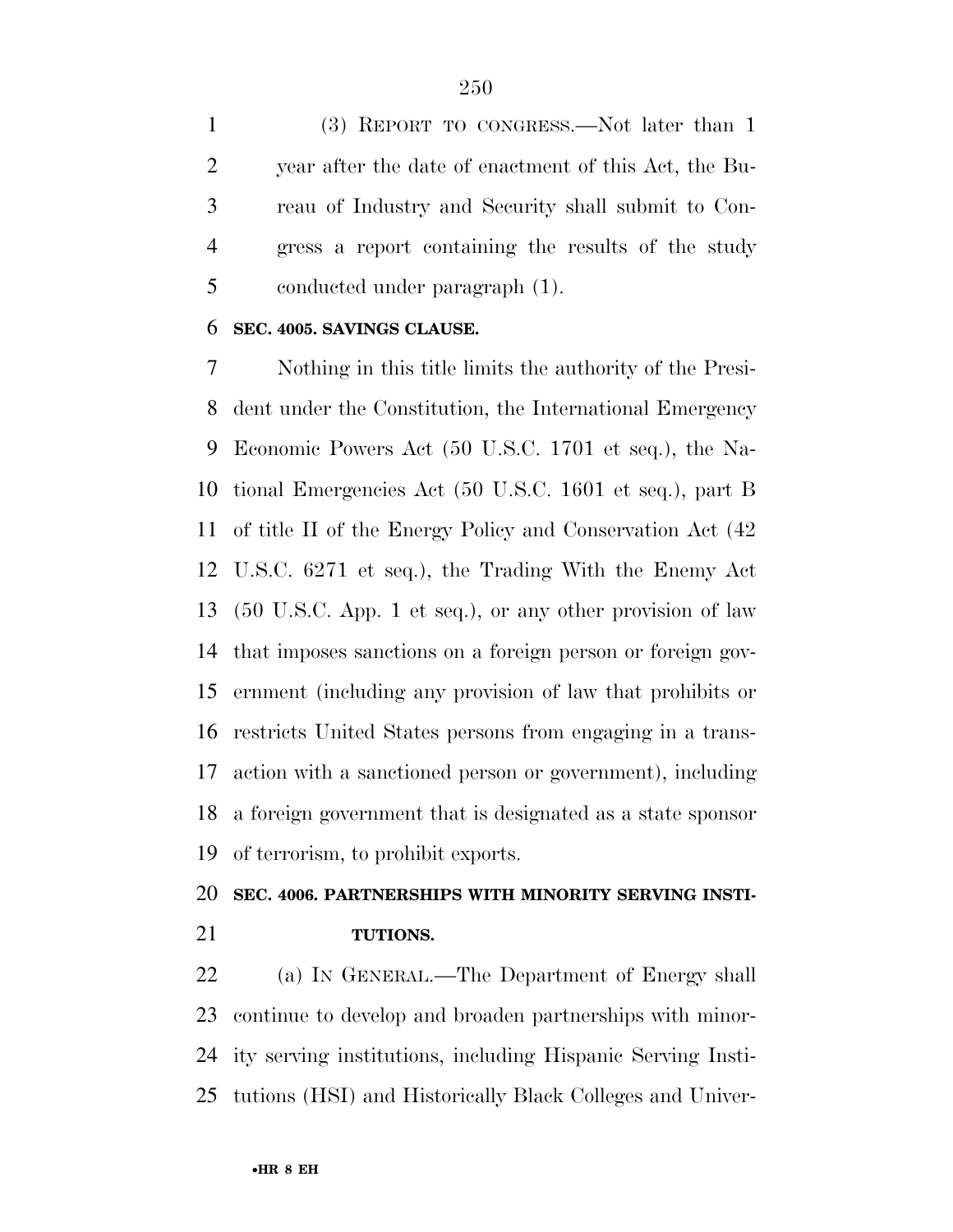sities (HBCUs) in the areas of oil and gas exploration, production, midstream, and refining.

 (b) PUBLIC-PRIVATE PARTNERSHIPS.—The Depart- ment of Energy shall encourage public-private partner- ships between the energy sector and minority serving insti- tutions, including Hispanic Serving Institutions and His-torically Black Colleges and Universities.

#### **SEC. 4007. REPORT.**

 Not later than 10 years after the date of enactment of this Act, the Secretary of Energy and the Secretary of Commerce shall jointly transmit to Congress a report that reviews the impact of lifting the oil export ban under this title as it relates to promoting United States energy and national security.

#### **SEC. 4008. REPORT TO CONGRESS.**

 Not later than 180 days after the date of enactment of this Act, the Secretary of Energy and the Secretary of Commerce shall jointly transmit to Congress a report analyzing how lifting the ban on crude oil exports will help create opportunities for veterans and women in the United States, while promoting energy and national security.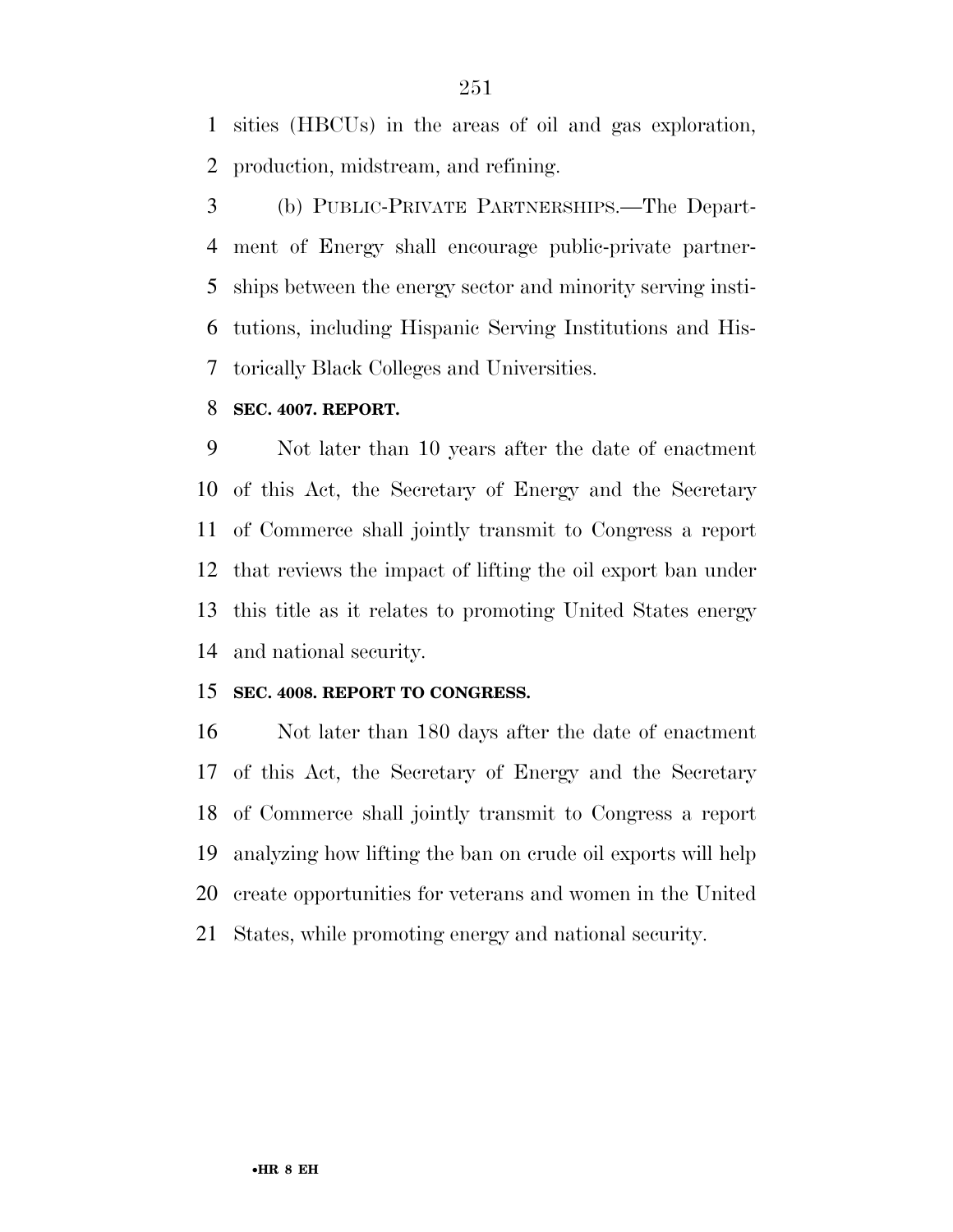# **SEC. 4009. PROHIBITION ON EXPORTS OF CRUDE OIL, RE- FINED PETROLEUM PRODUCTS, AND PETRO- CHEMICAL PRODUCTS TO THE ISLAMIC RE-PUBLIC OF IRAN.**

 Nothing in this title shall be construed to authorize the export of crude oil, refined petroleum products, and petrochemical products by or through any entity or per- son, wherever located, subject to the jurisdiction of the United States to any entity or person located in, subject to the jurisdiction of, or sponsored by the Islamic Republic of Iran.

### **TITLE V—OTHER MATTERS**

#### **SEC. 5001. ASSESSMENT OF REGULATORY REQUIREMENTS.**

 (a) IN GENERAL.—Not later than 30 days after the date of enactment of this Act, the Administrator of the Environmental Protection Agency shall ensure that the re-quirements described in subsection (b) are satisfied.

 (b) REQUIREMENTS.—The Administrator shall sat-isfy—

 (1) section 4 of Executive Order No. 12866 (5 U.S.C. 601 note) (relating to regulatory planning and review) and Executive Order No. 13563 (5 U.S.C. 601 note) (relating to improving regulation and regulatory review) (or any successor Executive order establishing requirements applicable to the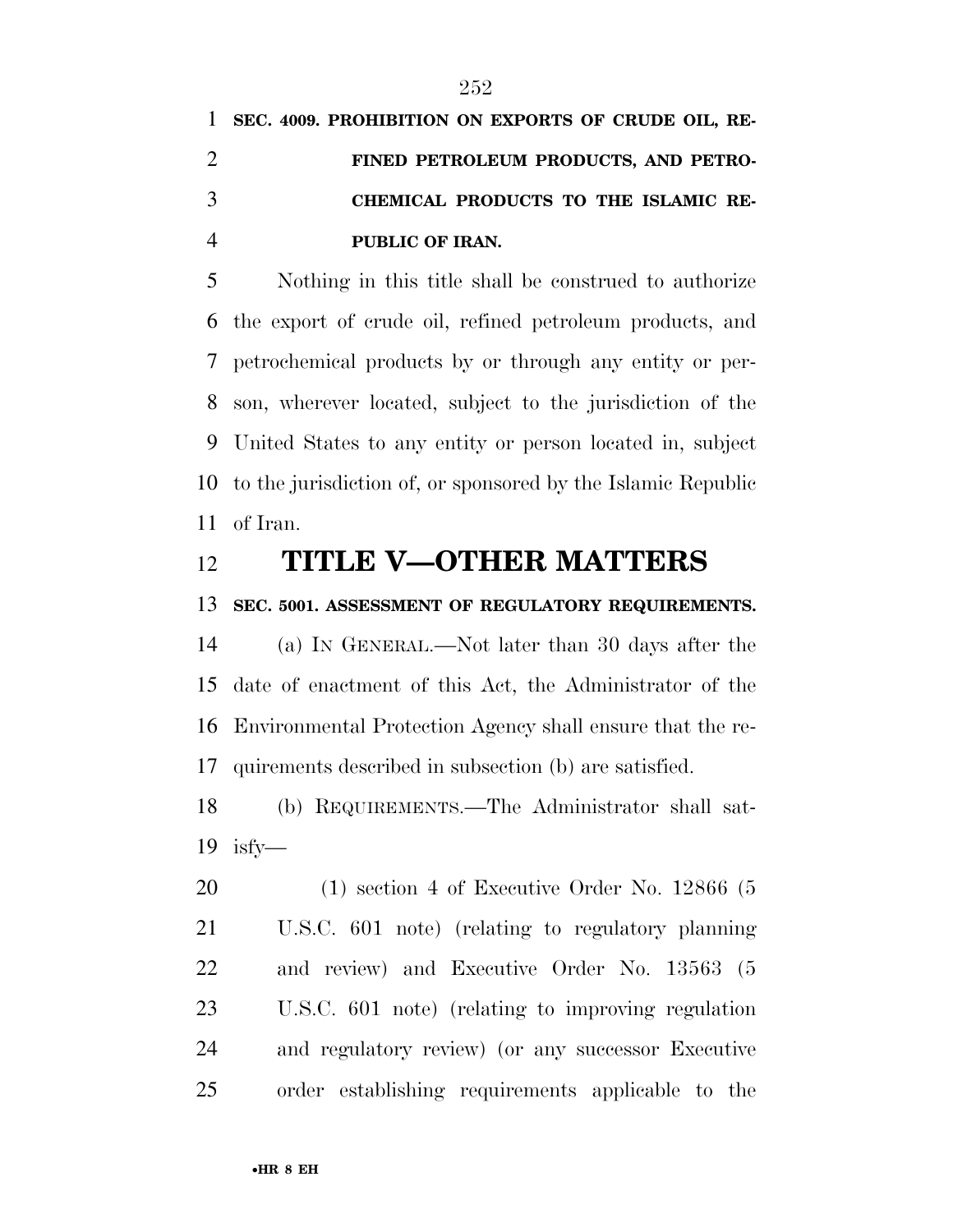uniform reporting of regulatory and deregulatory

| $\overline{2}$ | agendas);                                            |
|----------------|------------------------------------------------------|
| 3              | $(2)$ section 602 of title 5, United States Code;    |
| $\overline{4}$ | $(3)$ section 8 of Executive Order No. 13132 $(5)$   |
| 5              | U.S.C. 601 note) (relating to federalism); and       |
| 6              | $(4)$ section $202(a)$ of the Unfunded Mandates      |
| 7              | Reform Act of 1995 $(2 \text{ U.S.C. } 1532(a))$ .   |
| 8              | SEC. 5002. DEFINITIONS.                              |
| 9              | In this title:                                       |
| 10             | (1) COVERED CIVIL ACTION.—The term "cov-             |
| 11             | ered civil action" means a civil action containing a |
| 12             | claim under section 702 of title 5, United States    |
| 13             | Code, regarding agency action (as defined for the    |
| 14             | purposes of that section) affecting a covered energy |
| 15             | project on Federal land.                             |
| 16             | $(2)$ COVERED ENERGY PROJECT.—                       |
| 17             | (A) IN GENERAL.—The term "covered en-                |
| 18             | ergy project" means—                                 |
| 19             | (i) the leasing of Federal land for the              |
| 20             | exploration, development, production, proc-          |
| 21             | essing, or transmission of oil, natural gas,         |
| 22             | coal, geothermal, hydroelectric, biomass,            |
| 23             | solar, or any other source of energy; and            |
| 24             | (ii) any action under the lease.                     |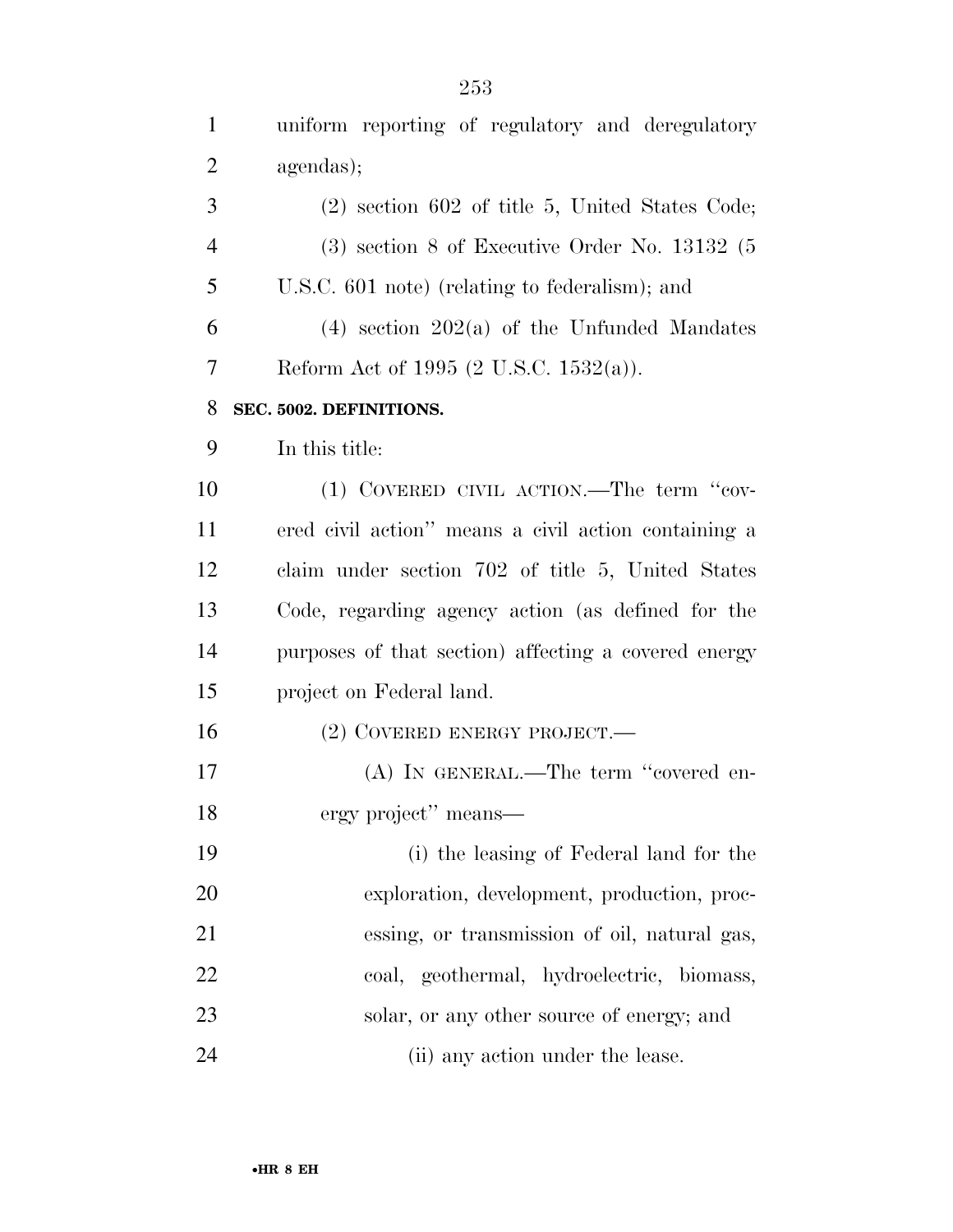(B) EXCLUSION.—The term ''covered en- ergy project'' does not include any dispute be- tween the parties to a lease regarding the obli- gations under the lease, including any alleged breach of the lease.

## **SEC. 5003. EXCLUSIVE VENUE FOR CERTAIN CIVIL ACTIONS RELATING TO COVERED ENERGY PROJECTS.**

 Venue for any covered civil action shall lie in the United States district court in which the covered energy project or lease exists or is proposed.

#### **SEC. 5004. TIMELY FILING.**

 To ensure timely redress by the courts, a covered civil action shall be filed not later than the end of the 90-day period beginning on the date of the final Federal agency action to which the covered civil action relates.

### **SEC. 5005. EXPEDITION IN HEARING AND DETERMINING THE ACTION.**

 The court shall endeavor to hear and determine any covered civil action as expeditiously as practicable.

 **SEC. 5006. LIMITATION ON INJUNCTION AND PROSPECTIVE RELIEF.** 

 (a) IN GENERAL.—In a covered civil action, a court shall not grant or approve any prospective relief unless the court finds that the relief—

(1) is narrowly drawn;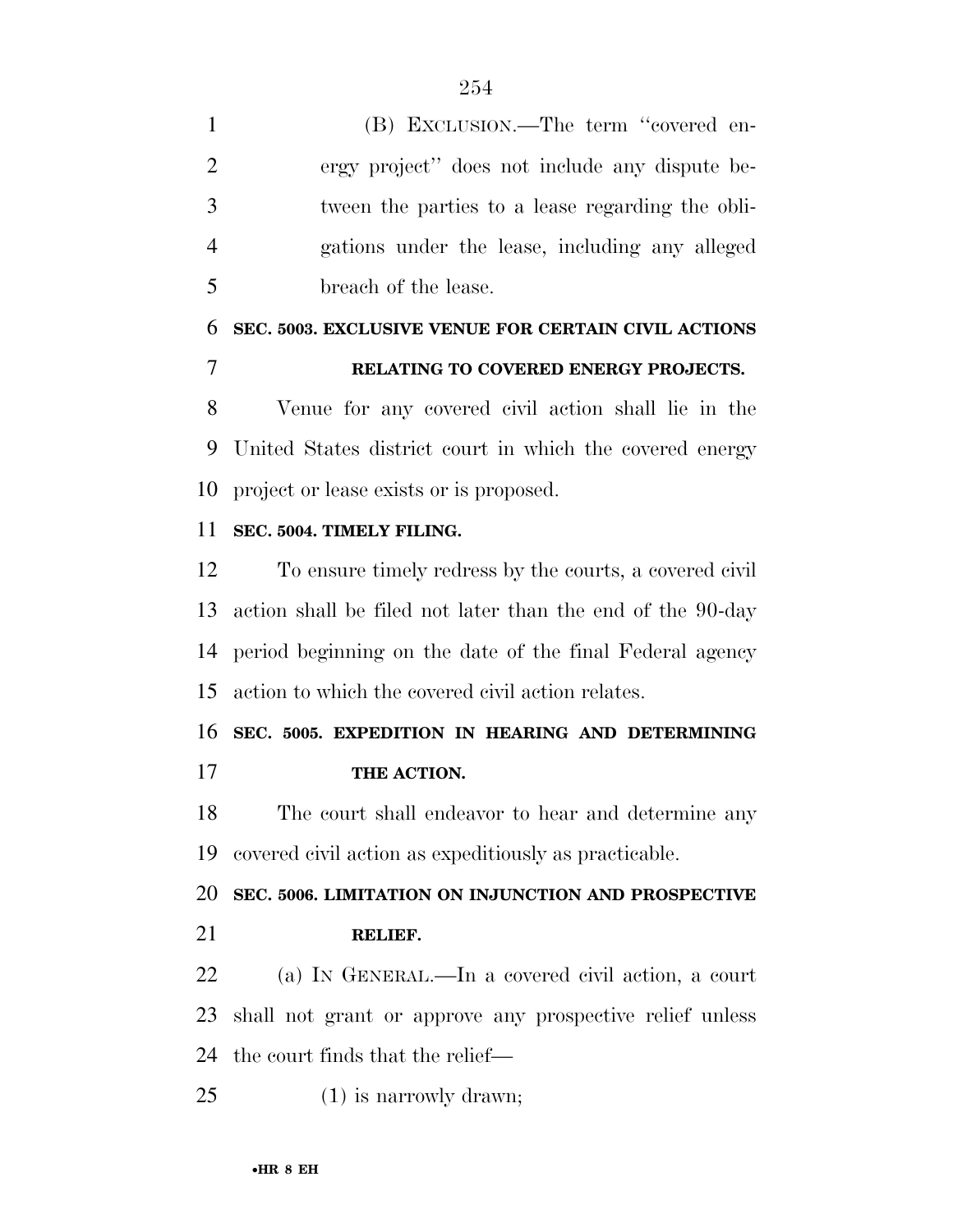| $\mathbf{1}$   | $(2)$ extends no further than necessary to correct          |
|----------------|-------------------------------------------------------------|
| $\overline{2}$ | the violation of a legal requirement; and                   |
| 3              | $(3)$ is the least intrusive means necessary to             |
| $\overline{4}$ | correct the violation.                                      |
| 5              | (b) DURATION.—                                              |
| 6              | $(1)$ In GENERAL.—A court shall limit the dura-             |
| 7              | tion of preliminary injunctions to halt covered en-         |
| 8              | ergy projects to not more than 60 days, unless the          |
| 9              | court finds clear reasons to extend the injunction.         |
| 10             | $(2)$ ADMINISTRATION.—In the case of an exten-              |
| 11             | sion, the extension shall—                                  |
| 12             | $(A)$ only be in 30-day increments; and                     |
| 13             | (B) require action by the court to renew                    |
| 14             | the injunction.                                             |
| 15             | (c) IN GENERAL.—Sections 504 of title 5 and $2412$          |
| 16             | of title 28, United States Code (commonly known as the      |
| 17             | "Equal Access to Justice Act"), shall not apply to a cov-   |
|                | 18 ered civil action.                                       |
| 19             | (d) COURT COSTS.—A party to a covered civil action          |
| 20             | shall not receive payment from the Federal Government       |
| 21             | for the attorneys' fees, expenses, or other court costs in- |
| 22             | curred by the party.                                        |
| 23             | SEC. 5007. LEGAL STANDING.                                  |
| $\mathcal{L}$  | A shallowgay that files are expected with the Department    |

 A challenger that files an appeal with the Department of the Interior Board of Land Appeals shall meet the same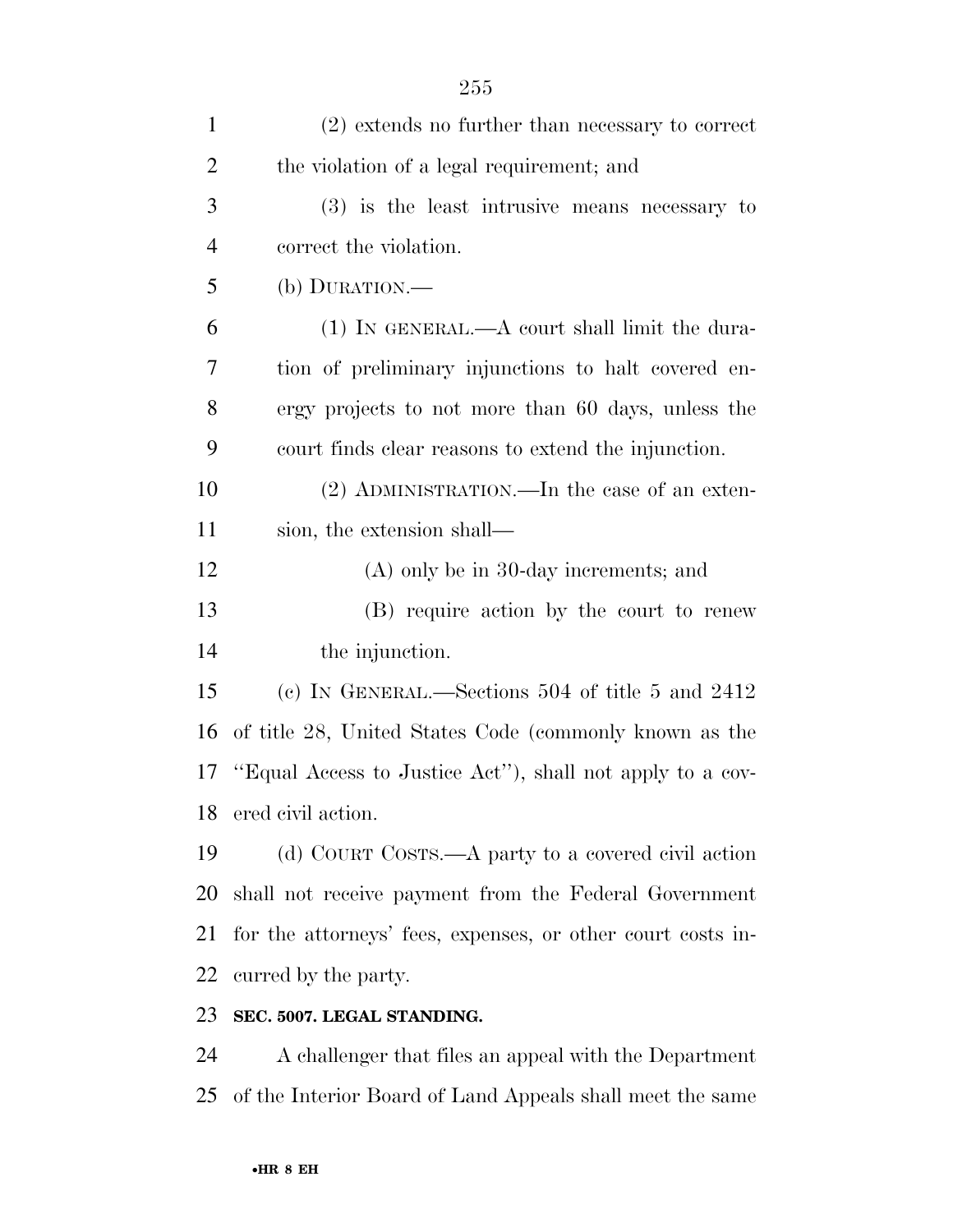standing requirements as a challenger before a United States district court.

# **SEC. 5008. STUDY TO IDENTIFY LEGAL AND REGULATORY BARRIERS THAT DELAY, PROHIBIT, OR IM- PEDE THE EXPORT OF NATURAL ENERGY RE-SOURCES.**

 Not later than 1 year after the date of enactment of this Act, the Secretary of Energy and the Secretary of Commerce shall jointly transmit to the Committee on Energy and Commerce and the Committee on Natural Re- sources of the House of Representatives, and the Com- mittee on Commerce, Science, and Transportation and the Committee on Energy and Natural Resources of the Sen-ate, the results of a study to—

 (1) identify legal and regulatory barriers that delay, prohibit, or impede the export of natural en- ergy resources, including government and technical (physical or market) barriers that hinder coal, nat-ural gas, oil, and other energy exports; and

 (2) estimate the economic impacts of such bar-riers.

#### **SEC. 5009. STUDY OF VOLATILITY OF CRUDE OIL.**

 Not later than 1 year after the date of enactment of this Act, the Secretary of Energy shall transmit to Con-gress the results of a study to determine the maximum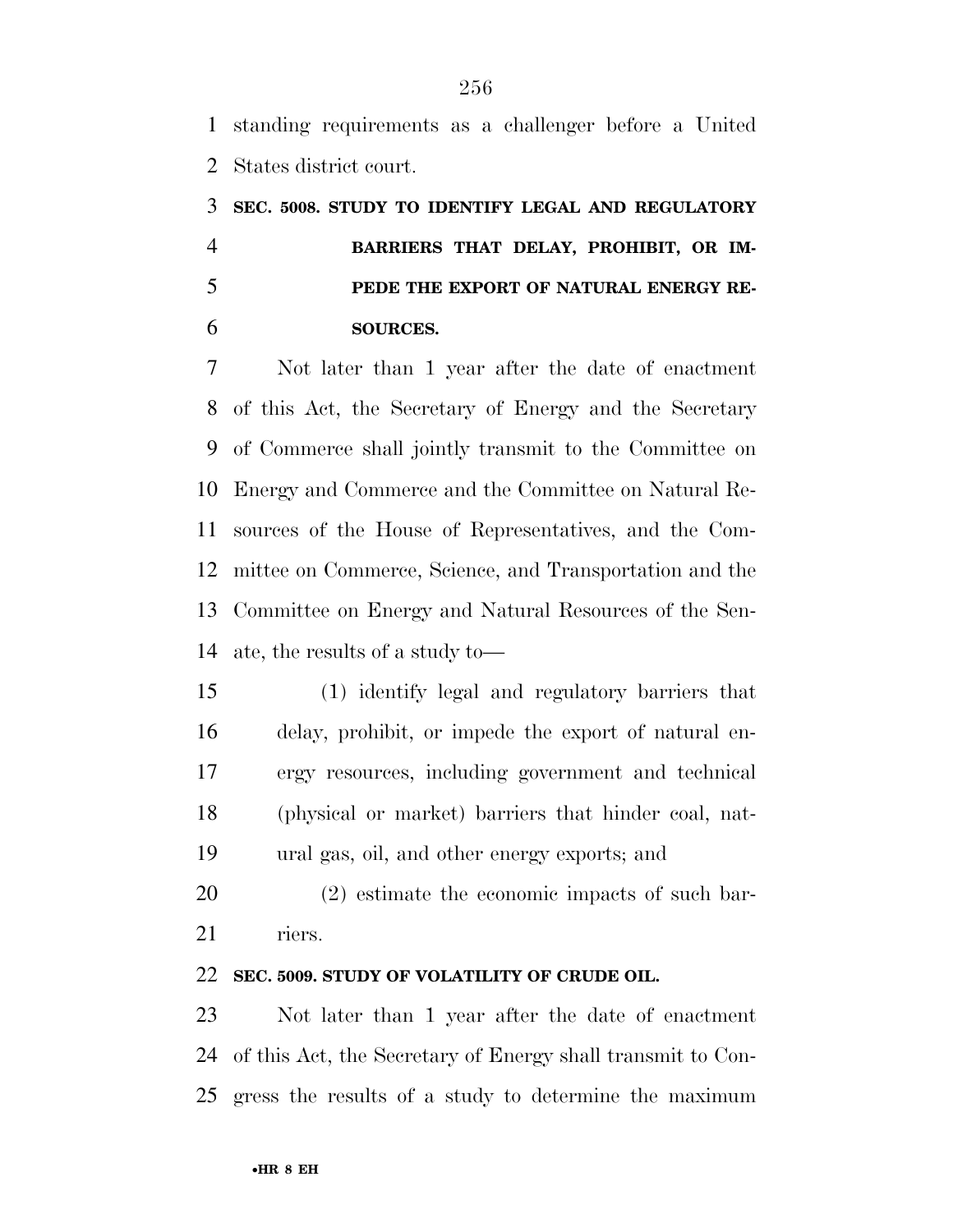level of volatility that is consistent with the safest prac-ticable shipment of crude oil by rail.

#### **SEC. 5010. SMART METER PRIVACY RIGHTS.**

 (a) ELECTRICAL CORPORATION OR GAS CORPORA-TIONS.—

 (1) For purposes of this section, ''electrical or gas consumption data'' means data about a cus- tomer's electrical or natural gas usage that is made available as part of an advanced metering infrastruc- ture, and includes the name, account number, or residence of the customer.

 (2)(A) An electrical corporation or gas corpora- tion shall not share, disclose, or otherwise make ac- cessible to any third party a customer's electrical or gas consumption data, except as provided in sub-section (a)(5) or upon the consent of the customer.

 (B) An electrical corporation or gas corporation shall not sell a customer's electrical or gas consump- tion data or any other personally identifiable infor-mation for any purpose.

 (C) The electrical corporation or gas corpora- tion or its contractors shall not provide an incentive or discount to the customer for accessing the cus- tomer's electrical or gas consumption data without the prior consent of the customer.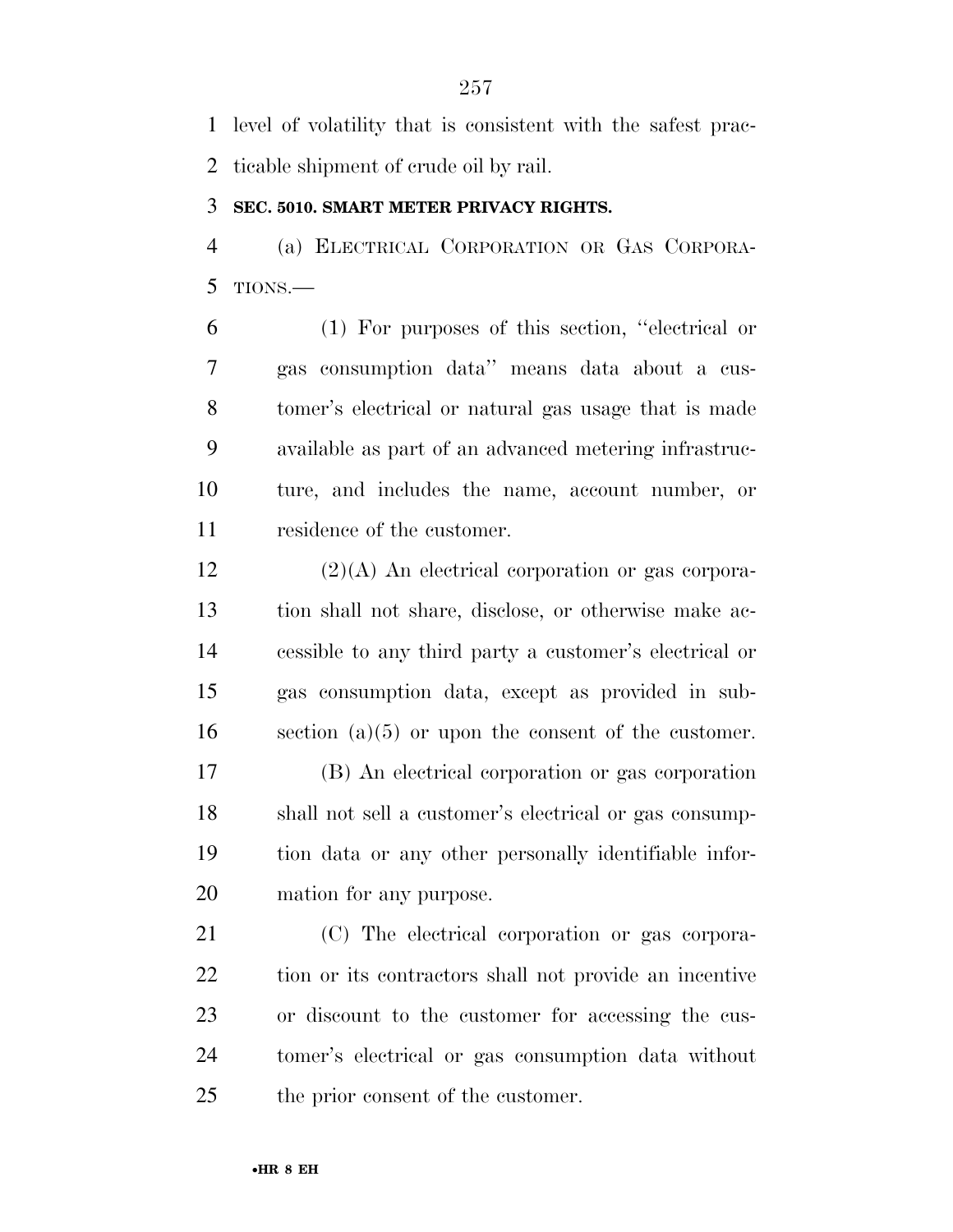| $\mathbf{1}$   | (D) An electrical or gas corporation that uti-         |
|----------------|--------------------------------------------------------|
| $\overline{2}$ | lizes an advanced metering infrastructure that al-     |
| 3              | lows a customer to access the customer's electrical    |
| 4              | and gas consumption data shall ensure that the cus-    |
| 5              | tomer has an option to access that data without        |
| 6              | being required to agree to the sharing of his or her   |
| 7              | personally identifiable information, including elec-   |
| 8              | trical or gas consumption data, with a third party.    |
| 9              | (3) If an electrical corporation or gas corpora-       |
| 10             | tion contracts with a third party for a service that   |
| 11             | allows a customer to monitor his or her electricity or |
| 12             | gas usage, and that third party uses the data for a    |
| 13             | secondary commercial purpose, the contract between     |
| 14             | the electrical corporation or gas corporation and the  |
| 15             | third party shall provide that the third party promi-  |
| 16             | nently discloses that secondary commercial purpose     |
| 17             | to the customer.                                       |
| 18             | (4) An electrical corporation or gas corporation       |
| 19             | shall use reasonable security procedures and prac-     |
| 20             | tices to protect a customer's unencrypted electrical   |
| 21             | or gas consumption data from unauthorized access,      |
| 22             | destruction, use, modification, or disclosure.         |

 (5)(A) Nothing in this section shall preclude an electrical corporation or gas corporation from using customer aggregate electrical or gas consumption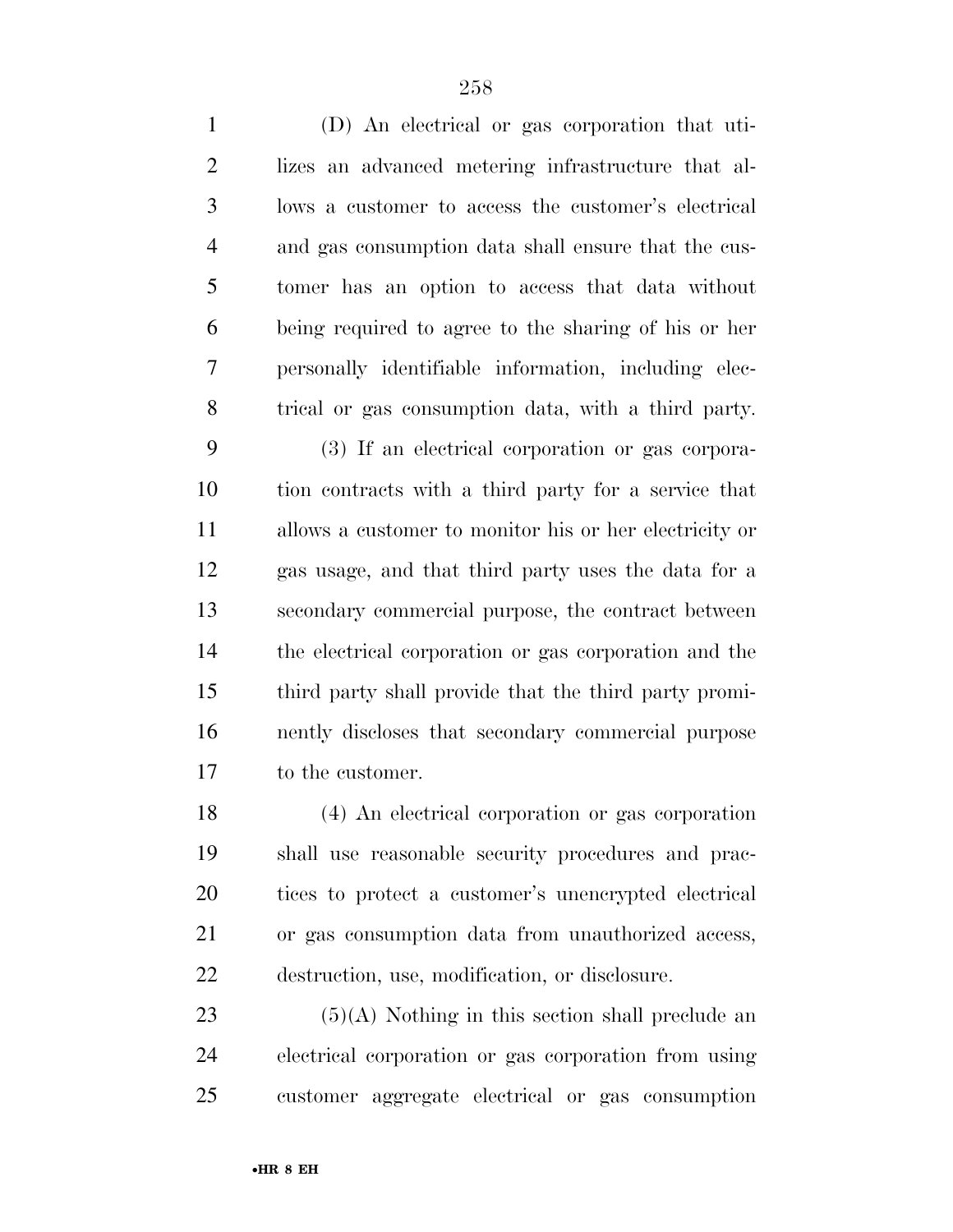data for analysis, reporting, or program manage- ment if all information has been removed regarding the individual identity of a customer.

 (B) Nothing in this section shall preclude an electrical corporation or gas corporation from dis- closing a customer's electrical or gas consumption data to a third party for system, grid, or operational needs, or the implementation of demand response, energy management, or energy efficiency programs, provided that, for contracts entered into after Janu- ary 1, 2016, the utility has required by contract that the third party implement and maintain reasonable security procedures and practices appropriate to the nature of the information, to protect the personal in- formation from unauthorized access, destruction, use, modification, or disclosure, and prohibits the use of the data for a secondary commercial purpose not related to the primary purpose of the contract without the customer's consent.

 (C) Nothing in this section shall preclude an electrical corporation or gas corporation from dis- closing electrical or gas consumption data as re- quired or permitted under State or Federal law or by an order of a State public utility commission.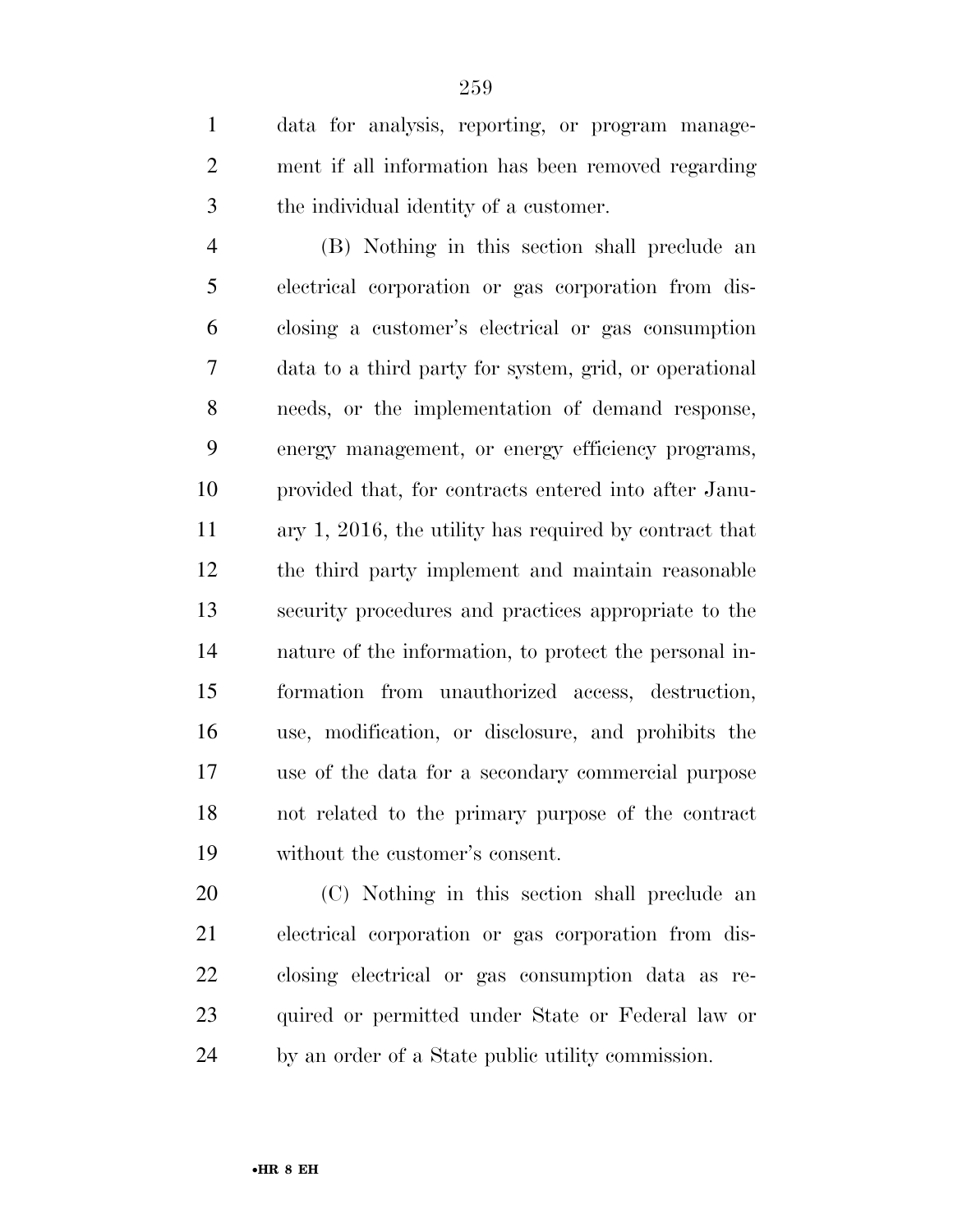(6) If a customer chooses to disclose his or her electrical or gas consumption data to a third party that is unaffiliated with, and has no other business relationship with, the electrical or gas corporation, the electrical or gas corporation shall not be respon- sible for the security of that data, or its use or mis- use. (b) LOCAL PUBLICLY OWNED ELECTRIC UTILI- TIES.— (1) For purposes of this section, ''electrical con- sumption data'' means data about a customer's elec- trical usage that is made available as part of an ad- vanced metering infrastructure, and includes the name, account number, or residence of the customer. (2)(A) A local publicly owned electric utility shall not share, disclose, or otherwise make acces- sible to any third party a customer's electrical con- sumption data, except as provided in subsection (b) (5) or upon the consent of the customer. (B) A local publicly owned electric utility shall not sell a customer's electrical consumption data or any other personally identifiable information for any purpose. (C) The local publicly owned electric utility or

its contractors shall not provide an incentive or dis-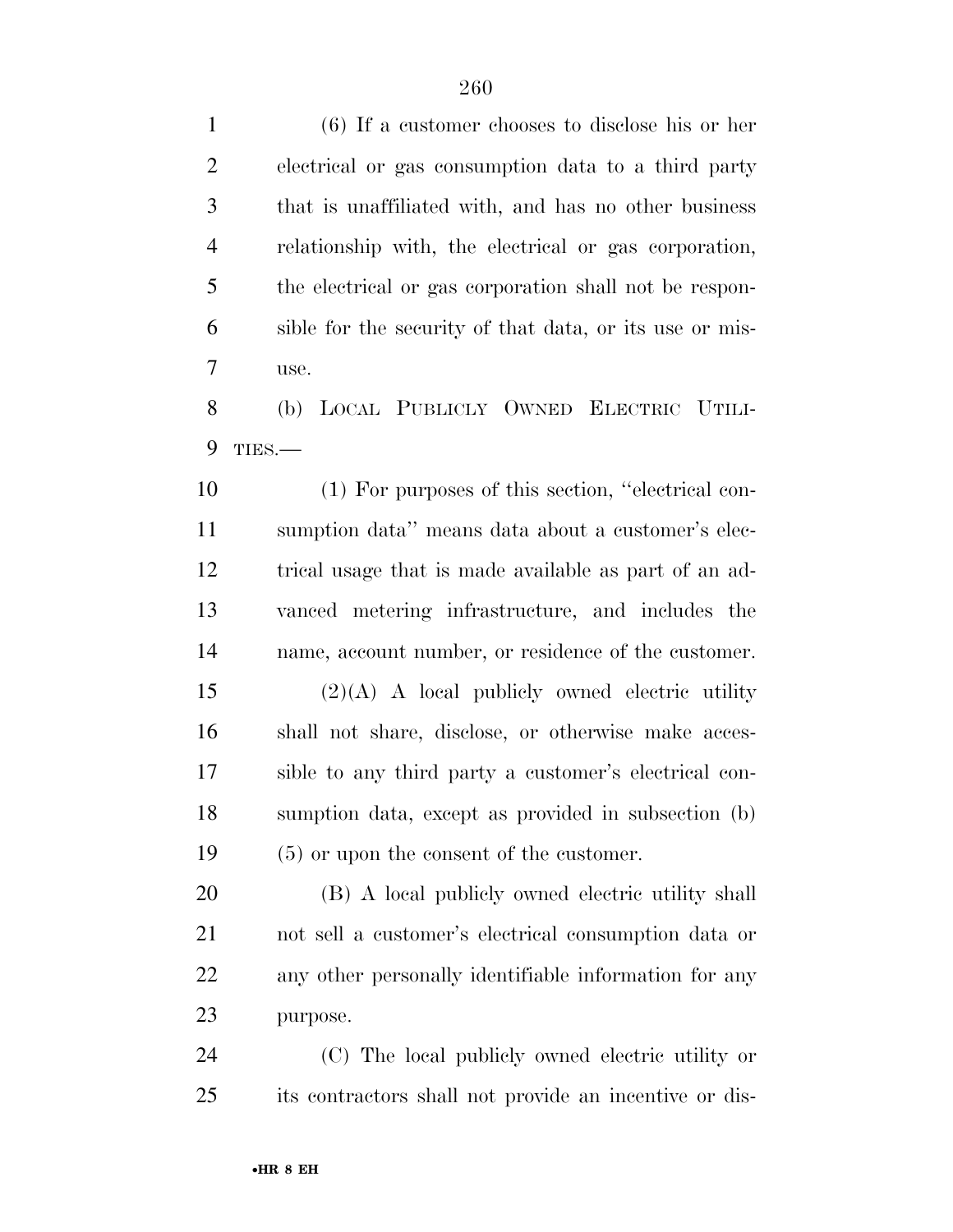count to the customer for accessing the customer's electrical consumption data without the prior con-sent of the customer.

 (D) A local publicly owned electric utility that utilizes an advanced metering infrastructure that al- lows a customer to access the customer's electrical consumption data shall ensure that the customer has an option to access that data without being required to agree to the sharing of his or her personally iden- tifiable information, including electrical consumption data, with a third party.

 (3) If a local publicly owned electric utility con- tracts with a third party for a service that allows a customer to monitor his or her electricity usage, and that third party uses the data for a secondary com- mercial purpose, the contract between the local pub- licly owned electric utility and the third party shall provide that the third party prominently discloses that secondary commercial purpose to the customer.

 (4) A local publicly owned electric utility shall use reasonable security procedures and practices to protect a customer's unencrypted electrical consump- tion data from unauthorized access, destruction, use, modification, or disclosure, and prohibits the use of the data for a secondary commercial purpose not re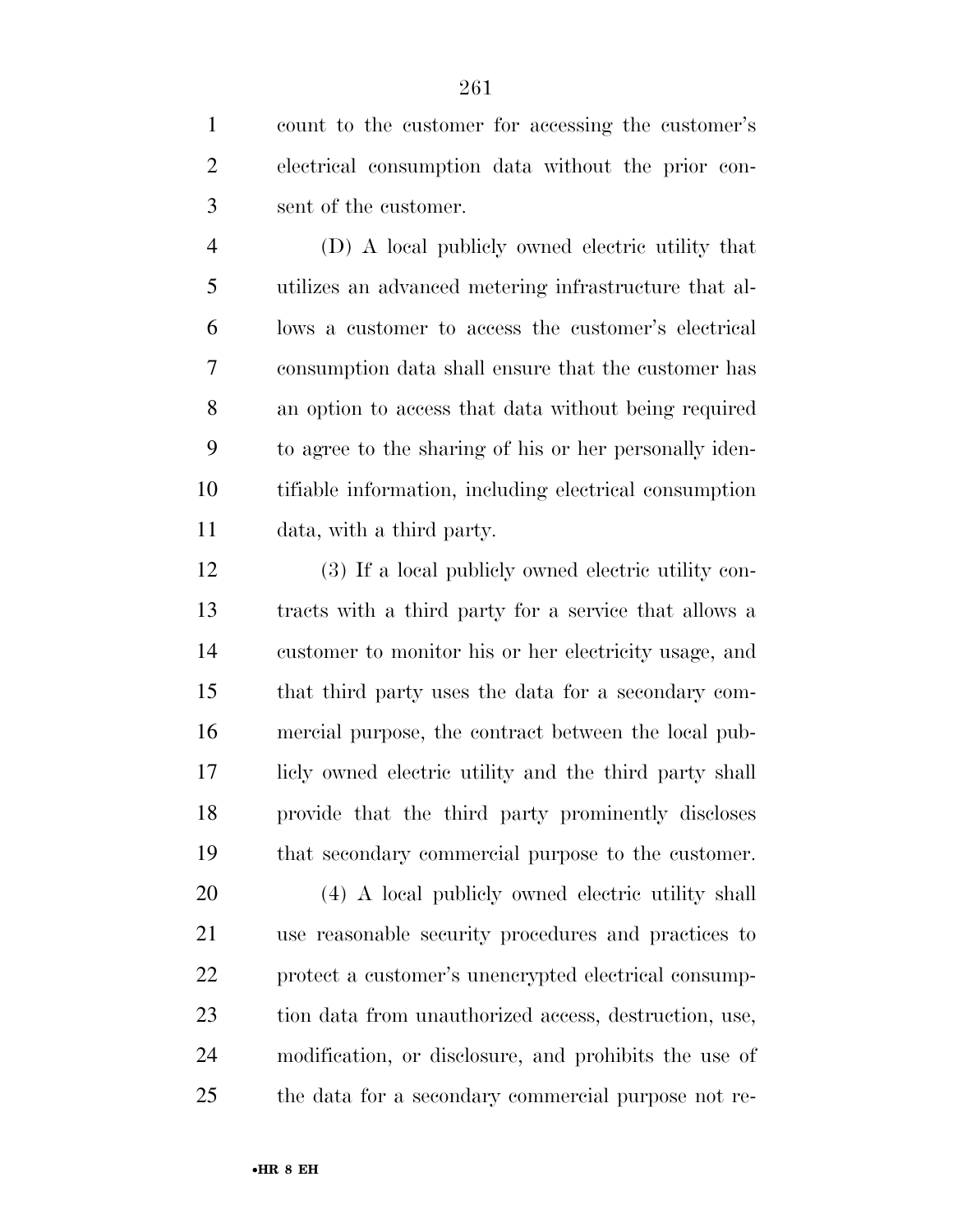lated to the primary purpose of the contract without the customer's consent.

 $3 \qquad (5)(A)$  Nothing in this section shall preclude a local publicly owned electric utility from using cus- tomer aggregate electrical consumption data for analysis, reporting, or program management if all information has been removed regarding the indi-vidual identity of a customer.

 (B) Nothing in this section shall preclude a local publicly owned electric utility from disclosing a customer's electrical consumption data to a third party for system, grid, or operational needs, or the implementation of demand response, energy manage- ment, or energy efficiency programs, provided, for contracts entered into after January 1, 2016, that the utility has required by contract that the third party implement and maintain reasonable security procedures and practices appropriate to the nature of the information, to protect the personal informa- tion from unauthorized access, destruction, use, modification, or disclosure.

 (C) Nothing in this section shall preclude a local publicly owned electric utility from disclosing electrical consumption data as required under State or Federal law.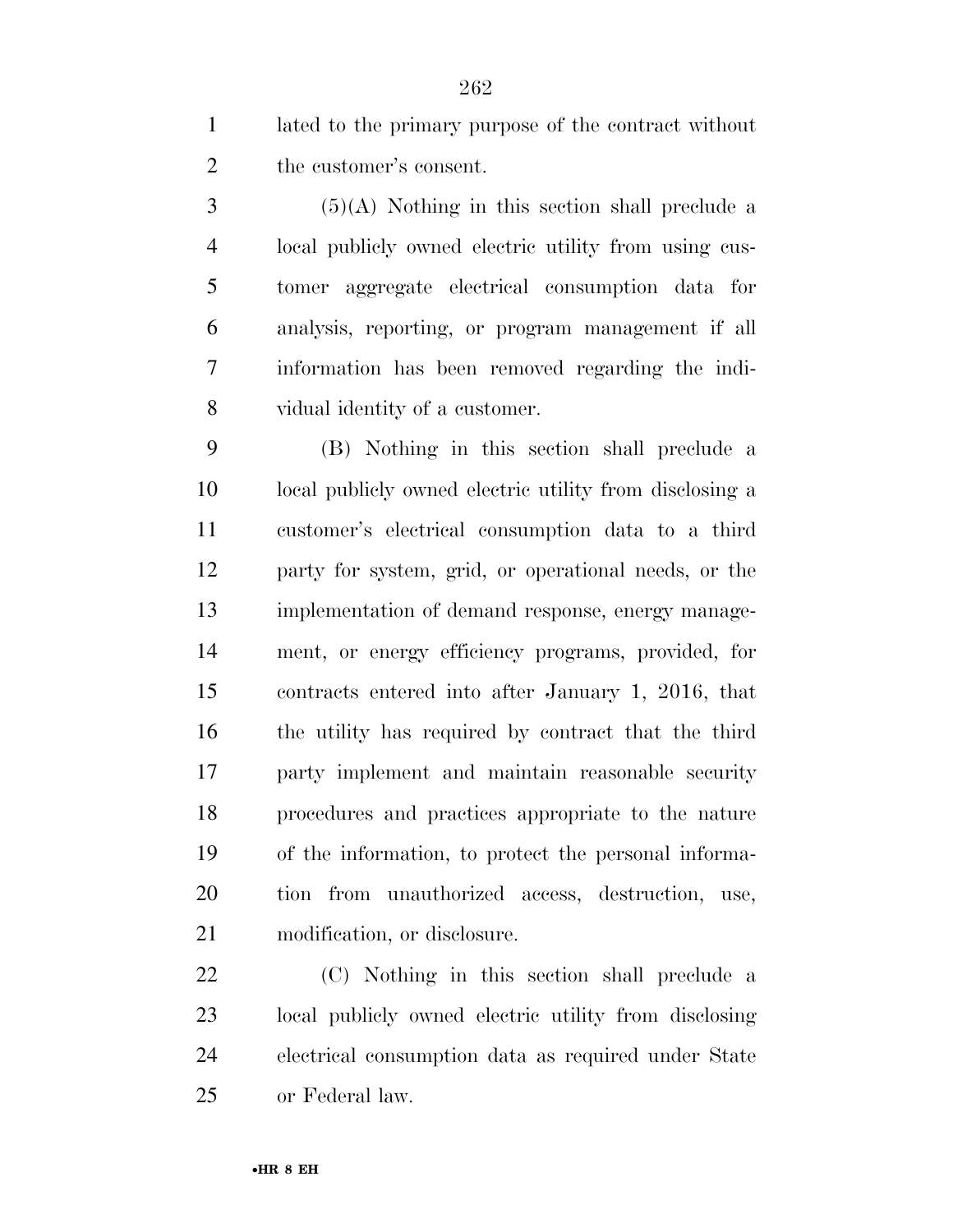(6) If a customer chooses to disclose his or her electrical consumption data to a third party that is unaffiliated with, and has no other business relation- ship with, the local publicly owned electric utility, the utility shall not be responsible for the security of that data, or its use or misuse.

#### **SEC. 5011. YOUTH ENERGY ENTERPRISE COMPETITION.**

 The Secretaries of Energy and Commerce shall joint- ly establish an energy enterprise competition to encourage youth to propose solutions to the energy challenges of the United States and to promote youth interest in careers in science, technology, engineering, and math, especially as those fields relate to energy.

## **SEC. 5012. MODERNIZATION OF TERMS RELATING TO MI-NORITIES.**

 (a) OFFICE OF MINORITY ECONOMIC IMPACT.—Sec- tion 211(f)(1) of the Department of Energy Organization 18 Act (42 U.S.C.  $7141(f)(1)$ ) is amended by striking "a Negro, Puerto Rican, American Indian, Eskimo, Oriental, or Aleut or is a Spanish speaking individual of Spanish descent'' and inserting ''Asian American, African Amer- ican, Hispanic, Puerto Rican, Native American, or an Alaska Native''.

 (b) MINORITY BUSINESS ENTERPRISES.—Section 106(f)(2) of the Local Public Works Capital Development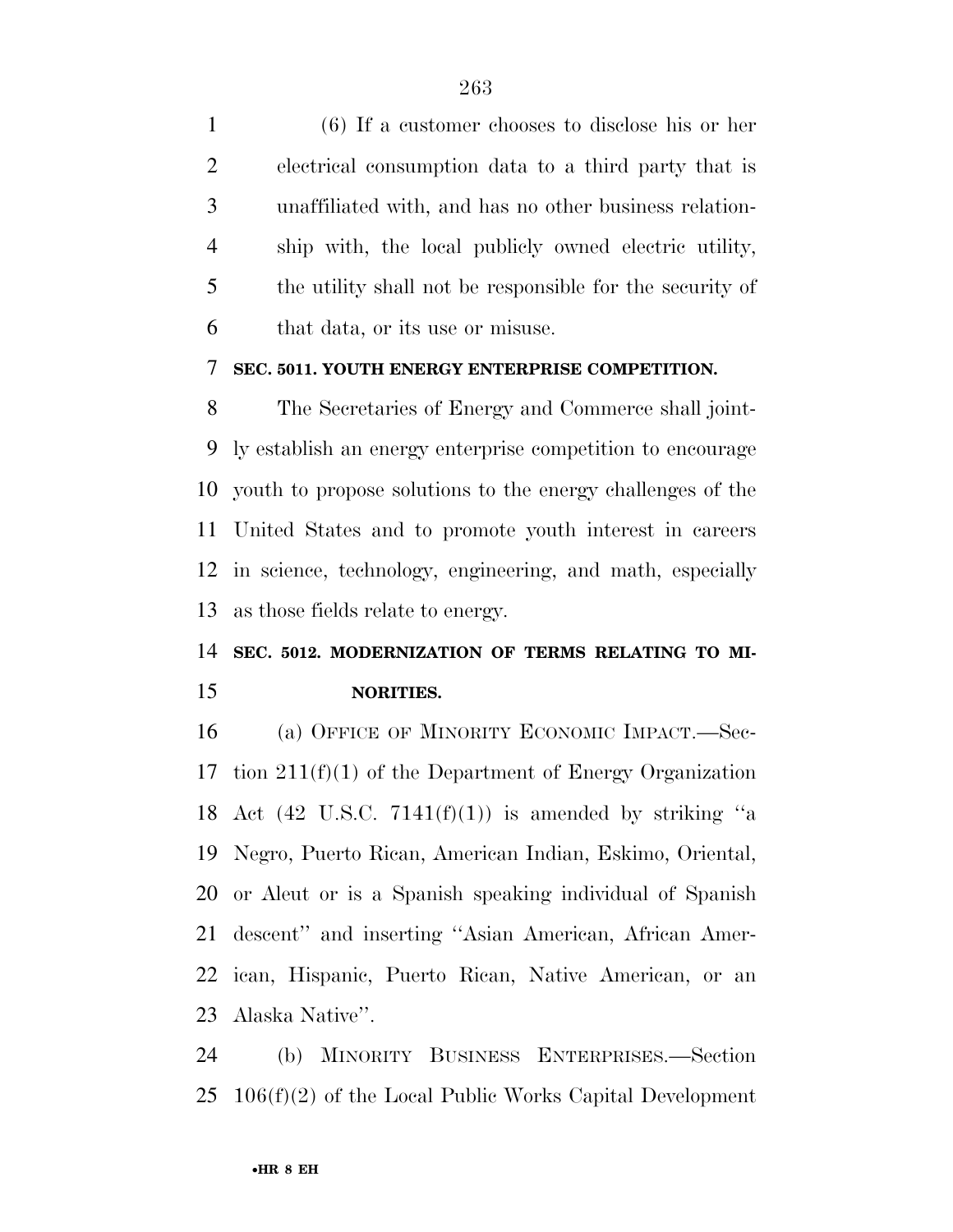and Investment Act of 1976 (42 U.S.C. 6705(f)(2)) is amended by striking ''Negroes, Spanish-speaking, Ori- entals, Indians, Eskimos, and Aleuts'' and inserting ''Asian American, African American, Hispanic, Native American, or Alaska Natives''.

## **SEC. 5013. VOLUNTARY VEGETATION MANAGEMENT OUT-SIDE RIGHTS-OF-WAY.**

 (a) AUTHORIZATION.—The Secretary of the Interior or the Secretary of Agriculture may authorize an owner or operator of an electric transmission or distribution fa- cility to manage vegetation selectively within 150 feet of the exterior boundary of the right-of-way near structures for selective thinning and fuel reduction.

 (b) STATUS OF REMOVED VEGETATION.—Any vege- tation removed pursuant to this section shall be the prop- erty of the United States and not available for sale by the owner or operator.

 (c) LIMITATION ON LIABILITY.—An owner or oper- ator of an electric transmission or distribution facility shall not be held liable for wildlife damage, loss, or injury, including the cost of fire suppression, resulting from ac- tivities carried out pursuant to subsection (a) except in the case of harm resulting from the owner or operator's gross negligence or criminal misconduct.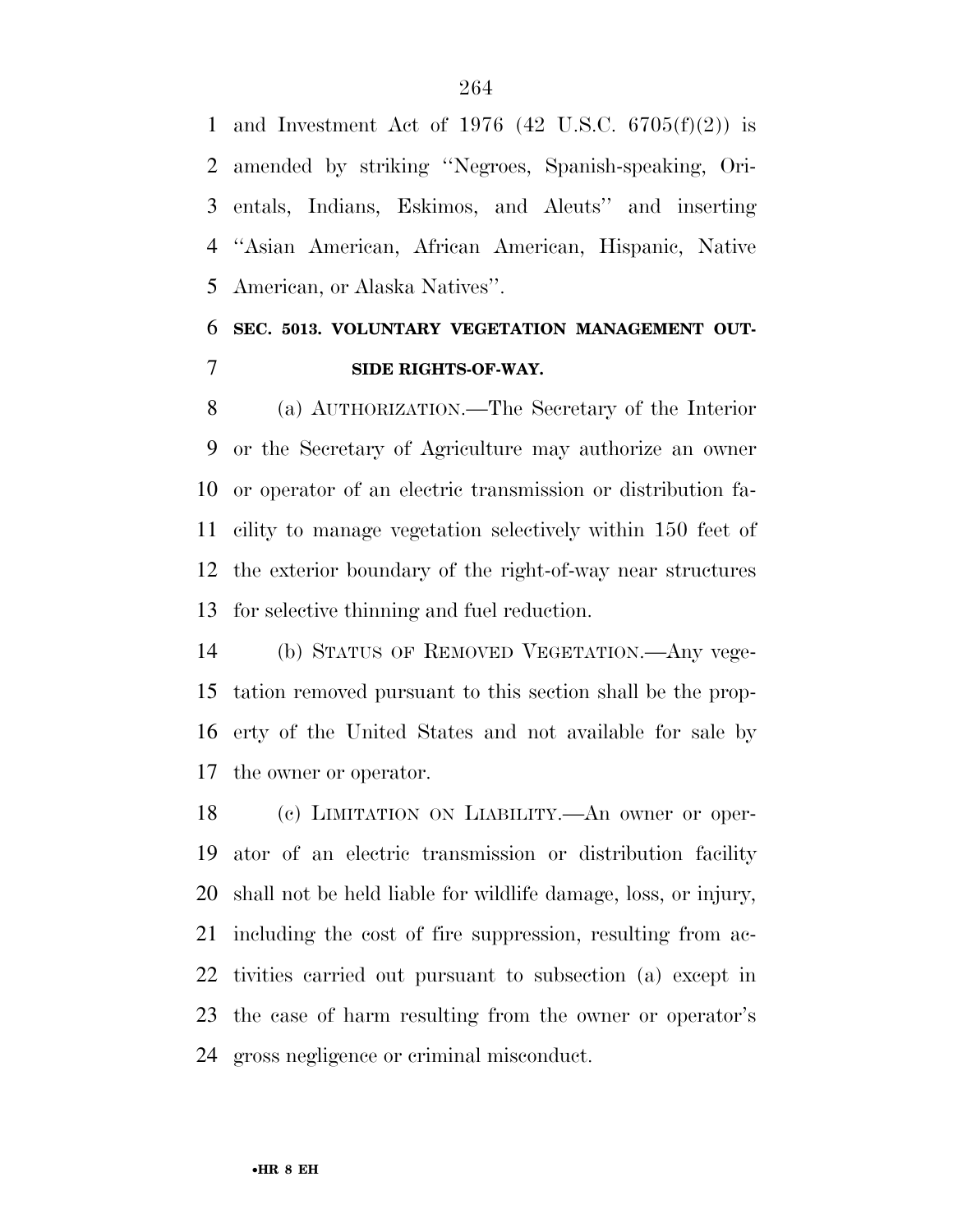**SEC. 5014. REPEAL OF RULE FOR NEW RESIDENTIAL WOOD HEATERS.**  The final rule entitled ''Standards of Performance for New Residential Wood Heaters, New Residential Hydronic Heaters and Forced-Air Furnaces'' published at 80 Fed. Reg. 13672 (March 16, 2015) shall have no force or effect and shall be treated as if such rule had never been issued. **TITLE VI—PROMOTING RENEW- ABLE ENERGY WITH SHARED SOLAR SEC. 6001. SHORT TITLE.**  This title may be cited as the ''Promoting Renewable Energy with Shared Solar Act of 2015''. **SEC. 6002. PROVISION OF INTERCONNECTION SERVICE AND NET BILLING SERVICE FOR COMMUNITY SOLAR FACILITIES.**  (a) IN GENERAL.—Section 111(d) of the Public Util- ity Regulatory Policies Act of 1978 (16 U.S.C. 2621(d)) is amended by adding at the end the following: 20 "(20) COMMUNITY SOLAR FACILITIES.— 21 "(A) DEFINITIONS.—In this paragraph:  $"(i)$  COMMUNITY SOLAR FACILITY. 23 The term 'community solar facility' means 24 a solar photovoltaic system that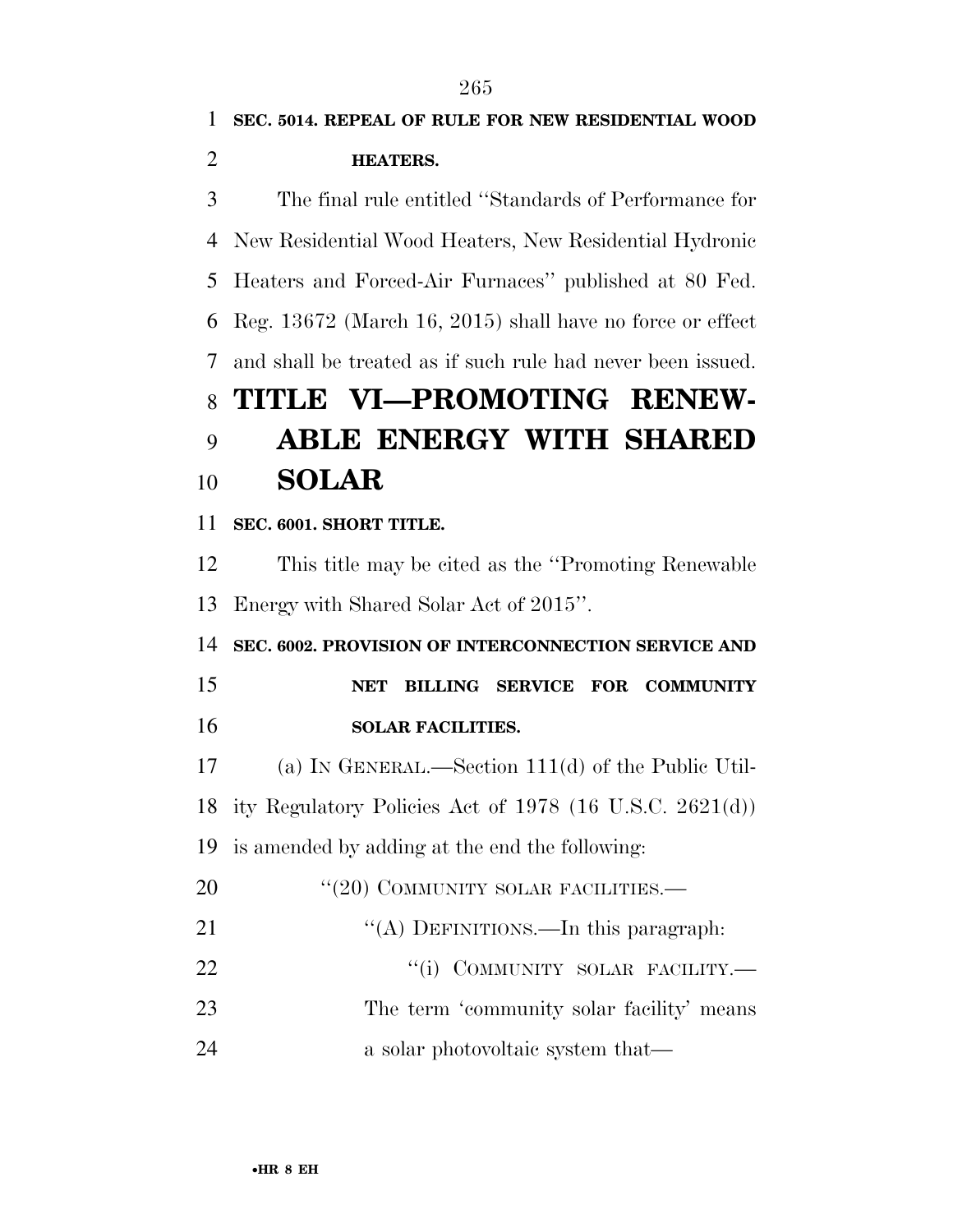| $\mathbf{1}$   | $\lq\lq$ (I) allocates electricity to mul-    |
|----------------|-----------------------------------------------|
| $\overline{2}$ | tiple individual electric consumers of        |
| 3              | an electric utility;                          |
| $\overline{4}$ | "(II) has a nameplate rating of $2$           |
| 5              | megawatts or less; and                        |
| 6              | "(III) is—                                    |
| $\overline{7}$ | "(aa) owned by the electric                   |
| 8              | utility, jointly owned, or third-             |
| 9              | party-owned;                                  |
| 10             | "(bb) connected to a local                    |
| 11             | distribution facility of the electric         |
| 12             | utility; and                                  |
| 13             | "(ce) located on or off the                   |
| 14             | property of a consumer of the                 |
| 15             | electricity.                                  |
| 16             | "(ii) INTERCONNECTION SERVICE.-               |
| 17             | The term 'interconnection service' means a    |
| 18             | service provided by an electric utility to an |
| 19             | electric consumer, in accordance with the     |
| 20             | standards described in paragraph (15),        |
| 21             | through which a community solar facility is   |
| 22             | connected to an applicable local distribu-    |
| 23             | tion facility.                                |
| 24             | "(iii) NET BILLING SERVICE.—The               |
| 25             | term 'net billing service' means a service    |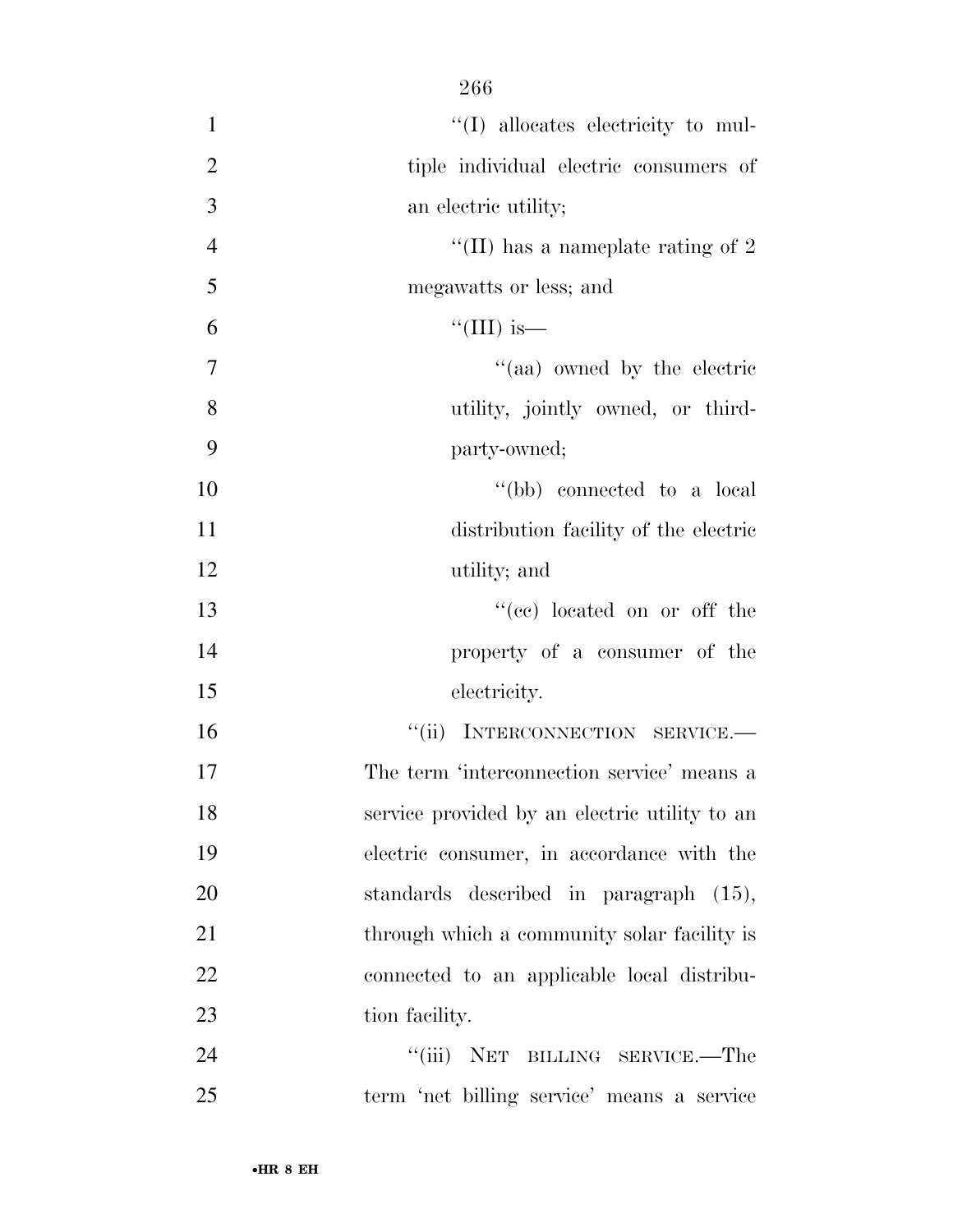| $\mathbf{1}$   | provided by an electric utility to an electric       |
|----------------|------------------------------------------------------|
| $\overline{2}$ | consumer through which electric energy               |
| 3              | generated for that electric consumer from            |
| 4              | a community solar facility may be used to            |
| 5              | offset electric energy provided by the elec-         |
| 6              | tric utility to the electric consumer during         |
| 7              | the applicable billing period.                       |
| 8              | "(B) REQUIREMENT.—On receipt of a re-                |
| 9              | quest of an electric consumer served by the          |
| 10             | electric utility, each electric utility shall make   |
| <sup>11</sup>  | available to the electric consumer interconnec-      |
| 12             | tion service and net billing service for a commu-    |
| 13             | nity solar facility.".                               |
| 14             | $(b)$ COMPLIANCE.—                                   |
| 15             | (1) TIME LIMITATIONS.—Section $112(b)$ of the        |
| 16             | Public Utility Regulatory Policies Act of 1978 (16)  |
| 17             | U.S.C. $2622(b)$ is amended by adding at the end     |
| 18             | the following:                                       |
| 19             | " $(7)(A)$ Not later than 1 year after the date of   |
| 20             | enactment of this paragraph, each State regulatory   |
| 21             | authority (with respect to each electric utility for |
| 22             | which the State has ratemaking authority) and each   |
| 23             | nonregulated utility shall commence consideration    |
| 24             | under section 111, or set a hearing date for consid- |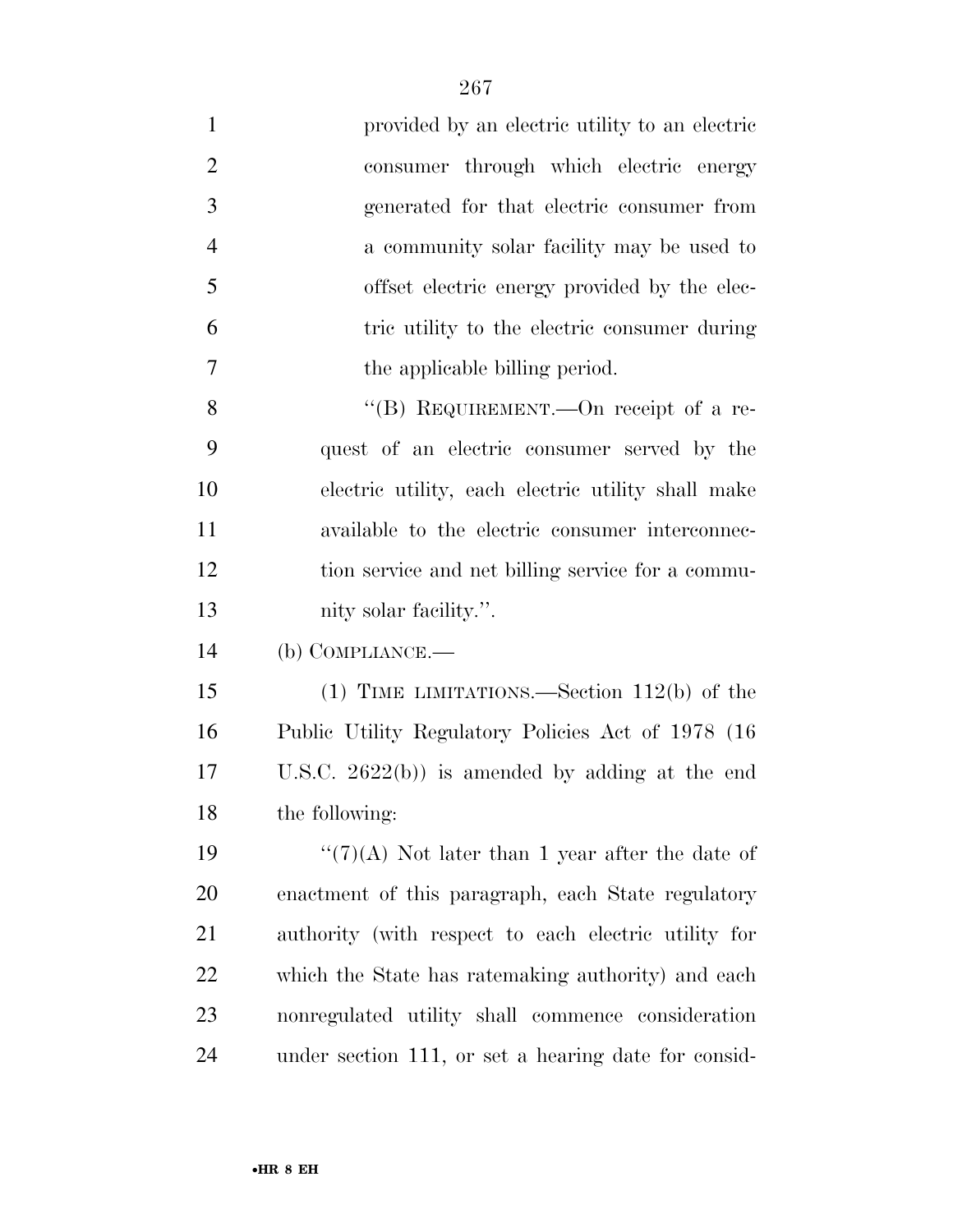| $\mathbf{1}$   | eration, with respect to the standard established by  |
|----------------|-------------------------------------------------------|
| $\overline{2}$ | paragraph $(20)$ of section 111(d).                   |
| 3              | "(B) Not later than 2 years after the date of         |
| $\overline{4}$ | enactment of this paragraph, each State regulatory    |
| 5              | authority (with respect to each electric utility for  |
| 6              | which the State has ratemaking authority), and each   |
| 7              | nonregulated electric utility shall complete the con- |
| 8              | sideration and make the determination under section   |
| 9              | 111 with respect to the standard established by       |
| 10             | paragraph $(20)$ of section $111(d)$ .".              |
| 11             | $(2)$ FAILURE TO COMPLY.—                             |
| 12             | (A) IN GENERAL.—Section $112(c)$ of the               |
| 13             | Public Utility Regulatory Policies Act of 1978        |
| 14             | $(16 \text{ U.S.C. } 2622(c))$ is amended—            |
| 15             | (i) by striking "such paragraph $(14)$ "              |
| 16             | and all that follows through "paragraphs              |
| 17             | $(16)$ " and inserting "such paragraph $(14)$ .       |
| 18             | In the case of the standard established by            |
| 19             | paragraph $(15)$ of section 111 $(d)$ , the ref-      |
| 20             | erence contained in this subsection to the            |
| 21             | date of enactment of this Act shall be                |
| 22             | deemed to be a reference to the date of en-           |
| 23             | actment of that paragraph (15). In the                |
| 24             | case of the standards established by para-            |
| 25             | graphs $(16)$ "; and                                  |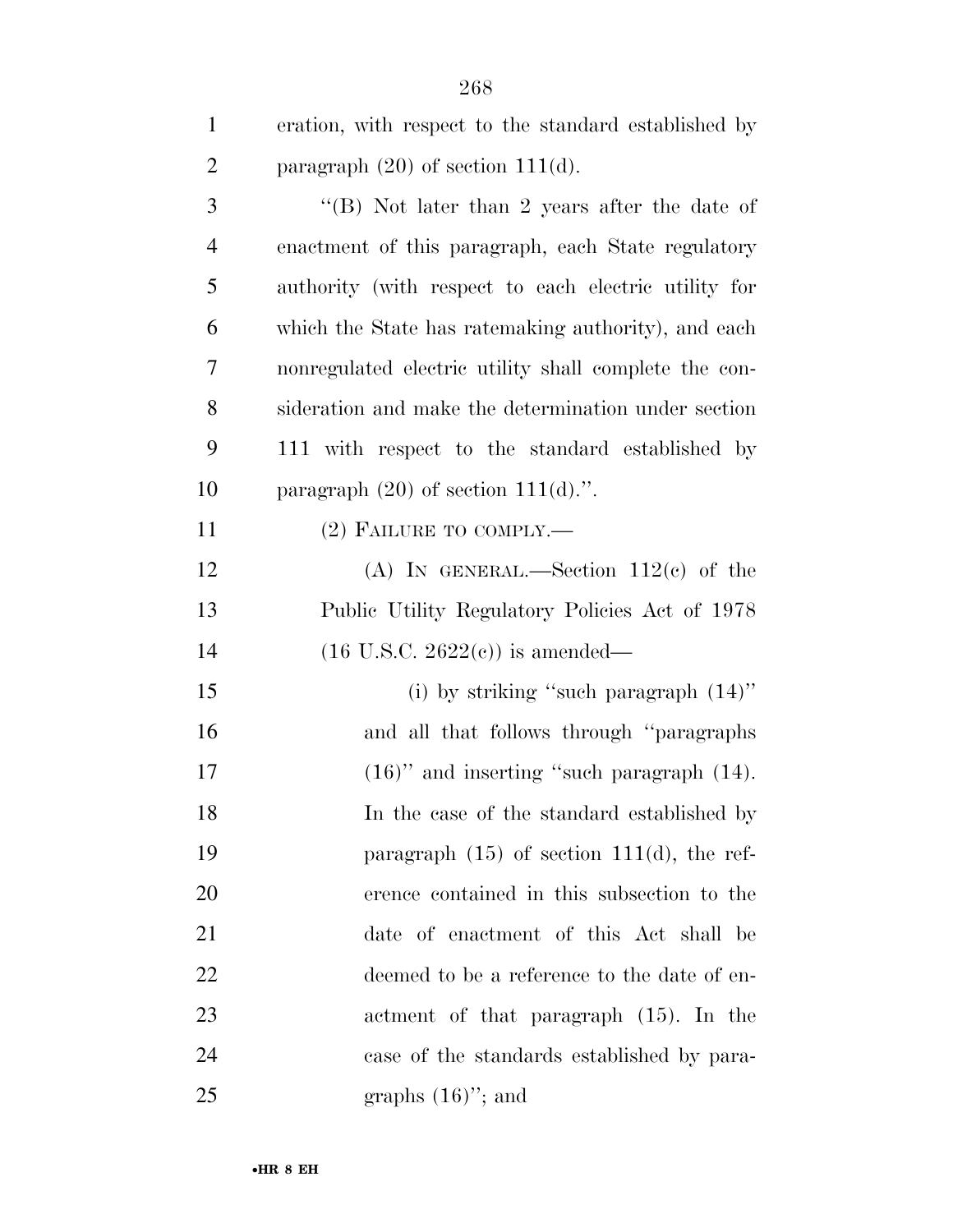| $\mathbf{1}$   | (ii) by adding at the end the fol-                |
|----------------|---------------------------------------------------|
| $\overline{2}$ | lowing: "In the case of the standard estab-       |
| 3              | lished by paragraph $(20)$ of section 111 $(d)$ , |
| $\overline{4}$ | the reference contained in this subsection        |
| 5              | to the date of enactment of this Act shall        |
| 6              | be deemed to be a reference to the date of        |
| 7              | enactment of that paragraph $(20)$ .".            |
| 8              | (B) TECHNICAL CORRECTION.—                        |
| 9              | (i) IN GENERAL.—Section $1254(b)$ of              |
| 10             | the Energy Policy Act of 2005 (Public             |
| 11             | Law 109–58; 119 Stat. 971) is amended             |
| 12             | by striking paragraph $(2)$ .                     |
| 13             | TREATMENT.—The amendment<br>(ii)                  |
| 14             | made by paragraph $(2)$ of section $1254(b)$      |
| 15             | of the Energy Policy Act of 2005 (Public          |
| 16             | Law 109–58; 119 Stat. 971) (as in effect          |
| 17             | on the day before the date of enactment of        |
| 18             | this Act) is void, and section $112(d)$ of the    |
| 19             | Public Utility Regulatory Policies Act of         |
| 20             | 1978 (16 U.S.C. 2622(d)) shall be in ef-          |
| 21             | fect as if those amendments had not been          |
| 22             | enacted.                                          |
| 23             | (3) PRIOR STATE ACTIONS.—                         |
| 24             | $(A)$ In GENERAL.—Section 112 of the              |
| 25             | Public Utility Regulatory Policies Act of 1978    |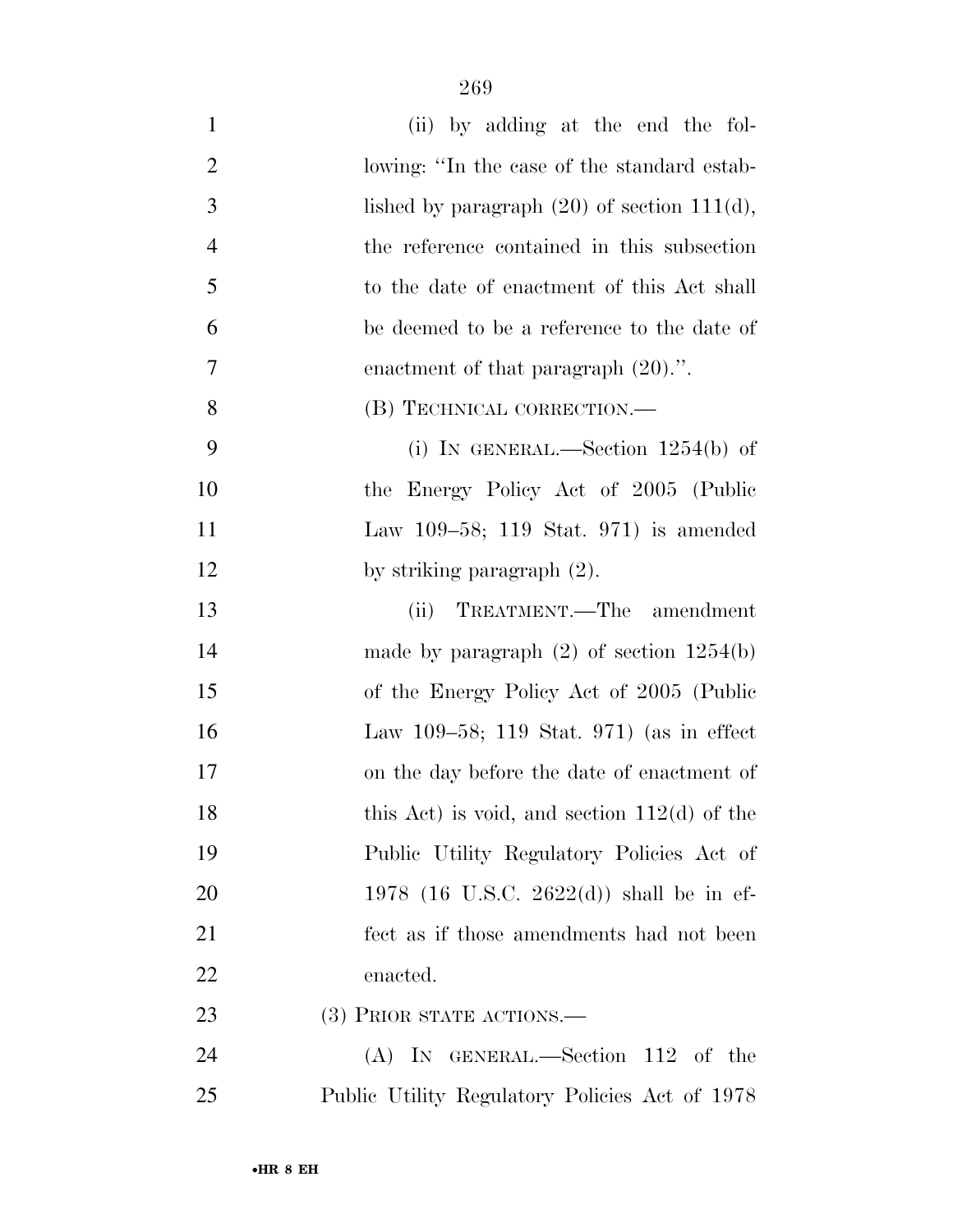| $\mathbf{1}$   | $(16 \text{ U.S.C. } 2622)$ is amended by adding at the       |
|----------------|---------------------------------------------------------------|
| $\overline{2}$ | end the following:                                            |
| 3              | "(g) PRIOR STATE ACTIONS.—Subsections (b) and                 |
| 4              | (c) shall not apply to the standard established by para-      |
| 5              | graph $(20)$ of section 111 $(d)$ in the case of any electric |
| 6              | utility in a State if, before the date of enactment of this   |
| 7              | subsection-                                                   |
| 8              | $\cdot$ (1) the State has implemented for the electric        |
| 9              | utility the standard (or a comparable standard);              |
| 10             | $\lq(2)$ the State regulatory authority for the               |
| 11             | State or the relevant nonregulated electric utility has       |
| 12             | conducted a proceeding to consider implementation             |
| 13             | of the standard (or a comparable standard) for the            |
| 14             | electric utility; or                                          |
| 15             | $\cdot\cdot$ (3) the State legislature has voted on the im-   |
| 16             | plementation of the standard (or a comparable                 |
| 17             | standard) for the electric utility.".                         |
| 18             | (B) CROSS-REFERENCE.—Section 124 of                           |
| 19             | the Public Utility Regulatory Policy Act of                   |
| 20             | $1978$ (16 U.S.C. 2634) is amended by adding                  |
| 21             | at the end the following: "In the case of the                 |
| 22             | standard established by paragraph (20) of sec-                |
| 23             | tion $111(d)$ , the reference contained in this sub-          |
|                |                                                               |

section to the date of enactment of this Act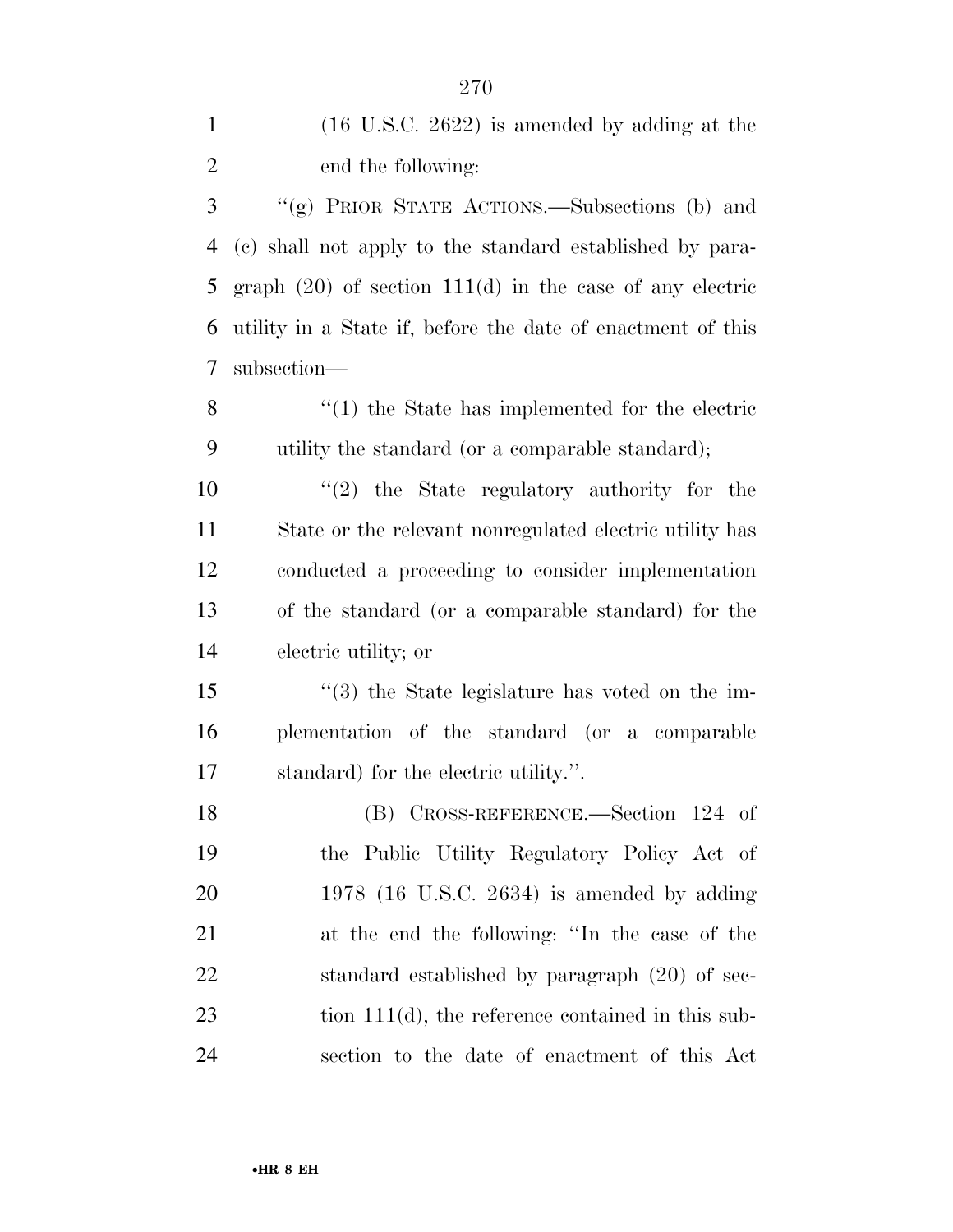| $\mathbf{1}$   | shall be deemed to be a reference to the date               |
|----------------|-------------------------------------------------------------|
| $\overline{2}$ | of enactment of that paragraph $(20)$ .".                   |
| 3              | <b>TITLE VII—MARINE</b>                                     |
| $\overline{4}$ | <b>HYDROKINETIC</b>                                         |
| 5              | SEC. 7001. DEFINITION OF MARINE AND HYDROKINETIC RE-        |
| 6              | NEWABLE ENERGY.                                             |
| 7              | Section 632 of the Energy Independence and Security         |
| 8              | Act of $2007$ (42 U.S.C. 17211) is amended in the matter    |
| 9              | preceding paragraph (1) by striking "electrical".           |
| 10             | SEC. 7002. MARINE AND HYDROKINETIC RENEWABLE EN-            |
| 11             | ERGY RESEARCH AND DEVELOPMENT.                              |
| 12             | Section 633 of the Energy Independence and Security         |
| 13             | Act of 2007 (42 U.S.C. 17212) is amended to read as         |
| 14             | follows:                                                    |
| 15             | "SEC. 633. MARINE AND HYDROKINETIC RENEWABLE EN-            |
| 16             | ERGY RESEARCH AND DEVELOPMENT.                              |
| 17             | "The Secretary, in consultation with the Secretary of       |
|                | 18 the Interior, the Secretary of Commerce, and the Federal |
| 19             | Energy Regulatory Commission, shall carry out a program     |
| 20             | of research, development, demonstration, and commercial     |
| 21             | application to accelerate the introduction of marine and    |
| 22             | hydrokinetic renewable energy production into the United    |
| 23             | States energy supply, giving priority to fostering acceler- |
| 24             | ated research, development, and commercialization of        |
|                | 25 technology, including—                                   |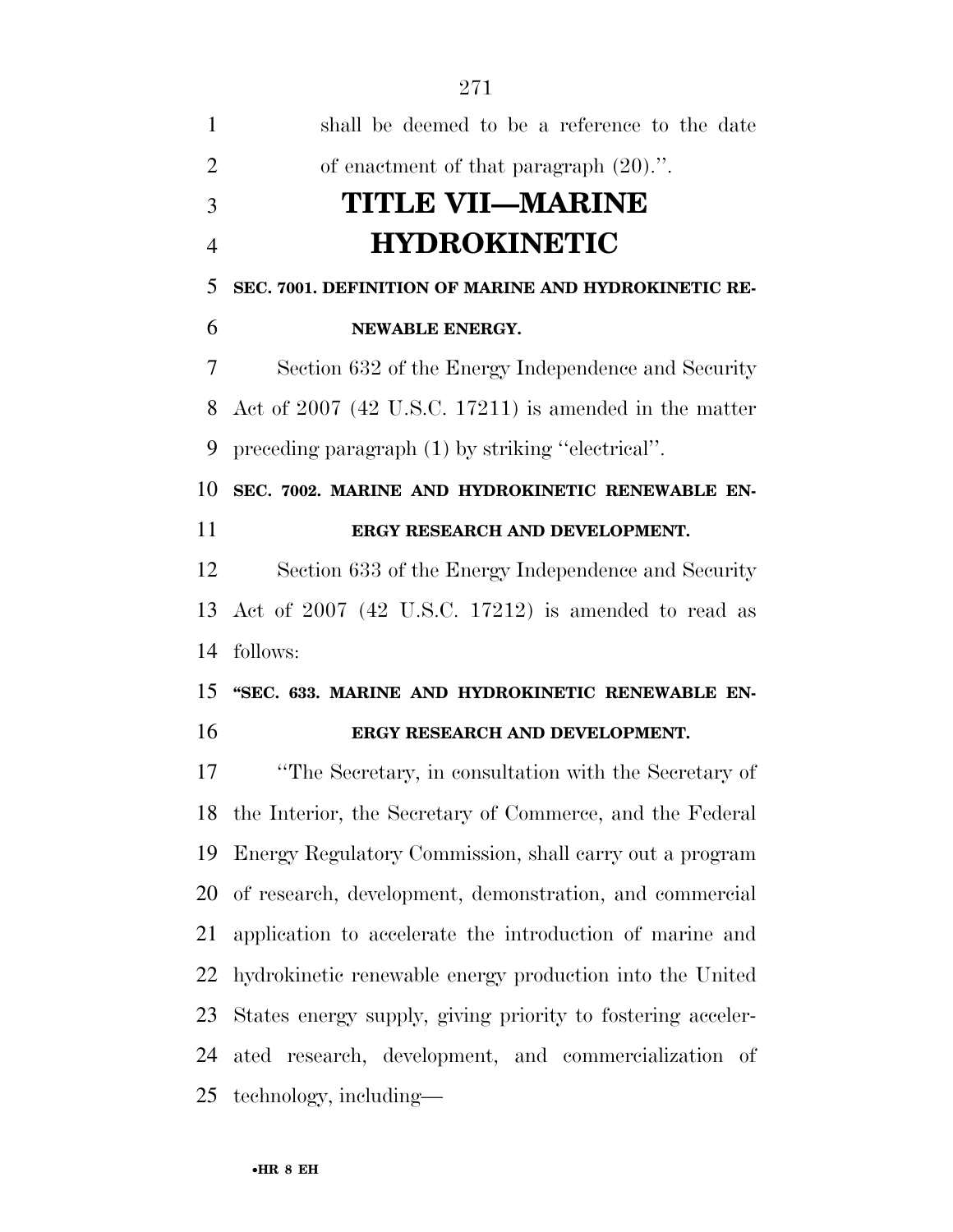| $\mathbf{1}$   | $\lq(1)$ to assist technology development to im-               |
|----------------|----------------------------------------------------------------|
| $\overline{2}$ | prove the components, processes, and systems used              |
| 3              | for power generation from marine and hydrokinetic              |
| $\overline{4}$ | renewable energy resources;                                    |
| 5              | $\lq(2)$ to establish critical testing infrastructure          |
| 6              | necessary-                                                     |
| $\overline{7}$ | $\lq\lq$ to cost effectively and efficiently test              |
| 8              | prove the efficacy of marine<br>and<br>and                     |
| 9              | hydrokinetic renewable energy devices; and                     |
| 10             | $\lq\lq (B)$ to accelerate the technological readi-            |
| 11             | ness and commercialization of those devices;                   |
| 12             | $\cdot\cdot$ (3) to support efforts to increase the efficiency |
| 13             | of energy conversion, lower the cost, increase the             |
| 14             | use, improve the reliability, and demonstrate the ap-          |
| 15             | plicability of marine and hydrokinetic renewable en-           |
| 16             | ergy technologies by participating in demonstration            |
| 17             | projects;                                                      |
| 18             | $\mathcal{L}(4)$ to investigate variability issues and the ef- |
| 19             | ficient and reliable integration of marine<br>and              |
| 20             | hydrokinetic renewable energy with the utility grid;           |
| 21             | "(5) to identify and study critical short- and                 |
| 22             | long-term needs to create a sustainable marine and             |
| 23             | hydrokinetic renewable energy supply chain based in            |
| 24             | the United States;                                             |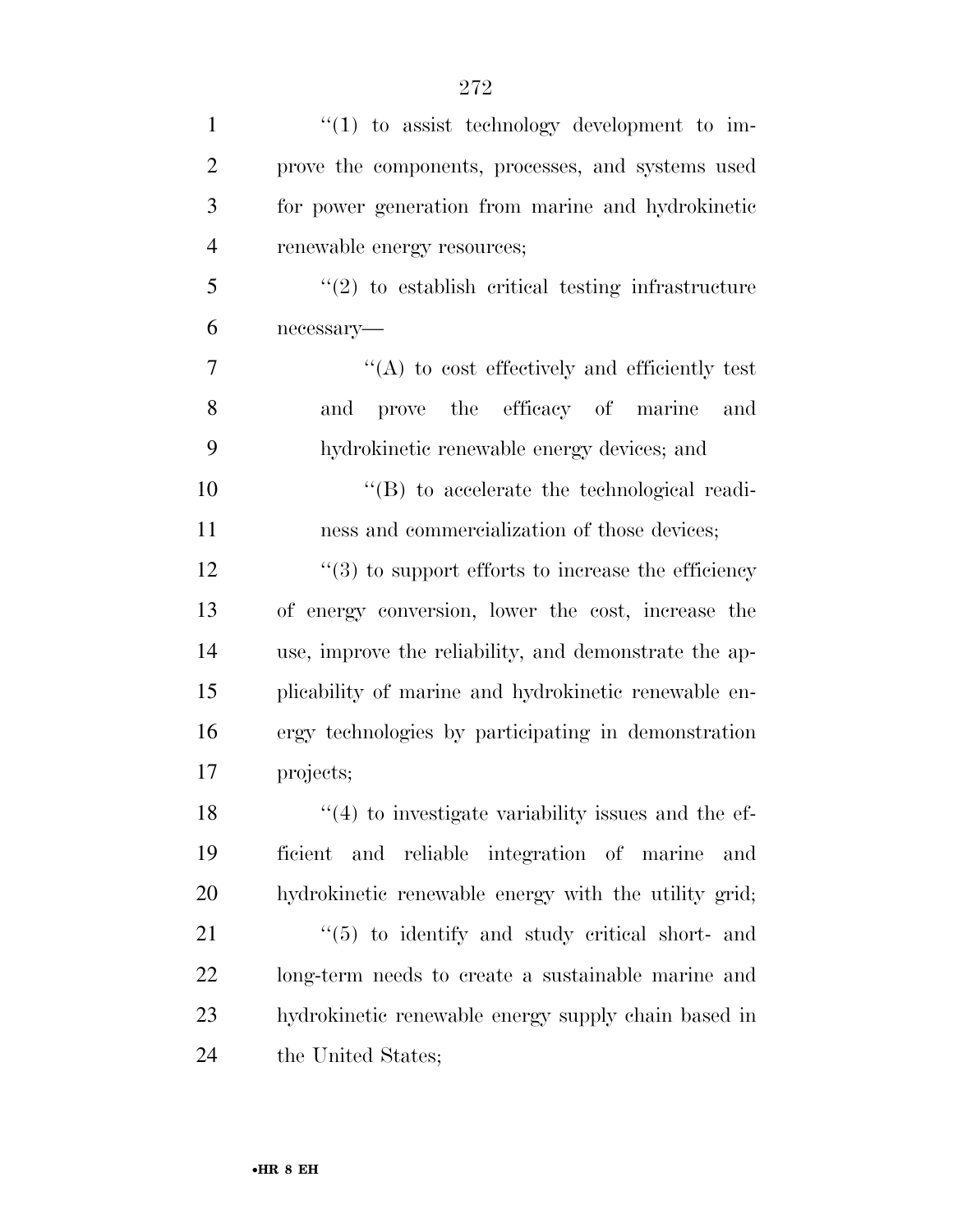| $\mathbf{1}$   | $\cdot\cdot\cdot(6)$ to increase the reliability and survivability |
|----------------|--------------------------------------------------------------------|
| $\overline{2}$ | of marine and hydrokinetic renewable energy tech-                  |
| 3              | nologies;                                                          |
| $\overline{4}$ | $\lq(7)$ to verify the performance, reliability, main-             |
| 5              | tainability, and cost of new marine and hydrokinetic               |
| 6              | renewable energy device designs and system compo-                  |
| 7              | nents in an operating environment;                                 |
| 8              | $\cdot$ (8) to coordinate and avoid duplication of ac-             |
| 9              | tivities across programs of the Department and                     |
| 10             | other applicable Federal agencies, including National              |
| 11             | Laboratories, and to coordinate public-private col-                |
| 12             | laboration in all programs under this section;                     |
| 13             | $\lq(9)$ to identify opportunities for joint research              |
| 14             | development programs and development of<br>and                     |
| 15             | economies of scale between—                                        |
| 16             | "(A) marine and hydrokinetic renewable                             |
| 17             | energy technologies; and                                           |
| 18             | $\lq\lq$ other renewable energy and fossil en-                     |
| 19             | ergy programs, offshore oil and gas production                     |
| 20             | activities, and activities of the Department of                    |
| 21             | Defense; and                                                       |
| 22             | $\lq(10)$ to support in-water technology develop-                  |
| 23             | ment with international partners using existing co-                |
| 24             | operative procedures (including memoranda of un-                   |
| 25             | $derstanding)$ —                                                   |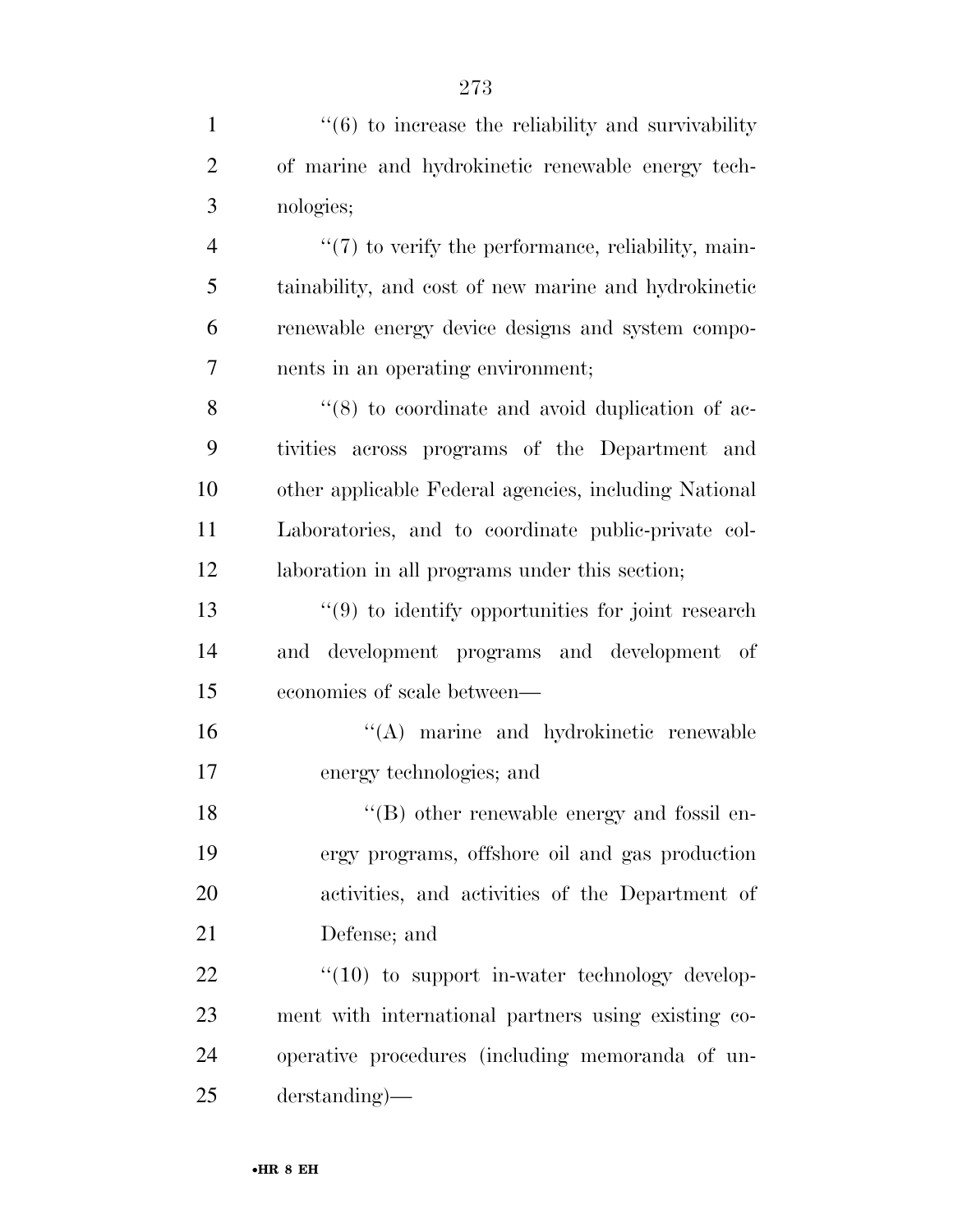| $\mathbf{1}$   | $\lq\lq$ to allow cooperative funding and               |
|----------------|---------------------------------------------------------|
| $\overline{2}$ | other support of value to be exchanged and le-          |
| 3              | veraged; and                                            |
| $\overline{4}$ | $\lq\lq(B)$ to encourage international research         |
| 5              | centers and international companies to partici-         |
| 6              | pate in the development of water technology in          |
| 7              | the United States and to encourage United               |
| 8              | States research centers and United States com-          |
| 9              | panies to participate in water technology               |
| 10             | projects abroad.".                                      |
| 11             | SEC. 7003. NATIONAL MARINE RENEWABLE ENERGY RE-         |
| 12             | SEARCH, DEVELOPMENT, AND DEMONSTRA-                     |
| 13             | TION CENTERS.                                           |
| 14             |                                                         |
|                | Section 634(b) of the Energy Independence and Se-       |
| 15             | curity Act of $2007$ (42 U.S.C. 17213(b)) is amended to |
| 16             | read as follows:                                        |
| 17             | "(b) PURPOSES.—A Center (in coordination with the       |
| 18             | Department and National Laboratories) shall—            |
| 19             | $\lq(1)$ advance research, development, demonstra-      |
| <b>20</b>      | tion, and commercial application of marine<br>and       |
| 21             | hydrokinetic renewable energy technologies;             |
| 22             | $\lq(2)$ support in-water testing and demonstra-        |
| 23             | tion of marine and hydrokinetic renewable energy        |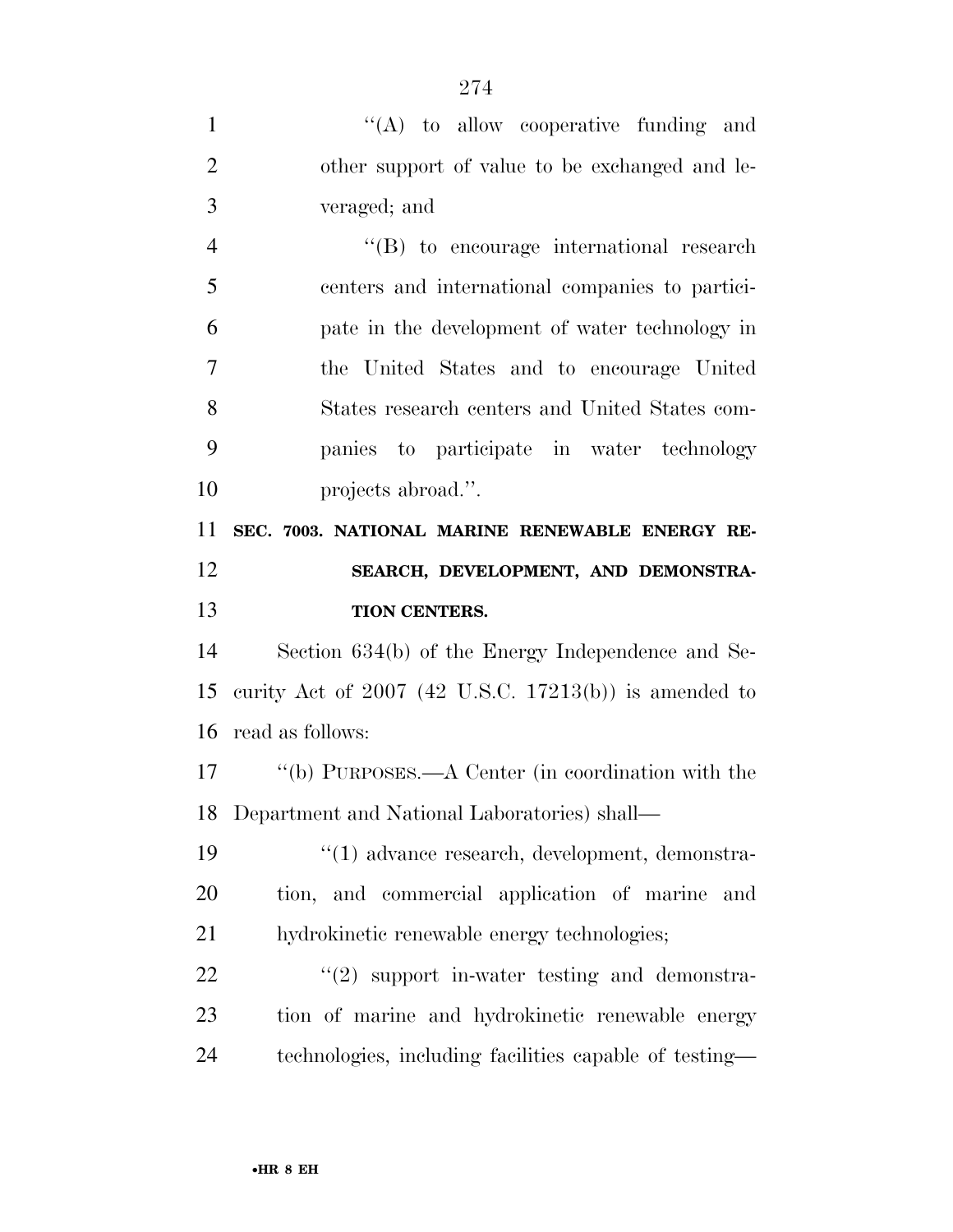| $\mathbf{1}$   | "(A) marine and hydrokinetic renewable                 |
|----------------|--------------------------------------------------------|
| $\overline{2}$ | energy systems of various technology readiness         |
| 3              | levels and scales;                                     |
| $\overline{4}$ | $\lq\lq (B)$ a variety of technologies in multiple     |
| 5              | test berths at a single location; and                  |
| 6              | "(C) arrays of technology devices; and                 |
| $\overline{7}$ | $"$ (3) serve as information clearinghouses for the    |
| 8              | marine and hydrokinetic renewable energy industry      |
| 9              | by collecting and disseminating information on best    |
| 10             | practices in all areas relating to developing and      |
| 11             | managing marine and hydrokinetic renewable energy      |
| 12             | resources and energy systems.".                        |
| 13             | SEC. 7004. AUTHORIZATION OF APPROPRIATIONS.            |
| 14             | Section 636 of the Energy Independence and Security    |
| 15             | Act of $2007$ (42 U.S.C. 17215) is amended by striking |
| 16             | "2008 through $2012$ " and inserting "2016 through     |
|                | $17 \text{ } 2019$ ".                                  |

Passed the House of Representatives December 3, 2015.

Attest:

*Clerk.*